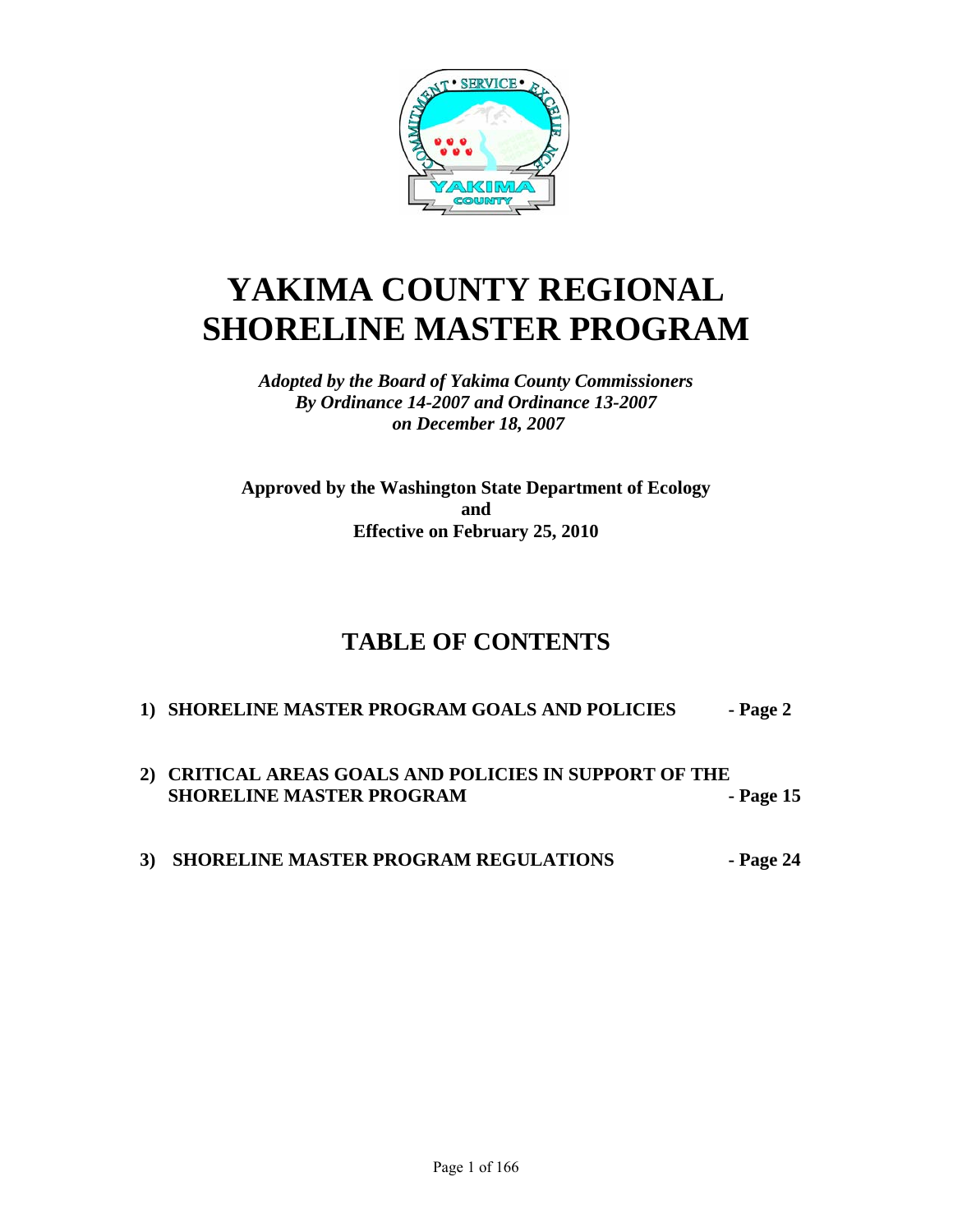# **SHORELINE MASTER PROGRAM GOALS AND POLICIES - YAKIMA COUNTY COMPREHENSIVE** *PLAN 2015* **– Natural Settings Element**

*Below are the Goals and Policies for the Shoreline Master Program, which legally reside within Yakima County's Comprehensive Plan 2015. These Goals and Polices were updated in 2007 to be consistent with the SMP Guidelines (WAC 173-26) and adopted by the Yakima Board of County Commissioners by Ordinance 14-2007.* 

# **SHORELINES**

# **PURPOSE STATEMENT NS 7**

The goals and policies of the Shoreline Master Program are directed towards land and water uses and their impact on the environment. As the population continues to increase, the pressures upon our shorelines will also increase. The goal of the Shoreline Master Program is to protect the shorelines of the state.

### **GOAL NS 7.01**: **Implement the general policy goals of the Shoreline Management Act as listed below (WAC 173-26-176(3)):**

- a. Utilize Shorelines for economically productive uses that are particularly dependent on Shoreline location or use.
- b. Utilize Shorelines and the waters they encompass for public access and recreation.
- c. Protect and restore the ecological functions of Shorelines.
- d. Protect the public right of navigation and corollary uses of waters of the state.
- e. Protect and restore buildings and sites having historic, cultural, and educational value.
- f. Plan for public facilities and uses correlated with other shoreline uses.
- g. Prevent and minimize flood damages.
- h. Recognize and protect private property rights.
- i. Preferentially accommodate single-family uses.
- **j.** Coordinate shoreline management with other relevant local, state, and federal programs.

# **GOAL NS 7.02**: **Protection measures for local Shorelines should use the following Shoreline Management Act principles in order of preference as listed below (RCW 90.58.020):**

- 1. Recognize and protect the state-wide interest over local interest;
- 2. Preserve the natural character of the shoreline;
- 3. Result in long term over short term benefit;
- 4. Protect the resource and ecology of the shoreline;
- 5. Increase public access to publicly owned areas of the shorelines;
- 6. Increase recreational opportunities for the public in the shoreline;
- 7. Provide for any other element as defined in RCW 90.58.100 deemed appropriate or necessary.
- **GOAL NS 7.03**: **Maintain, restore and where necessary improve the shoreline terrestrial and aquatic ecosystems so that they maintain viable, reproducing populations of plants and animals while providing the maximum public benefit of limited amounts of shoreline areas. Accomplish this through the policies in the required shoreline elements listed below.**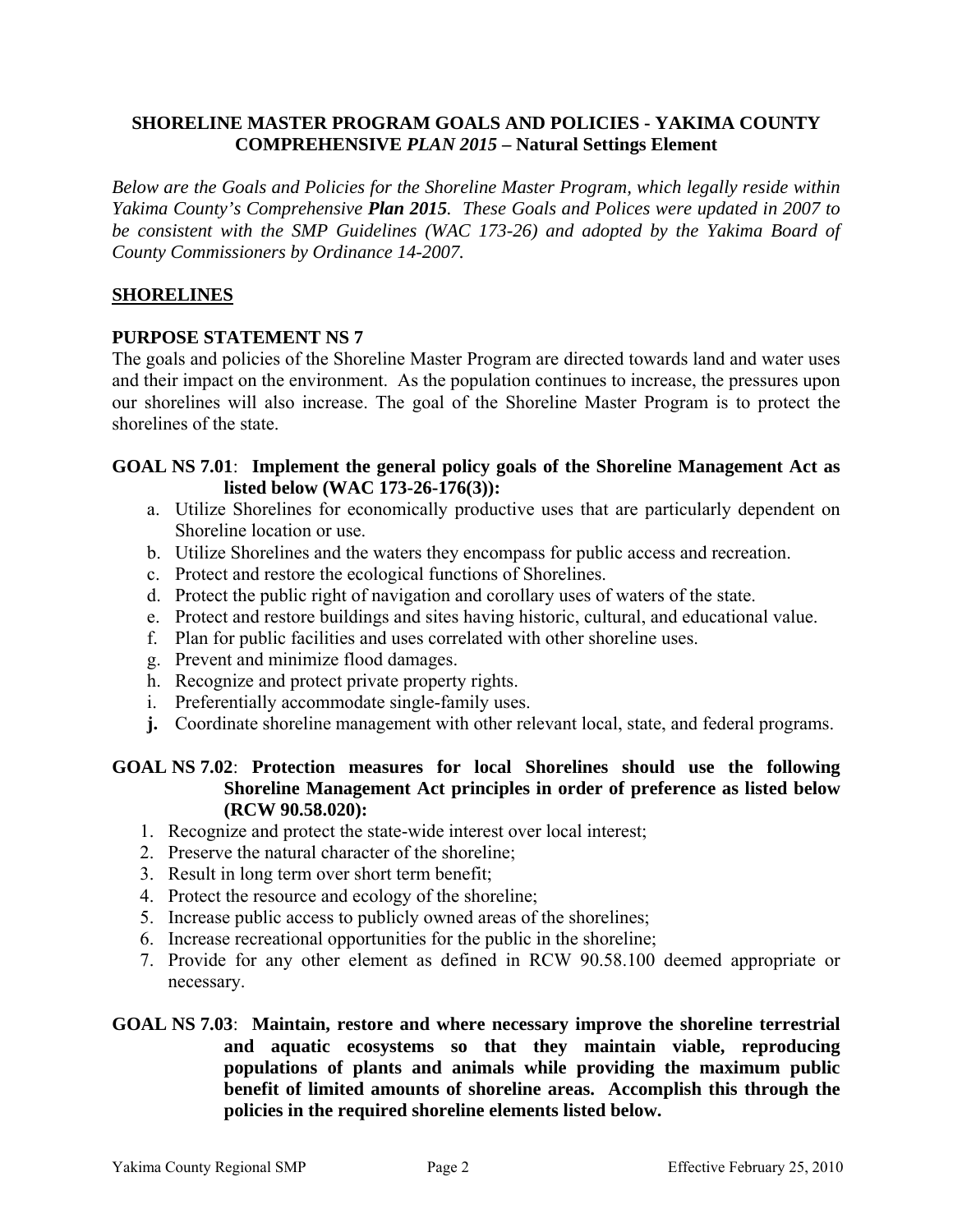# **SHORELINE ENVIRONMENTS**

**GOAL NS 7.04: Shorelines areas should be classified into specific environmental designations. The designation system should be based on the existing and future land use pattern as well as the biological and physical character of the shoreline. These environments should include the Urban, Rural, Conservancy, Urban Conservancy, Natural and Floodway / Channel Migration Zone (CMZ) environments. Land uses and activities should be limited to those that are consistent with the character of the environment designation.**

# *Urban Environment Policies*

- **NS 7.05** The Urban environment is to be used for the most intensely developed areas, or areas where intensive development is desirable or tolerable. The basic principle in an Urban Environment is oriented toward quality of development in harmony with the shoreline. The Urban Environment should insure optimum utilization of shorelines occurring within urbanized areas by providing for public access and by managing development so that it enhances and maintains the shorelines for a multiplicity of uses.
- **NS 7.06** The following criteria should be used for the designation of Urban Environments:
	- 1. Areas presently supporting high intensity land use including residential, commercial, industrial and recreational uses.
	- 2. Areas which are planned to accommodate urban expansion of residential, commercial, industrial and recreational uses.
	- 3. High land values.
	- 4. Major public or private capital investments.
	- 5. Close proximity to services and utilities.
	- 6. Few biophysical limitations to development.
	- 7. Potentially low flood hazard.
- **NS 7.07** Water-oriented commercial, industrial, and recreation uses should be given high priority in the Urban Environment, and may be accompanied by non-water oriented uses in mixed-use developments. Residential uses should be discouraged. Recreational uses are preferred uses within the urban environments

### *Rural Environment Policies*

- **NS 7.08** The Rural Environment should restrict intensive development along undeveloped shoreline areas that might interfere with the normal operations or economic viability of an agricultural activity located on adjacent associated shoreline areas. The Rural Environment maintains open spaces and provides opportunities for recreational uses compatible with agricultural activities.
- **NS 7.09** The following criteria should be used for the designation of Rural Environments:
	- 1. Intensive agricultural or recreational uses.
	- 2. Those areas with potential for agricultural use.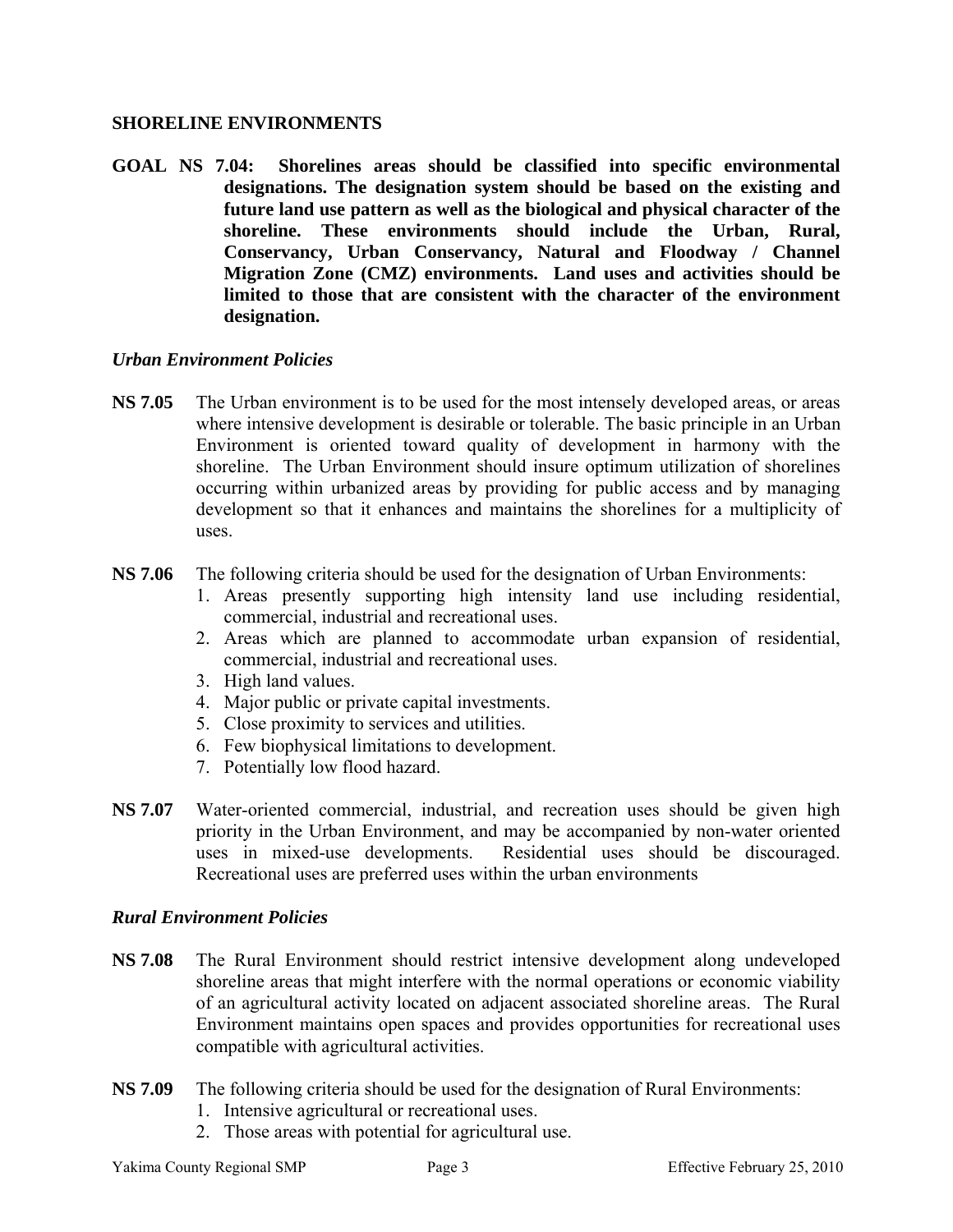- 3. Those undeveloped natural areas that lie between agricultural areas.
- 4. Low-density residential development.
- 5. Moderate land values.
- 6. Potential low demand for services.
- **NS 7.10** Generally, allowed uses in the Rural environment should focus on resource and recreation uses. Commercial and industrial uses should be carefully limited. Residential uses should sustain shoreline functions.

### *Conservancy Environment Policies*

- **NS 7.11** The Conservancy Environment classification should be used for areas where maintenance of the existing character of the area is desirable. This does not necessarily mean preservation, but rather a use of natural resources on a sustained yield basis. Thus, the harvesting of timber as well as recreational activities are to be the primary uses permitted Also, areas that are isolated from services, have poor drainage, high flood danger, poor ground for septic tanks, unstable earth, or steep slopes should be designated Conservancy
- **NS 7.12** The following criteria should be used for the designation of Conservancy Environments:
	- 1. Very low intensity land uses; primarily sustained-yield activities or pasture-range land.
	- 2. Larger acreages.
	- 3. Relatively low land values.
	- 4. Relatively minor public or private capital investment.
	- 5. Considerable biophysical limitations, making commercial, industrial, or medium to high-density residential development unsuitable.
- **NS 7.13** Generally, commercial and industrial uses should not be allowed in the Conservancy Environment, except when they are water oriented. Resource uses should be of low enough intensity to sustain shoreline functions with preference for non-permanent structures. Low-density residential development should sustain the character of the shoreline. Diffuse recreational uses are preferred use. Uses should avoid hazardous areas.

### *Natural Environment Policies*

**NS 7.14** The Natural Environment should protect those shoreline areas which are considered unique by virtue of their existence and valuable only to the extent that the natural integrity is preserved for the benefit of future, as well as, present generations. Prime targets for classification into the Natural Environment will be certain shorelands owned or controlled by the various Federal and Tribal wildlife management agencies with limited access and certain private lands which are seen to be proper for Natural classification, and the owner of which will be interested in the promise of very low taxation.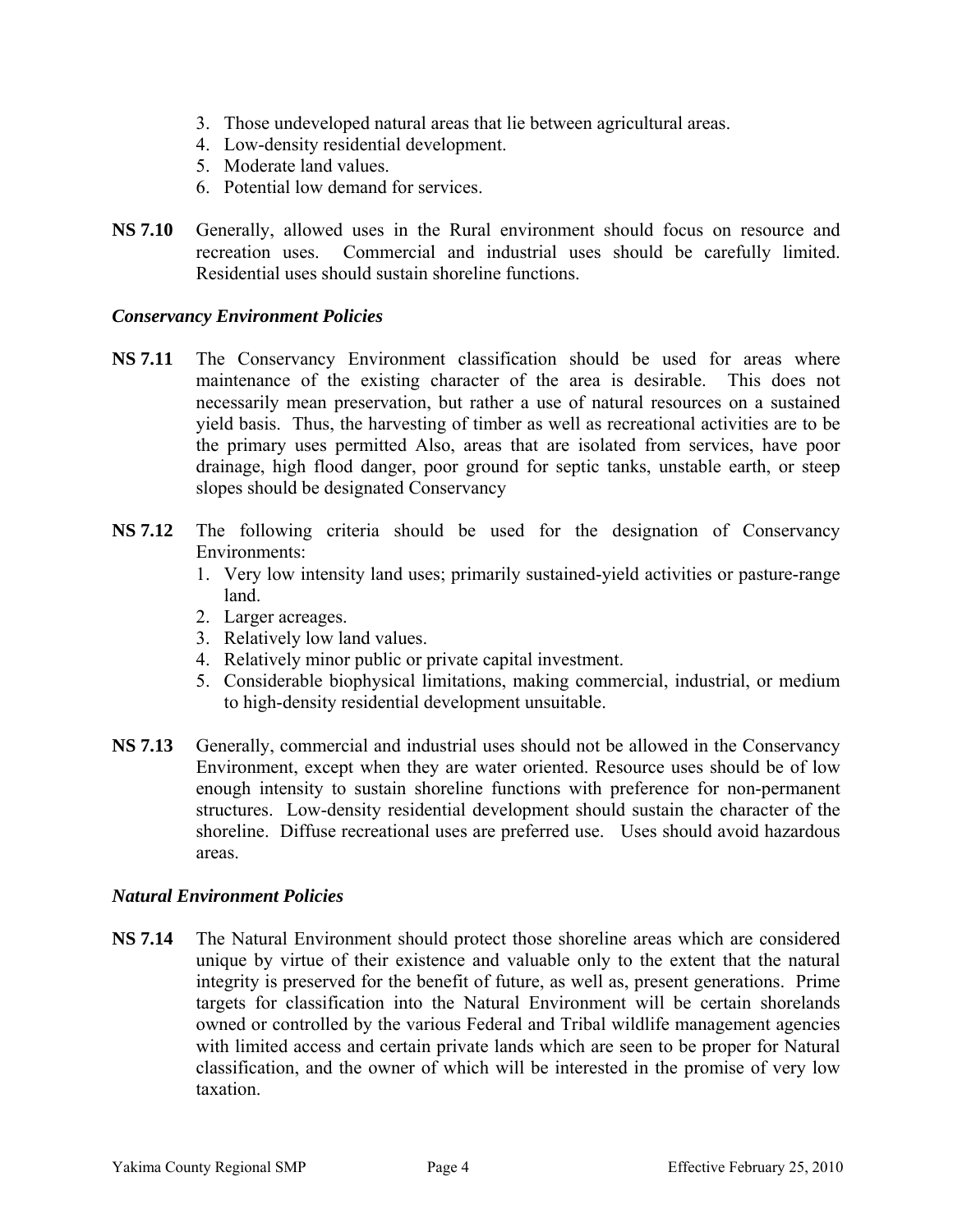- **NS 7.15** The following criteria should be used for the designation of Natural Environments:
	- 1. The presence of a natural, historical, cultural, scientific, or educational feature considered valuable by virtue of its existence in a natural or original state and thereby warranting preservation for the benefit of present and future generations.
	- 2. Those areas generally intolerant of intensive human use.
	- 3. Areas with severe biophysical limitations.
	- 4. Natural areas with strong limits on access.
- **NS 7.16** Generally, commercial, industrial, mining, non-water oriented recreation, roads, utilities, and parking areas should not be located in Natural Environment. Other uses, including residential, should be carefully limited in the Natural environment. Restrict activities that may degrade the actual or potential value of this environment, and severely restrict development in hazardous areas.

### *Floodway / Channel Migration Zone (CMZ) Environment Policies*

- **NS 7.17** The Floodway/Channel Migration Zone environment should protect the water areas; islands, associated overflow channels, and channel migration areas. This environment acknowledges the river's need to move within parts of its floodplain, and emphasizes the preservation of the natural hydraulic, geologic and biological functions of the county's shorelines that are constrained by severe biophysical limitations.
- **NS 7.18** A Floodway/Channel Migration Zone designation should be assigned to shoreline areas that are within mapped Channel Migration Zones and/or within a designated FEMA Floodway. The extent of the Floodway/Channel Migration Zone should never extend beyond the 100-year flood plain.
- **NS 7.19** Generally, commercial, industrial, mining, non-water oriented recreation, roads, utilities, parking areas, and residences should not be located in the Floodway/Channel Migration Zone Environment. Other uses (recreation, resource uses, etc.) should be carefully limited to protect shoreline functions. Restrict activities that may degrade the actual or potential value of this environment, and severely restrict development in hazardous areas. Modifications that harden or fix stream banks and channels should be discouraged.

### *Urban Conservancy Environment Policies*

- **NS 7.20** The Urban Conservancy environment should protect and restore ecological functions of open space, floodplain and other sensitive lands where they exist in urban and developed settings, while allowing a variety of compatible uses.
- **NS 7.21** The following criteria should be used for the designation of Urban Conservancy Environments;
	- 1) areas that lie in incorporated municipalities and urban growth areas;
	- 2) areas appropriate and planned for development that is compatible with maintaining or restoring of the ecological functions of the area;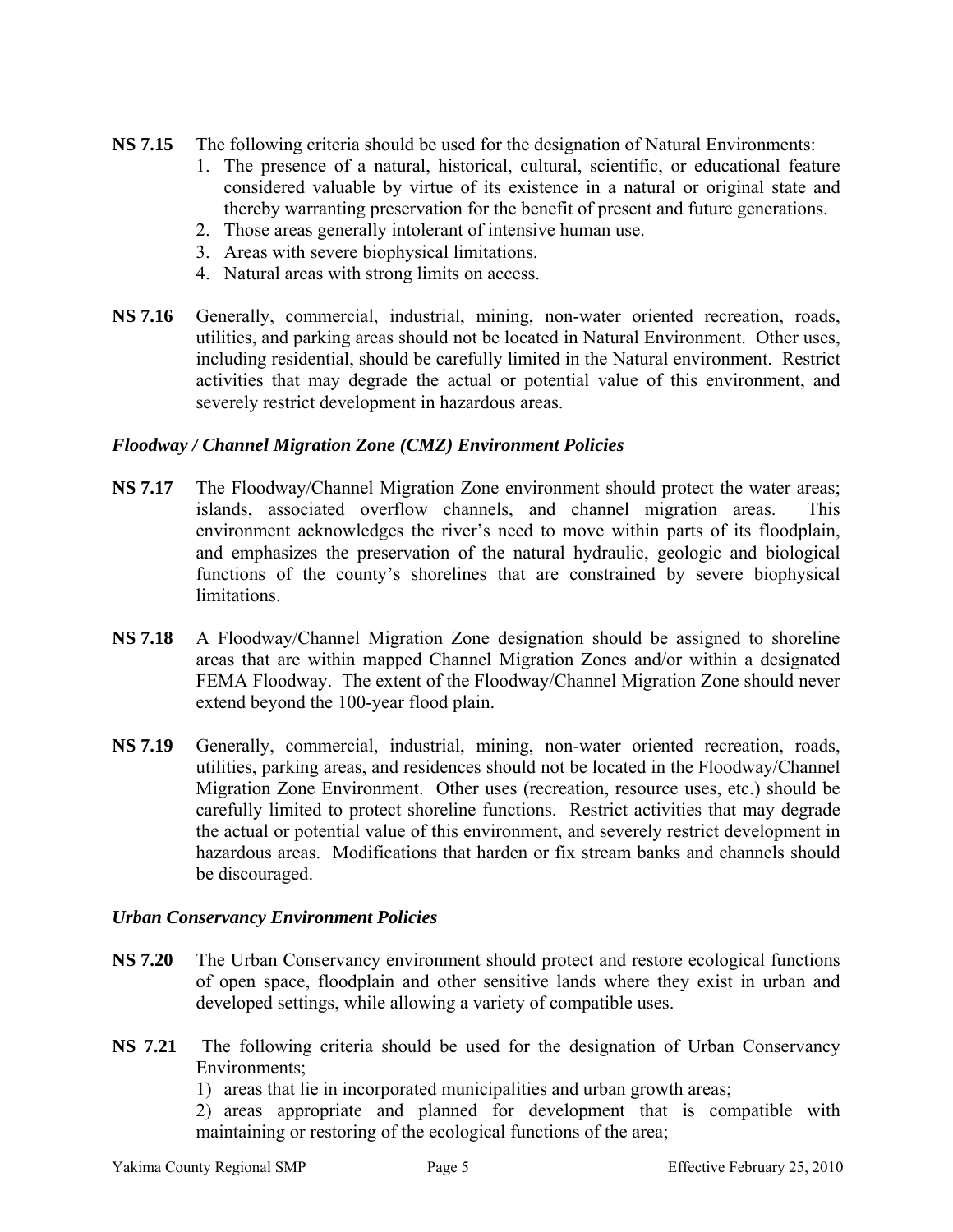3) areas that are suitable for water-enjoyment uses;

4) areas that are open space or floodplain, or that retain important ecological functions that should not be more intensively developed;

**NS 7.22** Generally, allowed uses should focus on recreational uses. Commercial, industrial and residential uses should be carefully limited, and when allowed should result in restoration of ecological functions. Uses that preserve the natural character of the area or promote the preservation of open space, floodplain or sensitive lands (either directly or over the long term) should be the primary allowed uses. Public access and public recreation objectives should be implemented whenever feasible and significant ecological impacts can be mitigated.

# **GENERAL SHORELINE POLICIES**

# *Critical Areas, Restoration, and Vegetation Conservation Policies*

- **NS 7.23** New development or new uses, including the subdivision of land, should not be established when it would be reasonably foreseeable that the development or use would require structural flood hazard reduction measures within the channel migration zone or floodway.
- **NS 7.24** Only allow new structural flood hazard reduction measures in shoreline jurisdiction when it can be demonstrated that they are necessary to protect existing development, that nonstructural measures are not feasible, that impacts on ecological functions and priority species and habitats can be successfully mitigated so as to assure no net loss, and that appropriate vegetation conservation actions are undertaken.
- **NS 7.25** Protect all shorelines of the state so that there is no net loss of ecological functions from both individual permitted development and individual exempt development.
- **NS 7.26** In development of the Shoreline Master Program, evaluate and consider cumulative impacts of reasonably foreseeable future development on shoreline ecological functions and other shoreline functions to ensure no net loss of ecological function. Develop a means to allocate the burden of addressing cumulative effects.
- **NS 7.27** Provide, where feasible and desirable, restoration of degraded areas along the shorelines of Yakima County.
- **NS 7.28** Critical areas within shoreline jurisdiction should be protected with the critical area policies and standards protecting all of the County's critical areas, including those for CMZs and Flood Control.
- **NS 7.29** Protect shoreline streams, lakes, ponds, and wetlands with a vegetative buffer as described in the Critical Areas Ordinance.
- **NS 7.30** For existing agriculture encourage through a variety of voluntary means the maintenance of a permanent vegetative buffer between tilled areas and associated water bodies to reduce bank erosion, retard surface runoff, reduce siltation, improve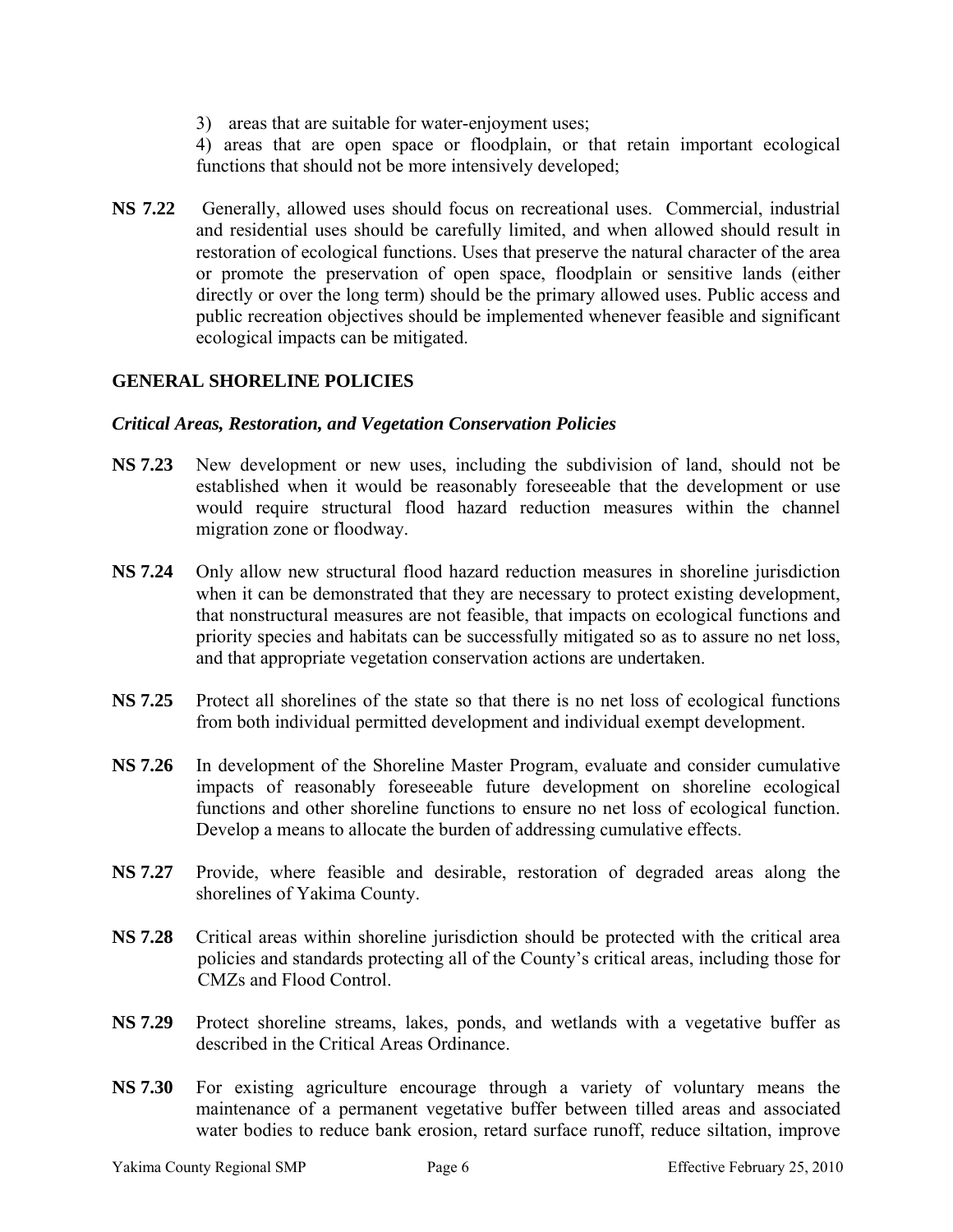water quality and provide habitat for fish and wildlife. For new agriculture, buffer requirements should be applied.

- **NS 7.31** Natural vegetation within shoreline jurisdiction should be retained to the greatest extent feasible. This should be accomplished by applying the stream corridor and wetland buffer requirements. Activities covered by the State Forest Practices Act should not be subject to vegetation conservation standards, but should be subject to buffer requirements when under County jurisdiction. Require developers to indicate how they plan to preserve shore vegetation and control erosion.
- **NS 7.32** Selective pruning of trees for safety and view protection, and the removal of noxious weeds should be allowed.
- **NS 7.33** Upon completion of construction/maintenance projects on shorelines, disturbed areas should at a minimum be restored to pre-project configuration wherever possible, replanted with native species and provided maintenance care until the newly planted vegetation is established.

# *Public Access Policies – Physical and Visual*

- **NS 7.34** Protect navigation of waters of the state, the space needed for water-dependent uses, and views of the water through development standards.
- **NS 7.35** Transportation and parking plans within Shoreline jurisdiction shall include systems for public access, including pedestrian, bicycle, and public transportation where appropriate.
- **NS 7.36** To provide public access planning in conformance with WAC 173-26-221(4), Yakima County uses the following approach to provide public access to Shoreline areas:

 1) Yakima County has a very high proportion of federal, state and other publicly owned or conservancy owned lands in Shoreline areas. These publicly owned Shoreline areas constitute a large portion of the county's total shoreline area. Yakima County emphasizes the use of those public lands to provide public access.

 2) Many of the above lands have improved sites and locations to promote physical access to shorelines. Yakima County relies on these agencies to develop new public access facilities as they deem appropriate.

3) Many of the above lands are open to unimproved public access, as well.

 4) Many Shoreline areas are also along transportation corridors which provide visual access to much of the County's shoreline areas.

 5) Due to the nature of Yakima County's shorelines, commercial water oriented uses, existing and new, tend to be highly related to water enjoyment uses and recreation.

 6) Due to the nature of Yakima County's shorelines, recreational uses, existing and new, tend to be highly oriented toward the water, thereby providing access to shoreline areas.

 (7) Yakima County relies on the development of commercial water oriented uses and recreational uses to provide additional public access opportunities.

(8) Development standards for dedicated and improved public access to the shoreline and visual quality should be required for public developments, with few exceptions.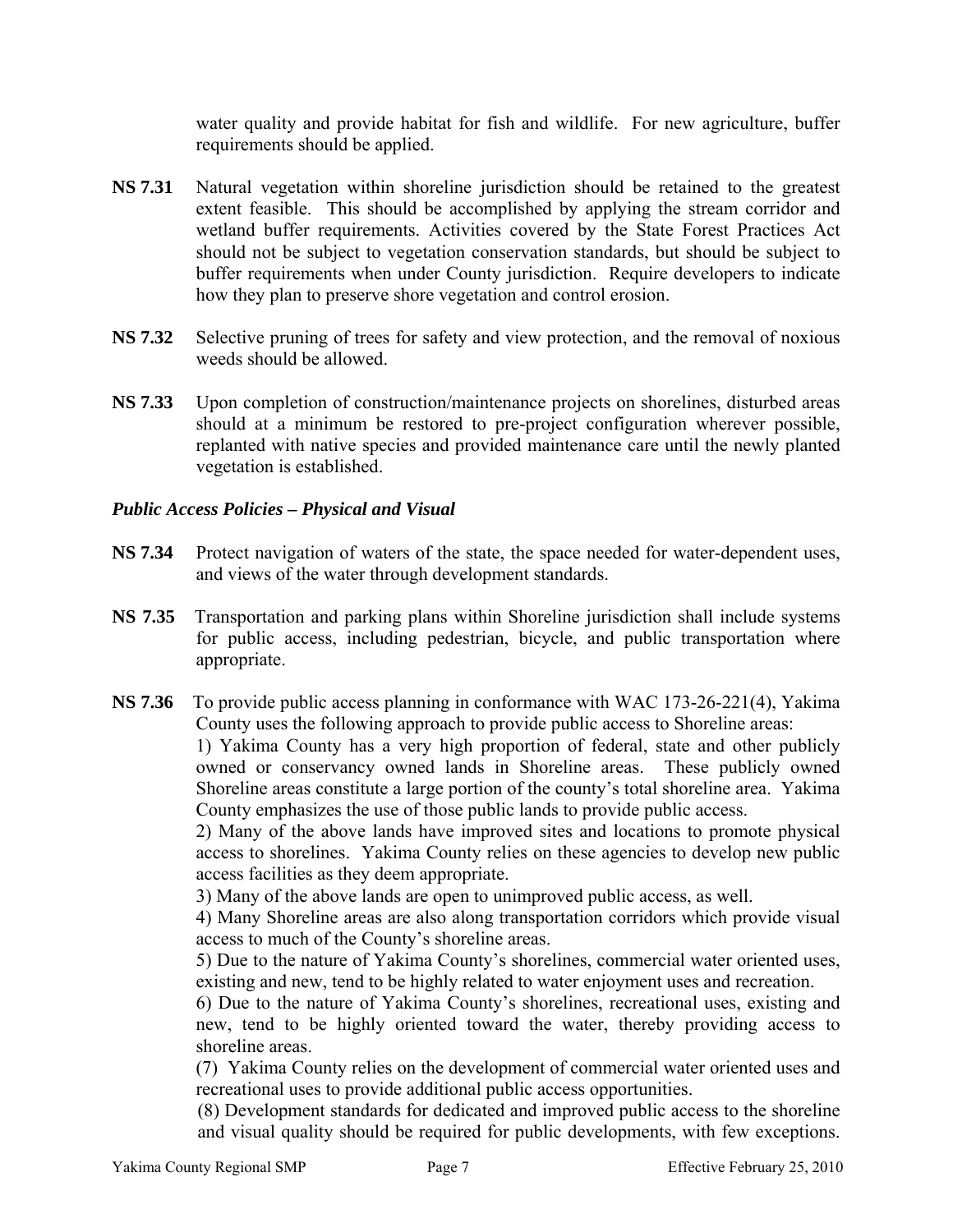All projects should provide public access, except where it is demonstrated to be infeasible due to reasons of safety, security, and impact to the shoreline environment, or constitutional or legal limitations.

- **NS 7.37** Promote and enhance diversified types of public access to shorelines in Yakima County which may accommodate intensified use without significantly impacting fragile natural areas intolerant of human use and without infringing on rights of private ownership.
- **NS 7.38** Access to recreational areas should emphasize both areal and linear access (parking areas and trails or bicycle paths, for example) to prevent concentrations of use at a few points. Linkage of shoreline parks and public access points by means of linear access should be encouraged.
- **NS 7.39** Development standards should be established to assure preservation of unique, fragile, and scenic elements and to protect existing views from public property or large numbers of residences. Where aesthetic impacts are not avoidable, provide mitigation.
- **NS 7.40** Where there exists a conflict between public access or a water-dependent use, and the maintenance of an existing view from adjacent properties, the physical public access or water dependent use should have priority unless there is a compelling reason to the contrary.
- **NS 7.41** Proper design, location, and construction of road and railroad facilities should be exercised to provide to the degree practical, scenic corridors, rest areas, view points, and other public oriented facilities in public shoreline areas.
- **NS 7.42** Wherever feasible, utility facilities should be placed underground.

# *Signs and Billboards*

**NS 7.43** Outdoor sign size, spacing and lighting should conform to the Scenic Vistas Act (RCW 47.42) and standards in the Zoning Ordinance.

### *Archaeological and Historic Resources*

### **POLICIES**

- **NS 7.44** Encourage the protection and restoration of areas and sites in Yakima County having historic, archaeological, cultural, educational or scientific value. Wherever possible, sites should be permanently preserved for scientific study and public observation.
- **NS 7.45** Development along shorelines should include consultation with professional archaeologists, historians, and biologists to identify areas containing potentially valuable data, and to establish procedures for salvaging the data or maintaining the area in an undisturbed condition.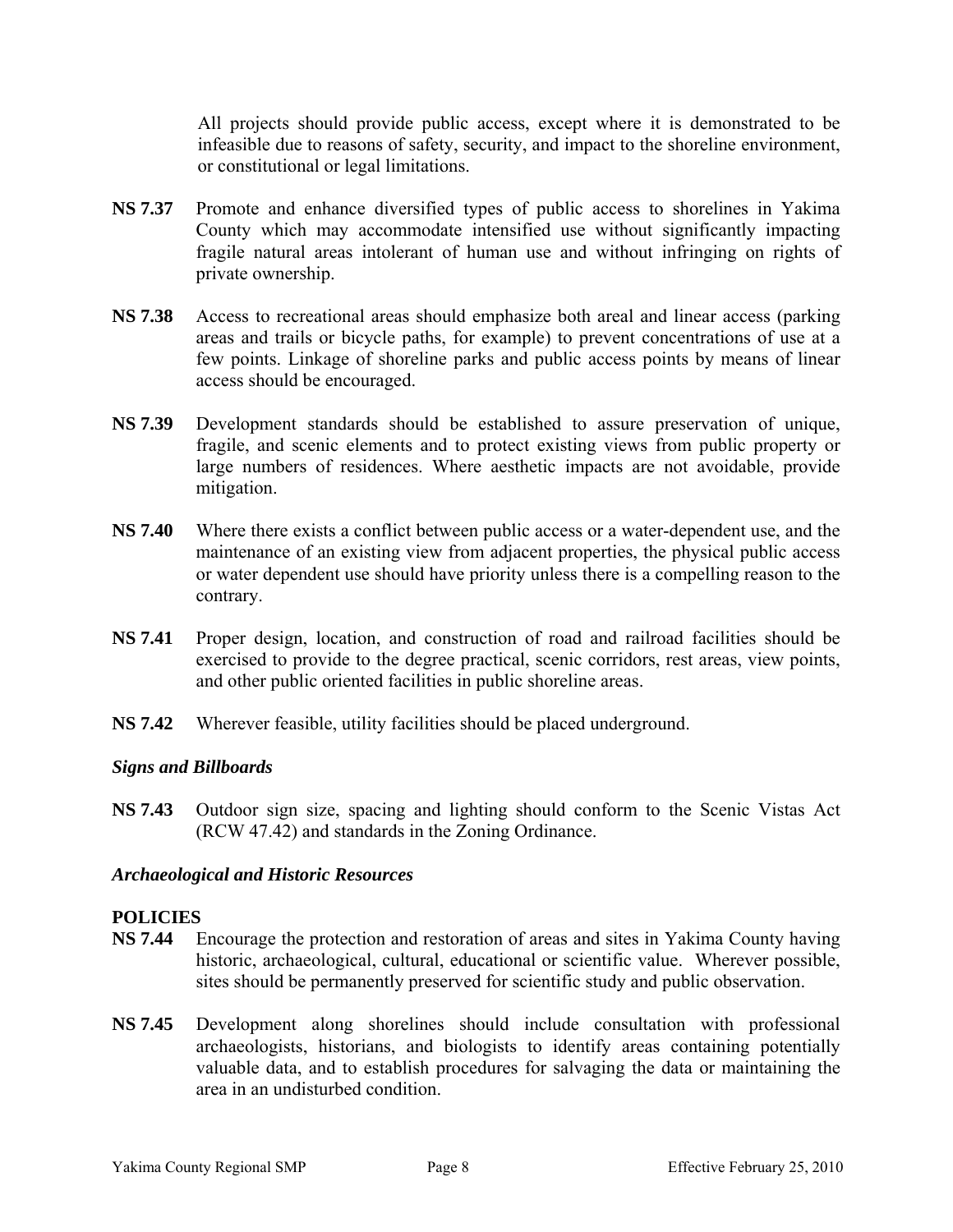- **NS 7.46** Shoreline permits should contain special provisions which require developers to immediately stop work and notify local governments, the Office of Archeological and Historic Preservation, and affected tribes, if any possible archaeological or historic resources are uncovered during excavations
- **NS 7.47** Development which would destroy archaeological or historical sites or data may be delayed for a reasonable time to allow the appropriate agency or organization to purchase the site or to recover the data.

### *Water Quality, Stormwater and Pollution*

# **POLICIES**

**NS 7.48** Shoreline water quality should be protected as follows:

- 1. Rely on a County stormwater program meeting state and federal stormwater control requirements where possible;
- 2. Use Critical Aquifer Recharge Area protection measures in the Critical Areas Ordinance;
- 3. Control drainage and surface runoff from all non-agricultural facilities requiring large quantities of fertilizers and pesticides (such as golf courses and play fields) to prevent contamination of water areas;
- 4. All developments shall comply with County Health regulations, when applicable;
- 5. Handle and dispose of pesticides in accordance with provisions of the Washington Pesticide Application Act (RCW 17.21) and the Washington Pesticide Act (RCW 14.47);
- 6. Proper design, location, and construction of all facilities should be exercised to prevent the entry of pollutants or waste materials into the water body.
- 7. When earthen materials are moved within shoreline areas, measures to adequately protect water quality should be provided.
- 8. Water quality protection measures should not impact recreation opportunities.
- **NS 7.49** Agricultural erosion control measures should conform to rules and standards established by the Conservation Districts of Yakima County.
- **NS 7.50** In planning for marina location and design, special water quality considerations should be given to:
	- 1. Fuel handling and storage facilities to minimize accidental spillage;
	- 2. Proper water depth and flushing action for any area considered for overnight or long-term moorage facilities;
	- 3. Adequate facilities to properly handle wastes from holding tanks.
- **NS 7.51** Prohibit sanitary landfills along shoreline areas. Otherwise the disposal of all solid wastes should proceed in accordance with the Yakima County Solid Waste Management Plan.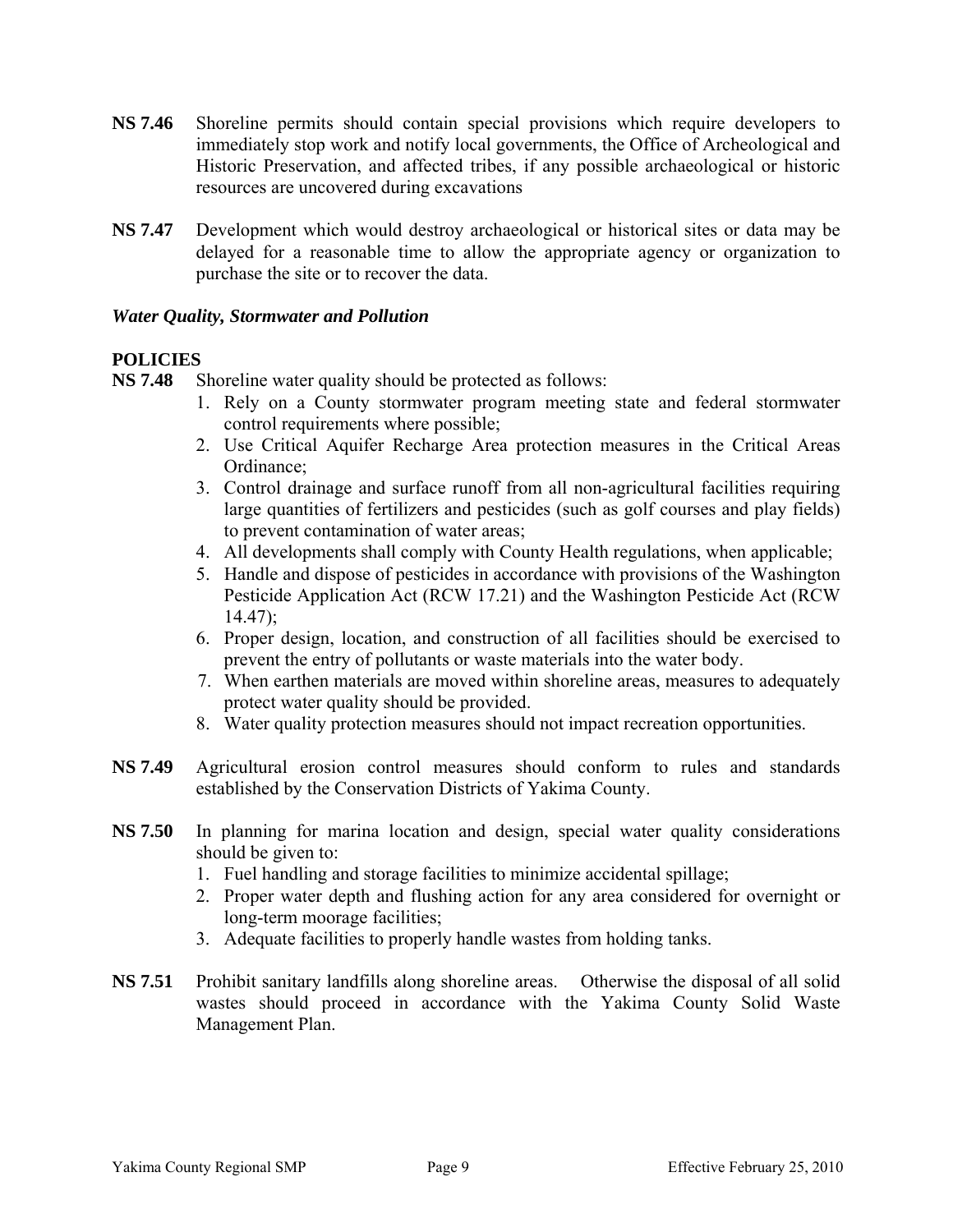# **SHORELINE USE POLICIES**

### *General Use Policies*

**NS 7.52** Establish a system of shoreline uses that:

- 1. Gives preference to uses with minimal impacts and that are dependant on the proximity to the water;
- 2. Protects the public's health, safety, and welfare; ecological functions; and property rights;
- 3. Establishes conditional uses to provide extra protection for the shoreline.
- **NS 7.53** Assure that new shoreline development in Yakima County is consistent with a viable pattern of use suitable to the character and physical limitations of the land and water.
- **NS 7.54** Encourage sound management of renewable and nonrenewable natural resources.

### *Recreation*

- **NS 7.55** Assure the preservation and expansion of diverse, convenient recreational opportunities along the public shorelines of Yakima County for public use, consistent with the capacity of the land to accommodate such activity. Accomplish this by ensuring that shoreline recreational development is given priority and is primarily related to access, enjoyment and use of the water and Shorelines of the State
- **NS 7.56** Where the uses designated for a specific recreational area are planned to satisfy a diversity of demands, these uses must be compatible with each other and the environment of the area.
- **NS 7.57** Where feasible and desirable, encourage the use of public lands for recreational facilities as a more economical alternative to new acquisitions by local agencies.
- **NS 7.58** Locate, design, construct and operate recreational facilities to prevent undue adverse impacts on natural resources of an area and on adjacent or nearby private properties.

### *Transportation and Parking*

- **NS 7.59** Encourage a transportation network in Yakima County capable of delivering people, goods, and services, and resulting in minimal disruption of the shorelines' natural system.
- **NS 7.60** When it is necessary to locate major highways, freeways and railways along stream drainages or lake shores, such facilities should be sufficiently set back so that a useable shoreline area remains. Care should also be taken to insure that a minimum land area is consumed.
- **NS 7.61** To avoid wasteful use of the limited supply of shore land, locate access roads and parking areas upland, away from the shoreline whenever such options are available. Access to the water should be provided by pathways or other methods. Parking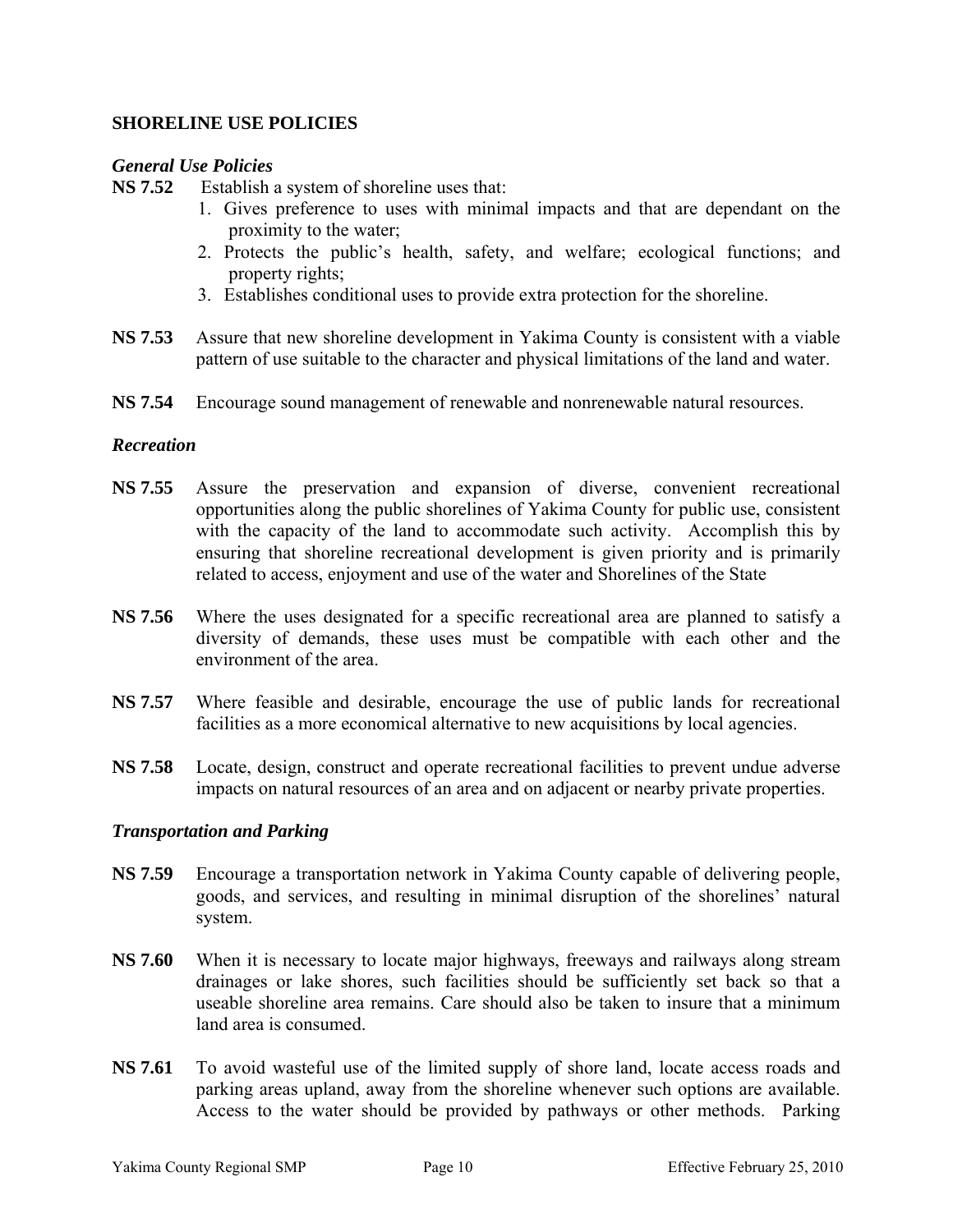facilities in shorelines are not a preferred use and should be allowed only as necessary to support an authorized use.

**NS 7.62** Proper design, location, and construction of road and railroad facilities should be exercised to: 1. Minimize erosion and permit the natural movement of water; 2. Use existing topography to maximum advantage and preserve natural conditions to the greatest practical extent.

**NS 7.63** Extensive loops or spurs of old highways with high aesthetic quality or bicycle route potential should be kept in service as pleasure bypass routes.

# *Agriculture*

- **NS 7.64** Allow lawfully established agricultural activities occurring on agricultural lands to continue as they historically have. New agricultural activities on land not currently used for agriculture, conversion of agricultural lands to other uses, and other development on agricultural land that does not meet the definition of agricultural activities (including any agricultural development not specifically exempted by the provisions of RCW  $90.58.030(3)(e)(iv)$  should meet shoreline requirements.
- **NS 7.65** Encourage animal feedlot operations to locate away from shorelines.

### *Aquaculture*

- **NS 7.66** Consider aquaculture a preferred shoreline use when consistent with the control of pollution and prevention of damage to the environment.
- **NS 7.67** Ensure that aquacultural uses do not conflict with other water-dependent uses or navigation, spread disease, establish non-native species that cause significant ecological impact, or significantly impact the aesthetic qualities of the shoreline. Protect spawning areas designated by the Department of Fish and Wildlife from conflicting uses.

#### *Boating Facilities and Marinas*

- **NS 7.68** Ensure that boating facilities are located only at sites with suitable environmental conditions, shoreline configuration, access, and neighboring uses. All marinas should be developed and operated in accordance with all state and local requirements.
- **NS 7.69** In planning for marina location and design, special consideration should be given to necessary facilities such as adequate access, parking, and restroom facilities for the public. Such facilities should be located away from the immediate water's edge.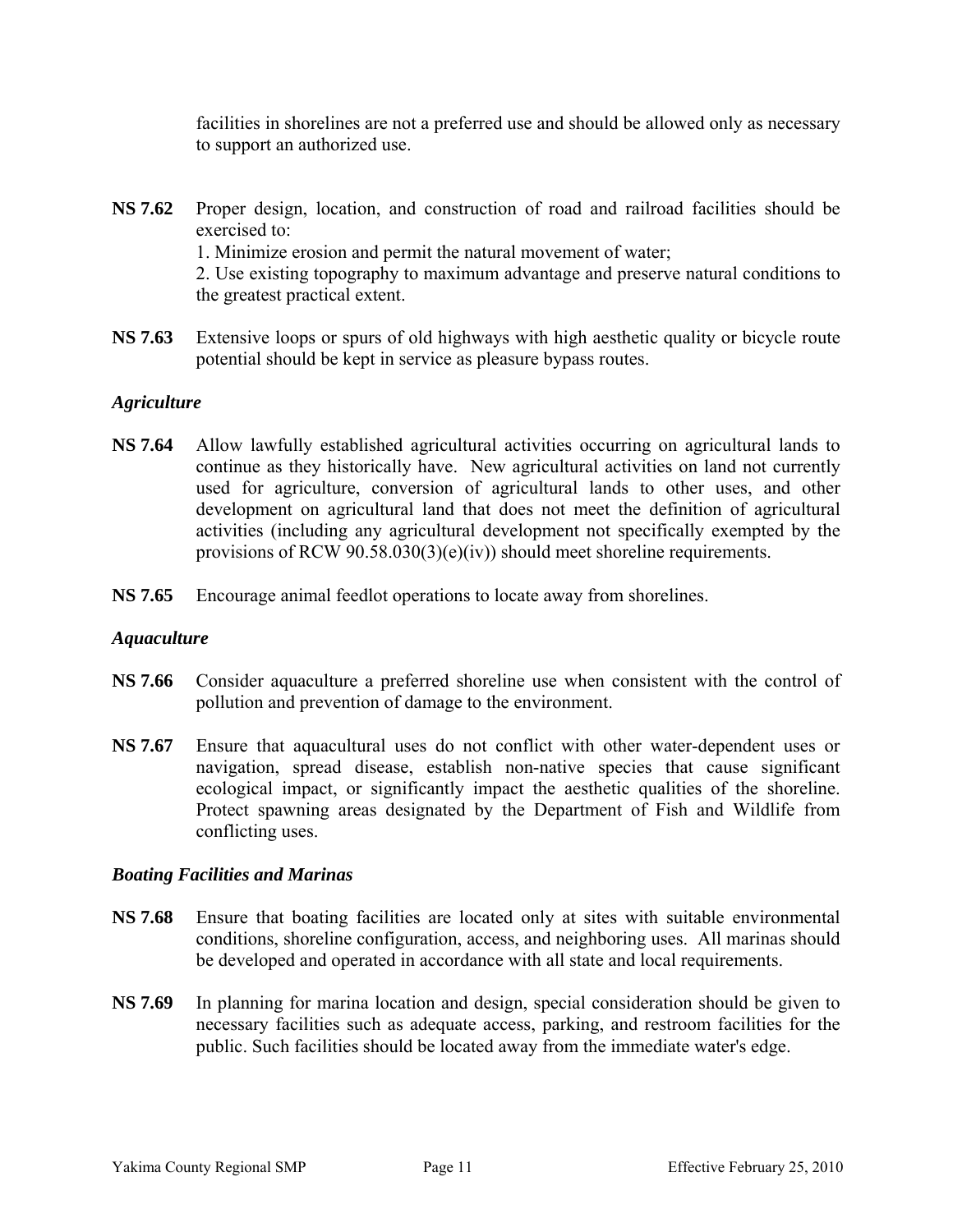# *Forest Practices*

- **NS 7.70** Shoreline areas having well-known scenic qualities (such as those providing a diversity of views, unique landscape contrasts, or landscape panoramas) should be maintained as scenic views in timber harvesting areas. Timber harvesting practices, including road construction and debris removal, should be closely regulated so that the quality of the view and viewpoints along shorelines of statewide significance in the region are not degraded.
- **NS 7.71** Forest management shall proceed in accordance with regulations established by the Washington State Forest Practices Act, including coordination with Yakima County on forest practice conversions and other Class IV-forest practices where there is a likelihood of conversion to non-forest uses.
- **NS 7.72** Ensure that timber harvesting on shorelines of statewide significance does not exceed the limitations established in RCW 90.058.150 (regarding selective harvest requirements), except as provided in cases where selective logging is rendered ecologically detrimental or is inadequate for preparation of land for other uses.

### *Mining*

- **NS 7.73** Remove sand, gravel, and minerals from only the least sensitive shoreline areas. Due to the risk of avulsion and mine pit capture by the river, mining within the stream channel and channel migration zone should not be allowed. In special cases where it is allowed, it should be a conditional use. Restoration or enhancement of ecological function is encouraged.
- **NS 7.74** Require land reclamation plans of any mining venture proposed within a shoreline. Mining reclamation shall be done in conformance with the Washington State Surface Mining Act (RCW 78.44).
- **NS 7.75** Ensure that mining and associated activities are designed and conducted consistent with the applicable environment designation and the applicable critical areas ordinance.
- **NS 7.76** Ensure that proposed subsequent use of mined property and the reclamation of disturbed shoreline areas is consistent with the applicable environment designation and that appropriate ecological functions are provided consistent with the setting.

### *Residential Development*

- **NS 7.77** Design subdivisions at a density, level of site coverage, and occupancy compatible with the physical capabilities of the shoreline and water, and locate them to prevent the need for new shore stabilization or flood hazard reduction measures.
- **NS 7.78** Restrict subdivisions in areas subject to flooding.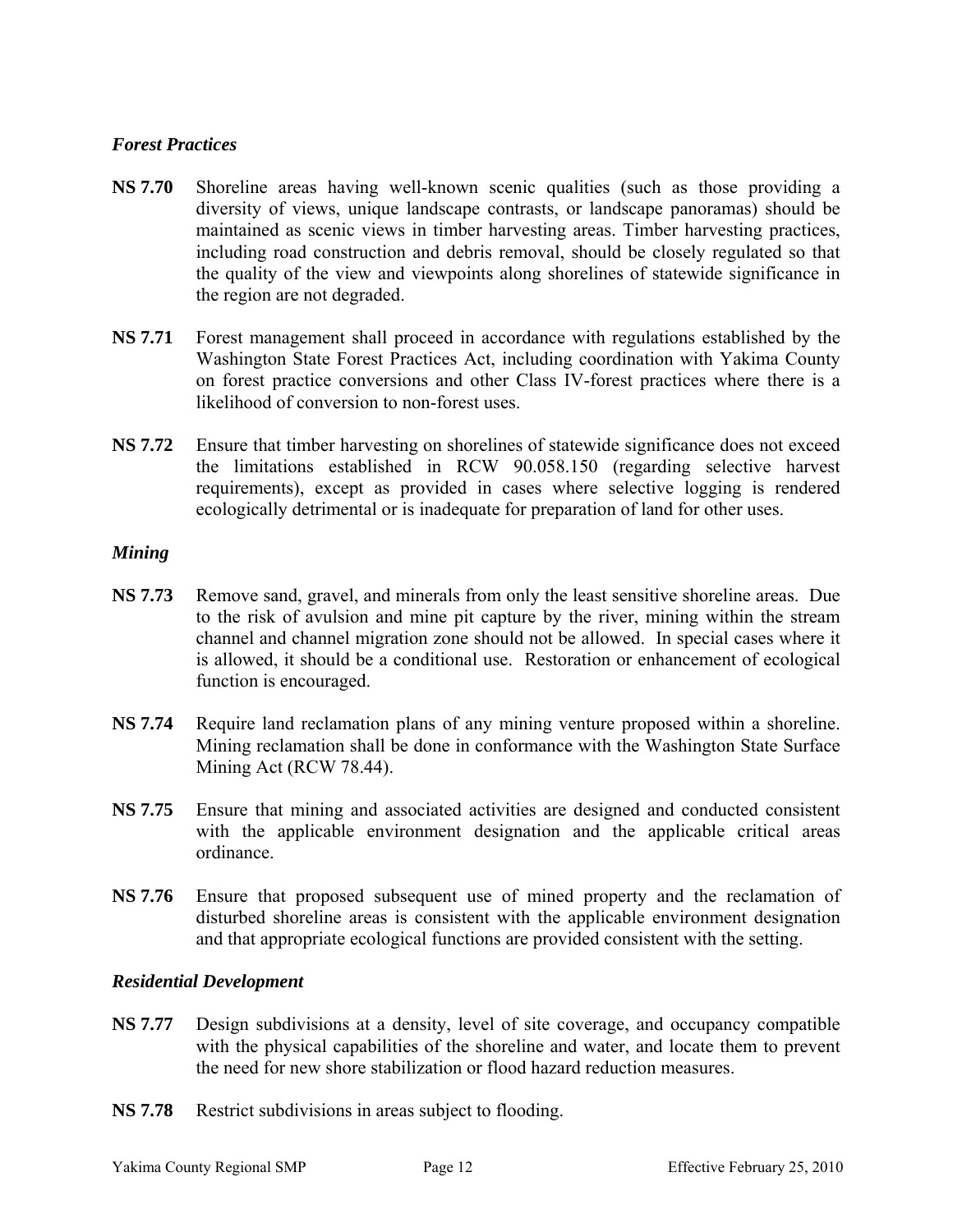**NS 7.79** Encourage cluster development wherever feasible to maximize use of the shorelines by residents, maximize both on-site and off-site aesthetic appeal, and minimize disruption of the natural shorelines.

### *Commercial Development*

**NS 7.80** Limit commercial development to those activities that are particularly dependent upon a shoreline location. Other commercial uses should be encouraged to locate upland. Give first preference to water-dependent commercial uses over non-waterdependent commercial uses; and give second preference to water-related and waterenjoyment commercial uses over non-water-oriented commercial uses. Allow nonwater-oriented commercial uses in limited situations.

### *Utilities*

- **NS 7.81** New utility production and processing facilities, such as power plants and sewage treatment plants, or parts of those facilities that are non-water-oriented should not be allowed in shoreline areas unless it can be demonstrated that no other feasible option is available. Expansion, updating, and maintenance of existing facilities is allowed but should be designed to minimize the impacts as much as possible.
- **NS 7.82** Wherever possible, transmission facilities for the conveyance of services, such as power lines, cables, and pipelines, should be located outside of the shoreline area. If location within the shoreline cannot be prevented, confine utilities in a single corridor or within an existing right-of-way.
- **NS 7.83** Locate new sewage treatment, water reclamation, and power plants where they do not interfere with and are compatible with recreational, residential or other public uses of water and shore lands. New waste treatment ponds for industrial waste should be located upland when feasible.

### *Industry*

- **NS 7.84** Allocate sufficient quantities of suitable land for water related industry. Give preference to water-dependent industrial uses over non-water-dependent industrial uses; and second, give preference to water-related industrial uses over non-wateroriented industrial uses. Allow non-water-oriented industrial development in limited situations.
- **NS 7.85** Discourage industries which have proven to be environmentally hazardous from locating along the shorelines.

# *In-stream Structural Uses*

**NS 7.86** The location and planning of in-stream structures should give due consideration to the full range of public interests, watershed functions and processes, and environmental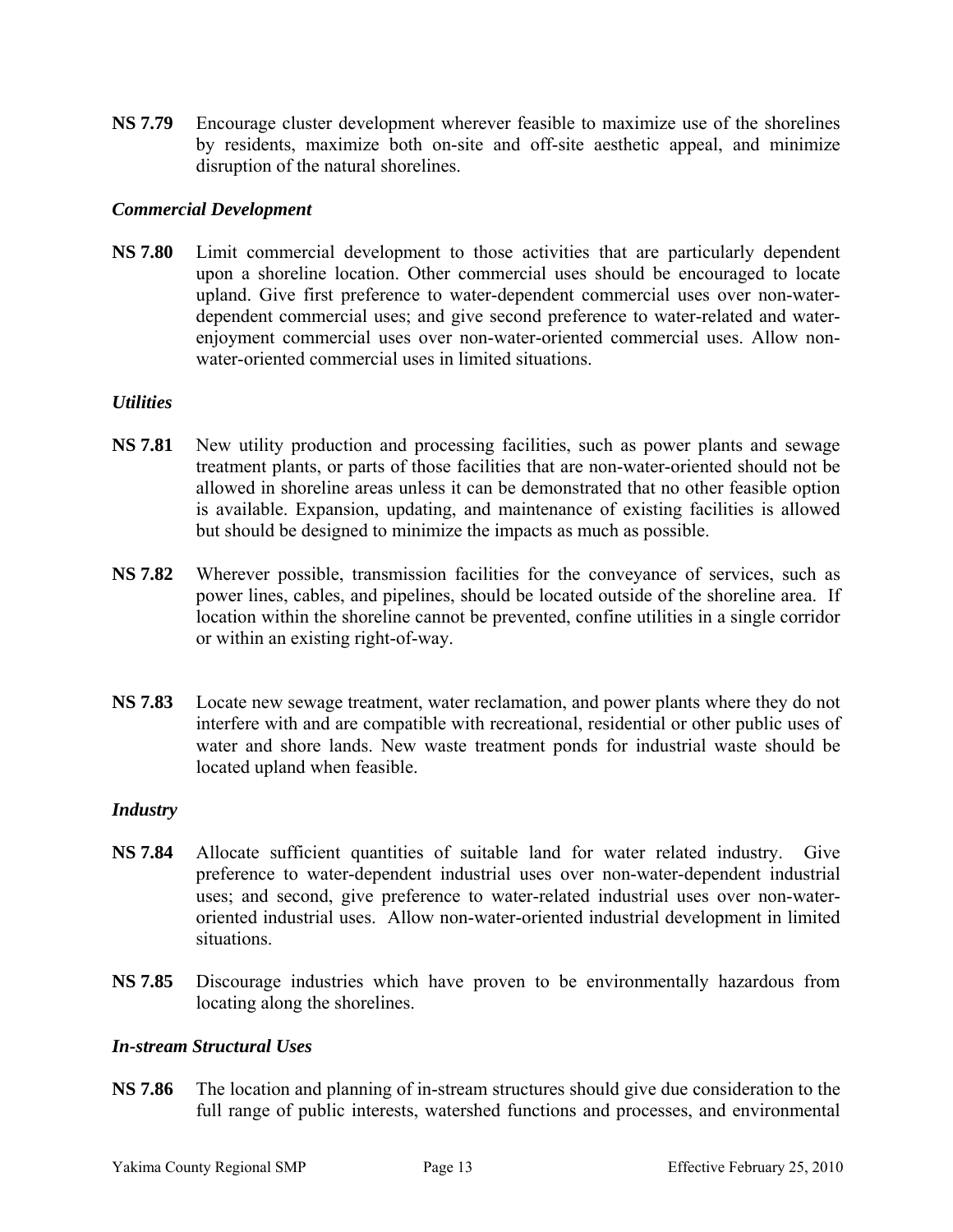concerns, with special emphasis on protecting and restoring priority habitats and species.

**NS 7.87** All in-stream structures should provide for the protection and preservation of ecosystem-wide processes, ecological functions, and cultural resources, including, but not limited to, fish and fish passage, wildlife and water resources, shoreline critical areas, hydrogeological processes, and natural scenic vistas.

# **SHORELINE MODIFICATION POLICIES**

### *General Shoreline Modification Policies*

- **NS 7.88** Allow shoreline modifications only where they are shown to be necessary to support or protect an allowed primary structure or a legally existing shoreline use that is in danger of loss or substantial damage, or they are necessary for mitigation or enhancement work.
- **NS 7.89** Limit shoreline modifications to the minimum necessary to accomplish the objective, while still protecting ecological functions. Give preference to shoreline modifications that have a lesser impact on ecological functions.

### *Shore Stabilization*

- **NS 7.90** New structural stabilization measures should only be allowed for the following instances, and then only when meeting specific criteria:
	- 1. When necessary to protect an existing primary structures;
	- 2. In support of new and existing development;
	- 3. To protect projects for the restoration of ecological functions or hazardous substance remediation projects.
- **NS 7.91** Avoid flood protection and stabilization measures which result in or tend toward channelization of streams such as, hardening of stream banks, or fixing channel locations.
- **NS 7.92** All shore stabilization activities must be designed and constructed to accepted engineering standards.

#### *Landfill*

**NS 7.93** Allow normal and reasonable land grading and filling where necessary to develop a land area for a permitted use. There should be no substantial changes made in the natural drainage patterns and no reduction of flood water storage capacity that might endanger other areas. Allow fill within the ordinary high water mark only when necessary to support water dependent uses, public access, transportation facilities, mitigation, restoration, enhancement, and certain special situations listed in WAC  $173 - 26 - 231(3)(c)$ .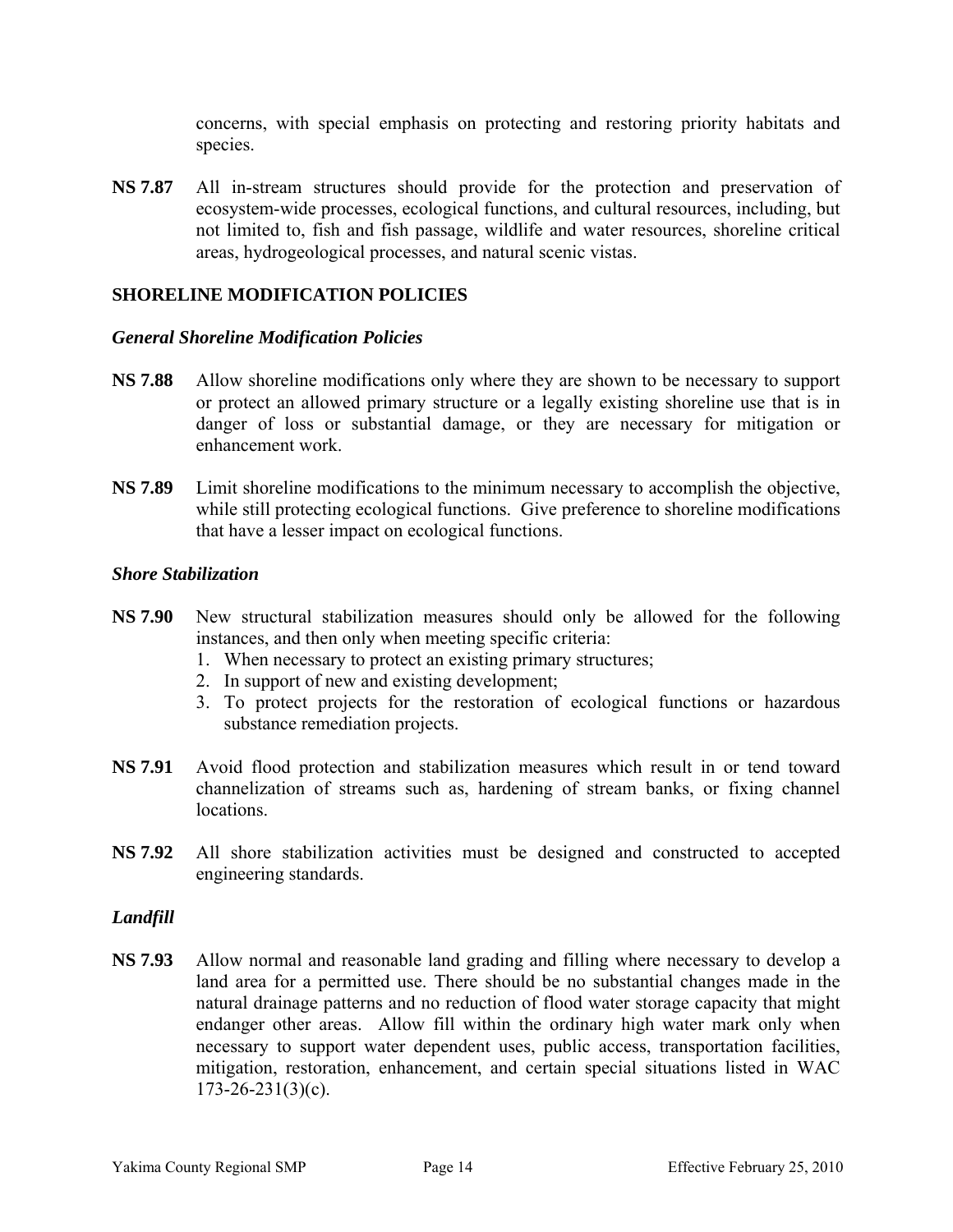- **NS 7.94** In evaluating fill projects, such factors as total water surface reduction, navigation restriction, impediment to water flow and circulation, impediment to irrigation systems, reduction of water quality, and destruction of fish and wildlife habitat should be examined.
- **NS 7.95** Locate and design shoreline fills or cuts to avoid creating a hazard to adjacent life, property, and natural resources systems, and to provide all perimeters of fills with vegetation, retaining walls, or other mechanisms for erosion prevention.

# *Dredging*

- **NS 7.96** Dredging should only be permitted for maintaining existing navigation uses, not for obtaining fill material or mining.
- **NS 7.97** Permit deposit of spoils in water areas only to improve habitat or when the alternative is more detrimental than depositing in water areas.

# *Piers and Docks*

**NS 7.98** Piers and docks should only be allowed for water dependent uses and public access, except that water enjoyment and water related uses may sometimes be included as part of a mixed use development. New piers and docks must have a specific need and must be the minimum size necessary. Encourage the cooperative use of shared docks.

# **\*\*\*\*\*\*\*\*\*\*\*\*\*\*\*\*\*\*\*\*\*\*\*\*\*\*\*\*\*\*\*\*\*\*\*\*\*\*\*\*\*\*\*\*\*\*\*\*\*\*\*\*\*\*\*\*\*\*\*\*\*\*\*\*\*\*\*\*\*\*\*\*\*\*\*\*\*\***

# **CRITICAL AREAS GOALS AND POLICIES IN SUPPORT OF THE SHORELINE MASTER PROGRAM - YAKIMA COUNTY COMPREHENSIVE** *PLAN 2015* **– Natural Settings Element**

*Below are the Goals and Policies for Critical Areas which are retained in support of the SMP consistent with Policy NS 7.28. These Goals and Policies also legally reside within Yakima County's Comprehensive Plan 2015. These Goals and Polices were updated in 2007 to be consistent with the GMA (WAC 365-190, 365-195) and the SMP Guidelines (WAC 173-26), which were adopted by the Yakima Board of County Commissioners by Ordinance 13-2007.* 

# **CRITICAL AREAS**

### **PURPOSE STATEMENT 8**

Critical Areas are an important part of the natural setting in Yakima County. Their protection is required by the Growth Management Act and important to the quality of life of the residents of this county. Critical Areas include groundwater, fish and wildlife habitat (which includes surface waters), wetlands, frequently flooded areas, and geologic hazards. The protection of critical areas must include certain general approaches, which are provided for in the goals and policies below.

Goal NS 8: Establish critical areas protection measures to protect environmentally sensitive areas, and protect people and property from hazards.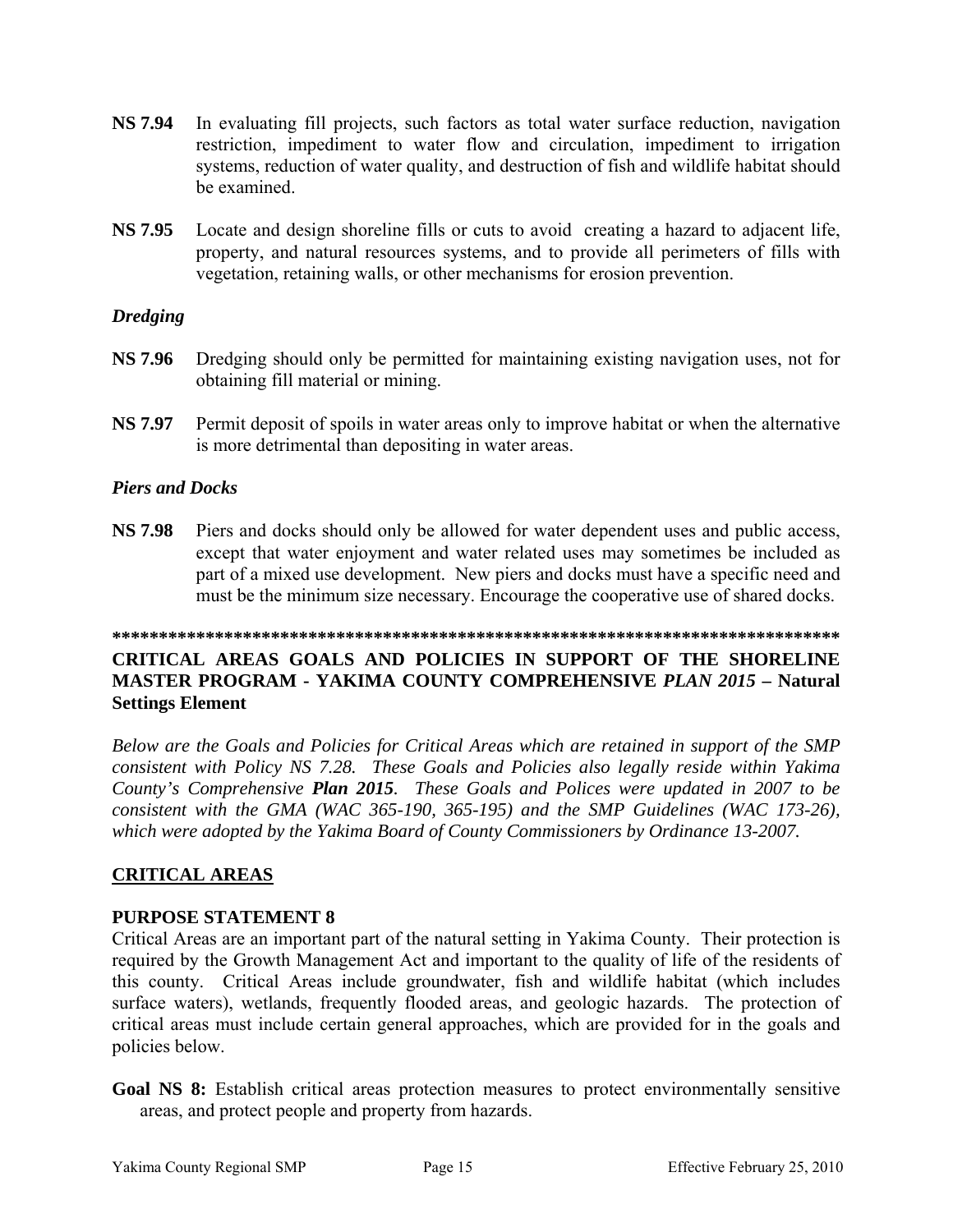### **GENERAL POLICIES**

- **NS 8.1** Use the best available science in a reasonable manner to develop regulations to protect the functions and values of critical areas.
- **NS 8.2** Ensure proposed subdivisions, other development, and associated infrastructure are designed at a density, level of site coverage, and occupancy to preserve the structure, values and functions of the natural environment or to safeguard the public from hazards to health and safety.
- **NS 8.3** Use a preference-based system of mitigation sequencing for the County's stream, lake, pond, wetland, floodplain, and fish and wildlife habitat critical areas that reduces impacts using approaches ranging from avoidance to replacement.
- **NS 8.4** In order to encourage Critical Area protection and restoration, the density and lot size limits stipulated in other policies may be adjusted or exceeded to accomplish clustering and bonus provisions adopted under the CAO. The use of incentive based programs is encouraged.

# **WATER QUALITY AND QUANTITY**

# *Groundwater and Critical Aquifer Recharge Areas (CARAs)*

### **PURPOSE STATEMENT NS 9**

Groundwater is the primary source of drinking water for most rural County residents. The City of Yakima is the only city within Yakima County that uses surface water as a primary source (Naches River). All other jurisdictions currently use groundwater (wells) as their primary source of water. Once groundwater is contaminated it is difficult, costly, and often impossible to clean up. Some contaminants like microbial organisms can cause sickness and discomfort while others like organic chemicals, inorganic metals, and radio-nuclides can cause neurological disorders, cancer, mutations and death.

Wells provide a potential source of contamination of both the shallow and deeper aquifers. The proliferation of individual domestic and irrigation wells increases the risk that contamination may find its way into the groundwater. Although the quality of groundwater resources used for drinking water in Yakima County is generally good, the potential for problems exists because many wells tap shallow aquifers (less than 100 feet) which are extremely susceptible to surface contamination. The following goal and policies address these concerns by encouraging the identification of aquifers and taking steps to reduce potential contamination.

# **GOAL NS 9: Maintain and manage the quality of the groundwater resources in Yakima County as near as possible to their natural conditions and in compliance with state water quality standards.**

### **POLICIES**:

**NS 9.1** Identify and map important aquifers, critical aquifer recharge areas, and surface waters.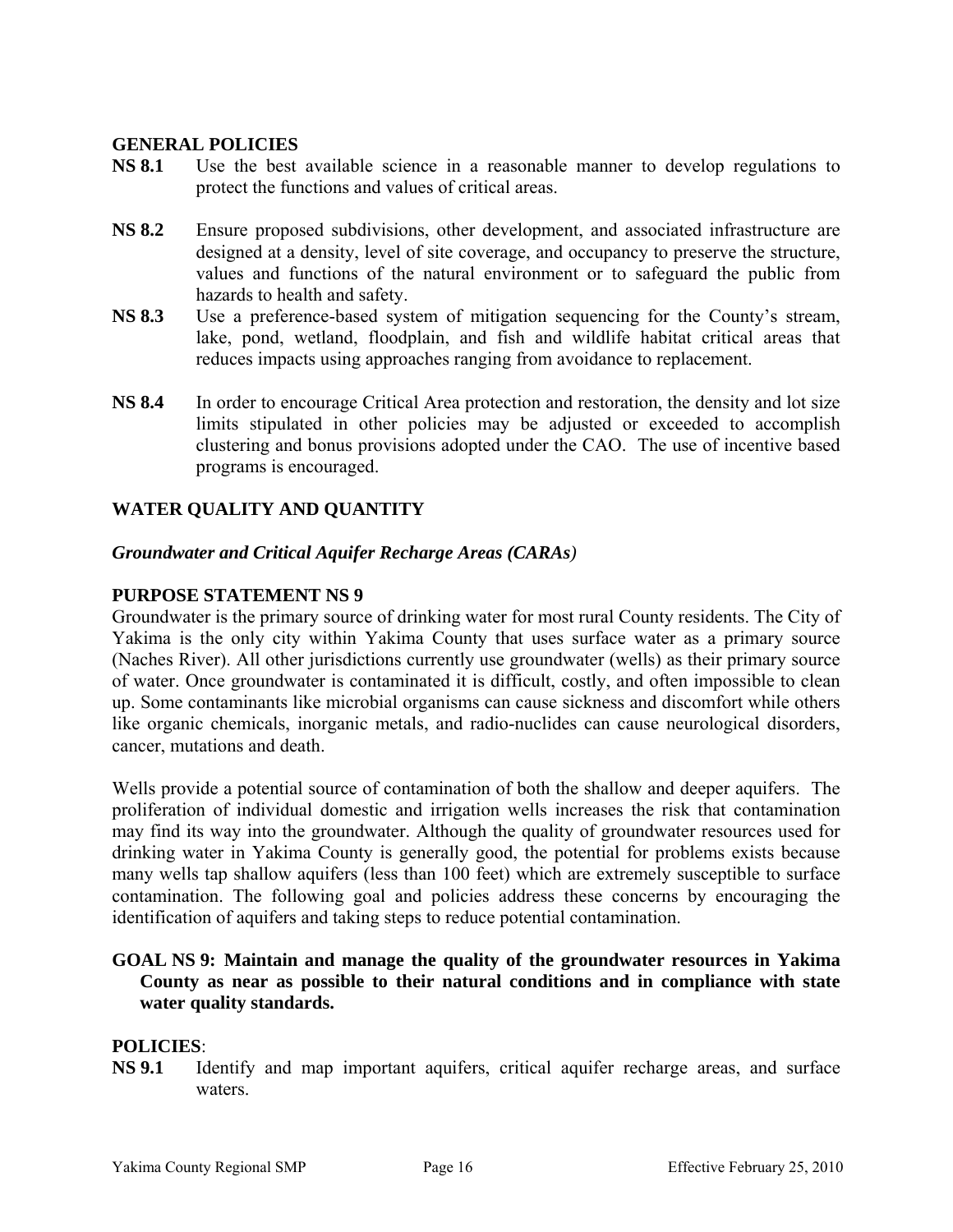- **NS 9.2** Develop performance standards and regulate uses for activities which adversely impact water quantity and quality in aquifers, wetlands, watersheds and surface waters.
- **NS 9.3** Evaluate the potential impact of development proposals on groundwater quality, and require alternative site designs to reduce contaminant loading where site conditions indicate that the proposed action will measurably degrade groundwater quality.
- **NS 9.4** Continue data collection and evaluation efforts to better understand the County's groundwater system and its vulnerability to contamination.
- **NS 9.5** Encourage the retention of natural open spaces in development proposals overlying areas highly susceptible for contaminating groundwater resources.
- **NS 9.6** Conduct and support educational efforts which inform County citizens of measures they can take to reduce contaminant loading of groundwater systems.
- **NS 9.7** Encourage development and expansion of community public water systems to lessen the reliance on individual wells.
- **NS 9.8** Ensure that abandoned wells are closed properly.
- **NS 9.9** Ensure sufficient water quantity exists to support land use activities.

# *SURFACE WATER*

# **PURPOSE STATEMENT NS 10, 11 & 12**

The Yakima River and its many tributaries are perhaps the most dynamic and used natural features in Yakima County. Throughout its 200-mile course, water from the Yakima is withdrawn to feed agricultural operations that drive our economy. Irrigation and other water uses developed both inside and outside the Yakima Irrigation Project, developed under the 1903 Reclamation Act, are relatively unique in that all of the water for irrigation is generated, stored and distributed in the Valley. The tributaries, the Naches River and the Yakima River are used as the conduit for the water distributions system in the Valley. The Yakima River is used as the trunk of the water distributions system, is the most important component of the Yakima Project, and probably is the most important piece of infrastructure in the Valley. Agriculture, industry, recreation and the Cities within the basin are dependent on this distribution system for water supply for domestic, industrial, agricultural and residential uses. The demands of this economy are continuing to increase, while existing operations return flows of a far lesser quality. The combined historic actions of over withdrawal, pollution and vegetation removal have produced a waterway that exits Yakima County completely altered from the condition in which it begins near Snoqualmie Pass. To deal with the situation, efforts by many parties have been made to improve stream corridors within the County, especially in the areas of water quality and habitat. The following goals and policies address actions and attitudes that should guide decisions related to surface water.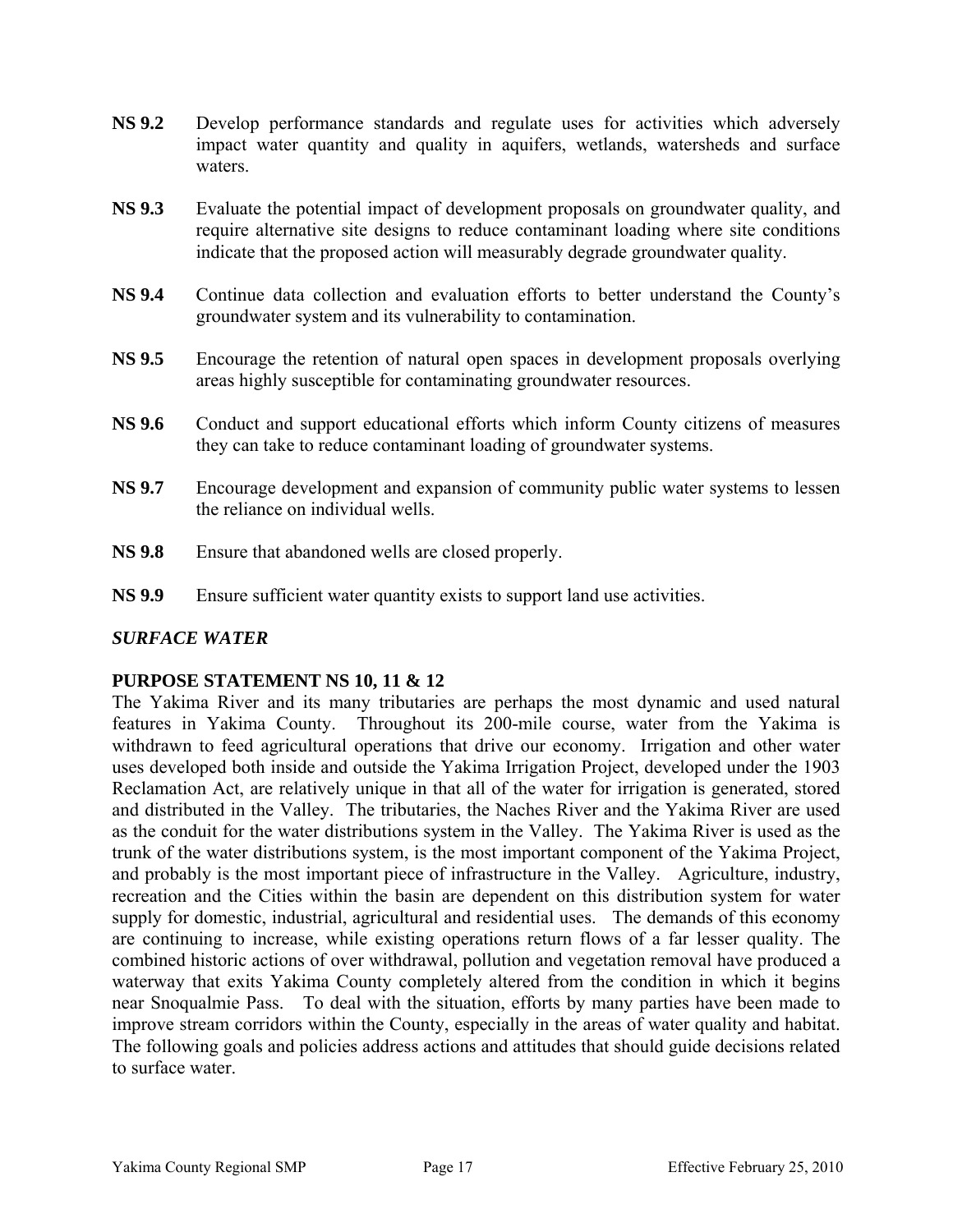# **GOAL NS 10: Enhance the quantity and quality of surface water.**

### **POLICIES:**

- **NS 10.1** Improve water conservation through education and incentives.
- **NS 10.2** Protect water quality from the adverse impacts associated with erosion and sedimentation.
- **NS 10.3** Encourage the use of drainage, erosion and sediment control practices for all construction or development activities.
- **GOAL NS 11: Identify future needs and promote increased water supplies through coordinated development and conservation efforts.**

### **POLICY:**

**NS 11.1** Support local and regional cooperative efforts which help to accomplish this goal.

# **GOAL NS 12: Restore, maintain or enhance the quality of the Yakima River Basin's surface water.**

### **POLICIES**:

- **12.1** Maintain local control over water quality planning by: 1) providing guidance to state and federal agencies regarding water quality issues, priorities and needs; and 2) demonstrating progress in accomplishing the goals and objectives of locally developed water quality plans, thereby pre-empting externally-imposed solutions to water quality problems as much as possible.
- **NS 12.2** Make use of local and regional data sources to assess water quality progress.
- **NS 12.3** Participate in water quality improvement planning and implementation efforts by local, regional, state, federal, and tribal agencies, as well as coalitions such as local watershed planning efforts.

### *FLOOD HAZARDS AND STORMWATER*

### **PURPOSE STATEMENT NS 13 and 14**

While stormwater management may be of less concern in Yakima County than in areas that receive more precipitation, localized flooding does occur in certain areas, such as Wide Hollow Creek, Ahtanum Creek, and Cowiche Creek. If the amount of impervious area in a watershed increases, and provisions are not made for retaining stormwater on-site, up-watershed areas can contribute to the flooding hazards of their down-stream neighbors, and flooding becomes more frequent and more severe. If the natural drainage courses are obstructed with fill material, buildings, or roads that lack adequately-sized culverts, storm water can cause localized flooding, with property damage and disruption of services.

Yakima County is subject to state and federal water quality and Underground Injection Control (UIC) regulations. Some Urban Areas within Yakima County are also subject to state and federal stormwater regulations.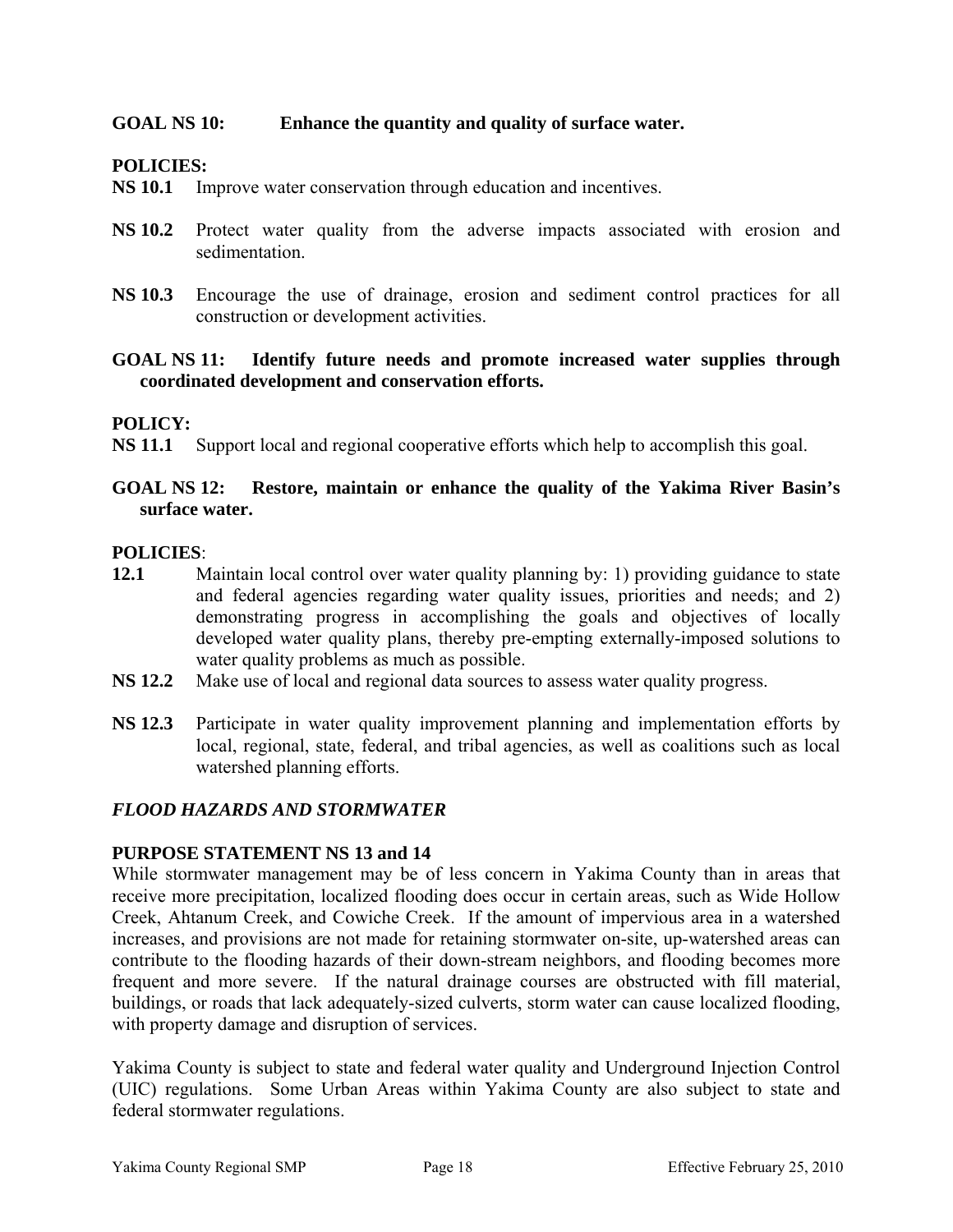# **GOAL NS 13: Prevent increased flooding from stormwater runoff.**

### **POLICIES**:

**NS 13.1** Require on-site retention of stormwater.

- **NS 13.2** Preserve natural drainage courses.
- **NS 13.3** Minimize adverse storm water impacts generated by the removal of vegetation and alteration of land forms.

### **GOAL NS 14: Improve water quality through improved stormwater management.**

### **POLICIES:**

- **NS 14.1** Review the recommendations of locally adopted stormwater management plans, and develop a realistic implementation schedule.
- **NS 14.2** Control stormwater in a manner that has positive or neutral impacts on the quality of both surface and groundwater, and does not sacrifice one for the other.

# **FISH AND WILDLIFE HABITAT, WETLANDS, AND FREQUENTLY FLOODED AREAS**

### **PURPOSE STATEMENT NS 15, 16, 17 and 18**

Yakima County contains some of the most diverse and unique fish and wildlife habitat found anywhere in the country. These environments provide places where animals can find food, water, shelter, and security, and act as gene pools to assure continued genetic diversity. The following goal and supporting policies encourage the protection of fish and wildlife habitat in order to protect the environment for multiple uses. While fish and wildlife habitat includes upland habitat, state administrative code (WAC  $365-190-080(5)$ ) focuses on habitat that is related to water. The Shoreline Management Act at RCW 90.58.020 contemplates protecting against adverse impacts to *"…the land its vegetation and wildlife, and the waters of the state and their aquatic life"*. Thus the standard for protecting existing ecological function, expressed in fish and wildlife and their habitats, is more comprehensive than the Growth Management Act.

Stream corridors, lakes, ponds, wetlands, flood plains and other areas subject to flooding perform important hydrologic functions including storing and slowly releasing flood waters, reducing floodwater velocities, settling and filtering of sediment and nutrients, shading surface waters, and other functions. These areas also provide natural areas for wildlife and fisheries habitat, recreation areas and rich agricultural lands. Development in these areas diminishes their functions and values and can present a risk to persons and property on the development site and/or downstream from the development. Building in frequently flooded areas also results in high costs for installing flood protection measures to protect life and property and to repair flood damages.

Wetlands are an economically, biologically, and physically valuable resource. They are the most biologically productive ecosystems in nature, even though they constitute only a small percentage of the total landscape. They provide important nursery and spawning areas, which in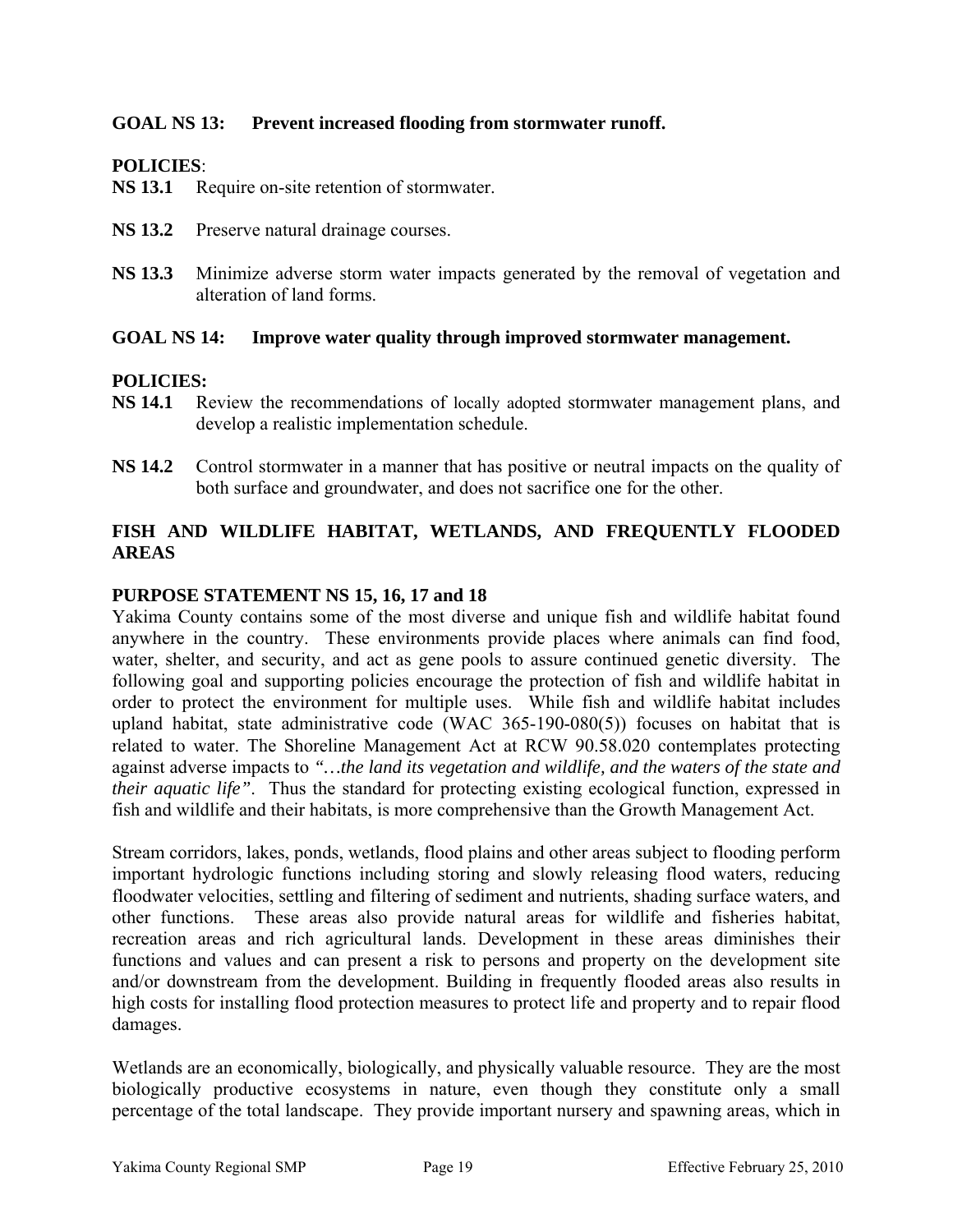turn support a strong commercial and recreational industry. Wetlands also play an important function in local and regional hydrologic cycles.

s and policies work toward preserving, protecting and managing fish and wildlife habitat and wetlands by adopting, boundaries, and a data system to track them, and establishing development regulations for their protection. These goals and policies also seek to reduce the hazards and impacts of development through comprehensive flood control planning, directing facility development away from these areas, and developing site development standards.

# *FISH AND WILDLIFE HABITAT*

# **GOAL NS 15: Provide for the maintenance and protection of habitat areas for fish and wildlife.**

# **POLICIES:**

- **NS 15.1** Encourage the protection of aquatic, riparian, upland and wetland fish and wildlife habitat. This can be approached from both a region-wide and site specific perspective to ensure that the best representation and distribution of habitats remains to protect the natural values and functions of those habitats. Fish and wildlife habitat protection considerations should include:
	- 1. The physical and hydrological connections between different habitat types to prevent isolation of those habitats;
	- 2. Diversity of habitat types both on a local and regional scale;
	- 3. Large tracts of fish and wildlife habitat;
	- 4. Areas of high species diversity;
	- 5. Locally or regionally unique and rare habitats; and
	- 6. Winter range and migratory bird habitat of seasonal importance.
- **NS 15.2** Direct development away from areas containing significant fish and wildlife habitat areas, especially areas which are currently undeveloped or are primarily dominated by low intensity types of land uses such as forestry.
- **NS 15.3** Encourage the retention of sustainable natural resource based industries such as forestry and agriculture in order to protect important fish and wildlife habitat.
- **NS 15.4** Coordinate fish and wildlife protection efforts with state and federal agencies and the Yakama Nation to:
	- 1. Avoid duplication of effort;
	- 2. Ensure consistency in protecting fish and wildlife habitat which crosses political boundaries;
	- 3. Facilitate information exchanges concerning development proposals which may impact fish and wildlife habitat; and
	- 4. Take advantage of any available financial, technical, and project review assistance.
- **NS 15.5** Protect fish and wildlife habitat for all native species in Yakima County, so as to maintain current populations over time. Protect the habitat of Washington State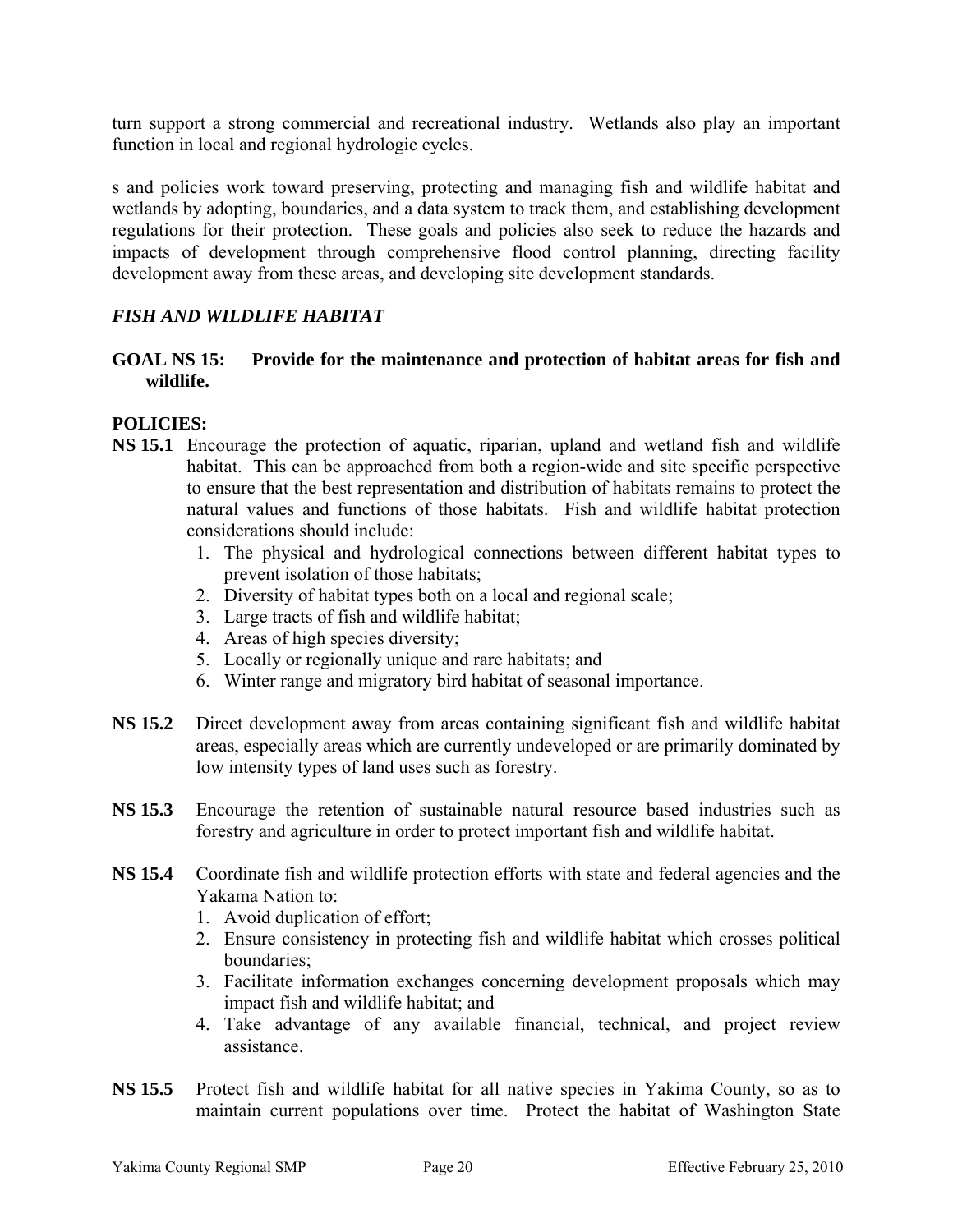Listed Species of Concern and Priority Habitats and Species in order to maintain their populations within Yakima County.

**NS 15.6** Work with the resource agencies to prioritize habitats and provide appropriate measures to protect them according to their relative values.

### **GOAL NS 16: Conserve, protect and enhance the functions and values of stream corridors to provide for natural functions and protect hydrologic connections between features.**

### **POLICIES**:

- **NS 16.1** Development projects should not be authorized if they obstruct fish passage or result in the unmitigated loss or damage of fish and wildlife resources.
- **NS 16.2** Encourage and support the retention of natural open spaces or land uses which maintain hydrologic functions and are at low risk to property damage from floodwaters within frequently flooded areas.
- **NS 16.3** Protect public and private properties by limiting development within hazardous areas of the stream corridor.
- **NS 16.4** Give special consideration to conservation and protection measures necessary to preserve or enhance anadromous fisheries.
- **NS 16.5** Establish a system of vegetative buffers landward from the ordinary high water mark of streams, lakes and ponds and the edge of wetlands.

### *FREQUENTLY FLOODED AREAS*

**GOAL NS 17: Prevent the loss of life or property and minimize public and private costs associated with repairing or preventing flood damages from development in frequently flooded areas.** 

### **POLICIES:**

- **NS 17.1** Support comprehensive flood control planning.
- **NS 17.2** Yakima County should conduct additional analysis and mapping of frequently flooded areas in cases where the 100-year floodplain maps prepared by the Federal Emergency Management Agency do not adequately reflect the levels of risk or the geographic extent of flooding.
- **NS 17.3** Direct new critical facility development away from areas subject to catastrophic, lifethreatening flood hazards where the hazards cannot be mitigated.
- **NS 17.4** Where the effects of flood hazards can be mitigated require appropriate standards for subdivisions, parcel reconfigurations, site developments and for the design of structures. {Amended 12/98}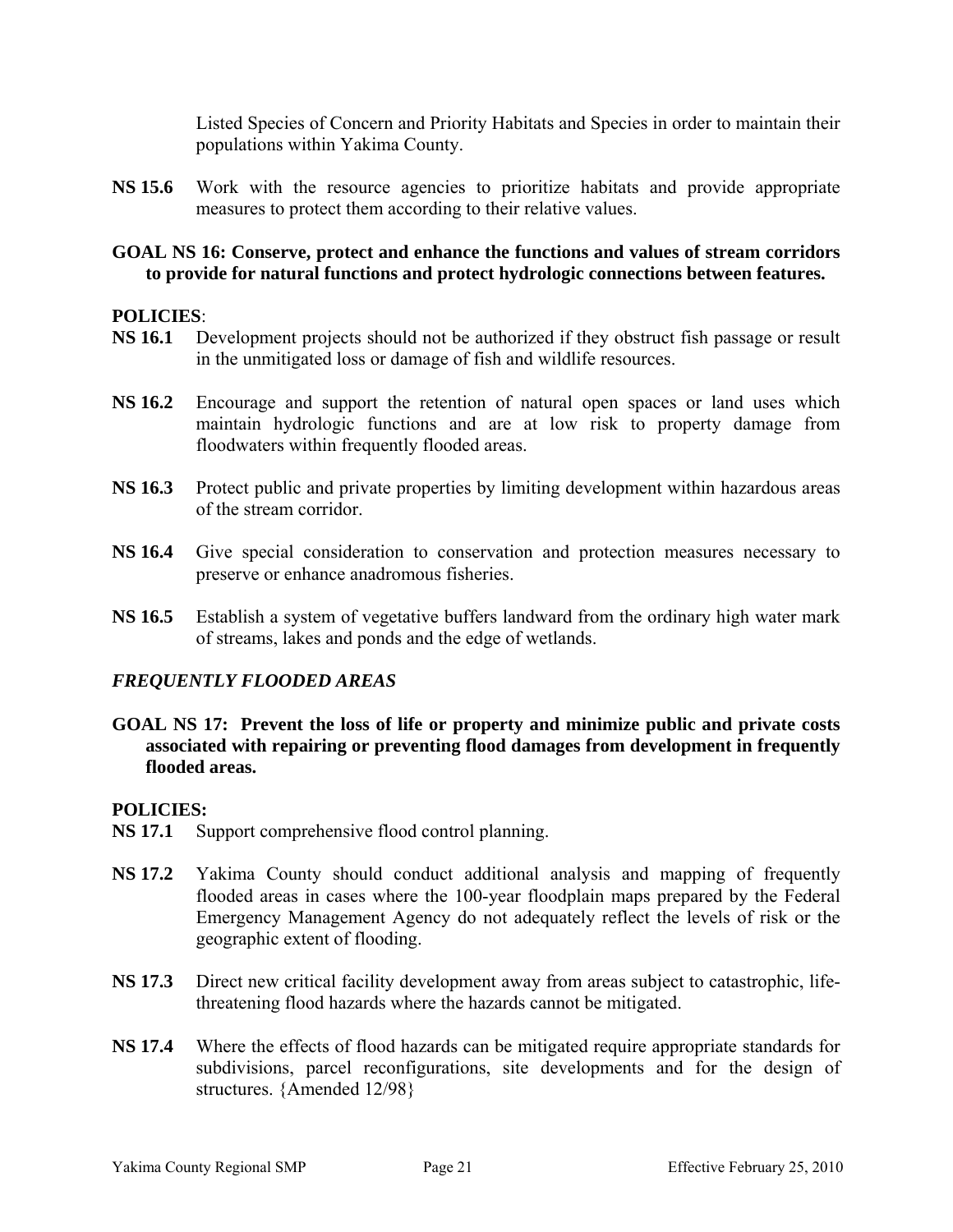- **NS 17.5** Plan for and facilitate returning Shoreline rivers to more natural hydrological conditions, and recognize that seasonal flooding is an essential natural process.
- **NS 17.6** When evaluating alternate flood control measures on Shoreline rivers:
	- 1) consider the removal or relocation of structures in the FEMA 100-year floodplain;
	- 2) where feasible, give preference to nonstructural flood hazard reduction measures over structural measures;
	- 3) structural flood hazard reductions measures should be consistent with the County's comprehensive flood hazard management plan.

# *WETLANDS*

**GOAL NS 18: Provide for long-term protection and no net loss of wetland functions and values.** 

### **POLICIES**:

- **NS 18.1** Preserve, protect, manage, and regulate wetlands for purposes of promoting public health, safety and general welfare by:
	- 1. Conserving fish, wildlife, and other natural resources of Yakima County;
	- 2. Regulating property use and development to maintain the natural and economic benefits provided by wetlands, consistent with the general welfare of the County;
	- 3. Protecting private property rights consistent with the public interest; and
	- 4. Require wetland buffers and building setbacks around regulated wetlands to preserve vital wetland functions and values.
- **NS 18.2** Adopt a clear definition of a regulated wetland and a method for delineating regulatory wetland boundaries.
- **NS 18.3** Classify regulated wetland areas to reflect their relative function, value and uniqueness.
- **NS 18.4** Develop a wetlands database.
- **NS 18.5** Manage and mitigate human activities or actions which would have probable adverse impacts on the existing conditions of regulated wetlands or their buffers.
- **NS 18.6** Require mitigation for any regulated activity which alters regulated wetlands and their buffers. Develop ratios, performance standards, monitoring, and long-term protection.

### *GEOLOGIC HAZARDS*

### **PURPOSE STATEMENT NS 19**

Geologic hazards pose a threat to the health and safety of County citizens when incompatible commercial, residential, or industrial development and associated infrastructure is sited in areas of significant hazard. The following goal and policies address the risk associated with these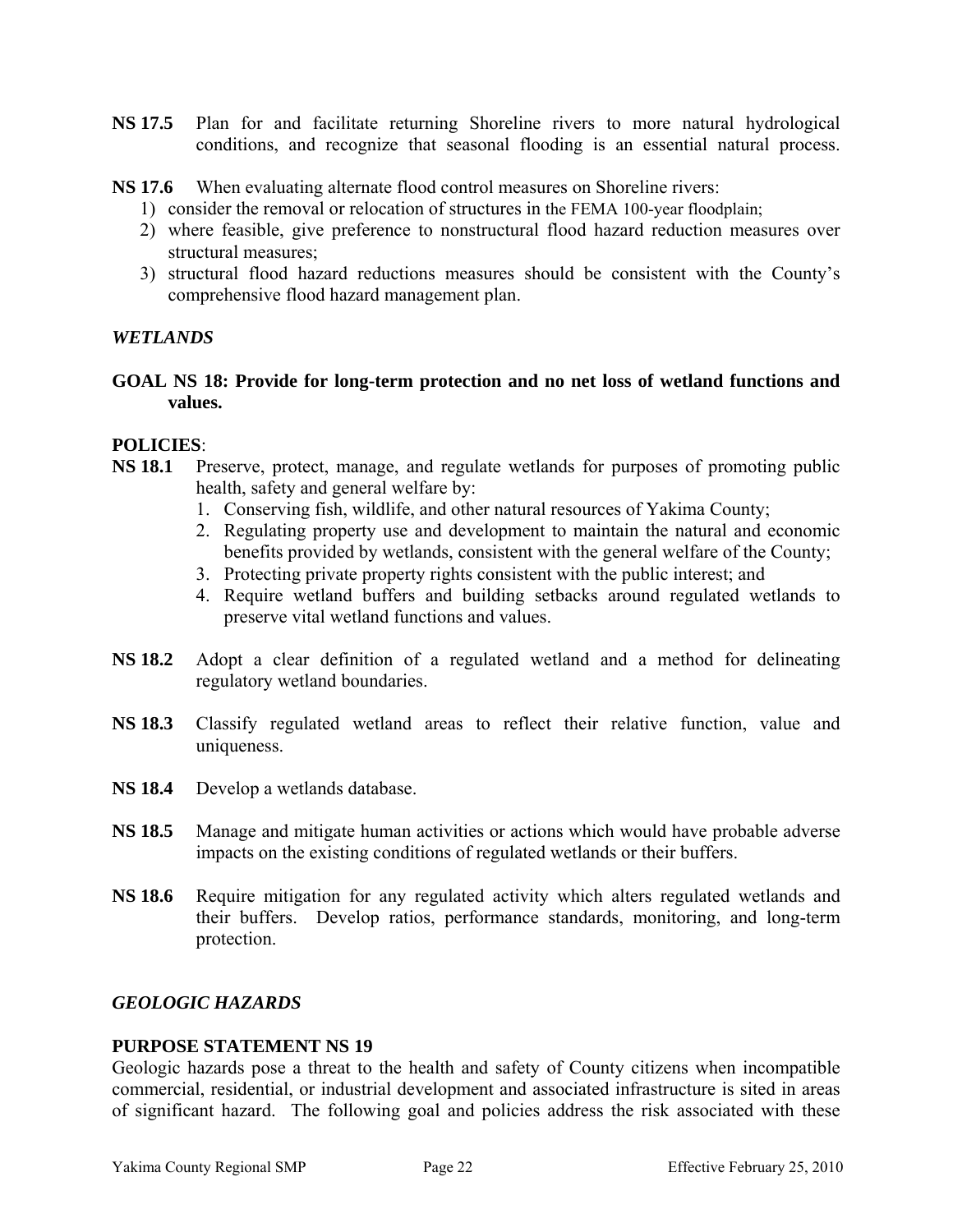areas by encouraging engineering designs or modified construction practices that will mitigate problems, and prohibiting building where problems cannot be mitigated.

### **GOAL NS 19: Protect the public from personal injury, loss of life or property damage from geologic hazards.**

### **POLICIES**:

- **NS 19.1:** Ensure that land use practices in geologically hazardous areas do not cause or exacerbate natural processes which endanger lives, property, or resources.
- **NS 19.2** Locate development within the most environmentally suitable and naturally stable portions of the site.
- **NS 19.3** Classify and designate areas on which development should be prohibited, conditioned, or otherwise controlled because of danger from geological hazards.
- **NS 19.4** Prevent the subdividing of known or suspected landslide hazard areas, side slopes of stream ravines, or slopes 40 percent or greater for development purposes.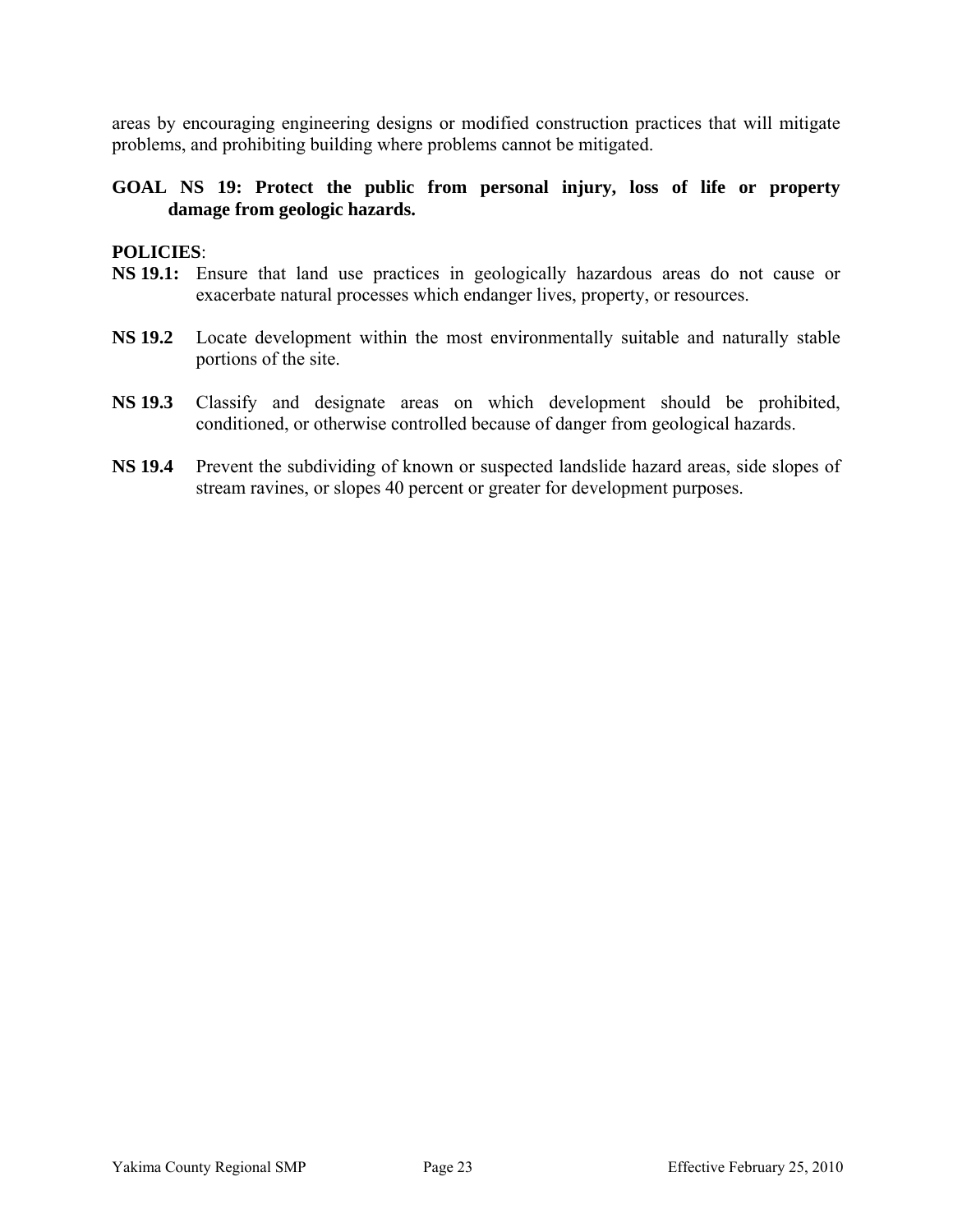# **SHORELINE MASTER PROGRAM REGULATIONS Table of Contents**

| <b>Chapter 16D.01</b> | <b>GENERAL PROVISIONS</b>                                                                                                                                                                                                                                                                                                                                                                                           | Page 25         |
|-----------------------|---------------------------------------------------------------------------------------------------------------------------------------------------------------------------------------------------------------------------------------------------------------------------------------------------------------------------------------------------------------------------------------------------------------------|-----------------|
| <b>Chapter 16D.02</b> | <b>DEFINITIONS</b>                                                                                                                                                                                                                                                                                                                                                                                                  | Page 30         |
| <b>Chapter 16D.03</b> | <b>APPLICATION &amp; REVIEW PROCEDURES</b><br><b>General Provisions</b><br><b>Inquiry and Early Assistance</b><br><b>Abbreviated Review Alternatives</b><br><b>Review Process</b><br><b>Critical Areas Reports</b><br><b>Permit Review Criteria</b>                                                                                                                                                                 | Page 44         |
| <b>Chapter 16D.04</b> | <b>ENFORCEMENT AND PENALTIES</b>                                                                                                                                                                                                                                                                                                                                                                                    | Page 73         |
| Chapter 16D.05        | <b>FLOOD HAZARD AREAS</b><br>16D.05.20 Flood Hazard Areas - General Provisions<br>16D.05.28 Flood Hazard Protection Standards<br>16D.05.32 Floodway Fringe Uses<br>16D.05.36 Floodway Uses<br>16D.05.40 Non-Conforming Uses and Structures<br>16D.05.44 Flood Hazard Protection Administration<br>16D.05.48 Elevation and Floodproofing Certification<br>16D.05.52 Variances<br>16D.05.72 Map Correction Procedures | Page 75         |
| <b>Chapter 16D.06</b> | <b>FISH AND WILDLIFE HABITAT AND</b><br>THE STREAM CORRIDOR SYSTEM<br><b>Introduction</b><br><b>Designation and Mapping</b><br><b>General Development Standards</b><br><b>Water Dependency Development Standards and Buffer Requirements</b><br><b>Land Modification Development Standards</b><br><b>Shoreline Use Development Standards</b>                                                                        | 95<br>Page      |
| Chapter 16D.07        | <b>WETLANDS</b>                                                                                                                                                                                                                                                                                                                                                                                                     | Page 120        |
| <b>Chapter 16D.08</b> | <b>GEOLOGICALLY HAZARDOUS AREAS</b>                                                                                                                                                                                                                                                                                                                                                                                 | Page 124        |
| <b>Chapter 16D.09</b> | <b>CRITICAL AQUIFER RECHARGE AREAS</b>                                                                                                                                                                                                                                                                                                                                                                              | Page 129        |
| Chapter 16D.10        | <b>SHORELINES</b>                                                                                                                                                                                                                                                                                                                                                                                                   | Page 132        |
| <b>Chapter 16D.11</b> | <b>UPLAND WILDLIFE HABITAT</b><br><b>CONSERVATION AREAS</b>                                                                                                                                                                                                                                                                                                                                                         | Page 143        |
| <b>Appendix A</b>     | <b>Designated Type 2 Stream Corridors</b>                                                                                                                                                                                                                                                                                                                                                                           | Page 148        |
| <b>Appendix B</b>     | <b>Lakes Coming Under Purview of the Shoreline</b>                                                                                                                                                                                                                                                                                                                                                                  | Page 149        |
| <b>Appendix C</b>     | <b>Management Act and their Environmental Designations</b><br><b>Streams Coming Under Purview of the Shoreline</b><br><b>Management Act and their Environmental Designations</b>                                                                                                                                                                                                                                    | <b>Page 151</b> |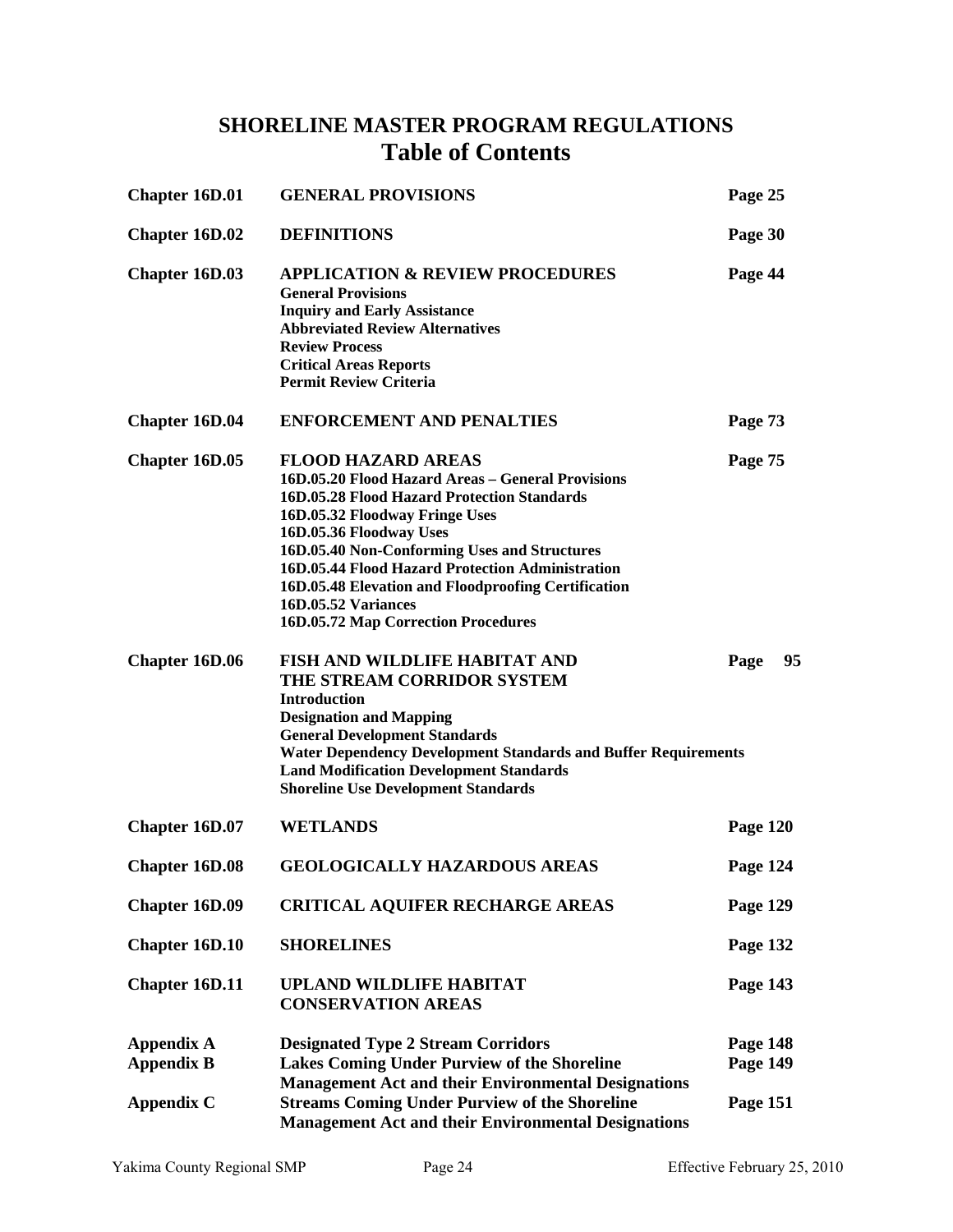# **Chapter 16D.01 GENERAL PROVISIONS**

| Secuons.  |                                                    |
|-----------|----------------------------------------------------|
| 16D.01.01 | Title and Authority                                |
| 16D.01.02 | Language Interpretation                            |
| 16D.01.03 | Purpose of Title                                   |
| 16D.01.04 | Intent of Title                                    |
| 16D.01.05 | Applicability                                      |
| 16D.01.06 | Science and Protection of Anadromous Fish          |
| 16D.01.07 | Applicability of Permit System to Federal Agencies |
| 16D.01.08 | <b>Administrative Authority</b>                    |
| 16D.01.09 | Severability                                       |
|           |                                                    |

# **16D.01.01 Title and Authority**

 $S = \pm 1$ 

- 1) Yakima County Code (YCC) Title 16D is established pursuant to RCW 36.70A.060 (Growth Management Act Natural resource lands and critical areas -- Development regulations), RCW Chapter 90.58 (Shoreline Management Act), RCW Chapter 43.21C (State Environmental Policy Act), and federal requirements for eligibility in the National Flood Insurance Program, pursuant to the Code of Federal Regulations (CFR). This title shall be known as the "Shoreline Master Program of Yakima County, Washington."
- 2) The Shoreline Master Program of Yakima County shall, for the purposes of RCW 36.70A.480 (GMA, Shorelines of the State) be considered a supplement to the Comprehensive Plan of Yakima County. The Shoreline Master Program Regulations shall, for the purposes of 36.70A.480 (GMA and Shorelines of the State) be considered a set of use regulations applying only to shoreline areas as specified in RCW 90.58 (SMA) and WAC 173-26 (SMP Guidelines). These regulations are intended to be substantive legal rules and procedures used to implement the goals and policies of the Master Program. These regulations shall be applied and interpreted in a manner consistent with the remainder of the Master Program or the Act.

# **16D.01.02 Language Interpretation**

Unless specifically defined in Chapter [16D.02,](http://nt2.scbbs.com/cgi-bin/om_isapi.dll?clientID=428448&hitsperheading=on&infobase=procode-5&jump=16A.02&softpage=ref_Doc#JUMPDEST_16A.02) words, phrases and terms in this title shall be interpreted so as to give them the meaning they have in common usage and to give this title its most reasonable application. "Shall" is mandatory; "may" is discretionary and does not impose a requirement; "should" is always advisory; "include(s)" means includes but not limited to. When not inconsistent with the context, words used in the present tense include the future; the singular includes the plural; and the plural, the singular.

# **16D.01.03 Purpose of Title**

The purpose of YCC Title 16D is to establish a single, uniform system of procedures and standards to be applied to development within Shoreline jurisdiction of unincorporated Yakima County and municipalities in Yakima County which have adopted this regional SMP.

# **16D.01.04 Intent of Title**

1) YCC Title 16D establishes goals, policies, standards, and regulations pertaining to projects, uses and development within Shoreline jurisdiction, development within critical areas or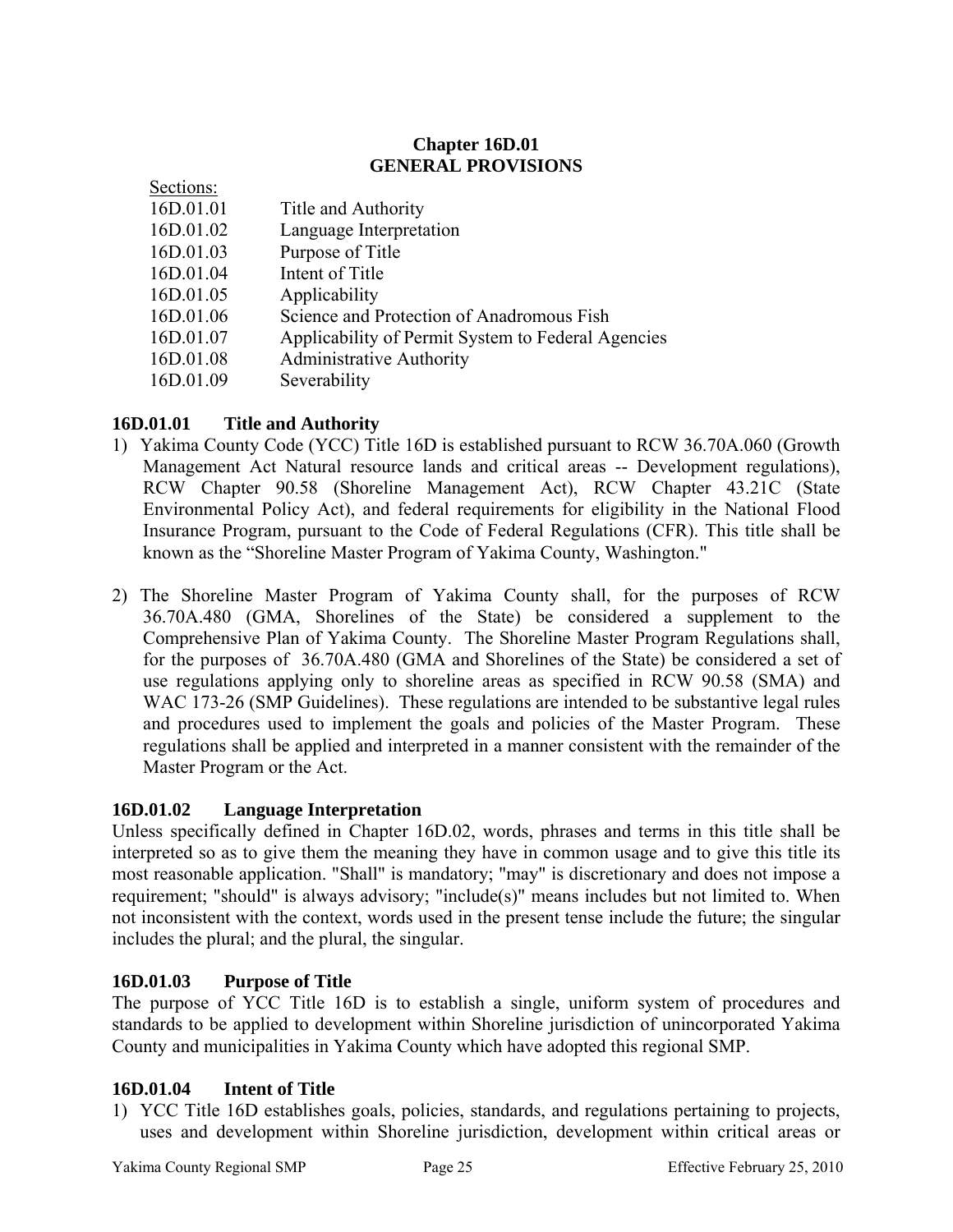other areas under Shoreline jurisdiction as provided in the Shoreline Management Act (RCW 90.58) and the Growth Management Act (RCW 36.70A), and development regulated under the National Flood Insurance Program. Additional purpose and intent for the protection of critical areas is provided in the chapter on each subject. Stream corridors, flood hazard areas, wetlands, critical aquifer recharge areas, geologically hazardous areas and fish and wildlife habitat areas constitute Yakima County's critical areas. These areas are of special concern to the people of Yakima County and the state of Washington because they are environmentally sensitive lands, or hazardous areas, which comprise an important part of the county's natural resource base. The policies, standards and procedures of this title are intended to:

- a) Preserve development options within designated critical areas where such development will not adversely impact critical area values and functions;
- b) Prevent further degradation of critical areas;
- c) Conserve, protect and, where feasible, restore essential or important natural resources;
- d) Protect the public health, safety and general welfare;
- e) Further the goals and objectives of the Yakima County Comprehensive Plan and all of its elements;
- f) Implement the goals and requirements of the Washington Growth Management Act (RCW Chapter 36.70A) as it applies to Shoreline jurisdiction, the Shoreline Management Act (RCW Chapter 90.58), and the National Flood Insurance Program;
- g) Recognize and protect private property rights;
- h) Provide development options for landowners of all existing lots to the greatest extent possible, through the establishment of Variance, Reasonable Use provisions and Non-Conforming Use and Facility provisions;
- i) Manage for no net loss of ecological function within Shoreline jurisdiction to protect against adverse effects to the public health, the land and its vegetation and wildlife, and the waters of the state and their aquatic life.
- j) Establish a consistent foundation of regulations that apply to similar issues whether they are inside or outside Shoreline jurisdiction. Additional protection measures required as a result of Shoreline Master Program updates to this title are identified as applying within Shoreline jurisdiction and are not intended to be applied outside Shoreline jurisdiction;
- k) Recognize that mining is a unique use as a result of its inherent linkage to geology. Therefore, mining and related activities may be an appropriate use when conducted consistent with the policies and provisions of WAC 173-26-241(h), within all Shoreline Designations, except the Natural and Floodway/CMZ Environments.
- 2) In addition, the policies, standards and procedures of this title:
	- a) Are not intended to regulate the operation and maintenance of existing, legally established uses and structures, including but not limited to vegetative buffers on existing uses that have been reduced in width prior to the effective dates of provisions in the Critical Areas Ordinance (YCC Title 16C) or Shoreline Master Program (YCC Title  $16D$ ;
	- b) Are not intended to result in an unconstitutional taking of private property;
	- c) Are not intended to retroactively require the restoration of degraded critical areas for properties in a degraded condition prior to the effective dates of provisions in the Critical Areas Ordinance (YCC Title 16C) or Shoreline Master Program (YCC Title 16D); but rather to use compensatory mitigation as a tool to mitigate impacts of new development;
	- d) Are not intended to presume that regulatory tools are the only mechanism for protection, but rather integrated with non-regulatory tools in as balanced a manner as possible;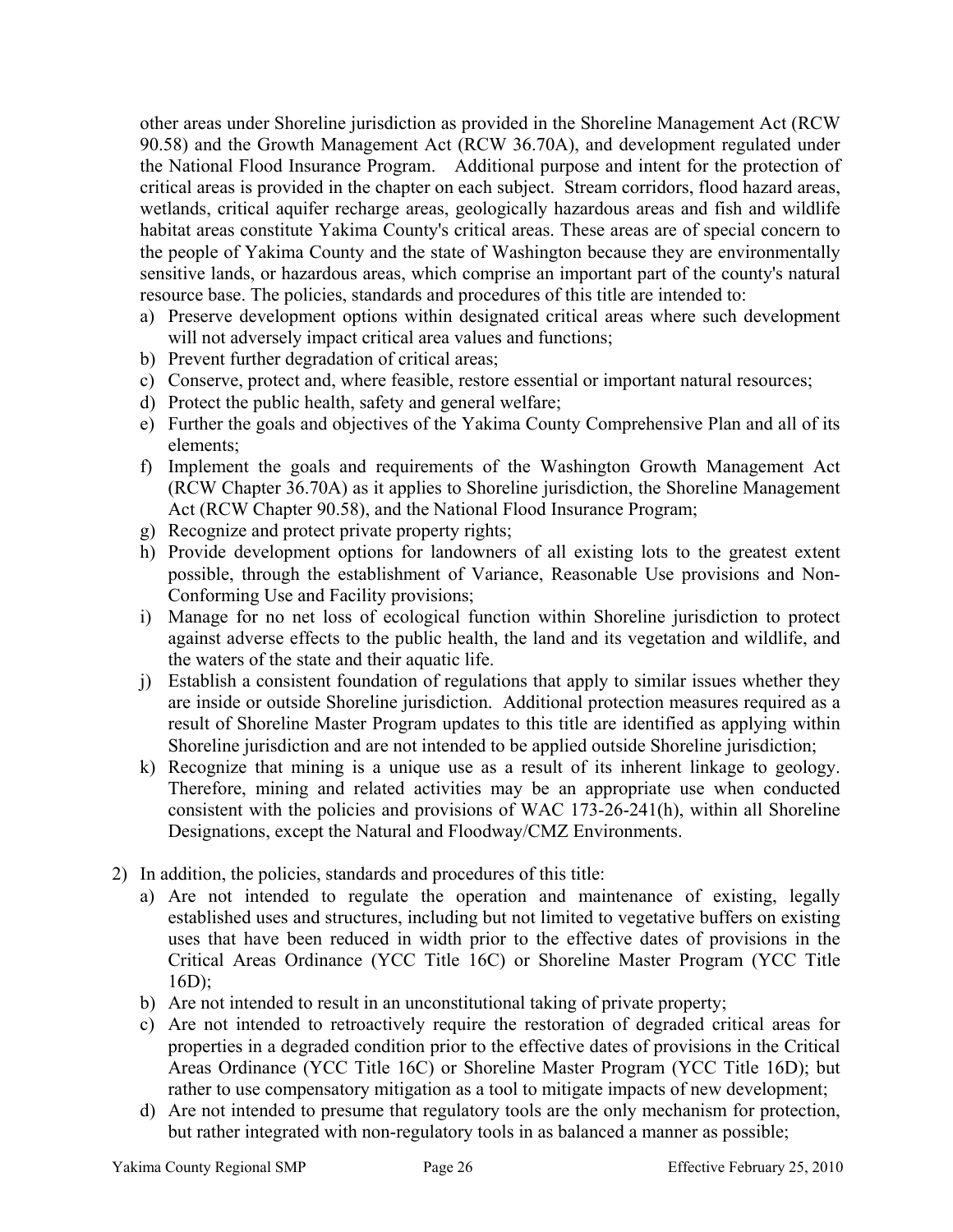e) Are not intended to prohibit the use of valid water rights.

# **16D.01.05 Applicability**

- 1) The provisions of this title shall apply to any new development, construction or use within the unincorporated portion of Yakima County and municipalities in Yakima County which have adopted this regional SMP designated as a critical area inside Shoreline jurisdiction, designated as Shoreline jurisdiction and designated as a special flood hazard area under the National Flood Insurance Program, however, this title does not apply to the situations below, except that the Flood Hazard protection provisions of Chapter 5 will continue to apply as determined by the applicability provision in 16D.05.20:
	- a) Within critical areas and shorelines designated by this title or amendments that may later be adopted, there may exist lots, structures and uses which were lawfully established before this title was initially adopted, amended or readopted, as provided below, but which would be subsequently prohibited, regulated or restricted under this ordinance. It is the intent of this title to permit these pre-existing legal non-conformities to continue without requirement to change said non-conformity until such time as conformance is required through permits for development in the future. The adoption and amendment dates of the relevant regulations are provided below:
		- i) Shoreline Master Program adopted September 5, 1974;
		- ii) Shoreline Master Program amended March 26, 1981;
		- iii) Shoreline Master Program amended November 1, 1981;
		- iv) Critical Areas Ordinance adopted July 12, 1994;
		- v) Critical Areas Ordinance amended October 1, 1995;
		- vi) Flood Hazard Ordinance adopted June 5, 1985.
	- b) Critical areas on federally owned lands that are outside shoreline jurisdiction are not subject to this title;
	- c) Critical areas on federally owned lands within Shoreline jurisdiction in situations that do not have to obtain permits or follow the permit system, as provided in 16D.01.07 (Applicability to Federal Agencies), are not subject to this title;
	- d) Forest practices, as defined by this title, carried out under a Washington Department of Natural Resources Forest Practice permit are not subject to this title, except those that involve Shoreline jurisdiction, involve a conversion of forest land to a non-forestry use, involve a conversion option harvest plan, or take place on lands platted after January 1, 1960;
	- e) Livestock grazing on publicly owned land, when carried out under an agreement that includes a resource management plan that will be monitored by a public entity is not subject to this title;
	- f) Changing agricultural crops within an existing farming operation is not considered new development, construction or use, provided that the existing area under agricultural production is not extended further into a vegetative buffer identified under 16D.06.16, and provided that the natural contour of the land subject to this title is not altered by excavation and filling;
	- g) Minor, temporary or transient activities, including those of a recreational nature, that do not alter the environment or require a dedicated staging area, use area, or route are not subject to this title, and including temporary signs (election, sale, rent, etc.);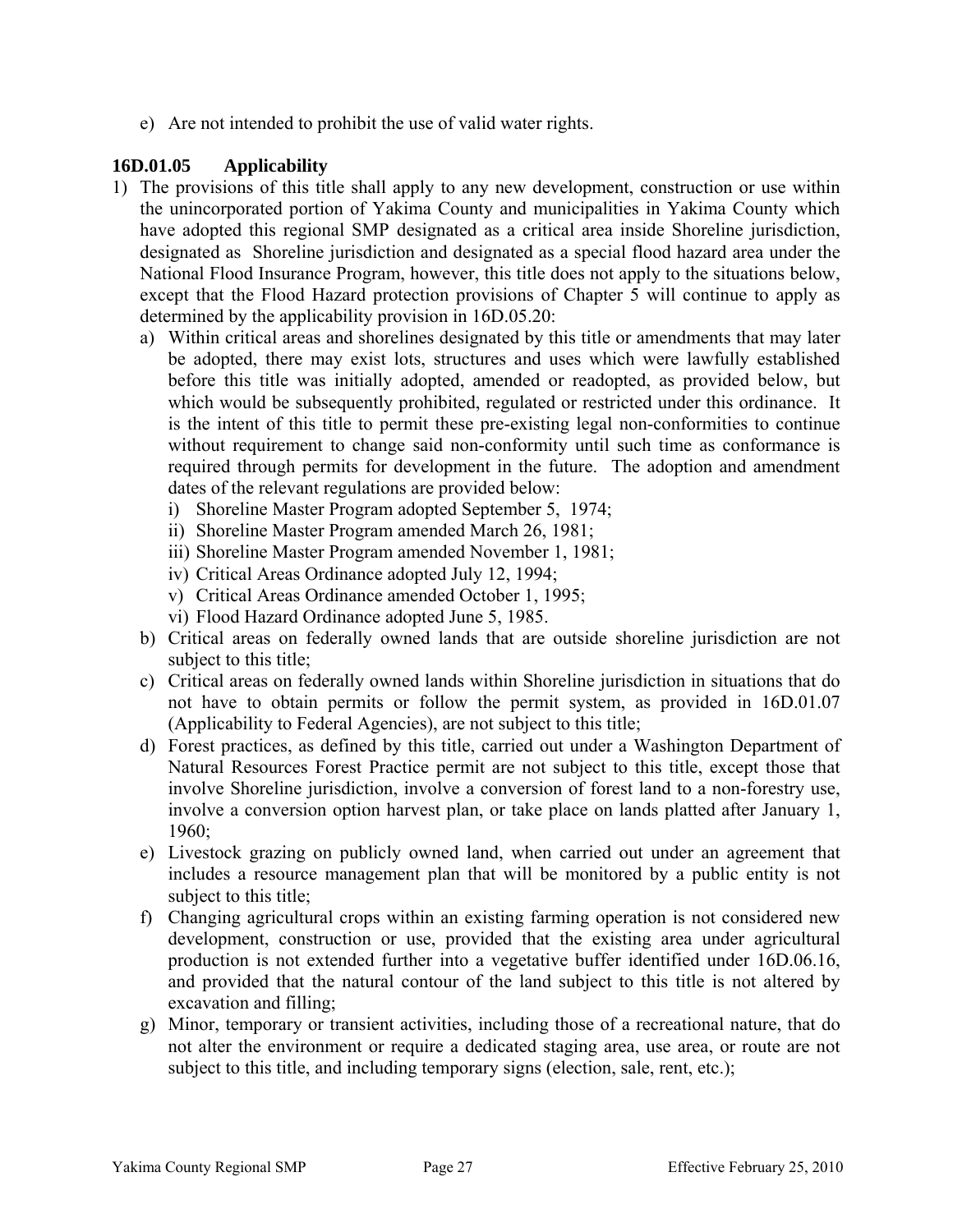- h) Critical Areas within the exterior boundaries of the Yakama Nation that are located within the designated Closed Areas or not under County jurisdiction as a result of the Supreme Court decision COUNTY OF YAKIMA et. al. *v*. CONFEDERATED TRIBES AND BANDS OF THE YAKIMA INDIAN NATION (1991) are not subject to this title.
- i) Mining, as defined by this title, that is carried out under a Washington Department of Natural Resources reclamation permit is not subject to the geologically hazardous areas provisions of this title for erosion hazard areas, oversteepened slope hazard areas, landslide hazard areas and suspected geologic hazard areas. Other critical areas provisions continue to apply.
- 2) Other rules and regulations, including the Yakima County Subdivision Ordinance (YCC Title 14), the Yakima County Zoning Ordinance (YCC Title 15), the Yakima Urban Area Zoning Ordinance (YCC Title 15A), and the Building and Construction Ordinance (YCC Title 13), shall remain in full force and effect as they apply to a designated critical area or Shoreline. Wherever the requirements of YCC Title 16D conflict with the requirements of the applicable Zoning Ordinance, the Subdivision Ordinance or any other lawfully adopted County rules or regulations, the most restrictive standards shall govern.

# **16D.01.06 Science and Protection of Anadromous Fish**

This title has been updated consistent with the requirements for:

- 1) Using the best available science as required by RCW 36.70A.172 (Critical areas -- Designation and protection -- Best available science to be used) and WAC 365-195-900 through WAC 365-195-920 (BAS Background and purpose);
- 2) An integrated use of the natural and social sciences, and the environmental design arts, and utilization of all available information regarding hydrology, geography, topography, ecology, economics, and other pertinent data, as required by RCW 90.58.100 (Programs as constituting use regulations);
- 3) Giving special consideration to conservation or protection measures necessary to preserve or enhance anadromous fish and their habitat, (salmon, steelhead, etc.) as required by RCW 36.70A.172 (Best available science to be used) and WAC 365-195-925 (Criteria for demonstrating "special consideration" has been given to anadromous fisheries).

# **16D.01.07 Applicability of Permit System to Federal Agencies**

The permit system shall be applied in the following manner to federal agencies on lands within Shoreline jurisdiction:

- 1) Federal agencies shall not be required to obtain permits for developments undertaken by the federal government on lands owned in fee by the federal government, or on easements obtained by the federal government for a specified purpose where the proposed development is consistent with the specified purpose, unless under either circumstance the federal government grants or reserves to the state or Yakima County, substantial jurisdiction over activities on those lands;
- 2) The permit system shall apply to all nonfederal developments and uses undertaken on federal lands and on lands subject to nonfederal ownership, lease or easement, even though such lands may fall within the external boundaries of a federal ownership;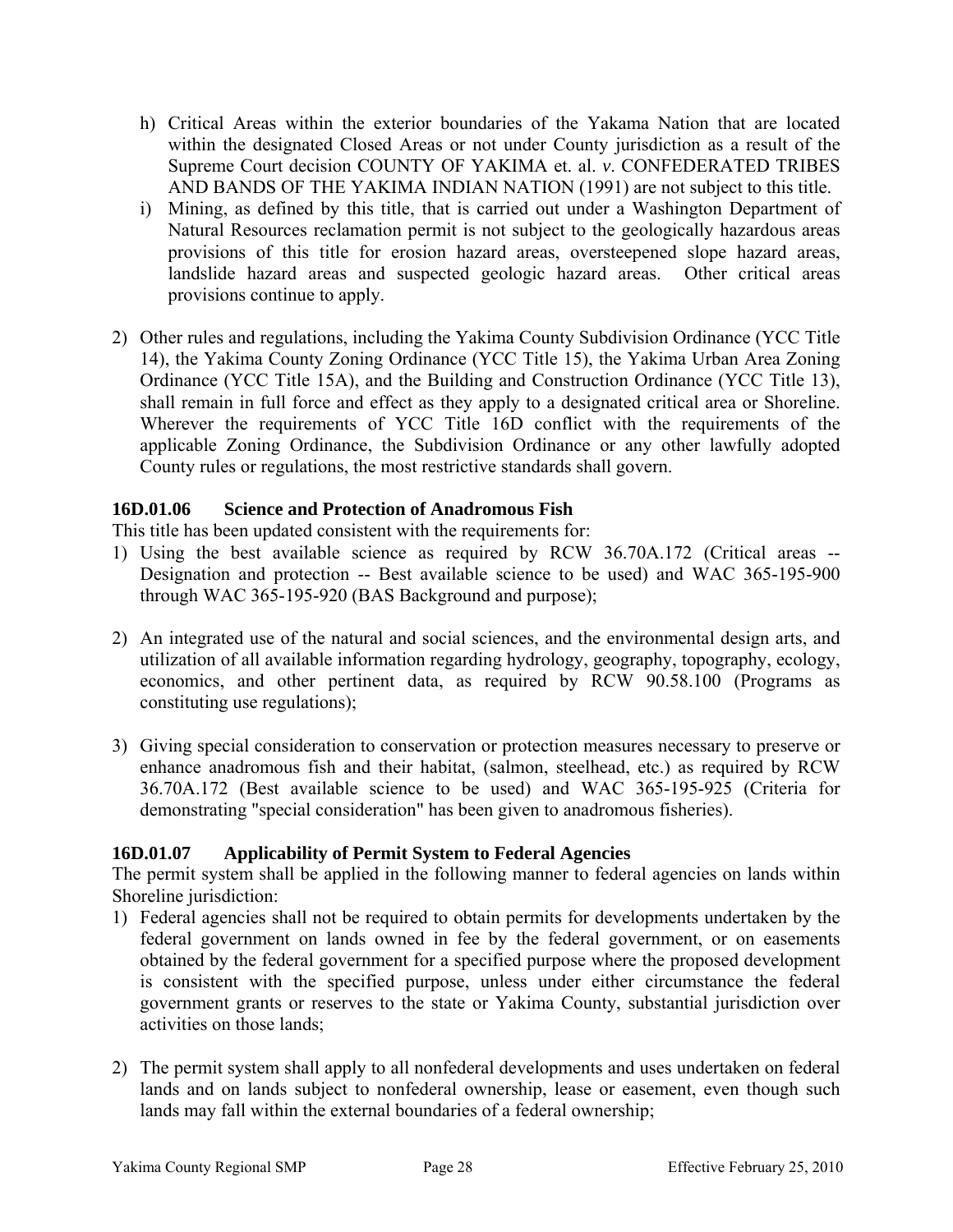- 3) The permit system shall apply to developments undertaken on lands not federally owned but under lease, easement, license, or other similar federal property rights short of fee ownership, to the federal government;
- 4) The above paragraphs shall be controlling for the purposes of Shoreline permits for federal land or federal projects; however the following attempts to clarify these limits for practical use:
	- a) Federal development on federally owned land is not required to obtain a permit;
	- b) Federal development on a federally owned lease is not required to obtain a permit, as long as the development is consistent with the purpose of the lease;
	- c) Development on federally owned land under a non-federal lease or easement must obtain a Shoreline permit;
	- d) Non-federal development or use on federally owned land must obtain a Shoreline permit;
	- e) Development on non-federal land must obtain a Shoreline permit, even if it is leased, rented, etc. to the federal government, or it is within the boundaries of federal ownership.

# **16D.01.08 Administrative Authority**

- 1) The Yakima County Public Services Department Planning Division and the appropriate authorities of municipalities which have adopted this regional SMP shall be responsible for the general administration of this title. The Planning Division Manager or the Manager's designee shall serve as the Administrative Official of this title, except as noted in Chapters 16D.05.20 through 16D.05.72. The Administrative Official shall establish procedures for implementation of this title.
	- a) Where the provisions of these regulations may be unclear in special circumstances, or where judgment must be made because of the nature of the language used, the Administrative Official shall make such interpretations. Such interpretation shall specify whether the issue is under Shoreline jurisdiction or not. A separate record of all interpretations shall be kept. To avoid arbitrariness, any earlier interpretation that may relate to a pending action shall be examined by the Administrative Official for its effect or influence on the pending action.
	- b) A written request for interpretation of any provision of this title, or any rule or regulation adopted pursuant to this title may be submitted to the Administrative Official. Each request shall set forth the specific provision or provisions to be interpreted and the facts of the specific situation giving rise to the request for an interpretation. Interpretations shall be processed in accordance with YCC Title 16B.03.070.

# **16D.01.09 Severability**

If any provision of the ordinance codified in this title, or its application to any person or legal entity or circumstances is held to be invalid, the remainder of said ordinance or the application of the provision to other persons or legal entities or circumstances shall not be affected.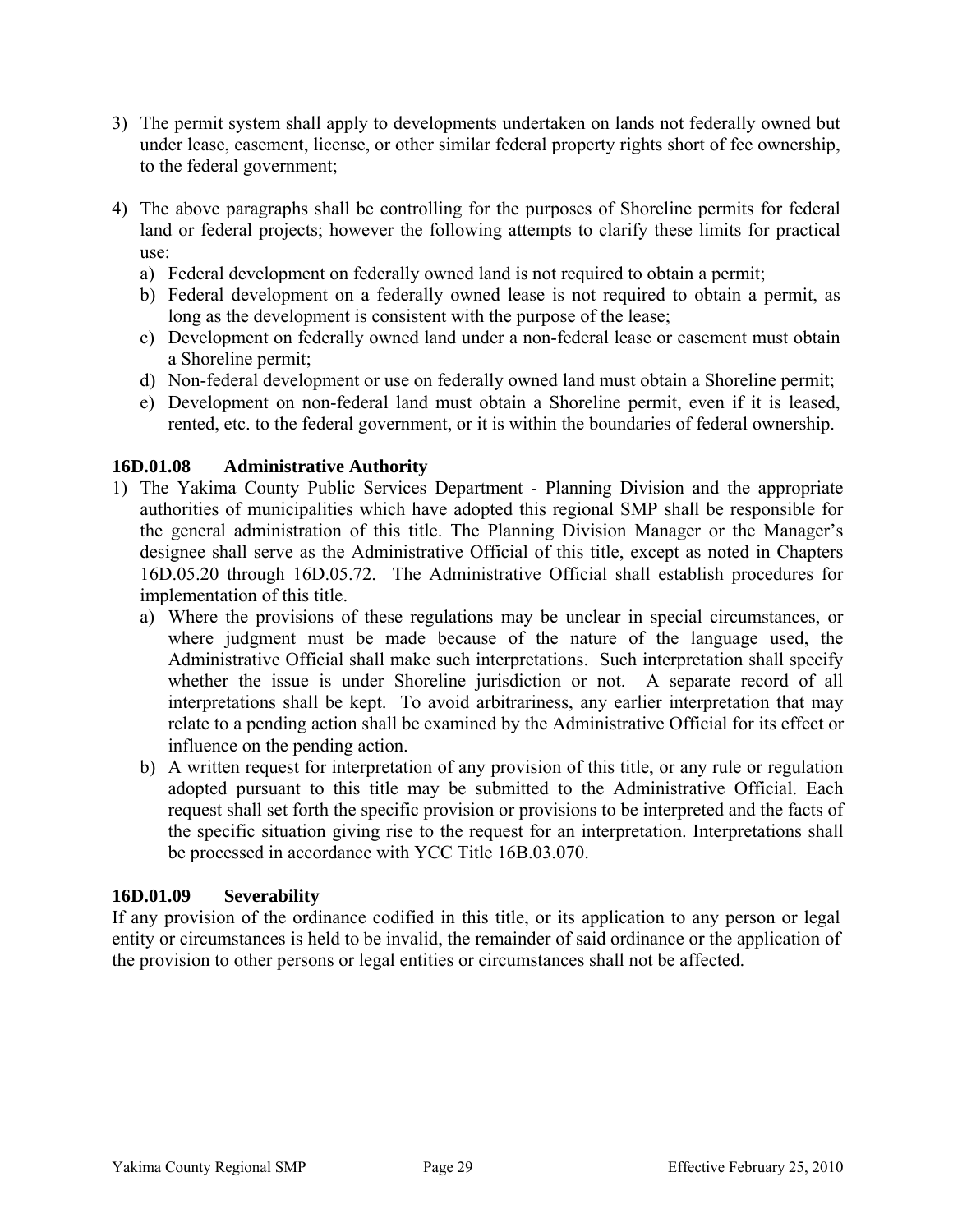# **Chapter 16D.02 DEFINITIONS**

# **16D.02.001 Definitions Generally**

a) Whenever the words and terms set forth in this chapter appear in this title, they shall be given the meaning attributed to them by this chapter.References to specific provisions of YCC Title 13 and the International Building Codes, statutes and Washington Administrative Code provide greater detail for purposes of administering this title.

b) Definitions listed in this chapter shall be applied to all critical areas, including Flood Hazard Areas, whether they occur inside or outside Shoreline jurisdiction, unless the definition itself identifies the term as applying to Shoreline or Flood Hazard administration, in which case the definition only applies to that situation.

### **16D.02.005 Abutting**

"Abutting" means bordering upon, to touch upon, or in physical contact with. Sites are considered abutting even though the area of contact may be only a point.

### **16D.02.010 Adjacent**

"Adjacent" means to be nearby and not necessarily abutting.

# **16D.02.012 Administrative Official**

"Administrative Official" means the duly appointed Planning Division Director of the Public Services Department, or his designee, or the relevant decision maker identified in YCC Title 16B (Project Permit Administration); synonymous with "administrator" or "director."

# **16D.02.015 Agricultural Activities**

For purposes of administering the Shoreline Master Program "Agricultural activities" means agricultural uses and practices including, but not limited to: Producing, breeding, or increasing agricultural products; rotating and changing agricultural crops; allowing land used for agricultural activities to lie fallow in which it is plowed and tilled but left unseeded; allowing land used for agricultural activities to lie dormant as a result of adverse agricultural market conditions; allowing land used for agricultural activities to lie dormant because the land is enrolled in a local, state, or federal conservation program, or the land is subject to a conservation easement; conducting agricultural operations; maintaining, repairing, and replacing agricultural equipment; maintaining, repairing, and replacing agricultural facilities, provided that the replacement facility is no closer to the shoreline than the original facility; and maintaining agricultural lands under production or cultivation. Agricultural activities include plowing, discing, harrowing, compacting, planting, and harvesting, spraying, etc;

- 1) "Agricultural products" includes but is not limited to horticultural, viticultural, floricultural, vegetable, fruit, berry, grain, hops, hay, straw, turf, sod, seed, and apiary products; feed or forage for livestock; Christmas trees; hybrid cottonwood and similar hardwood trees grown as crops and harvested within twenty years of planting; and livestock including both the animals themselves and animal products including but not limited to meat, upland finfish, poultry and poultry products, and dairy products;
- 2) "Agricultural equipment" and "agricultural facilities" includes, but is not limited to:
	- i) The following used in agricultural operations: Equipment; machinery; constructed shelters, buildings, and ponds; fences; upland finfish rearing facilities; water diversion,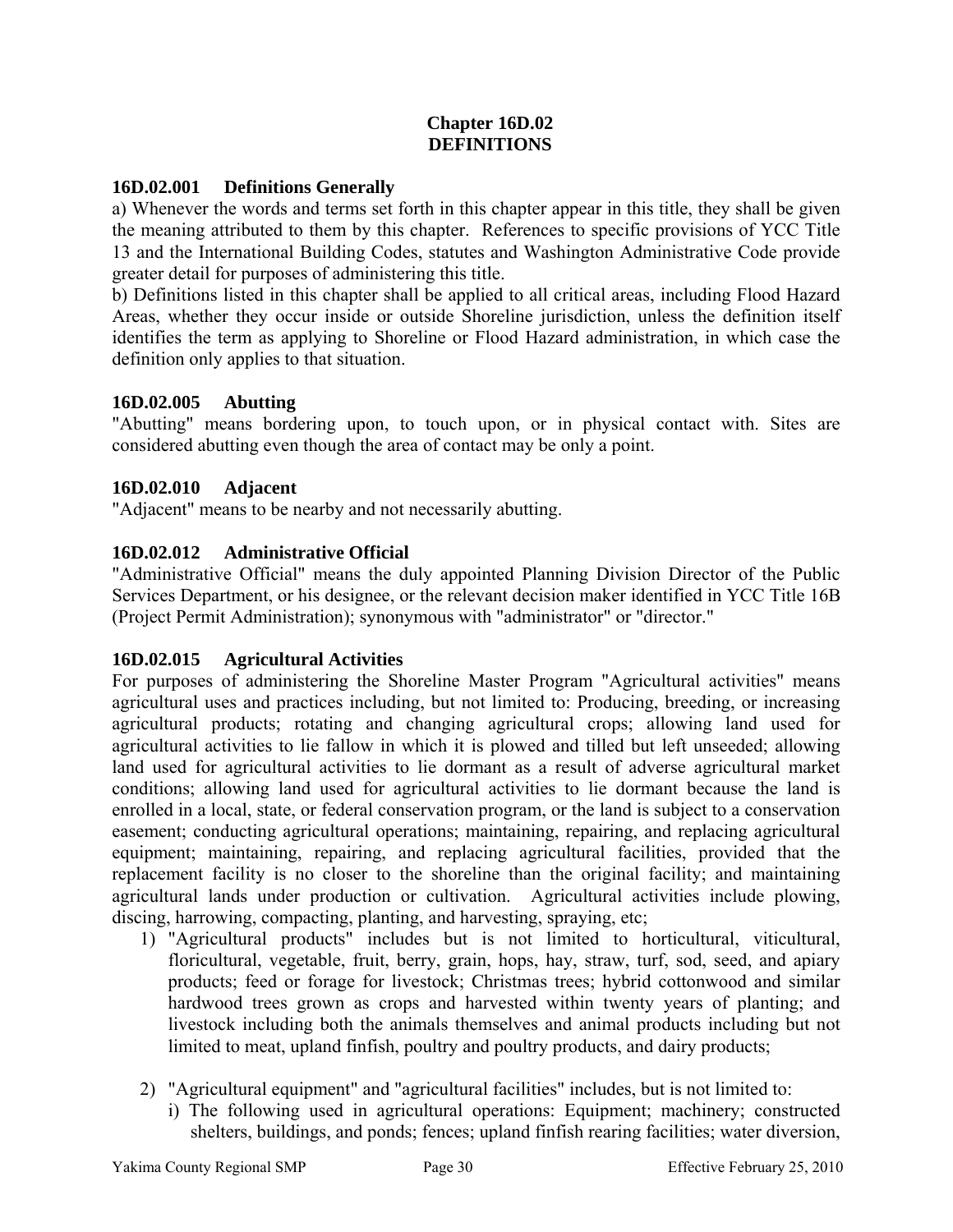withdrawal, conveyance, and use equipment and facilities including but not limited to pumps, pipes, tapes, canals, ditches, and drains;

- ii) corridors and facilities for transporting personnel, livestock, and equipment to, from, and within agricultural lands;
- iii) farm residences and associated equipment, lands, and facilities; and
- iv) roadside stands and on-farm markets for marketing fruit or vegetables; and
- 3) "Agricultural land" means those specific land areas on which agriculture activities are conducted as of the date of adoption of a local master program as evidenced by aerial photography or other documentation. After the effective date of the master program land converted to agricultural use is subject to compliance with the requirements of the master program.

# **16D.02.025 Alluvial fan**

"Alluvial fan" is a low, outspread, relatively flat to gently sloping feature, shaped like an open fan or a segment of a cone, deposited by a stream at the place where it issues from a valley upon a plain or broad valley, or where a tributary stream is near or at its junction with the main stream, or wherever a constriction in a valley abruptly ceases or the gradient of the stream suddenly decreases; it is steepest near the mouth of the valley where its apex points upstream, and it slopes gently and convexly outward with gradually decreasing gradient.

# **16D.02.030 Applicant**

"Applicant" means a person, party, firm, corporation, or other legal entity that proposes a development, construction or use on a site.

# **16D.02.033 Aquaculture**

For purposes of administering the Shoreline Master Program "Aquaculture" means the culture and/or farming of food fish, shellfish, and other aquatic plants and animals in fresh water. Aquaculture practices may include but are not limited to hatching, seeding or planting, cultivating, feeding, raising, harvesting of planted crops or of natural crops so as to maintain an optimum yield, and processing of aquatic plants or animals.

# **16D.02.035 Aquifer**

"Aquifer" means a saturated geologic formation which will yield a sufficient quantity of water to serve as a private or public water supply.

# **16D.02.040 Critical Aquifer Recharge Area**

"Critical Aquifer Recharge Area" means an area with a critical recharging effect on aquifers used for potable water, or areas where a drinking aquifer is vulnerable to contamination that would affect the potability of the water.

# **16D.02.042 Bank**

"Bank" means the land surface above the ordinary high water mark that abuts a body of water and contains it to the bankfull depth.

# **16D.02.043 Bankfull depth**

"Bankfull depth" means the average vertical distance between the channel bed and the estimated water surface elevation required to completely fill the channel to a point above which water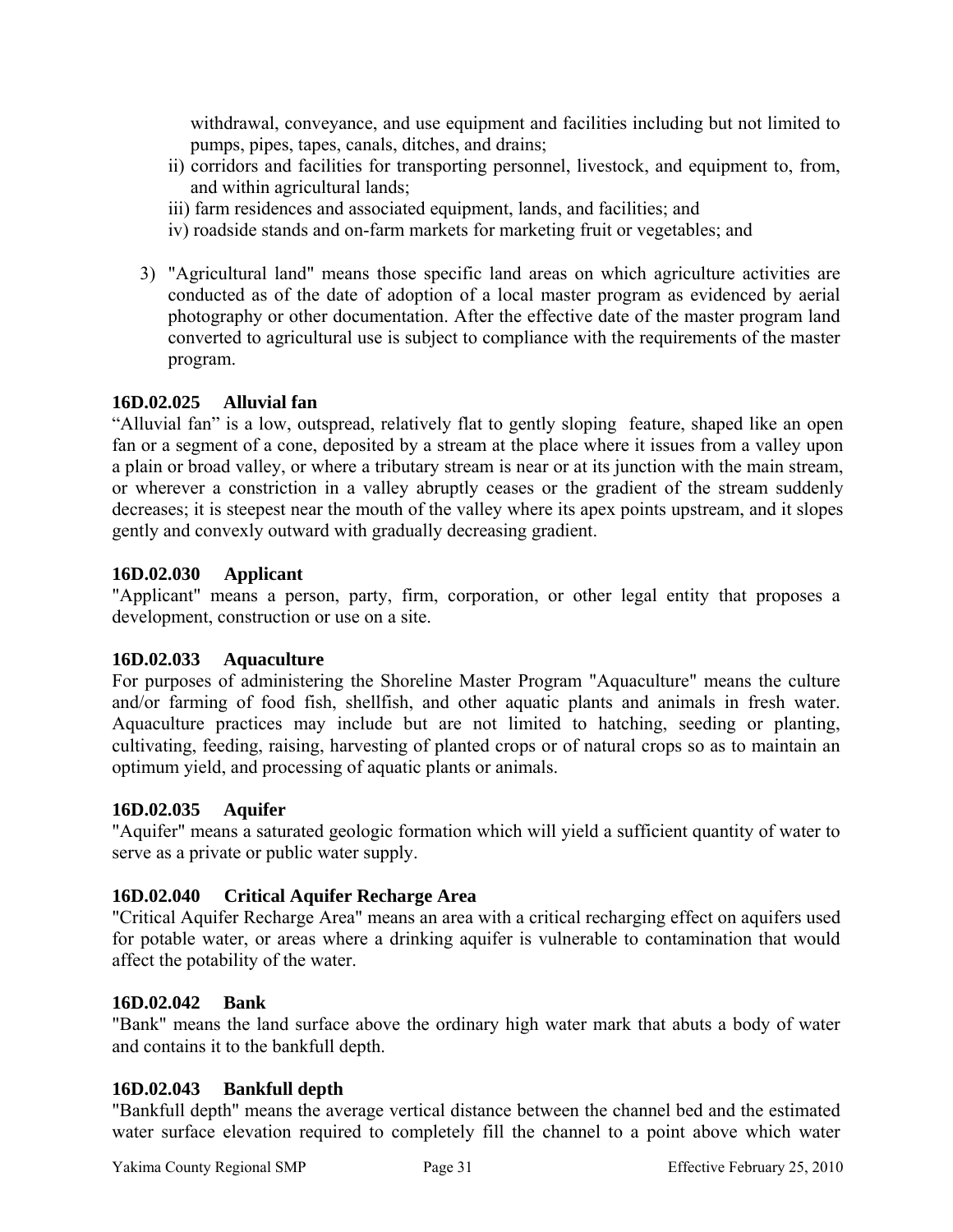would enter the floodplain or intersect a terrace or hillslope. In cases where multiple channels exist, the bankfull depth is the average depth of all channels along the cross-section.

# **16D.02.044 Base Flood**

"Base Flood" for purposes of administering 16D.05 means the flood having a 1-percent chance of being equaled or exceeded in any given year. (Ref. IBC 1612.2)

# **16D.02.045 Base Flood Elevation**

"Base flood elevation" for purposes of administering 16D.05 means the elevation of the base flood, including wave height, relative to the National Geodetic Vertical Datum (NGVD), North American Vertical Datum (NAVD) or other datum specified on the Flood Insurance Rate Map (FIRM). (Ref. IBC1612.2)

### **16D.02.046 Basement**

"Basement" for purposes of administering 16D.05 means any area of the building having its floor subgrade (below ground level) on all sides. (Ref. IBC 1612.2)

# **16D.02.055 Bed**

"Bed" means the land below the ordinary high water lines of state waters. This definition shall not include irrigation ditches, canals, storm water run-off devices, or other artificial watercourses except where they exist in a natural watercourse that has been altered by man.

### **16D.02.060 Bedrock**

"Bedrock" means in-place solid rock.

### **16D.02.065 Berm**

"Berm" means a mound of earth material used as a protective barrier or to control the direction of water flow.

### **16D.02.067 Best Management Practices**

"Best Management Practices" or "BMPs" means schedules of activities, practices, maintenance procedures, and structural and/or managerial practices that, when used singly or in a combination prevent or reduce adverse impacts to the environment.

### **16D.02.070 Bioengineering**

"Bioengineering" means project designs or construction methods which use live woody vegetation or a combination of live woody vegetation and specially developed natural or synthetic materials to establish a complex root grid within the existing bank which is resistant to erosion, provides bank stability, and maintains a healthy riparian environment with habitat features important to aquatic and terrestrial wildlife. Bioengineered or biotechnical bank protection designs may incorporate limited use of armored toes and wood structural elements.

### **16D.02.075 Breakwater**

"Breakwater" means a fixed or floating off-shore structure that protects the shore from wave action or currents.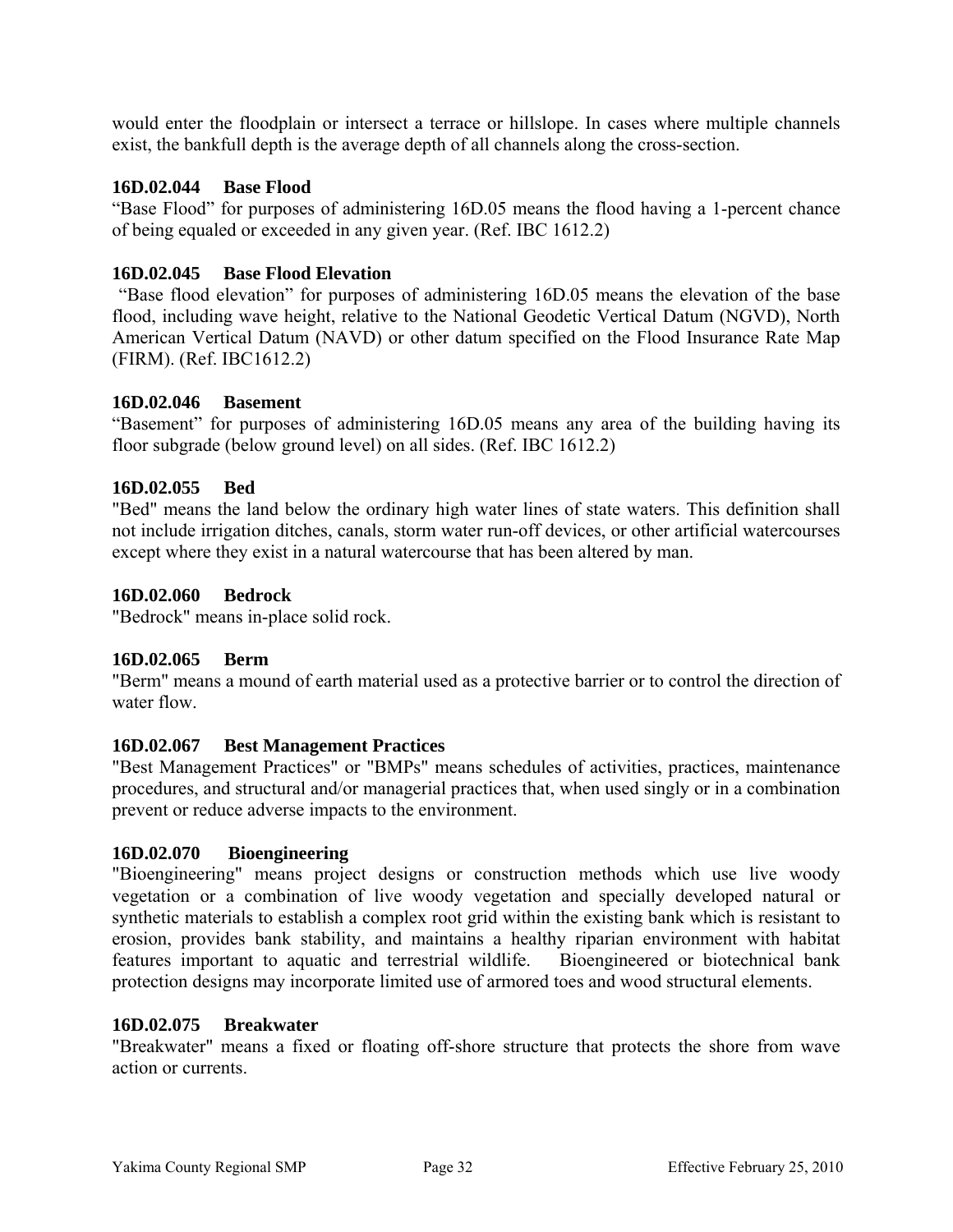# **16D.02.080 Bulkhead**

"Bulkhead" means a vertical or nearly vertical erosion protection structure placed parallel to the shore consisting of concrete, timber, steel, rock, or other permanent material not readily subject to erosion.

# **16D.02.082 Cabin**

For purposes of administering the Shoreline Master Program "Cabin" means a small single family residence of 800 square feet or less, without a garage or carport and without large accessory buildings. Small accessory buildings, such as detached storage sheds or accessory structures totaling 120 square feet or less, may be allowed. Dwellings not meeting these standards are considered standard single family residences.

# **16D.02.085 Channel**

"Channel" means an open conduit, either naturally or artificially created, which periodically or continuously contains moving water, or which forms a connecting link between two bodies of water.

# **16D.02.090 Channel Migration Zone**

For purposes of administering the Shoreline Master program "Channel migration zone (CMZ)" means the area along a river within which the channel(s) can be reasonably predicted to migrate over time as a result of natural and normally occurring hydrological and related processes when considered with the characteristics of the river and its surroundings.

### **16D.02.092 Chief Building Official**

"Chief Building Official" or "building official" means the manager of the Building and Fire Safety Division of the Department of Public Services or designee.

### **16D.02.095 Classification**

"Classification" means the definition of value and hazard categories to which critical areas and natural resource lands will be assigned.

### **16D.02.100 Clearing**

"Clearing" means the removal of timber, brush, grass, ground cover or other vegetative matter from a site.

### **16D.02.110 Compaction**

"Compaction" means compressing soil through some mechanical means to make it denser.

### **16D.02.115 Confinement Feeding Operation**

"Confinement feeding operation" means the use of structures or pens for the concentrated feeding or holding of animals or poultry, including but not limited to horses, cattle, sheep, or swine. This definition includes dairy confinement areas, slaughterhouses, shipping terminal holding pens, poultry and/or egg production facilities and fur farms, but does not include animal husbandry and normal farming practices.

### **16D.02.120 Construction**

"Construction" means the assembly, placement, or installation of structures, roadways, transmission lines, and other improvements within a project site.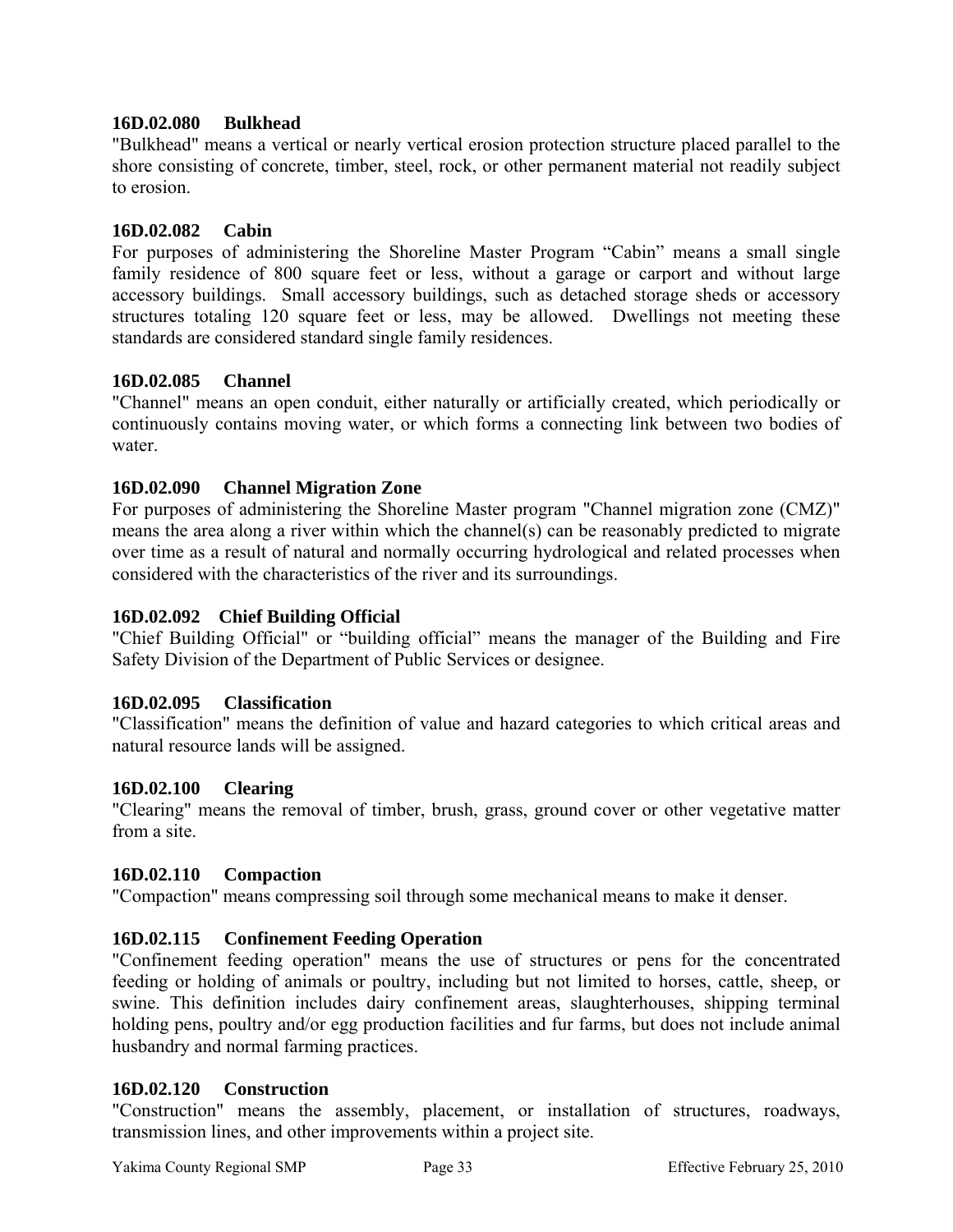# **16D.02.125 Designated**

"Designated" means formal legislative action to identify and describe a critical area.

### **16D.02.130 Department**

"Department" means the Yakima County Public Services Department, Planning Division.

# **16D.02.135 Development**

"Development" means any use as defined under RCW 90.58.030(3)(d) (definitions), or the division of land into lots or parcels in accordance with the county Subdivision Ordinance (YCC Title 14), and any clearing, excavation, dredging, drilling, filling, dumping, removal of earth and mineral materials, or other permanent or temporary modification of a site up to, but not including, construction as defined in this chapter. For the purpose of Chapters 16D.05.20 through 16D.05.72, "development" also means any manmade change to improved or unimproved real estate located within the special flood hazard area, including but not limited to buildings or other structures, mining, dredging, filling, grading, paving, excavation, drilling, temporary or permanent storage of equipment and works defined in this chapter. (Ref. IBC G 201.2)

# **16D.02.140 Dike**

"Dike" means an embankment to prevent flooding by a stream or other water body. A dike is also referred to as a levee.

# **16D.02.145 Dock**

"Dock" means a structure built over or floating upon the water and used as a landing place for boats and other marine transport, fishing, swimming, and other recreational uses.

### **16D.02.150 Dredging**

"Dredging" means removal of earth from the bed of a stream, lake, or pond for the purpose of increasing the depth of surface water or obtaining minerals, construction aggregate, or landfill materials. This definition does not include excavation for mining within a pond created by a mining operation approved under this title or under a local zoning ordinance, or a mining operation in existence before Zoning, Shorelines, or Critical Areas permits were required for such operations.

### **16D.02.160 Earth Material**

"Earth material" means any rock, natural soil, or combination thereof.

### **16D.02.163 Ecological functions**

For purposes of administering the Shoreline Master Program "Ecological functions" or "shoreline functions" means the work performed or role played by the physical, chemical, and biological processes that contribute to the maintenance of the aquatic and terrestrial environments that constitute the shoreline's natural ecosystem.

### **16D.02.166 Ecosystem-wide processes**

For purposes of administering the Shoreline Master Program "Ecosystem-wide processes" means the suite of naturally occurring physical and geologic processes of erosion, transport, and deposition; and specific chemical processes that shape landforms within a specific shoreline ecosystem and determine both the types of habitat and the associated ecological functions.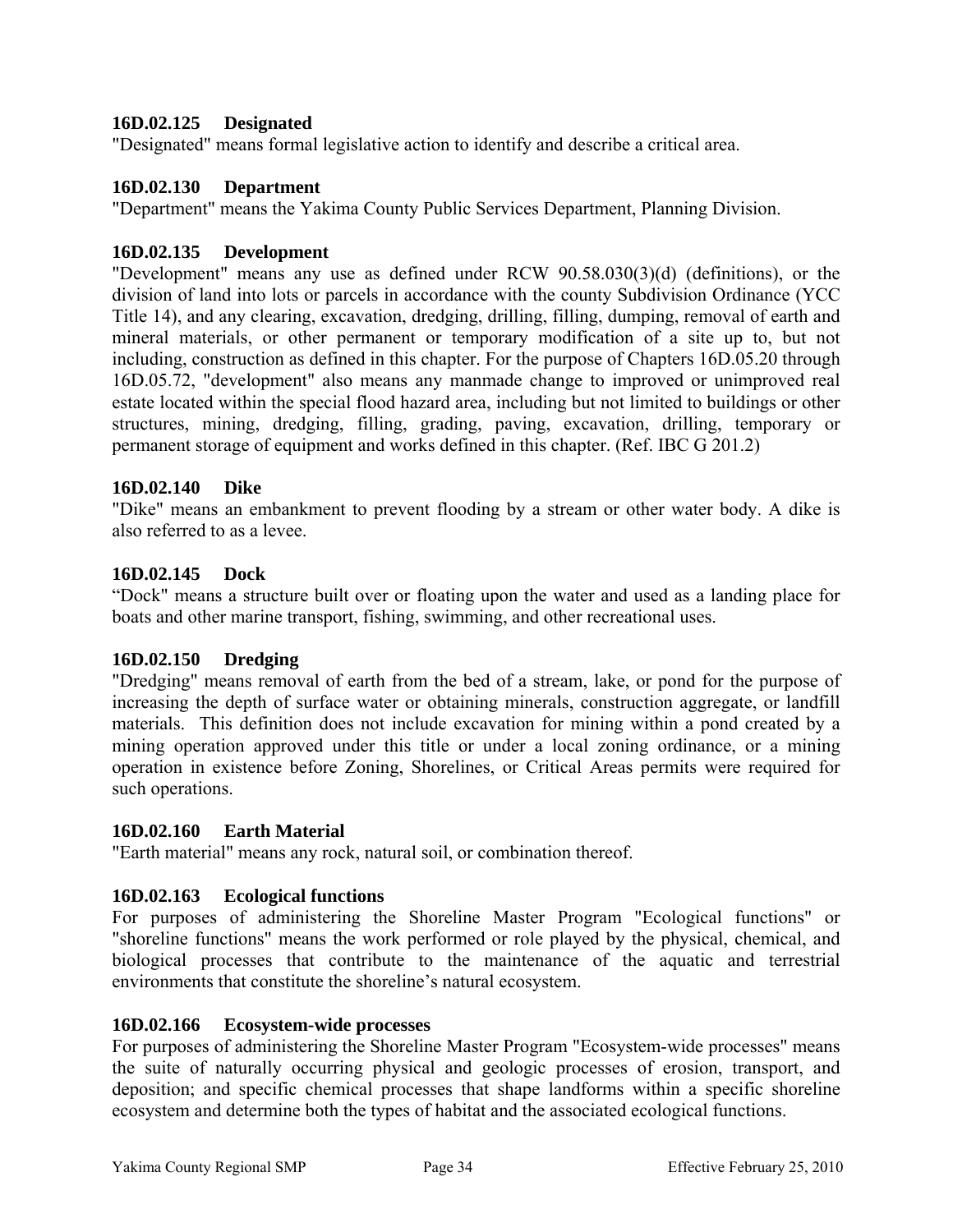# **16D.02.170 Enhance**

"Enhance" means to strengthen any of the basic functional properties listed in Section 16D.06.05 that exist but do not perform at optimum efficiency. "Optimum" refers to the most favorable or best performance of each function achievable for a specific segment of stream corridor.

# **16D.02.175 Ephemeral Stream**

"Ephemeral stream" means a stream that flows only in response to precipitation with no groundwater association, usually less than 30 days per year. The lack of any groundwater association results in a lack of a distinctive riparian vegetation compared to the surrounding landscape.

### **16D.02.180 Erosion**

"Erosion" means the wearing away of the earth's surface as a result of the movement of wind, water, or ice.

# **16D.02.185 Events and Temporary Uses**

For purposes of administering the Shoreline Master Program "Events and Temporary Uses" means a social or community occasion or activity lasting for a limited time. Events and Temporary Uses within permitted facilities or legally non-conforming facilities that are designed for such uses are not included in this definition, as long as they do not materially interfere with the normal public use of the water or shorelines of the state.

### **16D.02.190 Excavation**

"Excavation" means the mechanical removal of earth material.

### **16D.02.195 Feasible**

For purposes of administering the Shoreline Master Program "Feasible" means that an action, such as a development project, mitigation, or preservation requirement, meets all of the following conditions:

- a) The action can be accomplished with technologies and methods that have been used in the past in similar circumstances, or studies or tests have demonstrated in similar circumstances that such approaches are currently available and likely to achieve the intended results;
- b) The action provides a reasonable likelihood of achieving its intended purpose; and
- c) The action does not physically preclude achieving the project's primary intended legal use.

### **16D.02.200 Fill**

"Fill" means the addition of any material, such as (by way of illustration) earth, clay, sand, rock, gravel, concrete rubble, wood chips, bark, or waste of any kind, which is placed, stored or dumped upon the surface of the ground resulting in an increase in the natural surface elevation. The physical structure of a shore stabilization structure shall not be considered fill. However, fill placed behind the structure is considered fill. Stream bed manipulation for irrigation diversions shall not be considered fill.

### **16D.02.205 Flood**

"Flood" means a general and temporary condition of partial or complete inundation of normally dry land areas from the unusual and rapid accumulation of runoff of surface waters from any source.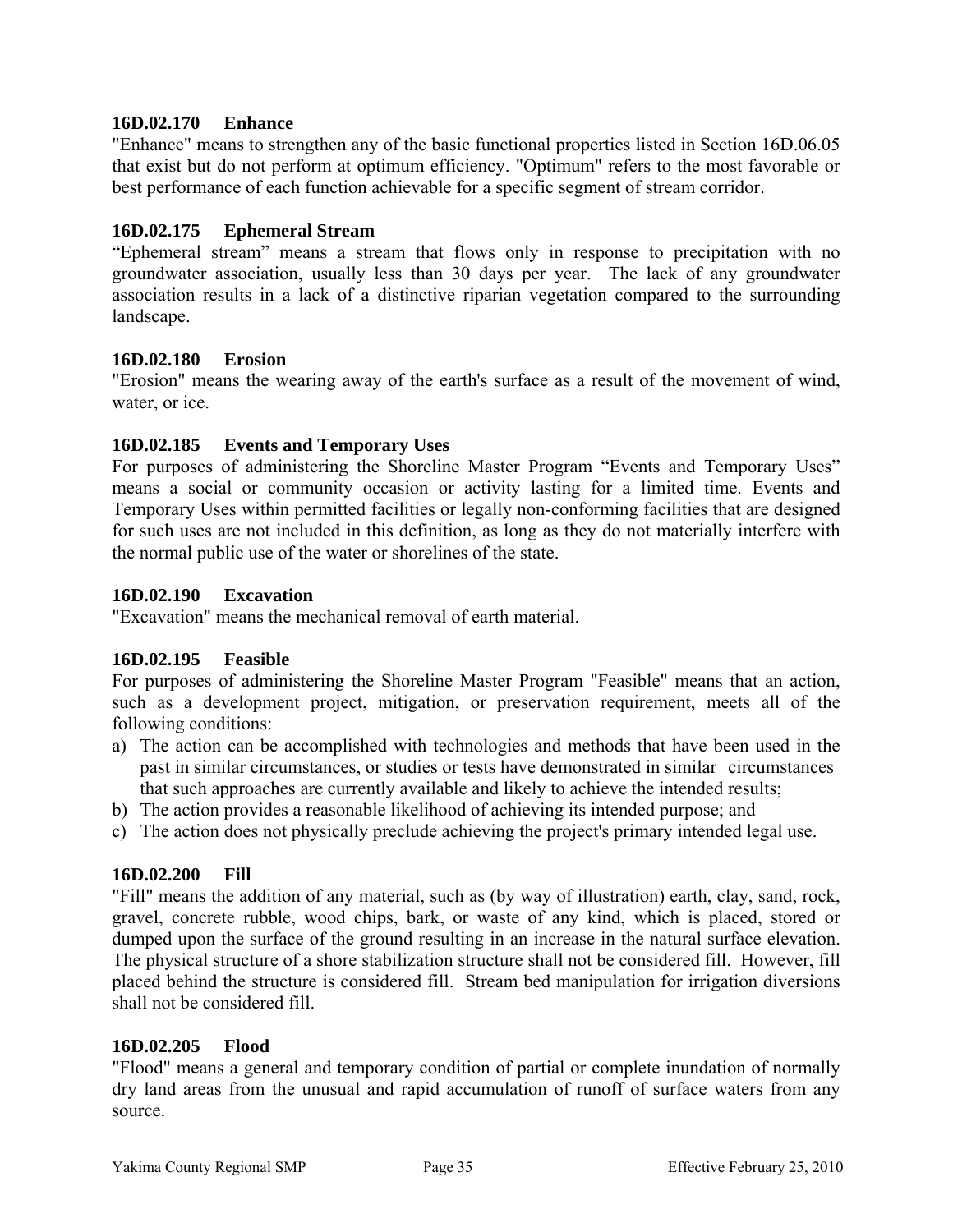# **16D.02.206 Flood Hazard Permit**

"Flood hazard permit" means written approval applied for and obtained in accordance with such rules and regulations as are established under this title.

# **16D.02.207 Flood Insurance Rate Map**

"Flood insurance rate map (FIRM)" means the official map on which the Federal Emergency Management Agency has delineated both the areas of special flood hazards and the risk premium zones applicable to the community.

# **16D.02.208 Flood Insurance Study**

"Flood insurance study" means the official report provided by the Federal Emergency Management Agency that includes flood profiles, the flood boundary-floodway map, and the water surface elevation of the base flood.

# **16D.02.210 Floodplain**

"Floodplain" means a land area adjoining a river, stream, watercourse or lake which has been determined likely to flood. The extent of the floodplain may vary with the frequency of flooding being considered. "Flood plain" is synonymous with the one hundred-year floodplain and means that land area susceptible to inundation with a one percent chance of being equaled or exceeded in any given year.

# **16D.02.215 Flood-prone**

"Flood-prone" means a land area for which a floodway and floodplain has not been determined with respect to any specific flood frequency, but for which the potential for flooding can be identified by information observable in the field such as soils or geological evidence, or by materials such as flood studies, topographic surveys, photographic evidence or other data.

# **16D.02.216 Flood-proofing**

"Flood-proofing" for purposes of administering 16D.05 means any combination of structural and nonstructural additions, changes, or adjustments to structures which reduce or eliminate flood damages to lands, water and sanitary facilities, structures and contents of buildings.

# **16D.02.220 Floodway**

"Floodway" means the regular channel of a river, stream, or other watercourse, plus the adjacent land areas that must be reserved in order to discharge the base flood without cumulatively increasing the water surface elevation more than one foot.

# **16D.02.225 Floodway Fringe**

"Floodway fringe" for purposes of administering 16D.05 means that portion of a floodplain which is inundated by floodwaters but is not within a defined floodway. Floodway fringes serve as temporary storage for floodwaters.

# **16D.02.230 Forest Land**

"Forest land" means land primarily devoted to forest practices activities.

# **16D.02.240 Forest Practices**

"Forest practices" means activities conducted under federal forest practices approval or under a Forest Practices permit reviewed and approved by the Washington Department of Natural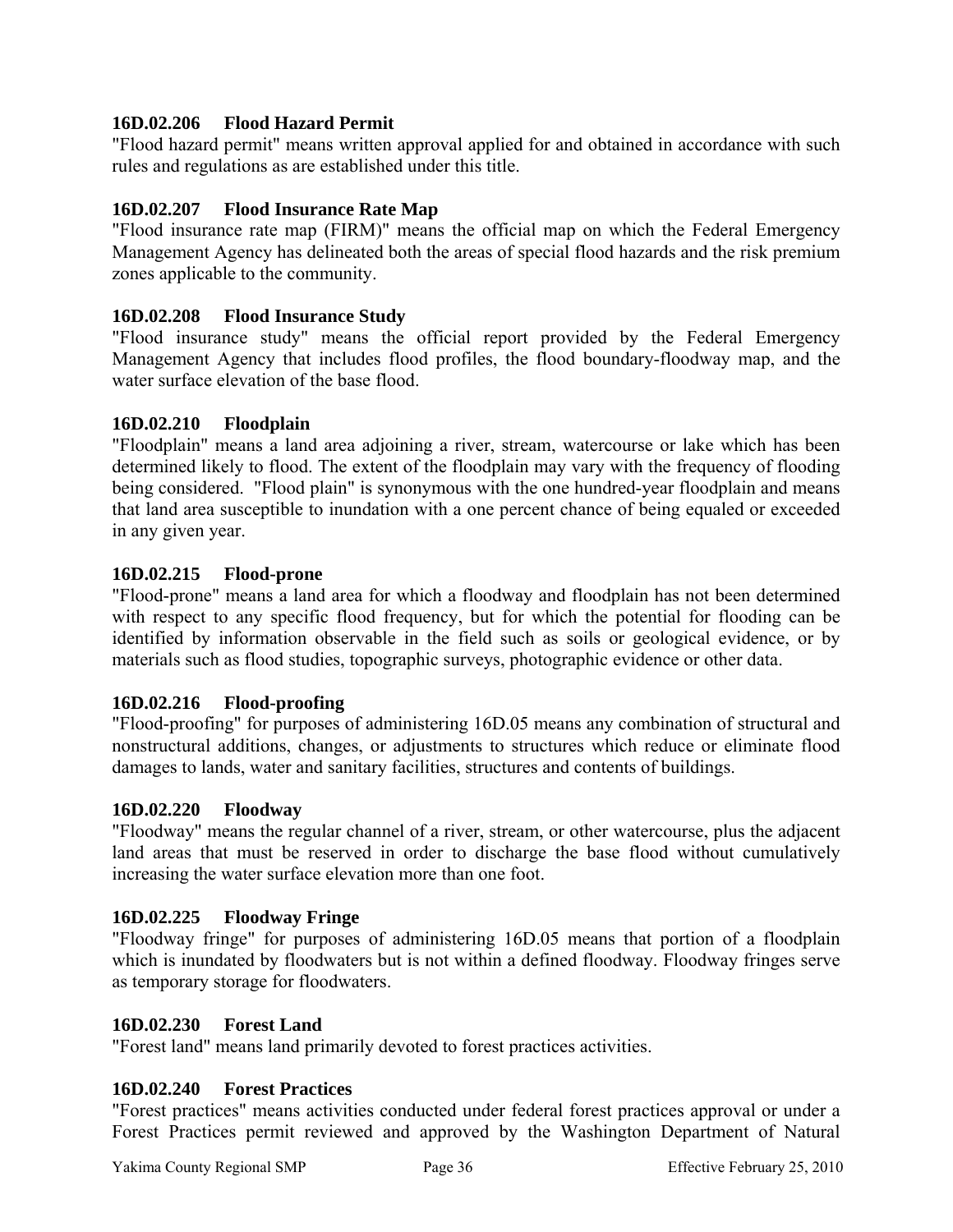Resources pertaining to the management of forest land , including growing, managing, harvesting, and interim storage of merchantable timber for commercial value, as well as incidental activities reviewed under federal or state approval, such as road construction and maintenance (including bridges) and mining activities.

# **16D.02.250 Grade**

"Grade" means the vertical location of the ground surface. "Natural grade" is the grade as it exists or may have existed in its original undisturbed condition. "Existing grade" is the current grade in either its undisturbed, natural condition or as disturbed by some previous modification. "Rough grade" is a stage where grade conforms approximately to an approved plan. "Finish grade" is the final grade of the site which conforms to an approved plan.

# **16D.02.255 Grading**

"Grading" means any excavation, filling, or combination thereof.

# **16D.02.260 Groundwater**

"Groundwater" means water that occurs beneath the land surface, also called subsurface water or subterranean water. Groundwater includes water in the zone of saturation of a water-bearing formation.

# **16D.02.263 Hydrologically Related Critical Areas (HRCA)**

"Hydrologically Related Critical Areas (HRCA)" include all those areas identified in section 16D.06.03, within Yakima County which are important and deserving of protection by nature of their value for the functional properties found in Section 16D.06.05.

# **16D.02.266 Hyporheic**

"Hyporheic" means a groundwater area adjacent to and below channels where water is exchanged with channel water and water movement is mainly in the downstream direction.

# **16D.02.270 Intermittent Streams**

"Intermittent stream" means a stream which flows only during certain times of the year, with inputs from precipitation and groundwater, but usually more than 30 days per year. The groundwater association generally produces an identifiable riparian area. This definition does not include streams that are intermittent because of irrigation diversion or other manmade diversions of the water.

# **16D.02.275 Lake or pond**

"Lake or pond" means at inland body of standing water. The term includes the reservoir or expanded part of a river behind a dam.

#### **16D.02.281 Lowest Floor**

Lowest floor" for purposes of administering 16D.05 means the lowest floor of the lowest enclosed area (including basement). An unfinished or flood-resistant enclosure, usable solely for parking of vehicles, building access or storage, in an area other than a basement area, is not considered a building's lowest floor, provided that such enclosure is not built so as to render the structure in violation of the applicable nonelevation design requirements of this title.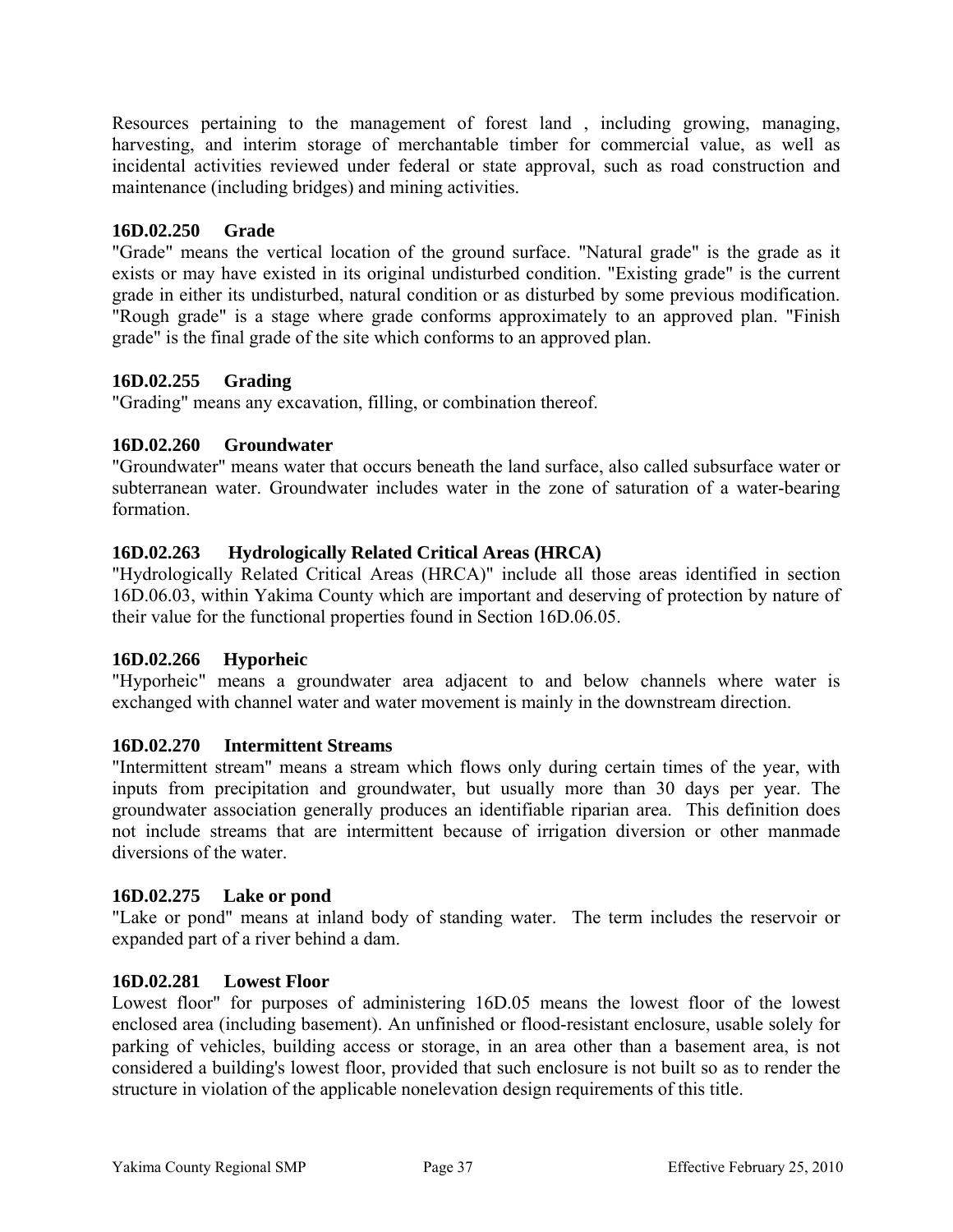## **16D.02.282 Manufactured Home**

"Manufactured home" means a structure fabricated on a permanent chassis that is transportable in one or more sections; is designed to be used with or without a permanent foundation when connected to the required facilities; has sleeping, cooking, and plumbing facilities or any combination thereof; and is intended for human occupancy or is being used for residential purposes. Although Washington Administrative Code (WAC) and Yakima County Code Titles 13 and 15 separately define and distinguish between "manufactured home" and "mobile home" according to federal or state construction codes for such dwellings, the term "manufactured home" shall include "mobile home" for regulatory purposes under this chapter. The term shall not include "recreation vehicle." "commercial coach," "camping vehicle," "travel trailer," "park trailer," "tip-out," and any other similar vehicle which is not intended, designed, constructed or used for residential purposes for use as a single-family dwelling and is not otherwise labeled as a manufactured or mobile home under any federal or state law. For floodplain management purposes only under this chapter, park trailers, camping vehicles, travel trailers, tip-outs, and other similar vehicles shall be considered manufactured homes when placed on a site for greater than one hundred eighty days.

# **16D.02.283 Manufactured Home Park or Subdivision**

"Manufactured home park or subdivision" means a parcel (or contiguous parcels) of land divided into two or more manufactured home lots for rent or sale in accordance with YCC Title 15 of this Code.

## **16D.02.284 Manufactured Home Park or Subdivision, Existing**

"Existing manufactured home park or subdivision" means a manufactured home park or subdivision for which the construction of facilities for servicing the lots on which the manufactured homes are to be affixed (including, at a minimum, the installation of utilities, the construction of streets, and either final site grading or the pouring of concrete pads) is completed before October 1, 1995, the effective date of these floodplain management regulations.

#### **16D.02.285 Minerals**

"Minerals" means gravel, sand and metallic and non-metallic substances of commercial value.

#### **16D.02.290 Mining**

"Mining" means the removal of naturally occurring minerals and materials from the earth for commercial value. Mining includes processing and batching. Mining does not include large excavations for structures, foundations, parking areas, etc. Also see Dredging and Excavation (16D.06.20). Also see introduction to Appendix B.

#### **16D.02.295 Native**

"Native" means indigenous to, or originating naturally within Yakima County.

#### **16D.02.300 Natural Conditions**

"Natural conditions" means those conditions which arise from or are found in nature and not modified by human intervention; not to include artificial or manufactured conditions.

#### **16D.02.302 New Construction**

"New construction" for purposes of administering 16D.05 means structures for which the start of construction commenced on or after June 5, 1985, the date Yakima County enacted Ordinance 3-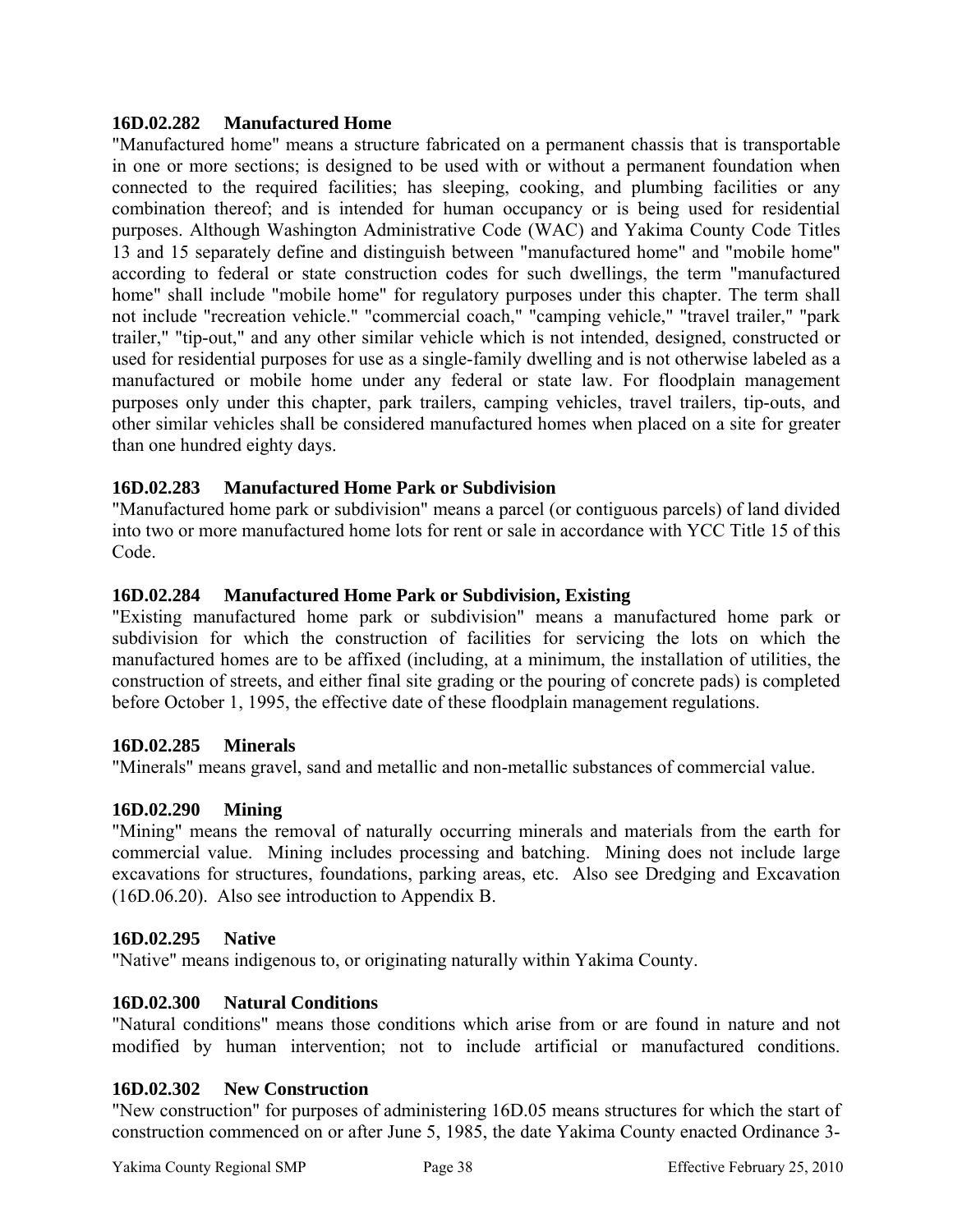1985 in order to meet the requirements of the National Flood Insurance Program. October 1, 1995, the effective date of the ordinance codified in this title shall be used for defining the term new construction as it applies to all other Critical Areas requirements established under this Title by Ordinance 8-1995.

# **16D.02.303 Nonconforming Structure**

"Nonconforming structure" for purposes of administering 16D.05 means a structure which was legally constructed prior to October 1, 1995, the effective date of this title, but which would not be permitted as a new structure under the terms of this title because the structure is not in conformance with the applicable elevation and/or flood-proofing requirements.

# **16D.02.304 Nonconforming Use**

"Nonconforming use" for purposes of administering 16D.05 means the use of a building, structure or land which was lawfully established, existing and maintained at the effective date of provisions of this title but which, because of the application of this title to it, no longer conforms to the use or applicable elevation and/or flood-proofing requirements of this title and which would not be permitted as a new use under the terms of this title.

# **16D.02.305 Ordinary High Water Mark (OHWM)**

"Ordinary High Water Mark" means that mark on lakes and streams which will be found by examining the bed and banks and ascertaining where the presence and action of waters are so common and usual, and so long continued in ordinary years, as to mark upon the soil a character distinct from that of the abutting upland.

# **16D.02.310 Perennial Stream**

"Perennial stream" means a stream that flows year round in normal water years. Groundwater is a source of much of the water in the channel.

# **16D.02.320 Project Site**

"Project site" means that portion of any lot, parcel, tract, or combination thereof which encompasses all phases of the total project proposal.

# **16D.02.321 Qualified Professional**

"A qualified Professional" shall meet the following criteria:

- a) A qualified professional for wetlands must have a bachelors degree or higher in biology, ecology, soil science, botany, or a closely related field, and a minimum of five years of professional experience in wetland identification and assessment in the Pacific Northwest.
- b) A qualified professional for stream corridors must have a bachelors degree or higher in wildlife biology, ecology, fisheries, or closely related field, and a minimum of five years professional experience related to the subject species/habitat type.
- c) A qualified professional for geologically hazardous areas and preparation of geo-technical reports must be a professional engineering geologist or civil engineer, licensed in the state of Washington.
- d) A qualified professional for critical aquifer recharge areas must be a professional hydrogeologist, or environmental engineer licensed in the state of Washington.
- e) A qualified professional for channel migration zone reports must be a professional engineering geologist, civil engineer or geologist licensed in the state of Washington, with a minimum of five years of professional experience in geomorphology.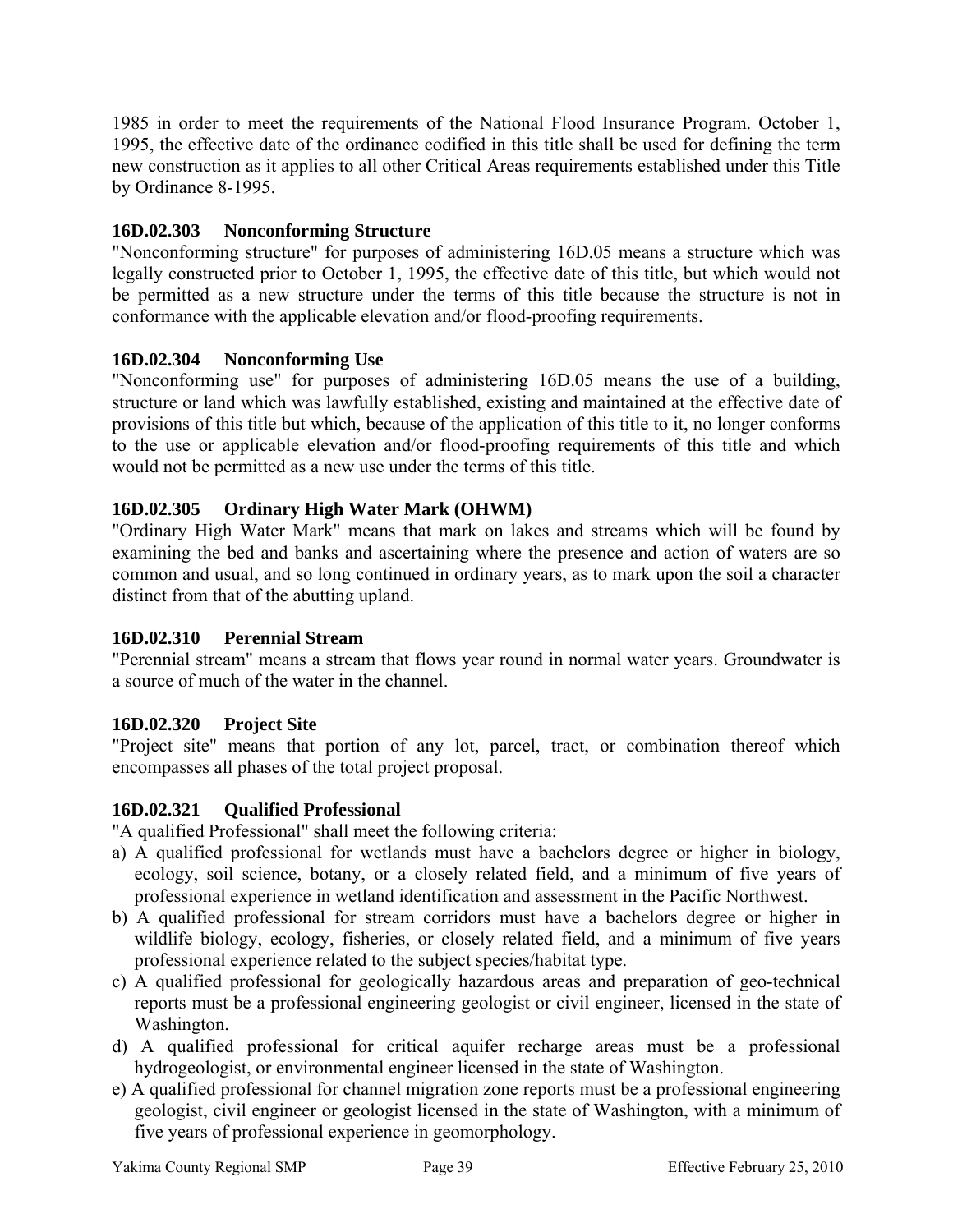- f) A qualified professional for flood studies must be a professional engineering geologist or civil engineer licensed in the state of Washington.
- g) A qualified professional for economic studies must have a bachelors degree or higher in economics or business administration with 5 years of professional experience. The five year standard shall be waived for professionals with a PhD degree.
- h) A qualified professional for habitat assessments and habitat management plans must have a bachelors degree or higher in biology and professional experience related to the subject species or habitat.
- i) Or other person/persons with experience, training, expertise and related work experience appropriate for the relevant critical area subjects determined acceptable to the Administrative Official.

# **16D.02.322 Recreation Vehicle**

"Recreation vehicle" means a vehicle which is:

- 1) Built on a single chassis;
- 2) Four hundred square feet or less when measured at the largest horizontal projection;
- 3) Designed to be self-propelled or permanently towable by a light-duty truck; and
- 4) Designed primarily not for use as a permanent dwelling but as temporary living quarters for recreational, camping, travel, or seasonal use.

## **16D.02.325 Restore**

"Restore" means to re-establish the basic functional properties listed in Section 16D.06.05 that have been lost or destroyed through natural events or human activity. This may be accomplished through measures including but not limited to re-vegetation, removal of intrusive structures and removal or treatment of toxic materials. Restoration does not imply a requirement for returning the site to aboriginal or pre-European settlement conditions.

#### **16D.02.330 Revetment**

"Revetment" means a facing placed on a bank or bluff to protect a slope, embankment, or shore structure against erosion by wave action or currents.

#### **16D.02.335 Riparian Vegetation**

"Riparian Vegetation" means the terrestrial vegetation that grows beside rivers, streams, and other freshwater bodies and that depends on these water sources for soil moisture greater than would otherwise be available from local precipitation.

#### **16D.02.340 Riprap**

"Riprap" means a layer, facing, or protective mound of stones randomly placed to prevent erosion, scour, or sloughing of a structure or embankment; also the stone used for this purpose.

#### **16D.02.345 Scour**

"Scour" means the removal of underwater material by waves and currents, especially at the base or toe of a shore stabilization structure.

#### **16D.02.355 Shoreline**

For purposes of administering the Shoreline Master Program "Shoreline," means those water areas, the associated features, and the land areas within Yakima County that are subject to the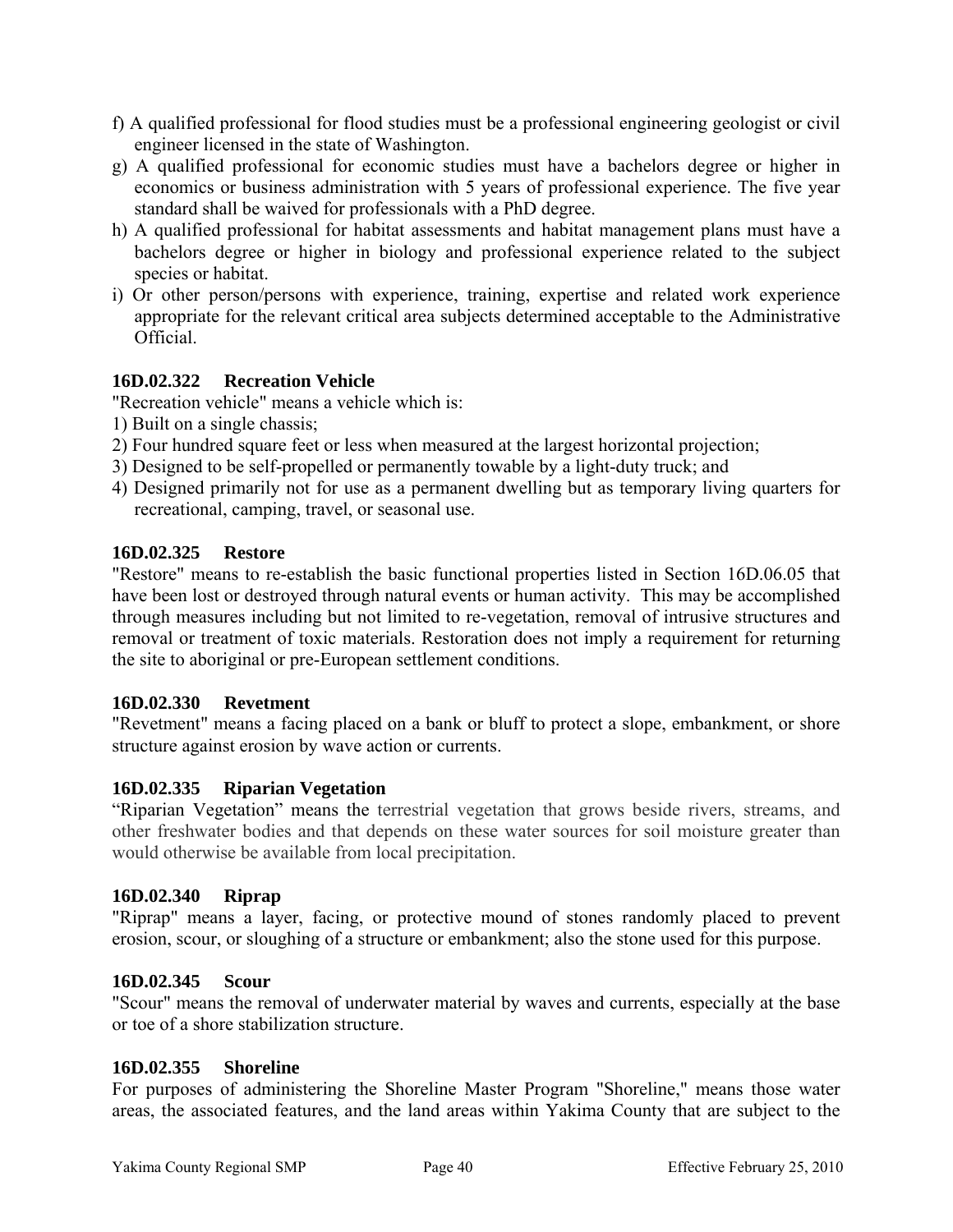State Shoreline Management Act, especially as defined in RCW 90.58.030 (definitions), and as further identified in 16D.10.03 (Shoreline Jurisdiction).

## **16D.02.360 Shore Stabilization**

"Shore stabilization" means the construction or modification of bulkheads, retaining walls, dikes, levies, riprap, breakwaters, jetties, groins, weirs, and other structures along the shore, for the purpose of controlling stream undercutting, stream erosion or lake shore erosion.

## **16D.02.363 Single Improved Recreational Vehicle Site**

For purposes of administering the Shoreline Master Program "Single Improved Recreational Vehicle Site" means a site on which a recreational vehicle, as defined in 16D.02.322, may be parked with minimal services (such as electricity, well and septic system), without a garage or carport, and without large accessory buildings (small detached storage sheds or accessory structures totaling 120 square feet or less may be allowed). Recreational vehicle sites not meeting these criteria are considered single family residences.

## **16D.02.365 Slope**

"Slope" means an inclined ground surface the inclination of which is expressed as a ratio of horizontal distance to vertical distance.

## **16D.02.366 Solid Waste**

"Solid waste" means all putrescible and nonputrescible solid and semisolid wastes including, but not limited to, garbage, rubbish, wood waste, ashes, industrial wastes, swill, demolition and construction wastes, abandoned vehicles or parts thereof, and discarded commodities. Solid waste shall not include earth, clay, sand or gravel.

# **16D.02.367 Special Flood Hazard Areas**

"Special flood hazard area" means the land in the floodplain identified by the Federal Emergency Management Agency that is subject to a one-percent or greater chance of flooding in any given year; commonly known as the 100-year floodplain.

#### **16D.02.368 Start of Construction**

"Start of construction" for purposes of administering 16D.05, means the first placement of permanent construction of a structure (other than a manufactured home) on a site, such as the pouring of slabs or footings or any work beyond the stage of excavation. "Permanent construction" does not include land preparation, such as clearing, grading and filling, nor does it include the installation of streets or walkways; nor does it include excavation for a basement, footings, piers or foundations, or the erection of temporary forms; nor does it include the installation on the property of accessory buildings, such as garage, or sheds not occupied as dwelling units or not as part of the main structure. For a structure (other than a manufactured home) without a basement or poured footings, the "start of construction" includes the first permanent framing or assembly of the structure or any part thereof on its piling or foundation. For manufactured homes not within a manufactured home park, "start of construction" means the affixing of the manufactured home to its permanent site. For manufactured homes within manufactured home parks, "start of construction" is the date on which the construction of facilities for servicing the site on which the manufactured home is to be affixed (including, at a minimum, the construction of streets, either final site grading or the pouring of concrete pads, and installation of utilities) is completed.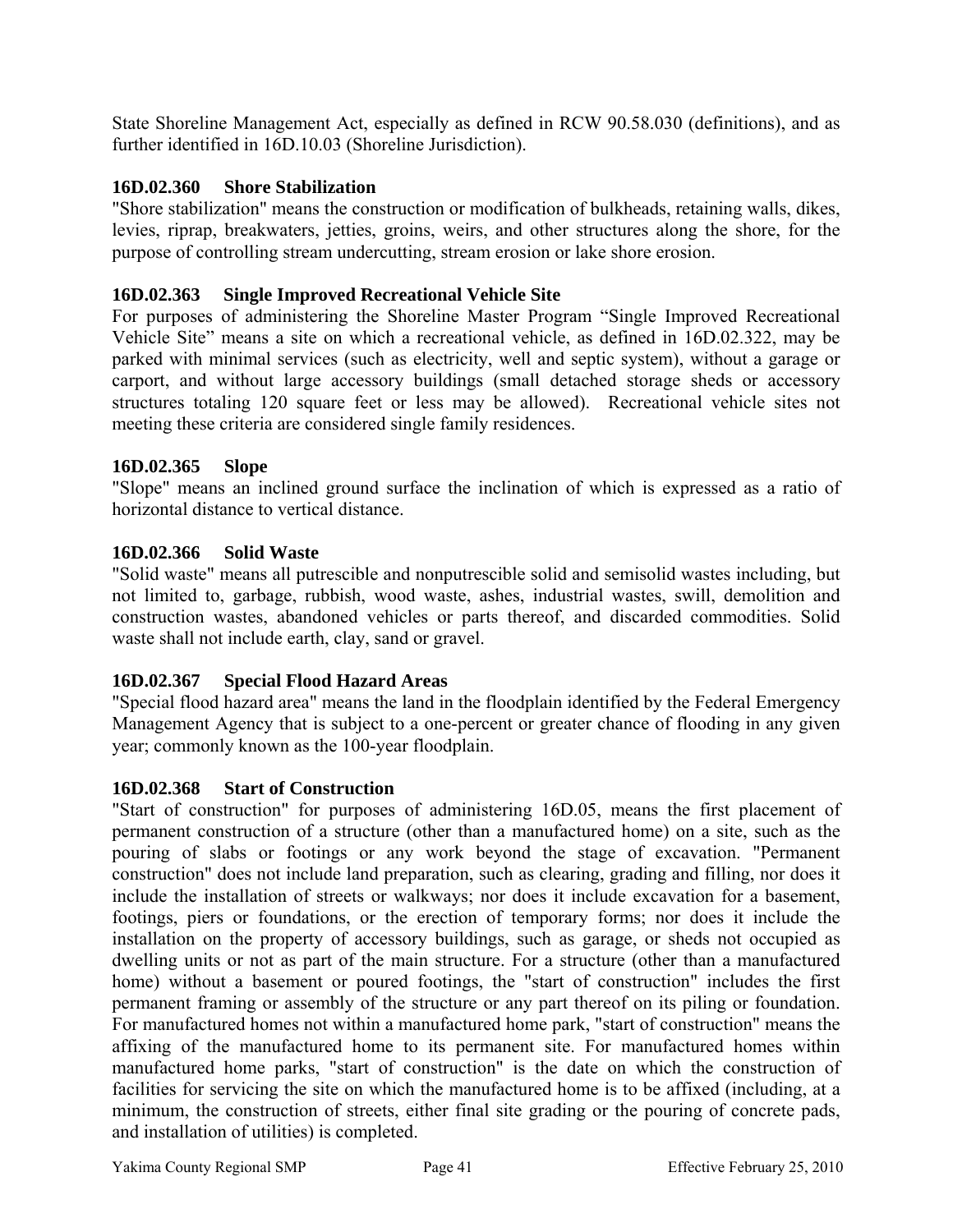#### **16D.02.370 Stream**

"Stream" means water contained within a channel, either perennial, intermittent or ephemeral. Streams include natural watercourses modified by man, for example, by stream flow manipulation, channelization, and relocation of the channel. They do not include irrigation ditches, wasteways, drains, outfalls, operational spillways, canals, stormwater runoff facilities, or other artificial watercourses.

## **16D.02.380 Stream Corridor**

"Stream corridor," as used in this title, means those features listed and described in Chapter 16D.06.03 and related appendices to this title.

## **16D.02.390 Structure**

"Structure" means anything constructed or erected which requires location on the ground, or attached to something having a location on the ground, but not including fences or walls used as fences less than six feet in height. The term also includes gas or liquid storage tanks when located principally above ground.

## **16D.02.395 Substantial Improvement**

"Substantial improvement" for purposes of administering 16D.05 means any repair, reconstruction, or improvement of a structure, the cost of which equals or exceeds fifty percent of the assessed value of the structure either:

1) Before the improvement or repair is started; or

2) Before the damage occurred to a structure that has been damaged and is being restored.

For the purposes of this definition "substantial improvement" occurs when the first alteration of any wall, ceiling, floor, or other structural part of the building commences, whether or not that alteration affects the external dimensions of the structure. The total value of all improvements to an individual structure undertaken subsequent to October 1, 1995, the effective date of this title, shall be used to define "substantial improvement" for said structure. The term does not, however, include either:

- 1) Any project for improvement to a structure to comply with existing state or local health, sanitary or safety code specifications which are solely necessary to assure safe living conditions; or
- 2) Any alteration of a structure listed on the National Register or Historic Places or a state inventory of historic places.

#### **16D.02.400 Use**

"Use" means the activity to which land or a building is devoted and for which either land or a building is or may be occupied or maintained.

# **16D.02.415 Vegetative Buffer or Buffer**

"Vegetative buffer or Buffer" means an area extending landward from the ordinary high water mark of a lake or stream and/or from the edge of a wetland which is maintained or otherwise allowed to provide, under optimal conditions, adequate soil conditions and native vegetation for the performance of the basic functional properties of a stream corridor, wetland and other hydrologically related critical areas as set forth in Chapter 16D.06.05 (Functional Properties) and 16D.07.04 (Wetland Functions and Rating). It is understood that optimal conditions do not always exist due to degradation of the vegetative buffer before establishment of this title, or due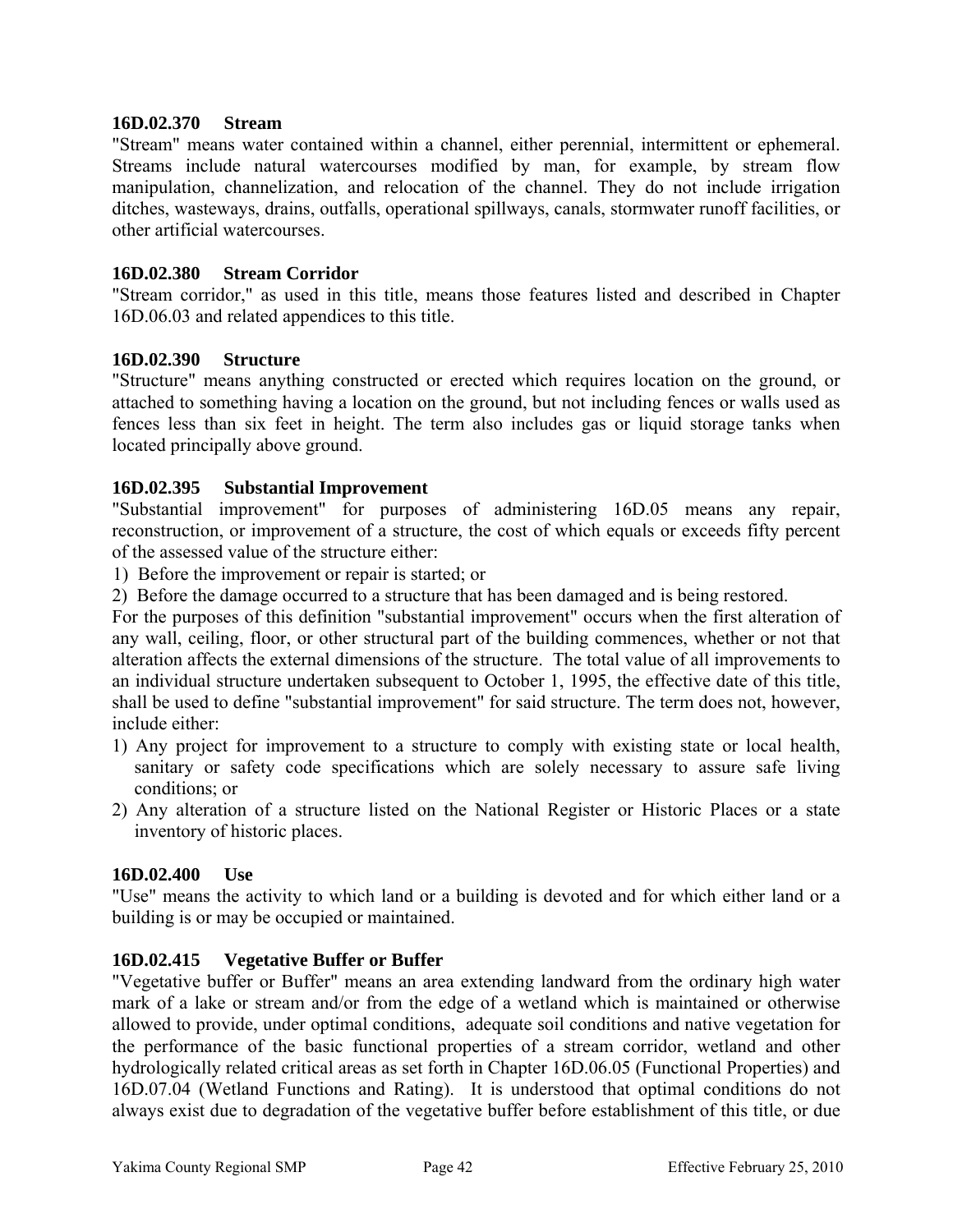to colonization by non-native species. Such conditions still provide functional properties, though at a lower level, depending on the difference from natural conditions.

## **16D.02.425 Wetland**

"Wetland" or "wetlands" means that area inundated or saturated by surface water or groundwater at a frequency and duration sufficient to support, and under normal circumstances does support, a prevalence of vegetation typically adapted for life in saturated soil conditions. Wetlands generally include swamps, marshes, bogs and similar areas. Wetlands do not include those artificial wetlands intentionally created from non-wetland sites, including, but not limited to, irrigation and drainage ditches, grass-lined swales, canals, detention facilities, wastewater treatment facilities, farm ponds, and landscape amenities, or those wetlands created after July 1, 1990, that were unintentionally created as a result of the construction of a road, street, or highway. However, wetlands may include those artificial wetlands specifically intentionally created from non-wetland areas to mitigate conversion of wetlands.

## **16D.02.430 Wildlife**

"Wildlife" means all species of the animal kingdom whose members exist in Washington in a wild state. The term "wildlife" includes, but is not limited to, any mammal, bird, reptile, amphibian, fish, or invertebrate, at any stage of development. The term "wildlife" does not include feral domestic mammals or the family Muridae of the order Rodentia (old world rats and mice).

## **16D.02.435 Wildlife Habitat**

"Wildlife habitat" means areas which, because of climate, soils, vegetation, relationship to water, location and other physical properties, have been identified as of critical importance to maintenance of wildlife species.

#### **16D.02.440 Works**

"Works" means any dam, wall, wharf, embankment, levee, dike, berm, pile, bridge, improved road, abutments, projection, excavation, channel rectification, or improvement attached to, or affixed upon, the realty.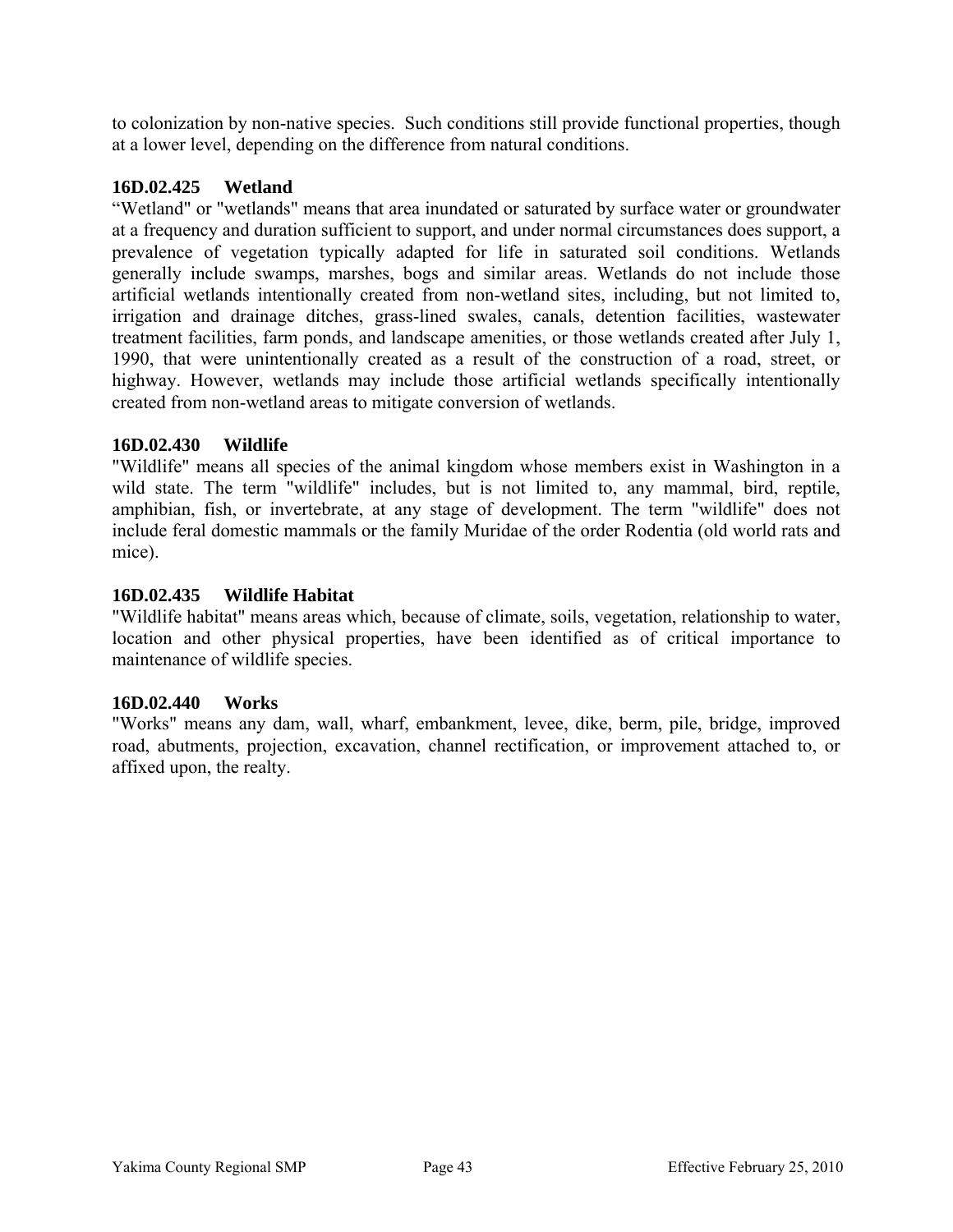# **Chapter 16D.03 APPLICATION AND REVIEW PROCEDURES**

| Sections: |                                                                                |
|-----------|--------------------------------------------------------------------------------|
|           | <b>General Provisions</b>                                                      |
| 16D.03.01 | Shoreline Development Authorization Required                                   |
|           | <b>Inquiry and Early Assistance</b>                                            |
| 16D.03.02 | Critical Area Identification Form and Critical Areas Reports                   |
| 16D.03.03 | Pre-application Conference                                                     |
| 16D.03.04 | <b>Technical Assistance Conference</b>                                         |
|           | <b>Abbreviated Review Alternatives</b>                                         |
| 16D.03.05 | Minor Activities Allowed without a Permit or Exemption                         |
| 16D.03.06 | <b>Exemption Procedural Requirements</b>                                       |
| 16D.03.07 | Exemptions for Hydrologically Related Critical Areas, Wetlands, and Shorelines |
| 16D.03.08 | Exemptions for Geologically Hazardous Areas Development Authorizations         |
| 16D.03.10 | Mitigation requirements                                                        |
|           | <b>Review Process</b>                                                          |
| 16D.03.11 | Application Submittal                                                          |
| 16D.03.12 | Determination of Review Process                                                |
| 16D.03.13 | Development Authorization - Review Procedure                                   |
| 16D.03.14 | Authorization Decisions - Basis for Action                                     |
| 16D.03.15 | Conditional Approval of Development Authorization                              |
| 16D.03.16 | Fees and Charges                                                               |
|           | <b>Critical Areas Reports</b>                                                  |
| 16D.03.17 | <b>Critical Areas Report Requirements</b>                                      |
| 16D.03.18 | Supplemental Report Requirements for Specific Critical Areas                   |
|           | <b>Permit Review Criteria</b>                                                  |
| 16D.03.19 | <b>Substantial Development Permit</b>                                          |
| 16D.03.21 | <b>Shoreline Conditional Uses</b>                                              |
| 16D.03.22 | Variance                                                                       |
| 16D.03.25 | Minor Revisions to Approved Uses or Developments                               |
| 16D.03.26 | Non-Conforming Uses and Facilities                                             |
| 16D.03.27 | <b>General Critical Areas Protective Measures</b>                              |
|           |                                                                                |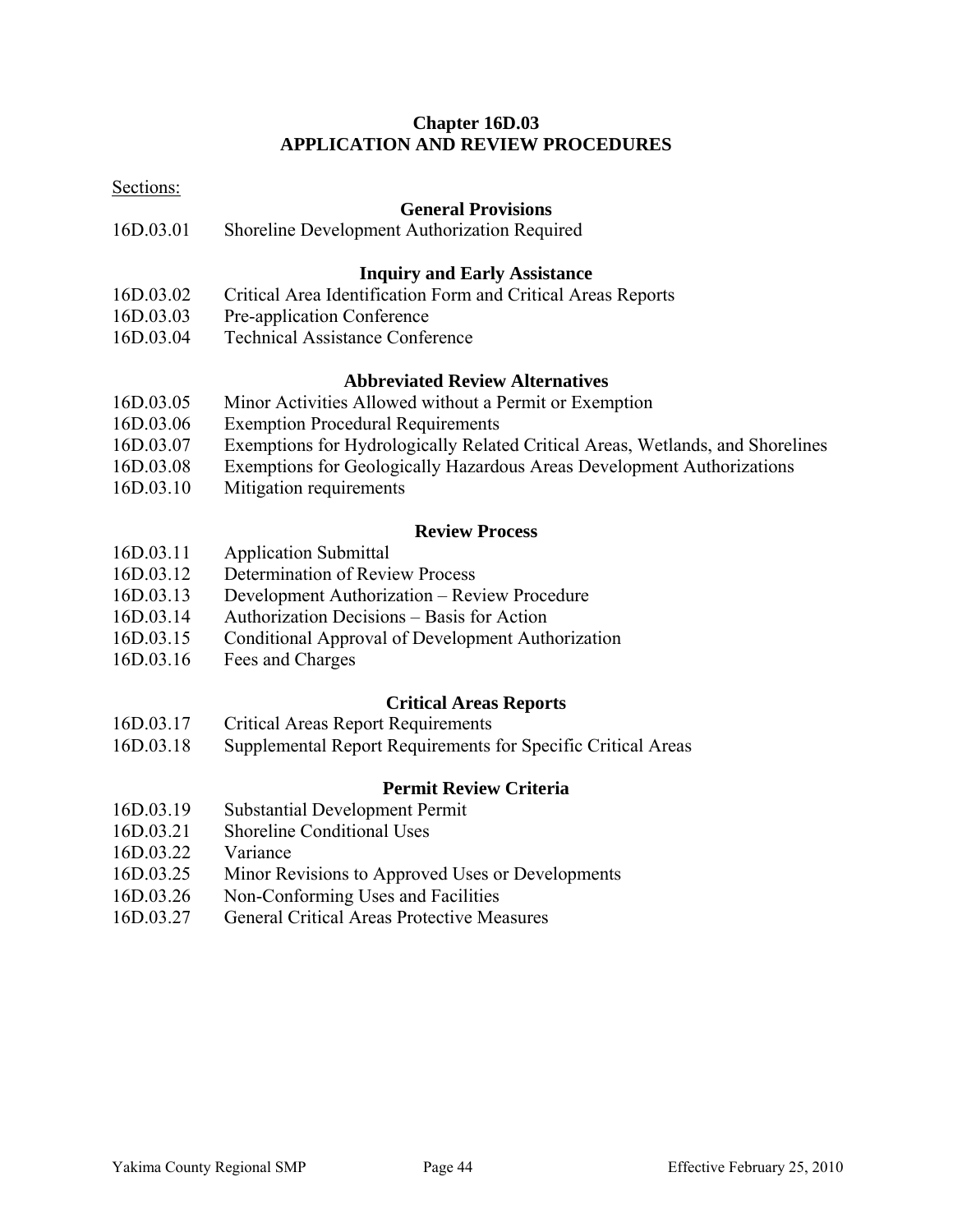## **GENERAL PROVISIONS**

#### **16D.03.01 Shoreline Development Authorization Required**

- 1) No new development, construction or use shall occur within Shoreline jurisdiction without obtaining a development authorization in accordance with the provisions of this title, except for those provided for in section 16D.03.05 (Minor Activities Allowed without a Permit or Exemption). Exemptions, as provided for in sections 16D.03.07 through 16D.03.09, shall be considered as development authorization, including those taking place on federal lands and requiring permits or review as provided in 16D.01.07 (Applicability to Federal Agencies) but qualifying for other exemptions under this chapter. All proposed uses and development occurring within Shoreline jurisdiction must conform to chapter 90.58 RCW, the Shoreline Management Act and this master program.
- 2) With respect to application and review procedures, it is the intent of this title to streamline and coordinate the authorization of critical area projects which require other local, state and/or federal permits or authorizations. Any nonexempt development, construction or use occurring within Shoreline jurisdiction shall be processed according to the provisions of this chapter and the Project Permit Administration Ordinance (YCC Title 16B).
- 3) Approval of a development authorization under this title shall be in addition to, and not a substitute for, any other development permit or authorization required by Yakima County. Approval of a development authorization under this title shall not be interpreted as an approval of any other permit or authorization required of a development, construction or use.
- 4) Permits issued in accordance with this title shall run with the land.

# **INQUIRY AND EARLY ASSISTANCE**

#### **16D.03.02 Critical Area Identification Form and Critical Area Report Requirements.**

- 1) Prior to the review or consideration of any proposed development, construction or use, except those provided under Applicability (16D.01.05), and Minor Activities Allowed Without a Permit or Exemption (16D.03.05), the County shall consider available information to determine if a critical area is likely to be present. The presence of a critical area found on the paper and electronic maps within or adjacent to the property proposed for development is sufficient foundation for the Administrative Official to require preparation of a critical area identification form, provided by the department, and a preliminary site plan. This critical area identification form and preliminary site plan may be one piece of information used to analyze how a critical area could be affected by a development proposal. To the extent possible, all critical area features must be identified on the critical area identification form and shown on the preliminary site plan prior to the Administrative Official determining whether the development is subject to this title.
- 2) Upon receipt of a critical area identification form and site plan, the Administrative Official will typically conduct a site examination to review critical area conditions on site. The Administrative Official shall notify the property owner of the site examination prior to the site visit. Reasonable access to the site shall be provided by the property owner for the site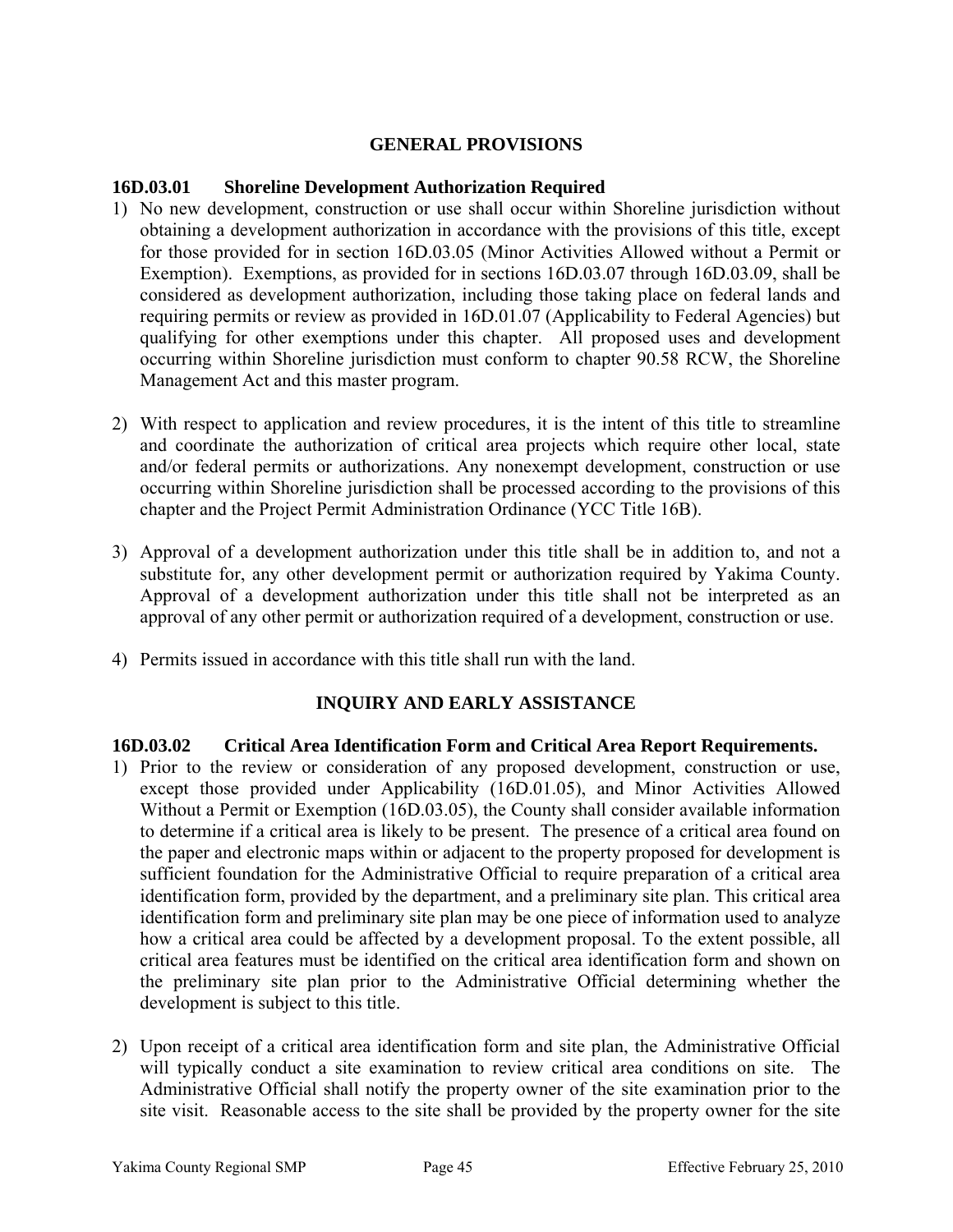examination during any proposal review, restoration, emergency action, or monitoring period.

- 3) The Administrative Official shall review available information pertaining to the site and the proposal and make a determination as to whether any critical areas may be affected by the proposal. If so, a more detailed critical area report shall be submitted in conformance with section 16D.03.17 (Critical Areas Reports) and section 16D.03.18 (Supplemental Report Requirements for Specific Critical Areas), except as provided below:
	- a) **No critical areas present**. If the Administrative Official is able to sufficiently determine that a critical area does not exist within or adjacent to the project area, then a critical area report is not required.
	- b) **Critical areas present, but no impact**. If the Administrative Official is able to determine the existence, location and type of critical area sufficiently to indicate that the project area is not within or adjacent to the critical area and that the proposed activity is unlikely to degrade the functions or values of the critical area, then the Administrative Official may waive the requirement for a critical area report. A summary of the determination shall be included in any staff report or decision on the permit or review.
	- c) **Critical areas may be affected by proposal**. If the project area is within or adjacent to a critical area or buffer the Administrative Official may waive the requirement for a critical areas report if:
		- i) the Administrative Official is sufficiently able to determine the existence, location and type of the critical area;
		- ii) The project is of a small scale or uncomplicated nature, such that a specialist is not needed to identify impacts and mitigation. Work within a wetland or stream channel would generally not meet this provision;
		- iii) The applicant agrees to provide mitigation that the Administrative Official deems adequate to mitigate for anticipated impacts. Restoration of degraded areas may serve as mitigation; and,
		- iv) A summary of the determination shall be included in any staff report or decision on the permit or review.
	- d) If the applicant wants greater assurance of the accuracy of the critical area review determination, the applicant may choose to hire a qualified professional to provide such assurances.
	- e) As guidance on the practical application of the requirement for critical areas reports, reports will generally fall into the following groups based on increasing complexity and cost of the report:
		- i) Determining the absence of a critical area (sometimes resulting when initial indicators show the likely presence of a critical area);
		- ii) Determining the existence, location and type of a critical area;
		- iii) Determining impacts of an encroachment on a critical area and general mitigation measures;
		- iv) Developing a compensatory mitigation plan for replacement or mitigation of lost wetland or stream channel area.

# **16D.03.03 Pre-application Conference**

Any new development, construction or use falling under the provisions of this title shall be subject to a pre-application conference, except that project review for flood hazards shall follow the pre-application requirements established to administer chapter 16D.05 (Flood Hazard Areas).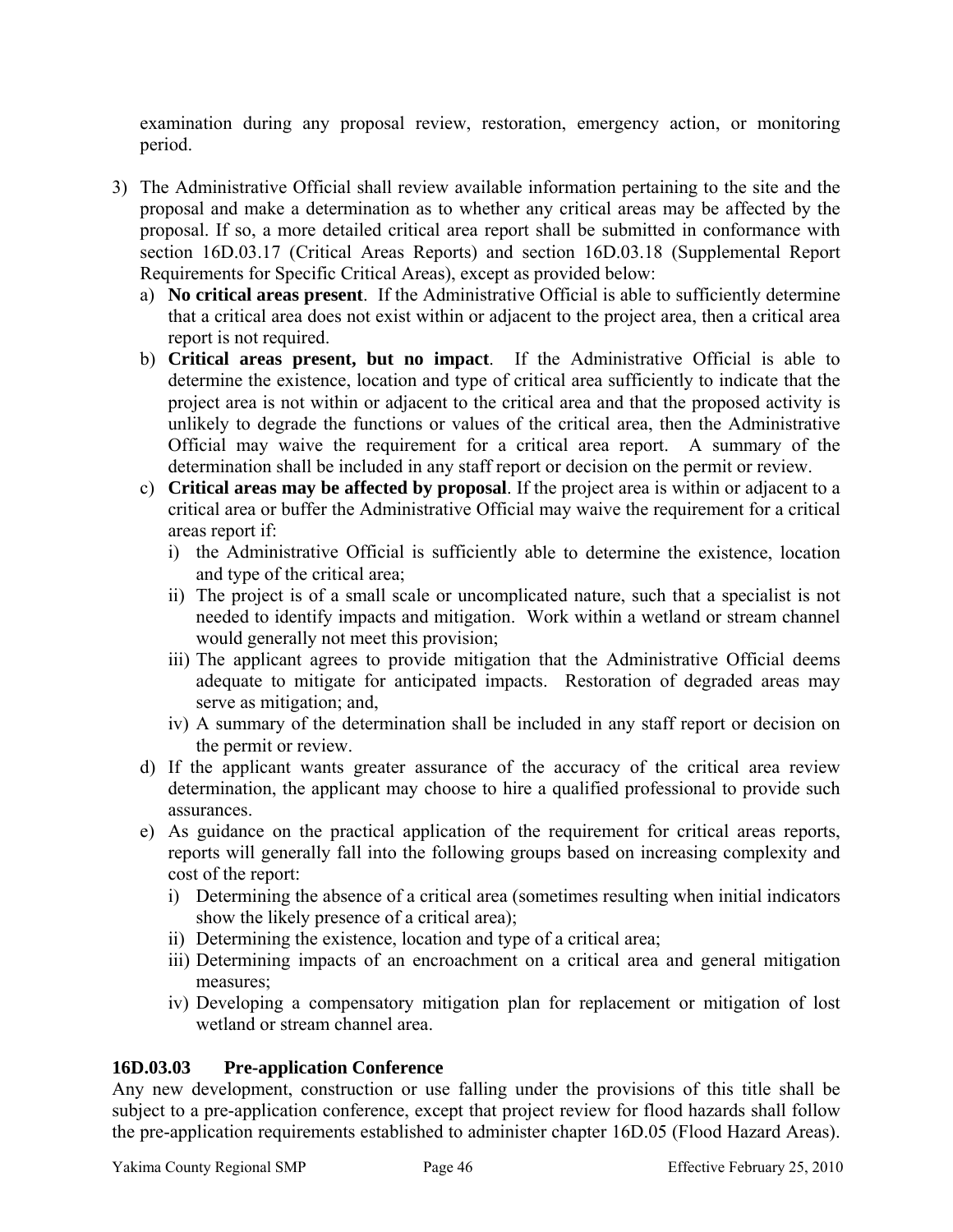The department shall schedule a pre-application conference for as soon as is reasonably possible to allow attendance by the project proponent and necessary staff. To assist in project review and discussion, prior to the pre-application conference, the project proponent must submit a preliminary site plan showing the nature and scope of the proposed project along with any existing features of the property having a relationship to the project. The pre-application conference is intended to allow the Administrative Official to:

- 1) Establish the scope of the project, development or use and the critical area features and shoreline resources involved or potentially impacted;
- 2) Consider the degree to which the project, development or use within shoreline jurisdiction may affect or impair a designated critical area or shoreline resource and identify potential concerns that may arise;
- 3) Identify other permits and authorizations which the project proponent may need to obtain;
- 4) Determine whether the project will be processed through the development authorization procedures of this title or coordinated through the review and approval procedures of another development permit or authorization required of the project from Yakima County;
- 5) Provide the proponent with resources and technical assistance (such as maps, scientific information, other source materials, etc.) to assist the proponent in meeting the provisions of this title and any applicable rules and regulations of other agencies and jurisdictions;
- 6) Determine whether there is a need for a preliminary site assessment or a technical assistance conference to better define the critical area issues and alternatives;
- 7) Determine whether the project can be processed as an exemption, or if not, what type of permits or reviews may be needed. Final determination of necessary permits will be made based on the project design and submittal materials;
- 8) Consider whether a preliminary site assessment may be scheduled in the field to determine the applicability of the development standards of this title to the project, based on information contained in the preliminary site plan.

# **16D.03. 04 Technical Assistance Conference**

If requested by the project proponent or otherwise determined necessary, the department will arrange a meeting of representatives of those agencies and organizations with expertise, interest, or jurisdiction in the project. In conjunction with the invitation to attend the technical assistance conference, the department will provide the potential participants with a project summary compiled from the pre-application conference. The technical assistance conference may also involve a preliminary site assessment, if it is determined that resolution of issues related to the project can be achieved through an on-site review. The purpose of the technical assistance conference will be to:

- 1) Confirm and define the requirements of any other applicable local, state or federal regulations;
- 2) Clarify any identified procedural or regulatory conflicts and define the alternative courses of action available to the applicant in addressing project requirements;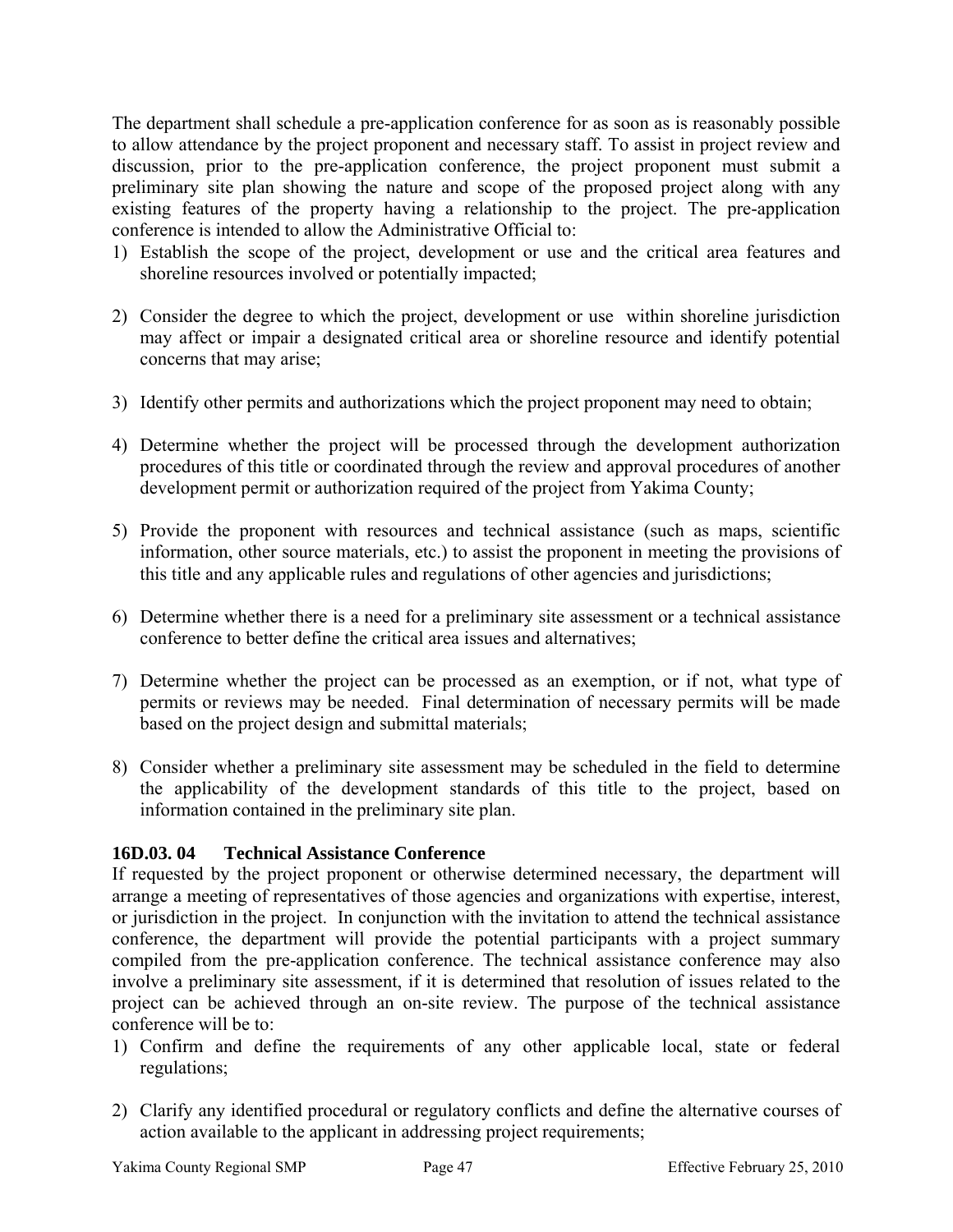- 3) Determine whether compliance with other existing statutes and regulations will adequately address the provisions of this title;
- 4) Provide the proponent with guidance, available data and information that will assist in complying with the provisions of this title and other ordinances and regulations;
- 5) Provide the proponent with guidance concerning project modifications or site enhancements that would eliminate or minimize impacts to the critical area;
- 6) Provide the proponent with alternatives for securing data, information, or assistance necessary to the project but not available through the pre-application conference;
- 7) Determine whether a critical area report is necessary, and if so, the qualifications, skills and expertise required of a consultant to perform the special study.

## **ABBREVIATED REVIEW ALTERNATIVES**

#### **16D.03.05 Minor Activities Allowed without a Permit or Exemption.**

- 1) The following activities are included under 16D.01.05(1) (Applicability) and are allowed without a permit or exemption:
	- a) Maintenance of existing, lawfully established areas of crop vegetation, landscaping (including paths and trails) or gardens within a regulated critical area or its buffer. Examples include, harvesting or changing crops, mowing lawns, weeding, harvesting and replanting of garden crops, pruning, and planting of non-invasive ornamental vegetation or indigenous native species to maintain the general condition and extent of such areas. Cutting down trees and shrubs within a buffer is not covered under this provision. Excavation, filling, and construction of new landscaping features, such as concrete work, berms and walls, are not covered in this provision and are subject to review;
	- b) Minor maintenance and/or repair of lawfully established structures that do not involve additional construction, earthwork or clearing. Examples include painting, trim or facing replacement, re-roofing, etc. Construction or replacement of structural elements is not covered in this provision, but may be covered under an exemption. Cleaning canals, ditches, drains, wasteways etc. without expanding their original configuration is not considered additional earthwork, as long as the cleared materials are placed outside the stream corridor, wetlands, and buffers;
	- c) Low impact activities such as hiking, canoeing, viewing, nature study, photography, hunting, fishing, education or scientific research;
	- d) Creation of unimproved private trails that do not cross streams or wetlands that are less than two (2) feet wide and do not involve placement of fill or grubbing of vegetation;
	- e) Planting of native vegetation;
	- f) Noxious weed control outside vegetative buffers identified in Chapter 16D.06.16, except for area wide vegetation removal/grubbing;
	- g) Noxious weed control within vegetative buffers, if the criteria listed below are met. Control methods not meeting these criteria may still apply for a restoration exemption, or other authorization as applicable:
		- i) Hand removal/spraying of individual plants only;
		- ii) No area wide vegetation removal/grubbing.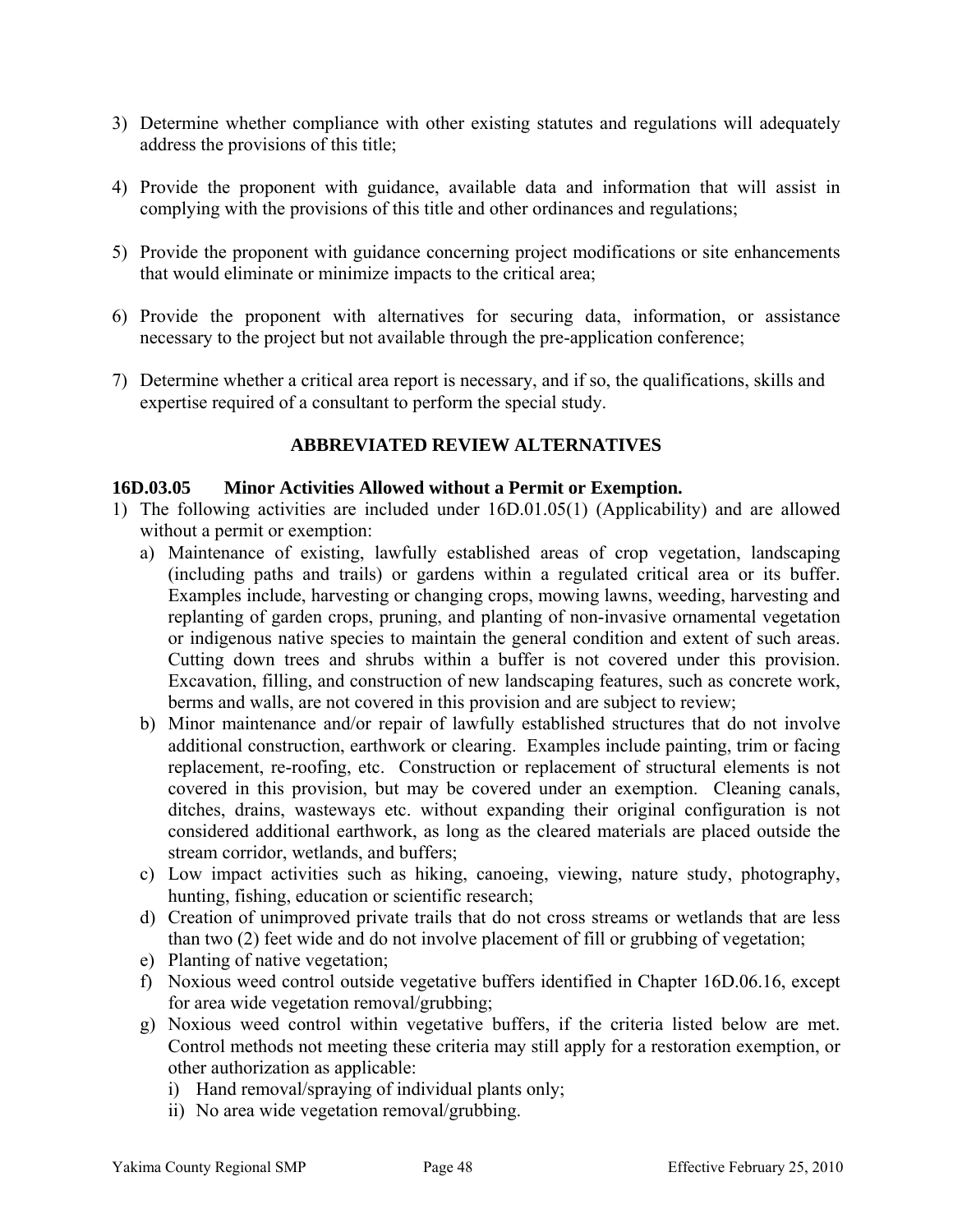# **16D.03.06 Exemption–Procedural Requirements**

Certain activities and uses are exempt from some permit processes and shall instead be reviewed using the procedures below, except that Flood Hazard exemptions provided in 16D.05.20.06, shall follow procedures established to administer Chapter 16D.05 (Flood Hazard Areas).

- 1) Exemptions shall be construed narrowly and any exempted development shall be consistent with the policies and provisions of this title.
- 2) Only those developments that meet the precise terms of one or more of the listed exemptions may qualify for review under these provisions.
- 3) If any part of a proposed development is not eligible for exemption, then a development permit is required for the entire proposed development project.
- 4) The burden of proof that a development or use is exempt from the development permit process is on the applicant.
- 5) When a development or use is proposed that does not comply with the bulk, dimensional and performance standards of this title, such development must also obtain a Variance (16D.03.22).
- 6) All activities exempt from the requirement for a substantial development permit shall use reasonable methods to avoid impacts to critical areas within shoreline jurisdiction. To be exempt from the requirement for a substantial development permit does not give permission to degrade a critical area or Shoreline or ignore risk from natural hazards. Any incidental damage to, or alteration of, a critical area that is not a necessary outcome of the exempted activity shall be restored, rehabilitated, or replaced at the responsible party's expense, according to section 16D.06.23 (Reclamation).
- 7) The proponent of an exempt activity shall submit a written request for permit exemption to the Administrative Official that describes the activity and states the exemption requested. The applicant shall submit to the Administrative Official a written description of the project that demonstrates compliance with applicable standards.
- 8) The Administrative Official shall review the exemption request to verify that it complies with this title.
- 9) The Administrative Official shall approve or deny the exemption.
- 10) A formal letter of exemption shall be provided where an exempt activity is approved under this title. A copy of the exemption shall be kept on file by the Administrative Official. If an exemption cannot be granted, the Administrative Official shall notify the applicant in writing of the reason, at which time the applicant may pursue other permit processes under this title.
- 11) Conditions may be attached to the approval of exempted developments and/or uses as necessary to assure continued consistency of the project with this title.
- 12) Exempt activities are identified in the following locations. Such activities are stated as exempt from the substantial development permit or flood hazard permits. However, this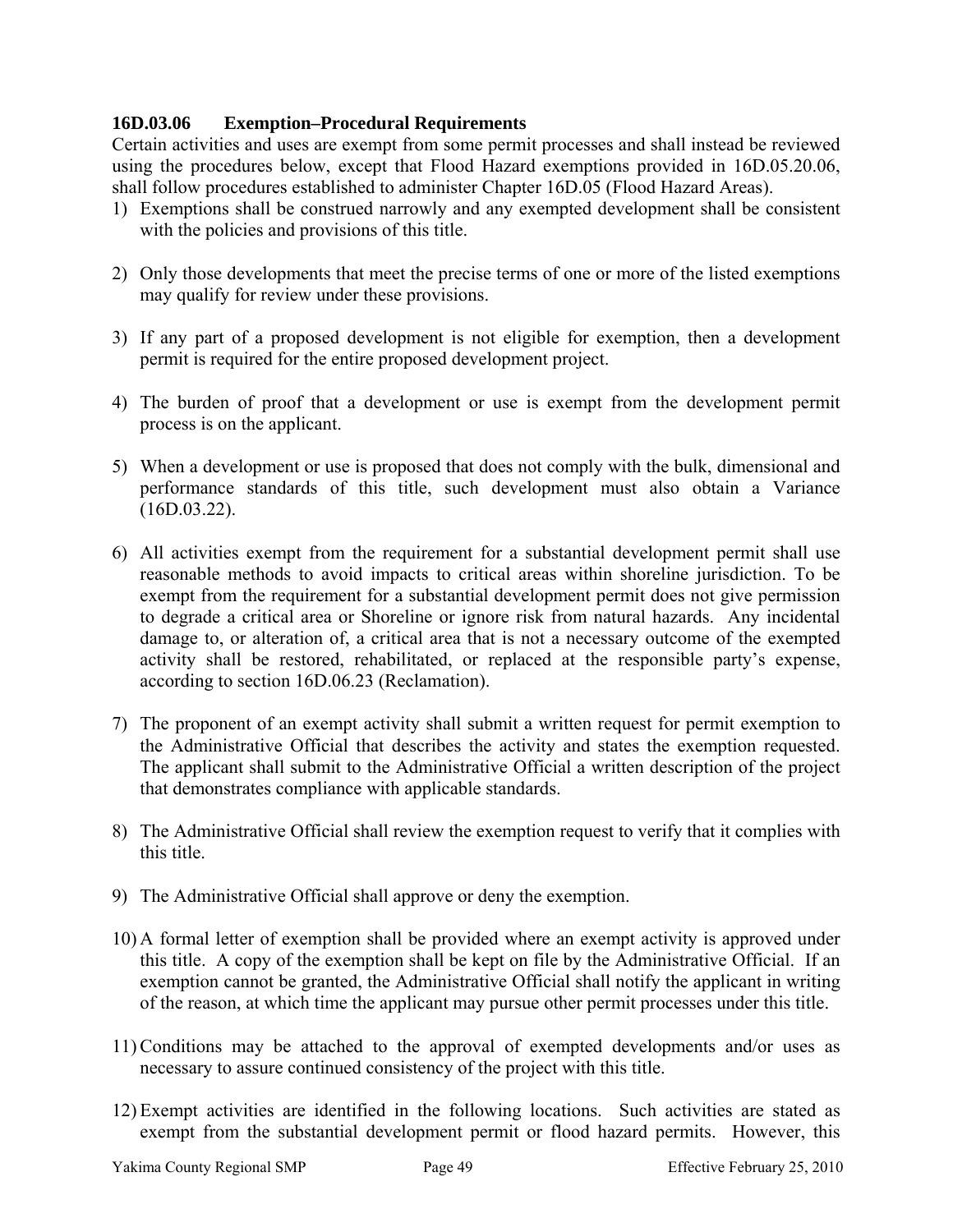provision does not exempt an activity from other permits or reviews that may be required under this title.

- a) Those activities listed in sections 16D.03.07 (Exemptions from HRCA, Wetlands, and Shorelines) are exempt from the substantial development permit requirements for Wetlands (16D.07), Hydrologically Related Critical Areas Features (16D.06.03) and Shorelines (16D.10);
- b) Those activities listed in sections 16D.05.20.060 are exempt from the Flood Hazard Permit requirements for Flood Hazard Areas (16D.05).

# **16D.03.07 Exemptions for Hydrologically Related Critical Areas, Wetlands and Shorelines**

The following development activities are exempt from substantial development permits that are required within Shoreline jurisdiction designated in chapter 16D.10.03 (Shoreline Jurisdiction):

- 1) Construction by an owner, lessee, or contract purchaser of a single-family residence for his own use or the use of his family, which residence meets all requirements of the state agency or local government having jurisdiction thereof, other than requirements imposed pursuant to this title. "Single-family residence" means a detached dwelling designed for and occupied by one family including those structures and developments within a contiguous ownership which are a normal appurtenance. An "appurtenance" is necessarily connected to the use and enjoyment of a single-family residence and is located landward of the ordinary high water mark and the perimeter of a wetland. Normal appurtenances include a garage; deck; driveway; utilities; fences; installation of a septic tank and drainfield and grading which does not exceed two hundred fifty cubic yards and which does not involve placement of fill in any wetland or waterward of the ordinary high water mark. Construction authorized under this exemption shall be located landward of the ordinary high water mark;
- 2) Construction of the normal protective bulkhead common to single-family residences. A "normal protective" bulkhead includes those structural and nonstructural developments installed at or near, and parallel to, the ordinary high water mark for the sole purpose of protecting an existing single-family residence and appurtenant structures from loss or damage by erosion. A normal protective bulkhead is not exempt if constructed for the purpose of creating dry land. When a vertical or near vertical wall is being constructed or reconstructed, not more than one cubic yard of fill per one foot of wall may be used as backfill. When an existing bulkhead is being repaired by construction of a vertical wall fronting the existing wall, it shall be constructed no further waterward of the existing bulkhead than is necessary for construction of new footings. When a bulkhead has deteriorated such that an ordinary high water mark has been established by the presence and action of water landward of the bulkhead then the replacement bulkhead must be located at or near the actual ordinary high water mark. Bioengineered erosion control projects may be considered a normal protective bulkhead when any structural elements are consistent with the above requirements and when the project has been approved by the department of fish and wildlife;
- 3) Development and construction for which the total cost or fair market value, whichever is higher, does not exceed five thousand dollars (adjusted for inflation as determined by the Washington Office of Financial Management using methods provided in RCW  $90.58.030(3)$ (e) and WAC 173-27-040(2)(a)), provided such development and construction does not involve excavation, fill, or other work which is not consistent with the functional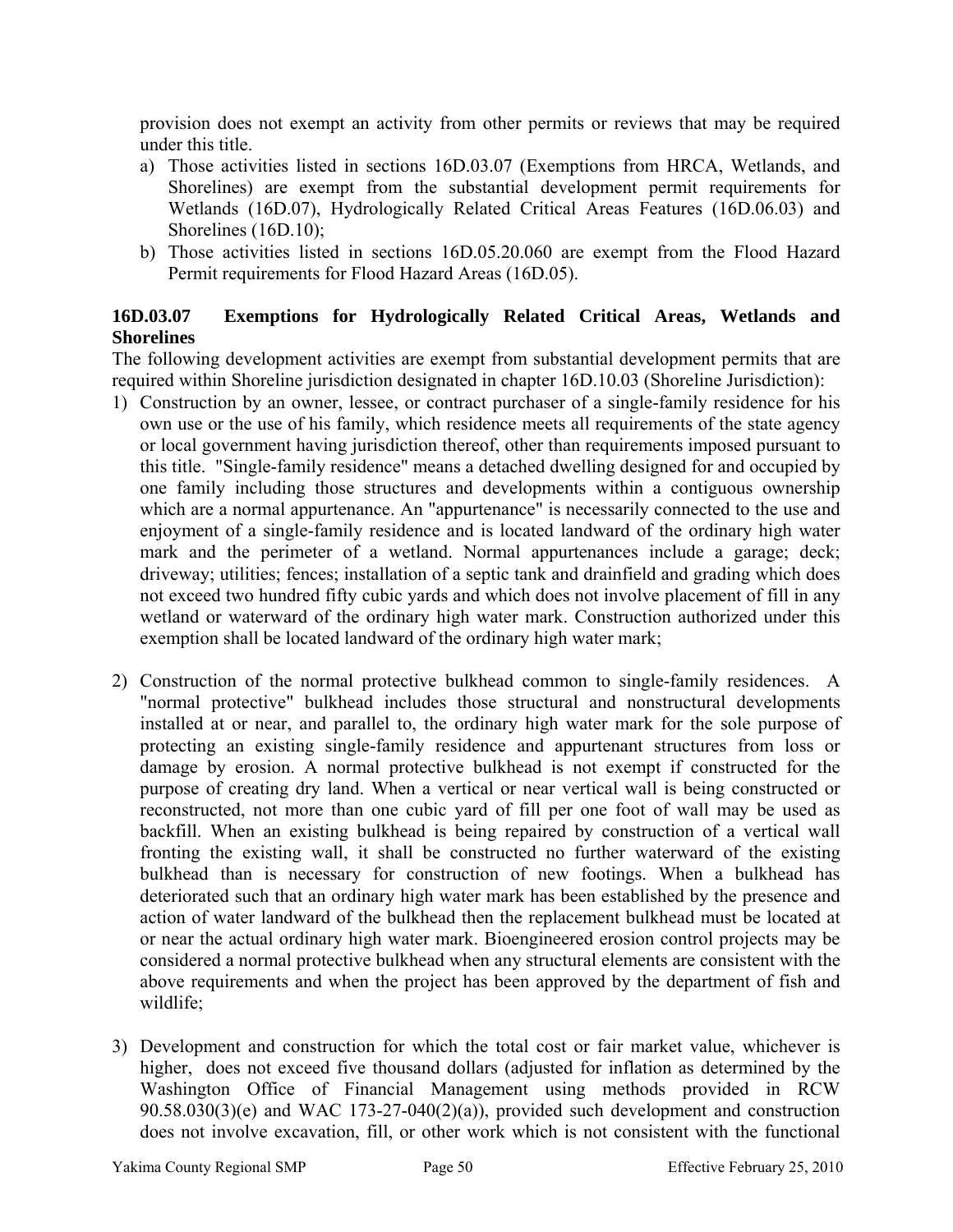properties of stream corridors and other hydrologically related critical areas as set forth in Section 16D.06.05 of this title, and provided that any such development and construction within Shoreline jurisdiction does not materially interfere with the public use of the water or shorelines of the state. The total cost or fair market value of the development shall include the fair market value of any donated, contributed or found labor, equipment or materials;

- 4) Construction or practices normal or necessary for farming, irrigation, and ranching activities, including agricultural service roads and utilities, construction of a barn or similar agricultural structure, and the construction and maintenance of irrigation structures including but not limited to head gates, pumping facilities, and irrigation channels; provided, that a feedlot of any size, all processing plants, other activities of a commercial nature, and/or alteration of the contour of the land by leveling or filling other than that which results from normal cultivation, shall not be considered normal or necessary farming or ranching activities. A "feedlot" shall be an enclosure or facility used or capable of being used for feeding livestock hay, grain, silage, or other livestock feed, but shall not include land for growing crops or vegetation for livestock feeding and/or grazing, nor shall it include normal livestock wintering operations;
- 5) Normal maintenance or repair of existing structures or developments, including damage by accident, fire, or elements. "Normal maintenance" includes those usual acts to prevent a decline, lapse, or cessation from a lawfully established condition. "Normal repair" means to restore a development to a state comparable to its original condition, including but not limited to its size, shape, configuration, location and external appearance, within a reasonable period after decay or partial destruction, except where repair involves total replacement which is not common practice or causes substantial adverse effects to the shoreline resource or environment. Replacement of a structure or development may be authorized as repair where such replacement is the common method of repair for the type of structure or development and the replacement structure or development is comparable to the original structure or development including but not limited to its size, shape, configuration, location and external appearance, and the replacement does not cause additional substantial adverse effects to shoreline resources or environment. The need for replacement resulting from a neglect of maintenance and repair is not considered a common method of repair. Replacement of non-conforming uses or facilities may also be subject to section 16D.03.26 (Non-conforming Uses and Facilities);
- 6) Emergency construction necessary to protect property from damage by the elements, An "emergency" is an unanticipated and imminent threat, which requires immediate action or response within a time period too brief to allow full compliance with this title. The following criteria must exist to qualify any action under an emergency provision:
	- a) There must be an immediate threat to life, public or private property, or an immediate threat of serious environmental degradation arising from a natural condition or technical incident;
	- b) The emergency response must be confined to the action necessary to protect life or property from damage;
	- c) The scope of the emergency response must be limited to the work necessary to relieve the immediate threat;
	- d) The emergency response applies only to the period of time in which the actual emergency exists;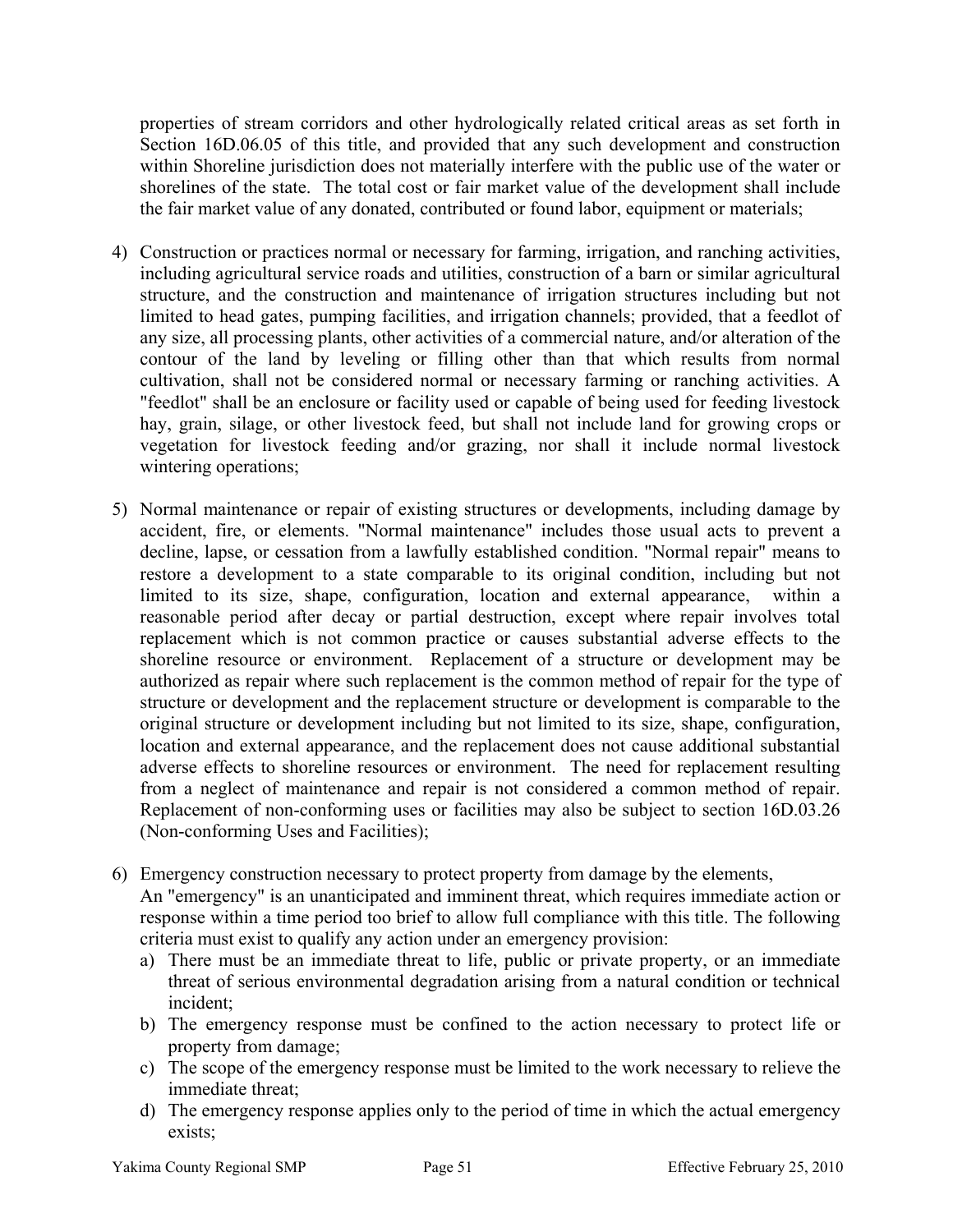- e) The request must be accompanied by a paid permit application or a request for a nonemergency exemption. Submittal requirements beyond normal exemption submittal requirements are waived until after the emergency is deemed abated. As soon as the emergency is deemed abated by appropriate authorities, compliance with the requirements of this title is required, and may include removal of the emergency construction if nonstructural construction measures can adequately deal with site issues.
- 7) Construction of a dock, including a community dock, designed for pleasure craft only, for the private noncommercial use of the owners, lessee or contract purchaser of a single-family and multiple-family residence. A dock is a landing and moorage facility for watercraft and does not include recreational decks, storage facilities or other appurtenances. This exception applies if the fair market value of the dock does not exceed ten thousand dollars, but if subsequent construction having a fair market value exceeding two thousand five hundred dollars occurs within five years of completion of the prior construction, the subsequent construction shall be subject to a substantial development permit;
- 8) The operation, maintenance or construction of canals, waterways, drains, reservoirs, or other manmade facilities that now exist or are hereinafter created or developed as a part of an irrigation system for the primary purpose of making use of system waters, including return flow and artificially stored ground water from the irrigation of lands;
- 9) Operation and maintenance of any system of dikes, ditches, drains, or other facilities existing on September 8, 1975, effective date for this Shoreline Master Program, for land within Shoreline jurisdiction, which were created, developed, or utilized primarily as a part of an agricultural drainage and diking system;
- 10) Construction or modification, by or under the authority of the Coast Guard or a designated port management authority, of navigational aids such as channel markers and anchor buoys;
- 11) Any project with a certification from the governor pursuant to chapter 80.50 RCW (Energy facilities — site locations);
- 12) Watershed restoration projects that are authorized by the sponsor of a watershed restoration plan and that implements the plan or a part of the plan, and meets the requirements of WAC 173-27-040(6), as amended;
- 13) Site exploration and investigation activities that are prerequisite to preparation of an application for development authorization under this chapter, if:
	- a) The activity does not interfere with the normal public use of surface waters within Shoreline jurisdiction;
	- b) The activity will have no significant adverse impact on the environment including but not limited to fish, wildlife, fish or wildlife habitat, water quality, and aesthetic values;
	- c) The activity does not involve the installation of any structure, and upon completion of the activity the vegetation and land configuration of the site are restored to conditions existing before the activity;
	- d) A private entity seeking development authorization within Shoreline jurisdiction must first posts a performance bond or provides other evidence of financial responsibility to the local jurisdiction to ensure that the site is restored to preexisting conditions.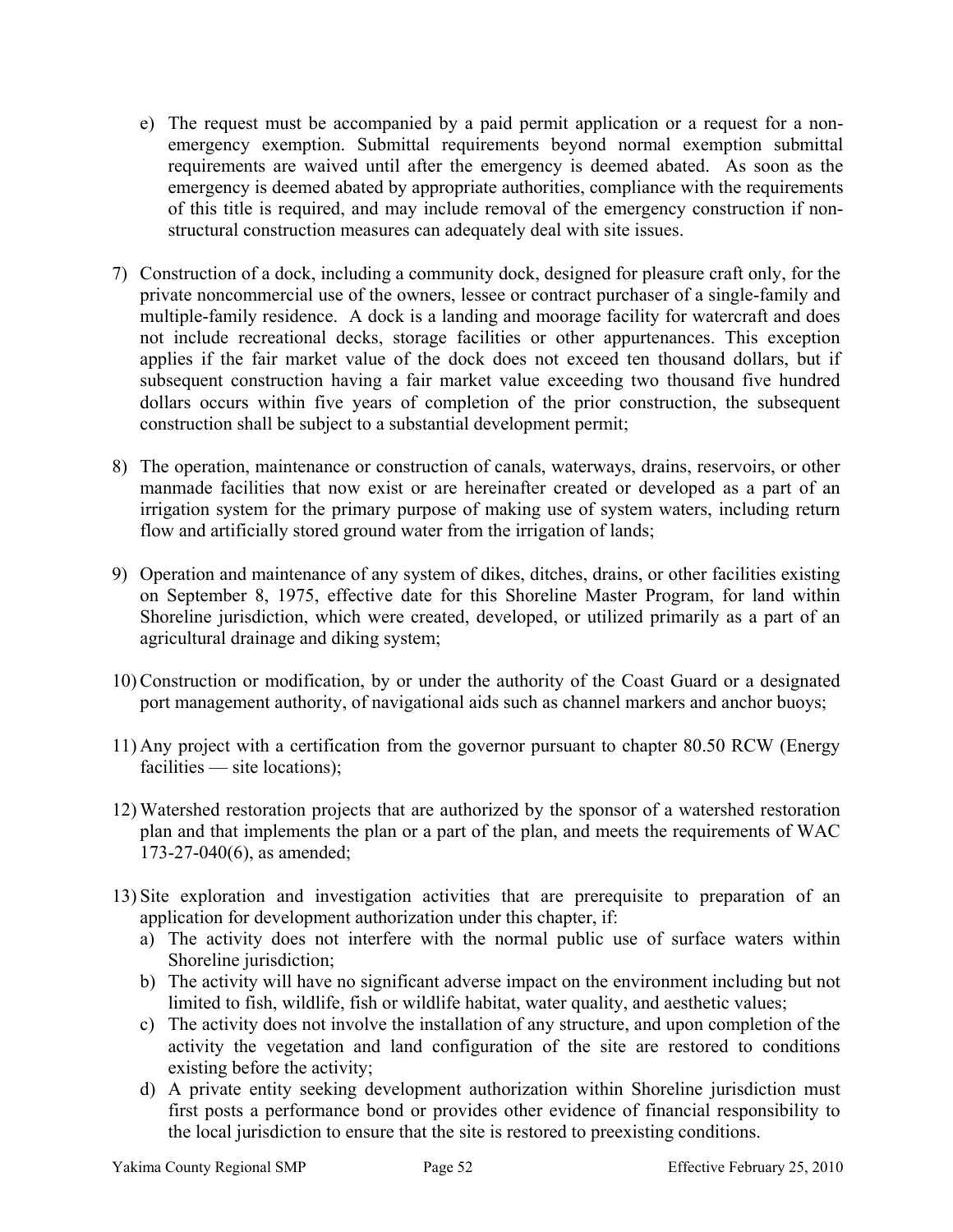- 14) The process of removing or controlling aquatic noxious weeds, as defined in RCW 17.26.020 (control of spartina and purple loosestrife), through the use of an herbicide or other treatment methods applicable to weed control that are recommended by a final environmental impact statement published by the Department of Agriculture or the Department of Ecology jointly with other state agencies under chapter 43.21C RCW (SEPA);
- 15) A public or private project, the primary purpose of which is to improve fish or wildlife habitat or fish passage that meets the requirements of WAC 173-27-040(p) as amended.
	- a) The project has been approved in writing by the Department of Fish and Wildlife as necessary for the improvement of the habitat or passage and appropriately designed and sited to accomplish the intended purpose;
	- b) The project has received hydraulic project approval, when required, by the department of fish and wildlife pursuant to chapter 75.20 RCW (Hydraulics Code);
	- c) The Administrative Official has determined that the project is consistent with this title;
	- d) Fish habitat enhancement projects that conform to the provisions of RCW 77.55.181 (Fish Habitat Enhancement Projects) are deemed to be consistent with this title.
- 16) Hazardous substance remedial actions, which a consent decree, order or agreed order has been issued pursuant to chapter 70.105D RCW (Model Toxics Control Act) or when the Department of Ecology conducts a remedial action under chapter 70.105D RCW (Model Toxics Control Act). The Department of Ecology shall assure that such projects comply with the substantive requirements of chapter 90.58 RCW (SMA), chapter 173-26 WAC (SMA Guidelines) and the Shoreline Master Program, when applicable.
- 17) The removal of trees that are hazardous, posing a threat to public safety, or posing an imminent risk of damage to private property, from critical areas and buffers, provided that:
	- a) A dead tree within a buffer may be shortened to the point that the tree will not strike a structure or defined vehicle parking area. The remainder shall be maintained to provide wildlife habitat, nesting locations and perch sites. A remainder less than ten (10) feet tall may be removed completely;
	- b) A diseased or damaged tree may be removed as determined by the Administrative Official;
	- c) The removed portion of trees should be placed within the vegetative buffer area as wildlife habitat, unless it will interfere with a maintained vegetation area identified in section 16D.03.05(a) (Minor Activities), or as determined otherwise by the Administrative Official. Portions of trees to be removed from the buffer area should be felled to the outer edge of a vegetative buffer and dragged out. Heavy equipment is not allowed within the buffer, except within areas identified in 16D.03.05(a) (Minor Activities). Damaged riparian vegetation must be repaired;
	- d) Each tree that is felled or topped shall be replaced in a manner acceptable to the Administrative Official.

# **16D.03.08 Exemptions for Geologically Hazardous Areas**

The following development activities are exempt from substantial development permits that are required for Geologically Hazardous Areas designated in chapter 16D.08:

1) Additions to or alteration of existing single family residences;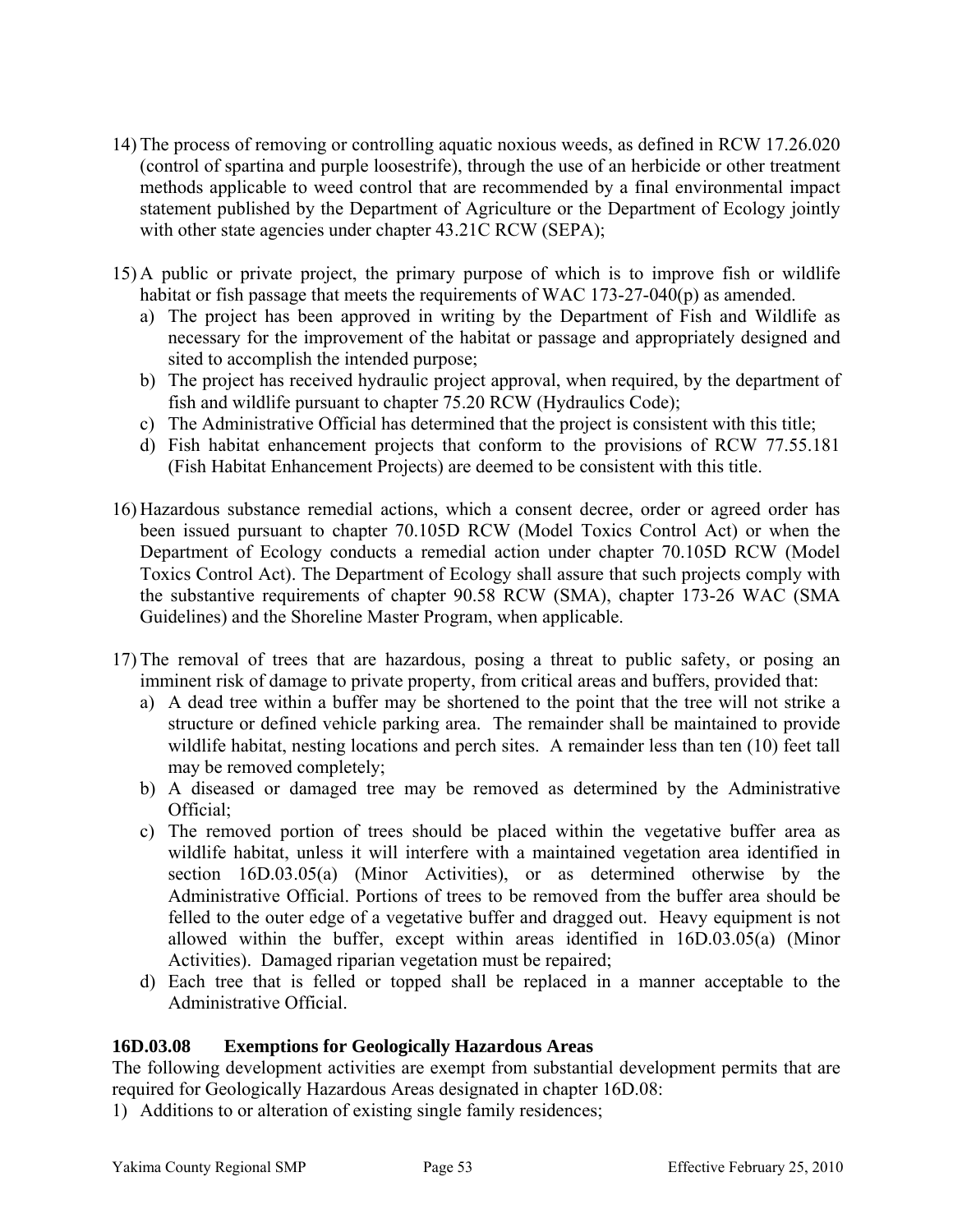- 2) Uses and surface disturbances (clearing and grubbing) that do not include excavation, fill or irrigation;
- 3) Structures less than 200 square feet that are not used as a place of employment or residence (fences, sheds, gazebos, etc.);
- 4) Oil, gas, wind or other exploration that does not include explosions, roads, excavation or fill.

## **16D.03.10 Mitigation requirements**

- 1) All developments shall demonstrate that all reasonable efforts have been examined with the intent to avoid and minimize impacts to critical areas. When an alteration to a critical area is proposed, such alteration shall be avoided, minimized, or compensated for in the following order of preference:
	- a) Avoiding the impact altogether by not taking a certain action or parts of an action;
	- b) Minimizing impacts by limiting the degree or magnitude of the action and its implementation, by using appropriate technology, or by taking affirmative steps, such as project redesign, relocation, or timing, to avoid or reduce impacts;
	- c) Rectifying the impact by repairing, rehabilitating or restoring the affected environment;
	- d) Reducing or eliminating the impact over time by preservation and maintenance operations during the life of the action;
	- e) Compensating for the impact by replacing, enhancing, or providing substitute resources or environments;
	- f) Monitoring the impact and taking appropriate corrective measures.
- 2) Mitigation for individual actions may include a combination of the above measures.
- 3) Unless otherwise provided in this title, if alteration to the critical area is unavoidable, all adverse impacts to or from critical areas and buffers resulting from a development proposal or alteration shall be mitigated in accordance with an approved Mitigation Plan. Mitigation shall not be implemented until after approval of the Mitigation Plan.
- 4) Mitigation shall be in-kind and on-site, when possible, and sufficient to maintain the functions and values of the critical area, and to prevent risk from a hazard posed by a critical area. When necessary, mitigation may be provided that is out-of-kind and/or off-site.

#### **REVIEW PROCESS**

#### **16D.03.11 Application Submittal**

- 1) Application for a development authorization under this title shall be made on forms provided by the department. The application submittal shall include a site plan drawn to scale showing:
	- a) the actual shape and dimensions of the property site to be used;
	- b) existing and proposed structures;
	- c) excavation, fill, drainage facilities, topography, slope, and;
	- d) such other information as is needed to determine the nature and scope of the proposed development, including the maximum extent of the project site with respect to construction, excavation, equipment and material storage, and other project related work.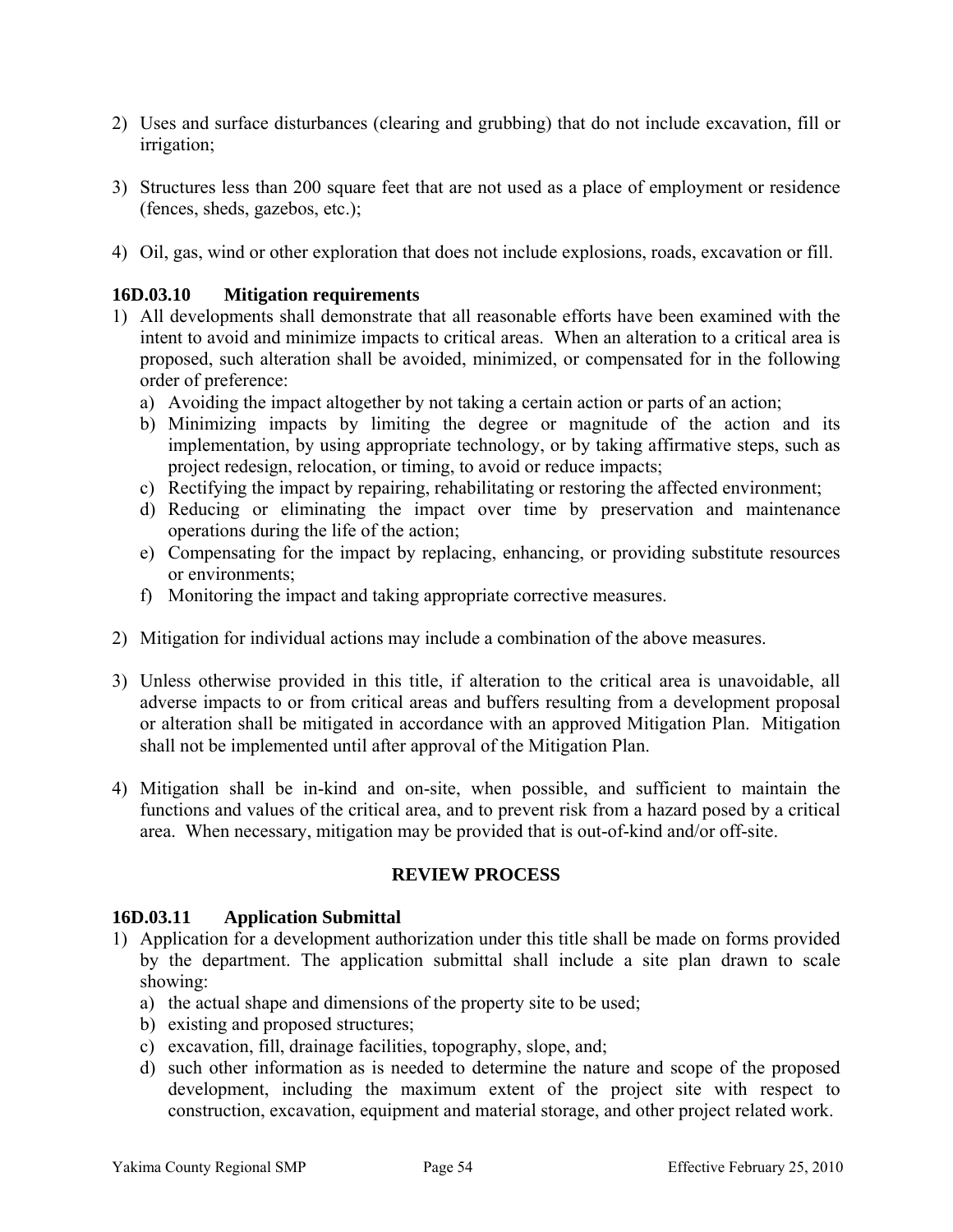- 2) The site plan should also show the location of all critical areas, such as those identified in sections 16D.03.02 (Critical Areas Identification Form and Critical Areas Reports) and 16D.03.17 (Critical Areas Report Requirements), include all required critical areas reports prepared in conformance with 16D.03.17, and include the permit information required either in YCC Title 16B (Project Permit Administration) or in chapter 16D.05.44 (Flood Hazard Protection Administration), as appropriate.
- 3) To be accepted as complete, a critical area development authorization application must include all maps, drawings and other information or data specified by this title or requested on the basis of the pre-application conference (16D.03.03), or technical assistance conference (16D.03.04).

# **16D.03.12 Determination of Review Process**

- 1) The Administrative Official shall determine from the application submittal, and other available information what type of permit or review is required under this title. The Administrative Official shall make such determination as early in the application process as is possible and shall inform the project applicant in writing of any application needs. Available information used in this determination may include:
	- a) critical areas identification form;
	- b) pre-application conference information;
	- c) technical assistance conference information.
- 2) Specific information on when a permit or review is required, its review process type and review criteria are found in the section for each permit or review. However, a brief description of each type of permit or review is provided in Table 3-1 below. Some permits or reviews are general and all projects will have a general review. Some permits are more specialized and apply only in specific cases or situations. More than one (1) permit or review may be needed for a project.

| <b>General Permits or Reviews</b>                                                                      |  |
|--------------------------------------------------------------------------------------------------------|--|
| <b>Substantial Development.</b> Shoreline Substantial development projects include any development     |  |
| subject to RCW Chapter 90.58, the Shoreline Management Act.                                            |  |
| <b>Exemptions.</b> Exemptions are generally minor activities that do not need to go through the permit |  |
| process.                                                                                               |  |
| Specific Permits                                                                                       |  |
| <b>Conditional Use Permit.</b> Shoreline Conditional Uses are those uses within Shoreline jurisdiction |  |
| that are identified in Table 16D.10.05 as conditional uses, and that are usually seen as uses that     |  |
| either do not need a Shoreline location, are considered not to be suitable for siting in shoreline     |  |
| locations, or have impacts that need closer scrutiny.                                                  |  |
| Variance. A Shoreline Variance may be used within Shoreline jurisdiction to grant relief from          |  |
| specific performance standards where there are extraordinary circumstances that will impose            |  |
| unnecessary hardships.                                                                                 |  |
| Non-conforming Use or Facility Alteration. Non-conforming Use or Facility Alterations are              |  |
| necessary when an existing legal use that currently does not conform to this title is to be altered.   |  |
| Minor revisions to an Existing Permit. Minor Revisions to an Existing Permit allow simplified          |  |
| review of certain changes to a project that has previously received a permit.                          |  |

# **Table 3-1**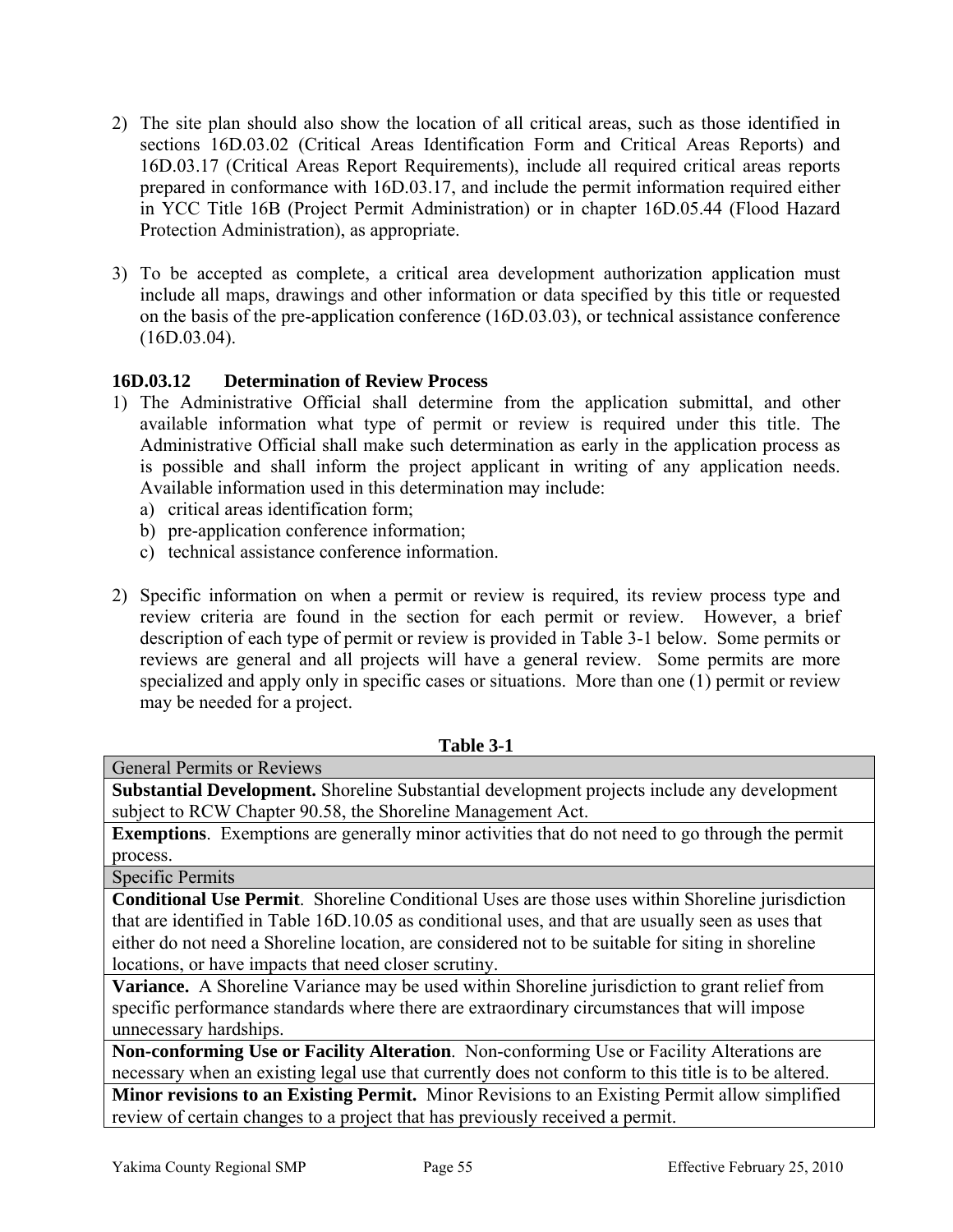**Flood Hazard Permit**. A Flood Hazard Permit is required for activities within floodplains. It is different in that it has special administrative provisions, and may include many of the specific permit types noted above within it, which are described in chapters 16D.05.20 through 16D.05.72. It is focused mainly on construction methods, but may include site design to minimize impacts to adjacent properties or resources, or to locate the proposed development in areas where depth and velocity of floodwaters during the base flood do not exceed the current standards for construction of human occupied structures or safe access.

# **16D.03.13 Development Authorization – Review Procedure**

Upon submittal and acceptance of a completed development authorization application, the Administrative Official shall process and review the application as follows, except that permits or reviews required for critical areas under chapter 16D.05 (Flood Hazard) shall be processed using the permit development standards, approval criteria and other provisions established in chapter 16D.05.

- 1) Development authorizations shall be processed consistent with review procedures provided in YCC Title 16B (Project Permit Administration), and with any specific processes requirements provided in 16D.03.19 through 16D.03.26 (specific permit descriptions), including but not limited to:
	- a) submittals;
	- b) completeness review;
	- c) notices;
	- d) hearings;
	- e) decisions; and,
	- f) appeals.
- 2) Development authorizations shall be reviewed for conformance with the applicable development standards provided in 16D.03.27 (General Critical Areas Protection Measures), and in chapters 16D.06 through 16D.10, except that:
	- a) Forest practices under a state or federal approval lying within Shoreline jurisdiction, which meet the standards of 16D.06.24(1) (Forest Practices), shall be deemed to be meeting acceptable critical areas protection measures and are only subject to the development standards of 16D.10 (Shorelines), when applicable;
	- b) For rangeland livestock grazing operations, both inside and outside Shoreline jurisdiction, the Administrative Official may waive compliance with development standards in Chapter 16D.06 (Fish and Wildlife Habitat and the Stream Corridor), 16D.07 (wetlands), 16D.08 (Geologically Hazardous Areas), and 16D.09 (CARA), but not for Chapter 16D.10 (Shorelines) or those uses and activities listed in section 16D.06.10 (Prohibited Uses). To qualify for this provision, a Resource Management Plan must be provided that has been prepared using all applicable US Department of Agriculture - National Resource Conservation Service best management practices designed to protect streams, wetlands, vegetative buffers, erosion hazards, and floodplains from grazing operations. An acceptable Resource Management Plan is deemed to consist of acceptable critical areas protection measures capable of dealing with impacts of grazing activities dispersed across large areas. This provision is not intended to apply to pasture grazing, hobby farms, or confinement feeding operations.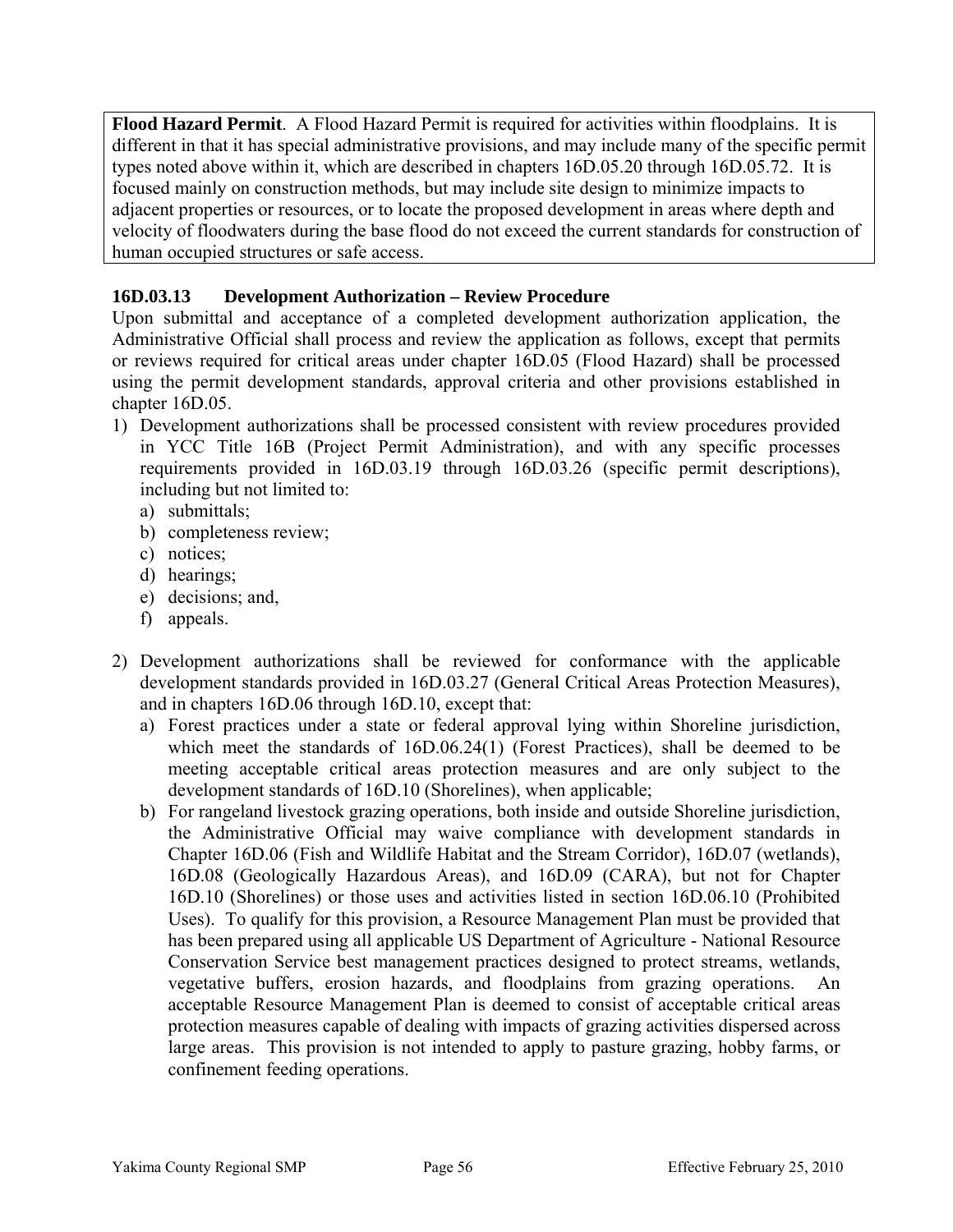- 3) Decisions on a development authorization shall be consistent with section 16D.03.14 (Authorization Decisions – Basis for Action), 16D.03.15 (Conditional Approval of Development Authorization) and with any specific decision criteria provided under the sections for each relevant permit type, as provided in  $16D.03.19$  through  $16D.03.26$  (specific permit descriptions).
- 4) In addition to the review procedures of YCC Title 16B, the following additional procedures shall apply to development authorizations within Shoreline jurisdiction:
	- a) The public comment period for Shoreline permits shall conform to WAC 173-27-110 (30 days), except that the public comment period for limited utility extensions and shoreline stabilization measures for bulkheads to protect a single family residence and its appurtenant structures shall conform to WAC 173-27-120 (20 days);
	- b) For limited utility extensions and bulkheads for a single family residence, the time for the County to issue a decision shall conform to WAC 173-27-120 (21 days from the last day of the comment period);
	- c) The effective date of a Shoreline permit shall conform to WAC 173-27-90 (the later of the permit date, or the date of final action on subsequent appeals of the Shoreline permit, unless the applicant notifies the Department of delays in other necessary construction permits);
	- d) The expiration dates for a shoreline permit regarding start of construction and completion, and the extension of deadlines for those dates shall conform with WAC 173- 27-090 (start construction within 2 years, complete construction within 5 years, 1 year extensions of those dates, and allowance for the administrative official to set alternative permit expiration dates with a showing of good cause).
	- e) For limited utility extensions and bulkheads for single family residences, the time for the County to complete any local appeal shall conform to WAC 173-27-120 (30 days);
	- f) The Department shall send its decision and the application materials to the Department of Ecology after the local decision and any local appeal procedures have been completed in conformance with WAC 173-27-130;
	- g) For Substantial Development permits, the Department of Ecology will file the permit without additional action according to WAC 173-27-130;
	- h) For Conditional Use and Variance permits, the Department of Ecology will follow WAC 173-27-130 and WAC 173-27-200 (issue a decision within 30 days of the date of filing);
	- i) The appeal period of a Department of Ecology action to the Shoreline Hearings Board will follow WAC 173-27-190 (21 days from the date of filing for a Substantial Development permit, or issuing a decision on a Conditional Use or Variance permit);
	- j) The Shorelines Hearings Board will follow the rules governing that body (RCW 90.58).

# **16D.03.14 Authorization Decisions – Basis for Action**

The action on any development authorization under this title shall be based upon the following criteria:

- 1) Danger to life and property that would likely occur as a result of the project;
- 2) Compatibility of the project with the critical area features on, adjacent to, or near the property; Shoreline values and ecological functions; and public access and navigation;
- 3) Conformance with the applicable development standards in this title;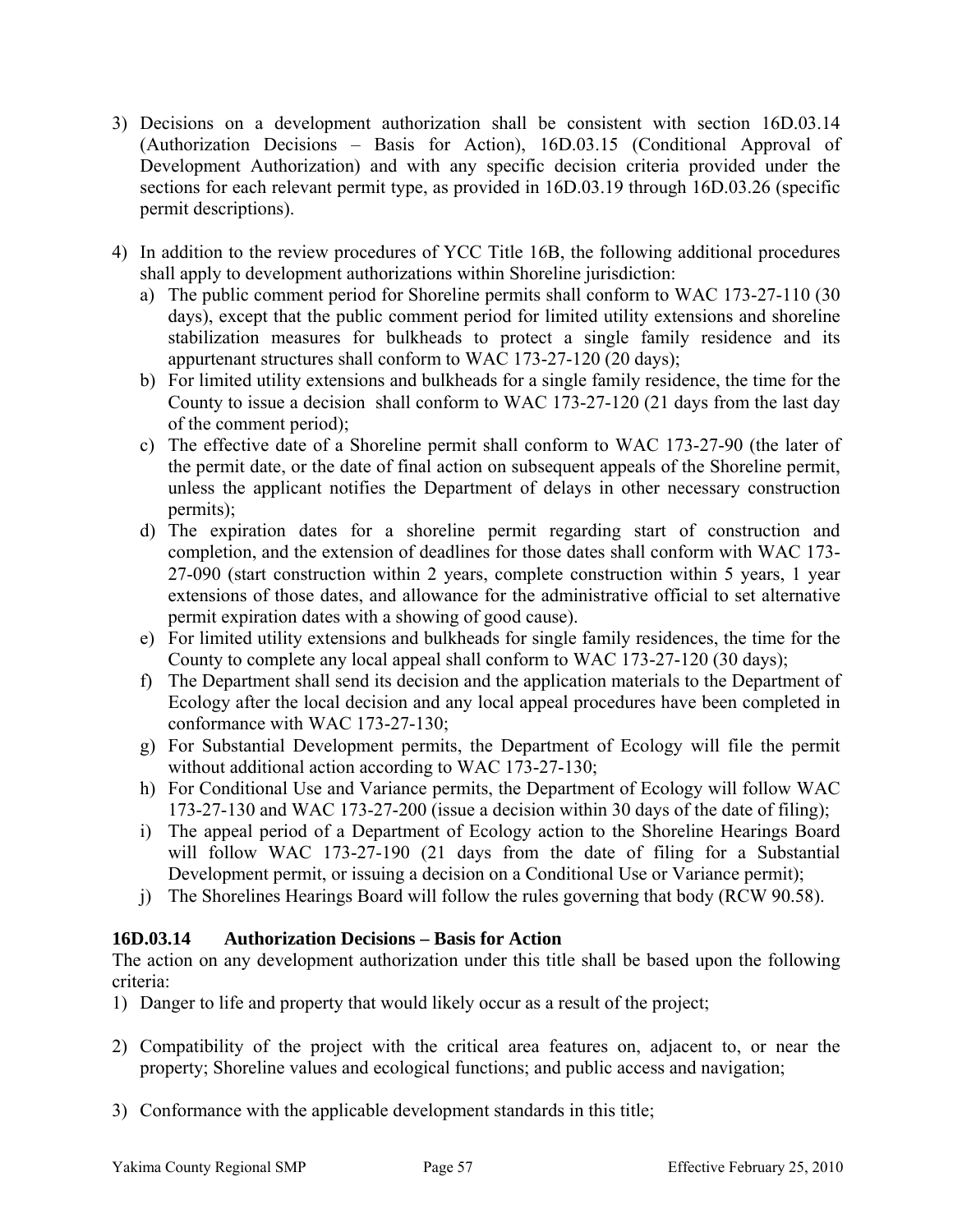- 4) Requirements of other applicable local, state or federal permits or authorizations, including compliance with flood hazard mitigation requirements of Chapters 16D.05.20 through 16D.05.72;
- 5) Adequacy of the information provided by the applicant or available to the department;
- 6) Ability of the project to satisfy the purpose and intent of this title;
- 7) Based upon the project evaluation, the decision maker shall take one of the following actions:
	- a) Grant the development authorization;
	- b) Grant the development authorization with conditions, as provided in 16D.03.15 (Conditional Approval), to mitigate impacts to the critical area feature(s) present on or adjacent to the project site;
	- c) Deny the development authorization.
- 8) The decision by the Administrative Official on the development authorization shall include written findings and conclusions stating the reasons upon which the decision is based.

# **16D.03.15 Conditional Approval of Development Authorization**

In granting any development authorization, the decision maker may impose conditions to:

- 1) Accomplish the purpose and intent of this title;
- 2) Eliminate or mitigate any identified specific or general negative impacts of the project on the critical area, and on Shoreline ecological functions;
- 3) Restore important resource features that have been degraded or lost because of past or present activities on the project site;
- 4) Protect designated critical areas and Shoreline jurisdiction, from damaging and incompatible development;
- 5) Ensure compliance with specific development standards in this title.

# **16D.03.16 Fees and Charges**

The board of county commissioners establishes the schedule of fees and charges listed in Yakima County Code, Title 20 (Yakima County Fee Schedule), for development authorizations, variances, appeals and other matters pertaining to this title.

# **CRITICAL AREAS REPORTS**

# **16D.03.17 Critical Areas Report Requirements**

- 1) The Administrative Official may require a critical areas report, paid for by the applicant in accordance with YCC Title 16B.04, where determined necessary through the critical area identification form, technical assistance conference, site investigation, or other portion of the project review.
- 2) A qualified professional, as defined by this title, shall prepare the report utilizing best available science. The intent of these provisions is to require a reasonable level of technical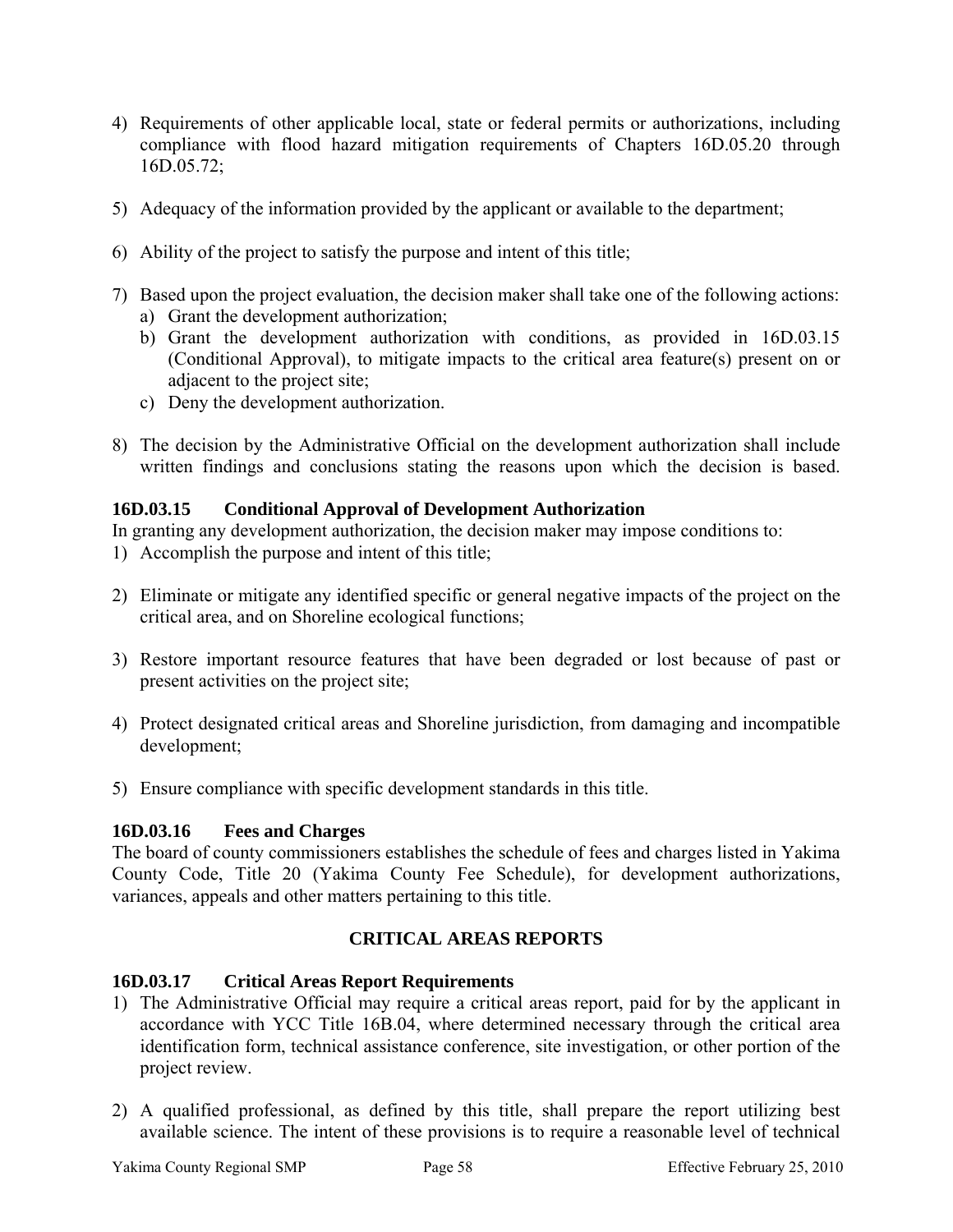study and analysis sufficient to protect critical areas. The analysis shall be commensurate with the value or sensitivity of a particular critical area and relative to the scale and potential impacts of the proposed activity.

- 3) The critical area report shall:
	- a) Demonstrate that the submitted proposal is consistent with the purposes and specific standards of this title;
	- b) Describe all relevant aspects of the development proposal; all critical areas adversely affected by the proposal including any geologic or flood hazards; all risks to critical areas, the site, and other public and private properties and facilities resulting from the proposal; and assess impacts on the critical area from activities and uses proposed; and
	- c) Identify proposed mitigation and protective measures as required by this title.
- 4) The critical areas report shall include information to address the Supplemental Report Requirements for Specific Critical Areas (16D.03.18).
- 5) The Administrative Official shall review the critical areas report for completeness and accuracy, and shall consider the recommendations and conclusions of the critical areas report to assist in making decisions on development authorizations and to resolve issues concerning critical areas jurisdiction, appropriate mitigation, and protective measures.
- 6) Critical areas reports shall generally be valid for a period of five (5) years, unless it can be demonstrated to the satisfaction of the Administrative Official that the previously prepared report is adequate for current analysis. Future land use applications may require preparation of new, amended, or supplemental critical area assessment reports. Reports prepared for nearby lands may be deemed acceptable by the Administrative Official, in whole or in part, if relevant to the current analysis and meeting the above standards. The Administrative Official may also require the preparation of a new critical area assessment report or a supplemental report when new information is found demonstrating that the initial assessment is in error. If the Administrative Official requires more information in the report, he/she shall make the request in writing to the applicant stating what additional information is needed and why.
- 7) The Administrative Official may reject or request revision of the critical areas report when the Administrative Official can demonstrate that the assessment is incomplete, or does not fully address the critical areas impacts involved.
- 8) To avoid duplication, the reporting requirements of this chapter shall be coordinated if more than one critical area report is required for a site or development proposal.
- 9) Applicants should provide reports and maps to the County in an electronic format that allows site data to be incorporated into the County critical areas database, provided that the County may waive this requirement for single-family developments. Applicants are encouraged to coordinate with the Administrative Official regarding electronic submittal guidelines. This requirement shall not be construed as a requirement to use specific computer software.
- 10) At a minimum, a critical areas report shall include the following information:
	- a) A site plan showing the proposed development footprint and clearing limits, and all relevant critical areas and buffers within and abutting the site, including but not limited to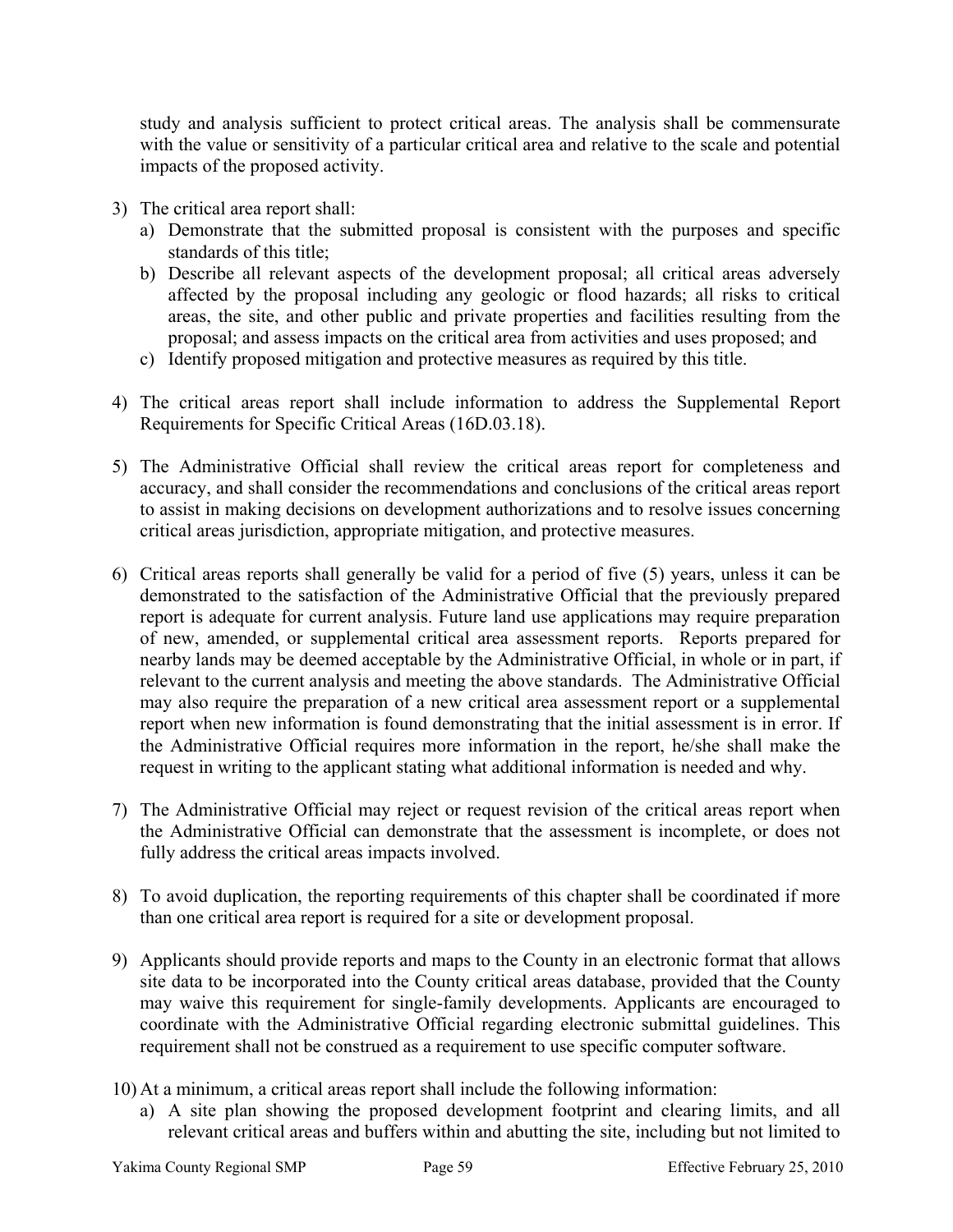effects related to clearing, grading, noise, light/glare, modification of surface or subsurface flow, drilling, damming, draining, creating impervious surface, managing stormwater, releasing hazardous materials, and other alterations. Projects in frequently flooded areas must comply with the requirements of section 16D.05.20 through 16D.05.72. For projects on or adjacent to geologically hazardous areas or areas subject to high floodwater depth or velocity the report shall identify the type of hazard and assess the associated risks posed by the development to critical areas, the site, and other public and private properties and facilities that are the result from the proposal, and assess impacts on the critical area from activities and uses proposed;

- b) A written description of the critical areas and buffers on or abutting the site, including their size, type, classification or rating, condition, disturbance history, and functions and values. For projects on or adjacent to geologically hazardous areas or areas subject to high floodwater depth or velocity the description shall identify the type and characteristics of the hazard;
- c) An analysis of potential adverse critical area impacts associated with the proposed activity. For geologically hazard areas, also assess the risks posed by the development to critical areas, the site, and other public and private properties and facilities that are the result from the proposal, and assess impacts on the critical area from activities and uses proposed;
- d) An explanation of how critical area impacts or risks will be avoided and/or minimized, how proposed mitigation measures will prevent or minimize hazards, why the proposed activity requires a location on or access across a critical area, the on-site design alternatives, and why alternatives are not feasible.
- e) When impacts cannot be avoided, the report shall include a plan describing mitigation to replace critical area functions and values altered as a result of the proposal, or to reduce flood or geologic hazards to critical areas, the site, and other public and private properties. For projects on or adjacent to geologically hazardous areas or areas subject to high floodwater depth or velocity the plan shall address mitigation for impacts to critical areas, the site, and other public and private properties and facilities that are the result from the proposal, and assess impacts on the critical area from activities and uses proposed;
- f) The dates, names, and qualifications of the persons preparing the report and documentation of analysis methods including any fieldwork performed on the site; and
- g) Additional reasonable information requested by the Administrative Official for the assessment of critical areas impacts or otherwise required by the subsequent articles of this title.
- 11) A critical area report may be supplemented by or composed, in whole or in part, of any reports or studies required by other laws and regulations or previously prepared for and applicable to the development proposal site, as approved by the Administrative Official.
- 12) The Administrative Official may limit the required geographic area of the critical area report as appropriate.
- 13) Compensatory Mitigation Plans When compensatory mitigation, as described in section 16D.03.10 (Mitigation Requirements) is required or proposed for wetland areas or stream channels, the applicant shall submit for approval by Yakima County a mitigation plan as part of the critical area report, which includes: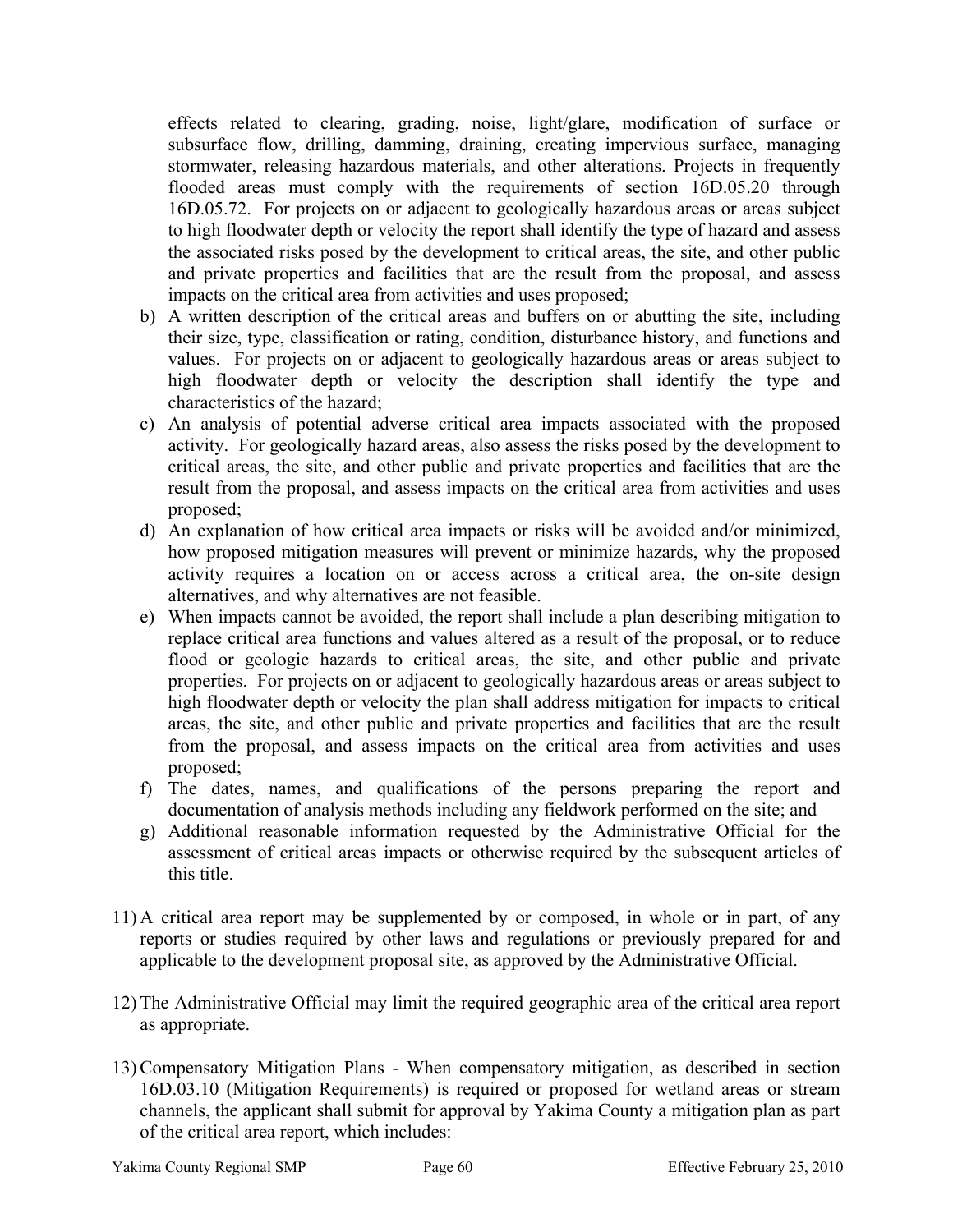- a) Environmental Goals and Objectives. The mitigation plan shall include a written report identifying environmental goals and objectives of the proposed compensation including:
	- i. A description of the anticipated impacts to the critical areas, mitigating actions proposed, and the purposes of the compensation measures, including the site selection criteria, identification of compensation goals and objectives, identification of desired resource functions, dates for beginning and completion of site compensation construction activities, and an analysis of the likelihood of success of the compensation project. The goals and objectives shall be related to the functions and values of the impacted critical area.
- b) A review of the best available science supporting the proposed mitigation;
- c) A description of the report author's experience to date in restoring or creating the type of critical area proposed;
- d) Performance Standards. The mitigation plan shall include measurable specific criteria for evaluating whether or not the goals and objectives of the mitigation project have been successfully attained;
- e) Detailed Construction Documents. The mitigation documents shall include written specifications and plans describing the mitigation proposed, such as:
	- i) The proposed construction sequence, timing, and duration;
	- ii) Grading and excavation details;
	- iii) Erosion and sediment control features;
	- iv) A planting plan specifying plant species, quantities, locations, size, spacing, and density, and;
	- v) Measures to protect and maintain plants until established, and;
	- vi) Documents should include scale drawings showing necessary information to convey both existing and proposed topographic data, slope, elevations, plants and project limits.
- f) Monitoring Program. The mitigation plan shall include a program for monitoring construction of the compensation project and for assessing a completed project. A protocol shall be included outlining the schedule for site monitoring (for example, monitoring shall occur in years 1, 3, 5, and 7 after site construction), and how the monitoring data will be evaluated to determine if the performance standards are being met. A monitoring report shall be submitted as needed to document milestones, successes, problems, and contingency actions of the compensation project. The compensation project shall be monitored for a period necessary to establish that performance standards have been met, but not for a period less than five (5) years.
- g) Contingency Plan. The mitigation plan shall include identification of potential courses of action, and any corrective measures to be taken if monitoring or evaluation indicates project performance standards are not being met.
- h) Financial Guarantees. The mitigation plan shall include financial guarantees, if necessary, to ensure that the mitigation plan is fully implemented. Financial guarantees ensuring fulfillment of the compensation project, monitoring program, and any contingency measures shall be posted in accordance with section 16D.03.27(1) (Financial Guarantees).
- 14) Innovative Mitigation.
	- a) Yakima County encourages innovative mitigation projects that are based on the best available science. The mitigation plan shall be used to satisfy the requirements of this chapter and provide relief and/or deviation as appropriate from the specific standards and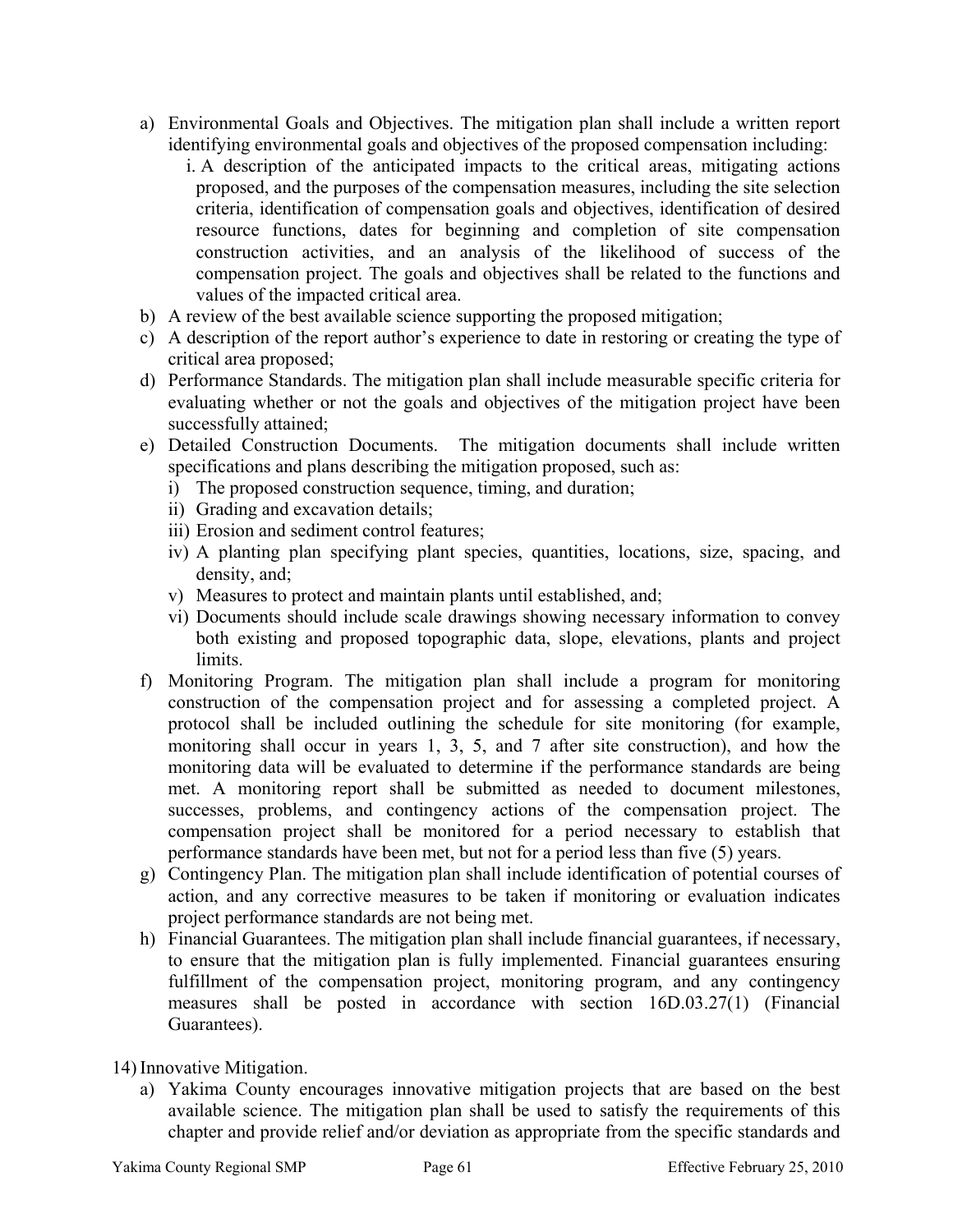requirements thereof. Advance mitigation or mitigation banking are examples of alternative mitigation projects allowed under the provisions of this Section wherein one or more applicants, or an organization with demonstrated capability, may undertake a mitigation project together if it is demonstrated that all of the following circumstances exist:

- i) Creation or enhancement of a larger system of critical areas and open space is preferable to the preservation of many individual habitat areas;
- ii) The group demonstrates the organizational and fiscal capability to act cooperatively;
- iii) The group demonstrates that long-term management of the habitat area will be provided;
- iv) There is a clear potential for success of the proposed mitigation at the identified mitigation site;
- v) There is a clear likelihood for success of the proposed plan based on supporting scientific information and demonstrated experience in implementing similar plans;
- vi) The proposed project results in equal or greater protection and conservation of critical areas than would be achieved using parcel-by parcel regulations and/or traditional mitigation approaches;
- vii)The plan is consistent with the general purpose and intent of this chapter;
- viii) The plan shall contain relevant management strategies considered effective and within the scope of this chapter and shall document when, where, and how such strategies substitute for compliance with the specific standards herein; and
- ix) The plan shall contain clear and measurable standards for achieving compliance with the purposes of this chapter, a description of how such standards will be monitored and measured over the life of the plan, and a fully funded contingency plan if any element of the plan does not meet standards for compliance.
- b) Conducting mitigation as part of a cooperative process does not reduce or eliminate the required wetland replacement ratios.
- c) Projects that propose compensatory wetland mitigation shall also use the standards in sections 16D.07.05 (Compensatory Mitigation Requirements). For those situations where a mitigation bank may provide an opportunity for mitigation, then the requirements in section 16D.07.06 (Wetland Mitigation Banks) shall apply.

# **16D.03.18 Supplemental Report Requirements for Specific Critical Areas**

- 1) **Stream Corridors.** When a critical areas report is required for a stream corridor or hydrologically related critical area, it shall include the following:
	- a) A habitat and native vegetation conservation strategy that addresses methods to protect and enhance the functional properties listed in section 16D.06.05 (Functional Properties);
	- b) Where there is evidence that proposed construction lies within an immediate zone of potential channel migration, representing a future hazard to the construction, a hydrologic analysis report may be required. The report shall assume the conditions of the onehundred-year flood, include on-site investigative findings, and consider historical meander characteristics in addition to other pertinent facts and data.
- 2) **Upland Wildlife** When a critical areas report is required for Upland Wildlife Habitat Conservation Areas, it shall include the following:
	- a) Habitat Assessment: A habitat assessment is an investigation of the project area to evaluate the presence or absence of such species, and areas with which such species have a primary association. The presence or absence assessment shall incorporate the time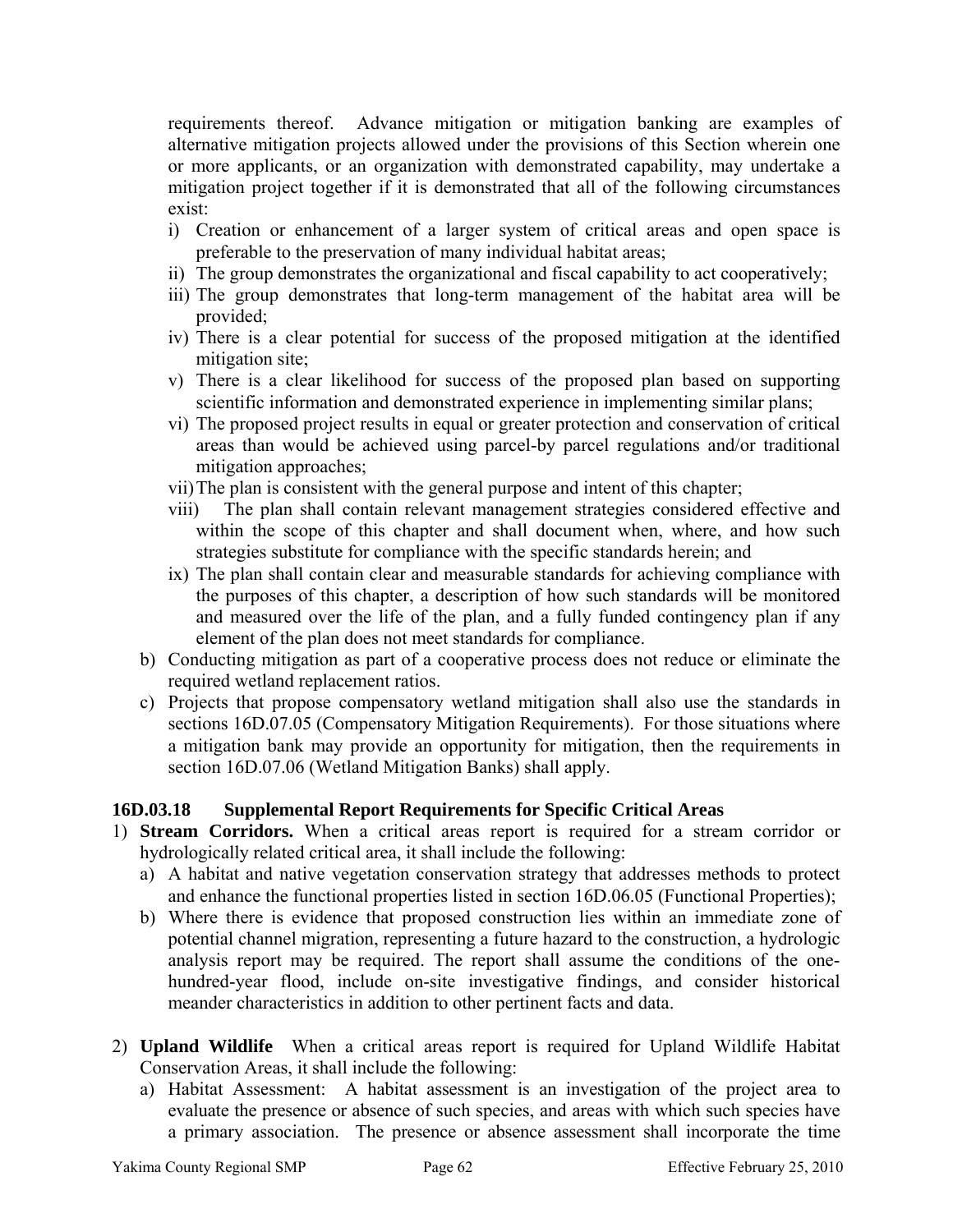sensitive nature of species use. The landowner may submit an assessment prepared by the state or federal agency with jurisdiction over the species. This assessment is time sensitive and the assessment must be completed no more than 36 months prior to the date the critical areas application is deemed complete.

- b) If the habitat assessment determines that such habitat area is present on site, a management plan is required that follows published federal, or state, management recommendations. The Administrative Official shall confer with the appropriate agency and consider their comments through the review process.
- 3) **Wetlands** When a critical areas report is required for Wetlands, it shall include the following:
	- a) The exact location of a wetland's boundary and wetland rating shall be determined through the performance of a field investigation by a qualified wetland professional applying the *Washington State Wetlands Identification and Delineation Manual* (Ecology Publication #96-94 - [http://www.ecy.wa.gov/pubs/9694.pdf\)](http://www.ecy.wa.gov/pubs/9694.pdf) as required by RCW 36.70A.175 (Wetlands to be delineated in accordance with manual), and the *Washington State Wetland Rating System for Eastern Washington (Ecology Publication # 04-06-15),* as amended;
	- b) All delineated wetlands and required buffers within two hundred (200) feet of the project area shall be depicted on the site plan. For areas off-site of the project site, wetland conditions within 200 feet of the project boundaries may be estimated using the best available information. Best available information should include, but not be limited to aerial photos, land based photos, soils maps, or topographic maps;
	- c) A critical area report for wetlands shall contain an analysis of the wetlands including the following site- and proposal-related information:
		- i) A statement specifying all assumptions made and relied upon;
		- ii) Documentation of any fieldwork performed on the site, including field data sheets for delineations, the wetland rating form, baseline hydrologic data, etc.;
		- iii) A description of the methodologies used to conduct the wetland delineations, or impact analyses including references;
		- iv) Wetland category, including vegetative, faunal, and hydrologic characteristics;
	- d) For projects that will affect the wetland or it's buffer, provide the following:
		- i) A habitat and native vegetation conservation strategy that addresses methods to protect and enhance on-site habitat and wetland functions and values listed in section 16D.07.04(1) (Wetland Functions and Rating), and section 16D.06.05 (Functional Properties);
		- ii) Mitigation sequencing pursuant to section 16D.03.10 (Mitigation Requirements) to avoid, minimize, and mitigate impacts. Mitigation shall result in no net loss of wetland functions and values. Mitigation ratios may be necessary and should follow the guidance provided in section 16D.07.05 (Compensatory Mitigation) of the wetland chapter.
	- e) For category II and III wetlands with wetland rating habitat scores over 20 points, a wildlife habitat survey report and a habitat protection plan specific to wildlife using the wetland shall be submitted by a qualified professional. If a contiguous 100-foot wide protected habitat corridor exists between the existing wetland buffer complex and another adjacent wetland habitat found in the survey, this provision may be waived.
	- f) Wetland buffers set forth in Table 6-1 shall only be minimized through application of the shoreline variance permit process and its provisions and criteria.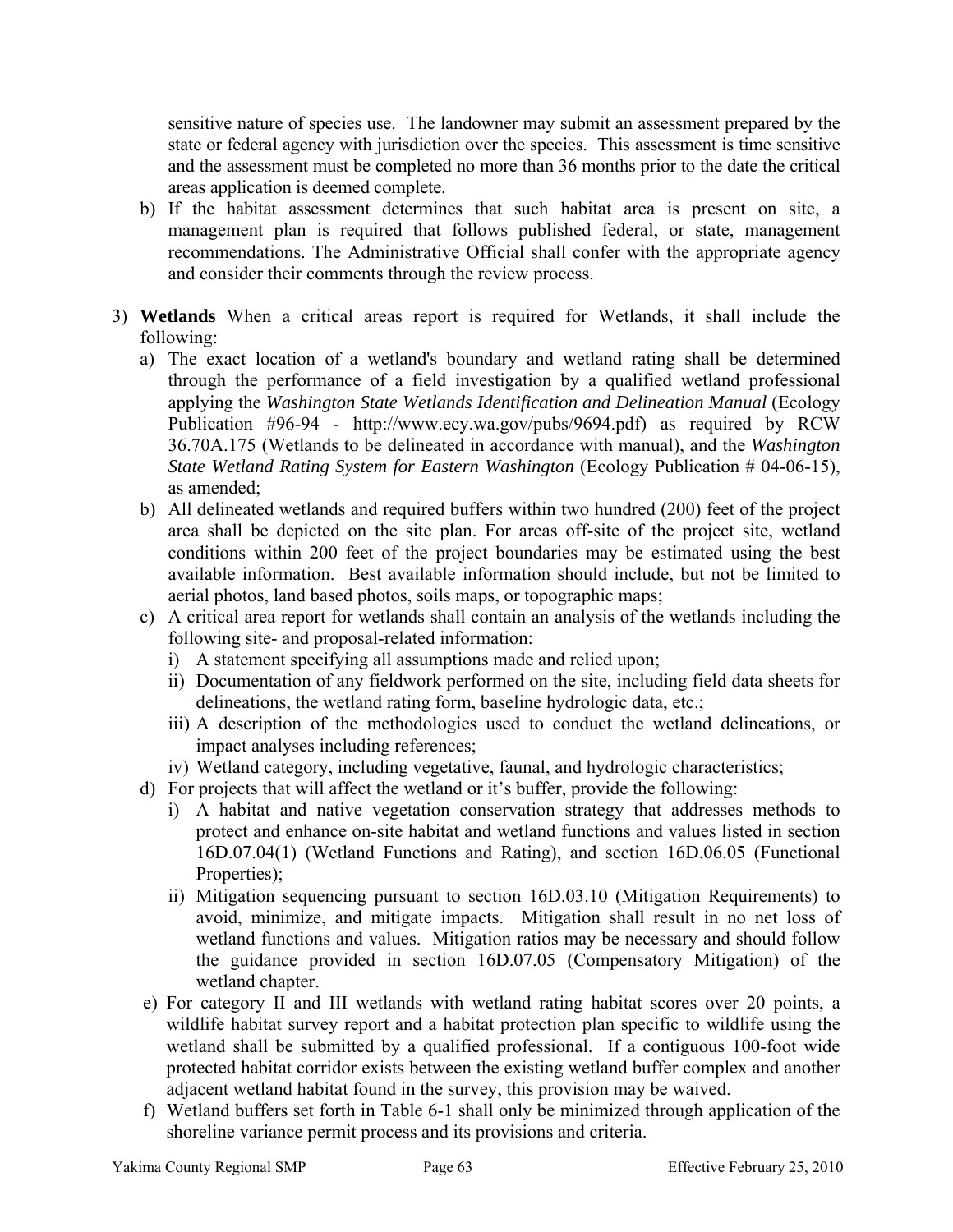- 4) **Geologically Hazardous Areas** When a critical areas report is required for a Geologically Hazardous Area, it shall include the following, provided that the Administrative Official may determine that any portion of these requirements is unnecessary given the scope and/or scale of the proposed development:
	- a) A description of the site features, including surface and subsurface geology. This may include surface exploration data such as borings, drill holes, test pits, wells, geologic reports, and other relevant reports or site investigations that may be useful in making conclusions or recommendations about the site under investigation;
	- b) A description of the geologic processes and hazards affecting the property, including a determination of the actual hazard types for any Suspected and Risk Unknown hazards identified in the affirmative determination of hazard (16D.08.04);
	- c) A description of the vulnerability of the site to seismic and other geologic processes and hazards;
	- d) A description of any potential hazards that could be created or exacerbated as a result of site development;
	- e) For developments in or affecting landslide hazard areas the report shall also include:
		- i) Assessments and conclusions regarding slope stability including the potential types of landslide failure mechanisms (e.g., debris flow, rotational slump, translational slip, etc.) that may affect the site. The stability evaluation shall also consider dynamic earthquake loading, and shall use a minimum horizontal acceleration as established by the current version of the YCC Title 13 (Building Code);
		- ii) An analysis of slope recession rate shall be presented in those cases where stability is impacted or influenced by stream meandering, or other forces acting on the toe of the slope;
		- iii) Description of the run-out hazard of landslide debris to the proposed development that starts up-slope (whether part of the subject property or on a neighboring property) and/or the impacts of landslide run-out on down-slope properties and critical areas.

# 5) **Flood Hazards**

- a) Prior to authorization of any major construction project within a floodplain which can be anticipated to displace floodwaters or alter the depth or velocity of floodwaters during the base flood, an engineering report shall be prepared that establishes any new flood elevations that would result for the one-hundred-year flood frequency if the project were implemented.
- 6) **Geotechnical Analysis for Flood Hazard Reduction and Shore Modification within Shoreline Jurisdiction** 
	- a) When a "Geotechnical report" or "geotechnical analysis" is required within Shoreline jurisdiction, it shall include:
		- i) a description of the ground and surface hydrology and geology, the affected land form and its susceptibility to mass wasting, erosion, and other geologic hazards or processes;
		- ii) conclusions and recommendations regarding the effect of the proposed development on geologic conditions, the adequacy of the site to be developed, the impacts of the proposed development, alternative approaches to the proposed development, and;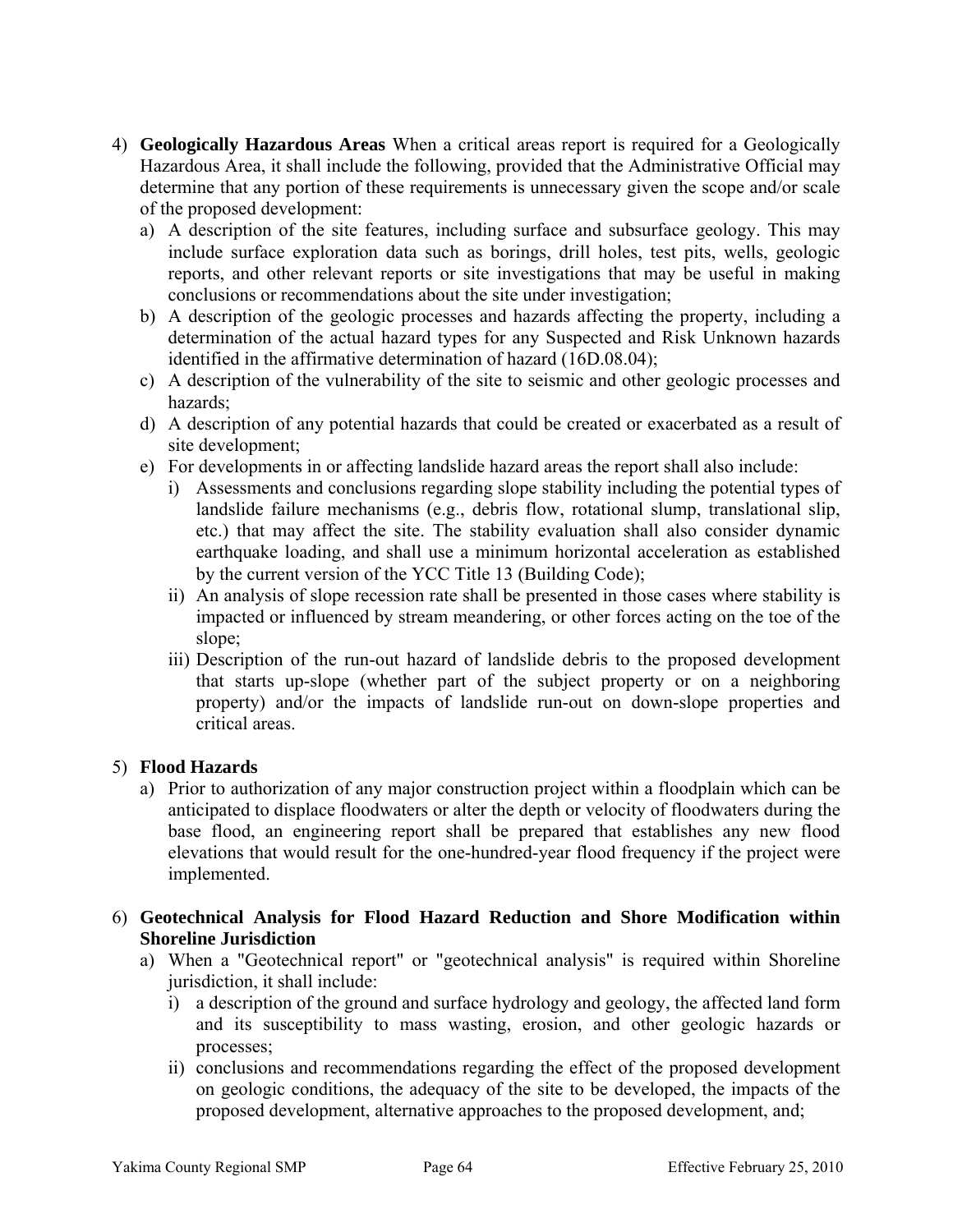- iii) measures to mitigate potential site-specific and cumulative geological and hydrological impacts of the proposed development, including the potential adverse impacts to adjacent and down-current properties.
- b) A geotechnical analysis for structural stabilization measures must demonstrate the necessity for shore stabilization by estimating time frames and rates of erosion and report on the urgency associated with the specific situation. As a general matter, hard armoring solutions should not be authorized except when a report confirms that there is a significant possibility that such a structure will be damaged within three years as a result of shore erosion with out such hard armoring measures, or where waiting until the need is that immediate would foreclose the opportunity to use measures that avoid impacts on ecological functions. Thus, where the geotechnical report confirms a need to prevent potential damage to a primary structure, but the need is not as immediate as three years; the report may still be used to justify more immediate authorization to protect against erosion using soft measures.
- c) A geotechnical analysis for structural flood hazard reduction measures must also demonstrate, by a scientific and engineering analysis, feasible alternatives to structural improvements that:
	- i) Such measures are necessary to protect existing development;
	- ii) That nonstructural measures are not feasible;
	- iii) That impacts to ecological functions and priority species and habitats can be successfully mitigated so as to assure no net loss, and;
	- iv) That appropriate vegetation conservation actions are undertaken consistent with WAC 173-26-221(5) (General master program provisions - Shoreline vegetation conservation).

# **PERMIT REVIEW CRITERIA**

# **16D.03.19 Substantial Development Permit**

- 1) **Classification criteria** Substantial Development permits include any development subject to RCW Chapter 90.58 (Shoreline Management Act).
- 2) **Process -** Substantial Development permits shall be processed as a Type II review in accordance with YCC Title 16B (Project Permit Administration).
- 3) **Decision Criteria** Decisions on Substantial Development permits shall be based on the general decision criteria found in section 16D.03.14 (Authorization Decisions – Basis for Action).

# **16D.03.21 Shoreline Conditional Uses**

1) **Classification Criteria** - Shoreline Conditional Uses are those uses within Shoreline jurisdiction that are identified in section 16D.10.05 (Shoreline Land Use table) as Conditional Uses, and that are usually seen as uses that either do not need a shoreline location are considered not to be suitable for siting in shoreline locations, or have impacts that need closer scrutiny. Unclassified Conditional projects, uses and development are uses which may be proposed in the future, but were not considered during development of the SMP. It is understood, however, that there may be special circumstances or a special type or style of conditional use that would make shoreline siting of special cases acceptable to the goals, policies and intentions of the Master Program. The purpose of a conditional use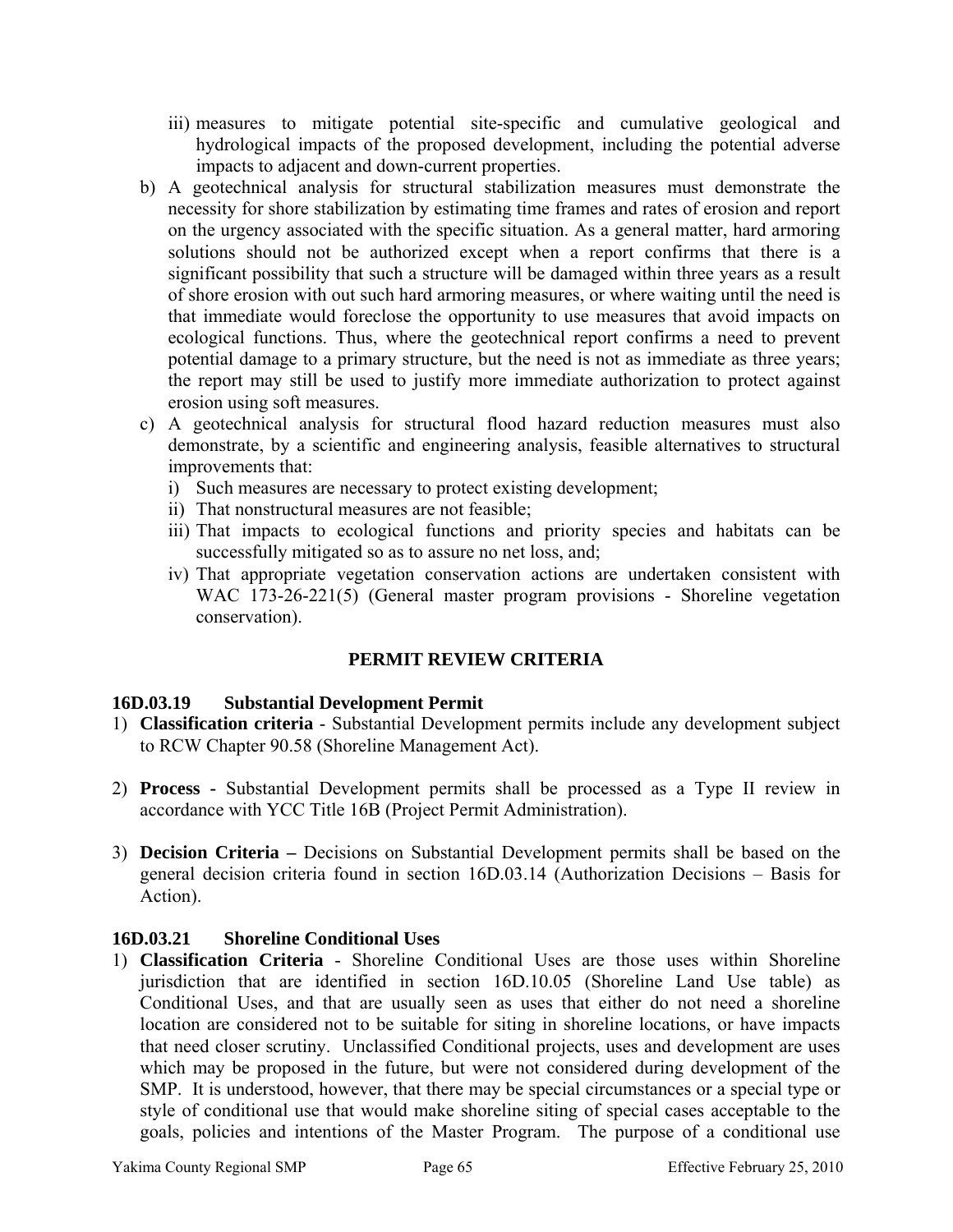permit is to provide a system which allows flexibility in the application of use regulations in a manner consistent with the policies of RCW 90.58.020 (Legislative findings). In authorizing a conditional use, special conditions may be attached to the permit by Yakima County or the Department of Ecology to prevent undesirable effects of the proposed use and/or to assure consistency of the project with the act and the master program.

- 2) **Process**  All applications for a conditional use shall be processed as a Type II review in accordance with YCC Title 16B (Project Permit Administration).
- 3) **Decision Criteria** The decision on a conditional use shall be based upon the criteria established in Section 16D.03.14 (Authorization Decisions – Basis for Action) together with the criteria established below. The burden of proving that the project is consistent with the applicable criteria shall be upon the applicant, who must supply evidence or information demonstrating to the satisfaction of the Administrative Official that all of the following criteria will be met.
	- a) Failure to satisfy any one of the criteria below shall result in denial of the conditional use.
		- i) That the proposed use will be consistent with the policies of RCW 90.58.020 (Legislative findings).
		- ii) That the proposed use will not interfere with the normal public use of public shorelines.
		- iii) That the proposed use of the site and design of the project will be compatible with other permitted uses within the area.
		- iv) That the proposed use will cause no significant adverse effects to the shoreline environment designation in which it is located.
		- v) That the public interest suffers no substantial detrimental effect.
	- b) Consideration shall be given to the cumulative impact of additional requests for like actions in the area. For example, if conditional use permits were granted for other developments in the area where similar circumstances exist, the total of the conditional uses shall also remain consistent with the policies of RCW 90.58.020 (Legislative findings) and shall not produce substantial adverse effects to the shoreline environment.

# **16D.03.22 Variance**

- 1) **Classification Criteria** A Variance may be used within Shoreline jurisdiction to grant relief from specific bulk, dimensional or performance standards where there are extraordinary circumstances relating to the physical character or configuration of property such that the strict implementation of the standards will impose unnecessary hardships on the applicant or thwart the policies set forth in RCW 90.58.020 (Legislative findings). Shoreline variances from the use regulations of the master program are prohibited.
- 2) **Process**  Requests for a Variance permit shall be processed as a Type II review in accordance with YCC Title 16B (Project Permit Administration).Each request for a Variance shall be considered separately and prior to any decision on an application for development authorization. Any decision to approve or conditionally approve the development authorization will include and specifically cite only those variances approved for inclusion with the project.
- 3) **Decision Criteria** The decision on a Variance shall be based upon the criteria established in Section 16D.03.14 (Authorization Decisions – Basis for Action) together with the criteria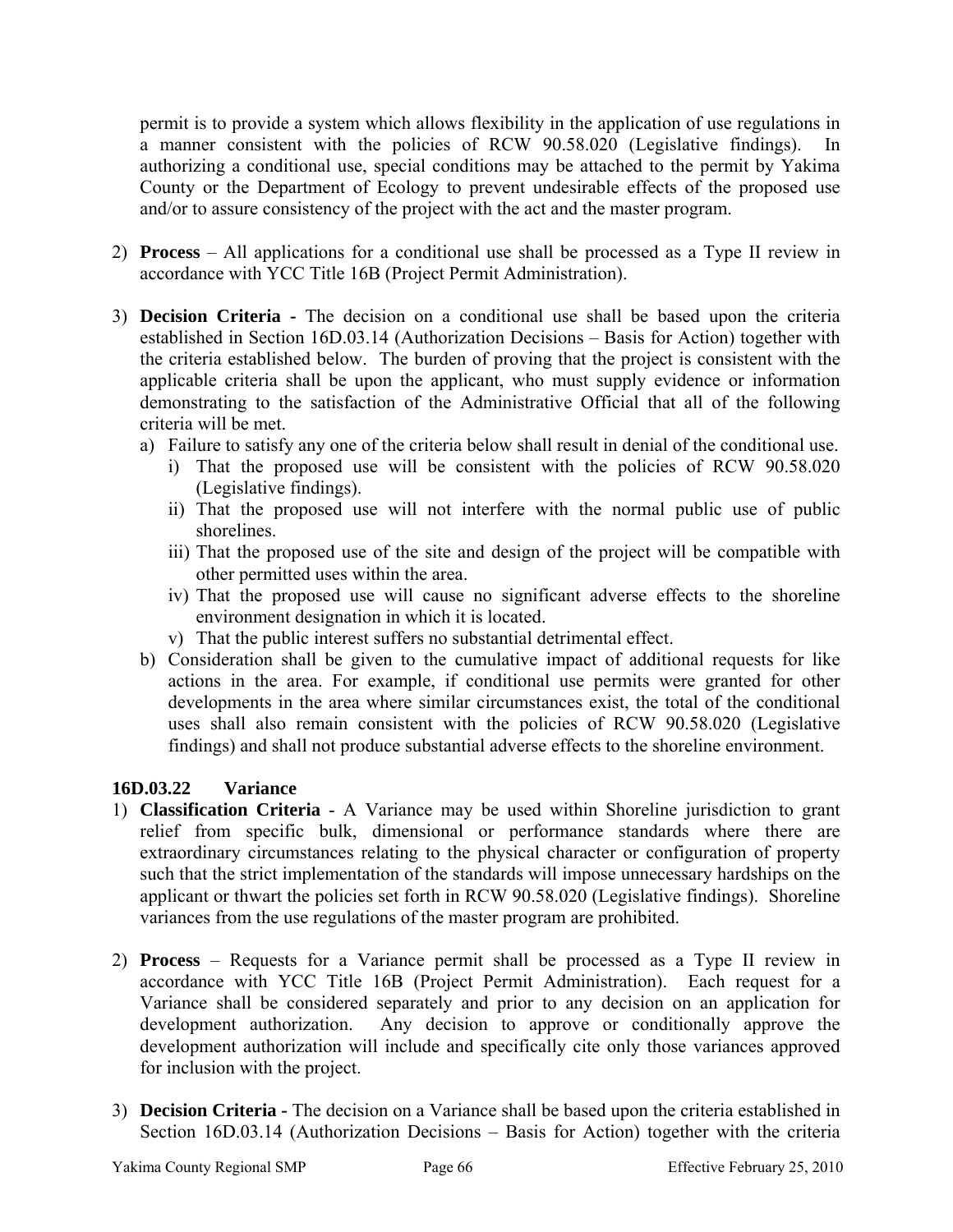established below. Variance requests shall cite the specific standard or condition from which relief is requested and be accompanied by the evidence necessary to demonstrate the variance is in conformance with all of the criteria below. Failure to satisfy any one of the criteria shall result in denial of the variance.

- a) Special Conditions. There is a hardship identified in (b) below, that is specifically related to a unique natural or physical condition associated with the project site, such as irregular lot shape, size, or natural features, which is not the result of a deed restriction, a lack of knowledge of requirements involved when the property was acquired, or other actions resulting from the proponent's own actions;
- b) Unnecessary Hardship. The strict application of a standard would deprive the proponent of a reasonable use of the land or rights commonly enjoyed by other properties in the same area. That greater profit would result if a variance were granted is not evidence of a hardship;
- c) General Compatibility. The project is generally compatible with other permitted or authorized uses in the immediate project area and with uses planned for the area under the comprehensive plan and/or the Shoreline Master Program and granting the variance will not cause adverse effects to abutting and adjacent properties or the critical area;
- d) Special Privilege. The requested variance would not constitute a grant of special privilege not enjoyed by other abutting and adjacent properties and the variance is the minimum necessary to afford the requested relief;
- e) Public Interest. The requested variance will not endanger the public safety or health and that the public interest will not be compromised;
- f) Cumulative Impact. In the granting of any variance, consideration shall be given to the cumulative impact of additional requests for like actions in the area. For example, if other variances were to be granted in the area where similar circumstances exist, the total cumulative effect of the variances shall also remain consistent with the policies of this chapter and shall not produce substantial adverse impacts to the designated critical area;
- g) That the public rights of navigation and use of the shorelines will not be adversely affected.

# **16D.03.25 Minor Revisions to Approved Uses or Developments**

- 1) **Classification Criteria** Minor revisions to a project that has been approved under a permit are allowed in certain circumstances.
	- a) Changes that are not substantive are not required to obtain a revision and may be allowed as activities to implement the original permit. Examples of such include minor changes in facility orientation or location, minor changes in structural design that does not change the height or increase ground floor area, and minor accessory structures (such as equipment covers or small sheds near the main structure, etc.).
	- b) Substantive changes are those that materially alter the project in a manner that relates to its conformance with the permit requirements, or with the Shoreline Master Program. Such changes may be approved as a minor revision, if the Administrative Official determines that the proposed revision and all previous revisions are within the scope and intent of the original permit, and meet the criteria listed below. Changes not able to meet the criteria must obtain a new permit.
	- c) No additional over water construction will be involved, except that pier, dock, or float construction may be increased by five hundred square feet or ten percent from the provisions of the original permit, whichever is less;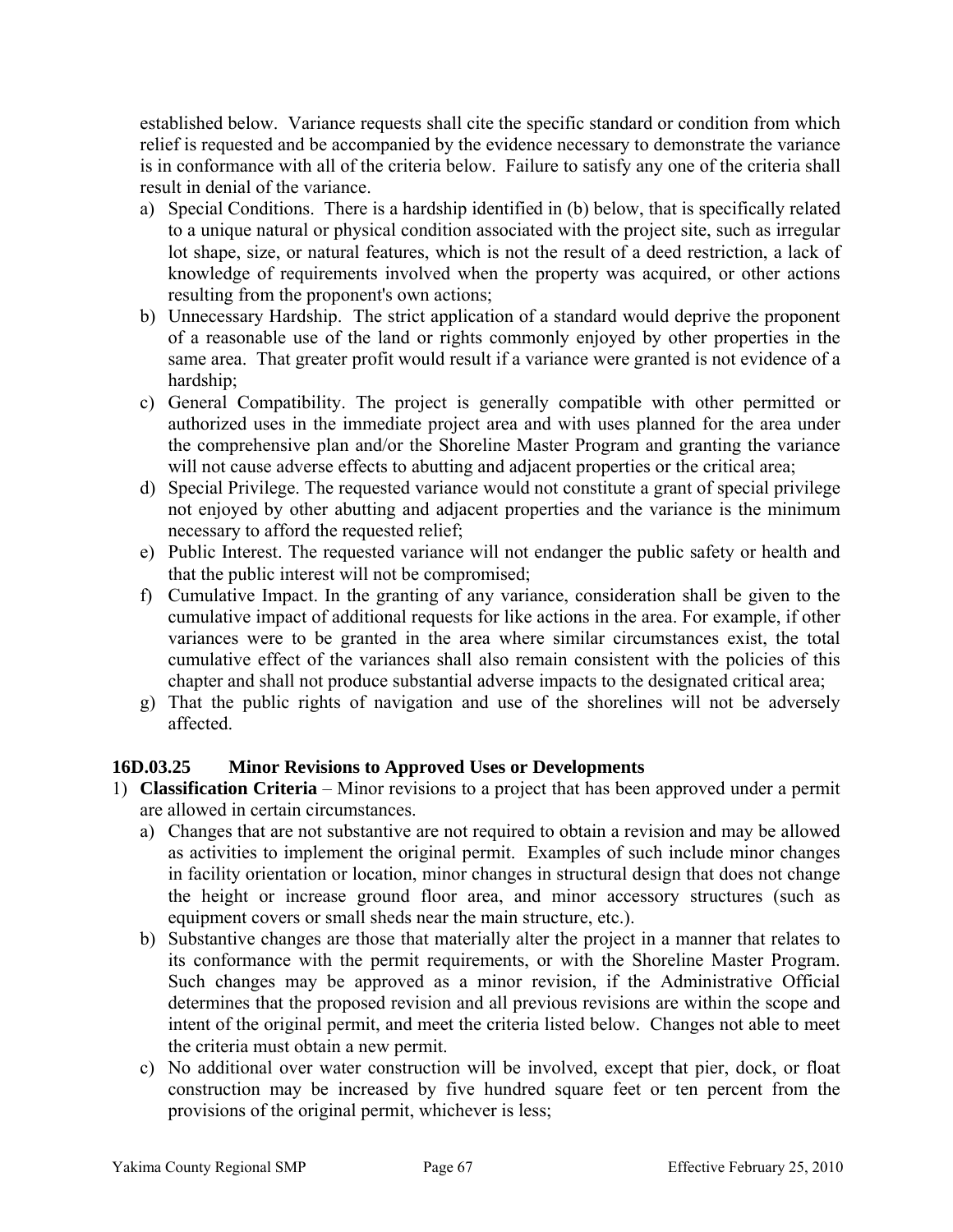- d) Lot coverage and height may be increased a maximum of ten percent from the provisions of the original permit: PROVIDED, that revisions involving new structures not shown on the original site plan shall require a new permit, and: PROVIDED FURTHER, that any revisions authorized under this subsection shall not exceed height, lot coverage, setback or any other requirements of these regulations;
- e) Landscaping may be added to a project without necessitating an application for a new permit: PROVIDED, that the landscaping is consistent with conditions (if any) attached to the original permit and is consistent with the this title for the area in which the project is located;
- f) The use authorized pursuant to the original permit is not changed;
- g) No additional significant adverse environmental impact will be caused by the project revision.
- 2) **Process**  Minor revisions to existing permits shall be processed as a Type I review, as provided under YCC Title 16B (Project Permit Administration). Parties of record to the original permit shall be notified of the revision, though a comment period is not required. A revision for a project within Shoreline jurisdiction shall follow state filing, appeal and approval standards as provided in WAC 173-27-100 (Revisions to Permits).
- 3) **Decision Criteria**  Decisions on permit revisions shall be based on the general decision criteria found in section 16D.03.14 (Authorization Decisions – Basis for Action).

# **16D.03.26 Non-Conforming Uses and Facilities**

Non-conforming uses and facilities are classified as either conforming uses with non-conforming structures or areas, or as non-conforming uses, as described in subsection 1 below. Both types have different review processes and decision criteria, as provided below in subsections 2 and 3.

- 1) **Classification Criteria** There may be situations that do not conform to the standards or regulations of this title. These situations are characterized as:
	- a) **Non-conforming uses**. Uses of a structure or land that were lawfully established at the time of their initiation but are currently prohibited by this title are non-conforming uses, and may utilize structures or land areas that are also non-conforming. A non-conforming use that is discontinued for any reason for more than one year shall have a presumption of intent to abandon, shall not be re-established, and shall lose its non-conforming status, unless a Variance is obtained to extend the length of time, based on documentation showing that an intent to abandon did not exist during the period of discontinuance. Such a Variance request may be submitted after the deadline has passed. In the case of destruction or damage where reconstruction costs exceed 50% of the assessed value, the structure shall not be rebuilt.
	- b) **Conforming Uses with Non**-**conforming Structures or Areas** are structures or areas for conforming uses that were lawfully established at the time of their initiation, but currently do not conform to the bulk, dimensional or other development standards of this title. Structures or areas in locations approved under a permit shall not be considered nonconforming. Non-conforming outdoor areas that have not been used or maintained for 5 consecutive years shall lose their non-conforming status and may not be reestablished.
	- c) Any non-conforming structure, area, or use may be maintained with ordinary care according to the provisions in 16D.01.05 (Applicability) and 16D.03.05 (Minor Activities Allowed without a Permit or Exemption) and 16D.03.06 (Exemptions – Procedural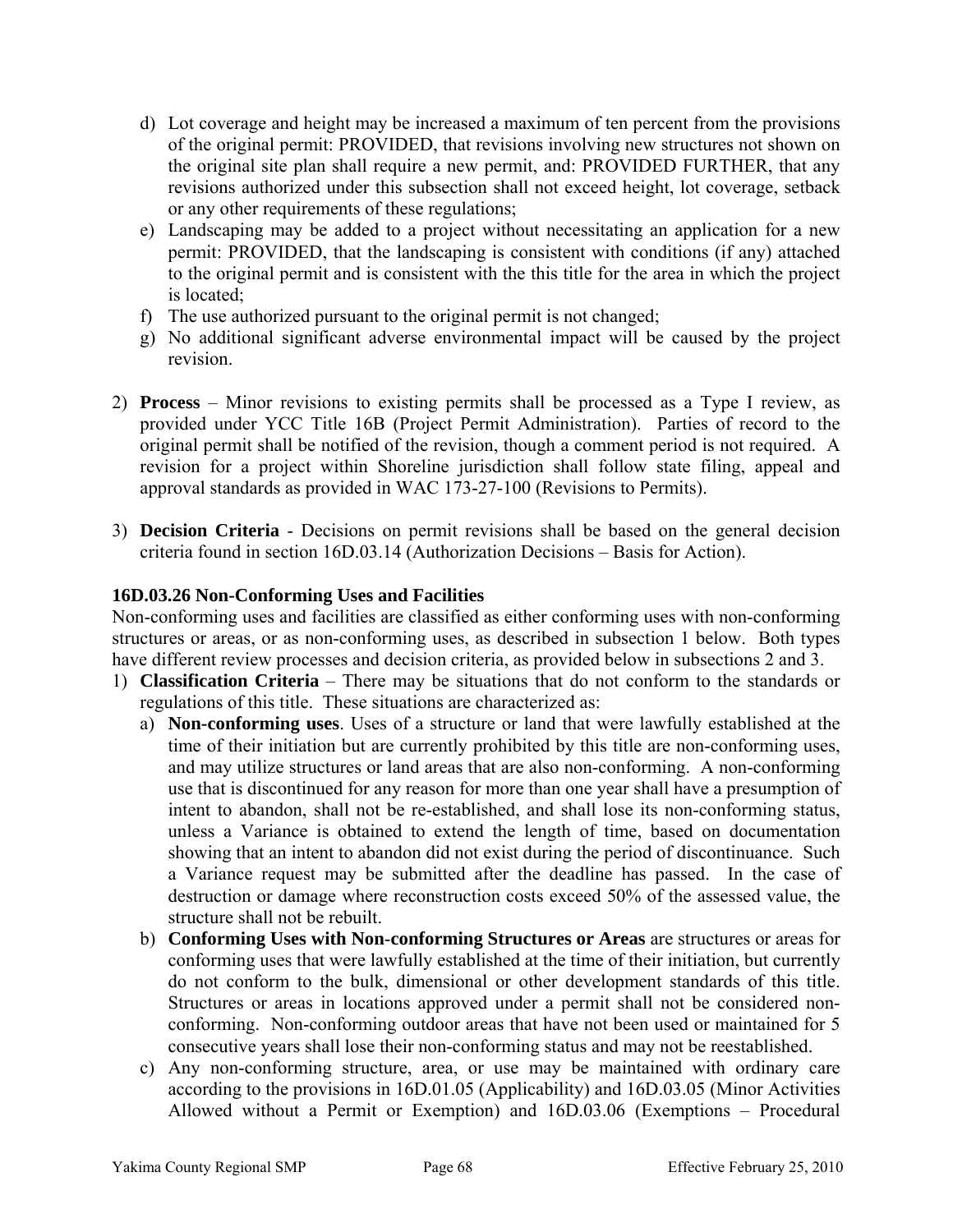Requirements), and do not require additional review under these Non-Conforming provisions.

## 2) **Process**

- a) Alterations to conforming uses with non-conforming structures or areas shall be allowed under the following process requirements with the understanding that other permits or reviews may also be required under this title:
	- i) Those that do not increase the existing non-conformity and otherwise conform to all other provisions of this title are allowed without additional review under these nonconforming provisions;
	- ii) Those that increase the non-conformity, including establishing additional square footage within a buffer, are allowed without additional review under these nonconforming provisions; however, a Variance must be obtained for the increased nonconformity;
	- iii) Reconstruction or repair of a structure damaged less then 75% of the assessed value shall be processed as provided in subsections i) and ii) above.
	- iv) A nonconforming structure which is moved any distance shall be processed as provided in subsections 1 and 2 above.
	- v) Reconstruction or repair of structures destroyed or damaged 75% or more of the assessed value of the structure (not the whole property), including that resulting from neglect of maintenance or repair, shall be processed under these non-conforming provisions as a Type II review under YCC Title16B (Project Permit Administration).

## b) **Alterations to Non-Conforming Uses**

- i) Those involving expansion or alteration within an existing structure, but do not include alterations to outdoor areas, or expansions of the building's height or square footage are allowed without additional review under these non-conforming provisions.
- ii) Alterations to non-conforming uses, including their non-conforming structures or areas that do not qualify under paragraph i) above, shall be processed under these non-conforming provisions as a Type II review, as provided under YCC Title 16B (Project Permit Administration).
- iii) Within Shoreline jurisdiction, and only within the Urban and Rural Shoreline Environments, a non-conforming use as listed in section 16D.10.05 (Shoreline Land Use Table) may convert to another non-conforming use; although, a non-conforming use shall not change to any use prohibited in section 16D.06.10 (Prohibited Uses). Conversion from one non-conforming use to another within the Urban and Rural Shoreline environments shall be processed under these non-conforming provisions as a Type II review, as provided under YCC Title16B.

#### 3) **Decision Criteria**

- a) Decisions on projects that require review under the non-conforming provisions, as identified under subsection (2) above shall be based on the general decision criteria found in section 16D.03.14 (Authorization Decisions – Basis for Action) together with the criteria below.
- b) Applications for conforming uses with non-conforming structures or areas that are subject to subsection  $2(a)(v)$  above, shall not be approved unless a finding is made that the project meets all of the following criteria: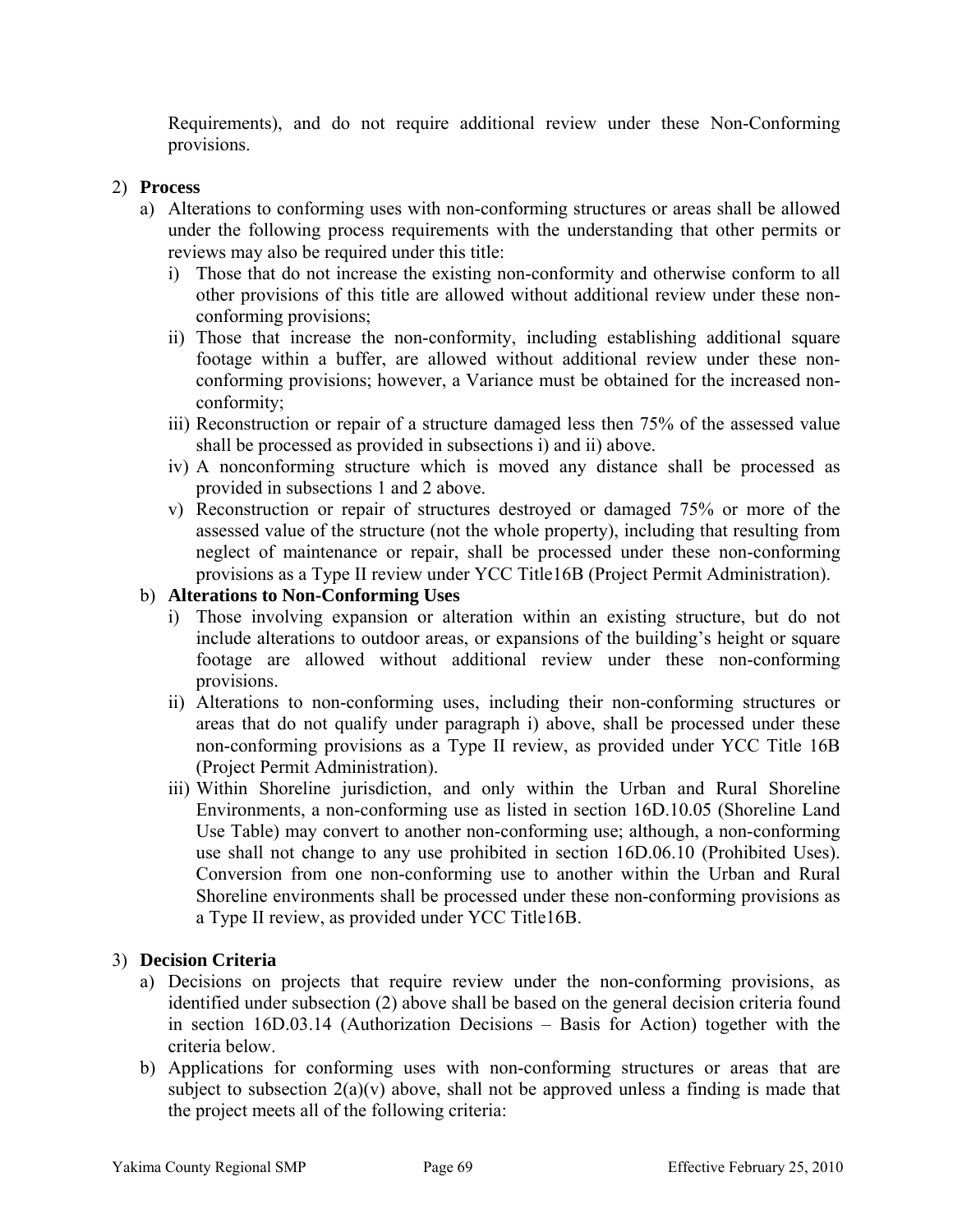- i) Using the original location will not place the structure or people in danger of a hazard;
- ii) The previous structure and any structural shore modification used to protect the structure did not increase hazards or damage to other properties;
- iii) The previous structure and any shore modification used to protect the structure did not cause significant impacts to the functions and values of the critical area.

## c) **Decisions on non-conforming uses**:

- i) A non-conforming use may not be altered or expanded in any manner that would bring that use into greater non-conformity;
- ii) Within Shoreline jurisdiction, Non-conforming uses shall meet the decision criteria for Conditional Use permits in section 16D.03.21(3) (Shoreline Conditional Uses);
- iii) Within Shoreline jurisdiction, and only within the Urban and Rural Shoreline Environments, conversion from one non-conforming use to another may be approved if the replacement use is more conforming with the intent of the applicable Shoreline Environment Policies of *Plan 2015* (Policies NS.7.05 through NS.7.22), and if the impacts to the shoreline environment from the existing use are reduced by changing the use.

# **16D.03.27 General Critical Areas Protective Measures**

The standards below apply to all permits and reviews performed under this title.

- 1) Financial guarantees to ensure mitigation, maintenance, and monitoring.
	- a) When mitigation required pursuant to a development proposal is not completed prior to the Yakima County's final permit approval, such as final plat approval or final building inspection, the Administrative Official may require the applicant to post a financial guarantee to ensure that the work will be completed. If the development proposal is subject to compensatory mitigation for wetlands and streams, the applicant must post a financial guarantee to ensure mitigation is fully functional. Where financial guarantees are required by other state or federal agencies for specific mitigation features, additional financial guarantees for those features are not required under this provision.
	- b) The financial guarantee shall be in the amount of one hundred and twenty-five percent (125%) of the estimated cost of the uncompleted actions and/or the estimated cost of restoring the functions and values of the critical area that are at risk.
	- c) The financial guarantee may be in the form of a surety bond, performance bond, assignment of savings account, an irrevocable letter of credit guaranteed by an acceptable financial institution, or other form acceptable to the Administrative Official, with terms and conditions acceptable to the Yakima County attorney.
	- d) The financial guarantee shall remain in effect until the Administrative Official determines, in writing, that the standards bonded for have been met. Financial guarantees for wetland or stream compensatory mitigation shall be held for a minimum of five (5) years after completion of the work to ensure that the required mitigation has been fully implemented and demonstrated to function, and may be held for longer periods when necessary.
	- e) Public development proposals shall be relieved from having to comply with the bonding requirements of this Section if public funds have previously been committed for mitigation, maintenance, monitoring, or restoration.
	- f) Any failure to satisfy critical area requirements established by law or condition, including but not limited to the failure to provide a monitoring report within thirty (30) days after it is due or comply with other provisions of an approved mitigation plan, shall constitute a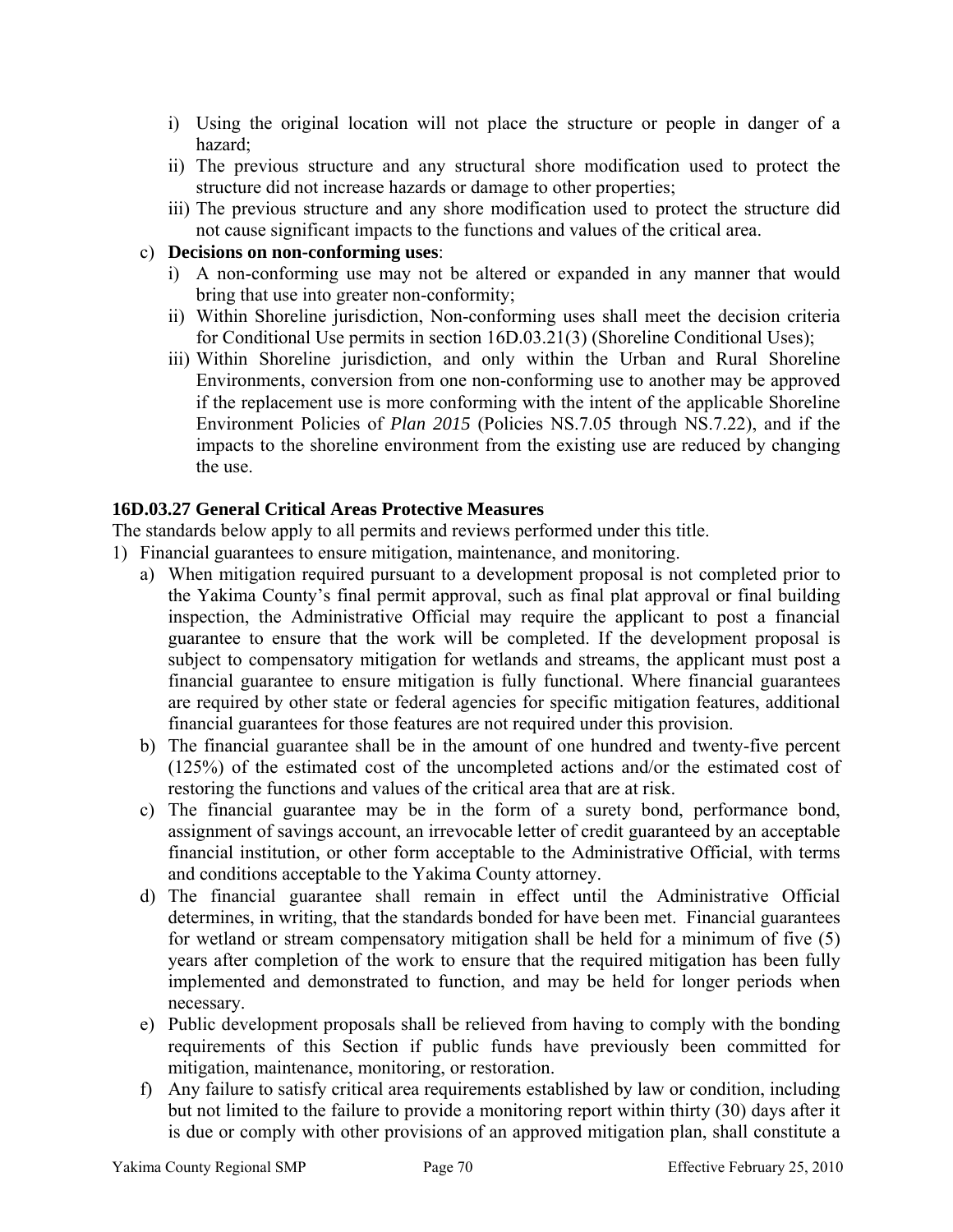default, and the Administrative Official may demand payment of any financial guarantees or require other action authorized by the Yakima County code or any other law.

- g) Any funds recovered pursuant to this Section shall be used to complete the required mitigation. Such funds shall not be deposited in the County General Fund, but rather provided with a separate account. The County will use such funds to arrange for completion of the project or mitigation, and follow-up corrective actions.
- h) Depletion, failure, or collection of financial guarantees shall not discharge the obligation of an applicant or violator to complete required mitigation, maintenance, monitoring, or restoration.
- 2) Declarative Covenants
	- a) When a development is authorized by a critical areas permit or review, a declarative covenant shall, unless determined not to be necessary by the Administrative Official, be filed with the Yakima County Auditor to inform future owners of the existence of a critical areas decision that runs with the land and contains limits relating to critical areas on the property. The declarative covenant shall read substantially as follows:

"This declarative covenant is intended to reduce the incidence of unintentional violation of the Critical Areas Ordinance and/or Shoreline Master Program. Please be informed about your property and the laws that apply to it.

This declarative covenant is provided by Yakima County to the current and future owners of the property described as [enter property description] to inform them that, at the time of this notice, [enter Critical Areas or Shorelines present] existed within or adjacent to the property which are protected and regulated by the Yakima County Critical Areas Ordinance and/or Shoreline Master Program. Development has taken place on the property under permit or review number [enter permit file number], which includes requirements that run with the land. Current and future owners should obtain copies of the permit and also inform themselves about the critical areas, and/or Shoreline jurisdiction that exists on the property.

This declarative covenant may be removed or modified if critical areas conditions change, or if the permit is no longer applicable. Contact the Yakima County Public Services for assistance in doing so."

- b) The declarative covenant shall not be required for a development proposal by a public agency or public or private utility:
	- i) Within a recorded easement or right-of-way;
	- ii) Where the agency or utility has been adjudicated the right to an easement or right-ofway; or

iii) On the site of a permanent public facility.

c) The applicant shall submit proof that the declarative covenant has been filed for public record before the Administrative Official approves any development proposal for the property or, in the case of subdivisions, short subdivisions, planned unit developments, and binding site plans, at or before recording.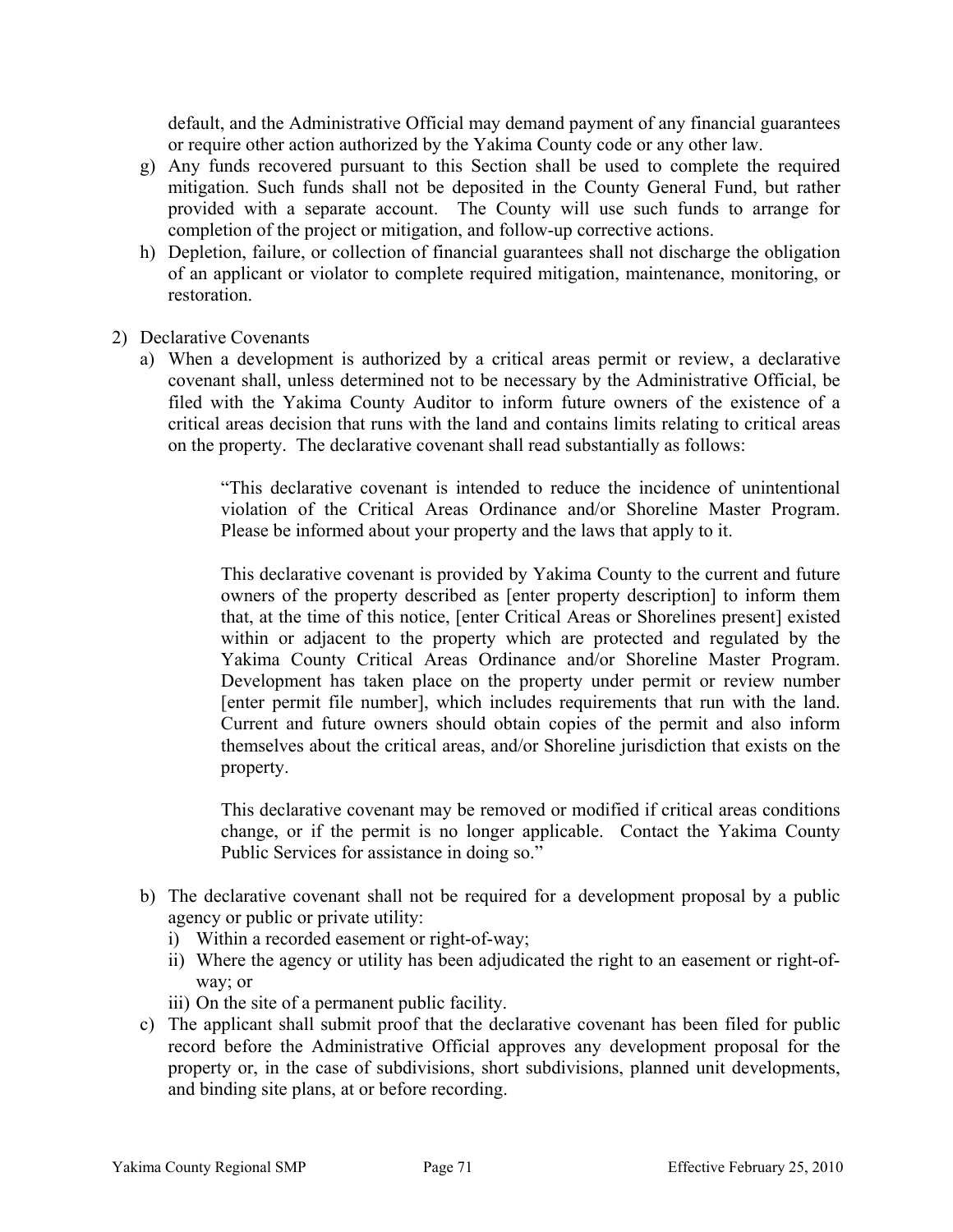- 3) Subdivision Standards The following standards apply to all permits or reviews under the Subdivision Ordinance (YCC Title 14) that contain critical areas:
	- a) All subdivisions that contain critical areas shall be eligible for density bonuses or other development incentives, as provided in the Subdivision Ordinance (YCC Title 14) and Zoning Ordinances (YCC Titles 15 and 15A);
	- b) Critical areas shall be actively protected through the following:
		- i) Roads and utilities for the subdivision shall avoid critical areas and their buffers, as much as possible;
		- ii) When Geologically Hazardous Areas (excluding Erosion, Oversteepened Slopes of Intermediate Risk, Stream Undercutting, and Earthquake hazards), FEMA Floodway, Channel Migration Zone (CMZ), Streams, Wetlands and/or Vegetative Buffers fall within the boundary of a subdivision.
			- (1) Said critical areas shall be protected by placing them entirely within a separate critical area tract, or by including them entirely within one of the developable parcels. Other options, such as conservation easements and building envelopes may be deemed by the Administrative Official as meeting this provision when special circumstances obstruct the viability of this provision;
			- (2) For those new lots that do contain said critical areas, useable building envelopes (5,000 square feet or more for residential uses) shall be provided on the plat that lie outside said critical areas.
		- iii) New lots partially within the floodplain shall provide a usable building envelope (5,000 square feet or more for residential uses) outside the floodplain;
		- iv) New lots entirely within the floodplain shall be at least one (1) acre in area;
		- v) For new lots containing streams, wetlands, and/or vegetative buffers, outdoor use envelopes (such as lawns, gardens, play areas, gazebos, etc.) shall be provided on the plat that lie outside said critical areas;
		- vi) Degraded vegetative buffers shall be restored, or provided with protection measures that will allow them to recover;
		- vii)Floodplains and critical areas shall be depicted on preliminary subdivision plats and relevant information about them disclosed on the final plat.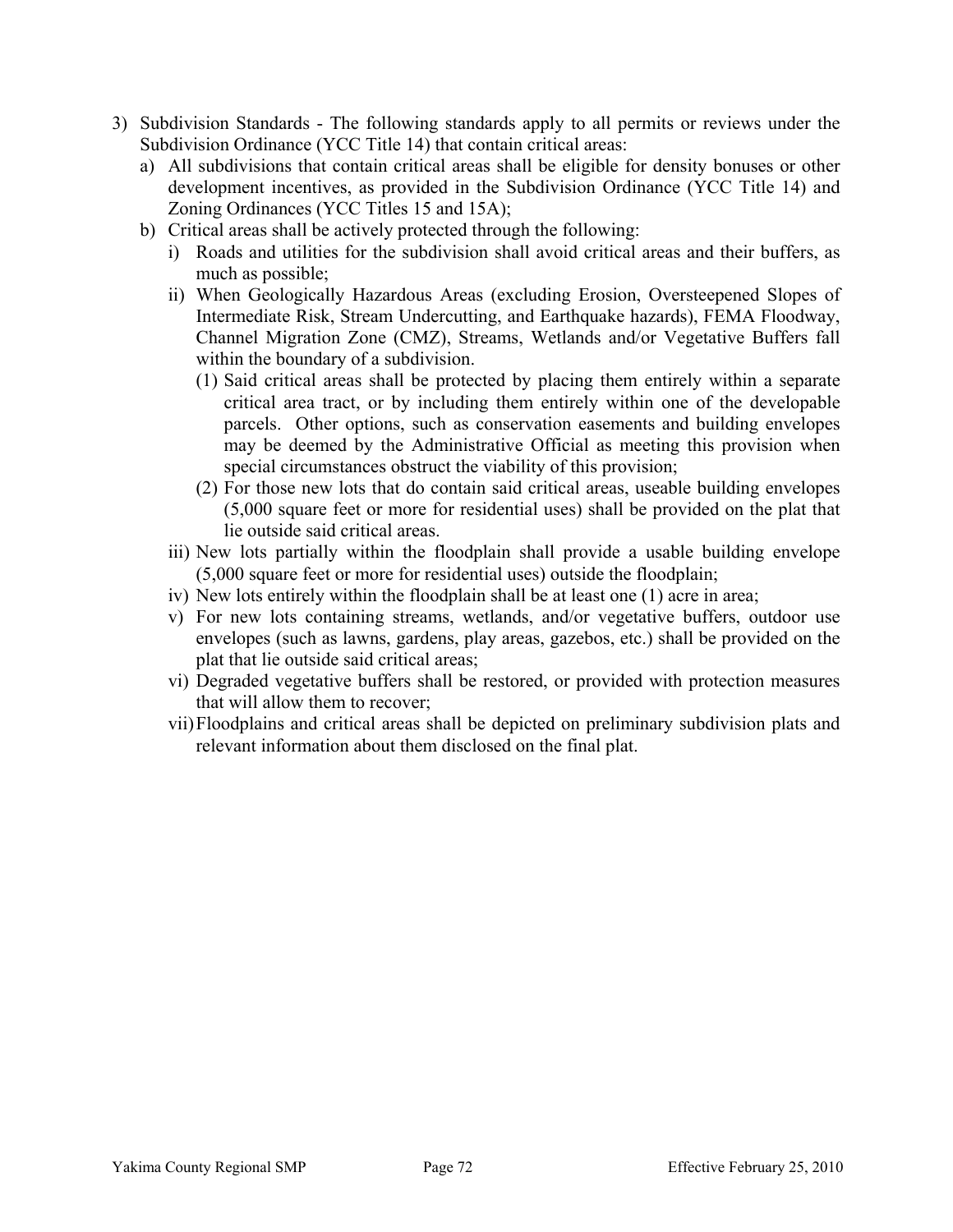# **Chapter 16D.04 ENFORCEMENT AND PENALTIES**

| <b>Sections:</b> |                                                                      |
|------------------|----------------------------------------------------------------------|
| 16D.04.01        | <b>Enforcement Responsibilities Generally</b>                        |
| 16D.04.02        | Enforcement Responsibilities – Chapters 16D.05.20 through 16D.05.72, |
|                  | <b>Flood Hazard Permits</b>                                          |
| 16D.04.03        | Penalties                                                            |

### **16D.04.01 Enforcement Responsibilities Generally**

It shall be the duty of the Administrative Official or his designee to enforce the provisions of the Shoreline Master Program pertaining to all development within the jurisdiction of this title, except as expressly noted in Section 16D.04.02 below pertaining to flood hazard permits. Whenever any development is found to be in violation of this title or a development authorization issued pursuant to this title, the administrative official or his designee may order any work on such development stopped by serving written notice on any person engaged in the wrongdoing or causing such development to be done. The notice shall state the nature of the violation and order all violation activities to stop. The order shall state the corrective actions necessary to fulfill authorization conditions and/or terms of this title and the time within which such corrections shall occur. The order shall identify the parties responsible to take the corrective actions mandated in order. No further development shall be authorized unless and until compliance with the development authorization conditions and/or terms of this title has been achieved to the satisfaction of the administrative official. Violations of this chapter constitute a public nuisance and Yakima County may take such actions as are authorized in Yakima County ordinance and State statute to abate such nuisances.

### **16D.04.02 Enforcement Responsibilities – Chapters 16D.05.20 through 16D.05.72, Flood Hazard Permits**

 It shall be the duty of the chief building official or his designee to enforce the provisions of Chapters 16D.05.20 through 16D.05.72. Whenever any development is found to be in violation of said chapters or a permit issued pursuant to said chapters, the chief building official may order any work on such development stopped and the responsible parties to take such actions as required to correct such violation by serving written notice on any persons engaged in the doing or causing such development or substantial development to be done. Any such persons shall forthwith stop such work until authorized by the chief building official to proceed with the work.

#### **16D.04.03 Penalties**

1) Any person, firm, or corporation violating any of the provisions of this Title, or failing to comply therewith, or violating or failing to comply with any order issued or made pursuant to its provisions shall severally and for each and every violation and non-compliance respectively, be guilty of a misdemeanor or shall be subject to a civil infraction as provided for by Chapter 7.80 RCW or any other remedy provided by law. Any person who violates or fails to comply with any of its requirements shall, upon conviction of a misdemeanor in a court of competent jurisdiction, be fined not more than one thousand dollars or be imprisoned for not more than ninety days, or both, and in addition shall pay all costs and expenses involved in the case. A person found to have committed a civil infraction shall be assessed a monetary penalty. All violations of this chapter shall be denominated Class I civil infractions. The maximum penalty and default amount for a Class I civil infraction shall be two hundred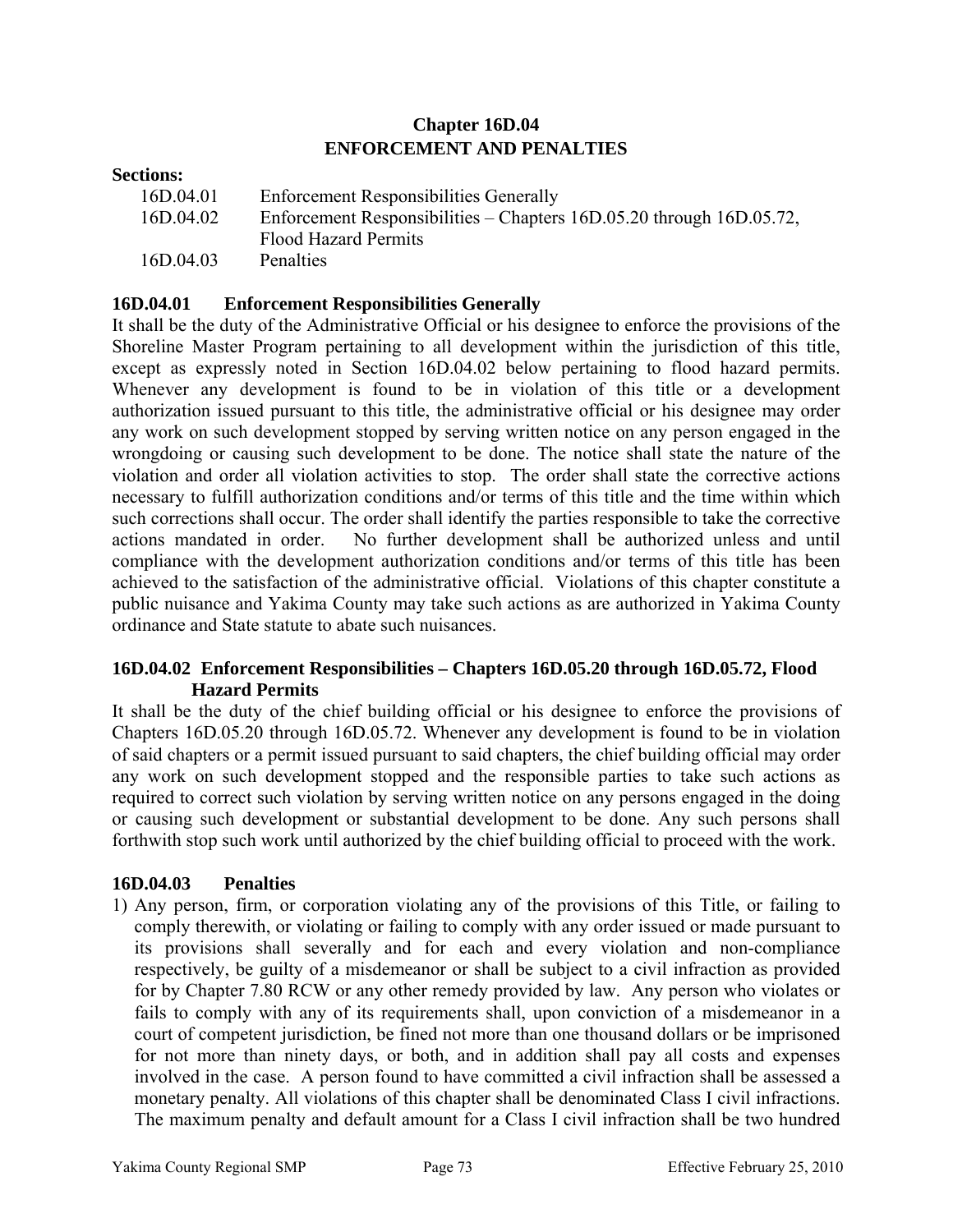fifty dollars, not including statutory assessments. Each day such violation continues shall be considered a separate offense; however, no additional action will be initiated pending the disposition of any previous suit or complaint.

- 2) It shall be the affirmative duty of the county prosecutor's office to seek relief under this section for violations of this title.
- 3) Nothing herein shall prevent the county prosecutor's office from taking such other lawful action, legal and/or equitable, as is necessary to prevent or remedy any violation.
- 4) In addition to any criminal proceedings brought to enforce this title and in addition to any fine or imprisonment provided for therein, continuing violations of this title may be enjoined or ordered abated in a civil proceeding for injunction or for abatement. For purposes of abatement actions, such violations are declared to be public nuisances. Any person, firm, or corporation violating the provisions of this title shall be liable for all costs of such proceedings, including reasonable attorney's fees and expenses of abatement. The provisions of this subsection are in addition to any other remedies available at law or equity.
- 5) Nothing in this Chapter shall be constructed as requiring the County to enforce the prohibitions in this Chapter against all or any properties which may violate the Ordinance. The County has the discretion to enforce and prosecute violations of this ordinance as the County's resources permit. Exercise of such discretion may result in the enforcement and prosecution of a limited number of violations at any given time. Nothing in this Section or the absence of any similar provision from any other County law shall be constructed to impose a duty upon the County to enforce such other provision of law.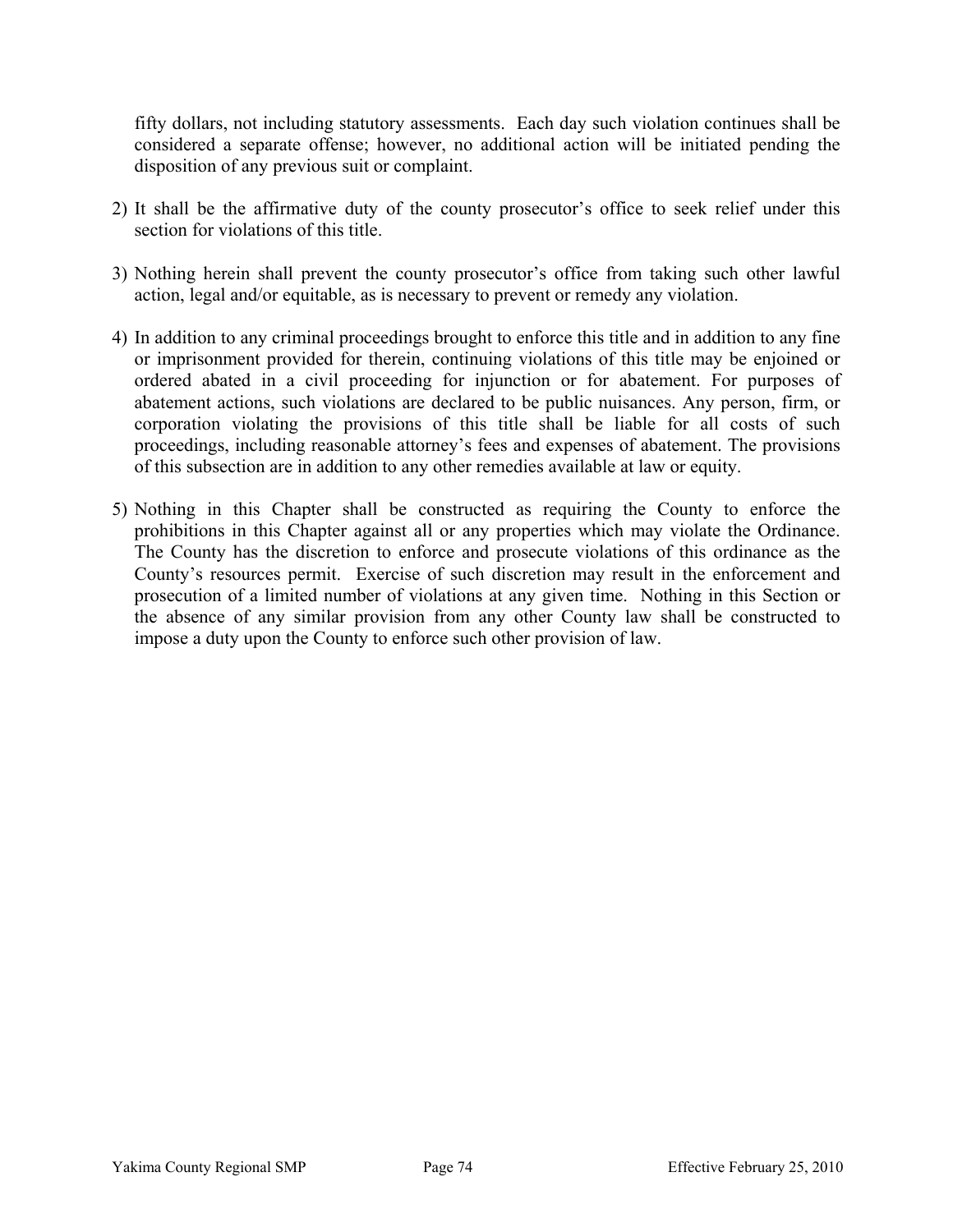## **Chapter 16D.05 FLOOD HAZARD AREAS**

#### **16D.05.20 FLOOD HAZARD AREAS – GENERAL PROVISIONS**

| Sections:     |                                     |
|---------------|-------------------------------------|
| 16D.05.20.010 | Flood Hazard Areas Established      |
| 16D.05.20.030 | Principles                          |
| 16D.05.20.050 | Applicability                       |
| 16D.05.20.060 | Exemptions                          |
| 16D.05.20.070 | Interpretations                     |
| 16D.05.20.070 | Interpretations                     |
| 16D.05.20.090 | Warning and Disclaimer of Liability |
|               |                                     |

### **16D.05.20.010 Flood Hazard Areas Established**

The special flood hazard areas identified by the Federal Emergency Management Agency (FEMA), in a scientific and engineering report entitled "Flood Insurance Study for the Unincorporated Areas of Yakima County," dated March 2, 1998, with accompanying Flood Insurance Rate Maps (FIRMs) and Flood Boundary and Floodway Maps, and any amendments which may thereafter be made by the Federal Emergency Management Agency, are adopted by reference and declared to be part of Chapters 16D.05.20 through 16D.05.72 and are established as flood hazard areas. The Flood Insurance Study and maps are on file at the Yakima County Courthouse Building, Yakima, Washington.

## **16D.05.20.030 Principles**

- a) Recognizing the right and need of the river channel to periodically carry more than the normal flow of water and desiring to minimize loss of life and property, Chapters 16D.05.20 through 16D.05.72 restrict uses and regulate structures to those that are consistent with the degree of flood hazard.
- b) In advancing the above principals, the intent of Chapters 16D.05.20 through 16D.05.72 and their application is:
	- 1) To alert the county assessor, appraisers, owners, potential buyers and lessees to the natural limitations of flood-prone land;
	- 2) To meet the minimum requirement of the National Flood Insurance program;
	- 3) To implement state and federal flood protection programs.

#### **16D.05.20.050 Applicability**

The guidelines and regulations set forth herein YCC Title 13 and related International Codes shall apply to all special flood hazard areas within the jurisdiction of Yakima County and shall be utilized when considering the issuance of permits through the administrative of quasi-judicial processes within Yakima County.

1) The provisions of Chapters 16D.05.20 through 16D.05.72 shall apply to any development proposed in a special flood hazard area,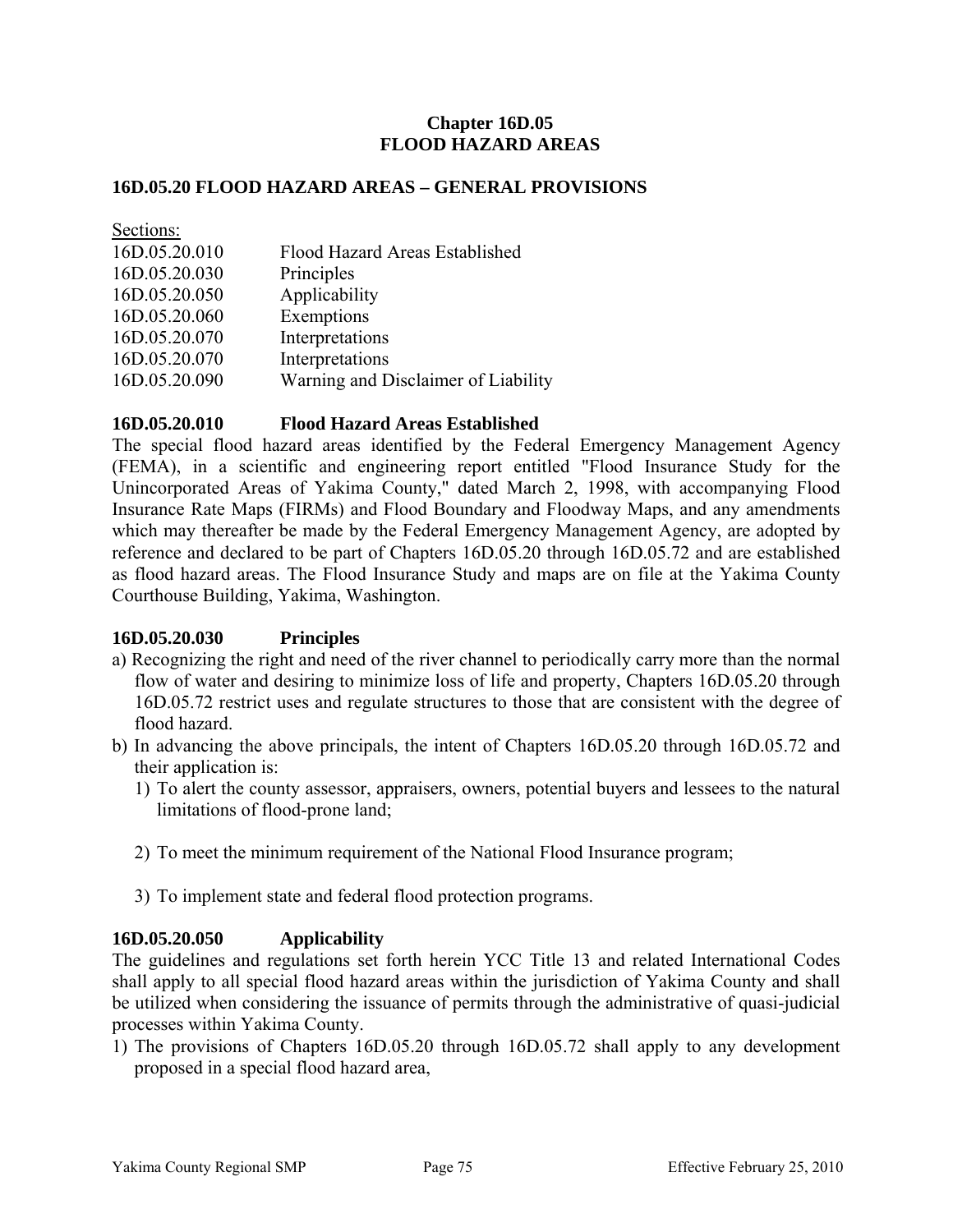- 2) Flood hazard permits shall be approved by Yakima County. County approvals shall only be granted when in accordance with Chapters 16D.05.20 through 16D.05.72 and other applicable local, state and federal regulations.
- 3) Topographic, engineering and construction information necessary to evaluate the proposed project shall be submitted to the department for approval.
- 4) The granting of a permit for any development or use shall not constitute a representation, guarantee or warranty of any kind or nature by Yakima County, or any official or employee thereof, of the practicality or safety of any structure or use proposed and shall create no liability upon or cause of action against such public body, official or employee for any damage that may result thereto.

# **16D.05.20.060 Exemptions**

The following uses and activities are exempt from the provisions of Chapters 16D.05.20 through 16D.05.72:

- 1) The alteration or substantial improvement of any structure listed on the National Register of Historic Places or a state inventory of historic places;
- 2) The installation and maintenance of aboveground utility transmission lines and poles;
- 3) Private driveways, fences and other accessory activities and/or uses necessary for agricultural uses which the building official determines will not unduly decrease flood storage or capacity, significantly restrict floodwaters, create a substantial impoundment of debris carried by floodwaters, and will resist flotation and collapse;
- 4) Construction and practices normal or necessary for agricultural uses. The construction of an accessory barn or similar agricultural structure, designed to have a low flood-damage potential, not involving substantial cutting, filling, or watercourse modification, is subject to Section [16D.05.28.020](http://nt2.scbbs.com/cgi-bin/om_isapi.dll?clientID=440479&infobase=procode-5&jump=16A.05.28.020&softpage=ref_Doc#JUMPDEST_16A.05.28.020)(3)(a through e). (Ref. IRC 323)

## **16D.05.20.070 Interpretations**

- a) In the interpretation and application of Chapters 16D.05.20 through 16D.05.72, the provisions shall be considered as minimum requirements, shall be liberally construed in favor of Yakima County, and deemed neither to limit or repeal any other powers granted under state statute. Its provisions shall be applied in addition to and as a supplement to provisions of the Yakima County Codes (YCC), Title 13, Building and Construction, Title 14 Subdivision and (Title 15 and 15A) Zoning Ordinances, and the Shoreline Master Program. Chapters 16D.05.20 through 16D.05.72 are not intended to repeal, abrogate or impair any existing easements, covenants, or deed restrictions. However, where these chapters and other ordinances, easements, covenants or deed restrictions conflict or overlap, whichever imposes the more stringent requirement shall prevail.
- b) In an interpretation as to an exact location of the boundaries of the special flood hazard areas (i.e., conflict between a mapped boundary and actual field conditions), the person contesting the location of the boundary shall be given a reasonable opportunity to appeal the interpretation. Such appeals shall be granted consistent with the standards of Section 60.6 of the rules and regulations of the National Flood Insurance Program (44 CFR 59, etc.) (Ref. IBC 104.1).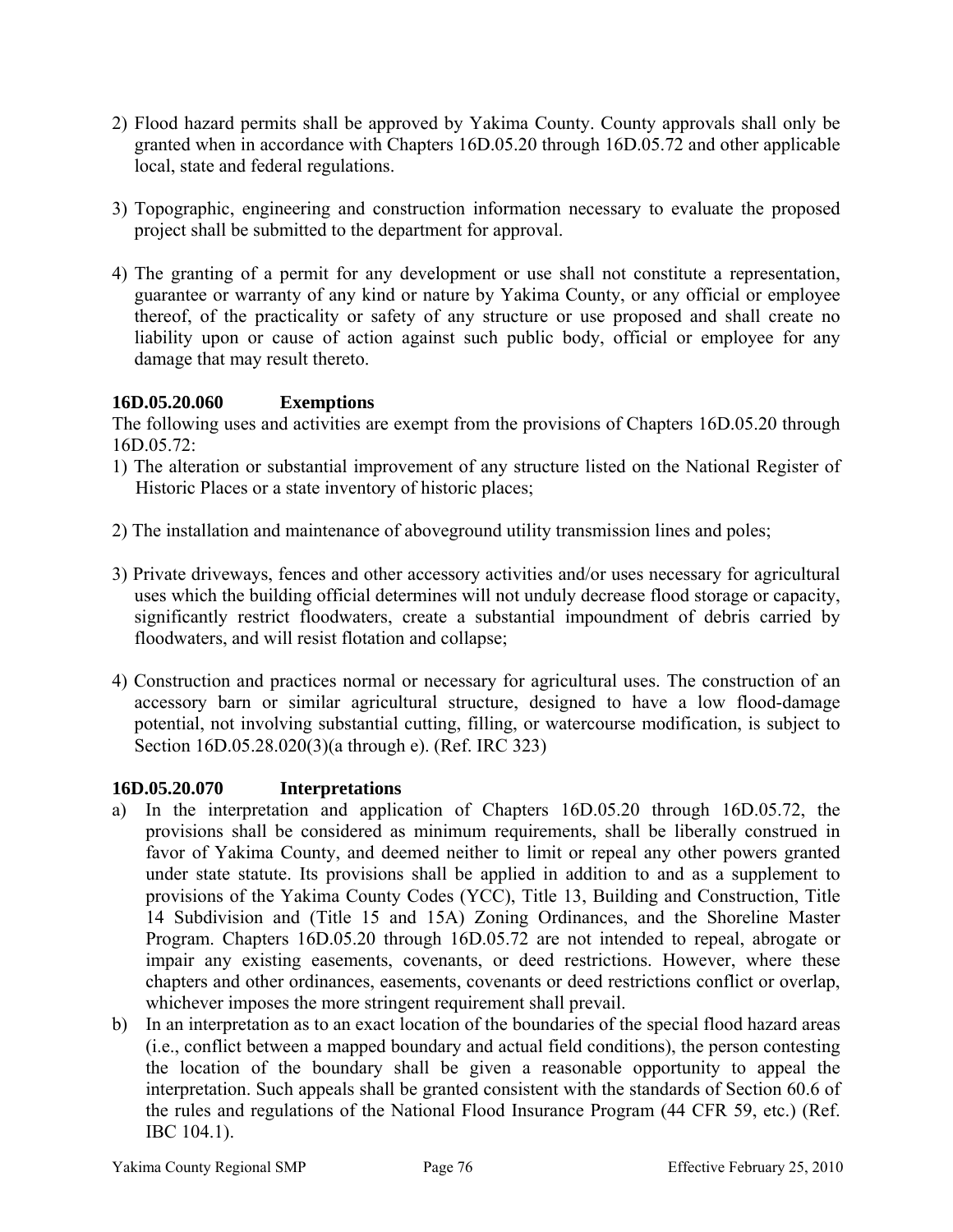### **16D.05.20.080 Compliance**

No structure or land shall hereafter be used, constructed, located, extended, converted or altered without full compliance with the terms of Chapters 16D.05.20 through 16D.05.72 and other applicable regulations.

#### **16D.05.20.090 Warning and Disclaimer of Liability**

The degree of flood protection required by Chapters 16D.05.20 through 16D.05.72 is considered reasonable for regulatory purposes and is based on scientific and engineering considerations. Larger floods can and will occur on rare occasions. Flood heights may be increased by manmade or natural causes. Chapters 16D.05.20 through 16D.05.72 do not imply that land outside the area of special flood hazards or uses permitted within such area will not be subject to flooding or flood damage.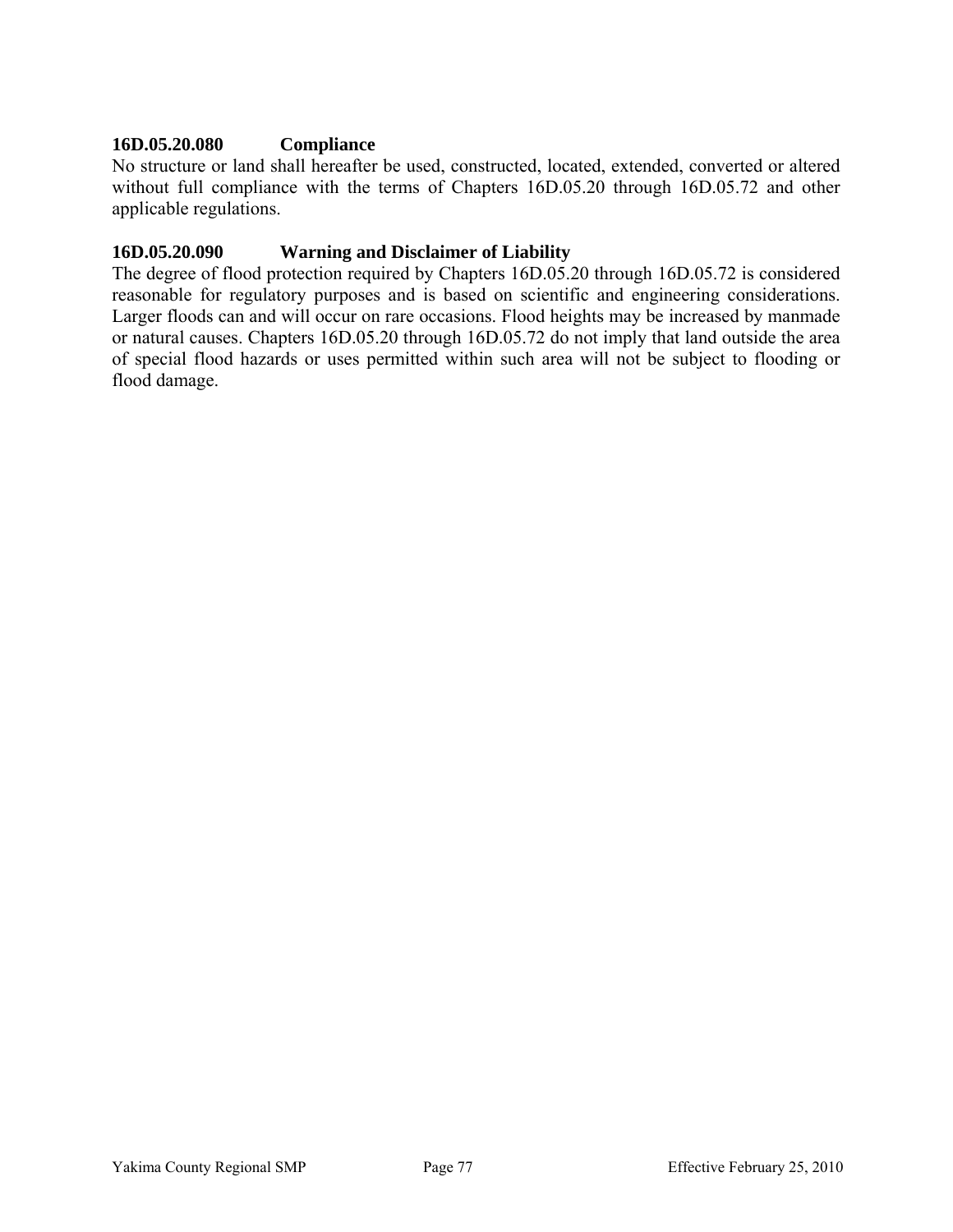### **16D.05.28 FLOOD HAZARD PROTECTION STANDARDS**

| Secuons.      |                          |
|---------------|--------------------------|
| 16D.05.28.010 | <b>General Standards</b> |
| 16D.05.28.020 | Specific Standards       |

 $\mathbf{S}$   $\mathbf{S}$ 

### **16D.05.28.010 General Standards**

The following regulations shall apply in all special flood hazard areas:

a) Anchoring and Construction Techniques.

1) All new construction and substantial improvements shall be:

- (A) Anchored to prevent flotation, collapse or lateral movement of the structure; and
- (B) Constructed using materials and utility equipment resistant to flood damage; and
- (C) Constructed using methods and practices that minimize flood damage; and
- (D) Electrical, heating, ventilation, plumbing, and air-conditioning equipment and other service facilities shall be designed and/or otherwise elevated or located so as to prevent water from entering or accumulating within the components during conditions of flooding.
- 2) All manufactured homes must likewise be anchored to prevent flotation, collapse or lateral movement, and shall be installed using methods and practices that minimize flood damage. Anchoring methods may include, but are not limited to, use of over-the-top or frame ties to ground anchors (Reference FEMA's Manufactured Home Installation in Flood Hazard Areas guidebook for additional techniques). Anchoring shall meet the specifications set forth below for structures located within one hundred feet of a floodway or the ordinary high water mark if no floodway has been established.
- 3) All new construction and any improvements or additions to existing floodproofed structures that would extend beyond the existing floodproofing located within one hundred feet of the floodway or one hundred feet of the ordinary high water mark if no floodway has been established, shall be elevated to a height equal to or greater than the base flood, using zerorise methods such as piers, posts, columns, or other methodology, unless it can be demonstrated that non-zero-rise construction methods will not impede the movement of floodwater or displace a significant volume of water. The size and spacing of any support devices used to achieve elevation shall be designed to penetrate bearing soil, and be sufficiently anchored, as specified above in subsection (1)(a) of this section.
- 4) Except where otherwise authorized, all new construction and substantial improvements to existing structures shall require certification by a registered professional engineer, architect or surveyor that the design and construction standards are in accordance with adopted floodproofing techniques.

### b) Utilities.

1) All new and replacement water supply systems and sanitary sewage systems shall be designed to minimize or eliminate infiltration of floodwaters into the systems and discharge from the systems into floodwaters; and on-site waste disposal systems shall be located to avoid impairment to them or contamination from them during flooding.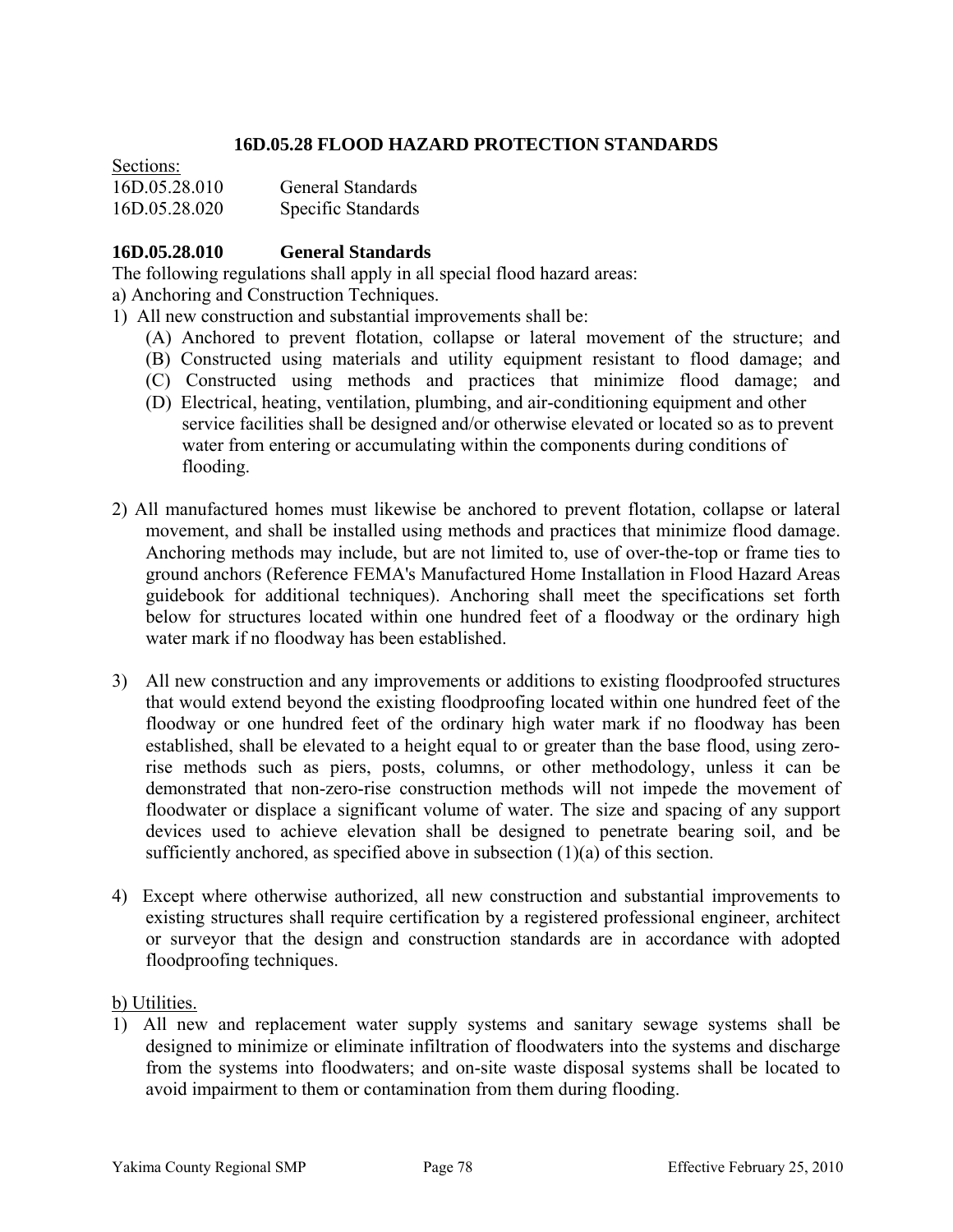c) Subdivision Proposals. Subdivision proposals shall:

- 1) Be consistent with the need to minimize flood damage;
- 2) Have roadways, public utilities and other facilities such as sewer, gas, electrical, and water systems located and constructed to minimize flood damage;
- 3) Have adequate drainage provided to reduce exposure to flood damage; and
- 4) Include base flood elevation data.
- d) Watercourse Alterations. The flood-carrying capacity within altered or relocated portions of any watercourse shall be maintained. Prior to the approval of any alteration or relocation of a watercourse in riverine situations, the department shall notify adjacent communities, the Department of Ecology and FEMA of the proposed development.

## **16D.05.28.020 Specific Standards**

In all special flood hazard areas where base elevation data has been provided as set forth in Section [16D.05.20.010](http://nt2.scbbs.com/cgi-bin/om_isapi.dll?clientID=441086&hitsperheading=on&infobase=procode-5&jump=16A.05.20.010&softpage=ref_Doc#JUMPDEST_16A.05.20.010), the following regulations shall apply, in addition to the general regulations of Section [16D.05.28.010:](http://nt2.scbbs.com/cgi-bin/om_isapi.dll?clientID=441086&hitsperheading=on&infobase=procode-5&jump=16A.05.28.010&softpage=ref_Doc#JUMPDEST_16A.05.28.010)

1) Residential Construction. (ref. IRC323.2)

(A) New construction and substantial improvement of any residential structure shall have the lowest floor, including basement, elevated at a minimum to or above the base flood elevation.

(B) Fully enclosed areas below the lowest floor that are subject to flooding are prohibited, or shall be designed to automatically equalize hydrostatic flood forces on exterior walls by allowing for the entry and exit of floodwaters. Designs for meeting this requirement must either be certified by a registered professional engineer or architect or must meet or exceed the following minimum criteria:

- i) A minimum of two openings having a total net area of not less than one square inch for every square foot of enclosed area subject to flooding shall be provided.
- ii) The bottom of all openings shall be no higher than one foot above grade.
- iii) Openings may be equipped with screens, louvers, or other coverings or devices, provided that they permit the automatic entry and exit of floodwaters.

 (C) Residential construction within one hundred feet of a floodway or the ordinary high water mark, if no floodway has been established, shall also meet the requirements of Section [16D.05.28.010](http://nt2.scbbs.com/cgi-bin/om_isapi.dll?clientID=441086&hitsperheading=on&infobase=procode-5&jump=16A.05.28.010&softpage=ref_Doc#JUMPDEST_16A.05.28.010)(a)(3)

2) Nonresidential Construction. New construction and substantial improvement of any commercial, industrial or other nonresidential structure, and any addition to an existing floodproofed structure that would extend beyond the existing floodproofing, shall either have the lowest floor, including basement, elevated a minimum of one foot above the base flood elevation; or, together with attendant utility and sanitary facilities, shall: (A) Be floodproofed so that below an elevation one foot above base flood level the structure is watertight, with walls substantially impermeable to the passage of water; and (B) Have structural components capable of resisting hydrostatic and hydrodynamic loads and effects of buoyancy;

 (C) Be certified by a registered professional engineer or architect that the design and method of construction are in accordance with accepted standards of practice for meeting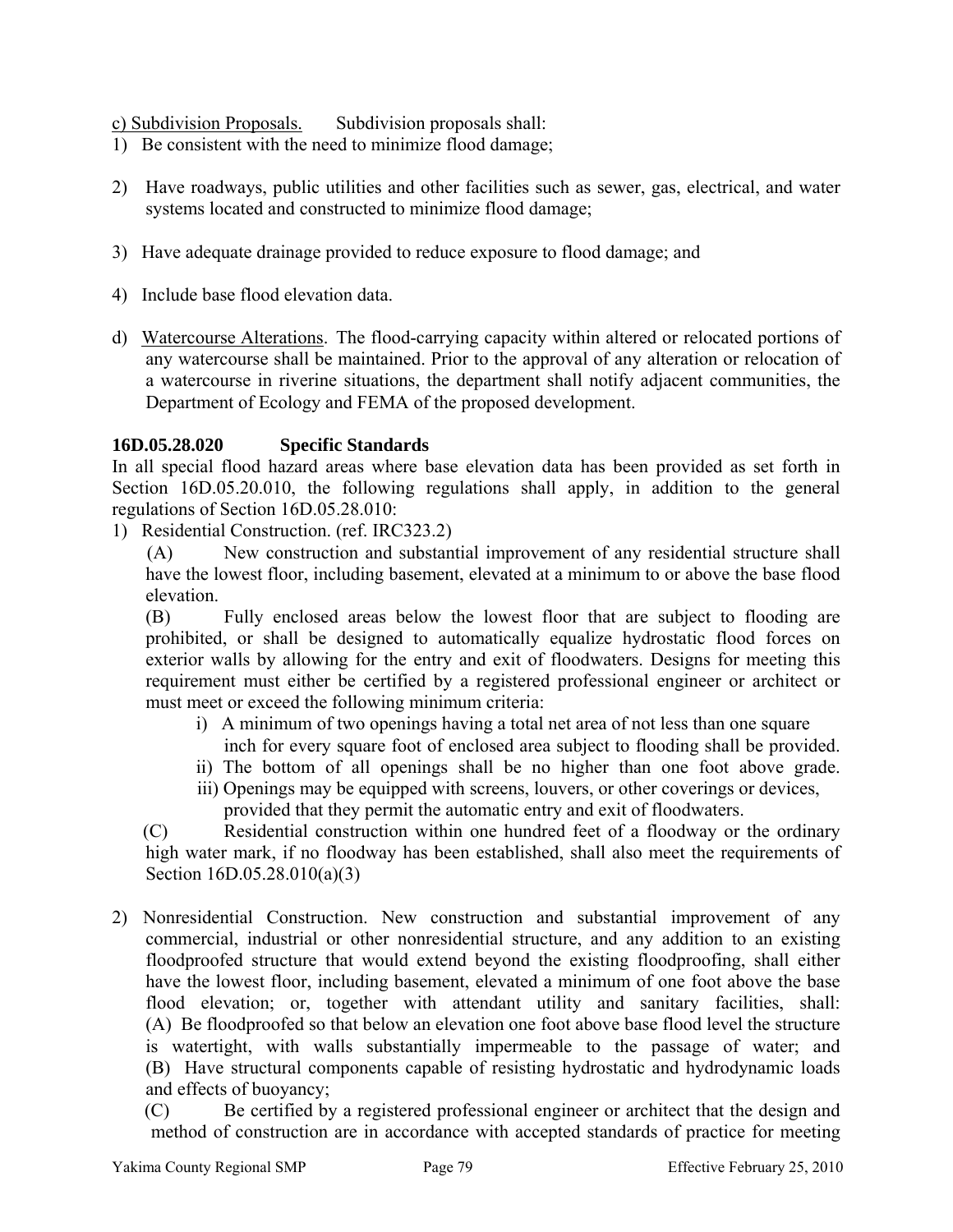provisions of this subsection, based on their development and/or review of the structural design, specifications and plans. Such certifications shall be provided to the building official;

 (D) Nonresidential structures that are elevated, not floodproofed, must meet the same standards for space below the lowest floor as described in Section [16D.05.28.020\(](http://nt2.scbbs.com/cgi-bin/om_isapi.dll?clientID=441086&hitsperheading=on&infobase=procode-5&jump=16A.05.28.020&softpage=ref_Doc#JUMPDEST_16A.05.28.020)1)(B) above;

(E) Meet the special standards for structures set forth in Section [16D.05.28.010\(](http://nt2.scbbs.com/cgi-bin/om_isapi.dll?clientID=441086&hitsperheading=on&infobase=procode-5&jump=16A.05.28.010&softpage=ref_Doc#JUMPDEST_16A.05.28.010)a)(3) above if within one hundred feet of a floodway or within one hundred feet of the ordinary high water mark and no floodway has been established;

 (F) Applicants floodproofing nonresidential buildings shall be notified that flood insurance premiums will be based on rates that are one foot below the floodproofed level (e.g., a building constructed to the base flood level will be rated as one foot below the level). Flood proofing the building an additional foot will reduce insurance premiums significantly. (Ref. IBC 1612.5)

3) Agricultural Construction. New construction and substantial improvement of any agricultural structure shall either have the lowest floor, including basement, elevated at a minimum to or above the base flood elevation; or meet the floodproofing requirements of subsection (2) of this section. Agricultural construction or other accessory structures that constitute a minimal investment and comply with the floodway encroachment standards may be exempt from the floodproofing and elevation requirements of subsection (2) above when such structures, together with attendant utility sanitary facilities:

(A) Have a low potential for structural flood damage;

 (B) Are designed and oriented to allow the free passage of floodwaters through the structure in a manner affording minimum flood damage; and

 (C) Ensure that all electrical and mechanical equipment subject to floodwater damage and permanently affixed to the structure be elevated a minimum of one foot above the base flood elevation or higher, or floodproofed;

 (D) Are constructed and placed on the building site so as to offer the minimum resistance to the flow of floodwaters; and

(E) Will not be used for human habitation.

All such structures shall be anchored to resist flotation, collapse, and lateral movement, and that only flood resistant materials be used for elements of these buildings below the base flood elevation.

4) Manufactured Homes.

 (A) Manufactured homes shall be anchored in accordance with Section [16D.05.28.010\(](http://nt2.scbbs.com/cgi-bin/om_isapi.dll?clientID=441086&hitsperheading=on&infobase=procode-5&jump=16A.05.28.010&softpage=ref_Doc#JUMPDEST_16A.05.28.010)a)(2), shall have the lowest floor elevated to or above the base flood elevation, and shall be securely anchored to an adequately anchored foundation system to resist flotation, collapse and lateral movement in accordance with Section [16D.05.28.010\(](http://nt2.scbbs.com/cgi-bin/om_isapi.dll?clientID=441086&hitsperheading=on&infobase=procode-5&jump=16A.05.28.010&softpage=ref_Doc#JUMPDEST_16A.05.28.010)a)(2).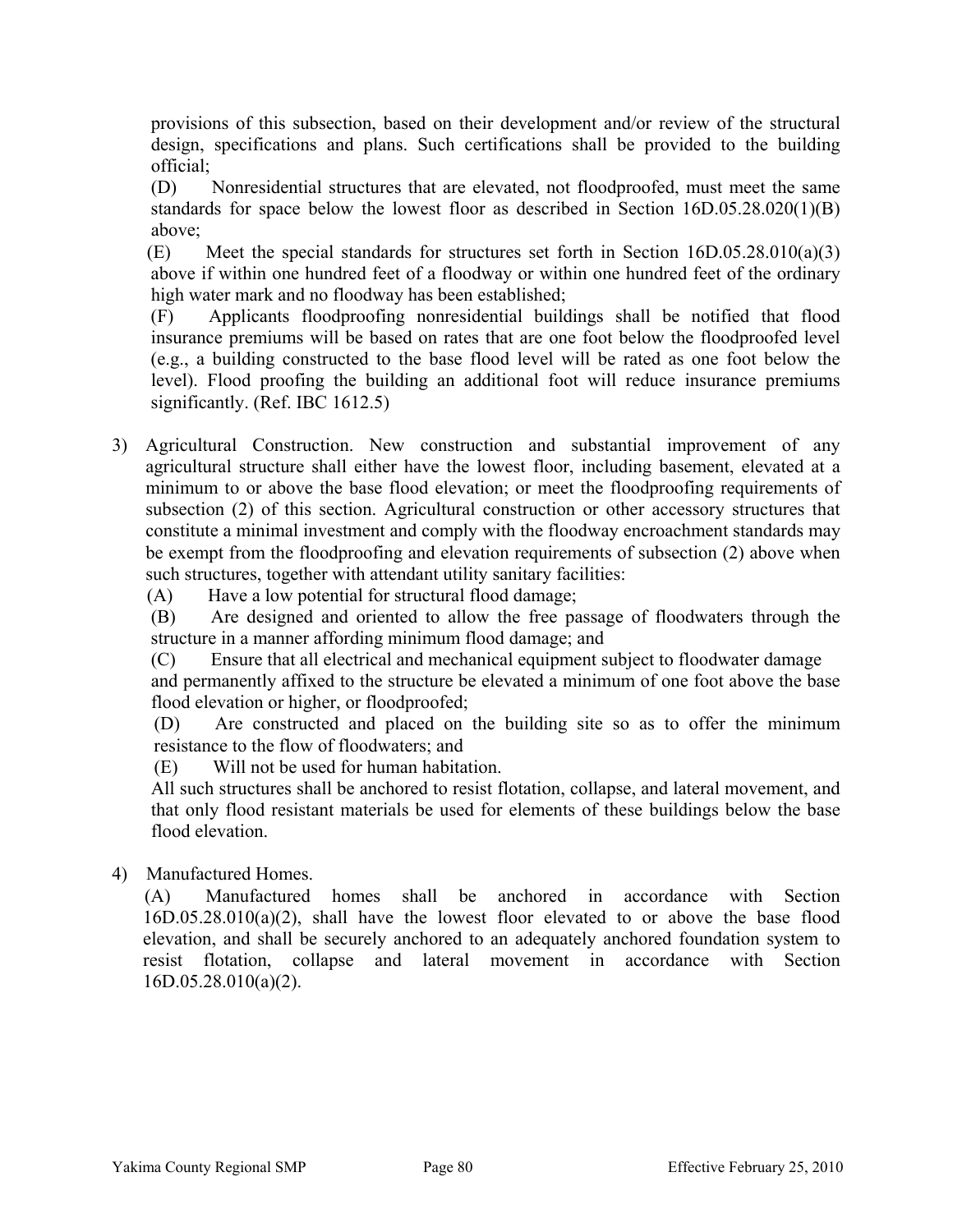### **16D.05.32 FLOODWAY FRINGE USES**

| Sections:     |                        |
|---------------|------------------------|
| 16D.05.32.010 | <b>Permitted Uses</b>  |
| 16D.05.32.020 | <b>Prohibited Uses</b> |

### **16D.05.32.010 Permitted Uses**

The following uses are permitted in the floodway fringe areas:

- 1) Any use permitted in the zoning district in accordance with YCC Title 15 or 15A of the Yakima County Code, unless prohibited by Section [16D.05.32.020](http://nt2.scbbs.com/cgi-bin/om_isapi.dll?clientID=441086&hitsperheading=on&infobase=procode-5&jump=16A.05.32.020&softpage=ref_Doc#JUMPDEST_16A.05.32.020).
- 2) Utility Transmission Lines. Utility transmission lines shall be permitted when consistent with YCC Title 15 and where not otherwise inconsistent with Chapters 16D.05.20 through 16D.05.72; except that when the primary purpose of such a transmission line is to transfer bulk products or energy through a floodway fringe or special flood hazard area, such transmission line shall conform to the following:

 (A) Electric transmission lines shall cross floodway fringe and special flood hazard areas by the most direct route feasible. When support towers must be located within floodway fringe or special flood hazard areas, they shall be placed to avoid high floodwater velocity and/or depth areas, and shall be adequately floodproofed.

 (B) Buried utility transmission lines transporting hazardous materials, including but not limited to crude and refined petroleum products and natural gas, shall be buried a minimum of four feet. Such burial depth shall be maintained within the floodway fringe or special flood hazard area to the maximum extent of potential channel migration as determined by hydrologic analyses. All such hydrologic analyses shall conform to requirements of Section  $16D.05.36.010(2)(c)$  $16D.05.36.010(2)(c)$ .

(C) Beyond the maximum extent of potential channel migration, utility transmission lines transporting hazardous and nonhazardous materials shall be buried below existing natural and artificial drainage features. Burial depth in all other agricultural and nonagricultural floodway fringe or special flood hazard areas shall be determined on the basis of accepted engineering practice and in consideration of soil conditions and the need to avoid conflict with agricultural tillage.

 (D) Aboveground utility transmission lines, not including electric transmission lines, shall only be allowed for the transportation of nonhazardous materials. In such cases, applicants must demonstrate that line placement will have no appreciable effect upon flood depth, velocity or passage. Such lines shall be adequately protected from flood damage.

 (E) Aboveground utility transmission line appurtenant structures, including valves, pumping stations or other control facilities, shall not be permitted in floodway fringe or special flood hazard areas except where no other alternative is available, or in the event a floodway fringe or special flood hazard location is environmentally preferable. In such instances, aboveground structures shall be located so that no appreciable effect upon flood depth, velocity or passage is created, and shall be adequately floodproofed.

#### **16D.05.32.020 Prohibited Uses**

The following uses shall be prohibited in floodway fringe areas

1) New manufactured home parks and the expansion of manufactured home/parks.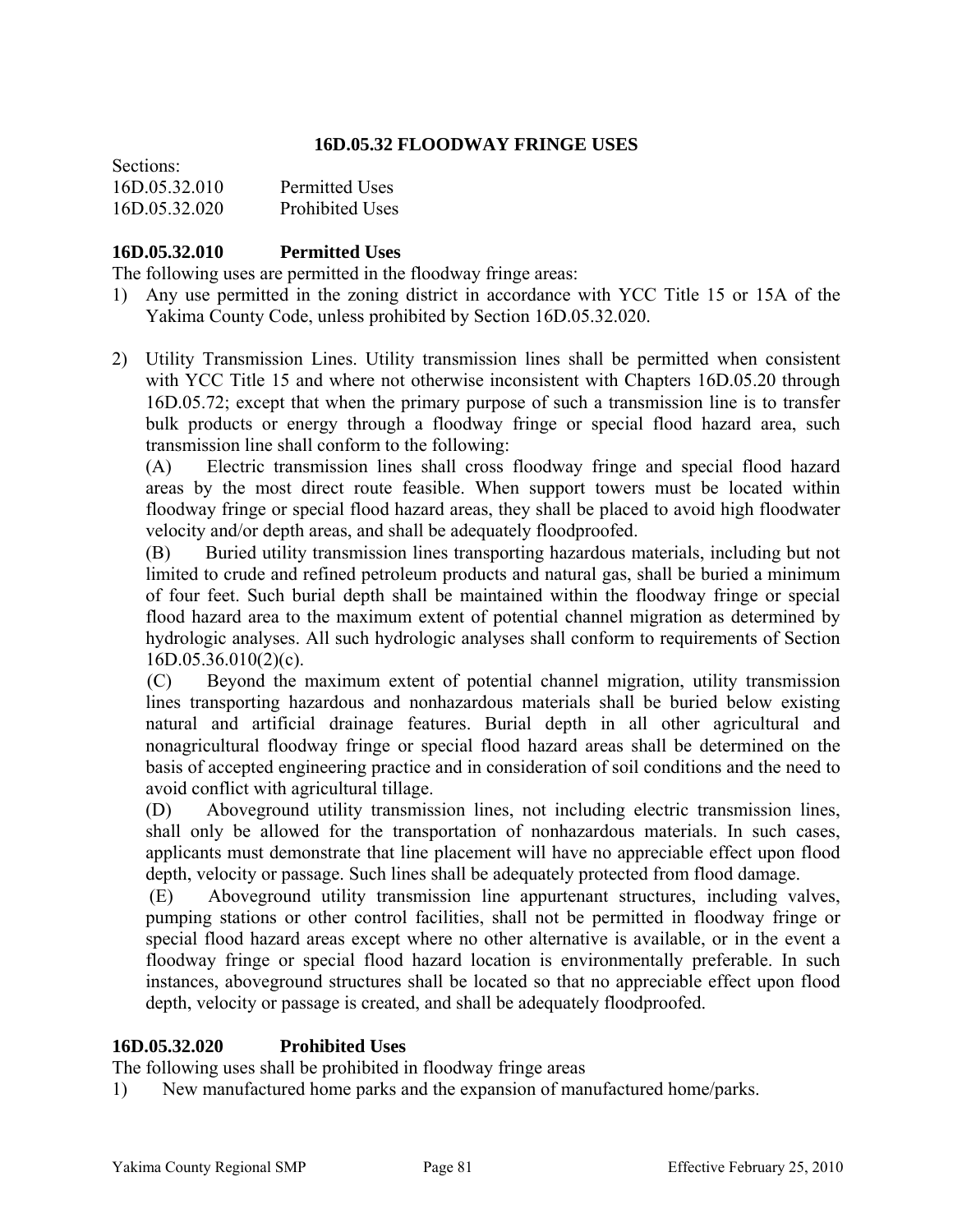## **16D.05.36 FLOODWAY USES**

| Sections:     |                        |
|---------------|------------------------|
| 16D.05.36.010 | <b>Permitted Uses</b>  |
| 16D.05.36.020 | <b>Prohibited Uses</b> |

### **16D.05.36.010 Permitted Uses**

Permitted uses include any use permitted in the zoning district in accordance with YCC Title 15 of this code, provided that said use is in compliance with the flood hazard protection standards of Chapter [16D.05.28](http://nt2.scbbs.com/cgi-bin/om_isapi.dll?clientID=441086&hitsperheading=on&infobase=procode-5&jump=16A.05.28&softpage=ref_Doc#JUMPDEST_16A.05.28) and other applicable provisions of this title, and will have a negligible effect upon the floodway in accordance with the floodway encroachment provisions of Section [16D.05.36.020\(](http://nt2.scbbs.com/cgi-bin/om_isapi.dll?clientID=441086&hitsperheading=on&infobase=procode-5&jump=16A.05.36.020&softpage=ref_Doc#JUMPDEST_16A.05.36.020)2):

- 1) Surface mining, provided that the applicant can provide clear evidence that such uses will not divert flood flows causing channel-shift or erosion, accelerate or amplify the flooding of downstream flood hazard areas, increase the flooding threat to upstream flood hazard areas, or in any other way threaten public or private properties. When allowed, such removal shall comply with the provisions of YCC Title 15 and the Yakima County Shoreline Management Master Program Regulations (WAC-173-19-470).
- 2) Utility transmission lines, unless otherwise prohibited by this division; except that when the primary purpose of such a transmission line is to transfer bulk products or energy through a floodway en route to another destination, as opposed to serving customers within a floodway, such transmission lines shall conform to the following:

 (A) All utility transmission lines shall cross floodways by the most direct route feasible as opposed to paralleling floodways,

 (B) Electric transmission lines shall span the floodway with support towers located in flood fringe areas or beyond. Where floodway areas cannot be spanned due to excessive width, support towers shall be located to avoid high floodwater velocity and/or depth areas, and shall be adequately floodproofed,

C) Buried utility transmission lines transporting hazardous and nonhazardous materials, including but not limited to crude and refined petroleum products and natural gas, water and sewage, shall be buried a minimum of four feet below the maximum established scour of the waterway, as calculated on the basis of hydrologic analyses. Such burial depth shall be maintained horizontally within the hydraulic floodway to the maximum extent of potential channel migration as determined by hydrologic analyses. In the event potential channel migration extends beyond the hydraulic floodway, conditions imposed upon floodway fringe and special flood hazard areas shall also govern placement. All hydrologic analyses are subject to acceptance by Yakima County, shall assume the conditions of a one-hundred-year frequency flood as verified by the U.S. Army Corps of Engineers, and shall include on-site investigations and consideration of historical meander characteristics in addition to other pertinent facts and data. The use of riprap as a meander containment mechanism within the hydraulic floodway shall be consistent with the Yakima County Shoreline Management Master Program Regulations,

(D) Beyond the maximum extent of potential channel migration, utility transmission lines transporting hazardous and nonhazardous materials shall be buried below existing natural and artificial drainage features. Burial depth in all agricultural areas requiring or potentially requiring subsurface drainage shall be a minimum of six feet as measured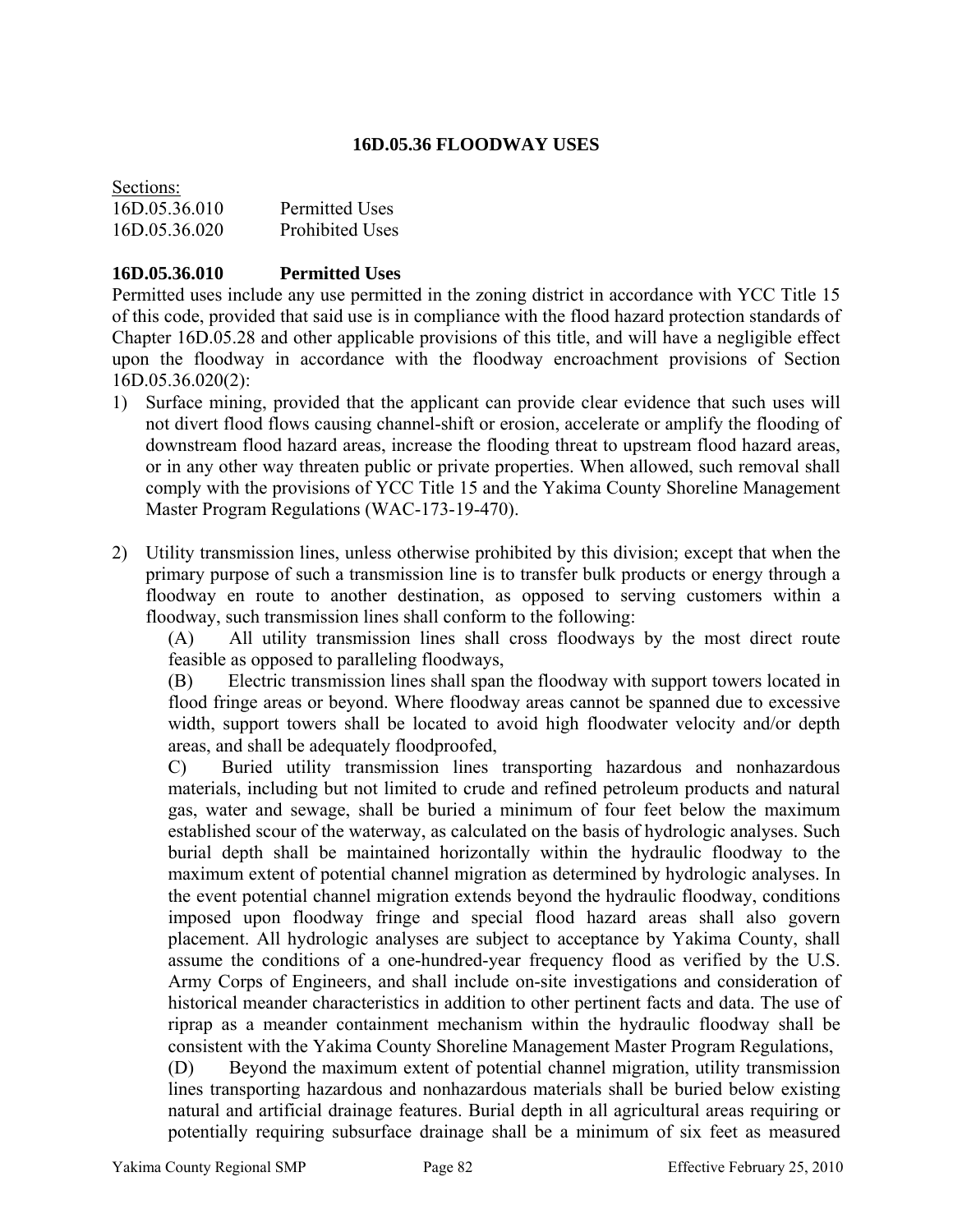from ground surface to the top of the transmission line, or at other such depth as deemed necessary by on-site investigations performed by a qualified soils expert familiar with Yakima County soils. Burial depth in all other agricultural and nonagricultural floodway areas shall be determined on the basis of accepted engineering practice and in consideration of soil conditions and the need to avoid conflict with agricultural tillage, (E) Aboveground utility transmission lines, not including electric transmission lines, shall only be allowed for the transportation of nonhazardous materials where an existing or new bridge or other structure is available and capable of supporting the line. When located on existing or new bridges or other structures with elevations below the level of the one-hundred-year flood, the transmission line shall be placed on the downstream side and protected from flood debris. In such instances, site-specific conditions and flood damage potential shall dictate placement, design and protection throughout the floodway. Applicants must demonstrate that such aboveground lines will have no appreciable effect upon flood depth, velocity or passage, and shall be adequately protected from flood damage. If the transmission line is to be buried except at the waterway crossing, burial specifications shall be determined as in subsection  $(2)(C)$  of this section;

(F) Aboveground utility transmission line appurtenant structures, including valves, pumping stations, or other control facilities, shall not be permitted in the floodway, (G) Where a floodway has not been determined by preliminary Corps of Engineers' investigations or official designation, a floodway shall be defined by qualified engineering work by the applicant on the basis of a verified one-hundred-year flood event;

- 3) Construction or reconstruction of residential structures only as authorized in Section [16D.05.36.020](http://nt2.scbbs.com/cgi-bin/om_isapi.dll?clientID=441086&hitsperheading=on&infobase=procode-5&jump=16A.05.36.020&softpage=ref_Doc#JUMPDEST_16A.05.36.020)(3);
- 4) Improvements to existing residential structures that are not substantial improvements per Section [16D.05.24.260;](http://nt2.scbbs.com/cgi-bin/om_isapi.dll?clientID=441086&hitsperheading=on&infobase=procode-5&jump=16A.05.24.260&softpage=ref_Doc#JUMPDEST_16A.05.24.260) provided, the improvement complies with the requirement set forth in Section [16D.05.36.020\(](http://nt2.scbbs.com/cgi-bin/om_isapi.dll?clientID=441086&hitsperheading=on&infobase=procode-5&jump=16A.05.36.020&softpage=ref_Doc#JUMPDEST_16A.05.36.020)2).
- 5) Water-dependent utilities and other installations which by their very nature must be in the floodway. Examples of such uses are: dams for domestic/industrial water supply, flood control and/or hydroelectric production; water diversion structures and facilities for water supply, irrigation and/or fisheries enhancement; floodwater and drainage pumping plants and facilities; hydroelectric generating facilities and appurtenant structures; structures and nonstructural uses and practices; provided, that the applicant shall provide evidence that a floodway location is necessary in view of the objectives of the proposal, and provided further that the proposal is consistent with other provisions of this title and the Shoreline Management Master Program. In all instances of locating utilities and other installations in floodway locations, project design must incorporate floodproofing and otherwise comply with subsection (2) above;
- 6)`` Dikes, provided that the applicant can provide evidence that:

 (A) Adverse effects upon adjacent properties will not result relative to increased floodwater depths and velocities during the base flood or other more frequent flood occurrences,

 (B) Natural drainage ways are minimally affected in that their ability to adequately drain floodwaters after a flooding event is not impaired,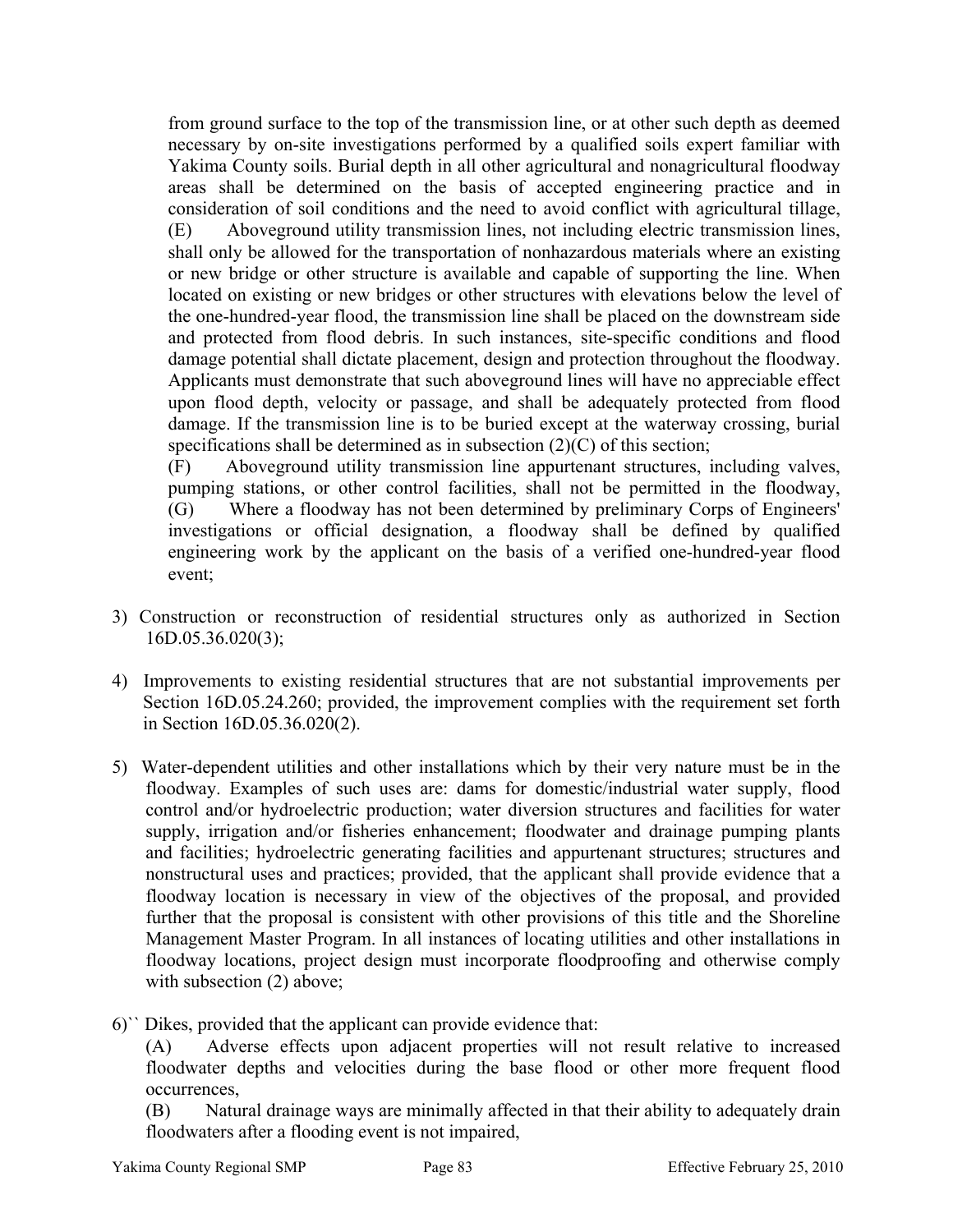(C) The proposal has been coordinated through the appropriate diking district where applicable, and that potential adverse effects upon other affected diking districts have been documented;

7) Roads and bridges, subject to the regulations of Section (2) above.

### **16D.05.36.020 Prohibited Uses**

The following uses/developments are prohibited in the floodway:

- 1) Any structure, including manufactured homes, designed for, or to be used for human habitation of a permanent nature (including temporary dwellings authorized by Section [15.72.060\)](http://nt2.scbbs.com/cgi-bin/om_isapi.dll?clientID=441086&hitsperheading=on&infobase=procode-5&jump=15.72.060&softpage=ref_Doc#JUMPDEST_15.72.060);
- 2) All encroachments, including fill, new construction and other development unless certification by a registered professional engineer is provided demonstrating through hydrologic and hydraulic analysis performed in accordance with standard engineering practice that the effect of the subject encroachment together with the cumulative effects of all similar potential encroachments shall not materially cause water to be diverted from the established floodway, cause erosion, obstruct the natural flow of water, reduce the carrying capacity of the floodway, or result in any increase in flood levels during the occurrence of the base flood discharge;
- 3) Construction or reconstruction of residential structures within designated floodways, except for

 i) repairs, reconstruction, or improvements to a structure which do not increase the ground floor area; and

 (ii) repairs, reconstruction or improvements to a structure, the cost of which does not exceed fifty percent of the assessed value of the structure either

(A) before the repair, reconstruction or improvement is started, or

 (B) if the structure has been damaged and is being restored, before the damage occurred.

Work done on structures to correct existing violations of existing health, sanitary or safety codes, or to structures identified as historic places shall not be included in the fifty percent. If subsection (2) of this section is satisfied, all new construction and substantial improvements shall comply with all applicable flood hazard reduction provisions of Chapters 16D.05.20 through 16D.05.72, including those set forth in subsection (5) below;

- 4) The construction or storage of any object subject to flotation or movement during flood level periods;
- 5) The following uses, due to their high degree of incompatibility with the purpose of establishing and maintaining a functional floodway, are specifically prohibited:

 (A) The filling of wetlands, except as authorized under Chapter 16D.06 (Fish and Wildlife Habitat and the Stream Corridor) and Chapter 16D.07 (Wetlands) of this title,

- (B) Solid waste landfills, dumps, junkyards, outdoor storage of vehicles and/or materials,
- (C) Damming or relocation of any watercourse that will result in any downstream increase in flood levels during the occurrence of the base flood discharge;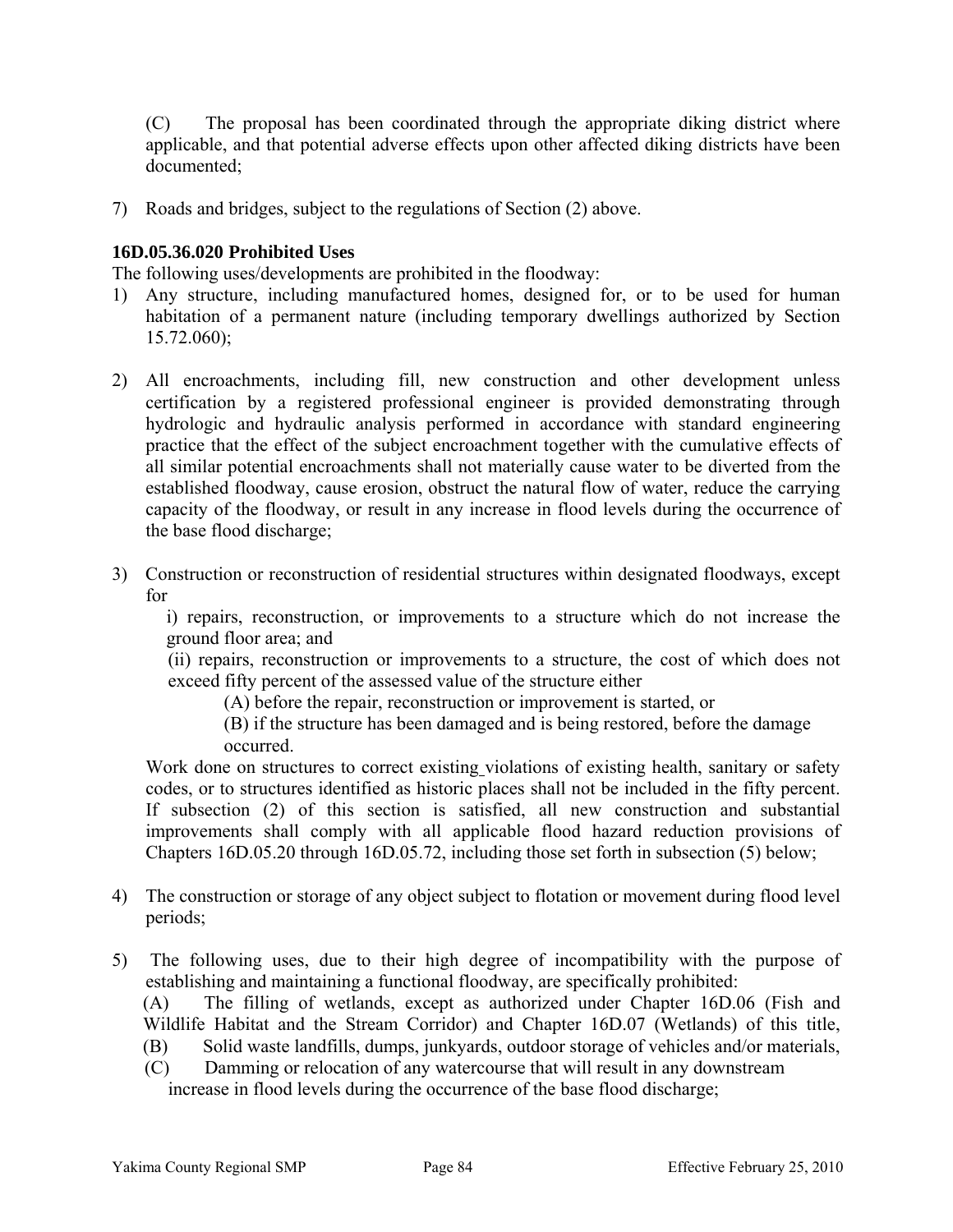6) The listing of prohibited uses in this section shall not be construed to alter the general rule of statutory construction that any use not permitted is prohibited.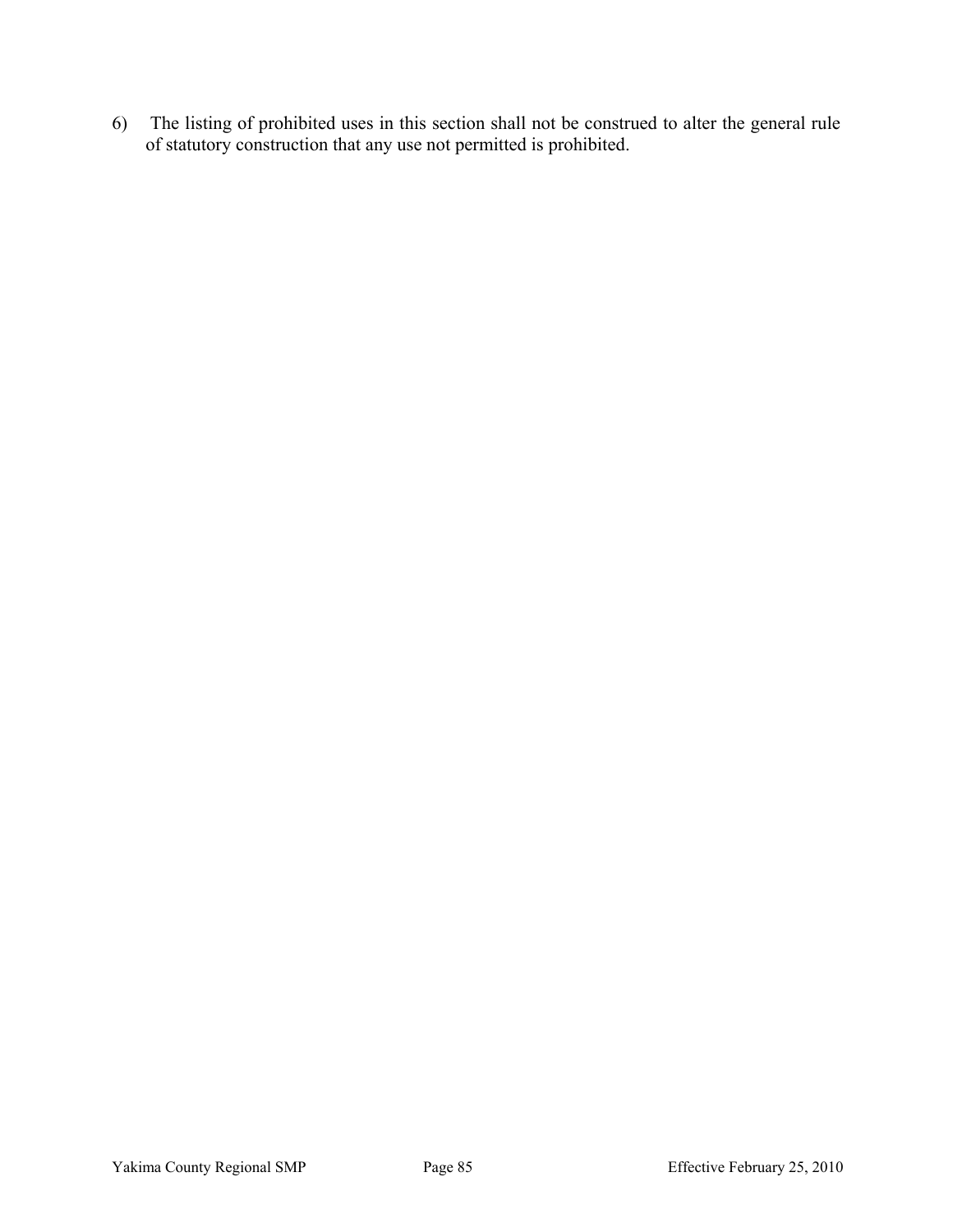#### **16D.05.40 NON-CONFORMING USES AND STRUCTURES**

| Secuons.      |                             |
|---------------|-----------------------------|
| 16D.05.40.010 | Generally                   |
| 16D.05.40.020 | Non-conforming Uses of Land |
| 16D.05.40.030 | Non-conforming Structures   |
| 16D.05.40.040 | Improvements                |
| 16D.05.40.050 | Restoration                 |
| 16D.05.060    | Discontinuance              |

## **16D.05.40.010 Generally**

 $\overline{\phantom{a}}$ 

- a) Within the special flood hazard areas established by Chapters 16D.05.20 through 16D.05.72 or amendments thereto, there may exist structures and uses of land and structures which were lawful before these chapters were adopted or amended, but which would be prohibited, regulated or restricted under the terms of Chapters 16D.05.20 through 16D.05.72 or future amendment.
- b) It is the intent of Chapters 16D.05.20 through 16D.05.72 to permit these lawful pre-existing nonconformities to continue until they are removed by economic forces or otherwise, but not to encourage their survival except in cases where continuance thereof would not be contrary to the public health, safety or welfare, or the spirit of said chapters.
- c) To avoid undue hardship, nothing in Chapters 16D.05.20 through 16D.05.72 shall be deemed to require a change in the plans, construction, or designated use of any building on which actual construction was lawfully begun prior to June 5, 1985, the date Yakima County enacted Ordinance 3-1985 in order to meet the requirements of the National Flood Insurance Program, and upon which actual building construction has been diligently carried on; namely, actual construction materials placed in permanent position and fastened in a permanent manner. Where demolition or removal of an existing building has been substantially begun preparatory to rebuilding, such demolition or removal shall be deemed to be actual construction, provided that work shall be diligently carried on until completion of the building involved. October 1, 1995, the effective date of the ordinance codified in this title shall be used as it applies to all other Critical Areas requirements established under this title by Ordinance 8-1995.

#### **16D.05.40.020 Non-conforming Uses of Land**

If, on October 1, 1995, the effective date of Chapters 16D.05.20 through 16D.05.72, a lawful use of land not conducted within a building exists that is made no longer permissible under the terms of said chapters as adopted or amended, such use may be continued as long as it remains otherwise lawful, subject to the following provisions:

- 1) No such nonconforming use shall be enlarged or increased, nor extended to occupy a greater area of the lot of record than that which it occupied at the effective date of adoption or amendment of Chapters 16D.05.20 through 16D.05.72.
- 2) At such time as a structure is erected thereon, the structure and the use of the land shall conform to the regulations specified by Chapters 16D.05.20 through 16D.05.72 and YCC Titles 15 or 15A.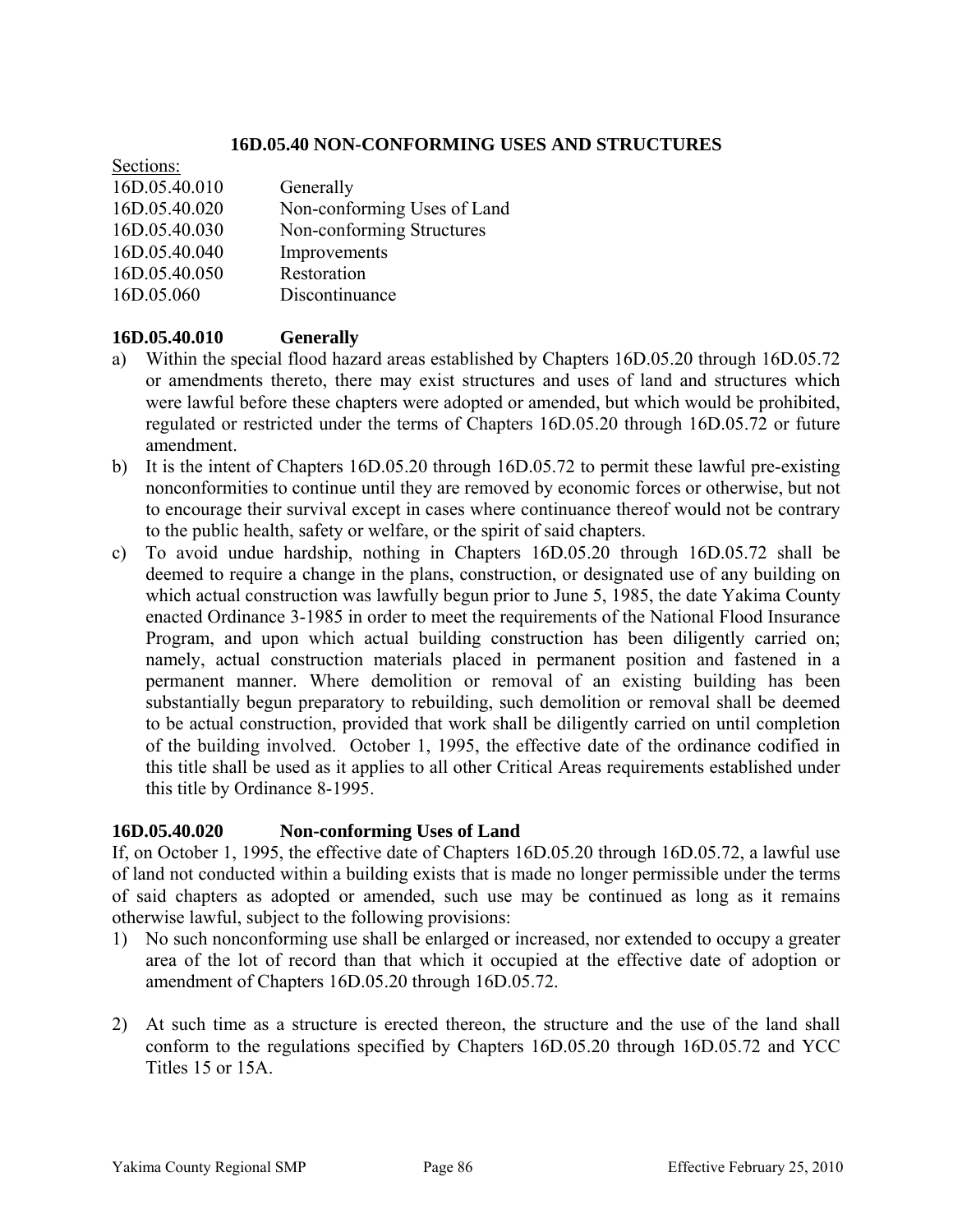#### **16D.05.40.030 Non-conforming Structures**

a) If, on October 1, 1995, the effective date of Chapters 16D.05.20 through 16D.05.72, a structure is nonconforming only because the structure is not in conformance with the applicable elevation and/or floodproofing requirement of said chapters and Chapter [15.68](http://nt2.scbbs.com/cgi-bin/om_isapi.dll?clientID=441086&hitsperheading=on&infobase=procode-5&jump=15.68&softpage=ref_Doc#JUMPDEST_15.68) of YCC Title 15, or Chapter 15A.19 of YCC Title 15A provided that the degree of nonconformity shall not be increased and the applicable elevation and/or floodproofing requirements of this title shall be observed, any structural alterations or enlargements of an existing structure under such conditions shall not increase the degree of nonconformity.

b) A structure, nonconforming only because the structure is not in conformance with the applicable elevation and/or floodproofing requirements of Chapters 16D.05.20 through 16D.05.72, destroyed to an extent such that restoration costs would exceed fifty percent of the assessed value of the structure immediately prior to such occurrence, shall be considered completely destroyed and shall be required to meet all applicable requirements of this title and YCC Titles 15 or 15A upon restoration.

### **16D.05.40.040 Improvements**

Nothing in Chapters 16D.05.20 through 16D.05.72 shall be construed to restrict normal structural repair and maintenance activities, including replacement of walls, fixtures and plumbing, provided that the value of work and materials in any twelve-month period does not exceed twenty-five percent of the assessed value of the structure prior to such work.

### **16D.05.40.050 Restoration**

Nothing in Chapters 16D.05.20 through 16D.05.72 shall be deemed to prohibit the restoration of the structural portions of a nonconforming use within six months from the date of its accidental damage by fire, explosion, or act of God; provided that the applicable elevation and/or floodproofing requirements of said chapters shall be adhered to if the structure is destroyed. A structure shall be considered to be destroyed if the restoration costs exceed fifty percent of the assessed value.

#### **16D.05.060 Discontinuance**

If the nonconforming use is discontinued for a period of twelve consecutive months or more, the nonconforming status of the use is terminated and any future use of the land or structures shall be in conformity with the provisions of this title. The mere presence of a structure, equipment, or material shall not be deemed to constitute the continuance of a nonconforming use unless the structure, equipment or material is actually being occupied or employed in maintaining such use. The ownership of property classed as nonconforming may be transferred without that fact alone affecting the right to continue such nonconforming use.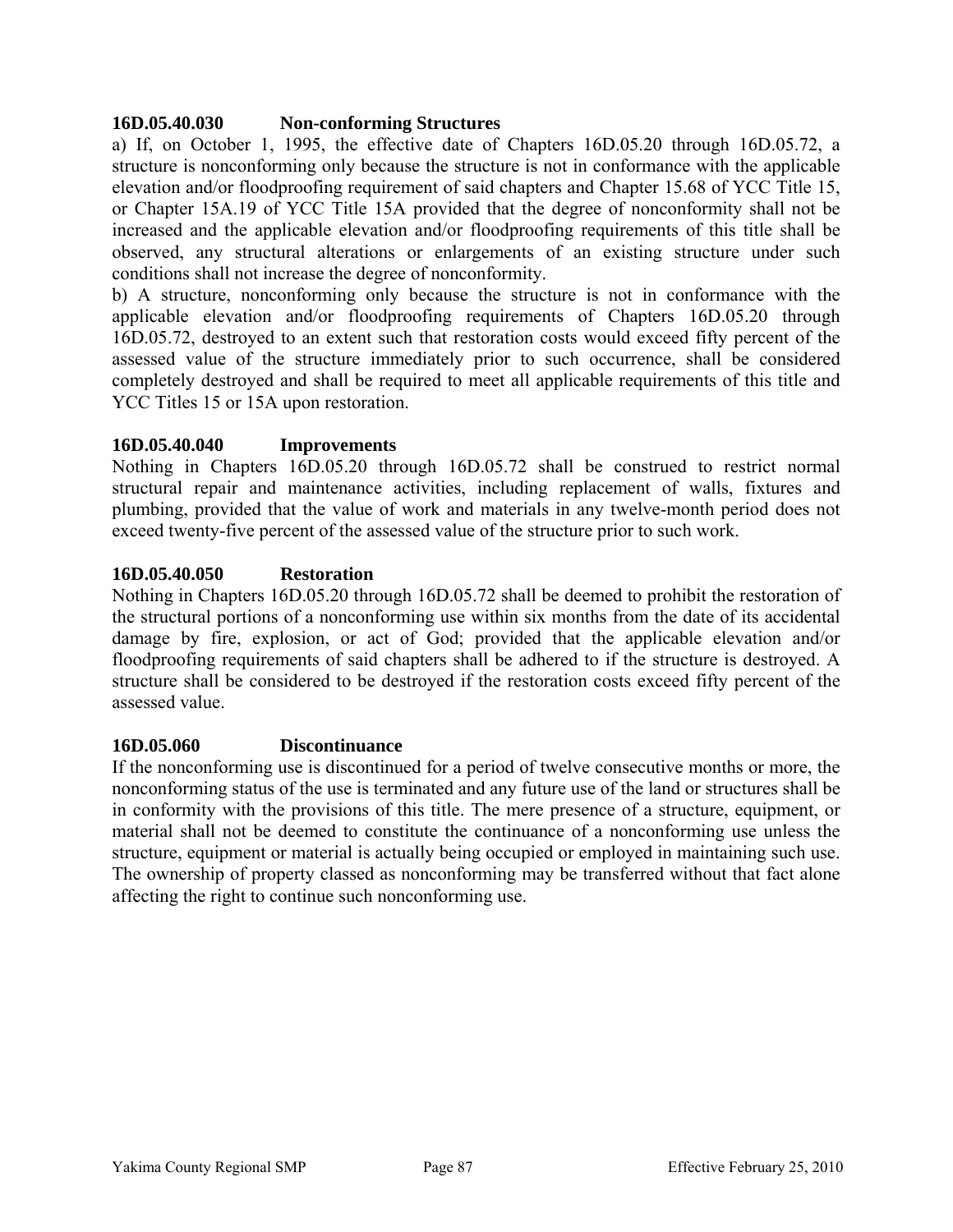### **16D.05.44 FLOOD HAZARD PROTECTION ADMINISTRATION**

| Sections:     |                                    |
|---------------|------------------------------------|
| 16D.05.44.010 | Administration                     |
| 16D.05.44.020 | Authority                          |
| 16D.05.44.030 | Permit - Required                  |
| 16D.05.44.040 | Permit – Application               |
| 16D.05.44.050 | Permit - Review                    |
| 16D.05.44.060 | Use of Available Data              |
| 16D.05.44.070 | Limitations                        |
| 16D.05.44.080 | Permit – Expiration & Cancellation |
|               |                                    |

### **16D.05.44.010 Administration**

The Chief Building Official is vested with the duty of administering the rules and regulations relating to flood hazard protection in accordance with the provisions of Chapters 16D.05.20 through 16D.05.72 and may prepare and require the use of such forms as are essential to such administration.

#### **16D.05.44.020 Authority**

Upon application, the Chief Building Official shall have the authority to grant a flood hazard permit when compliance with the applicable conditions as set forth in Chapters 16D.05.20 through 16D.05.72 and in other applicable local, state and federal regulations has been demonstrated and the proposal is found to be consistent with the purpose of the policies of the Critical Areas Ordinance.

#### **16D.05.44.030 Permit – Required**

Prior to any development within a special flood hazard area a flood hazard permit shall be obtained. This permit may be in addition to the critical area development authorization as set forth in Chapter [16D.03](http://nt2.scbbs.com/cgi-bin/om_isapi.dll?clientID=441086&hitsperheading=on&infobase=procode-5&jump=16A.03&softpage=ref_Doc#JUMPDEST_16A.03) of this title.

**16D.05.44.040 Permit – Application** All persons applying for a flood hazard permit shall submit a written application, accompanied by an application fee as specified in YCC Title 20, using the forms supplied. The application shall not be considered complete until the following minimum information is provided

- 1) Name, address and telephone number of applicant;
- 2) Name, address and telephone number of property owner;
- 3) Project description and taxation parcel number;
- 4) Name of the stream or body of water associated with the floodplain in which the development is proposed;
- 5) Site plan map showing:
	- A) Actual dimensions and shape of the parcel to be built on,
	- B) Sizes and location of existing structures on the parcel to the nearest foot,
	- C) Location and dimensions of the proposed development, structure or alteration,
	- D) Location, volume and type of any proposed fill,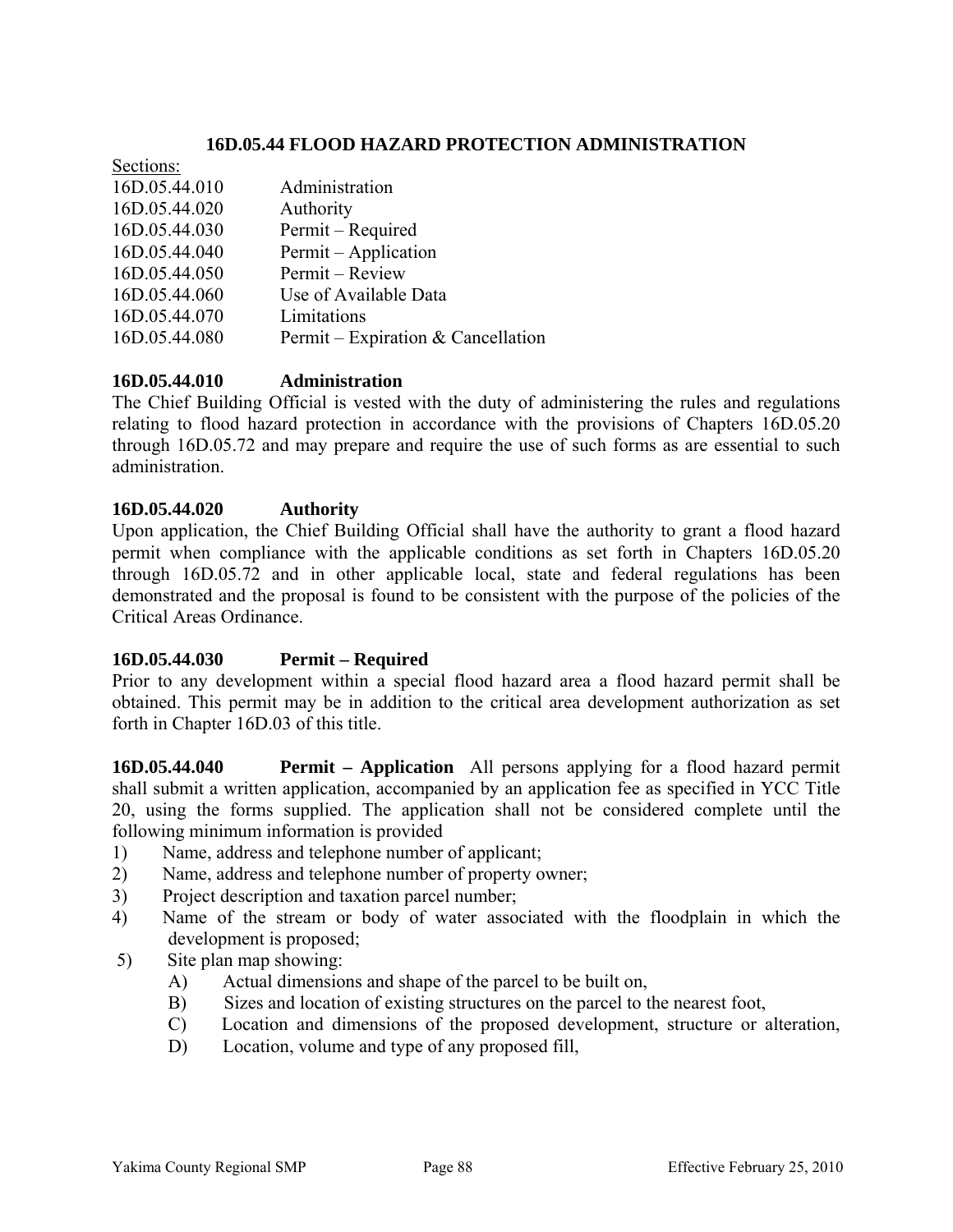E) The application shall include such other information as may be required by the administrative official, to clarify the application, including existing or proposed building or alteration, existing or proposed uses of the building and land, and number of families, housekeeping units or rental units the building is designed to accommodate, conditions existing on the lot, and such other matters as may be necessary to determine conformance with, and provide for the enforcement of Chapters 16D.05.20 through 16D.05.72; 6) Information required by other sections of Chapters 16D.05.20 through 16D.05.72.

### **16D.05.44.050 Permit – Review**

Flood hazard permit applications will be reviewed to determine:

- 1) That the floodproofing requirements and other provisions of Chapters 16D.05.20 through 16D.05.72 have been satisfied;
- 2) If the proposed development is located in the floodway, the floodway encroachment provisions of Section [16D.05.36.020](http://nt2.scbbs.com/cgi-bin/om_isapi.dll?clientID=441086&hitsperheading=on&infobase=procode-5&jump=16A.05.36.020&softpage=ref_Doc#JUMPDEST_16A.05.36.020)(2) are met;
- 3) If the proposed development includes the alteration or relocation of a watercourse, the provisions of Section [16D.05.28.010](http://nt2.scbbs.com/cgi-bin/om_isapi.dll?clientID=441086&hitsperheading=on&infobase=procode-5&jump=16A.05.28.010&softpage=ref_Doc#JUMPDEST_16A.05.28.010)(d) are met;
- 4) That the proposed development is a use permitted under Chapters 16D.05.20 through 16D.05.72 and YCC Titles 15 or 15A;
- 5) That all necessary permits have been obtained from those federal, state or local governmental agencies from which prior approval is required.

### **16D.05.44.060 Use of Available Data**

When base flood elevation data has not been provided in accordance with Section [16D.05.20.010,](http://nt2.scbbs.com/cgi-bin/om_isapi.dll?clientID=441086&hitsperheading=on&infobase=procode-5&jump=16A.05.20.010&softpage=ref_Doc#JUMPDEST_16A.05.20.010) Flood hazard areas established, the county shall obtain, review, and reasonably utilize any base flood elevation and floodway data available from a federal, state or other source, in order to administer Section [16D.05.28.020,](http://nt2.scbbs.com/cgi-bin/om_isapi.dll?clientID=441086&hitsperheading=on&infobase=procode-5&jump=16A.05.28.020&softpage=ref_Doc#JUMPDEST_16A.05.28.020) Specific standards, and 16D.05.36.020, Floodway Prohibited Uses, and Chapter 16D.04 (Enforcement and Penalties).

#### **16D.05.44.070 Limitations**

Permits issued on the basis of plans and applications approved by the administrative official authorize only the use, arrangement and construction set forth in such approved plans and applications, and no other use, arrangement or construction. Use, arrangement or construction at variance with that authorized is a violation of Chapters 16D.05.20 through 16D.05.72 and punishable as provided by16D.04 (Enforcement and Penalties).

#### **16D.05.44.080 Permit – Expiration & Cancellation**

If the work described in any permit has not begun within one hundred eighty days from the date of issuance thereof, the permit shall expire and be canceled by the chief building official.

#### **16D.05.44.090 Performance bonds**

(a)The county may require bonds in such form and amounts as may be deemed necessary to assure that the work shall be completed in accordance with approvals under Chapters 16D.05.20 through 16D.05.72. Bonds, if required, shall be furnished by the property owner, or other person or agent in control of the property.

(b)In lieu of a surety bond, the applicant may file a cash bond or instrument of credit with the department in an amount equal to that which would be required in the surety bond.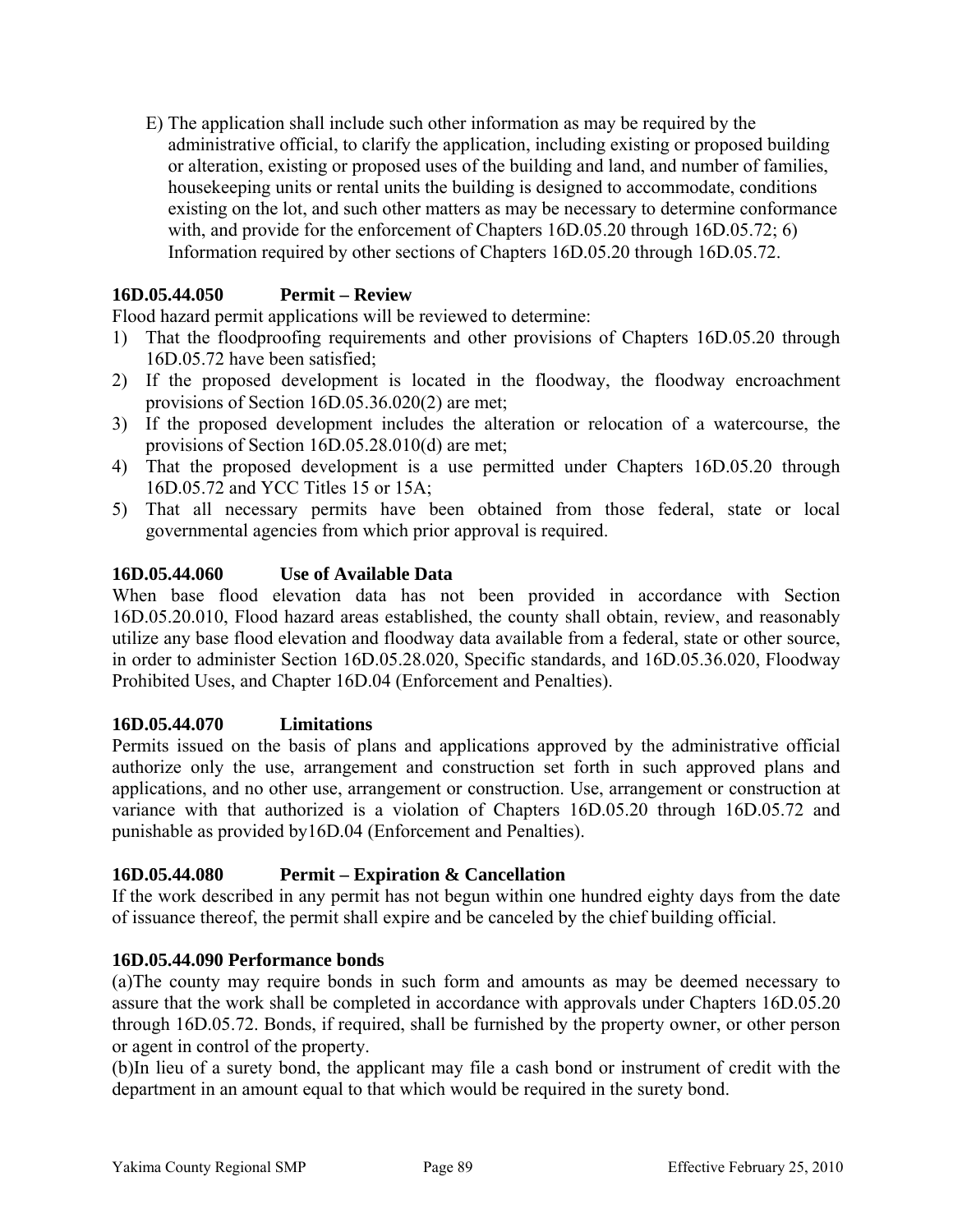#### **16D.05.44.100 Appeals**

The decision to grant, grant with conditions or deny a flood hazard permit shall be final and conclusive unless the applicant appeals the decision pursuant to the procedure established for appeals in Chapter 16D.03.

#### **16D.05.44.110 Coordination**

 Upon application, the Chief Building Official shall have the authority to grant a flood hazard permit when compliance with the applicable conditions as set forth in Chapter 16D.05.20 through 16D.05.72 and in other applicable local, state and federal regulations has been demonstrated and the proposal is found to be consistent with the purpose of this title.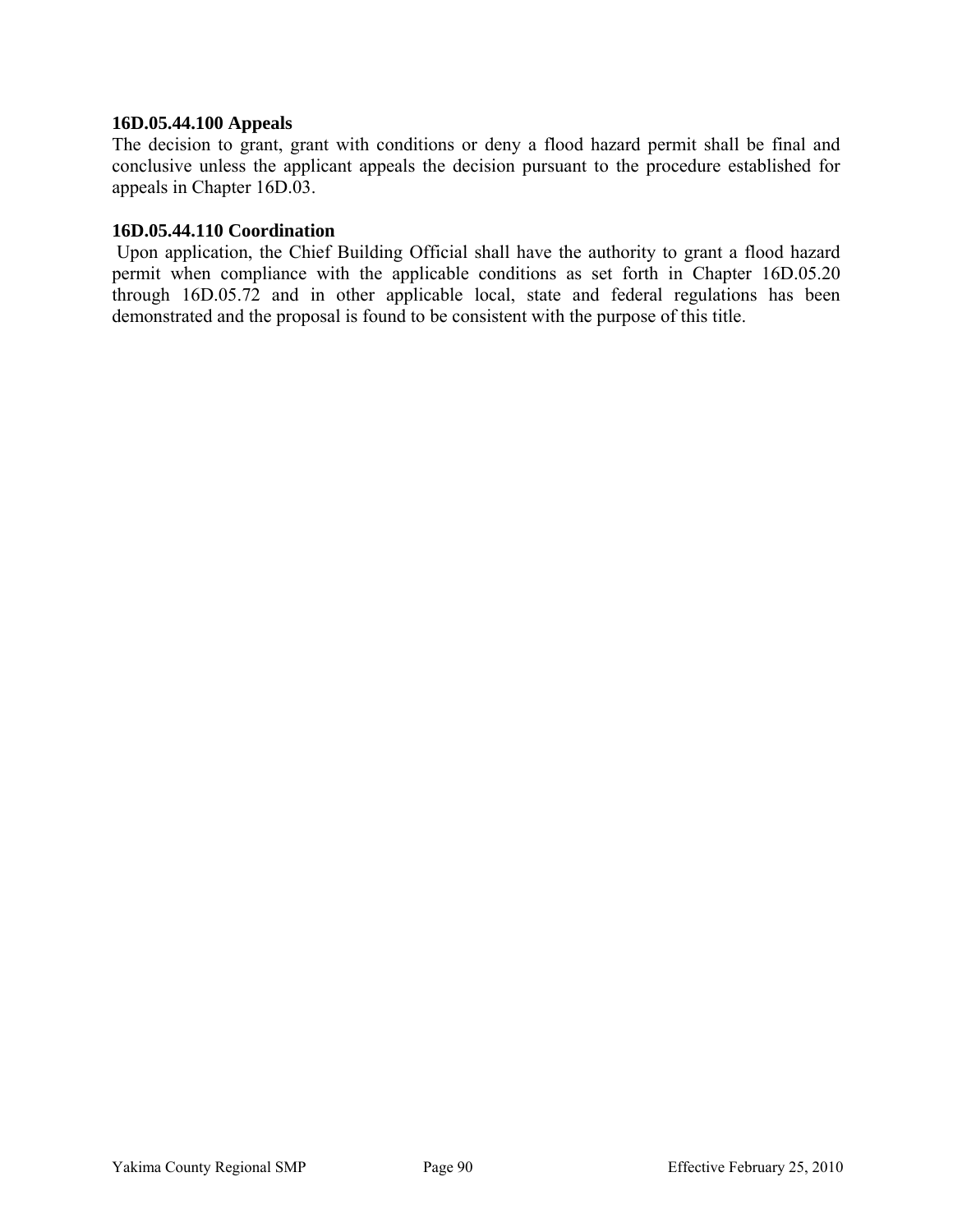### **16D.05.48 ELEVATION AND FLOODPROOFING CERTIFICATION**

| Sections:     |                                           |
|---------------|-------------------------------------------|
| 16D.05.48.010 | Applicability                             |
| 16D.05.48.020 | Certification Form                        |
| 16D.05.48.030 | Information to be obtained and maintained |
| 16D.05.48.040 | <b>Certification Responsibility</b>       |

### **16D.05.48.010 Applicability**

Certification shall be provided to verify that the minimum floodproofing and elevation standards of Chapter 16D.05.28 have been satisfied. Certification shall be required only for the new construction or substantial improvement of any residential, commercial, industrial or nonresidential structure located in a special flood hazard area, except that agricultural and certain accessory structures constructed in accordance with the standards of Section [16D.05.28.020](http://nt2.scbbs.com/cgi-bin/om_isapi.dll?clientID=145778&hitsperheading=on&infobase=procode-5&jump=16A.05.28.020&softpage=ref_Doc#JUMPDEST_16A.05.28.020)(3) shall not require certification. Such structures are still subject to elevation or floodproofing certification for flood insurance purposes.

### **16D.05.48.020 Certification Form**

The form of the elevation and floodproofing certificate shall be specified by the Chief Building Official and shall be generally consistent with that required by FEMA for the administration of the National Flood Insurance Program.

#### **16D.05.48.030 Information to be obtained and maintained**

The elevation and floodproofing certificate shall verify the following flood hazard protection information:

- 1) The actual elevation (in relation to mean sea level) of the lowest floor (including basement) of all new or substantially improved structures, and whether or not the structure contains a basement;
- 2) The actual elevation (in relation to mean sea level) of floodproofing of all new or substantially improved floodproofed structures, and that the floodproofing measures utilized below the base flood elevation render the structure watertight, with walls substantially impermeable to the passage of water;
- 3) Where a base flood elevation has not been established according to Section [16D.05.20.010,](http://nt2.scbbs.com/cgi-bin/om_isapi.dll?clientID=145778&hitsperheading=on&infobase=procode-5&jump=16A.05.20.010&softpage=ref_Doc#JUMPDEST_16A.05.20.010) obtain and record the actual elevation (in relation to mean sea level) of the lowest floor (including basement) as related to the highest adjacent grade, and whether or nor the structure contains a basement.

#### **16D.05.48.040 Certification Responsibility**

The project proponent shall be responsible for providing required certification data to the Chief Building Official prior to the applicable construction inspection specified in the certification form. All elevation and floodproofing data specified in Section [16D.05.48.030](http://nt2.scbbs.com/cgi-bin/om_isapi.dll?clientID=145778&hitsperheading=on&infobase=procode-5&jump=16A.05.48.030&softpage=ref_Doc#JUMPDEST_16A.05.48.030) must be obtained and certified by a registered professional engineer, architect, or surveyor. The elevation and floodproofing certification shall be permanently maintained by the Chief Building Official.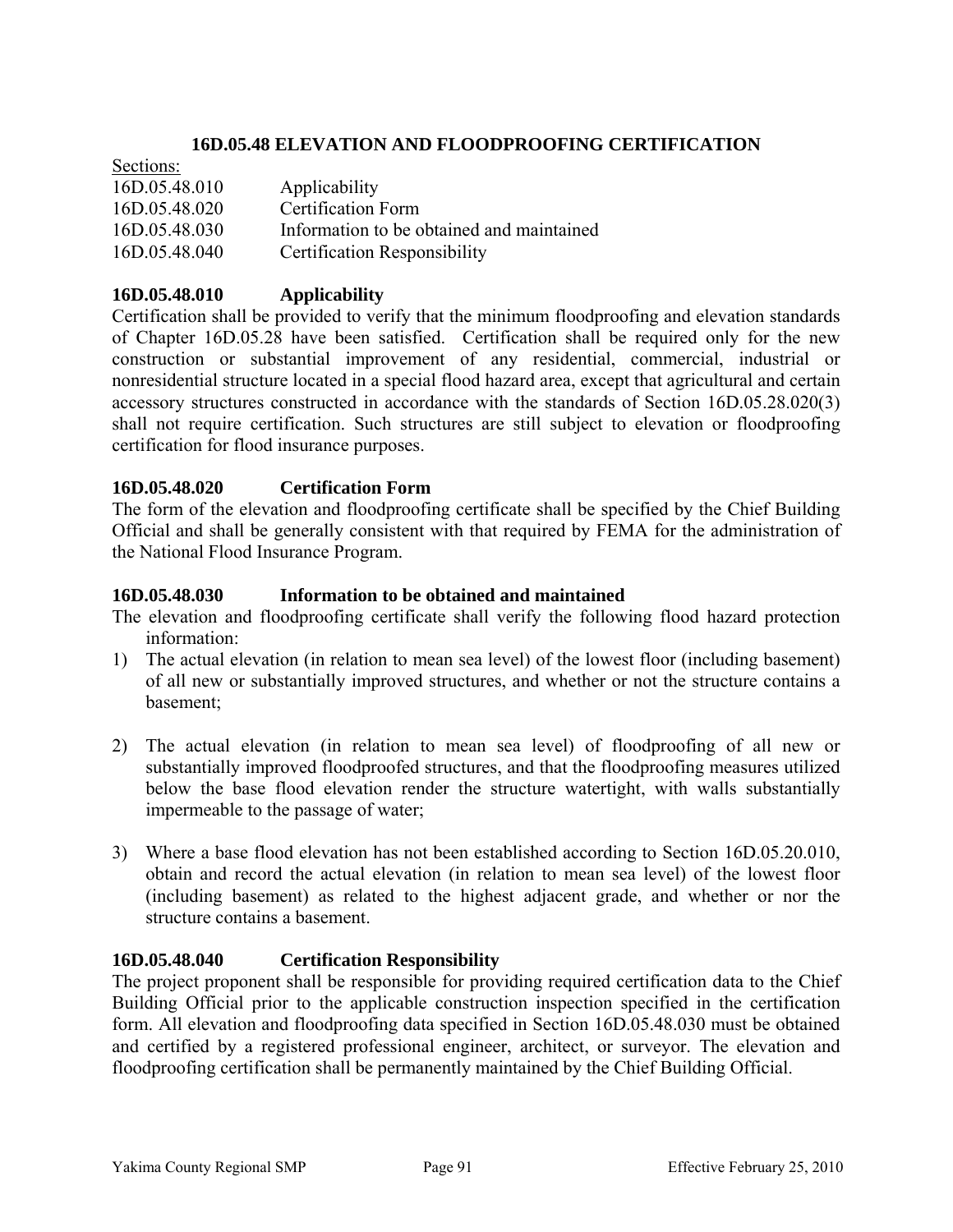### **16D.05.52 VARIANCES**

| <b>Secuons:</b> |                                    |
|-----------------|------------------------------------|
| 16D.05.52.010   | Procedure                          |
| 16D.05.52.020   | Variance limitations               |
| 16D.05.52.030   | Conditions for Authorization       |
| 16D.05.52.040   | Administrative Official's Decision |
| 16D.05.52.050   | Notification and Final Decision    |
| 16D.05.52.060   | Power to Refer Decisions           |
| 16D.05.52.070   | Appeals                            |
|                 |                                    |

### **16D.05.52.010 Procedure**

 $\mathbf{S}$ 

Any person seeking a variance from the requirements of Chapters 16D.05.20 through 16D.05.72 authorized under Section [16D.05.52.020](http://nt2.scbbs.com/cgi-bin/om_isapi.dll?clientID=145778&hitsperheading=on&infobase=procode-5&jump=16A.05.52.020&softpage=ref_Doc#JUMPDEST_16A.05.52.020) shall make such request in writing to the department on forms supplied by the department. Upon receipt of a completed application and application fee for the variance, a notice of the variance request shall be forwarded to all landowners of adjacent property within twenty days of the receipt of completed application and fee. The notice shall solicit written comment on the variance request and specify a time period not less than ten days from the date of mailing, during which written comments may be received and considered. The notice shall also state that copies of the administrative official's final decision will be mailed upon request. The administrative official may also solicit comments from any other person or public agency he or she feels may be affected by the proposal.

#### **16D.05.52.020 Variance limitations**

- a) Variances shall be limited solely to the consideration of:
	- (1) Elevation requirements for lowest floor construction;
		- (2) Elevation requirements for floodproofing;
		- (3) The type and extent of floodproofing.
- b) Variances shall not be considered for any procedural or informational requirements or use prohibitions of Chapters 16D.05.20 through 16D.05.72.

#### **16D.05.52.030 Conditions for Authorization**

Before a variance to the provisions of Chapters 16D.05.20 through 16D.05.72 may be authorized, it shall be shown that:

- 1) There are special circumstances applicable to the subject property or to the intended use, such as size, topography, location or surroundings, that do not apply generally to other property in the same vicinity and zone; and
- 2) The granting of such variance will not be materially detrimental to the public welfare or injurious to the property or improvements in the vicinity and zone in which the subject property is located; and
- 3) Such a variance is the minimum necessary, considering the flood hazard, to afford relief; and
- 4) Failure to grant the variance would result in exceptional hardship to the applicant; and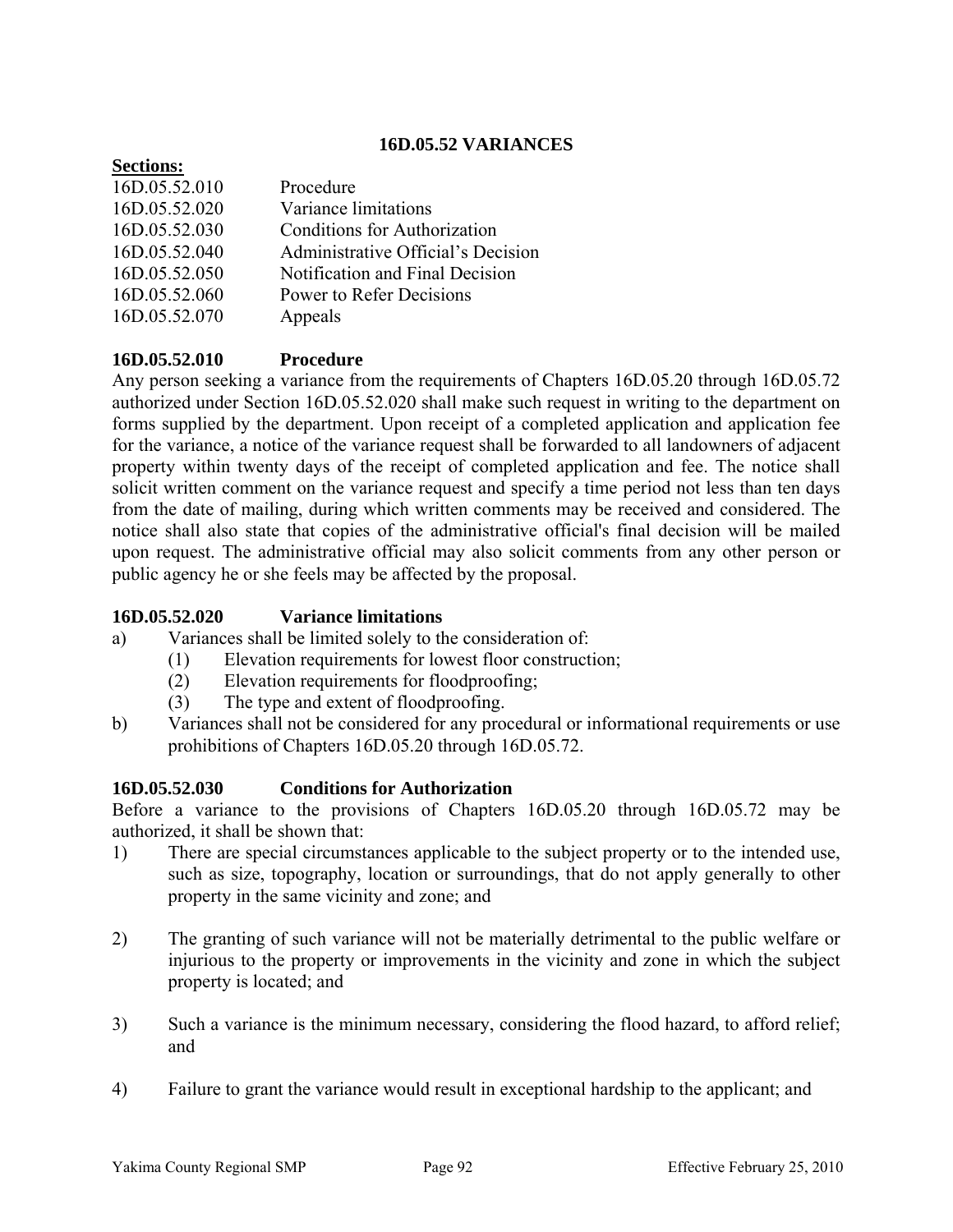- 5) The granting of such a variance will not result in:
	- (A) Increased flood heights,
	- (B) Additional threats to public safety,
	- (C) Creation of nuisances,
	- (D) Extraordinary public expense,
	- (E) Conflicts with other existing local laws or ordinances.

#### **16D.05.52.040 Administrative Official's Decision**

After considering any comments received from other agencies, jurisdictions or adjoining property owners, the administrative official shall approve, approve with conditions, or deny the variance request. The administrative official shall prepare written findings and conclusions stating the specific reasons upon which the decision is based.

### **16D.05.52.050 Notification and Final Decision**

The decision shall be issued within seven days from the end of the comment period. Further, the administrative official shall mail the findings and decision to the applicant and to other parties of record requesting a copy.

### **16D.05.52.060 Power to Refer Decisions**

In exercising the duties and powers of implementing and administrating Chapters 16D.05.20 through 16D.05.72, the administrative official may refer any variance application to the hearing examiner for action at a public hearing.

#### **16D.05.52.070 Appeals**

Any decision by the administrative official to approve or deny a variance request may be appealed subject to the procedures set forth in Section16D.03.13 (Development Authorization – Review Procedure).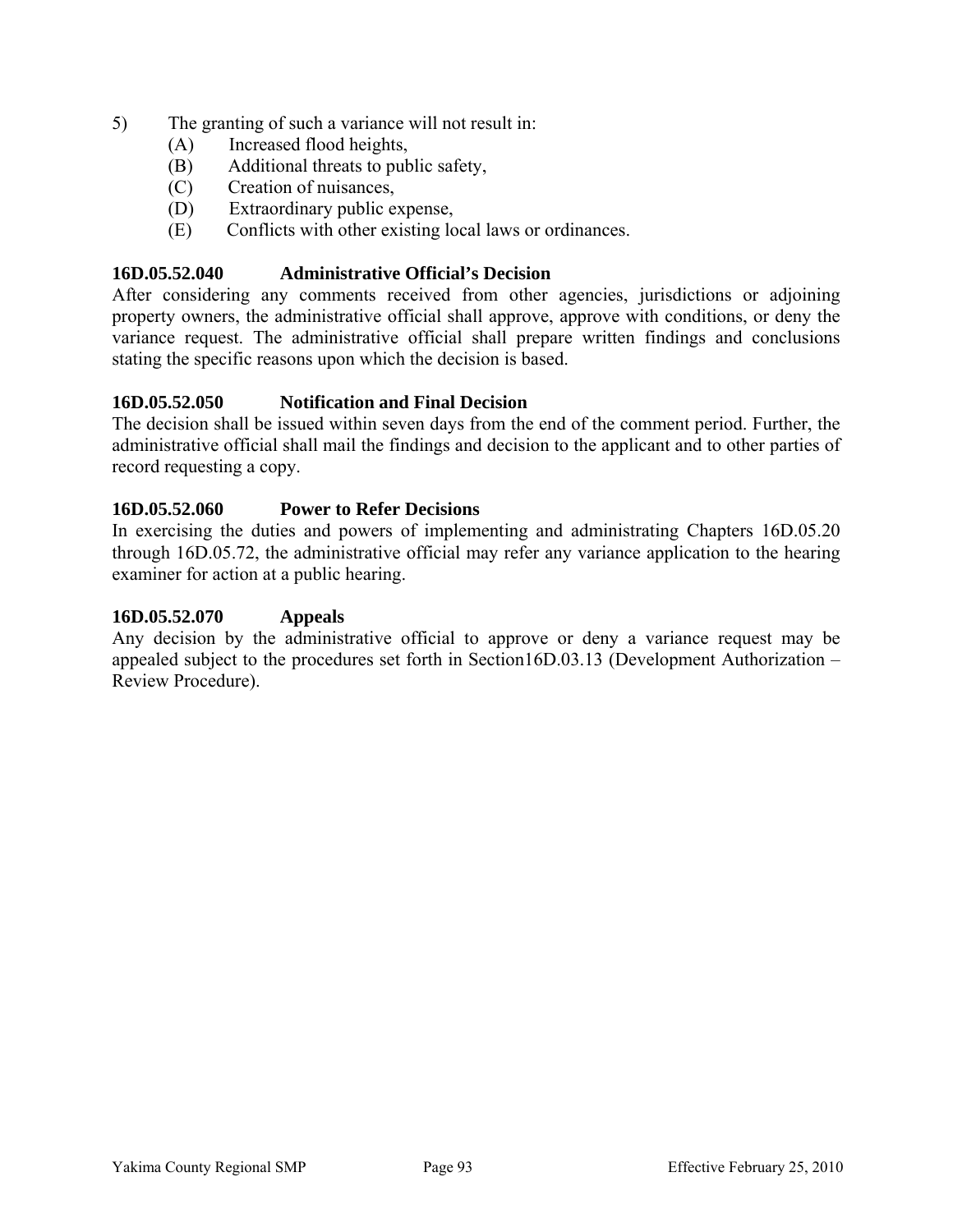### **16D.05.72 MAP CORRECTION PROCEDURES**

Sections: 16D.05.72 Map Correction Procedures

16D.05.72.010 Federal flood hazard map correction procedures. The procedures for federal flood hazard map correction, as provided in federal regulations Section 70 CFR of the National Insurance Program are hereby adopted by reference.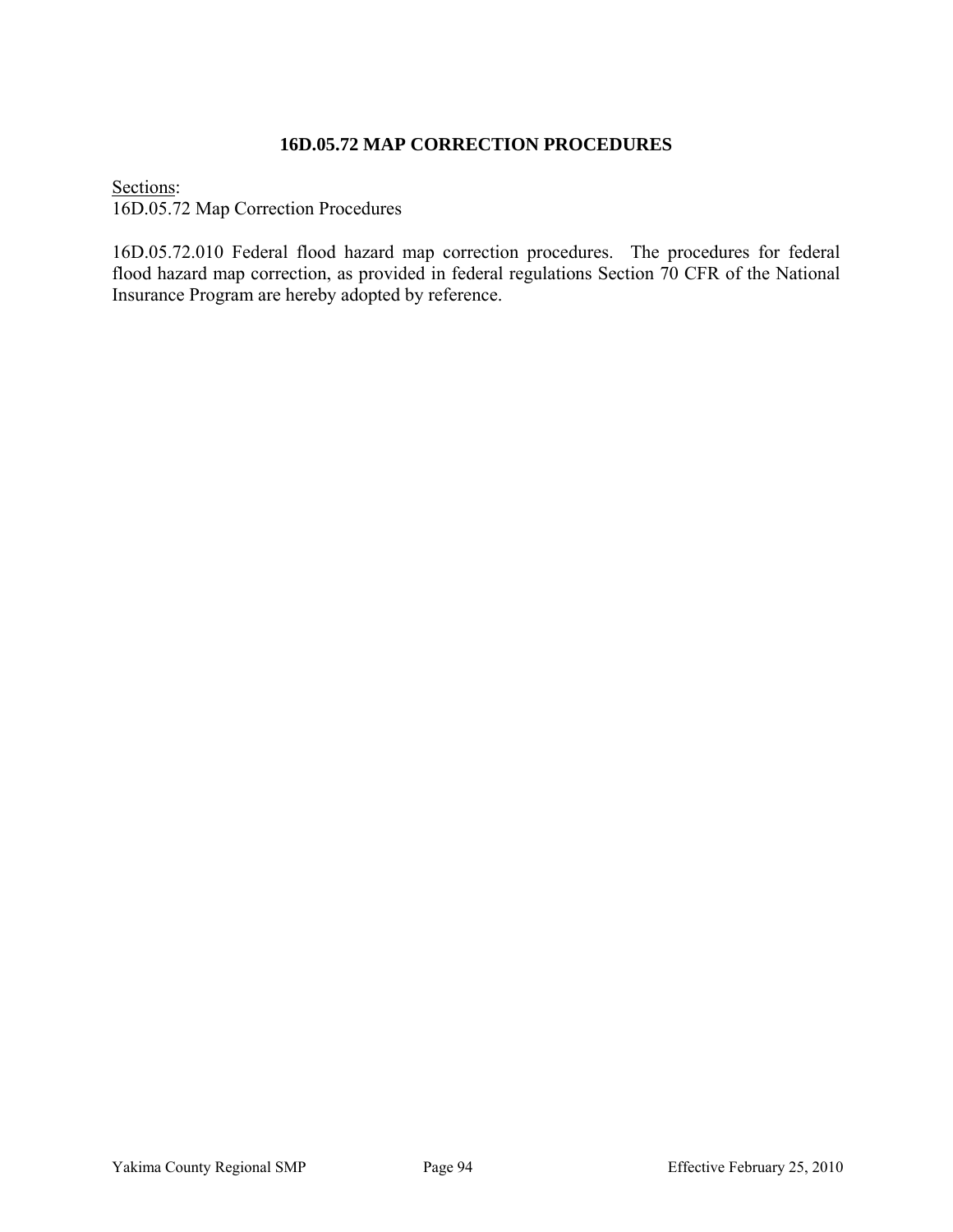### **Chapter 16D.06 FISH AND WILDLIFE HABITAT AND THE STREAM CORRIDOR SYSTEM**

#### Sections:

#### **Introduction**

- 16D.06.01 Purpose and Intent
- 16D.06.02 Protection Approach

#### **Designation and Mapping**

- 16D.06.03 Hydrologically Related Critical Area Features
- 16D.06.05 Functional Properties
- 16D.06.06 Stream, Lake and Pond Typing System
- 16D.06.07 Wetland Rating System
- 16D.06.08 Maps

#### **General Development Standards**

- 16D.06.10 Prohibited Uses
- 16D.06.11 General Policies and Standards

#### **Water Dependency Development Standards and Buffer Requirements**

- 16D.06.12 Use Classifications
- 16D.06.13 Water-dependent Uses
- 16D.06.14 Water-related Uses
- 16D.06.15 Water enjoyment uses and Non-water Oriented Uses
- 16D.06.16 Vegetative Buffers

#### **Land Modification Development Standards**

- 16D.06.17 Roads, Railroads and Parking
- 16D.06.18 Utility Transmission Lines
- 16D.06.19 Shore Stabilization
- 16D.06.20 Dredging and Excavation
- 16D.06.21 Filling
- 16D.06.22 Commercial Mining of Gravels
- 16D.06.23 Reclamation

#### **Shoreline Use Development Standards**

- 16D.06.24 Forest Practices
- 16D.06.25 Commercial and Commercial Services
- 16D.06.26 Industrial Activities
- 16D.06.27 Residential
- 16D.06.28 Recreation
- 16D.06.29 Agriculture
- 16D.06.30 Aquaculture
- 16D.06.31 Piers and Docks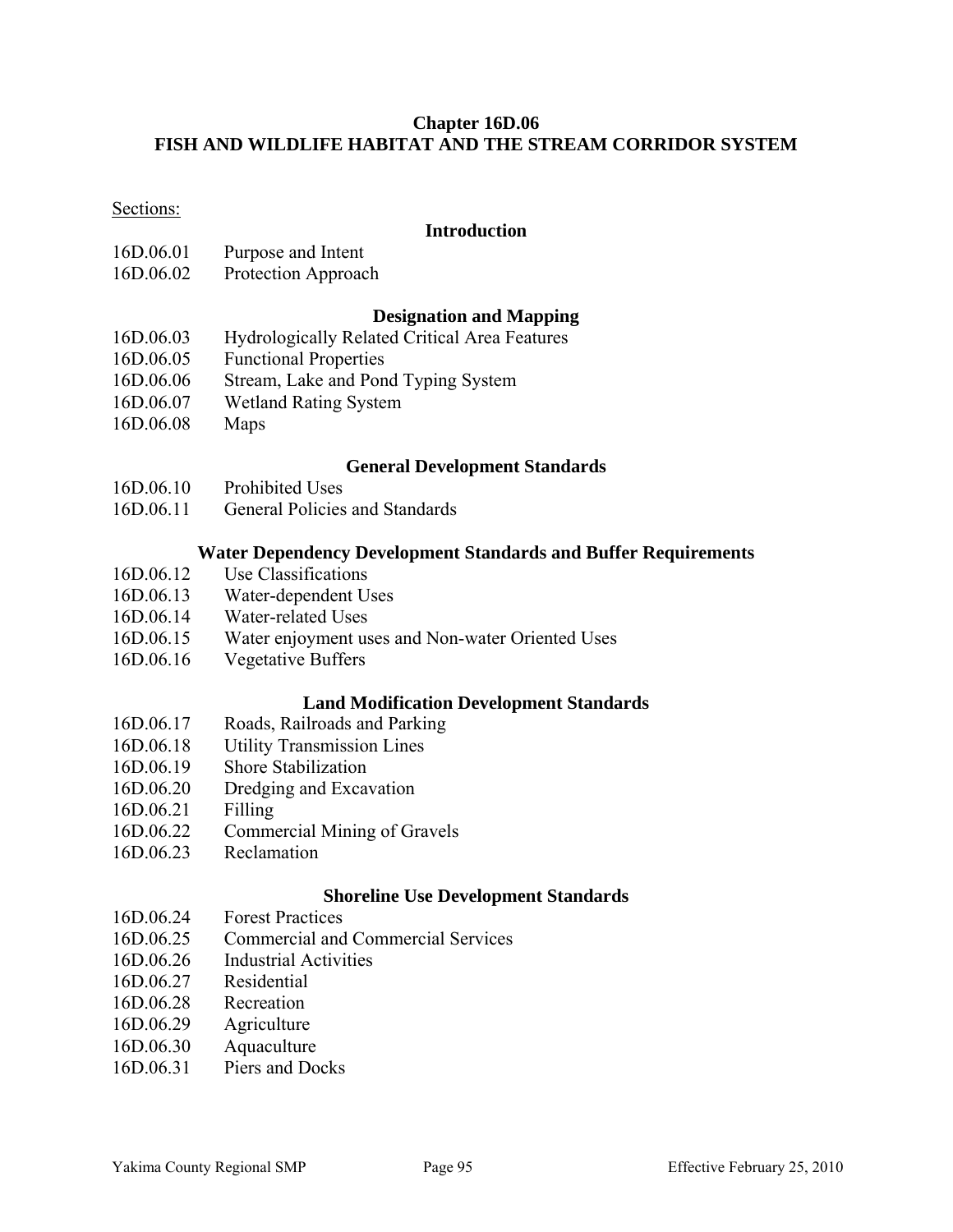# **INTRODUCTION**

### **16D.06.01 Purpose and Intent**

- 1) The shorelines of Yakima County include stream corridor systems, hydrologically related critical areas, streams, lakes, ponds, wetlands, and associated uplands which are part of a fragile and highly complex relationship of geology, soils, water, vegetation, and wildlife. The purpose of this chapter is to establish guidelines, policies, and standards to help conserve, protect, and, where feasible, restore and enhance this complex relationship. These regulations have been designed to:
	- a) Meet the requirements of the Shoreline Management Act (RCW 90.58.020), to protect against adverse impacts to the land, its vegetation and wildlife, and the waters of the state and their aquatic life, and to protect the ecosystem-wide processes and ecological functions Shoreline jurisdiction;
	- b) Meet the requirements of the Growth Management Act (RCW 36.70A.172) to protect the functions and values of fish and wildlife habitat conservation areas, wetlands, stream undercutting geologic hazards and frequently flooded areas; and to give special consideration to anadromous fish applicable to Shoreline jurisdiction
	- c) Meet eligibility requirements of the National Flood Insurance Program (NFIP).
- 2) The guidelines, policies, and standards of this chapter are intended to:
	- a) Plan for and regulate necessary projects, development, and uses within jurisdiction of the Yakima County Regional SMP;
	- b) Prevent further degradation in the quantity and quality of surface and subsurface waters;
	- c) Conserve, restore, and protect sensitive or unique fish and wildlife habitats, vegetation, and ecological relationships;
	- d) Protect public and private properties from adverse effects of improper development within hazardous or sensitive areas of the stream corridor;
	- e) Provide a zero net loss of natural wetlands functions and values together with, a gain of wetlands in the long term, if reasonably possible through voluntary agreements or government incentives;
	- f) Establish measures to protect streams, lakes, ponds, and wetlands under Shoreline jurisdiction that are at least as protective as the measures applying outside Shoreline jurisdiction as required by RCW 90.58.030 (Finding -- Intent -- 2003 c 321);
	- g) Recognize that, based on WAC 365-190-080(5) (Fish and Wildlife Habitat Conservation Areas) wildlife habitat conservation means land management for maintaining species in suitable habitats within their natural geographic distribution so that isolated subpopulations are not created. This does not mean maintaining all individuals of all species at all times, but it does mean cooperative and coordinated land use planning is critically important;

#### **16D.06.02 Protection Approach**

1) To maintain viable populations of fish and wildlife species, there must be adequate environmental conditions for reproduction, foraging, resting, cover, and dispersal of animals at a variety of scales across the landscape. Key factors affecting habitat quality include fragmentation, the presence of essential resources such as food, water, nest building materials, the complexity of the environment, and the presence or absence of predator species and diseases. As a method of linking large habitat areas, migration corridors offer a means by which to connect publicly protected lands and other intact habitat areas. Riparian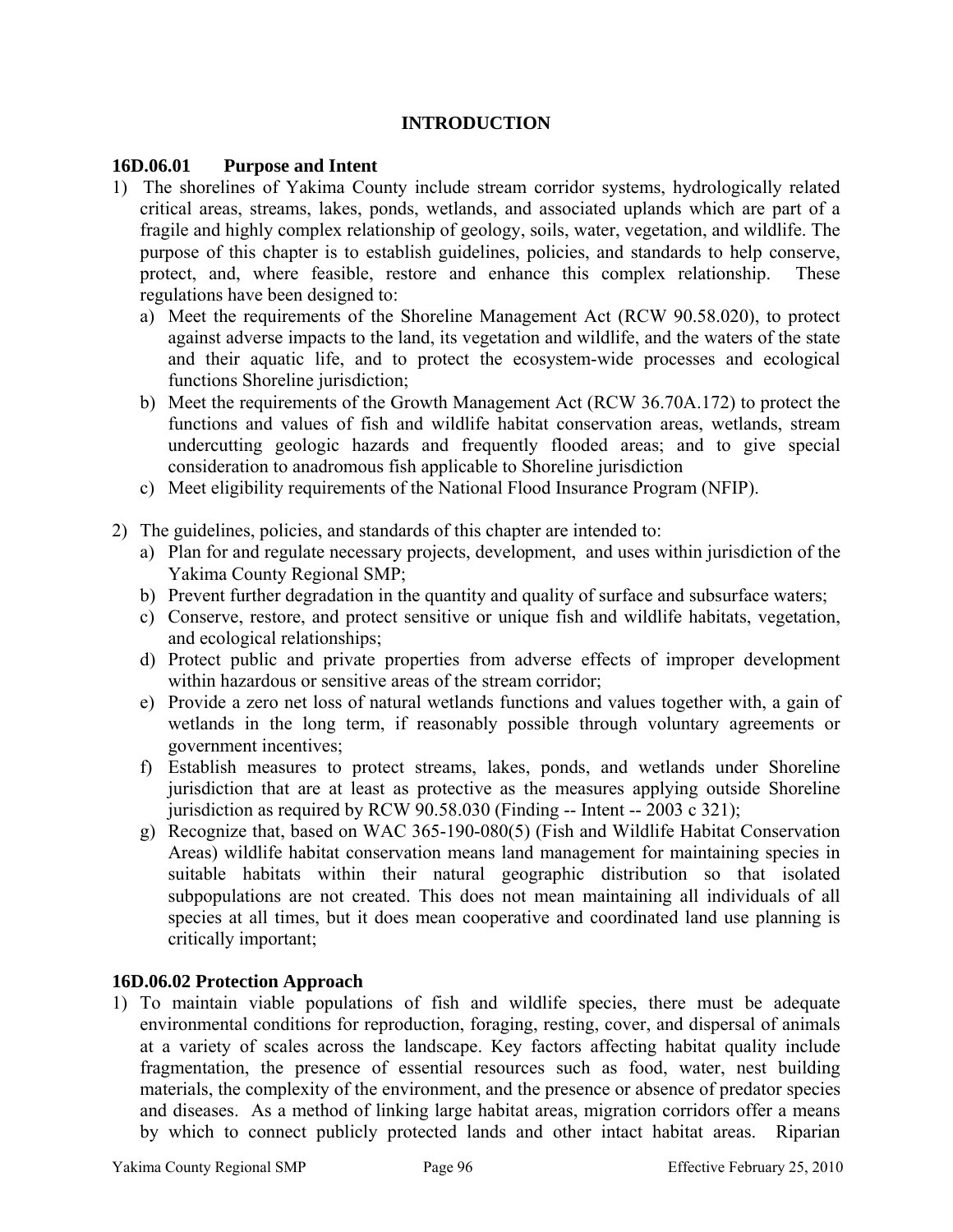corridors offer a natural system of such linkages. Yakima County accomplishes fish and wildlife habitat protection in 3 parts:

- a) Protect habitat for aquatic (in-water) species through stream, lake, pond and wetland standards;
- b) Protect habitat for riparian (near-water) species through stream, lake, pond, and wetland standards and buffer requirements;
- c) Protect habitat for upland species using the protection measures of Chapter 16D.11.
- 2) Yakima County has a very high proportion of federal, state and other publicly and tribally owned land, including State Natural Area Preserves and Natural Resource Conservation Areas. These lands are managed to some extent for the conservation of wildlife habitat. Consequently, one of Yakima County's approaches to protecting all wildlife habitat types is to rely on the management of these lands by the responsible entity. The protection of Larch mountain salamander *(Plethodon larselli)* (State Sensitive, Federal Species of Concern) and Spotted Owl *(Strix occidentalis)* (State Endangered, Federal Threatened) habitat is accomplished through this approach, since their habitat of primary association is located within Federal ownership.
- 3) To accomplish upland wildlife protection on private lands, Yakima County performed an assessment to map wildlife habitat. Only a small percentage of the mapped area is within private ownership and that is largely in remote areas of forest and rangeland. Consequently, part of Yakima County's approach to protect upland wildlife on private land is to rely on the large lot/low density provisions of the Remote (40 acre minimum), Forest (80 acre minimum) and Agriculture (40 acre minimum) zoning districts.
- 4) Corridors for wildlife to move between large habitat areas are a component of wildlife habitat. Riparian corridors offer a natural system of linkages between such areas. In semiarid regions such as Yakima County, riparian corridors not only offer migratory linkages between large habitat areas but also offer important refuge and habitat for numerous species that rely on the riparian areas for their existence. Consequently, Yakima County's approach to protect wildlife migration corridors and riparian habitat is to rely on the protection measures for stream corridors, wetlands, in Shoreline jurisdiction, where applicable. Native upland plant communities adjacent to riparian areas in Yakima County are also high quality wildlife habitat supporting significant native wildlife assemblages. Other upland plant communities consisting of mixes of native and introduced species also support diverse wildlife populations. The goals, policies, shoreline environments and use regulations in this SMP are intended to manage these areas, where they occur within jurisdiction of this shoreline master program, to assure no net loss of ecological function, including existing wildlife habitat and populations. This purpose is complimentary to additional provisions in Chapter 16D.11, Upland Habitat Conservation Areas, which address this Critical Area category, identified in the Growth Management Act (RCW 36.70A.172).
- 5) Yakima County's approach to protecting aquatic habitat is to rely on the protection standards for rivers, streams, lakes, and the associated wetlands of these shorelines, within jurisdiction of the Yakima County Regional SMP. These standards are derived from the requirements of the SMP Guidelines, at WAC 173-26-201 and subsequent sections.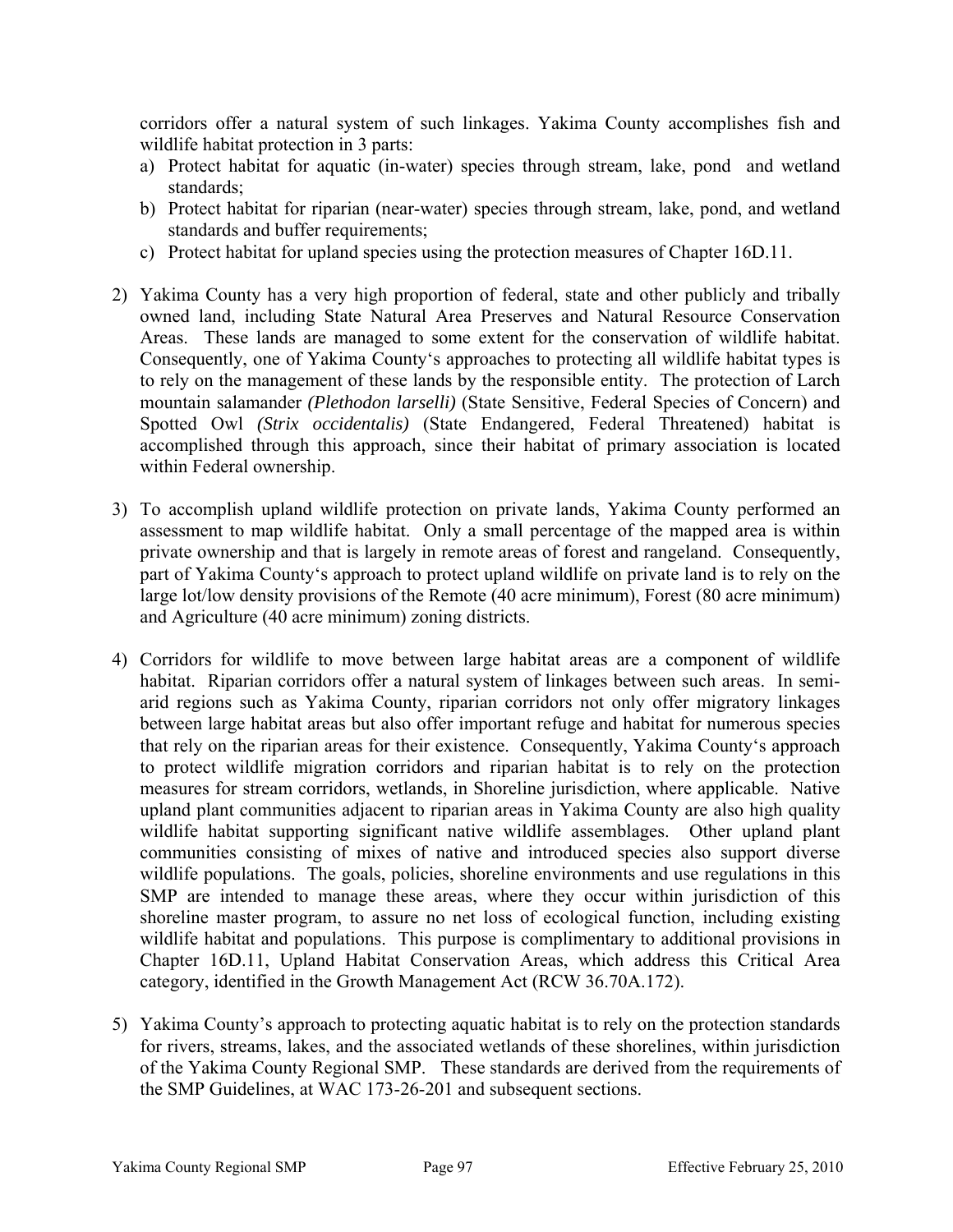6) In addition to the provisions of Section 16D.06.02(4) above, for purposes of managing fish and wildlife habitat conservation areas pursuant to the Growth Management Act, habitat for listed state and federal threatened, endangered, and sensitive species was assessed and incorporated for upland species. Consequently, Yakima County's approach to protect habitat for listed state and federal threatened, endangered, and sensitive upland species is outlined in Section 16D.11.

# **DESIGNATION AND MAPPING**

## **16D.06.03 Hydrologically Related Critical Area Features**

The stream corridor and other hydrologically related critical areas include one or more of the following features:

- 1) Any floodway and floodplain identified as a special flood hazard area. Special flood hazard areas are those identified by the Federal Insurance Administration in the Flood Insurance Study for Yakima County which, together with accompanying Flood Insurance Maps, is hereby adopted by reference and declared to be a part of this title as set forth in Chapters 16D.05.20 through 16D.05.72;
- 2) Perennial and intermittent streams, excluding ephemeral streams, including the stream main channel and all secondary channels within the Ordinary High Water Mark;
- 3) Naturally occurring ponds under twenty acres and their submerged aquatic beds; and manmade lakes and ponds created within a stream channel designated under (2) above;
- 4) All wetlands, that meet the definition found in Section 16D.02.425, as required by WAC 365-190-080(1), and as designated in section 16D.07.02(1) of the wetland chapter;
- 5) Where specifically cited, any flood-prone area not included in a designated floodway and floodplain but indicated as flood-prone by U.S. Soil Conservation Service soil survey data or geologic evidence developed through professional geologists or engineers;
- 6) A buffer area extending on a horizontal plane from the ordinary high water mark of a stream channel, lake, or pond, designated in this section or from the edge of a wetland designated in this section according to the distances set forth in Section 16D.06.16 (Vegetative Buffers);
- 7) Lakes and ponds meeting the designation criteria in the Shoreline Management Act (RCW 90.58 .030) listed in Appendix B.

## **16D.06.05 Functional Properties**

- 1) Streams, lakes and ponds and wetlands, require a sufficient riparian area to support one or more of the following functional properties:
	- a) Streambank and shore stabilization;
	- b) Providing sufficient shade through canopy cover to maintain water temperatures at optimum levels and to support fish habitat;
	- c) Moderating the impact of stormwater and meltwater runoff;
	- d) Filtering solids, nutrients, and harmful substances;
	- e) Surface erosion prevention;
	- f) Providing and maintaining migratory corridors for wildlife;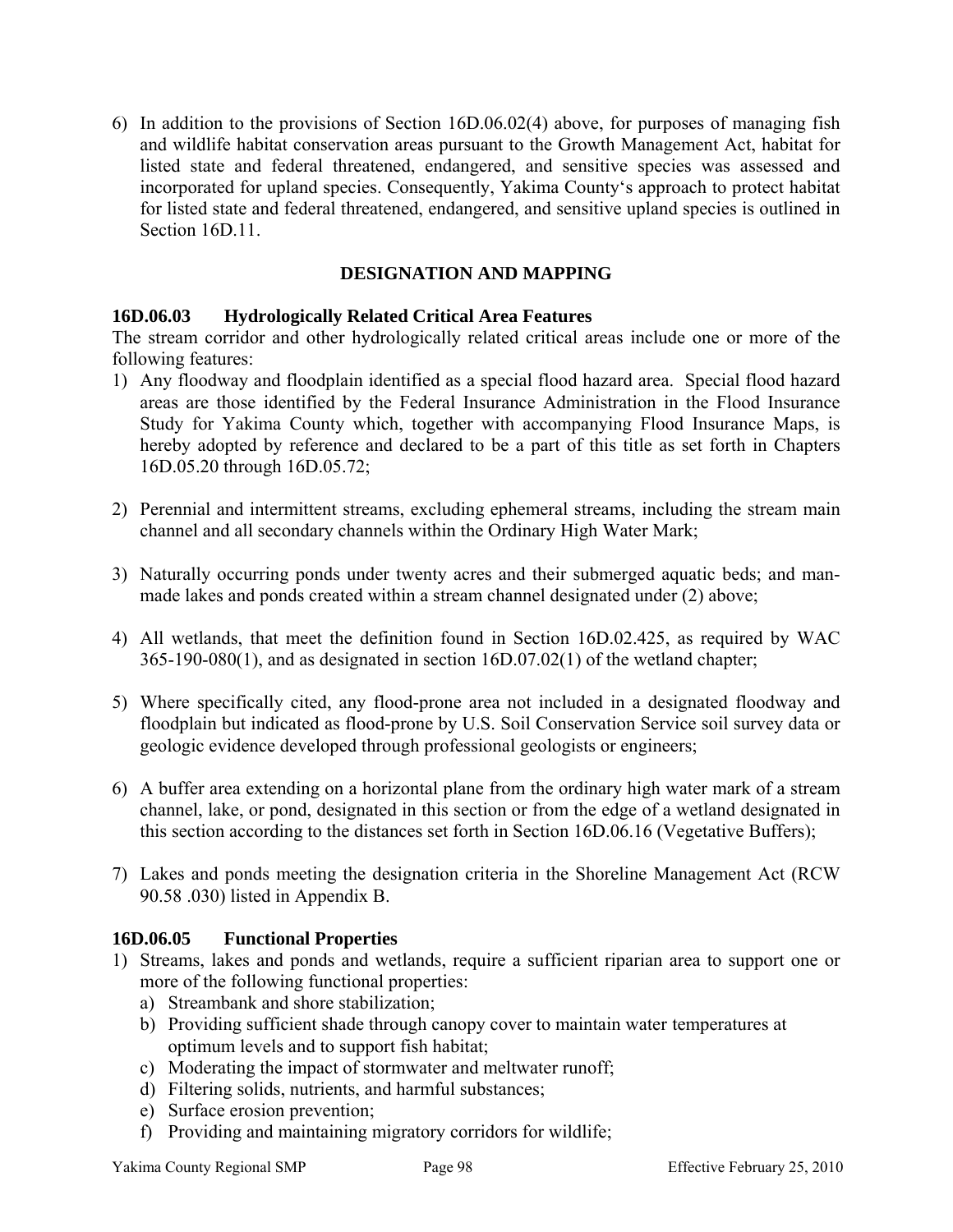- g) Supporting a diversity of wildlife habitat;
- h) Providing floodplain functions noted below;
- i) Contributing woody debris and organic matter to the aquatic environment;
- j) Providing altered climatic conditions different from upland areas.
- 2) Stream channels generally support one or more of the following functional properties:
	- a) Groundwater recharge and/or discharge;
	- b) Water transport;
	- c) Sediment transport and/or storage;
	- d) Biogeochemical functions (see lakes, ponds and wetland functions below);
	- e) Channel migration and creation of a dynamic habitat mosaic;
	- f) Food web and habitat functions.
- 3) Lakes, ponds and wetlands generally provide similar functions, sometimes to a greater or lesser degree. Wetlands are often located along the margins of lakes and ponds, which often mixes the functions between the two. Lakes, ponds and wetlands generally provide one or more of the following functional properties:
	- a) Biogeochemical functions, which are related to trapping and transforming chemicals and include functions that improve water quality in the watershed such as: nutrient retention and transformation, sediment retention, metals and toxics retention and transformation;
	- b) Hydrologic functions, which are related to maintaining the water regime in a watershed, such as: flood flow attenuation, decreasing erosion, groundwater recharge;
	- c) Food web and fish and wildlife habitat functions, which includes habitat for: invertebrates, amphibians, anadromous fish, resident fish, birds, mammals.
- 4) Floodplains generally provide one or more of the following functional properties:
	- a) Floodwater storage and passage, including the movement of high velocity flood waters;
	- b) Sediment storage and recruitment;
	- c) Food web and habitat functions;
	- d) Nutrient sink and/or source;
	- e) Groundwater recharge and/or discharge.
- 5) Some functions, as, for example, supporting a diversity of wildlife habitat, require larger areas which may not be achievable due to existing development and construction constraints. In these instances, adjustments to the minimum standards to accommodate such constraints may be necessary. However, a reduction of standards impairs the hydrologically related critical area's ability to support some functional properties. Reductions of standards should be offset by enhancement, restoration or preservation measures which replace lost functions or strengthen other functional properties if replacement of the lost functions is not possible.

## **16D.06.07 Wetland Rating System**

Wetlands within Yakima County are defined in Section 16D.02.425 and are shown on the data maps referenced in Section 16D.06.08 (Maps). Most, but not all, of the wetlands within Yakima County occur near streams. All wetlands deserve a standard of protection, through the use of vegetative buffers, that is directly related to their contribution to the functional properties listed in Section 16D.06.05 (Functional Properties) and section 16D.07.04 (Wetland Functions and Rating). For regulatory purposes, wetlands are classified into four categories according to the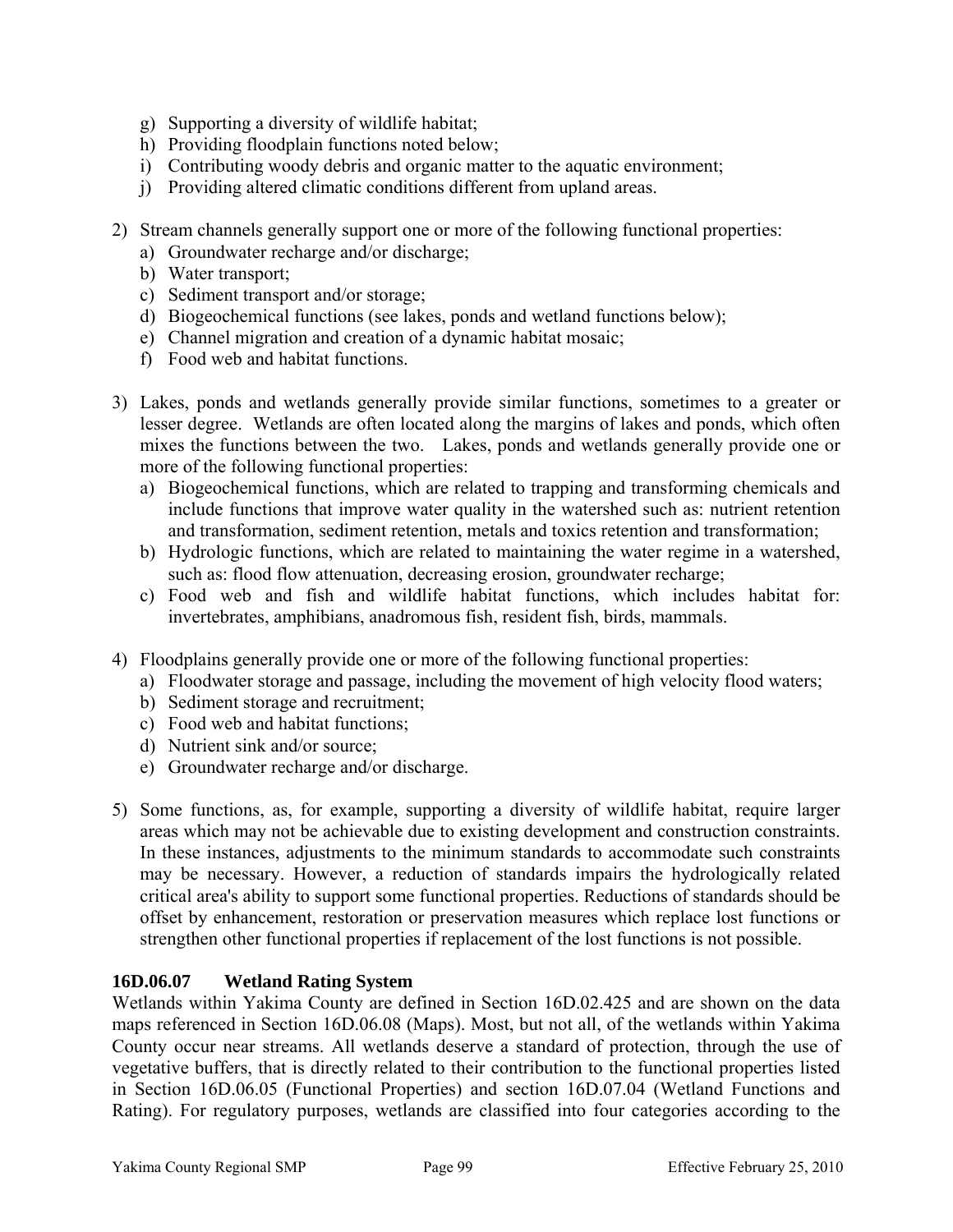Wetland Rating System found in section 16D.07.04(2) (Wetland Functions and Rating) of the wetland chapter.

# **16D06.08 Maps**

Shorelines of the state as well as certain fish and wildlife habitat and hydrologically related critical areas have been inventoried and are depicted on a series of paper and electronic maps maintained at the Yakima County Public Services Department. The best available graphic depiction of critical areas within the county will be used and continuously updated as reliable data becomes available. Maps may be both regulatory and non-regulatory in nature as described below:

- 1) Regulatory maps are created with a defined process not necessarily corresponding directly with easily observable physical features such as streams and wetlands. These maps define the regulated critical areas. They are also formally adopted by the Board of Yakima County Commissioners and may only be changed by that body. Regulatory maps include the following:
	- a) Any floodway or floodplain identified as a special flood hazard area by the Federal Insurance Administration in the Flood Insurance Study for Yakima County.
- 2) Administrative maps are intended to indicate the approximate presence, location and/or typing of the subject critical area features, and act as a trigger for further investigation of the extent and characteristics of critical areas in a specific project location. These maps were created using reconnaissance level or better data. Given site-specific variations in reconnaissance level data, more detailed information developed at the site-specific level may be used to modify the maps as it is developed; the maps maintained by the Yakima County Public Services Department do not officially define the extent or characteristics of specific critical areas; rather the physical characteristics that exist "on the ground" define the boundaries of the regulated critical areas. Administrative maps include, but are not limited to the following;
	- a) Wetlands;
	- b) Streams;
	- c) Channel migration zone;
	- d) Species and Habitats of Local Importance Mapped habitat areas for newly listed species will be generated as needed to supplement the existing maps. Habitats of local importance currently include:
		- i) Type 2 Streams, lakes and/or ponds listed in Appendix A and described in section 16D.06.06(2) above.
	- e) Upland Wildlife Habitat Analysis Map;
- 3) Other information sources these are maps or other data sources, including special studies and management plans, which are neither produced or maintained by the Yakima County Public Services Department, which are used to indicate the presence of critical areas, importance or ranking of critical areas functions, or hazard or risk associated with critical areas. These information sources include, but are not limited to:
	- a) Comprehensive Flood Hazard Management Plans and associated studies;
	- b) Soil Survey of Yakima County;
	- c) Natural resource management plans, such as local and federal Recovery Plans, or Forest Plans prepared by the US Forest Service;
	- d) Surficial Geologic Maps;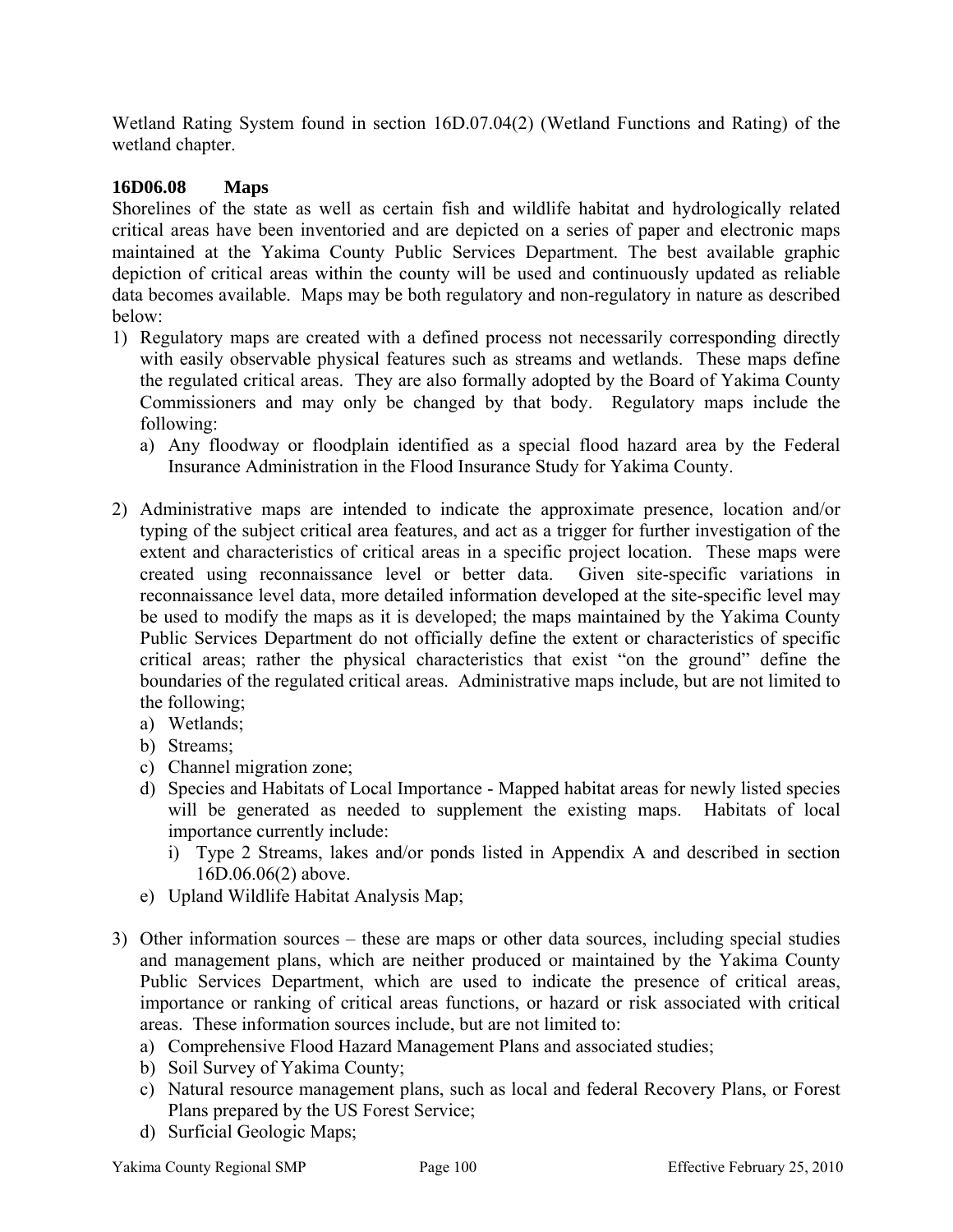- e) Historic and Current Aerial Photo Series;
- f) Geohydraulic studies geologic cross sections showing aquifers and confining units.

### **GENERAL DEVELOPMENT STANDARDS**

#### **16D.06.10 Prohibited Uses**

The following uses and activities are prohibited within a designated hydrologically related critical area:

- 1) Storage, handling, and disposal of material or substances that are dangerous or hazardous with respect to water quality and life safety;
- 2) Confinement feeding operations including livestock feedlots and dairy confinement areas;
- 3) The placement of mining tailings, spoilage, and mining waste materials, except for that associated with the mining of gravel;
- 4) The draining or filling of a wetland, lake or pond, except as provided for in Section 16D.06.21 (Filling)
- 5) The removal and transport of material for fill outside of the stream corridor;
- 6) Site runoff storage ponds, manure stockpiles and manure disposal, holding tanks and ponds, and other similar waste disposal facilities. This provision does not include municipal wastewater lines or septic systems approved by a local or state agency with authority to permit such facilities;
- 7) Solid waste disposal sites
- 8) Automobile wrecking yards;
- 9) Fill for the sole purpose of increasing land area within the shorelines;
- 10) Those uses located within the floodway fringe that are listed in 16D.05.32.020 (new and expanded mobile or manufactured home parks);
- 11) Those uses located within the floodway that are listed in 16D.05.36.020 (dwellings, filling wetlands, landfills, junkyards, storage of vehicles and material, damming streams, and any use causing flood impacts.);
- 12) Within Shoreline jurisdiction, those uses not allowed in particular shoreline environments as provided in section 16D.10.05 (Shoreline Land Use Table).

#### **16D.06.11 General Policies and Standards**

The following policies and standards shall apply to any development, construction, or use carried out within a designated hydrologically related critical area:

1) The Ordinary High Water Mark of a stream or lake, the edge of a wetland, and the outside edges of stream and/or wetland buffers shall be marked on the ground before any development, construction, or use is initiated.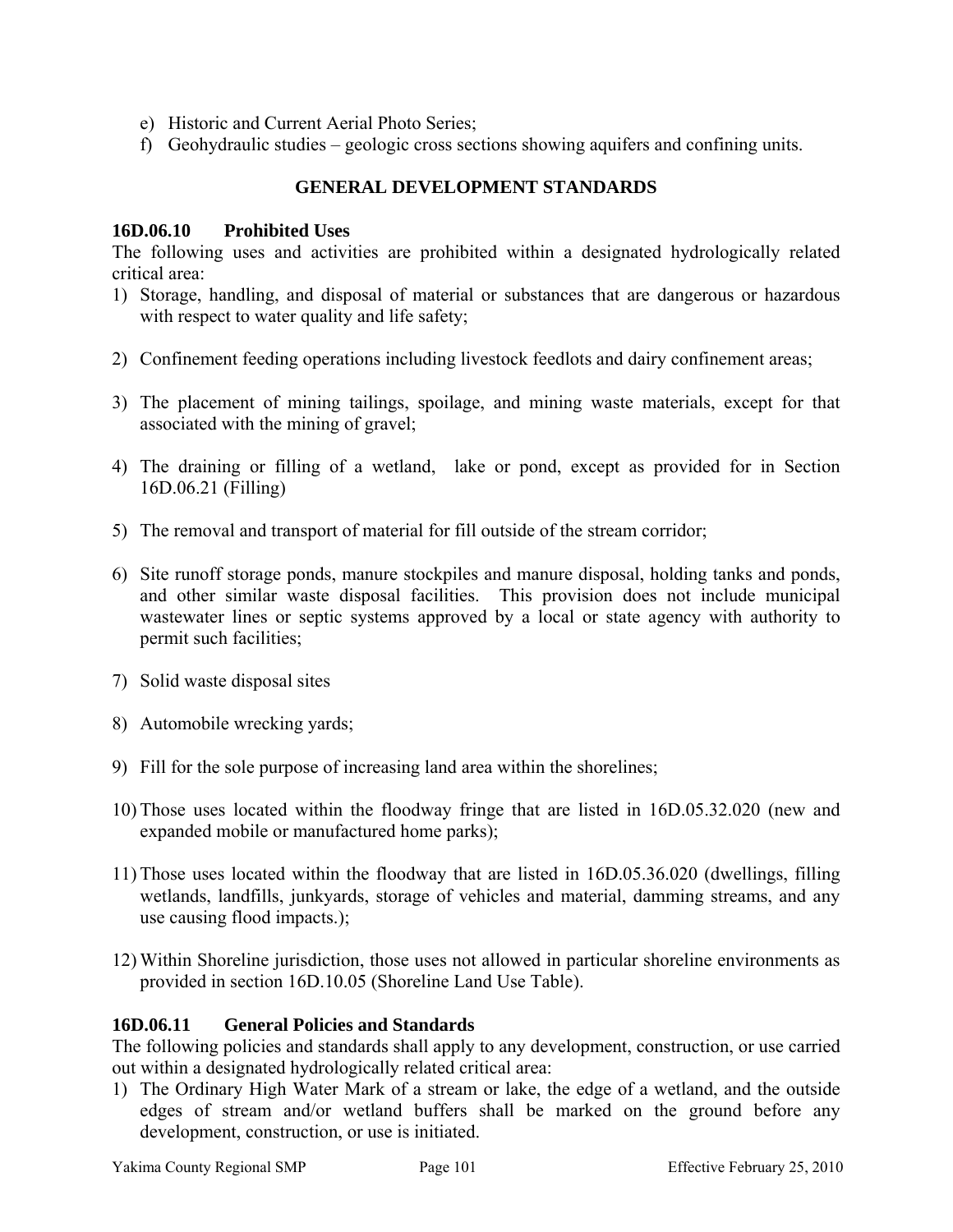- 2) Existing riparian vegetation and any unique or sensitive vegetative species identified on the project site within the stream corridor shall be disturbed to the minimum extent possible.
- 3) Nesting areas and other sensitive wildlife habitat identified within a stream corridor shall be disturbed to the minimum extent possible.
- 4) Projects within the stream corridor shall be scheduled to occur at times and during seasons having the least impact to spawning, nesting, or other sensitive wildlife activities. Scheduling recommendations from the appropriate state and/or federal agency may be considered.
- 5) Stormwater and Erosion Control. Developments that obtain a stormwater permit approved by a local, state or federal agency, and transportation projects using stormwater manuals that are deemed equivalent to the Eastern Washington Stormwater Manual are exempt from the requirements below.
	- a) Excavation, grading, cut/fills, compaction, and other modifications which contribute to erosion of upland soils shall be confined to the minimum necessary to complete the authorized work and avoid increased sediment load.
	- b) The removal of ground-cover vegetation, excavation, and grading shall be scheduled for periods when soils are the least vulnerable to erosion, compaction and movement unless suitable protective measures are used to prevent erosion.
	- c) The removal of ground-cover vegetation, excavation, and grading shall be scheduled to ensure the minimal duration of exposed, unprotected soils.
	- d) Increases in impervious surface area, compaction of soil, changes in topography, and other modifications of land within a stream corridor which are determined will permanently increase stormwater and meltwater runoff into stream channels, drainage ways, and conduits, shall provide on-site or off-site facilities for the detention, control, and filtration of such increases.
	- e) The discharge point for controlled stormwater and meltwater runoff and other outfall shall be designed and constructed to avoid causing erosion through the use of native riparian vegetation where possible or by reducing velocity, use of rock spillways, riprap, splash plates, or other demonstrably effective means.
	- f) Matting or approved temporary ground cover shall be used to control erosion until natural vegetative ground cover is successfully established.
- 6) Development, construction, and uses shall not directly or indirectly degrade surface water and groundwater through the introduction of nutrients, fecal coliform, toxins, and other biochemical substances.
- 7) Prior to the approval of development, construction, or uses within a designated stream corridor, any existing source of biochemical or thermal degradation identified as originating on the project property or on contiguous properties of the same ownership shall be corrected.
- 8) Facilities which use fertilizers, pesticides or herbicides shall use landscaping, low-risk products, application schedules, and other protective methodology to minimize the surface and subsurface transfer of biochemical materials into the stream corridor.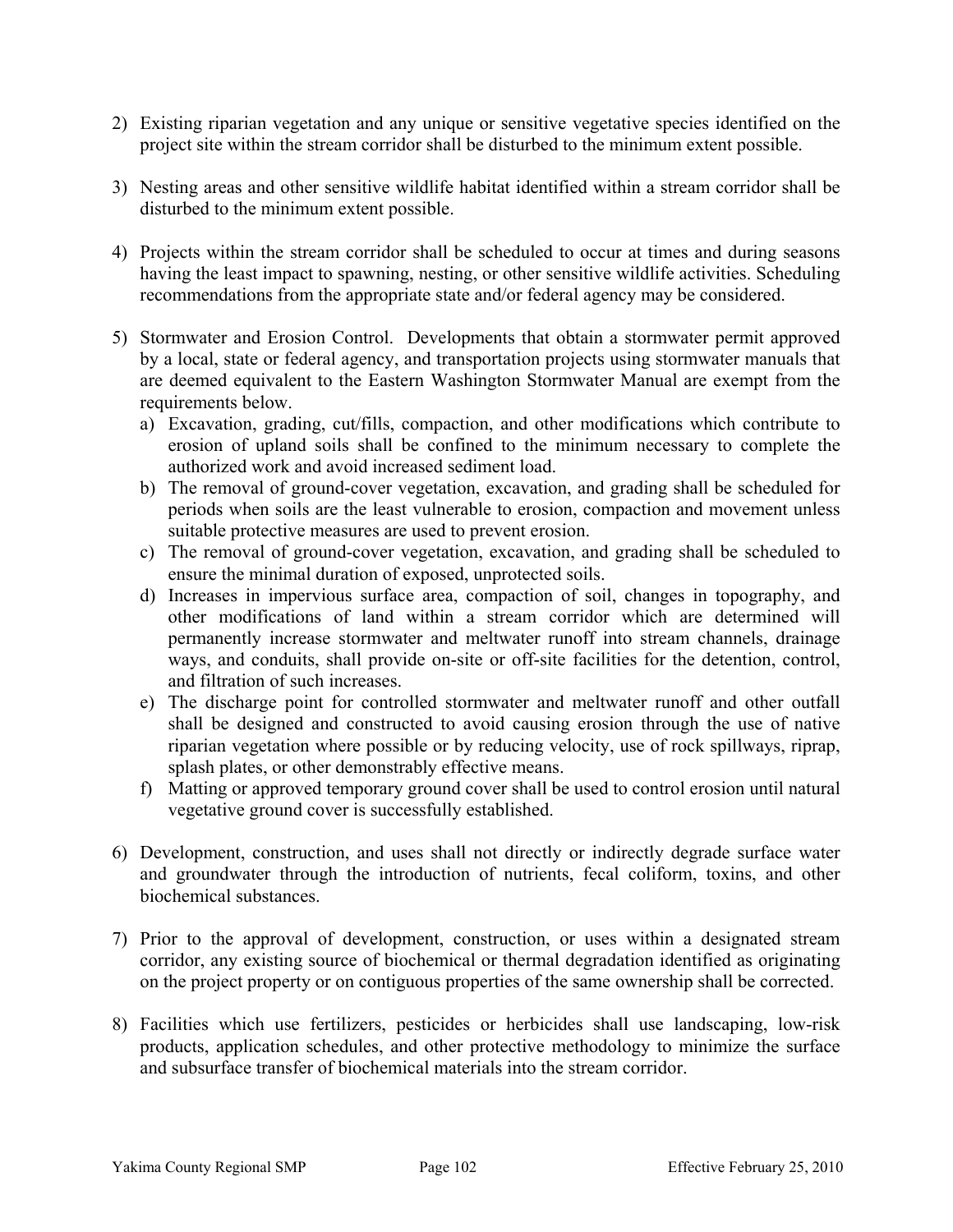- 9) Modifications to natural channel gradient, channel morphology, drainage patterns, and other stream features shall not permanently alter or obstruct the natural volume or flow of surface waters.
- 10) Development, construction, or uses within the stream corridor shall not alter or divert flood flows causing channel shift or erosion, increase or accelerate the flooding of upstream or downstream flood hazard areas, or otherwise threaten public or private properties.
- 11) Wells located within a stream corridor shall be protectively lined and installed in a deep aquifer with an acceptable minimum hydraulic continuity with either surface waters or a shallow aquifer.
- 12) Structures placed in close proximity to the outer edge of bends in stream channels identified as having a high potential to meander shall be located to minimize the hazard from stream undercutting and stream bank erosion stemming from potential future stream migration.
- 13) Adjacent communities and the Department of Ecology shall be notified prior to any alteration or relocation of a watercourse and evidence of such notification shall be submitted to the Federal Emergency Management Agency.
- 14) Require that maintenance is provided within the altered or relocated portion of said watercourse so that the flood-carrying capacity is not diminished.
- 15) Development, construction, or uses within the hydrologically related critical area that would contribute to the degradation of the functions and values shall be avoided or mitigated using mitigation sequencing as outlined in section 16D.03.10 (Mitigation Requirements).
- 16) Development shall not obstruct, cut off, or isolate stream corridor features.
- 17) Nothing in these regulations shall constitute authority of any person to trespass or in any way infringe upon the rights of private ownership.
- 18) If archaeological resources are uncovered during excavation, developers and property owners shall immediately stop work and notify Yakima County, the Washington State Office of Archaeology and Historic Preservation and any affected indian tribes. Archaeological sites are subject to RCW 27.44 (Indian graves and records) and RCW 27.53 (Archaeological sites and records), and development or uses that may impact such sites shall comply with WAC 25-48 (Archaeological Excavation and Removal Permit).
- 19) The provisions of Chapter 16D.05 of this title shall also apply to the development of lots and the placement, construction, or installation of structures in floodways and floodplains.
- 20) Any portion of the vegetative buffer temporarily damaged or disturbed as a result of construction activities (excluding approved permanent use areas) shall be repaired at the completion of construction using reclamation standards in section 16D.06.23 (Reclamation).
- 21) Projects located within the floodway must meet the requirements of 16D.05.36.010 (Floodway – Permitted Uses).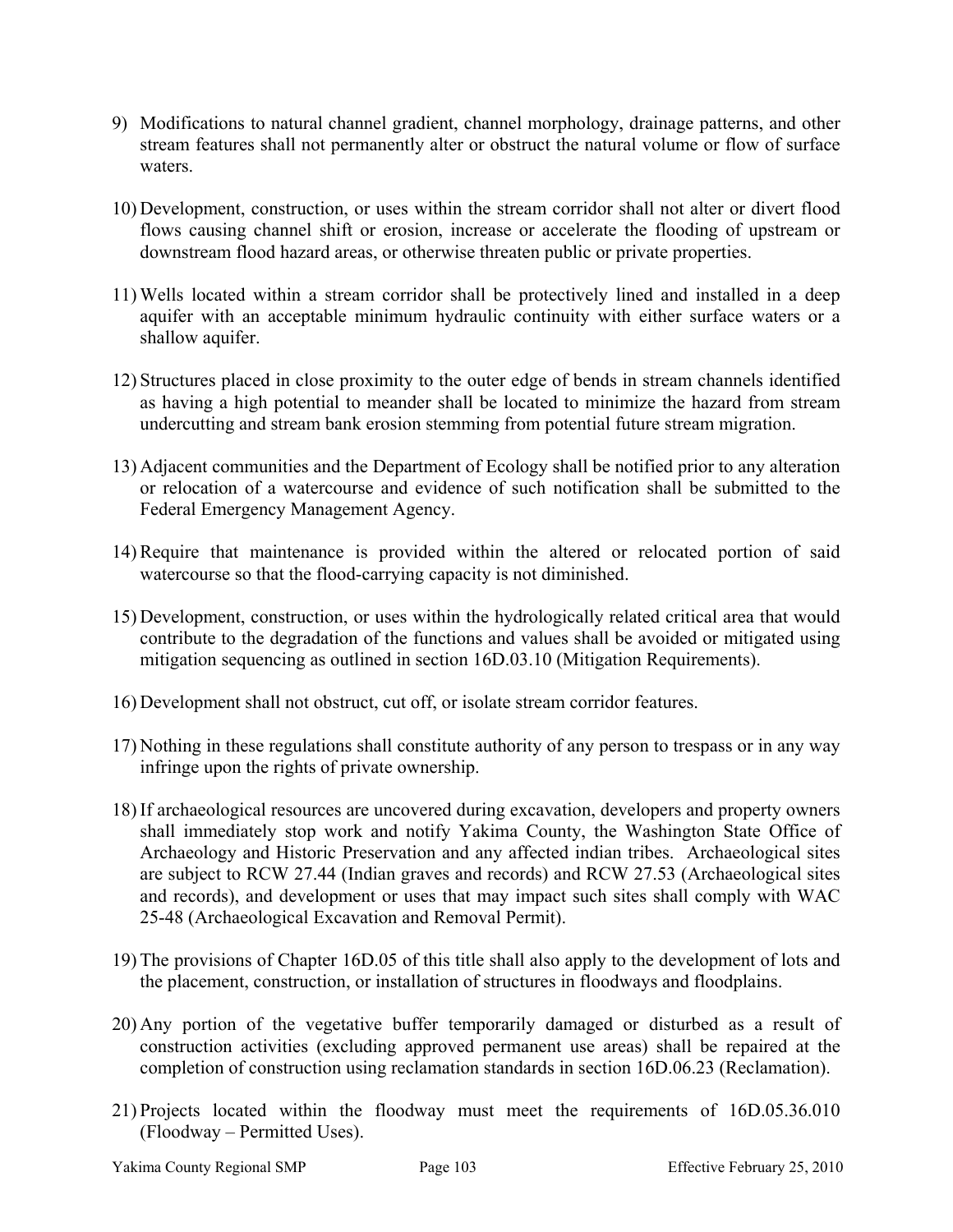- 22) Projects within a floodplain must meet the requirements of section 16D.05.28. (Flood Hazard Protection Standards) and 16D.05.32 (Floodway Fringe Uses).
- 23) Changing from an existing use or development which does not meet the provisions of this chapter to a new use shall be reviewed in light of the following:
	- a) The conversion will demonstrably reduce impacts to stream corridor and other hydrologically related critical area features; and
	- b) The conversion will restore and/or enhance the functional properties outlined in Section 16D.06.05 (Functional Properties).
- 24) Additional General Shoreline Standards. The requirements below shall apply to all activities within Shoreline jurisdiction.
	- a) Individual projects or actions that, if continued as a pattern, would accumulatively result in the degradation or impairment of the Shoreline environment, shall be avoided.
	- b) Individual projects or actions shall provide for no net loss of Shoreline ecological functions.
	- c) Shoreline development shall not interfere with public access and enjoyment of any nearby publicly owned land areas.
	- d) Outdoor advertising signs must conform to size, spacing and lighting provisions of the Washington State Scenic Vistas Act of 1971, where applicable.
	- e) There shall be a thirty-five (35) foot maximum building height for all structures, except that utility towers and poles, dams, concrete and asphalt batching plants, water treatment towers, wastewater treatment facilities and bridges are not required to meet this standard, and specific height limitations for residential structures are as follows:
		- i) 25 feet above average grade level in the conservancy environment;
		- ii) 20 feet above average grade level in the natural environment.
		- iii) 25 feet above average grade level in the urban conservancy environment;
		- iv) 20 feet above average grade level in the floodway/channel migration zone.
	- f) New development within Shoreline jurisdiction shall be located and designed to:
		- i) avoid the need for future shore stabilization, to the extent feasible;
		- ii) avoid or, if that is not possible, to minimize the need for new and maintenance dredging;
		- iii) assure that subdivision lots created will not require shore stabilization in order for reasonable development to occur. The standards should be accomplished using geotechnical analysis of the site and shoreline characteristics, as provided in section 16D.06.19(11) (Additional Shoreline Standards for Shore Stabilization);
		- iv) setback new development on steep slopes or bluffs sufficiently to ensure that shore stabilization is unlikely to be necessary during the life of the structure, as demonstrated by a geotechnical analysis, as provided in section 16D.06.19(11) (Additional Shoreline Standards for Shore Stabilization).
		- v) New development that would require shore stabilization which causes significant impacts to adjacent or down-current properties and shoreline areas shall not be allowed.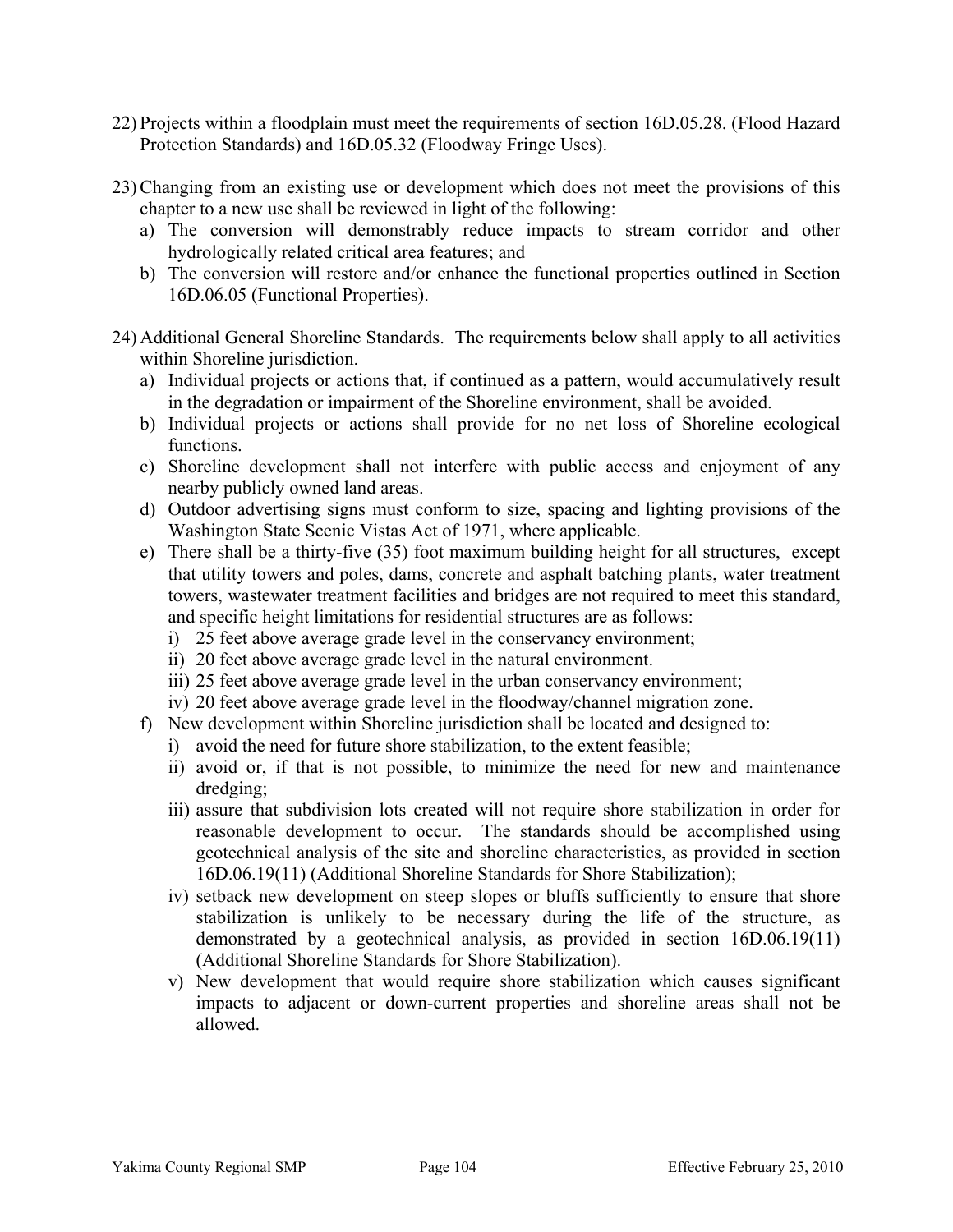#### **WATER DEPENDENCY DEVELOPMENT STANDARDS AND BUFFER REQUIREMENTS**

# **16D.06.12 Use Classifications**

For purposes of this chapter, the components of any development, construction, or use requiring a critical area development authorization shall be classified as provided below, and shall conform with the development standards applicable to the classification provided in 16D.06.13 through 16D.06.15 except for those listed in Section 16D.03.05 (Minor Activities Allowed without a Permit or Exemption):

- 1) Water Oriented Uses are one of the following three (3) categories of uses:
	- a) Water-dependent uses include dams, water diversion facilities, marinas, boat launching facilities, water intakes and outfalls, aquaculture, log booming, stream and wetland crossings for roads and railroads, stream and wetland crossings for utilities, swimming beaches, fishing sites, in-water or on-land shore stabilization structures, livestock watering sites, and other uses that cannot exist in any other location and are dependent on the water by reason of the intrinsic nature of their operations. This provision applies only to the specific portion of a project that is demonstrably dependent upon the water or shore.
	- b) A water-related use is one not intrinsically dependent on a waterfront location but whose economic viability is enhanced by a waterfront location either because it requires large quantities of water, or because it provides services for water dependant uses and the proximity to its customers makes such services less expensive and/or more convenient. Examples would include thermal power plants, wastewater treatment plants, water processing and treatment plants, support services for fish hatcheries or aquaculture, fly shops and boat rental shops.
	- c) A Water enjoyment use is a recreational or other use that facilitates public access within Shoreline jurisdiction as a primary characteristic of the use, or provides for recreational use or aesthetic enjoyment of the shoreline for a substantial number of people as a general characteristic of the use; and which through location, design, and operation ensures the public's ability to enjoy the physical and aesthetic qualities of the shoreline. Within Shoreline jurisdiction the use must be open to the general public and the shoreline-oriented space within the project must be devoted to the specific aspects of the use that fosters shoreline enjoyment in order to qualify as a water-enjoyment use within Shoreline jurisdiction. Examples include recreational uses orientated to the Shorelines water features, and restaurants with water viewing.
- 2) Non-water-oriented uses include any use not qualifying as uses in subsection (1) above.

## **16D.06.13 Water-dependent Uses**

The following provisions shall apply to water-dependent uses:

- 1) Structures shall be clustered at locations on the water's edge having the least impact to the surface water and shore.
- 2) Use areas and structures which require direct shore locations shall be located and constructed to minimize impacts to the shore area and the vegetative buffer specified in Section 16D.06.16 (Vegetative Buffers).
- 3) Use areas and structures requiring direct shore locations shall minimize any obstruction or impairment of normal public navigation of the surface water.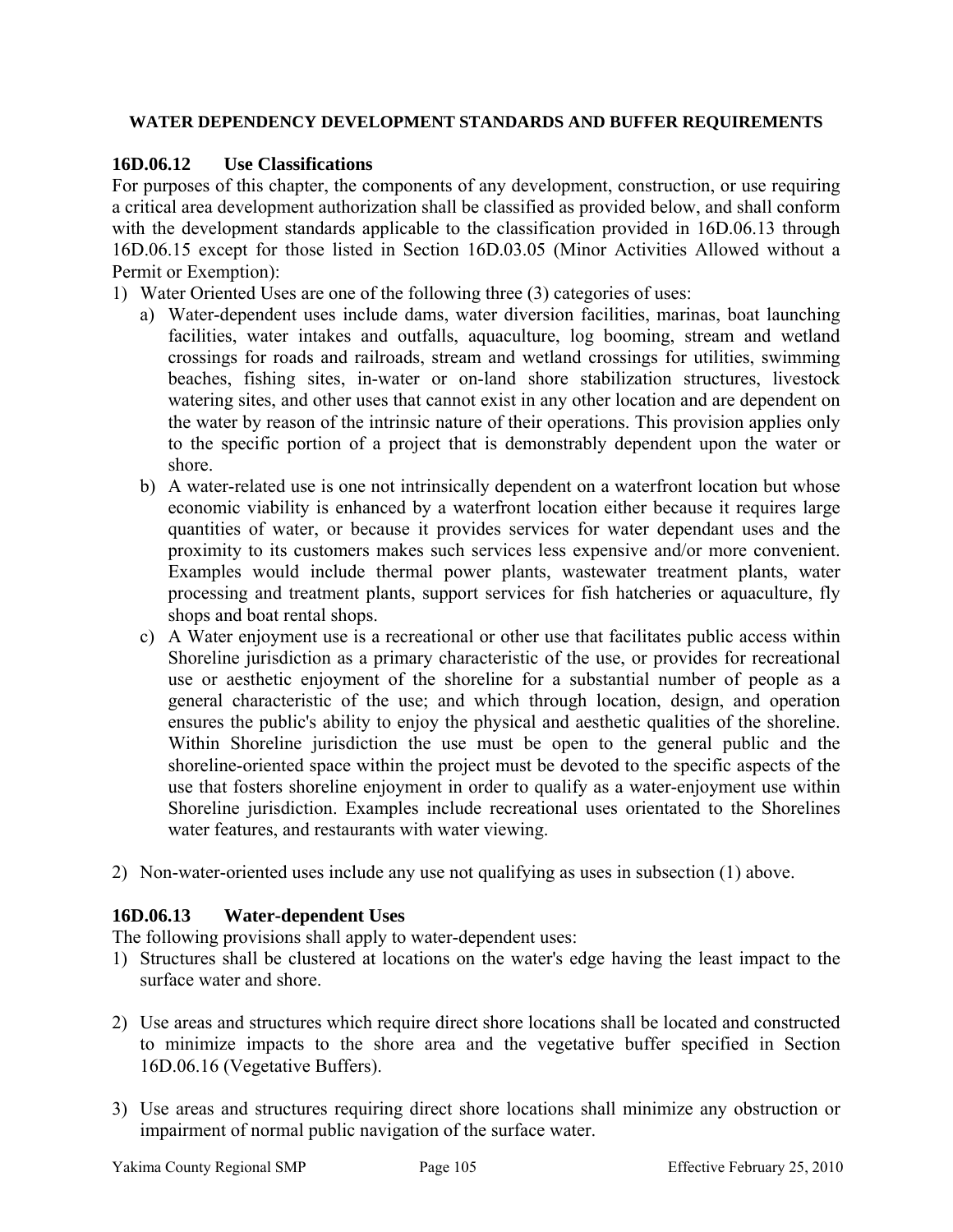# **16D.06.14 Water-related Uses**

The following provisions shall apply to the water-related uses:

- 1) Structures and use areas shall be located as far landward from the ordinary high water mark or wetland edge as is possible and still preserve the essential or necessary relationship with the surface water.
- 2) Structures and use areas shall not be located within the vegetative buffer specified in Section 16D.06.16 (Vegetative Buffers) except where existing development or the requirements associated with the use make such a location unavoidable.

## **16D.06.15 Water-enjoyment and Non-water Oriented Uses**

The following provisions shall apply to water enjoyment and non-water-oriented uses:

- 1) Structures and use areas shall be set back so as not to be located within the vegetative buffer specified in Section 16D.06.16 (Vegetative Buffers).
- 2) Construction abutting the vegetative buffer specified in Section 16D.06.16 (Vegetative Buffers) shall be designed and scheduled to ensure there will not be permanent damage or loss of the vegetative buffer.

# **16D.06.16 Vegetative Buffers**

Establishment. There is hereby established a system of vegetative buffers that are necessary to protect the ecological functions and values of shorelines, and certain hydrologically related critical areas including wetlands. The vegetative buffer for shoreline streams and lakes shall be 100 feet. For wetlands, based on a review of the best available science, buffers are listed in table 6-1.

- 1) Vegetative buffers shall be measured from the Ordinary High Water Mark (OHWM) for streams, lakes and ponds, and from the wetland edge for wetlands, as identified in the field. The width of the wetland buffer shall be determined according to the wetland type specified in Table 6-1.
- 2) Buffer width may be reduced through the Variance (16D.03.22) permit process.
- 3) The adequacy of these standard buffer widths presumes the existence of a relatively intact native vegetation community in the buffer zone adequate to protect the stream functions and values at the time of the proposed activity. If the vegetation is degraded, then no adjustment to the buffer width should be granted and re-vegetation should be considered. Where the use is being intensified, a degraded buffer should be re-vegetated to maintain the standard width.

| TANIC V-T              |                        |                        |                        |
|------------------------|------------------------|------------------------|------------------------|
| <b>Type 1 Wetlands</b> | <b>Type 2 Wetlands</b> | <b>Type 3 Wetlands</b> | <b>Type 4 Wetlands</b> |
| 200'                   | 100'                   | 75'                    | 50                     |

| Table 6-1 |  |
|-----------|--|
|-----------|--|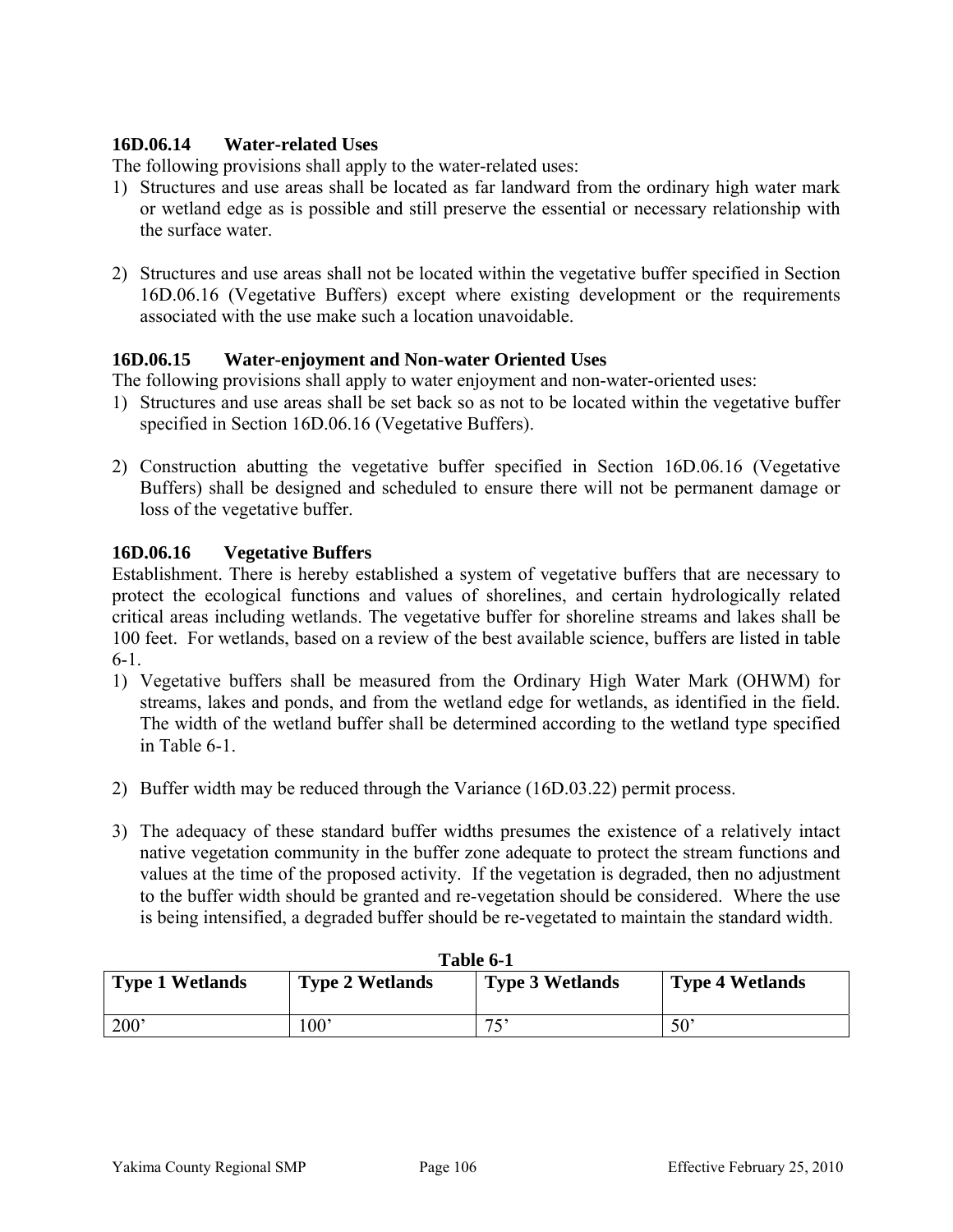# **LAND MODIFICATION DEVELOPMENT STANDARDS**

### **16D.06.17 Roads, Railroads and Parking**

The following provisions shall apply to the location and construction of roads, railroads and parking within shorelines.

- 1) Roads and railroads shall not be located within a designated stream corridor except where it is necessary to cross the corridor, or where existing development, topography, and other conditions preclude locations outside the stream corridor.
	- a) Construction of roadways across stream corridors shall be by the most direct route possible having the least impact to the stream corridor.
	- b) Roadways that must run parallel to stream or wetland edges shall be along routes having the greatest possible distance from stream or wetland and the least impact to the corridor.
	- c) Roadways within the stream corridor shall not hydrologically obstruct, cut-off or isolate stream corridor features.
- 2) Material excavated from the roadway area to achieve the design grade shall be used as fill where necessary to maintain grade, or shall be transported outside the corridor.
- 3) Necessary fill to elevate roadways shall not impede the normal flow of floodwaters or cause displacement that would increase the elevation of flood waters such that it would cause properties not in the floodplain to be flood-prone.
- 4) Spoil, construction waste, and other debris shall not be used as road fill or buried within the stream corridor.
- 5) Bridges and water-crossing structures shall not constrict the stream channel or impede the flow of the ordinary high water, sediment and woody debris.
- 6) Natural stream channels and drainage ways shall be preserved through the use of bridges for crossings, unless the use of culverts is demonstrated to be the only technically feasible means for crossing. The use of bridges shall be the preferred means to preserve natural streams and drainageways. Where bridges are not feasible, large, natural bottom culverts, multi-plate pipes and bottomless arches shall be used.
- 7) The alignment and slope of culverts shall parallel and match the natural flow of streams or drainage ways, unless doing so conflicts with subsection (1) and (2), and shall be sized to accommodate ordinary high water, and shall terminate on stable, erosion-resistant materials.
- 8) Where fish, amphibian or other wildlife passage is present, culverts shall be designed and constructed to specifications provided through the Washington State Aquatic Habitat Guidelines or a comparable source of expertise.
- 9) At least one end of a wood stringer bridge shall be anchored to prevent it from being washed away during high water.
- 10) Roads must be designed and constructed using established flood resistant and design and construction methods when they may be subject to damage by flood waters.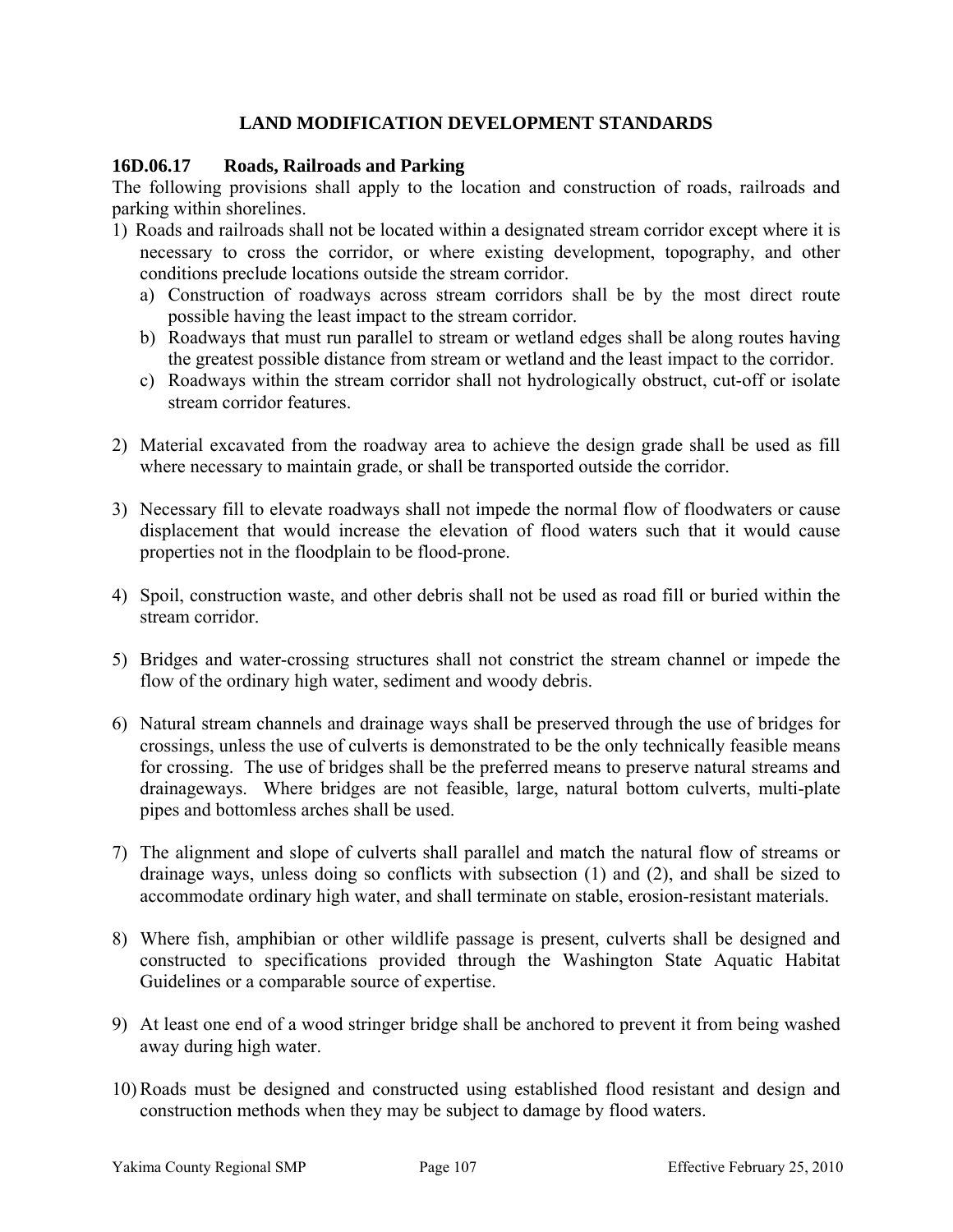- 11) Roads and bridges within floodways must meet the requirements of section 16D.05.36.010 subsection  $(7)$  and  $(2)$ .
- 12) **Additional Shoreline Standards for Roads, Railroads and Parking** the standards in this section only apply to new uses within Shoreline jurisdiction.
	- a) Parking areas shall be located upland of the areas they serve.
	- b) Owners of two or more adjoining uses, structures or parcels of land may utilize jointly the same parking area when the hours of operation do not overlap.
	- c) A Conditional Use Permit for roads, railroads or parking areas must demonstrate through and engineering studies that a shoreline location is the most feasible of the available options.

## **16D.06.18 Utility Transmission Lines and Facilities**

The following provisions shall apply to the location, construction, or installation of utility transmission lines and facilities (such as those for wastewater, water, communication, natural gas, etc.) within a designated hydrologically related critical area:

- 1) Utility transmission lines and facilities shall be permitted within the stream corridor only where it is necessary to cross the corridor or where existing development, topography, and other conditions preclude locations outside the stream corridor.
	- a) Utility transmission lines and facilities across stream corridors shall be by the most direct route possible having the least impact to the stream corridor.
	- b) The construction of utility transmission lines and facilities within a stream corridor shall be designed and located to ensure minimum disruption to the functional properties specified under Section 16D.06.05 (Functional Properties) of this title.
- 2) Utility lines under streams and wetlands shall be placed in a sleeve casing to allow easy replacement or repair with minimal disturbance to the stream corridor.
- 3) Buried utility transmission lines crossing a stream corridor shall be buried a minimum of four feet below the maximum scour or 1/3 of the bankfull depth of the waterway, whichever is greater, and for a similar depth below any associated floodway and floodplain to the maximum extent of potential channel migration as determined by hydrologic analysis.
- 4) Wherever possible, new aboveground installations shall use available, existing bridge and utility locations and stream corridor crossings as opposed to creating new locations and stream corridor crossings.
- 5) Aboveground electrical support towers and other similar transmission structures shall be located as far upland as is practical.
- 6) Transmission support structures shall be located clear of high flood velocities, located in areas of minimum flood depth which require the least floodproofing, and shall be adequately floodproofed.
- 7) Underground utility transmission lines shall be constructed so they do not alter, intercept or dewater groundwater patterns that support streams, wetlands and hyporheic flow.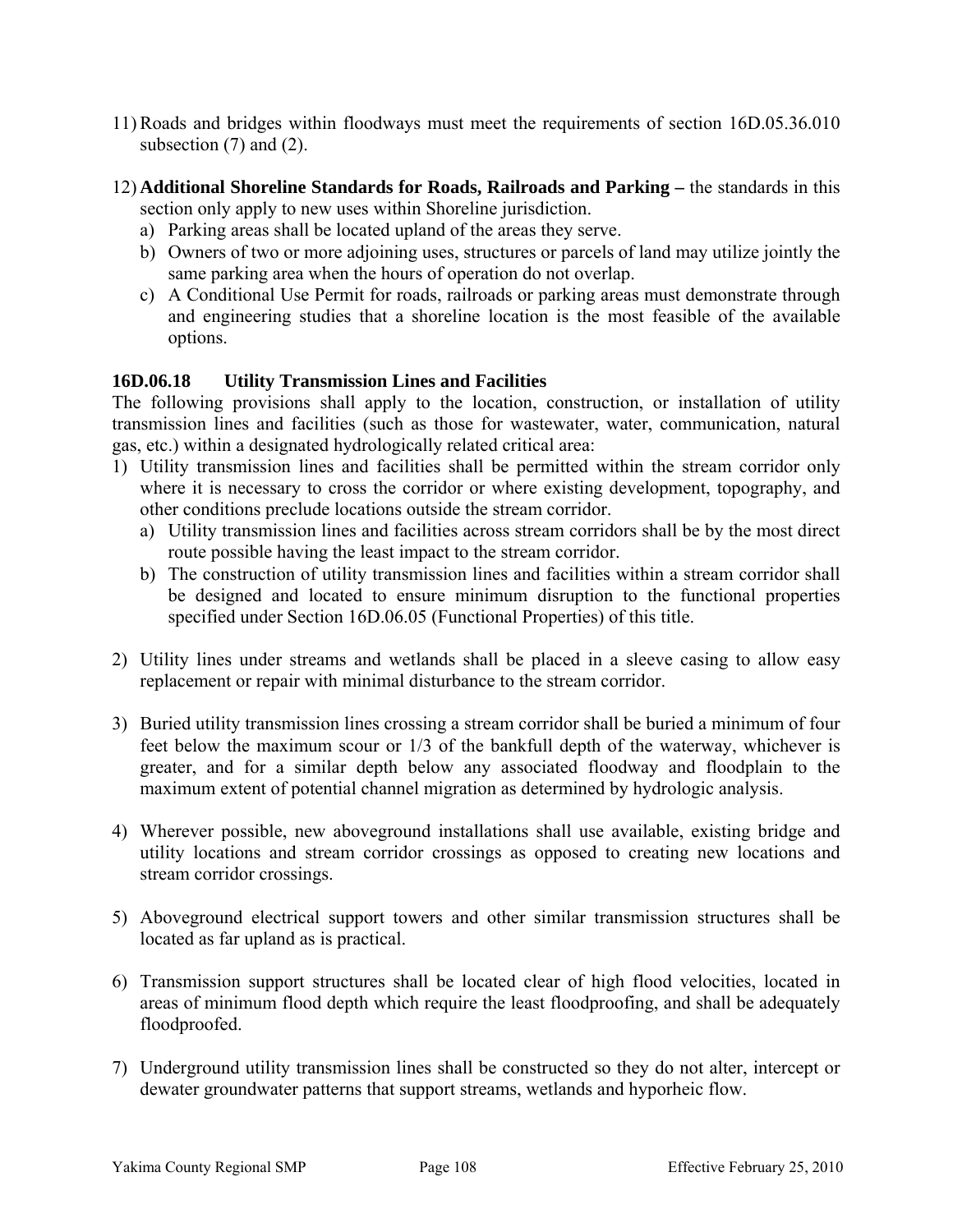- 8) All new and replacement water supply systems and wastewater systems within a special flood hazard area must meet the requirements of 16D.05.28.010(b) (re: infiltration or discharge into or out of the system).
- 9) Utility transmission lines within the Floodway Fringe shall meet the standards of 16D.05.32.010 (2).

10) Utility transmission lines within the Floodway shall meet the standards of 16D.05.36.010(2).

# 11) **Additional Shoreline Standards for Utility Transmission Lines and Facilities**-

The requirements below shall apply to all utility transmission lines and facilities within Shoreline jurisdiction. Utility services to individual projects undergoing Shoreline review, including those where the primary use may be in a different Shoreline environment than the utility service shall not require separate Substantial Development Permits for utility service installations, but are subject to all of the provisions in 16D.06.18 (Utility Transmission Lines and Facilities), except those listed below. Utility service to projects outside Shoreline jurisdiction are subject to normal Shoreline permitting, and are subject to all of the provisions in 16D.06.18 (Utility Transmission Lines and Facilities), except those listed below.

- a) Where feasible utilities shall be placed underground unless such undergrounding would be economically or technically prohibitive.
- b) New utility facilities shall be designed and located to preserve the natural landscape, and minimize conflicts with present and planned land and shoreline uses, especially recreation, residential and public access.
- c) Expansion, updating, and maintenance of existing facilities is allowed but shall be designed to be located to avoid adverse impacts to shoreline resources as much as possible.
- d) Permit applications shall meet the following submittal review standards:
- e) Applications shall submit studies (social, economic, environmental, engineering, etc.) to demonstrate that a shoreline location is the most feasible of the available options.
- f) Applications to locate transmission lines shall submit a location plan that shows existing utility routes in the vicinity of the proposed transmission line. Failure of utility lines to follow existing routes, where feasible, shall cause denial of the application.
- g) Applications shall include a reclamation plan that provides for re-vegetation and protection of shoreline areas from erosion and siltation. A re-vegetation or erosion protection plan judged by the Administrative Official to be insufficient for the protection or restoration of the Shoreline environment shall cause denial of the application.

# **16D.06.19 Shore Stabilization**

The following provisions shall apply to shore stabilization projects:

- 1) Shore stabilization projects shall be allowed only where there is evidence of erosion which clearly represents a threat to existing property, structures, or facilities, and which stabilization will not jeopardize other upstream or downstream properties.
- 2) Stabilization projects shall be developed under the supervision of, or in consultation with, agencies or professionals with appropriate expertise.
- 3) Stabilization projects shall be confined to the minimum protective measures necessary to protect the threatened property.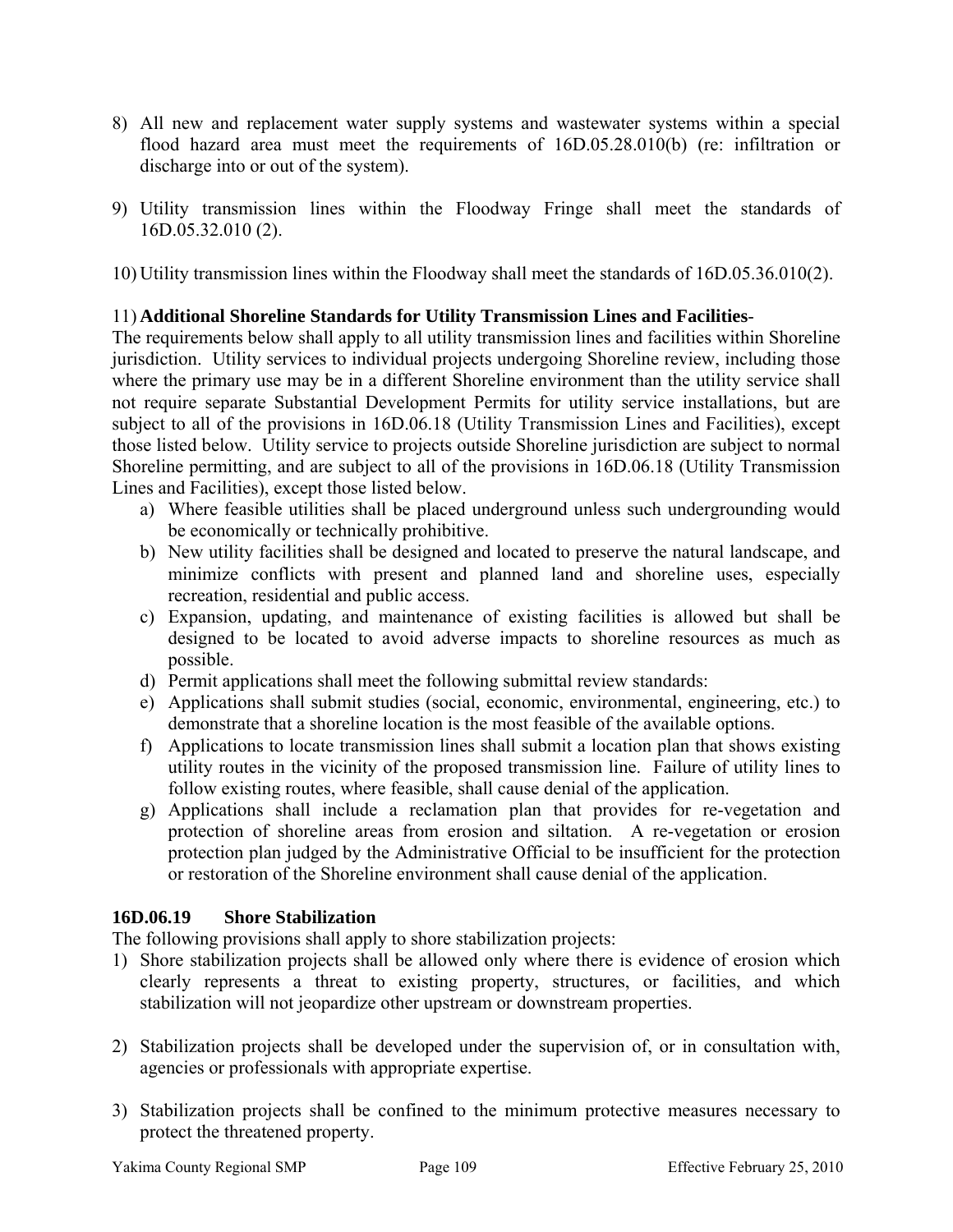- 4) The use of fill to restore lost land may accompany stabilization work, provided the resultant shore does not extend beyond the new ordinary high water mark, finished grades are consistent with abutting properties, a restoration plan is approved for the area, and the fill material is in compliance with Section 16D.06.21 (Filling).
- 5) Stabilization projects shall use design, material, and construction alternatives that do not require high or continuous maintenance and which prevent or minimize the need for subsequent stabilization to other segments of the shore. Junk car bodies and other unsuitable debris are not to be used in shore stabilization projects.
- 6) Stream bank and lakeshore protection shall be accomplished using bioengineered (biotechnical) designs employing living plant materials as primary structural components of resistance to erosion and mass wasting, unless a report prepared by a qualified engineer experienced in soil bioengineering (biotechnical) and shoreline protection demonstrates that conventional structural armoring is the only feasible means of stabilizing the subject stream bank or lakeshore.
- 7) Applications to construct or enlarge dikes or levees shall meet the requirements of 16D.05.36.010(6).
- 8) Revetments and bulkheads shall be no higher than necessary to protect and stabilize the shore.
- 9) Breakwaters shall be constructed of floating or open-pile designs rather than fill, riprap, or other solid construction methods.
- 10) All new flood control projects shall define maintenance responsibilities and a funding source for operations, maintenance, and repairs for the life of the project.
- 11) **Additional Shoreline Standards for Shore Stabilization** The requirements below shall apply to all shore stabilization activities within Shoreline jurisdiction.
	- a) Where feasible, dikes and levees shall be located outside of the floodway or channel migration zone of the river or stream in order to minimize any attendant increase in water stage and stream flow velocity over existing conditions.
	- b) Rip-rapping and other shore stabilization measures shall be designed, located, and constructed in such a manner as to minimize the disruption of natural channel characteristics.
	- c) Where a geotechnical analysis or report is required, it shall meet the provisions of 16D.03.18(6) (flood hazard reduction and shore modification in shoreline jurisdiction).
	- d) When structural flood hazard reduction and shore stabilization measures are necessary, they shall be located and designed to meet the provisions of 16D.03.18(6) (flood hazard reduction and shore modification in shoreline jurisdiction).
	- e) Demonstration of necessity. New structural shore stabilization measures shall not be allowed except when necessity is demonstrated in the following manner:
		- i) New or enlarged structural stabilization measures for an existing primary structure, including residences, shall not be allowed unless there is conclusive evidence, documented by a geotechnical analysis that the structure is in danger from shoreline erosion caused by currents or waves. Normal sloughing, erosion of steep bluffs, or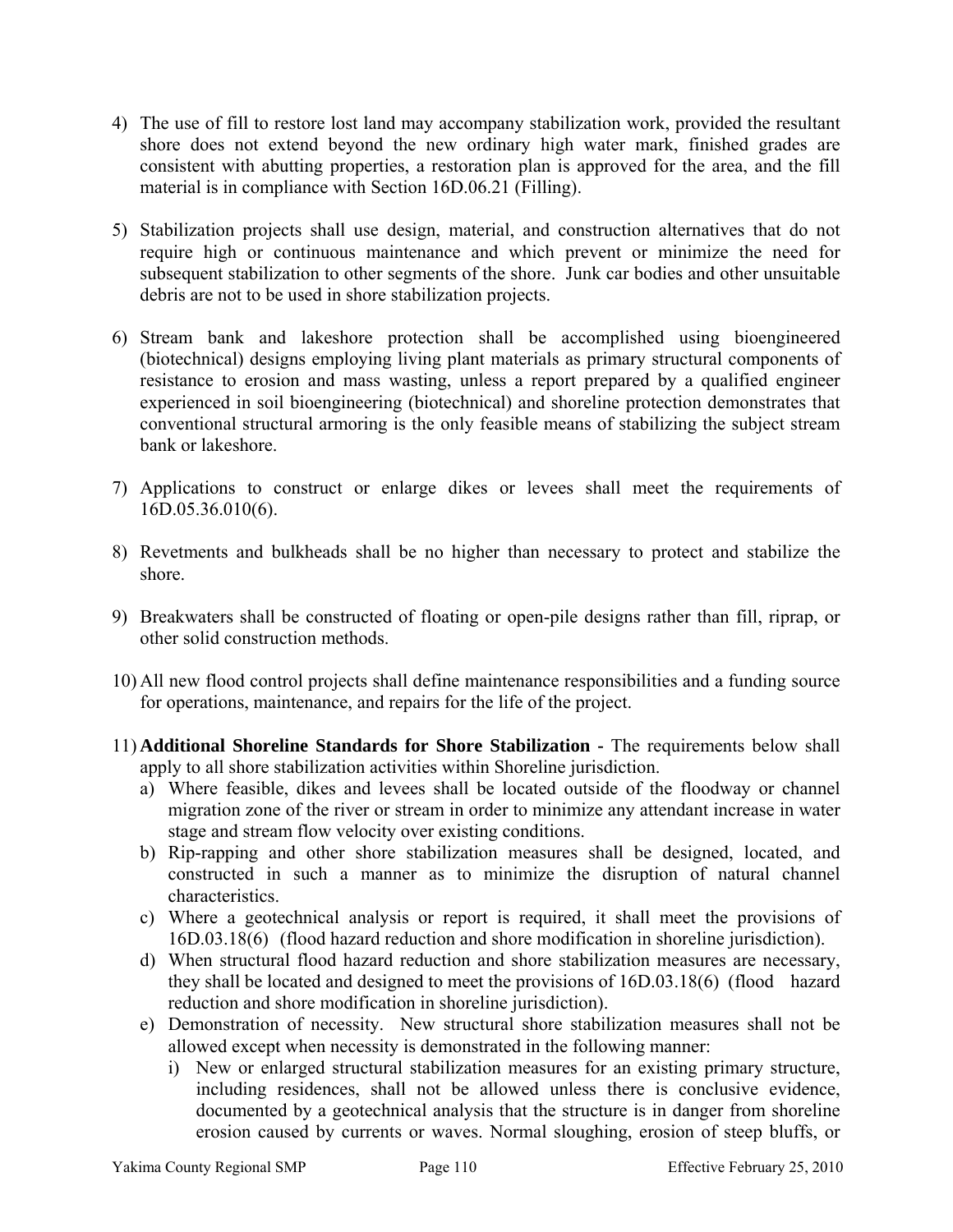shoreline erosion itself, without a scientific or geotechnical analysis, is not demonstration of need. The geotechnical analysis should evaluate on-site drainage issues and address drainage problems away from the shoreline edge before considering structural shore stabilization.

- ii) Erosion control structures in support of new non-water-dependent development, including single-family residences, when all of the conditions below apply:
	- (1) The erosion is not being caused by upland conditions, such as the loss of vegetation and drainage.
	- (2) Nonstructural measures, such as placing the development further from the shoreline, planting vegetation, or installing on-site drainage improvements, are not feasible or not sufficient.
	- (3) The need to protect primary structures from damage due to erosion is demonstrated through a geotechnical report. The damage must be caused by natural processes, such as tidal action, currents, and waives.
- iii) Erosion control structures in support of water-dependent development when all of the conditions below apply:
	- (1) The erosion is not being caused by upland conditions, such as the loss of vegetation and drainage.
	- (2) Nonstructural measures, planting vegetation, or installing on-site drainage improvements, are not feasible or not sufficient.
	- (3) The need to protect primary structures from damage due to erosion is demonstrated through a geotechnical report.
- f) Erosion control structures to protect projects for the restoration of ecological functions or hazardous substance remediation projects pursuant to the Model Toxics Control Act (70.105D RCW) shall not be allowed unless there is conclusive evidence, documented by a geotechnical analysis that demonstrates that nonstructural measures such as planting vegetation, or installing on-site drainage improvements, is not feasible or not sufficient.
- g) An existing shore stabilization structure may be replaced with a similar structure if there is a demonstrated need to protect principal uses or structures from erosion. For purposes of this section standards on shore stabilization measures, "replacement" means the construction of a new structure to perform a shore stabilization function of an existing structure which can no longer adequately serve its purpose. Additions to or increases in size of existing shore stabilization measures shall be considered new structures under paragraph (g) above.
	- i) Replacement walls or bulkheads shall not encroach waterward of the ordinary highwater mark or existing structure unless the residence was occupied prior to January 1, 1992, and there are overriding safety or environmental concerns. In such cases, the replacement structure shall abut the existing shore stabilization structure.
	- ii) Soft shore stabilization measures that provide restoration of shoreline ecological functions may be permitted waterward of the ordinary high-water mark.

# **16D.06.20 Dredging and Excavation**

The following provisions shall apply to dredging and excavation within a designated hydrologically related critical area:

1) Dredging in surface waters shall be allowed only where necessary because of existing navigation needs, habitat restoration or improvement, maintenance or construction of waterdependent uses.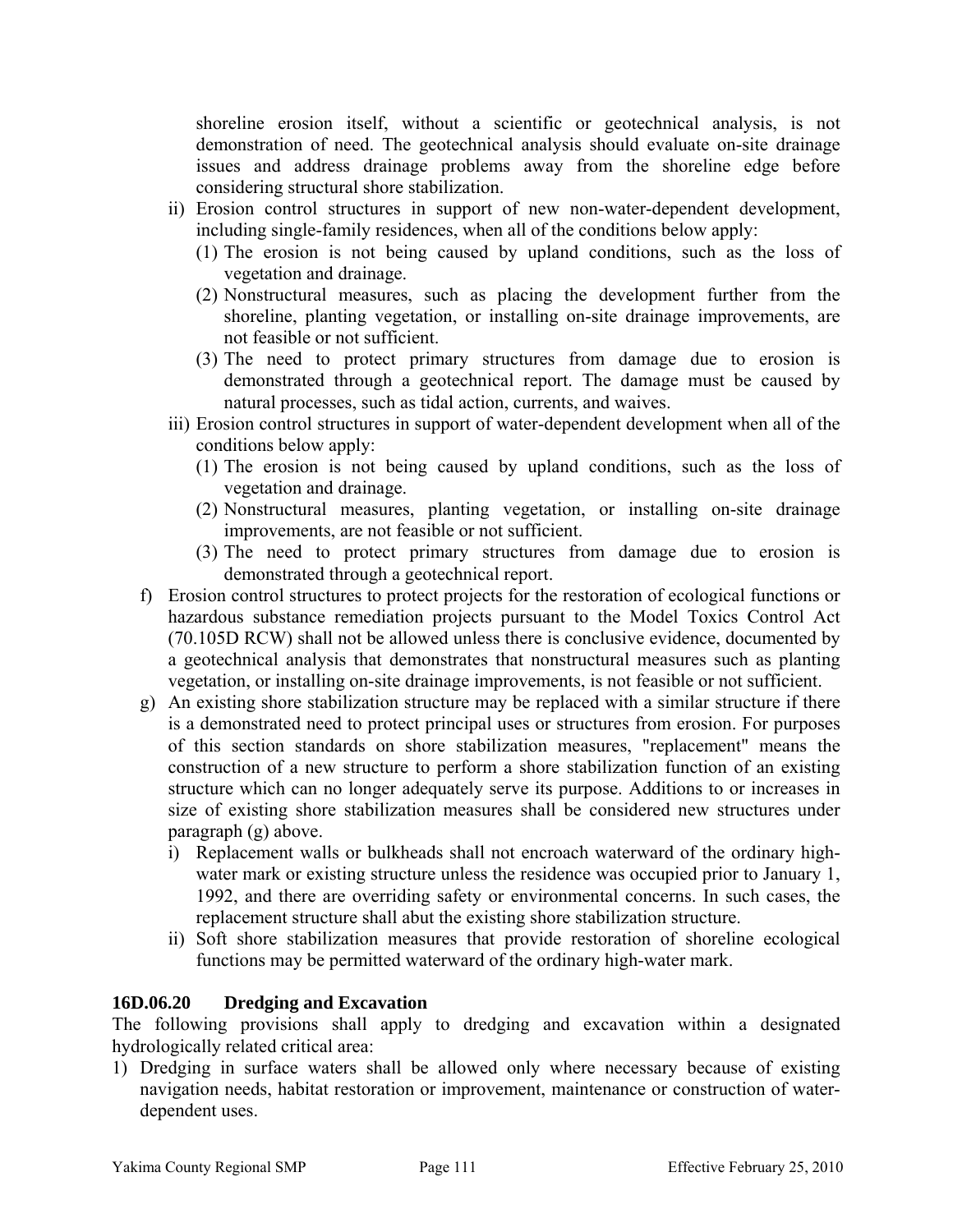- 2) Dredging and excavation shall be confined to the minimum area necessary to accomplish the intended purpose or use.
- 3) Hydraulic dredging or other techniques that minimize the dispersal and broadcast of bottom materials shall be preferred over agitation forms of dredging.
- 4) Curtains and other appropriate mechanisms shall be used to minimize widespread dispersal of sediments and other dredge materials.
- 5) Entries across shore and wetland edges to accomplish dredging or excavation shall be confined to the minimum area necessary to gain entry and shall be confined to locations with the least potential for site disturbance and damage.
- 6) Dredging and excavation shall be scheduled at times having the least impact to fish spawning, nesting patterns, and other identified natural processes.
- 7) Dredge spoils are also considered fill, and shall not be deposited within the stream except where such deposit is in accordance with approved procedures intended to preserve or enhance wildlife habitat, natural drainage, or other naturally occurring conditions.
- 8) **Additional Shoreline Standards for Dredging and Excavation** The requirements below shall apply to all dredging and excavation activities within Shoreline jurisdiction.
	- a) All applications for Substantial Development Permits that include dredging shall supply a dredging plan that includes the following information:
		- i) The quantity of material to be removed.
		- ii) The method of removal.
		- iii) Location of spoil disposal sites and measures that will be taken to protect the environment around them.
		- iv) Plans for the protection and restoration of the shoreline environment during and after dredging operations.
	- b) A dredging operation judged by the Administrator to be insufficient for protection or restoration of the shoreline environment shall cause denial of a Substantial Development permit.

# **16D.06.21 Filling**

The following provisions shall apply to filling activities within shorelines:

- 1) Fill within surface waters or wetlands shall be allowed only where necessary in conjunction with water-dependent uses, or an approved reclamation plan under Section 16D.06.23 (Reclamation) or approved compensatory mitigation plan under Section 16D.03.17(13).
- 2) Fill for the purpose of increasing elevation may be permitted if such can be accomplished in a manner consistent with the policies of this chapter.
- 3) Fill shall be the minimum necessary to accomplish the use or purpose and shall be confined to areas having the least impact to the stream corridor. Other alternatives should be preferred over fill to elevate new homes in the floodplain, such as increasing foundation height or zerorise methods such as piers, posts, columns, or other methods.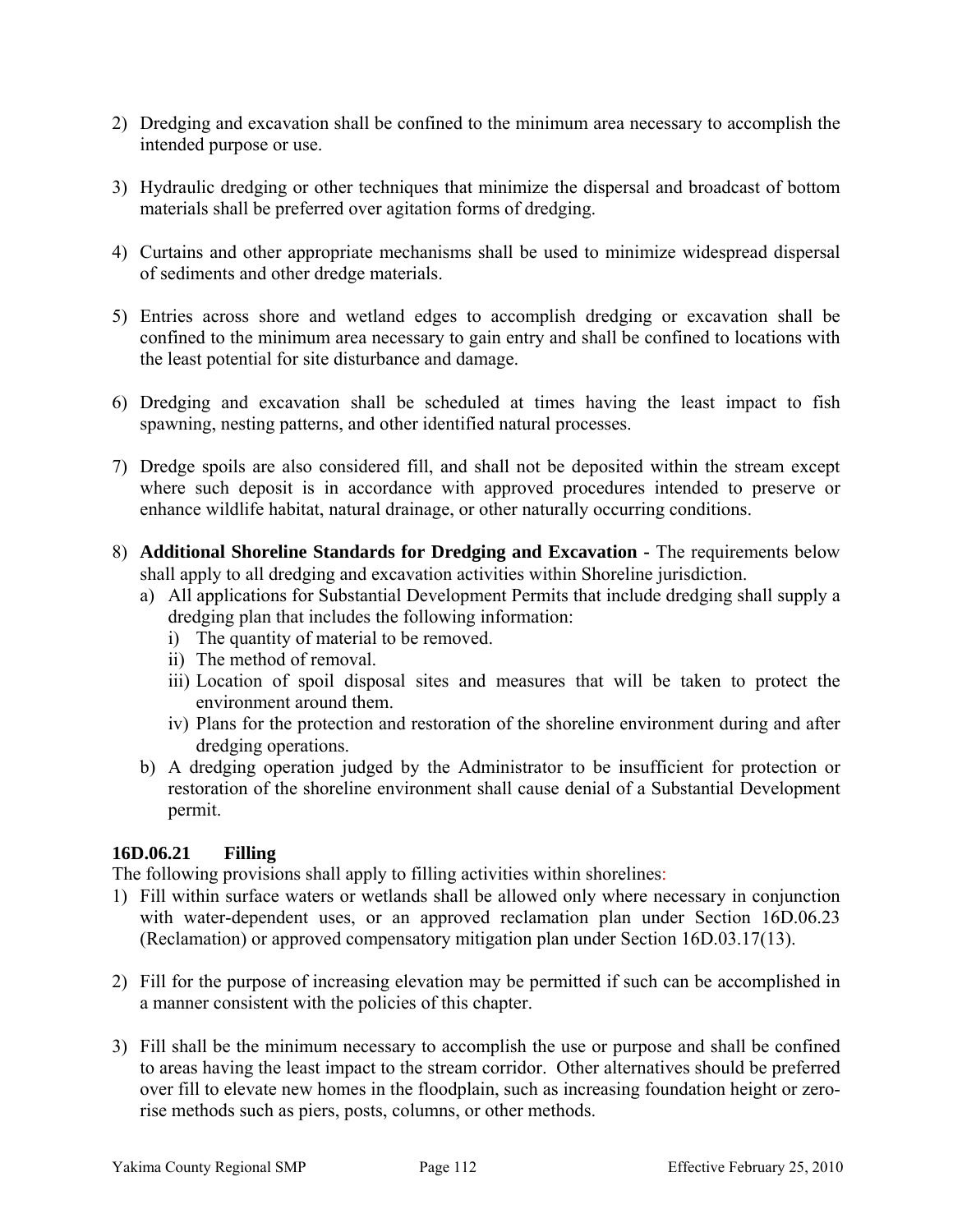- 4) Fill in floodplains shall meet the requirements of chapter 16D.05 (Flood Hazards).
- 5) Pile or pier supports shall be preferred over fill for water-dependent uses and facilities.
- 6) Unless site characteristics dictate otherwise, fill material within surface waters or wetlands shall be sand, gravel, rock, or other clean material, with a minimum potential to degrade water quality.
- 7) Fill placement shall be scheduled at times having the least impact to fish spawning, nesting patterns, and other identified natural processes.
- 8) Fill shall be stabilized with native vegetation where appropriate to prevent erosion, migration of sediments and other material from the fill area to surrounding water, shore, and wetlands, unless technical consultation with other regulating agencies indicates alternative means are required.
- 9) Projects that propose fill shall make every effort to acquire fill onsite (also known as compensatory storage) where appropriate.
- 10) Fill should not obstruct, cut off, or isolate stream corridor features.
- 11) **Additional Shoreline Standards for Fill** The requirements below shall apply to all filling activities within Shoreline jurisdiction.
	- a) Fill projects shall be evaluated for effects on total water surface reduction, navigation restriction, impediment to water flow and circulation, impediment to irrigation systems, reduction of water quality, and destruction of fish and wildlife habitat.
	- b) Applications shall include a reclamation plan that provides for re-vegetation and protection of shoreline areas from erosion and siltation. A re-vegetation or erosion protection plan judged by the Administrative Official to be insufficient for the protection or restoration of the Shoreline environment shall cause denial of a Substantial Development Permit.

# **16D.06.22 Commercial Mining of Gravels**

The following provisions shall apply to the commercial mining of gravels within shorelines:

- 1) Prior to the authorization of a commercial gravel mining operation, the project proponent shall provide maps to scale which illustrate the following:
	- a) The extent to which gravel excavation and processing will affect or modify existing stream corridor features, including existing riparian vegetation;
	- b) The location, extent and size in acreage of any pond, lake, or feature that will be created as a result of mining excavation;
	- c) The description, location, and extent of any proposed subsequent use that would be different than existing uses.
- 2) The operations and any subsequent use or uses shall not cause permanent impairment or loss of floodwater storage, wetland, or other stream corridor features. Mitigation shall provide for the feature's replacement at equal value.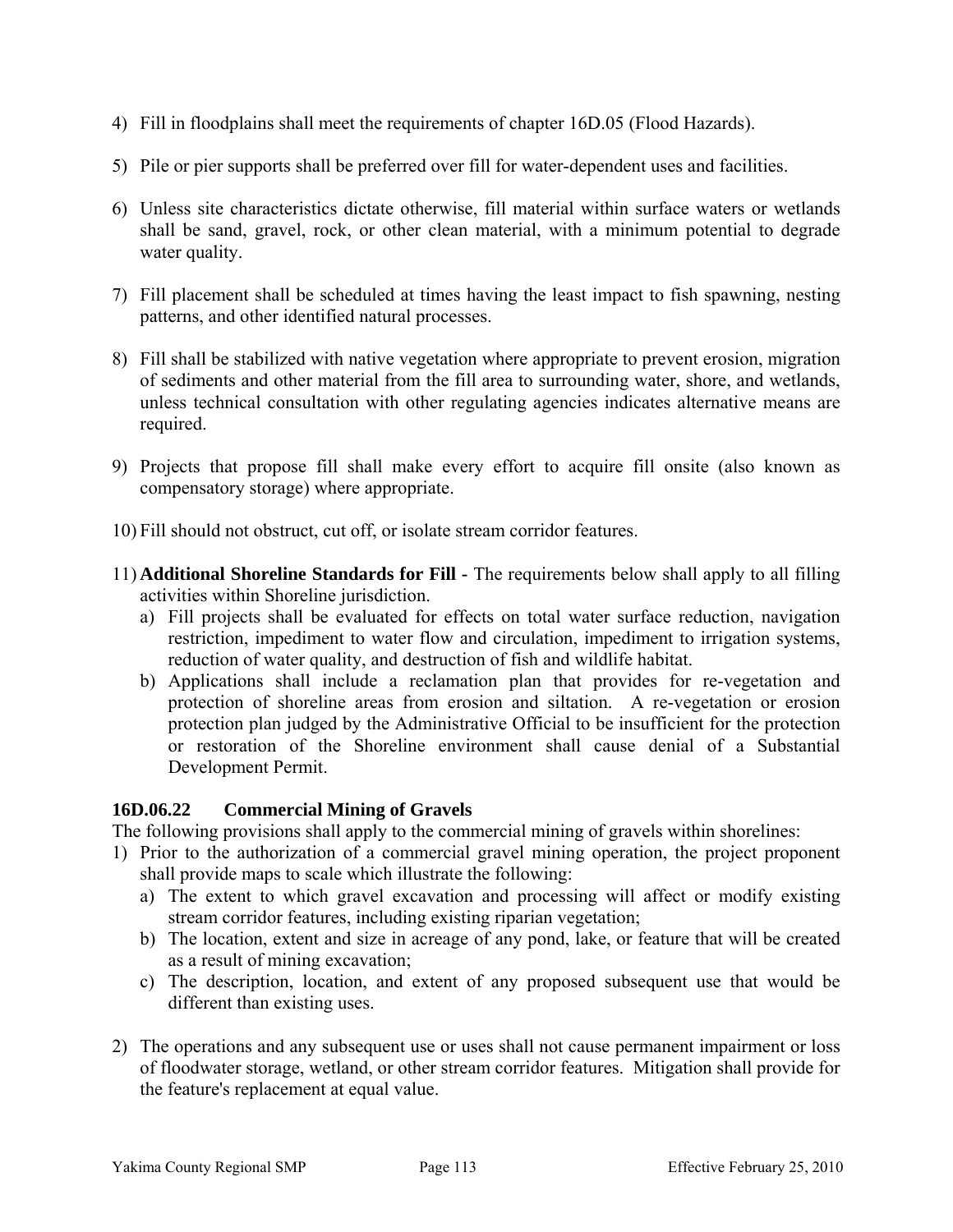- 3) Any surface mining allowed within the floodway shall meet the standards of 16D.05.36.010(1).
- 4) Except where authorized by Yakima County in consultation with the State Department of Fish and Wildlife and Department of Ecology, the following shall apply:
	- a) The excavation zone for the removal of gravels shall be located a minimum of one hundred feet upland from the ordinary high water mark (OHWM) of the stream channel.
	- b) Equipment shall not be operated, stored, refueled, or provided maintenance within one hundred feet of the OHWM.
	- c) Gravel washing, rock-crushing, screening, or stockpiling of gravels shall not occur within one hundred feet of the OHWM.
- 5) Mining proposals shall be consistent with the Washington Department of Natural Resources Surface Mine Reclamation standards (WAC 332-18, RCW 78.44).
- 6) **Additional Shoreline Standards for Industrial Mining of Gravels-** The requirements below shall apply to all mining activities within Shoreline jurisdiction.
	- a) Applicants shall submit a mining and reclamation plan to the Administrator describing the proposed site, quantity of material to be removed, method of removal, and measures that will be taken to protect lakes and streams from siltation and sedimentation. A surface mining plan or a reclamation plan judged by the Administrative Official to be insufficient for protection or restoration of the shoreline environment shall cause denial of a Substantial Development Permit.
	- b) Mining processing activities and stockpiles shall be sited in such a manner so as to avoid damage or loss resulting from flooding.
	- c) Mining processing activities shall utilize existing and/or new vegetation where necessary to minimize visual and noise impacts.
	- d) New mining and associated activities shall assure that proposed subsequent use of the mined property is consistent with the provisions of the environment designation and that reclamation of disturbed shoreline areas provides appropriate ecological functions consistent with the setting.

#### **16D.06.23 Reclamation**

The following guidelines shall apply to the reclamation of disturbed sites resulting from development activities within a designated hydrologically related critical area:

- 1) Development, construction, or uses shall include the timely restoration of disturbed features to a natural condition or to a stabilized condition that prevents degradation within the stream corridor.
- 2) Large-scale projects or projects extending over several months shall be phased to allow reclamation of areas where work or operations have been completed.
- 3) Reclamation shall be scheduled to address precipitation, meltwater runoff, growing season, and other seasonal variables that influence restoration and recovery.
- 4) Topography shall be finished to grades, elevations, and contours consistent with natural conditions in adjacent and surrounding areas.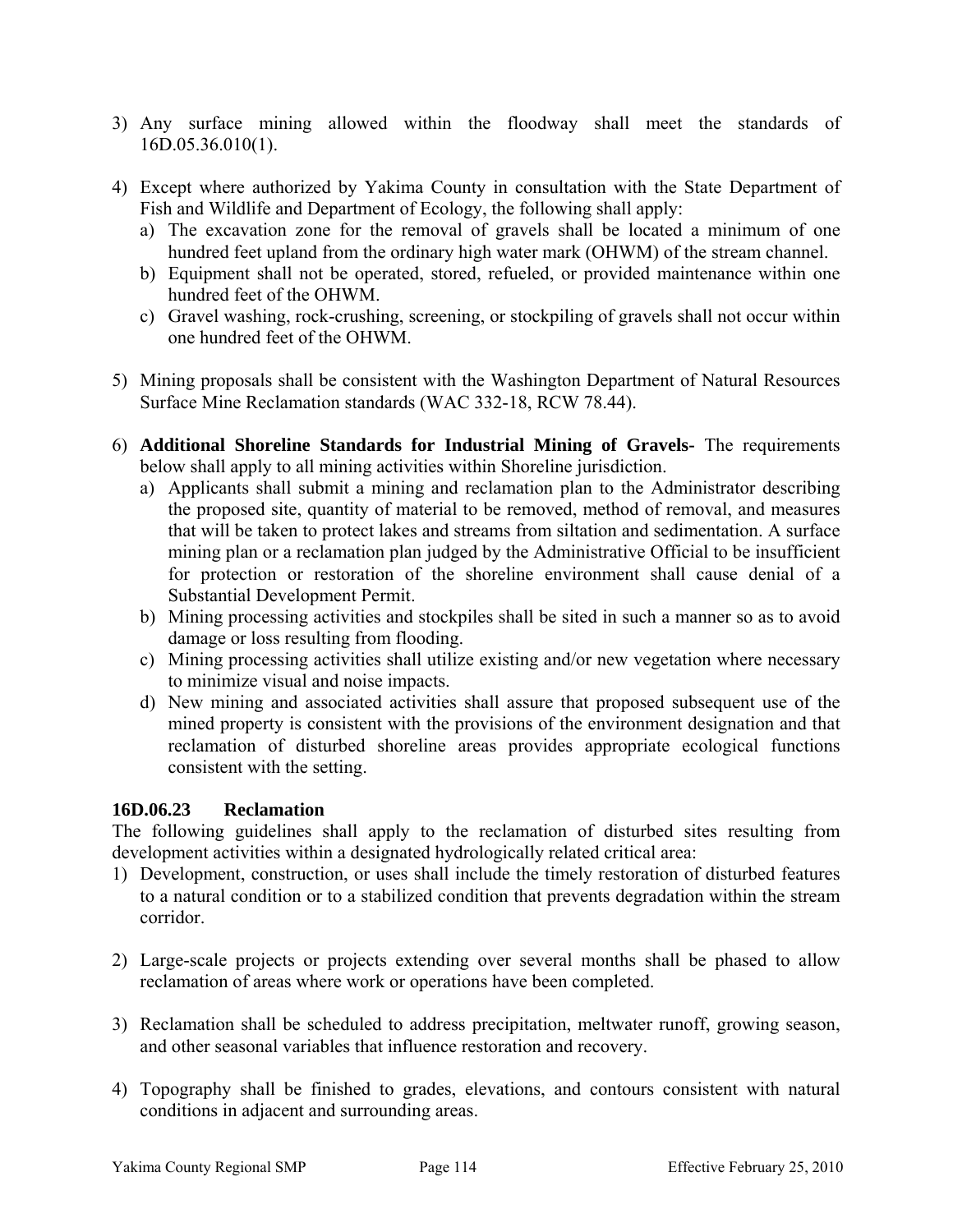- 5) Where existing development and construction prevent the return of a site to its natural condition, sites may be finished to conditions comparable to surrounding properties provided suitable protective measures are used to prevent stream corridor degradation.
- 6) Cut-and-fill slopes shall be stabilized at, or at less than the normal angle of repose for the materials involved.
- 7) The replacement or enhancement of vegetation within wetlands and required vegetative buffers shall use naturally occurring, native plant species. In other parts of the stream corridor, naturally occurring, native plant species shall be used, unless a showing of good cause acceptable to the Administrative Official is provided, in which case self-maintaining or low-maintenance plant species compatible with native vegetation shall be preferred over nonnative and high-maintenance species.

# **SHORELINE USE DEVELOPMENT STANDARDS**

**16D.06.24 Forest Practices** - The following provisions shall apply to Forest Practices, as defined, within Shoreline jurisdiction.

- 1) All federal forest practices or non-federal forest practices meeting the criteria below shall qualify for the exemption from development standards provided in 16D.03.13(2)(a). All forest practices qualifying for this provision shall demonstrate compliance by providing a copy of the federal approval or state Forest Practices Permit. Other forest practices must conform to all applicable development standards.
	- a) harvest/treat at least 5 acres of forestland, or supporting such an operation;
	- b) all harvesting w/in 200' of OHWM of Shoreline of Statewide Significance uses methods meeting RCW 90.58.150 (selective harvest), as amended;
	- c) activities are not associated with a Conversion Option Harvest;
	- d) approved under a forest practices permit;
	- e) not associated with a harvest under a Class IV–General application to convert forest land to non-forestry use.
- 2) Non-federal forest practices NOT meeting criteria (a), (b), or (c) above are designated as a Conditional Use.
- 3) Non-federal forest practices NOT meeting criteria (d) above (Class 1 forest practices, activities not requiring DNR review, etc.) shall be reviewed as separate uses or activities.
- 4) Non-federal forest practices NOT meeting criteria (e) above shall be reviewed as a new proposed use.

**16D.06.25 Commercial and Community Services –** The following provisions apply to any development, construction, or use of land for commercial and commercial service purposes within Shoreline jurisdiction.

1) Developers shall insure that utility lines including electricity and communications will be underground, except where presence of bedrock or other obstructions make undergrounding impractical. Above ground lines in existence at the time of adoption of the Master Program shall be undergrounded during normal replacement processes.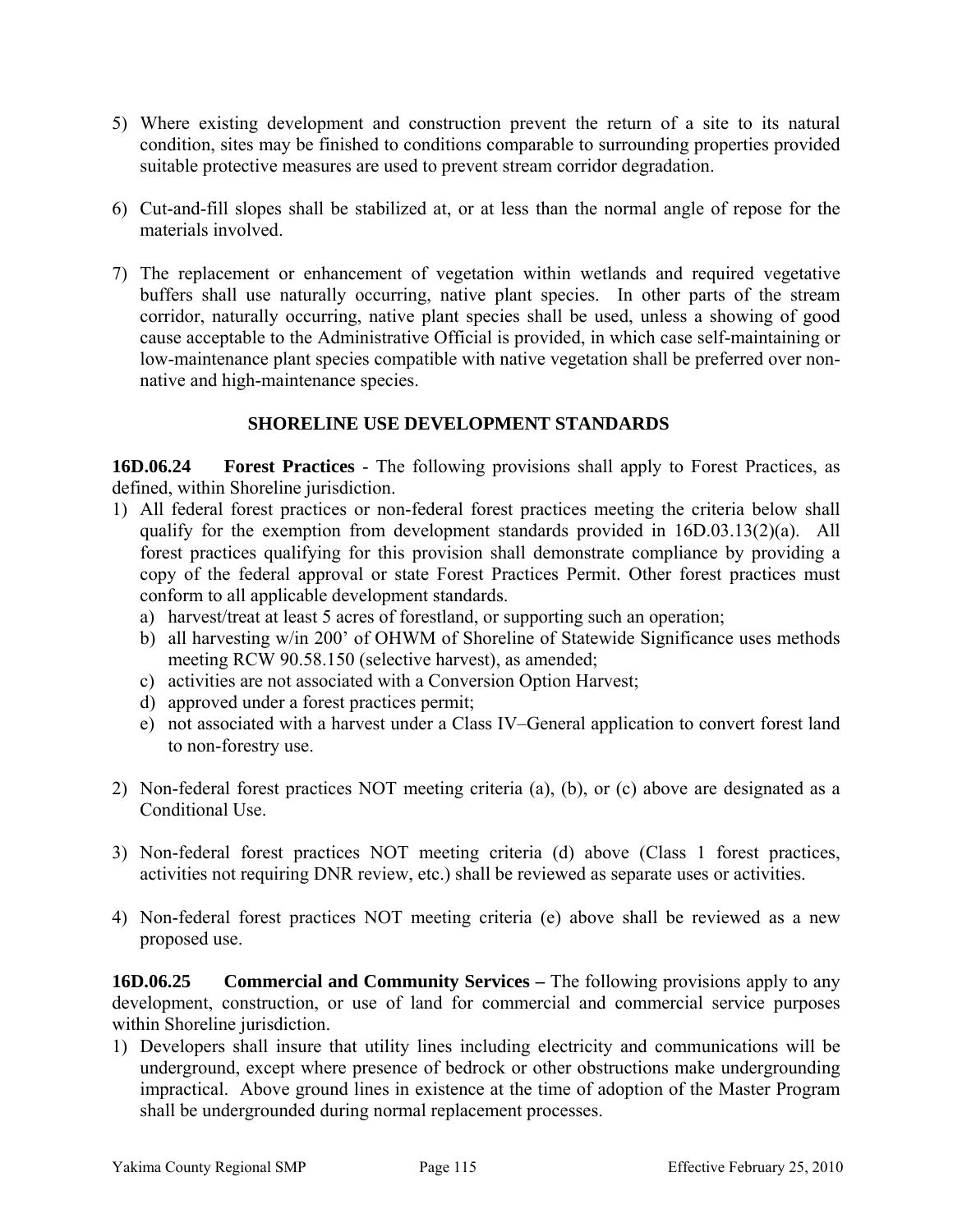- 2) Water oriented commercial and community services uses shall be designed to facilitate public access to and enjoyment of nearby shoreline areas.
- 3) Application for new commercial or community services shall demonstrate either:
	- a) How the use qualifies as a water oriented use and how facilities function as such, or;
	- b) That a non-water oriented use is part of a mixed use development that includes a water dependant use, and that it will provide a significant public benefit towards meeting SMA objectives, such as providing public access and ecological restoration, or;
	- c) That a non-water oriented use is setback from the OHWM or wetland edge by either a public right-of-way or by 100 feet or more of a separate parcel.
- 4) Boating facilities, marinas and extended mooring sites shall:
	- a) comply with the health, safety and welfare standards of State and local agencies for such facilities;
	- b) be so located and designed as not to obstruct or cause danger to normal public navigation of water bodies;
	- c) be restricted to suitable locations;
	- d) avoid or mitigate for aesthetic impacts;
	- e) mitigate special impacts of live-aboard vessels;
	- f) mitigate impacts to existing public access and navigation;
	- g) provide documentation of ownership or authorization to use associated water areas;
	- h) demonstrate that state and local regulations will be met. Agencies responsible for such regulations shall be consulted as to the viability of the proposed design;
	- i) submit an operations and site plan demonstrating:
		- i) location and design of fuel handling and storage facilities to minimize accidental spillage and protect water quality;
		- ii) proper water depth and flushing action for any area considered for overnight or long-term moorage facilities;
		- iii) adequate facilities to properly handle wastes from holding tanks;
		- iv) that boating facilities are located only at sites with suitable environmental conditions, shoreline configuration, and access;
		- v) adequate access, parking, and restroom facilities for the public. Such facilities should be located away from the immediate water's edge.

**16D.06.26 Industrial Activities** - The following provisions apply to any development, construction, or use of land for industrial purposes within Shoreline jurisdiction:

- 1) Facilities and structures shall be designed and screened with vegetation to minimize degradation of shoreline aesthetic qualities.
- 2) Industries which have proven to be environmentally hazardous shall be discouraged from locating along the shorelines.
- 3) Industrial uses and redevelopment of industrial uses shall provide for environmental cleanup and restoration in degraded or contaminated locations.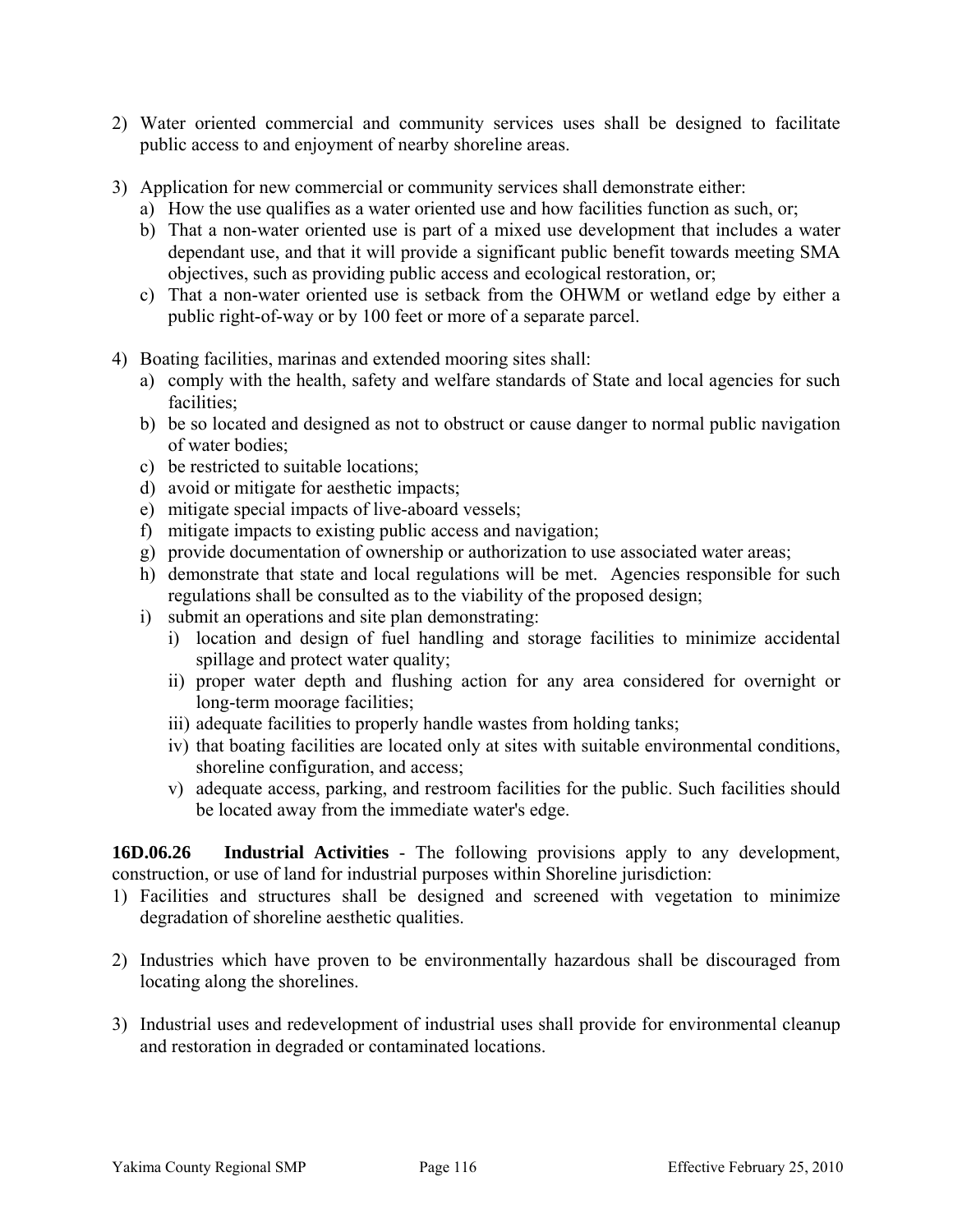- 4) Application for new industrial activities shall demonstrate either:
	- a) How the use qualifies as a water oriented use and how facilities function as such, or;
	- b) That a non-water oriented use is part of a mixed use development that includes a water dependant use, and that it will provide a significant public benefit towards meeting SMA objectives, such as providing public access and ecological restoration, or;
	- c) That a non-water oriented use is setback from the OHWM or wetland edge by either a public right-of-way or by 100 feet or more of a separate parcel.

**16D.06.27 Residential** - The following provisions apply to any development, construction, or use of land for residential purposes within Shoreline jurisdiction.

- 1) Developers in the Urban, Natural and Urban Conservancy environments shall ensure that utility lines including electricity and communications will be underground, except where the presence of bedrock or other obstructions makes undergrounding impractical. Above ground lines in existence at the time of adoption of the Master Program shall be undergrounded during normal replacement processes.
- 2) Plats of subdivisions containing land adjacent to publicly owned or controlled bodies of water shall allow for pedestrian access to such water bodies for residents of upland lots within the subdivision.
- 3) Residential development and preliminary plats shall contain plans indicating how shore vegetation will be preserved and erosion controlled. A vegetation protection and/or erosion control plan judged by the Administrator to be insufficient for protection of the shoreline environment shall cause denial of an application.
- 4) Subdivisions within the jurisdiction of the Master Program shall maintain an overall project density of one dwelling unit per one-half acre. Subsequent re-subdivision of any portion of the property contained in the original plat in order to increase density above that specified herein is prohibited.

**16D.06.28 Recreation** - The following provisions apply to any development, construction, or use of land for recreational purposes within Shoreline jurisdiction.

- 1) Recreational activities in the Urban and Rural Environment must be compatible with existing or proposed uses in the area and must not create a noise, traffic, visual or similar problem.
- 2) No permanent structures are allowed in the natural environment.
- 3) The location, design, and operation of recreational facilities shall be consistent with the purpose of the environmental designation.
- 4) Access to recreational areas should emphasize both areal and linear access. Linkage of shoreline parks and public access points by means of linear access should be encouraged.
- 5) Different uses within a specific recreational facility must be compatible with each other.
- 6) Commercial components of the use that are not explicitly related to the recreational operation must also conform to the Commercial use standards of section 16D.06.25 (Commercial and Commercial Services).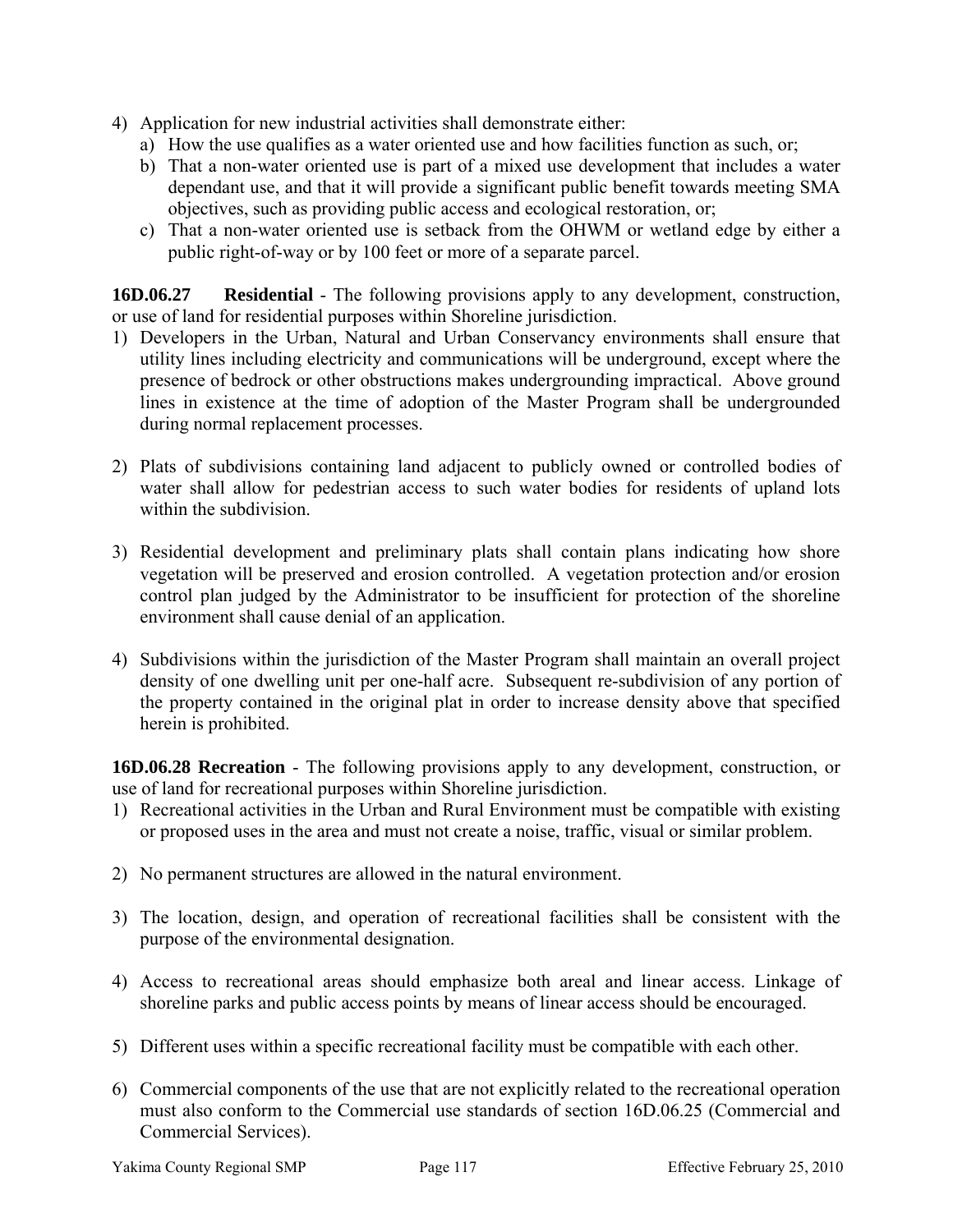**16D.06.29 Agriculture -** For Shoreline purposes, WAC 173-26-020 (Definitions) and WAC 173-26-241(3)(a) (Agriculture) shall determine the need for shoreline review for agricultural activities. To summarize, existing agricultural activities, including maintenance, repair and replacement of existing facilities, may continue as they historically have and may include changes in crops. New agricultural activities on land not currently in agricultural use are subject to shoreline review. New facilities (roads, buildings, etc.) are subject to shoreline review, or exemption when applicable. The following provisions apply to any development, construction, or use of land for agricultural purposes.

- 1) Confinement feeding operations shall meet the following standards:
	- a) Applicants shall submit a proposed site plan that indicates:
		- i) Maximum number and type of livestock to be kept on the site;
		- ii) Existing and proposed contour of the land and topographic features;
		- iii) Groundwater profiles, streams and drainage ways;
		- iv) Soil types;
		- v) Existing and proposed building locations;
		- vi) Waste disposal facilities including: Site runoff storage ponds, location of manure stockpiles, holding tanks and ponds, ultimate manure disposal sites;
		- vii)Other use areas such as feed storage, animal movement routes and animal pens.
	- b) A site plan judged by the Administrative Official to be insufficient for the protection of the shoreline environment shall cause denial of the application.
- 2) New agricultural activities and facilities shall utilize best management practices established by the USDA Natural Resources Conservation Service or other similar agency.
- 3) Rangeland livestock grazing may qualify for the exemption from Critical Areas development standards listed in 16D.03.13(2)(b).

**16D.06.30 Aquaculture -** The following provisions apply to any development, construction, or use of land for aquacultural purposes within Shoreline jurisdiction.

- 1) All structures located within water bodies shall not preclude navigability of those waters at any time, and shall be clearly marked so as to provide no hazard to navigation on those waters.
- 2) Aquaculture facilities shall avoid significant conflict with water-dependent uses, the spreading of disease, introduction of non-native species, or impacts to shoreline aesthetic qualities.

**16D.06.31 Piers and Docks -** The following provisions apply to any development, construction, or use of land for piers and docks within Shoreline jurisdiction.

- 1) Pier and dock construction shall be the minimum size necessary to meet the needs of the use.
- 2) New pier or dock construction, excluding docks accessory to single-family residences must demonstrate that a specific need exists to support the intended water-dependent or public access use.
- 3) New residential development of two or more dwellings must provide joint use or community dock facilities, when feasible, rather than allow individual docks for each residence.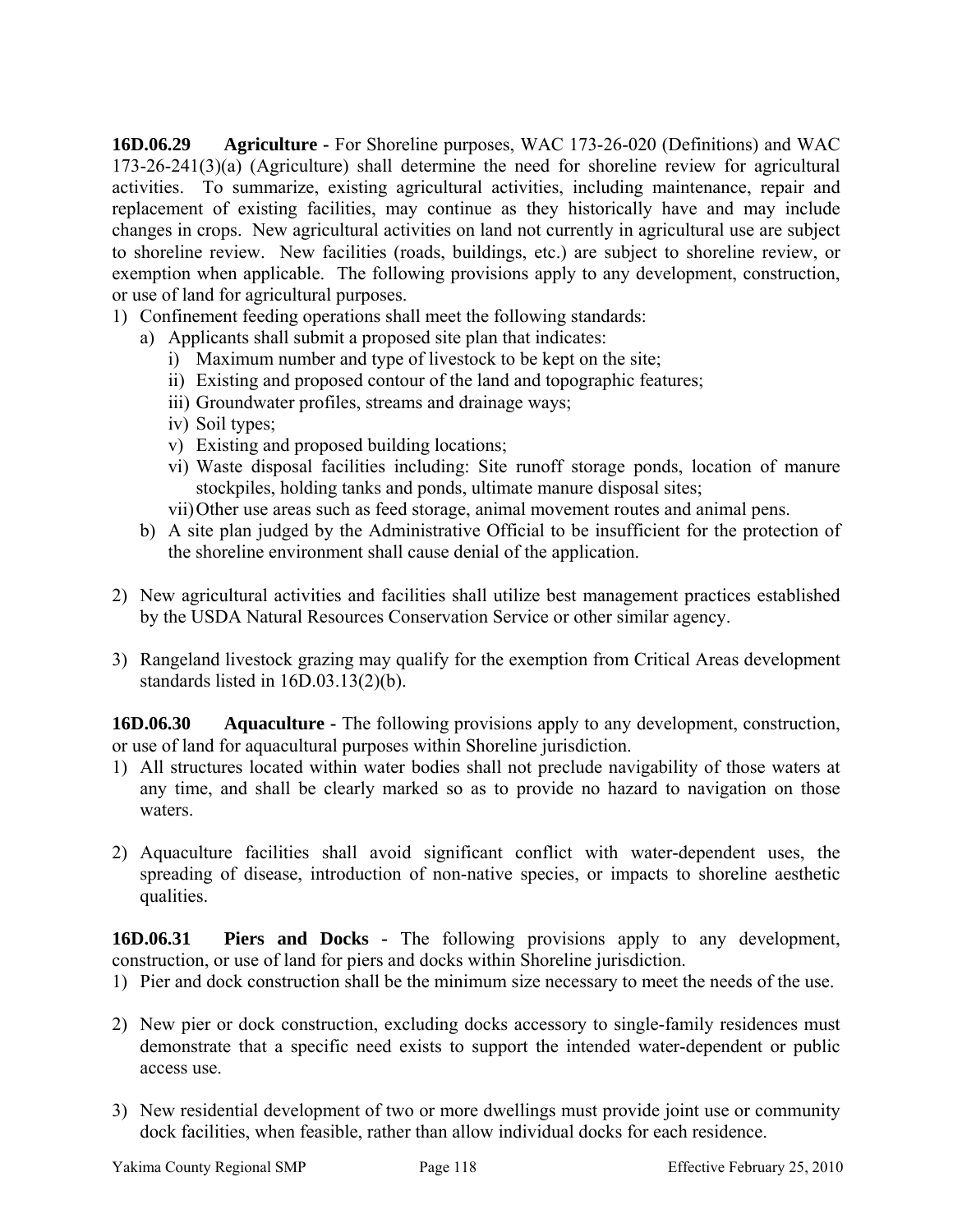4) Docks, piers, and any other over-water structures for similar purpose, are prohibited in freeflowing streams and rivers in Yakima County. Bridge and trestle piers, flow measuring gauges, and existing irrigation diversion facilities are excluded from the prohibition in this section.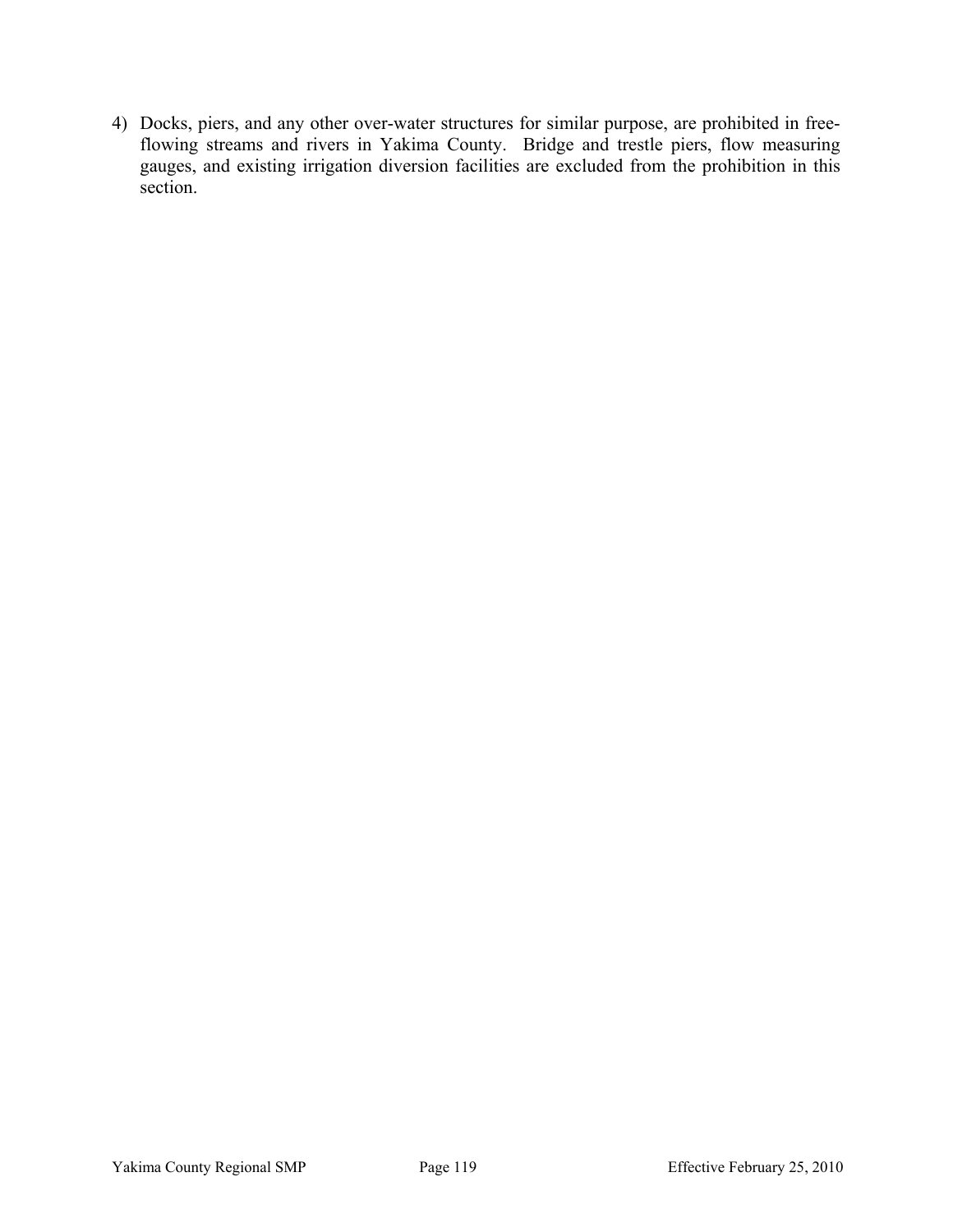# **Chapter 16D.07 WETLANDS**

Sections: 16D.07.01 Purpose and Intent 16D.07.02 Designating and Mapping 16D.07.03 Protection Approach 16D.07.04 Wetland Functions and Rating 16D.07.05 Compensatory Mitigation Requirements 16D.07.06 Wetland Mitigation Banks

**16D.07.01 Purpose and Intent -** The purpose and intent of the provisions protecting wetland critical areas is equivalent to the purpose and intent for Chapter 16D.06.01 (Purpose and Intent).

# **16D.07.02 Designating and Mapping**

- 1) Wetlands are those areas that meet the definition found in Section 16D.02.425 as provided in RCW 36.70A.030(20). All areas within Yakima County meeting the wetland definition are hereby designated critical areas and are subject to the provisions of this title. The following clarifications guide the application of the wetland definition:
	- a) Due to the inherent design of most irrigation systems, such systems are reasonably and foreseeably expected to result in some leakage or seepage. Such leakage or seepage is a normal result of utilization of irrigation systems and is deemed for the purposes of this title to be a non-regulated, artificial wetland.
- 2) The approximate location and extent of wetlands are shown on maps maintained by Yakima County, which may include information from the National Wetlands Inventory produced by the US Fish and Wildlife Service and soil maps produced by United States Department of Agriculture National Resources Conservation Service that are useful in helping to identify potential wetland areas. These maps are to be used as a guide for Yakima County, project applicants and/or property owners, and may be continuously updated as wetlands are more accurately identified, located and delineated.

# **16D.07.03 Protection Approach**

- 1) Wetlands will be protected using the Protection Approach for Hydrologically Related Critical Areas found in 16D.06.02 (Protection Approach), which accommodates issues affecting wetlands.
- 2) Wetlands and their functions will be protected using the standards found in the Stream Corridor Chapter (16D.06), which includes provisions to:
	- a) follow mitigation sequencing as outlined in section 16D.03.10 (Mitigation Requirements);
	- b) avoid degrading the functions and values of the wetland and other critical areas;
	- c) provide a zero net loss of wetland functions and values together with, if reasonably possible through voluntary agreements or government incentives, a gain in functions and values through the long term.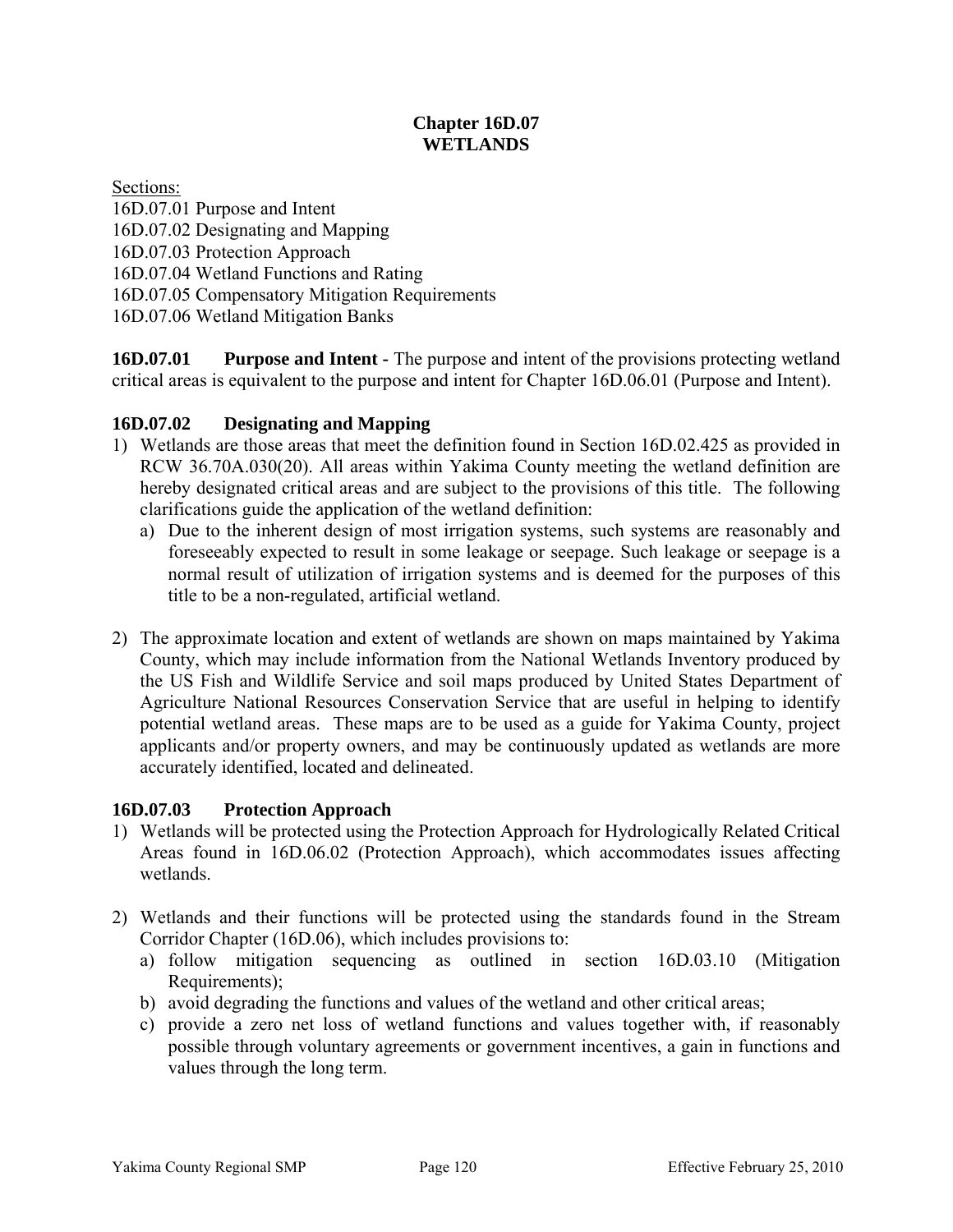# **16D.07.04 Wetland Functions and Rating**

- 1) Wetlands are unique landscape features that are the interface between the aquatic and terrestrial environments. Wetlands provide the following functions:
	- a) Biogeochemical functions, which are related to trapping and transforming chemicals and include functions that improve water quality in the watershed such as: nutrient retention and transformation, sediment retention, metals and toxics retention, and transformation.
	- b) Hydrologic functions, which are related to maintaining the water regime in a watershed, such as: flood flow attenuation, decreasing erosion, groundwater recharge.
	- c) Food web and habitat functions, which includes habitat for: invertebrates, amphibians, anadromous fish, resident fish, birds, mammals.
- 2) Wetlands shall be rated based on categories that reflect the functions and values of each wetland. Wetland categories shall be based on the criteria provided in the *Washington State Wetland Rating System for Eastern Washington*, revised August 2004 (Ecology Publication #04-06-15 - <http://www.ecy.wa.gov/pubs/0406015.pdf>) as determined using the appropriate rating forms contained in that publication. These categories are summarized as follows:
	- a) Category I wetlands are those that represent a unique or rare wetland type, are more sensitive to disturbance than most wetlands, are relatively undisturbed and contain ecological attributes that are impossible or too difficult to replace within a human lifetime, and provide a high level of functions. Generally, these wetlands are not common and make up a small percentage of the wetlands within Yakima County. The following types of wetlands are Category I:
		- i) Alkali wetlands;
		- ii) Natural Heritage Wetlands Wetlands that are identified by scientists of the Washington Department of Natural Resources Natural Heritage Program as high quality, relatively undisturbed wetlands, or wetlands that support state Threatened, or Endangered plant species;
		- iii) Bogs;
		- iv) Mature and old-growth forested wetlands with native slow growing trees, which include Western Red Cedar (Thuja plicata), Alaska Yellow Cedar (Chamaecyparis nootkatensis), pine species (mostly White pine - Pinus monticola), Western Hemlock (Tsuga heterophylla), Oregon White Oak (Quercus garryana) and Englemann Spruce (Picea engelmannii);
		- v) Forested wetlands with stands of Aspen;
		- vi) Wetlands scoring 70 points or more (out of 100) in the Eastern Washington Wetland Rating System.
	- b) Category II wetlands are difficult, though not impossible, to replace, and provide high levels of some functions. These wetlands occur more commonly than Category I wetlands, but still need a relatively high level of protection. Category II wetlands include:
		- i) Forested wetlands in the floodplains of rivers;
		- ii) Mature and old-growth forested wetlands with native fast growing trees, which include Alders (Red - Alnus rubra, Thin leaf - A. tenuifolia), Cottonwoods (Narrow leaf - Populus angustifolia, Black - P. balsamifera), Willows (Peach leaf - Salix amygdaloides, Sitka - S. sitchensis, Pacific - S.lasiandra); Aspen (Populus tremuloides); or Water Birch (Betula occidentalis)
		- iii) Vernal pools,
		- iv) Wetlands scoring between 51-69 points (out of 100) in the Eastern Washington Wetland Rating System.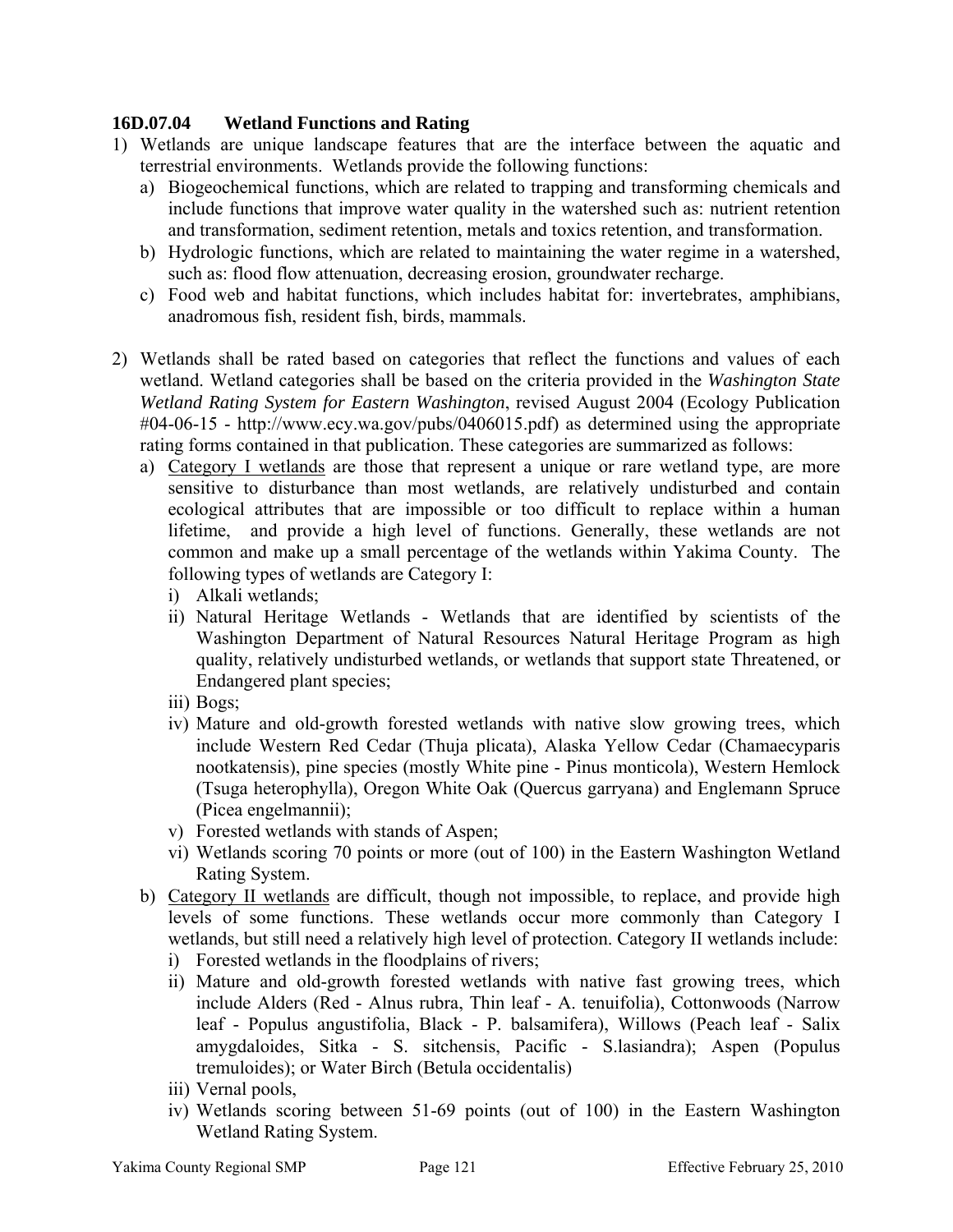- c) Category III wetlands are often smaller, less diverse and/or more isolated from other natural resources in the landscape than Category II wetlands. Category III wetlands include;
	- i) vernal pools that are isolated, and
	- ii) wetlands with a moderate level of functions (scoring between 30 -50 points) in the Eastern Washington Wetland Rating System.
- d) Category IV wetlands have the lowest levels of functions, scoring less than 30 points in the Eastern Washington Wetland Rating System, and are often heavily disturbed. These are wetlands that should be able to be replaced, and in some cases be improved. These wetlands may provide some important functions, and also need to be protected.
- 3) The wetland rating categories as described in section (2), above, shall be applied to projects which are submitted on or after the date of adoption of these provisions. The wetlands shall be rated as they exist on the day of project application submission, as the wetland naturally changes thereafter, or as the wetland changes in accordance with permitted activities. However, illegal modifications to wetlands which have been made since the original adoption of the Critical Areas Ordinance (YCC Title 16A 1995) shall not be considered when rating the wetland. Information regarding the original condition of illegally modified wetlands that can not be discerned from aerial photographs or other reliable information sources, which is needed to complete the *Eastern Washington Wetland Rating* System data sheets, shall use the highest appropriate points value within each missing data field of the rating sheet to complete the rating.

**16D.07.05 Compensatory Mitigation Requirements** – Projects that propose to compensate for wetland acreage and/or functions are subject to State and Federal regulations. Compensatory mitigation for alterations to wetlands shall provide no net loss of wetland functions and values, and must be consistent with the Mitigation Plan Requirements in section 16D.03.17 (13) (Compensatory Mitigation Plans). The following guidance documents were developed to assist applicants in meeting the regulations and requirements.

1) Compensatory mitigation plans must be consistent with *Guidance on Wetland Mitigation in Washington State Part 2: Guidelines for Developing Wetland Mitigation Plans and Proposals* or as revised (Washington State Department of Ecology, U.S. Army Corps of Engineers Seattle District, and U.S. Environmental Protection Agency Region 10; Ecology publication number 04-06-013B

[http://www.ecy.wa.gov/programs/sea/bas\\_wetlands/volume2final.html\)](http://www.ecy.wa.gov/programs/sea/bas_wetlands/volume2final.html).

2) Compensatory mitigation application and ratios for mitigation of wetlands shall be consistent with "*Wetlands in Washington State - Volume 2: Guidance for Protecting and Managing Wetlands – Appendix 8-D- Section 8-D3"* or as revised (Washington State Department of Ecology. Publication number 05-06-008 -

[http://www.ecy.wa.gov/programs/sea/bas\\_wetlands/volume2final.html\)](http://www.ecy.wa.gov/programs/sea/bas_wetlands/volume2final.html).

# **16D.07.06 Wetland Mitigation Banks**

- 1) Credits from a wetland mitigation bank may be approved for use as compensation for unavoidable impacts to wetlands when:
	- a) The bank is certified under RCW 90.84 and its administrative rules WAC 173-700;
		- i) The Administrative Official determines that the wetland mitigation bank provides appropriate compensation for the authorized impacts; and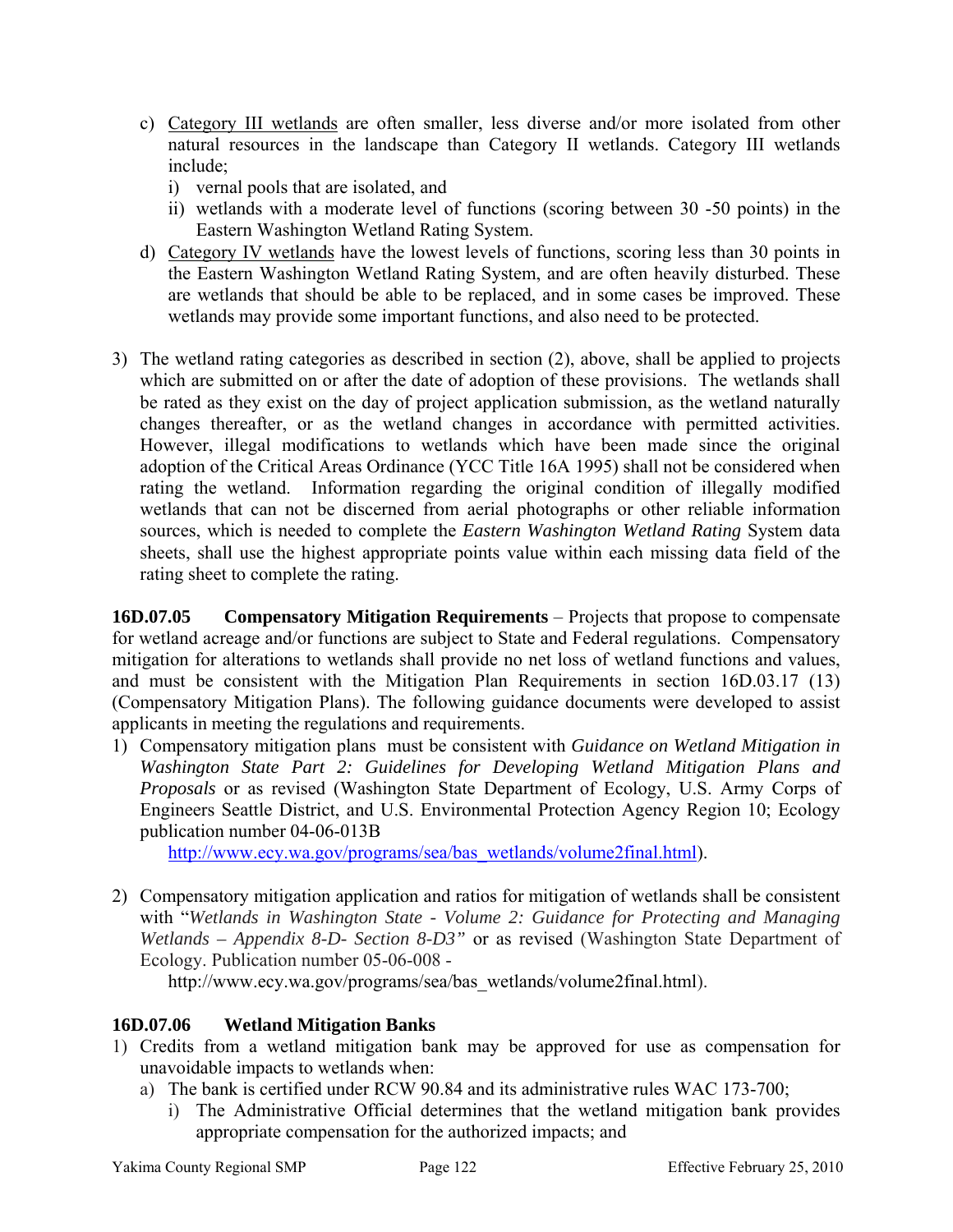- ii) The proposed use of credits is consistent with the terms and conditions of the bank's certification.
- 2) Replacement ratios for projects using bank credits shall be consistent with replacement ratios specified in the bank's certification.
- 3) Credits from a certified wetland mitigation bank may be used to compensate for impacts located within the service area specified in the bank's certification. In some cases, bank service areas may include portions of more than one adjacent drainage basin for specific wetland functions.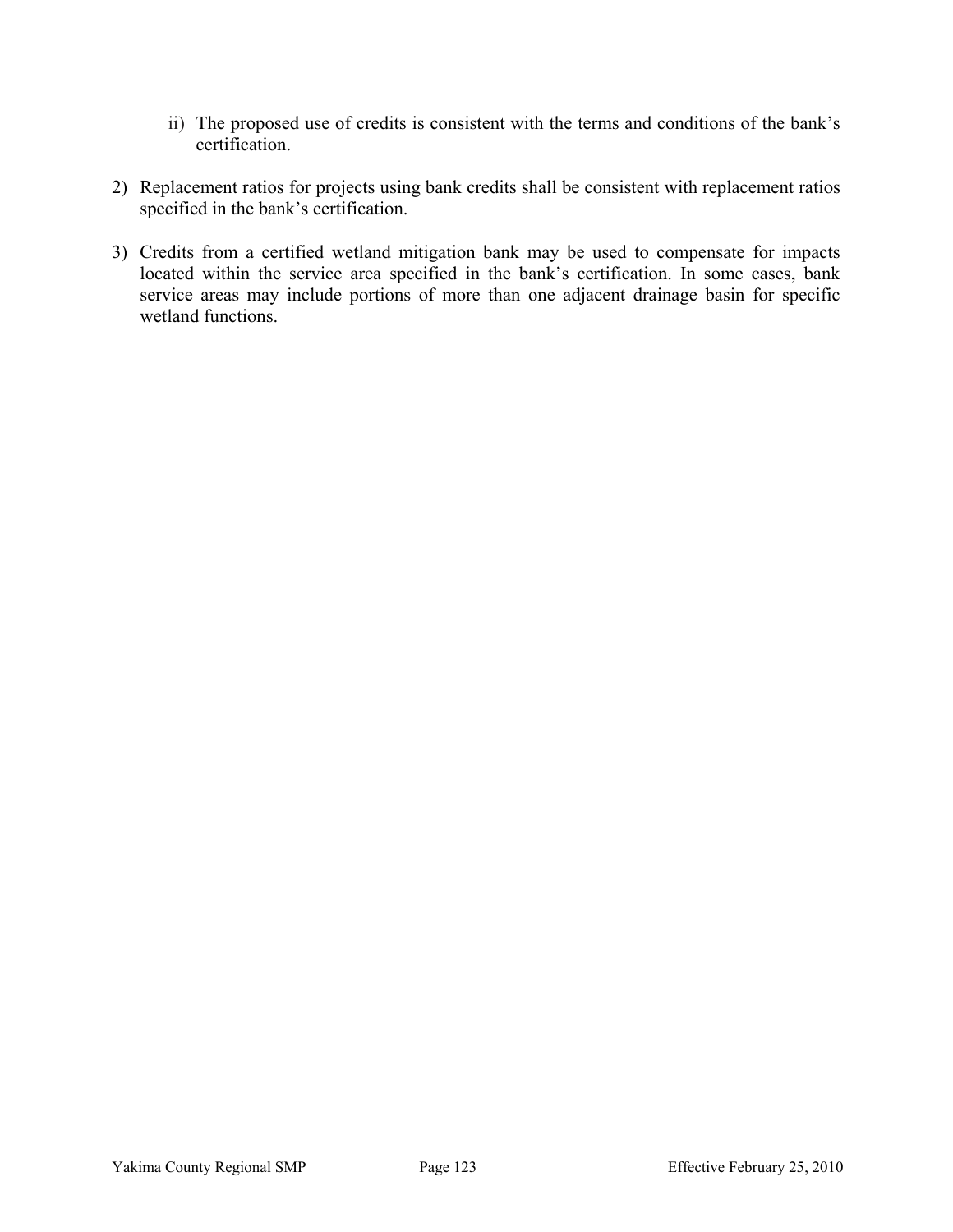#### **Chapter 16D.08 GEOLOGICALLY HAZARDOUS AREAS**

Sections:

16D.08.01 Purpose and Intent 16D.08.02 Mapping and Designation 16D.08.03 Geologically Hazardous Areas Protection Approach 16D.08.04 Supplemental Development Review Procedure for Geologically Hazardous Areas 16D.08.05 General Protection Requirements 16D.08.06 Critical Area Report – Geologic Assessment

# **16D.08.01 Purpose and Intent**

- 1) Geologically hazardous areas include those areas susceptible to erosion, sliding, earthquake or other geological events. They pose a threat to the health and safety of the citizens of Yakima County when incompatible development is sited in areas of significant hazard. Some risks due to geologic hazards might be capable of mitigation through engineering, design, or modified construction standards so the level of risk is reduced to an acceptable level. However, when mitigation is not feasible, development within geologically hazardous areas is best avoided.
- 2) The purposes of this chapter are to:
	- a) Minimize risks to public health and safety and reduce the risk of property damage by regulating development on or adjacent to geologically hazardous areas;
	- b) Maintain natural geological processes while protecting existing and new development;
	- c) Establish review procedures for development proposals in geologically hazardous areas.

# **16D.08.02 Mapping and Designation**

- 1) Geologically hazardous areas are areas that are susceptible to one or more of the following types of hazards, based on WAC 365-190-080 (4)(b) through (h):
	- a) Erosion hazards;
	- b) Landslide hazards, which in the Yakima County inventory includes:
		- i) oversteepened slope hazards;
		- ii) alluvial fan/flash flooding hazards;
		- iii) avalanche hazards, and;
		- iv) stream undercutting hazards;
	- c) Seismic hazards (referred to below as earthquake hazards);
	- d) Volcanic hazards;
- 2) The approximate location and extent of Erosion hazard areas are shown on the County's critical area map titled "Erosion Hazard Areas of Yakima County". Erosion hazard areas were identified by using the "Soil Survey of Yakima County Area, Washington" and the "Soil Survey of Yakima Indian Reservation Irrigated Area, Washington, Part of Yakima County". The analysis utilized the general soil map unit descriptions of severe and very severe hazard of water erosion.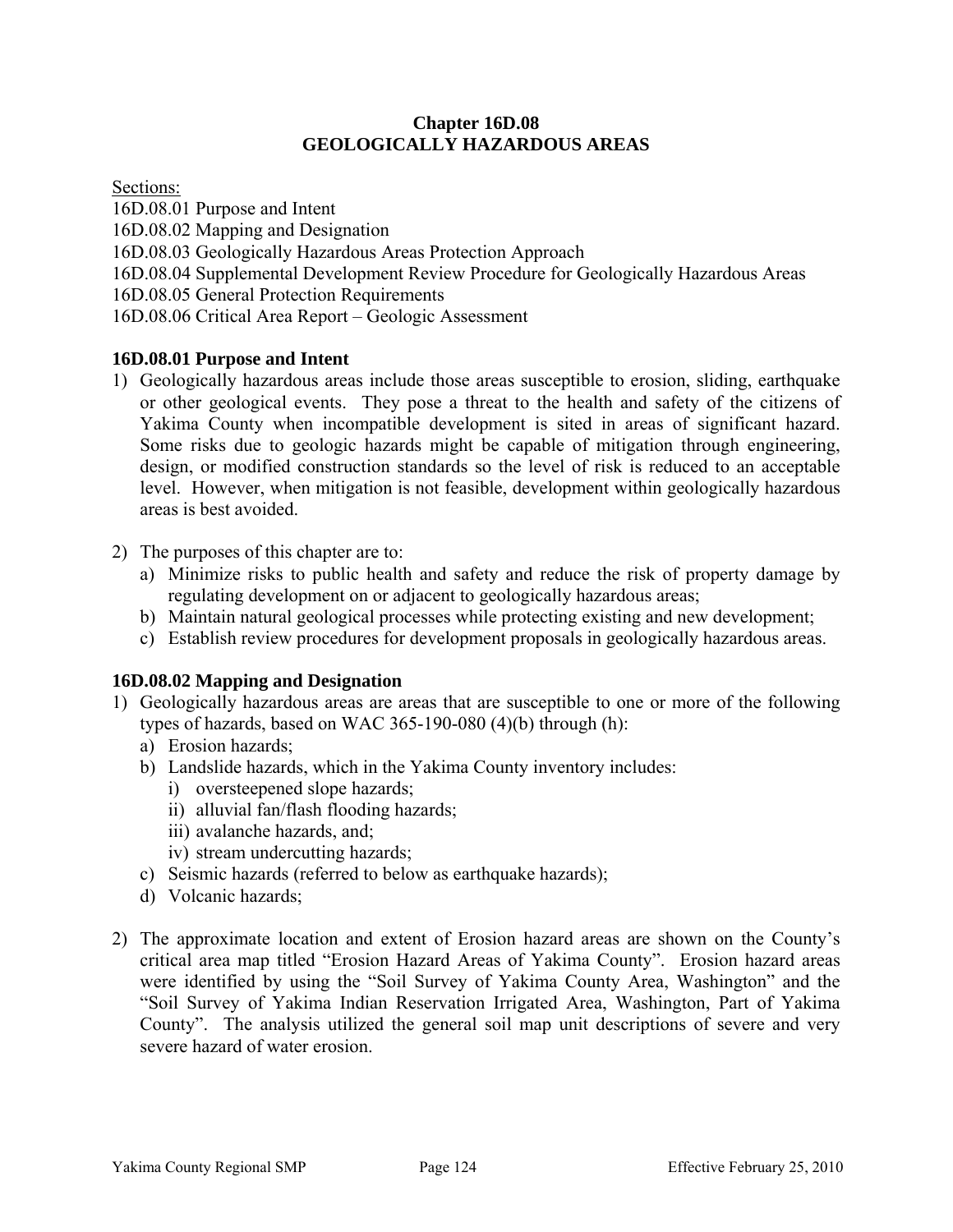- 3) The approximate location and extent of Geologically Hazardous Areas are shown on the County's critical area map titled "Geologically Hazardous Areas of Yakima County". The following geologically hazardous areas, with the corresponding map code in parenthesis, are mapped and classified using the stated criteria based on WAC 365-190-080(4) (b) through (h):
	- a) **Landslide hazard areas (LS)** These include places where landslides, debris flows, or slumps have already occurred. Where sliding is presumed to have occurred within 10,000 years or less is shown as High Risk (LS3) on the map. Slides thought to be older than 10,000 years but still capable of movement are shown as Intermediate Risk (LS2). Areas where slides are absent are unlabeled and combined with other Low Risk areas.
		- i) **Oversteepened slope hazard areas (OS) -** These include areas with slopes steep enough to create potential problems. High risk areas (OS3) have a high potential to fail, and include slopes greater than 40%, and consist of areas of rock fall, creep, and places underlain with unstable materials. Intermediate Risk areas (0S2) are less likely to fail but are still potentially hazardous. This category also includes some slopes between 15 and 40%. Low Risk areas, unlikely to fail, are unlabeled and combined with other Low Risk categories.
		- ii) **Alluvial fan/flash flooding hazard areas (AF) -** These are areas where flash flooding can occur, and are often associated with inundation by debris from flooding. They include alluvial fans, canyons, gullies, and small streams where catastrophic flooding can occur. They do not include all areas where flash flooding may occur with Yakima County. Flooding may also occur in larger streams and rivers, but these are depicted in the "Flood Insurance Study for the Unincorporated Areas of Yakima County," dated March 2, 1998, with accompanying Flood Insurance Rate Maps (FIRMs) and Flood Boundary and Floodway Maps, and any amendments which may thereafter be made by the Federal Emergency Management Agency, rather than on the Geologically Hazardous Areas Map. High Risk areas (AF3) are those most likely to experience flooding. These areas usually involve larger drainage areas, easily eroded sediments, and steeper gradients. Intermediate Risk areas (AF2) have some potential for flash flooding but involve smaller drainages and flatter slopes. Low Risk areas are where flash flooding is unlikely, are unlabeled and combined with other Low Risk areas on the map.
		- iii) **Avalanche risk hazard areas (AR) -** Areas of avalanche hazards are limited (within the mapped boundaries) to areas near the Cascade Crest. High Risk areas (AF3) are those in areas of high snowfall where avalanche scars are visible and slopes are steep to moderately steep. These areas could also be rated 0S3. Intermediate Risk areas (AF2) are usually adjacent to AF3 areas but where vegetation is still in place and slopes are moderate. AF2 and AF3 areas are mapped on the basis of aerial photography and observed scars. Climatic data (snowfall, wind direction, etc) are necessary for more detailed mapping. Low Risk areas, where avalanches are unlikely, are unlabeled and combined with other Low Risk geologic hazards.
		- iv) **Stream undercutting hazard areas (SU) -** These areas are confined to banks near main streams and rivers where undercutting of soft materials may result. High Risk areas (SU3) include steep banks of soft material adjacent to present stream courses. Intermediate Risk areas (SU2) are banks along the edge of a flood plain but away from the present river course. Low Risk areas are unlabeled and combined with other Low Risk areas on the maps.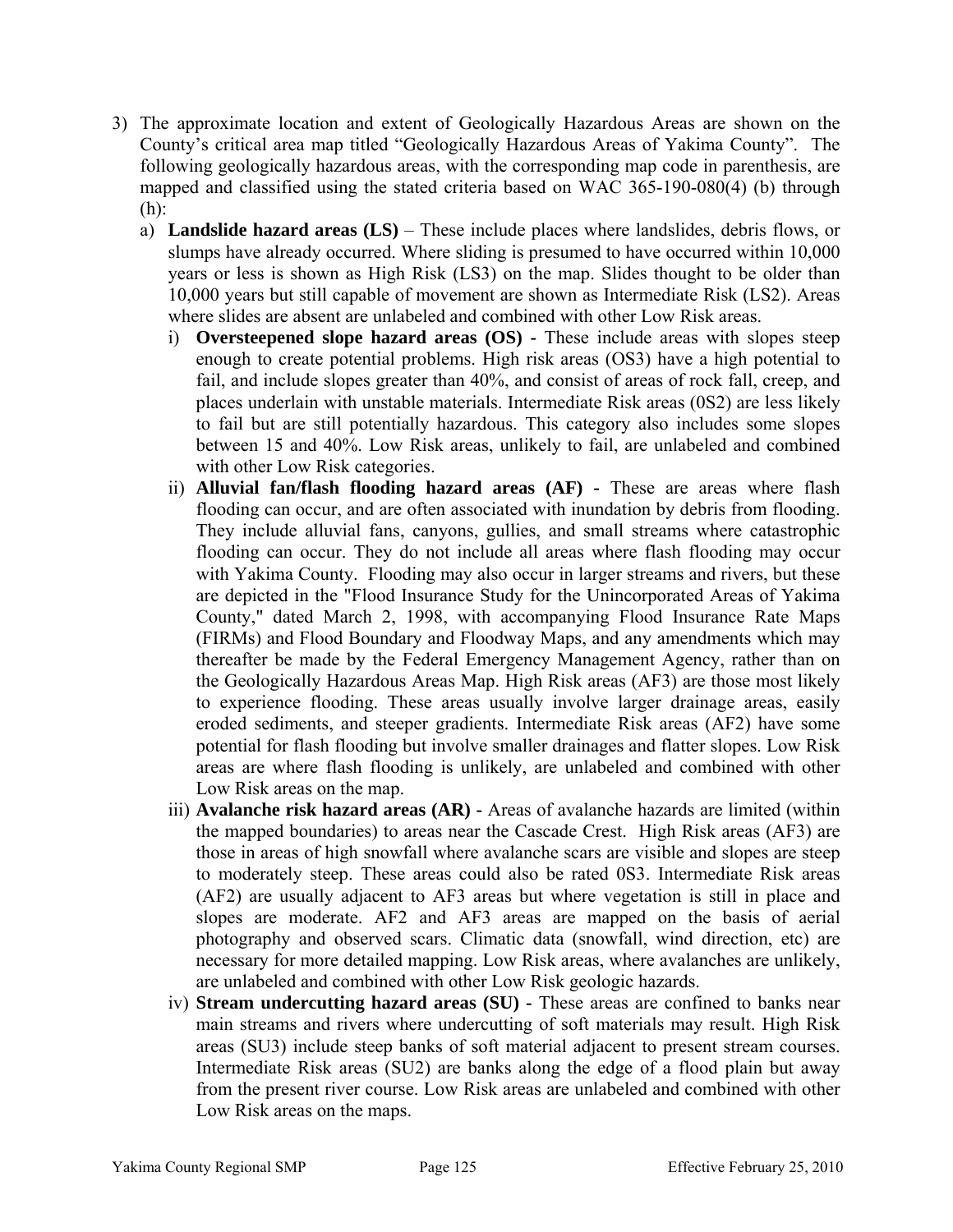- b) **Earthquake activity hazard areas (EA)** Recorded earthquake activity in Yakima County is mostly marked by low magnitude events and thus low seismic risk. One exception is an area along Toppenish Ridge where Holocene faulting may have produced earthquakes of as much as magnitude 7. Zones of surficial fault scarps are shown on High Risk areas (EA3) while areas adjacent to the scarps are assigned Intermediate Risk (EA2). The rest of the county is Low Risk, are unlabeled, and combined with other low risk hazards.
- c) **Suspected geologic hazard areas (SUS)** These are areas for which detailed geologic mapping is lacking but preliminary data indicate a potential hazard. No risk assessment (1-2-3) is given for these areas. Most are probably OS or LS hazards.
- d) **Risk unknown hazard areas (UNK)** In these areas geologic mapping is lacking or is insufficient to make a determination. All of these areas are associated with other classified geologic hazards, and most are located in remote areas of Yakima County.
- 4) **Volcanic Hazard Areas** are not mapped but are defined as areas subject to pyroclastic (formed by volcanic explosion) flows, lava flows and inundation by debris flows, mudflows or related flooding resulting from volcanic activity. Volcanic Hazard Areas in Yakima County are limited to pyroclastic (ash) deposits. While Yakima County contains a portion of Mt Adams and is in close proximity to Mt Rainer, and Mt St. Helens, the threat of volcanic hazards is minimal and limited to ash deposition. The more devastating effects of volcanic activity such as lava flows, and lahars (volcanic landslide or mudflow) are not possible due to intervening ridges. No specific protection requirements are identified for volcanic hazard areas.
- 5) This chapter does not imply that land outside mapped geologically hazardous areas or uses permitted within such areas will be without risk. This chapter shall not create liability on the part of Yakima County, any officer, or employee thereof for any damages that result from reliance on this chapter or any administrative decision lawfully made hereunder.

# **16D.08.03 Geologically Hazardous Areas Protection Approach**

- 1) **Erosion hazard areas**  Protection measures for erosion hazard areas will be accomplished by implementing the regulatory standards for erosion and drainage control required under YCC Title 13 (Building Code). Any future stormwater program erosion control measures that may be formally adopted by the Board of County Commissioners shall supersede YCC Title 13 erosion control requirements. Standards to meet YCC Title 13 requirements can be met by the application of the Best Management Practices (BMPs) in the Eastern Washington Stormwater Manual (WDOE Publication number 04-10-076) or equivalent manual adopted by Yakima County, or any other approved manual deemed appropriate by the Building Official, including but not limited to applicable Natural Resource Conservation Service (NRCS) Field Office Technical Guide (FOTG) BMPs and the Washington State Department of Transportation Highway Runoff Manual. Application of the Environmental Protection Agency (EPA) "Construction Rainfall Erosivity Waiver" is at the discretion of the Building Official on a case by case basis.
- 2) **Landslide hazard areas** Protection measures for landslide hazard areas will be accomplished through the review process of 16D.08.04 (Development Review Procedure for Geologically Hazardous Areas), by implementing the development standards of 16D.08.05 (General Protection Requirements), and by implementing the appropriate sections of the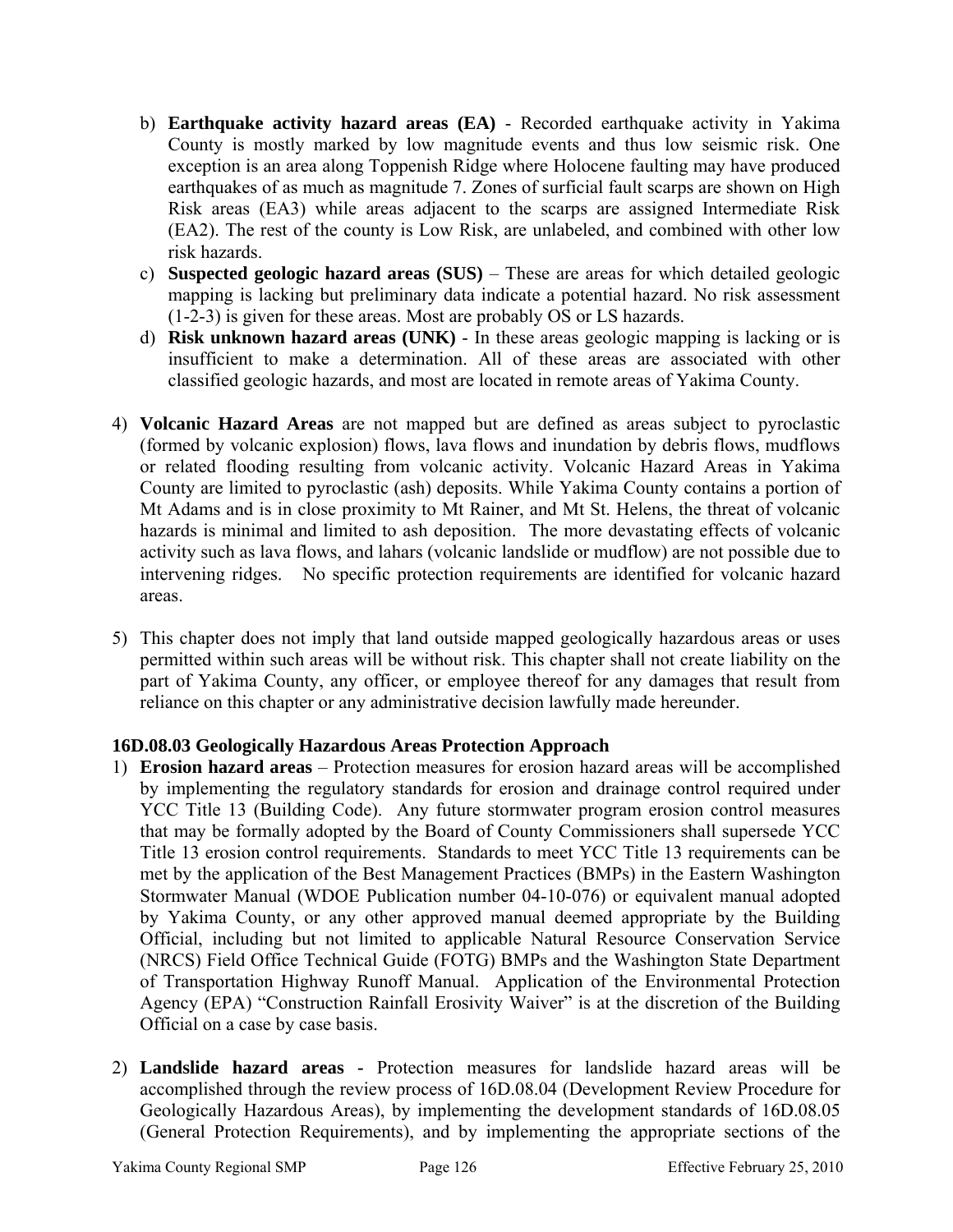International Building Code (IBC) as adopted in YCC Title 13 (currently Section 16 Structural Design; Section 18 Soils and Foundations; and, Appendix J Grading).

- 3) **Alluvial fan/flash flooding hazard area**s Protection measures for alluvial fan/flash flooding hazard areas will be accomplished through the review process of 16D.08.04 (Development Review Procedure for Geologically Hazardous Areas), by implementing the development standards of 16D.08.05 (General Protection Requirements), and by implementing the appropriate sections of the International Building Code (IBC) as adopted in YCC Title 13 (currently Section 16 Structural Design; Section 18 Soils and Foundations; Appendix J Grading; and, Flood Resistant Design and Construction (ASCE-24-98)).
- 4) **Stream undercutting hazard areas** Protection measures for stream undercutting hazard areas will be accomplished by Critical Areas review for flood hazards, streams, and Shoreline jurisdiction, in addition to implementing the appropriate sections of the International Building Code (IBC) as adopted in YCC Title 13 (Flood Resistant Design and Construction (ASCE-24-98)).
- 5) **Avalanche hazard areas** Protection measures for avalanche hazard areas will be accomplished through the review process of 16D.08.04 (Development Review Procedure for Geologically Hazardous Areas), by implementing the development standards of 16D.08.05 (General Protection Requirements), and by implementing the appropriate sections of the International Building Code (IBC) as adopted in YCC Title 13 (currently Section 16 Structural Design; Section 18 Soils and Foundations; and, Appendix J Grading).
- 6) **Oversteepened slope hazard areas** Protection measures for oversteepened slope hazard areas will be accomplished through the review process of 16D.08.04 (Development Review Procedure for Geologically Hazardous Areas), by implementing the development standards of 16D.08.05 (General Protection Requirements), and by implementing the appropriate sections of the International Building Code (IBC) as adopted in YCC Title 13 (currently Section 16 Structural Design; Section 18 Soils and Foundations; and, Appendix J Grading).
- 7) **Earthquake/Seismic hazard area protection standards** Protection measures for earthquake/Seismic hazard areas will be accomplished by implementing the appropriate sections of the International Building Code (IBC) as adopted in YCC Title 13 (currently Section 16 Structural Design; Section 18 Soils and Foundations; and, Appendix J Grading).
- 8) **Suspected geologic hazard areas and Risk unknown hazard areas** Protection measures for suspected geologic hazard areas and risk unknown hazard areas will be accomplished through the review process of 16D.08.04 (Development Review Procedure for Geologically Hazardous Areas), by implementing the development standards of 16D.08.05 (General Protection Requirements), and by implementing the appropriate sections of the International Building Code (IBC) as adopted in YCC Title 13 (currently Section 16 Structural Design; Section 18 Soils and Foundations; and, Appendix J Grading).

# **16D.08.04 Development Review Procedure for Geologically Hazardous Areas**

- 1) The Administrative Official shall make a determination of hazard to confirm whether the development or its associated facilities (building site, access roads, limits of grading/ excavation/ filling, retaining walls, septic drainfields, landscaping, etc.):
	- a) are located within a mapped geologically hazardous area;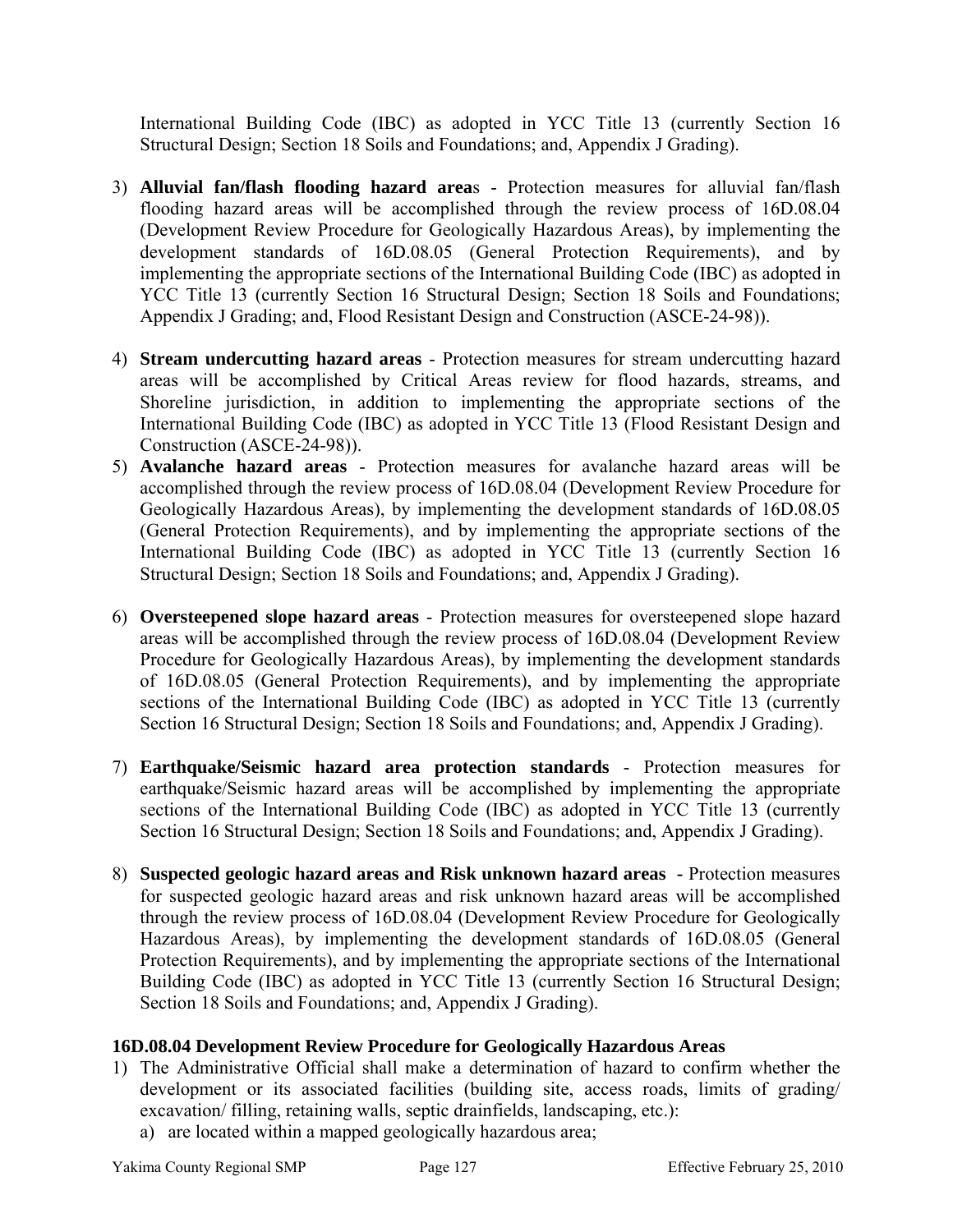- b) are abutting, or adjacent to a mapped geologically hazardous area and may result in or contribute to an increase in hazard, or pose a risk to life and property on or off the site;
- c) are located within a distance from the base of an adjacent landslide hazard area equal to the vertical relief of said hazard area;
- d) are located within the potential run-out path of a mapped avalanche hazard.
- 2) Developments that receive an affirmative determination of hazard by the Administrative Official under (1) above, must conduct a geologic hazard report as provided in 16D.03.18(4) (Supplemental Report Requirements – Geologically Hazardous Areas), which may be part of a geo-technical report required under additional review below.
	- a) If the geologic hazard report determines no hazard exists or that the project area lies outside the hazard, then no geologic hazard review is needed.
	- b) The Administrative Official is authorized to waive further geologic hazard review for oversteepened slope hazards on a determination that the hazards identified in the geologic hazard report will be adequately mitigated under grading or construction permits.
- 3) Developments that receive an affirmative determination of hazard, but do not meet the provisions of paragraph 2a or 2b above, must:
	- a) Obtain a Critical Areas Development Authorization under 16D.03 (Application and Review Procedures);
	- b) Submit a geo-technical report that is suitable for obtaining the grading and construction permits that will be required for development. The geo-technical report should incorporate the submitted assessment, include the design of all facilities and include a description and analysis of the risk associated with the measures proposed to mitigate the hazards, ensure public safety, and protect property and other critical areas, and;
	- c) Be consistent with the General Protection Requirements of section 16D.08.05 (General Protection Requirements).

# **16D.08.05 General Protection Requirements**

- 1) Grading, construction, and development and their associated facilities shall not be located in a geologically hazardous area, or any associated setback for the project recommended by the geo-technical report, unless the applicant demonstrates that the development is structurally safe from the potential hazard, and that the development will not increase the hazard risk onsite or off-site.
- 2) Development shall be directed toward portions of parcels, or parcels under contiguous ownership, that are at the least risk of hazard in preference to lands with higher risk, unless determined to be infeasible in the geo-technical report.
- 3) The geo-technical report shall recommend methods to ensure the information and education about the hazard and any recommended buildable area for future landowners over the long term.
- 4) The applicable requirements of grading and construction permits for developments in hazardous areas must be included in the development proposal and geo-technical report.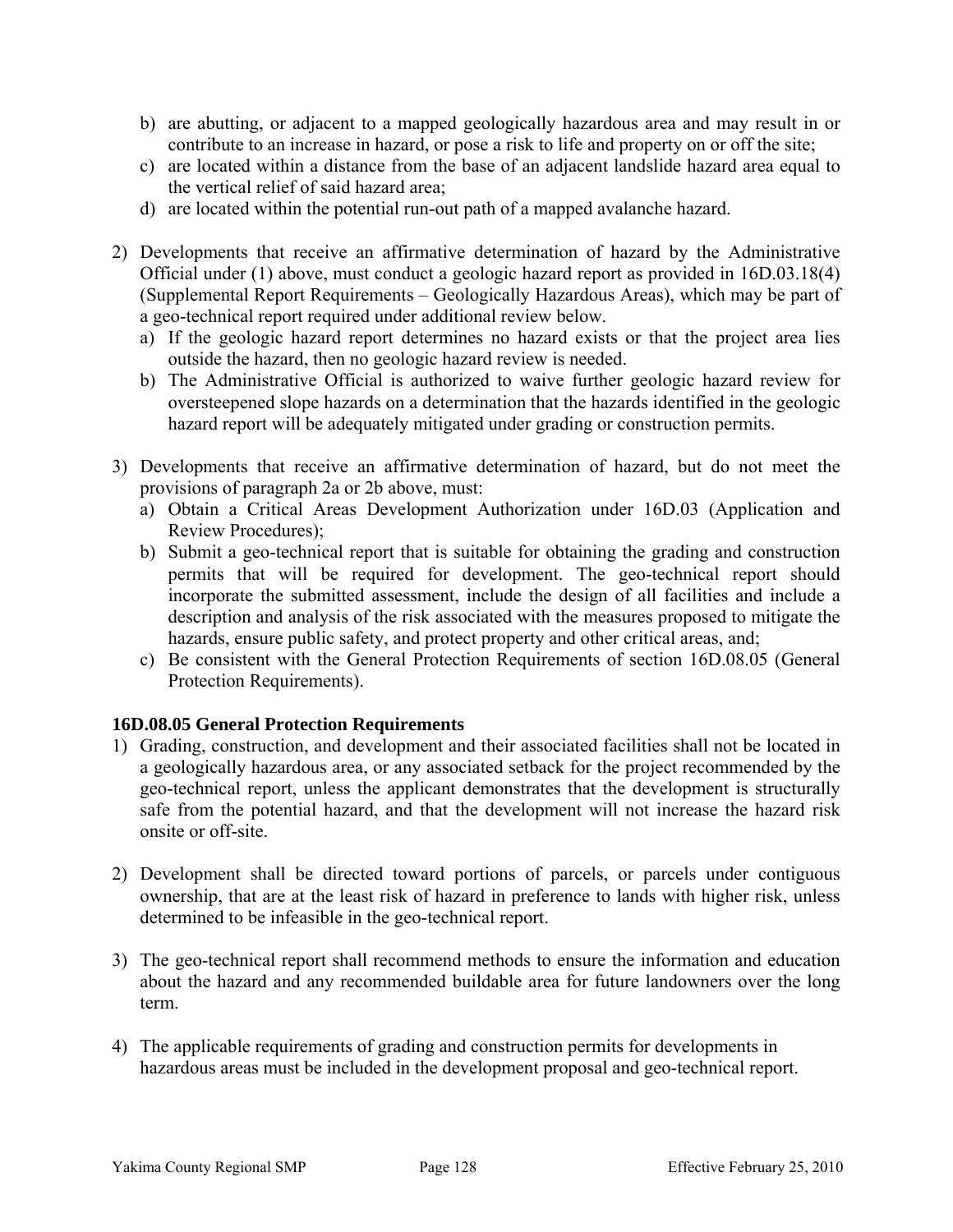### **Chapter 16D.09 CRITICAL AQUIFER RECHARGE AREAS (CARA)**

Sections: 16D.09.01 Purpose and Intent 16D.09.02 Mapping 16D.09.03 Protection Approach 16D.09.04 References

# **16D.09.01 Purpose and Intent**

- 1) The Growth Management Act (RCW 36.70A) requires local jurisdictions to protect, through designation and protection, areas with a critical recharging effect on aquifers used for potable water, or areas where a drinking aquifer is vulnerable to contamination that would affect the potability of the water. These areas are referred to as Critical Aquifer Recharge Areas (CARA) in this title.
- 2) Potable water is an essential life sustaining element. Much of Yakima County's drinking water comes from groundwater supplies. Once groundwater is contaminated it can be difficult, costly, and sometimes impossible to clean up. In some cases, the quality of groundwater in an aquifer is inextricably linked to its recharge area.
- 3) The intent of this chapter is to:
	- a) Preserve, protect, and conserve Yakima County's CARA from contamination;
	- b) Establish a protection approach that emphasizes the use of existing laws and regulations, and minimizes the use of new regulations.
- 4) It is not the intent of this ordinance to:
	- a) regulate everyday activities (including the use of potentially hazardous substances that are used according to State and Federal regulations and according to label specifications);
	- b) enforce or prevent illegal activities;
	- c) regulate land uses that use or store small volumes of hazardous substances (including infield agricultural chemical storage facilities, which do not require permits, or are already covered under existing state, federal, or county review processes and have detailed permit review);
	- d) establish additional review for septic systems, which are covered under existing County review processes and have detailed permit review by another agency;
	- e) establish additional review for stormwater control, which are covered under existing County review processes and have detailed permit review, or;
	- f) require review for uses that do not need building permits and/or zoning review.

The above items are deemed to have small risks of CARA contamination or are beyond the development review system's ability to control.

# **16D.09.02 Mapping**

1) **Mapping Methodology** – The CARA are depicted in the map titled "Critical Aquifer Recharge Areas of Yakima County". The CARA map was developed through a geographic information system (GIS) analysis using the methodology outlined in the Washington Department of Ecology "Guidance Document for the Establishment of Critical Aquifer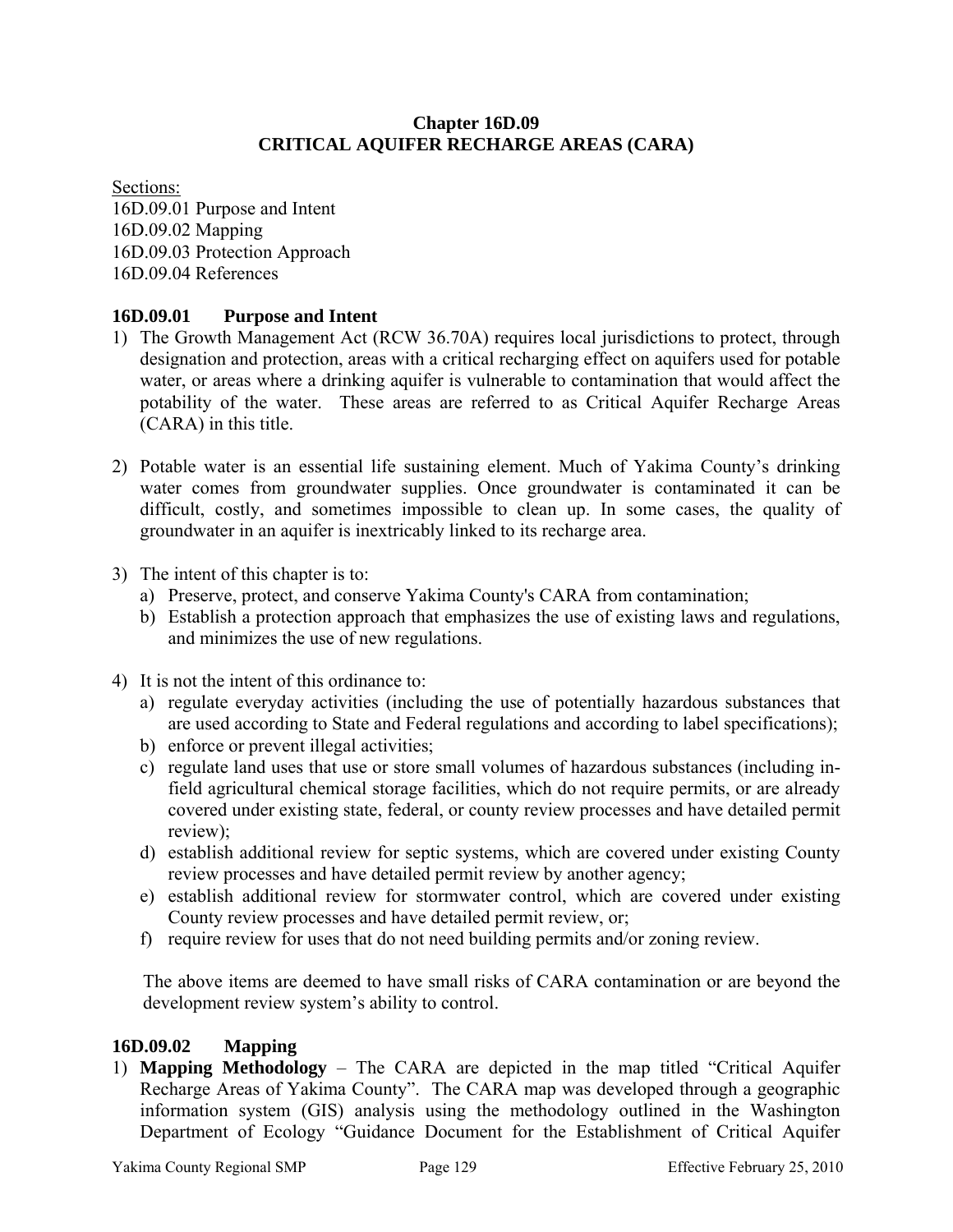Recharge Area Ordinances" (Publication #97-30). Yakima County has determined this analysis to be the best available science at the time the analysis was conducted. This analysis was at a coarse, countywide scale, rather than a site specific assessment. The approximate location and extent of critical aquifer recharge areas are shown on the map, and are to be used as a guide for the county, project applicants and/or property owners, and may be updated as more detailed data becomes available. The CARA map estimates areas of moderate, high and extreme susceptibility to contamination, in addition to wellhead protection areas. To characterize hydrogeologic susceptibility of the recharge area to contamination, the GIS analysis used the following physical characteristics:

- a) Depth to ground water;
- b) Soil (texture, permeability, and contaminant attenuation properties);
- c) Geologic material permeability;
- d) Recharge (amount of water applied to the land surface, including precipitation and irrigation).
- 2) **Wellhead Protection Areas** The CARA map includes those Wellhead Protection Areas for which the County has maps. Wellhead Protection Areas are required for all Class A public water systems in the State of Washington. The determination of a wellhead protection area is based upon the time of travel of a water particle from its source to the well. Water purveyors collect site specific information to determine the susceptibility of the water source to surface sources of contamination. Water sources are ranked by the Washington State Department of Health with a high, moderate or low susceptibility to surface contamination. Wellhead protection areas are defined by the boundaries of the ten (10) year time of ground water travel, in accordance with WAC 246-290-135. For purposes of this chapter, all wellhead protection areas shall be considered highly susceptible.

# **16D.09.03 Protection Approach**

- 1) Maps shall be used only as an informational resource to communicate with applicants on potential problems with meeting the applicable laws on a particular site. The maps indicate that high susceptibility areas tend to be located in the valley bottoms and follow along floodplain and stream corridors, with the extreme susceptibility locations being largely within floodplains, and along streams and wetlands.
- 2) Land uses are subject to many existing, federal, state, local, or tribal laws regarding the handling of substances that may contaminate CARAs. Additional regulatory standards by Yakima County are not needed. Disclosure, educational information, and coordination of existing laws during existing review processes can accomplish the requirement to protect Critical Aquifer Recharge Areas. Consequently, Yakima County's protection of CARA shall be accomplished through normal project permit review under various Yakima County Codes, especially the stream protection standards in Chapter 16D.06 (Fish and Wildlife Habitat and the Stream Corridor System), including section 16D.06.10 (Prohibited Uses); the Shoreline Use Table in section 16D.10.05 and YCC Title 13 (Building and Construction Code), which provides detailed construction, use, and fire/life-safety standards for the storage and handling of dangerous and hazardous substances to a greater extent than most existing state and federal laws.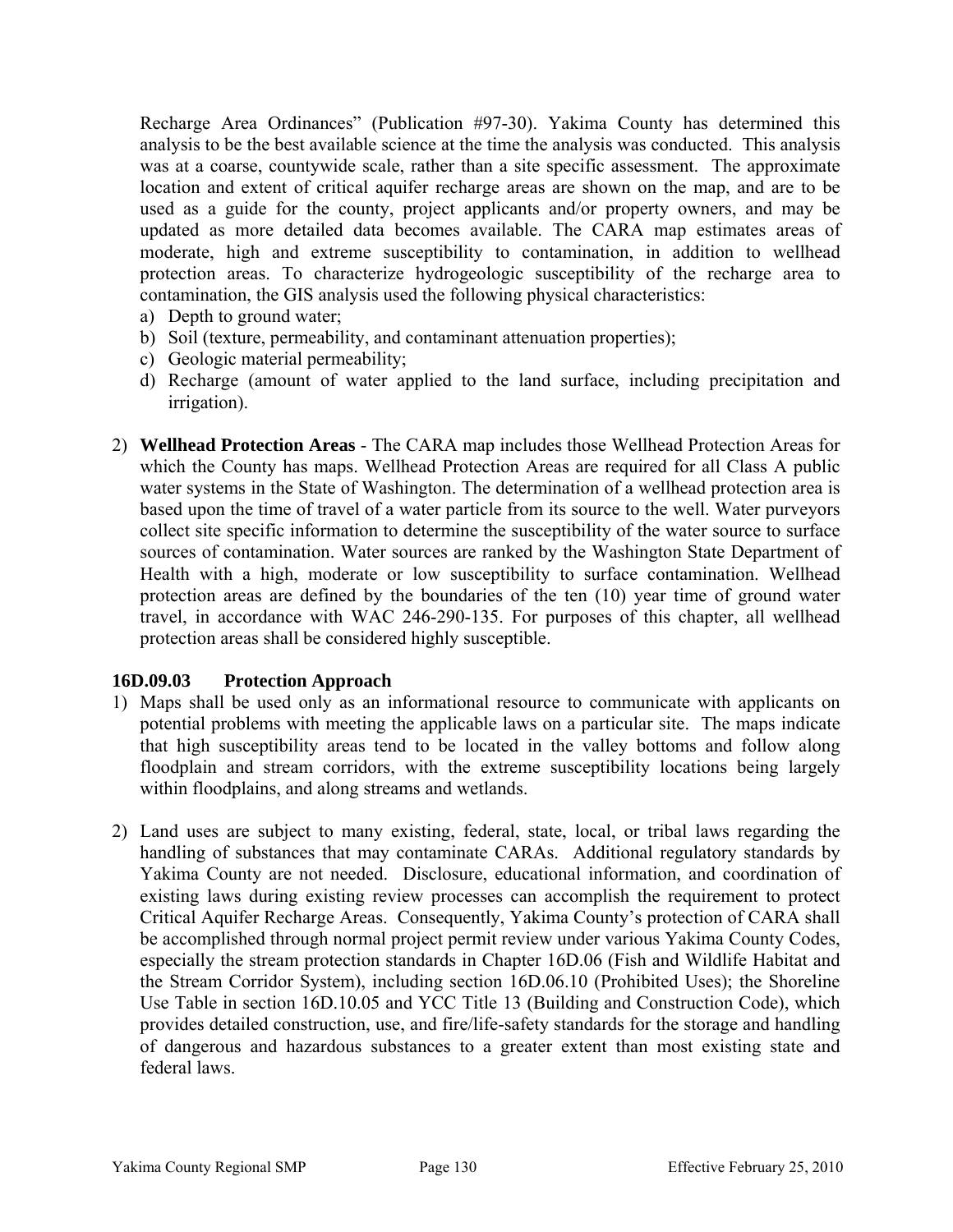- 3) The Administrative Official shall develop and maintain a list of the relevant laws noted above. This list shall be informational, and is intended to be used in coordination with development permit review. This list shall be periodically reviewed and updated so as to provide the most comprehensive list possible to inform project applicants of the requirements of other agencies.
- 4) The Administrative Official shall also develop and maintain a table of land uses with the potential of being subject to the relevant laws noted above. The table shall be generated and maintained using the intent stated in 16D.09.01(4) (Purpose and Intent).
- 5) The Administrative Official and Building Official shall cooperatively develop questionnaires, to be filled out by new development permit applicants, which comprehensively establish the potential use, storage, and handling methods within the project for substances that have the potential to contaminate groundwater. The questionnaires are intended to ensure full application of existing building and construction codes related to such substances in order to forestall new regulations.
- 6) The Administrative Official and Building Official shall develop technical assistance and information materials to assist landowners and developers with understanding and meeting relevant existing federal, state, and local laws relating to CARAs.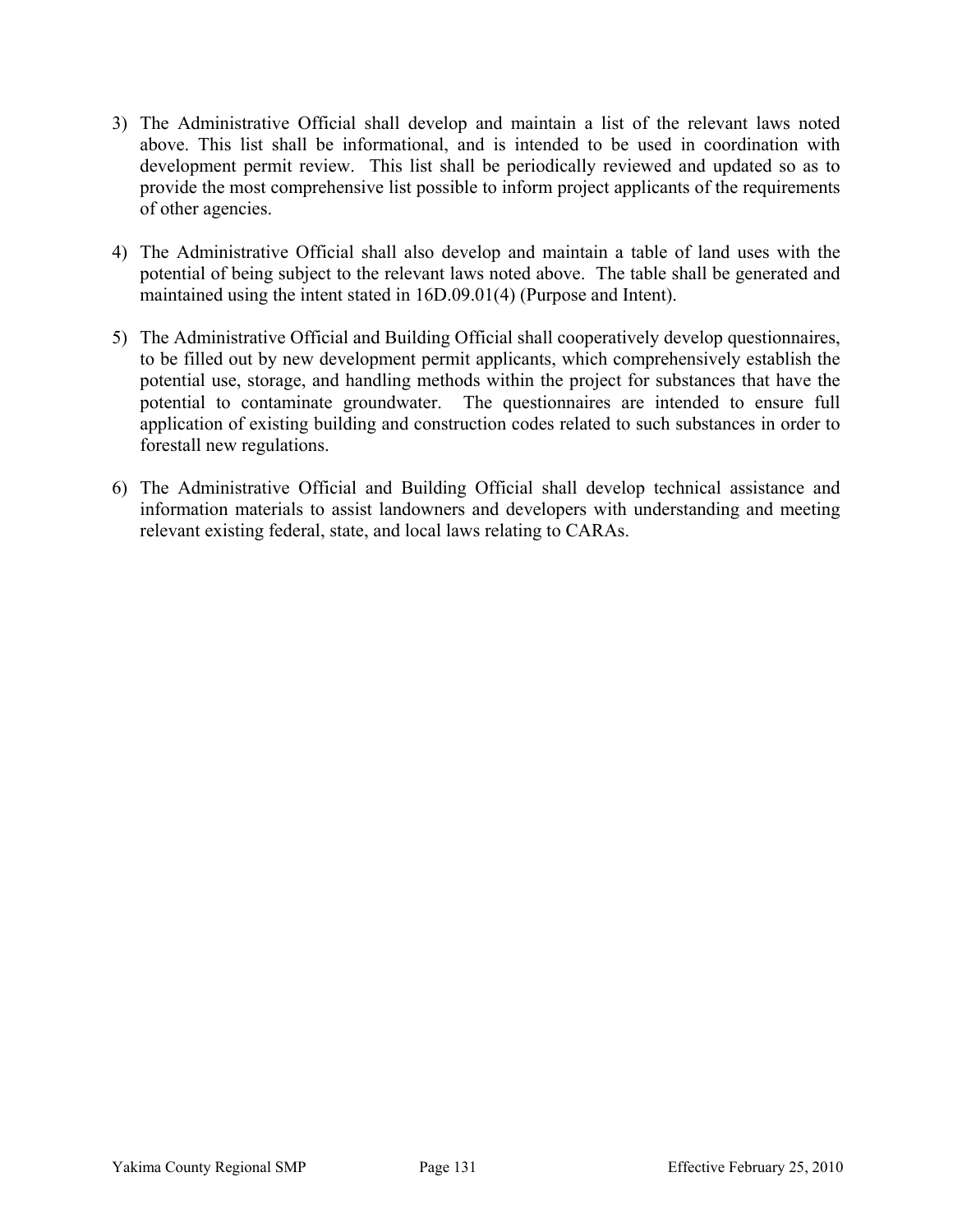# **Chapter 16D.10 SHORELINES**

### Sections:

- 16D.10.01 Intent and Purpose
- 16D.10.02 Restriction as Affecting Fair Market Value of Property
- 16D.10.03 Shoreline Jurisdiction
- 16D.10.04 Shoreline Environments
- 16D.10.05 Shoreline Land Use Table

# **16D.10.01 Purpose and Intent**

The SMP regulations are intended to carry out the responsibilities imposed on Yakima County by the Shoreline Management Act (RCW 90.58) and it's Administrative Rules (WAC 173-18, WAC 173- 20, WAC 173- 22, WAC 173- 26 and WAC 173- 27) insofar as regulations can, and the adoption of these regulations does not remove other responsibilities imposed by the Act. The purpose of the Shoreline Master Program Regulations are to:

- 1) Promote reasonable and appropriate use of the shorelines that will protect the public and private interest;
- 2) Protect against adverse effects to the public health, the land, its vegetation and wildlife and the waters and their aquatic life within Yakima County;
- 3) Protect public rights of navigation;
- 4) Recognize and protect private property rights consistent with public interest;
- 5) Maintain or re-create a high quality of environment along the shorelines;
- 6) Preserve and protect fragile natural resources and culturally significant features;
- 7) Increase public access to publicly owned areas of the shorelines where increased use levels are desirable;
- 8) Protect public and private properties from adverse effects of improper development in hazardous shorelines areas;
- 9) Recognize and protect statewide interest;
- 10) Give preference to uses that result in long-term over short-term benefits, and;
- 11) Provide for no net loss of ecological functions from both individual permitted development and individual exempt development.

#### **16D.10.02 Restriction as Affecting Fair Market Value of Property**

The restrictions imposed by these regulations shall be considered by the Yakima County Assessor in establishing the fair market value of the property pursuant to RCW 90.58.290.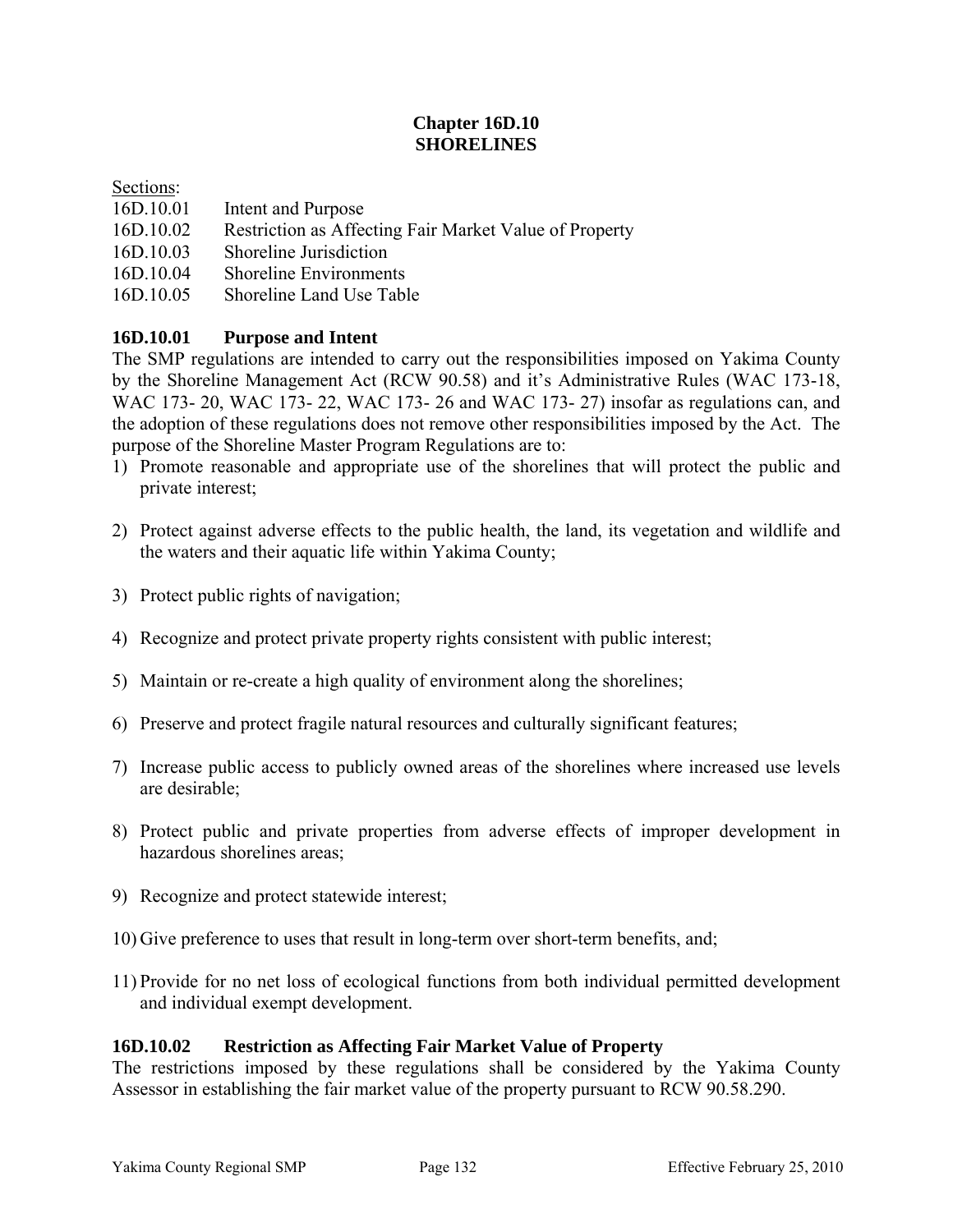# **16D.10.03 Shoreline Jurisdiction**

Pursuant to the authority of RCW 90.58.030(2)(f) and WAC 173-22-040(2-3), the jurisdictional limits of the Shoreline Master program within Yakima County for areas that are subject to these regulations, are listed below. Yakima County has developed maps to generally depict the extent of Shoreline jurisdictional boundaries for all Shorelines within the county. These maps are for informational and illustrative purposes only and are not regulatory in nature. Where such maps are not available or do not correspond with physical features on the ground, jurisdictional boundaries shall be controlled by the criteria listed below, WAC l73-22, and the Act itself. It is understood when the maps and the actual physical features do not correspond, the physical features will dictate the extent of the jurisdictional boundaries. It is understood that the actual physical features may change. The physical features will dictate the extent of the Shoreline jurisdictional boundaries. Shoreline jurisdictional area shall include:

- 1) Those Shoreline lakes, ponds and stream lengths identified in Appendix B and C of this title.
- 2) Subject to Subsection 7 below, wherever the "floodway" has been established by a flood insurance study prepared by the Federal Emergency Management Agency (FEMA), shorelines jurisdiction shall be the floodway plus 200 feet, measured on a horizontal plane, or the l00-year floodplain, whichever is lesser.
- 3) Subject to Subsection 7 below, whenever the l00-year floodplain has been identified by a flood insurance study prepared by the Federal Emergency Management Agency but where no "floodway" has been identified, shorelines jurisdiction shall be the l00-year floodplain boundary or 200 feet, measured in a horizontal plane, from the ordinary high water mark, whichever is greater.
- 4) Whenever there are no detailed floodplain or floodway studies, shoreline jurisdiction shall be 200 feet, measured on a horizontal plane, from the ordinary high water mark.
- 5) Where a Channel Migration Zone (CMZ) has been identified, and extends beyond the jurisdiction established by sub-section (2) above, jurisdiction shall extend to the extent of the CMZ, but not beyond the limits of sub-section (3).
- 6) Those wetlands and river deltas which are in proximity to and either influence or are influenced by the Shorelines. This influence includes, but is not limited to, one or more of the following: periodic inundation, location within a floodplain, or hydraulic continuity;
- 7) Under no circumstances shall shoreline jurisdiction be less than 200 feet, measured on a horizontal plane, from the ordinary high water mark of the Shoreline water body.

# **16D.10.04 Shoreline Environments**

The following Shoreline Environments listed below are used as a system of categorizing shoreline areas according to management objectives and the character of the shoreline. The Shoreline Environments are based on the goals and policies found in the comprehensive plan (at the time of this update *Plan 2015* - Volume 1 - Natural Settings – NS 7 Shorelines, Goals NS 7.04 through 7.22). Six (6) environments are hereby established, as listed below. The location and boundaries of the Shoreline Environments are hereby established, as provided in Appendix B and C. It is understood that the actual physical features may change. The physical features shall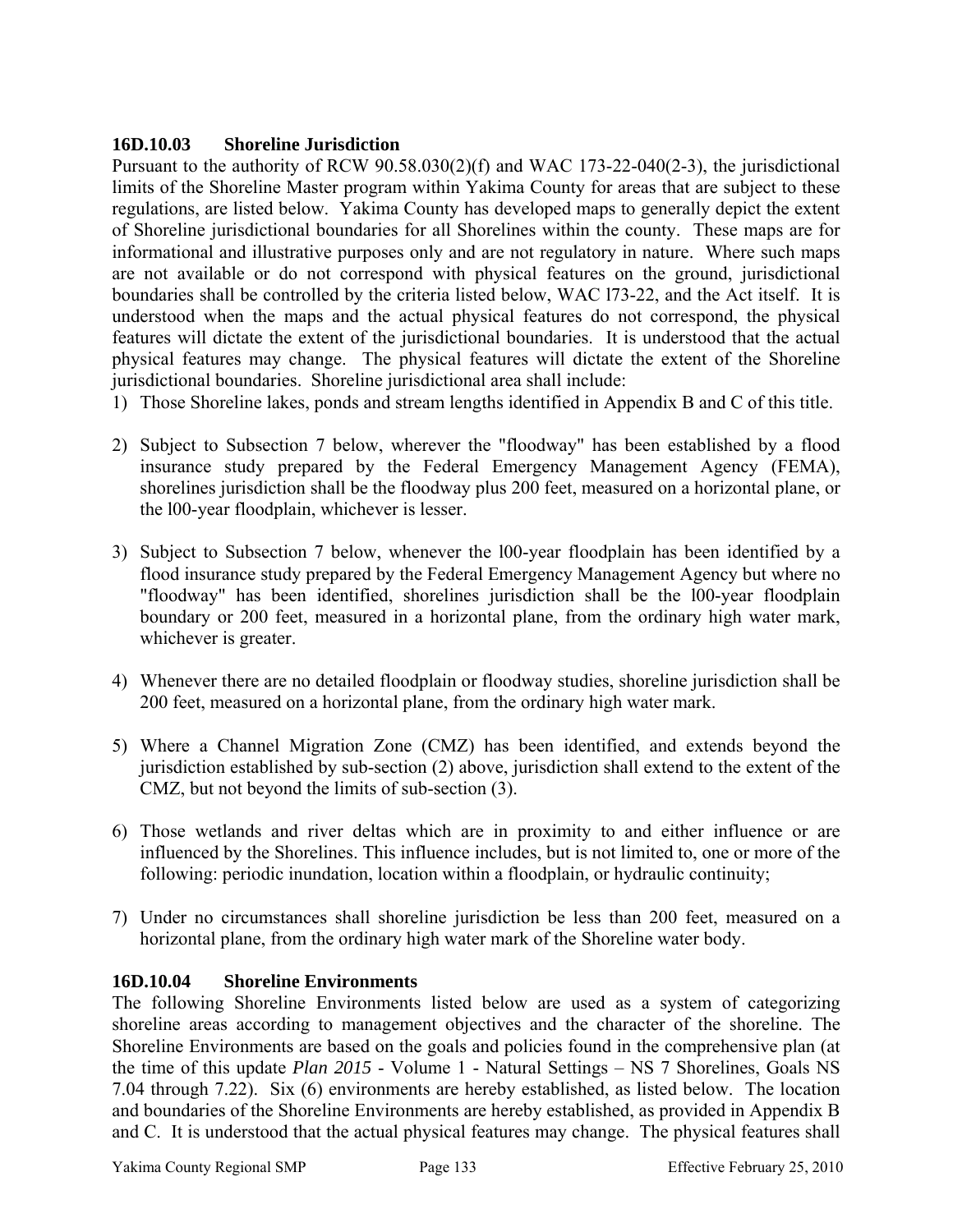dictate the extent of the environmental boundaries. These changes are hereby incorporated by reference into this document so that the Environments described in Appendix C will shift with river changes. Shoreline Environments are shown on the map entitled "Shoreline Environment Map of Yakima County". This map is for informational and illustrative purposes only and is not regulatory in nature.

- 1) **Urban Environment**. This environment is characterized by high intensity land uses, high land values, major public and private capital investments, and/or few biophysical development limitations where intensive development is desirable or tolerable. The management objective is one of optimum future utilization of land and public investment. In view of the intensity of present and future development and consequent population densities, there is a correspondingly high requirement for open space and access to the water in this environment. The basic principle in an Urban Environment is oriented toward quality of development in harmony with the shoreline. The Urban Environment should insure optimum utilization of shorelines occurring within urbanized areas by providing for public access, and by managing development so that it enhances and maintains the shorelines for a multiplicity of uses.
- 2) **Rural Environment**. This environment is characterized by agricultural and recreational uses, moderate land values, moderate public and private capital investment (roads, utilities, etc.), and/or some biophysical development limitations. The management objectives are to protect agricultural land, maintain open space, and provide for recreational uses compatible with agricultural production.
- 3) **Conservancy Environment**. This environment is characterized by very low intensity land uses primarily related to natural resources use and diffuse recreational development, relatively low land values, relatively minor public and private capital investment, and/or relatively major biophysical development limitations. Management objectives are oriented toward establishing a balance between sustained-yield natural resource utilization and low density recreational uses in this environment, with restriction of development in hazardous areas.
- 4) **Natural Environment**. This environment is characterized by severe biophysical limitations, presence of some unique natural, historic or archeologic features intolerant of intensive human use, and/or its value is retained only in its natural condition. Management objectives are oriented toward preserving unique features, restricting activities that may degrade the actual or potential value of this environment, and severely restricting development in hazardous areas.
- 5) **Urban Conservancy Environment** This environment is characterized by low intensity land uses primarily related to public access, diffuse recreational development, and relatively major biophysical development limitations. This environment should protect and restore ecological functions of open space, floodplain and other sensitive lands where they exist in urban and developed settings, while allowing a variety of compatible uses. The Urban Conservancy environment designation should be assigned to shoreline areas appropriate and planned for development that is compatible with maintaining or restoring the ecological functions of the area and that lie in incorporated municipalities, urban growth areas, or commercial or industrial rural areas of more intense development.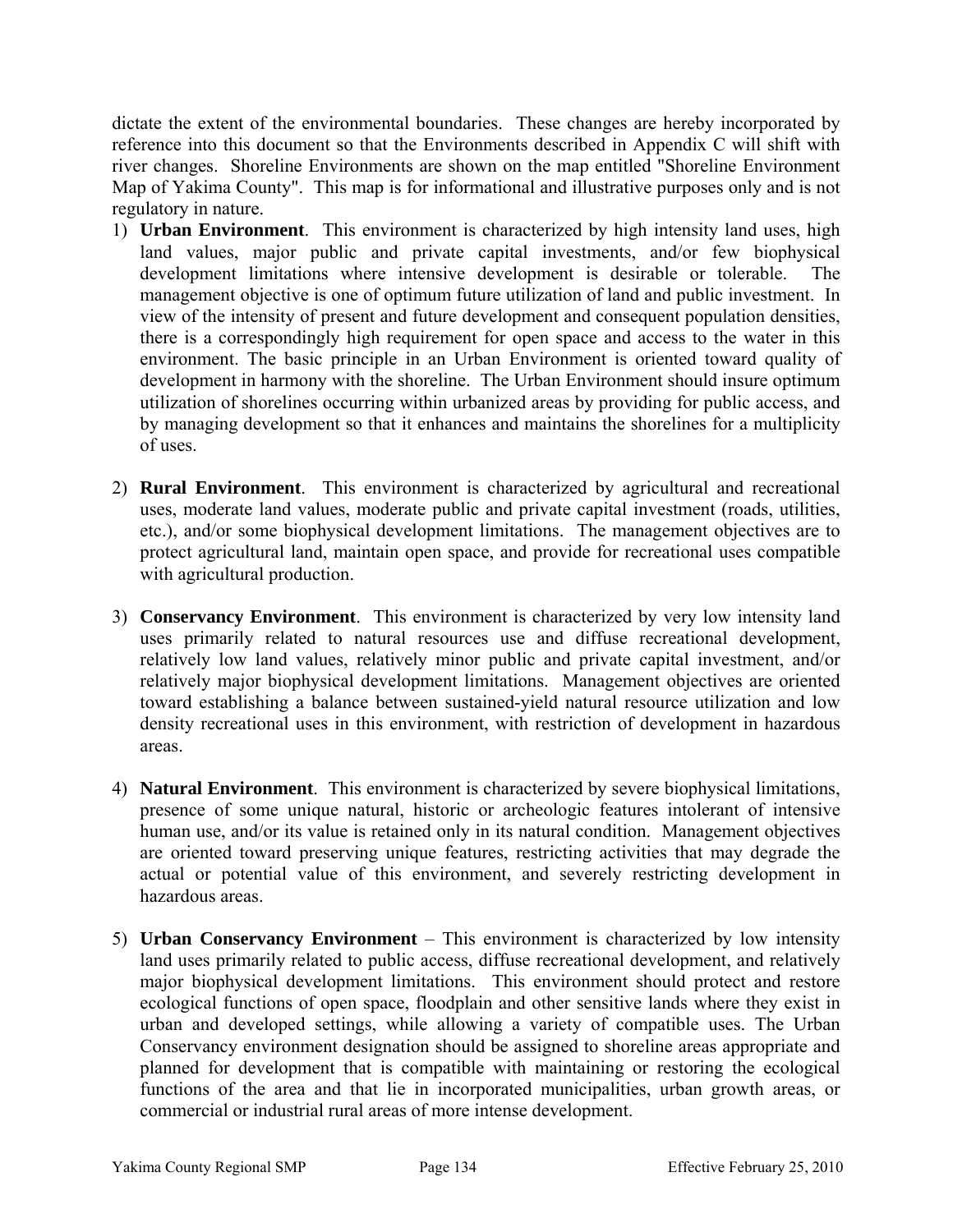6) **Floodway/Channel Migration Zone Environment** –This environment is characterized by deep/fast floodwaters and a shifting channel, and is the most hazardous Shoreline area. The Floodway/Channel Migration Zone environment should protect the water areas, islands and associated overflow channels found within designated floodways, and mapped channel migration areas. This environment acknowledges the river's need to move within parts of its floodplain, and emphasizes the preservation of the natural hydraulic, geologic and biological functions of the county's shorelines that are constrained by severe biophysical limitations.

### **16D.10.05 Shoreline Land Use Table**

Table 16D.10.05 lists the uses and activities for each Shoreline Environmental designation that are allowed by Substantial Development Permit and/or Conditional Use Permit, or are prohibited. Such uses shall be processed in accordance with chapter 16D.03 (Permit and Review Procedures). This table does not change those situations of when this title does not apply to a development (16D.01.05 Applicability), or when a use or activity listed as needing a Substantial Development permit may qualify for an exemption instead (16D.03.07 Exemptions). Definitions for some uses are provided in chapter 16D.02. The provisions in Table 16D.10.05 apply to specific common uses and types of development only to the extent they occur within shoreline jurisdiction. Symbols in the table have the following meanings:

- (S) means a Substantial Development Permit is required;
- (C) means a Conditional Use Permit is required;
- $(X)$  means the use is prohibited;
- (N/A) means the entry is not applicable and the entry in the Activity column provides information to redirect the reader to another Activity.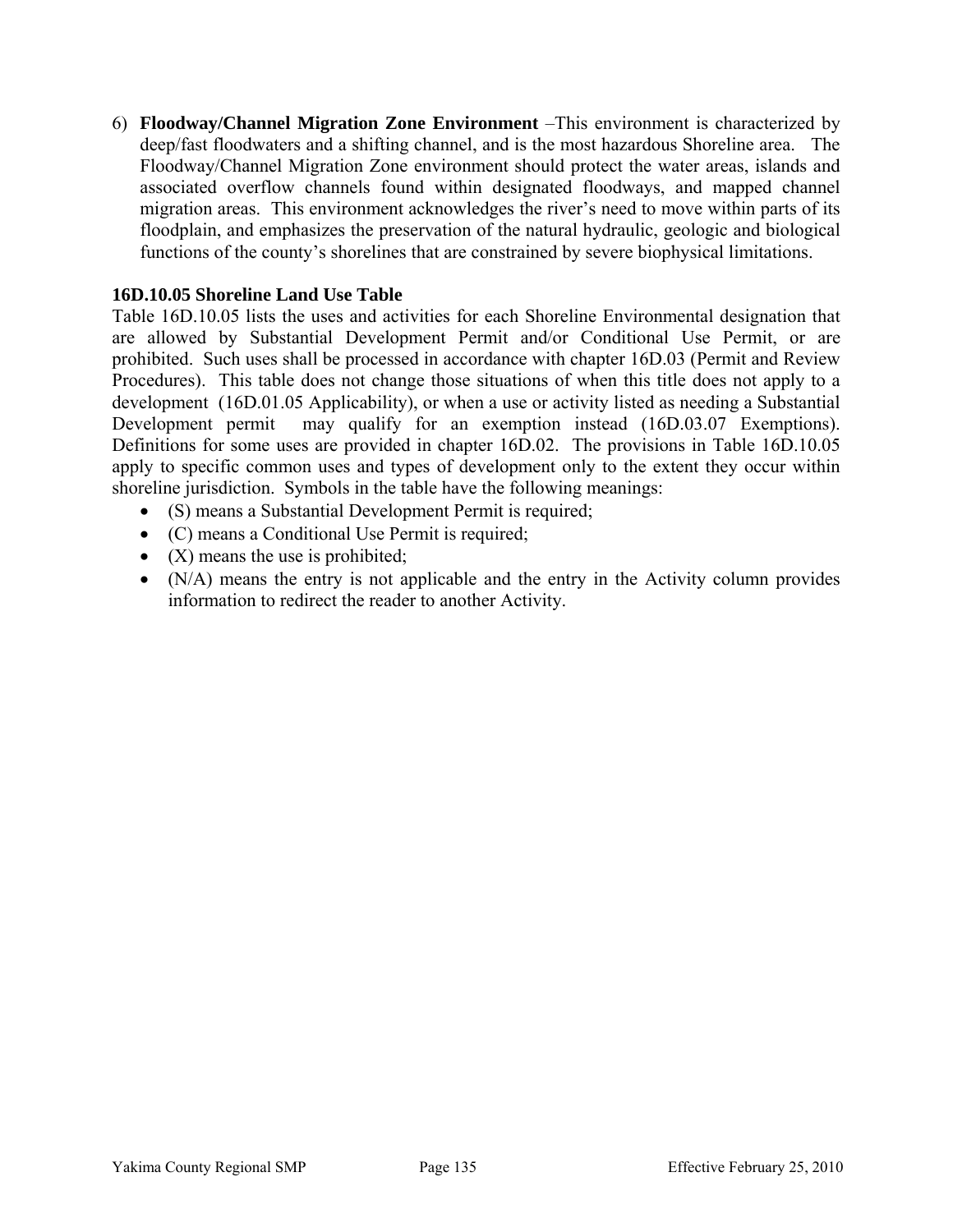| <b>Table 10-1</b> |  |
|-------------------|--|
|-------------------|--|

| <b>Activity</b>                                                                                                                                                                                                             |                  |                |                            | <b>Environments</b>       |                     |                          |
|-----------------------------------------------------------------------------------------------------------------------------------------------------------------------------------------------------------------------------|------------------|----------------|----------------------------|---------------------------|---------------------|--------------------------|
| $S =$ Substantial Development C = Conditional Use<br>$X =$ Prohibited<br>$N/A = Not \text{ Applied}$ Urban Rural<br>Review section 16D.01.05 (Applicability) to see if<br>this Title applies to the project. Review section |                  |                | <b>Conservancy Natural</b> |                           | Floodway<br>$/$ CMZ | <b>Urban</b><br>Conserv. |
| 16D.03.07 (Exemptions) to see if the project<br>qualifies for an exemption from a Substantial<br>Development permit. For existing uses that are<br>prohibited, see section 16D.03.26 Non-                                   |                  |                |                            |                           |                     |                          |
| Conforming Uses and Facilities.                                                                                                                                                                                             |                  |                |                            |                           |                     |                          |
| <b>GENERAL</b>                                                                                                                                                                                                              |                  |                |                            |                           |                     |                          |
| Activities listed in 16D.06.10 Prohibited Uses                                                                                                                                                                              | $\boldsymbol{X}$ | X              | X                          | X                         | X                   | X                        |
| <b>AGRICULTURE</b> Also see Section<br>16D.03.07 for common exemptions.                                                                                                                                                     |                  |                |                            |                           |                     |                          |
| Agriculture, including accessory agricultural<br>structures, but excluding grazing.                                                                                                                                         | S                | S              | $\mathcal{C}$              | X                         | $\mathcal{C}$       | S                        |
| Grazing, also see special grazing provisions<br>in 16D.01.05(e) (Applicability) and<br>$16D.03.13(2)(b)$ (Development                                                                                                       |                  |                |                            |                           |                     |                          |
| Authorization) for development standards.                                                                                                                                                                                   | S                | S              | S                          | S                         | S                   | S                        |
| Confinement Feeding Operations (CFO)                                                                                                                                                                                        | $\boldsymbol{X}$ | $\overline{C}$ | $\boldsymbol{X}$           | $\boldsymbol{\mathrm{X}}$ | X                   | X                        |
| Ag. Related Industry (Feed Mills, Processing/<br>Packing Plants, Storage Facilities, etc)                                                                                                                                   | $\overline{C}$   | $\mathcal{C}$  | X                          | X                         | X                   | $\mathcal{C}$            |
| <b>AQUACULTURE</b>                                                                                                                                                                                                          |                  |                |                            |                           |                     |                          |
| Rearing                                                                                                                                                                                                                     | $\overline{C}$   | S              | $\mathcal{C}$              | X                         | $\mathcal{C}$       | $\mathcal{C}$            |
| Processing                                                                                                                                                                                                                  | $\overline{C}$   | S              | X                          | $\boldsymbol{X}$          | X                   | $\mathcal{C}$            |
| Packing & storage                                                                                                                                                                                                           | $\overline{C}$   | S              | X                          | $\overline{X}$            | X                   | $\mathcal{C}$            |
| <b>FOREST PRACTICES UNDER</b>                                                                                                                                                                                               |                  |                |                            |                           |                     |                          |
| <b>STATE PERMIT</b> Also see special                                                                                                                                                                                        |                  |                |                            |                           |                     |                          |
| forest practices provisions in section                                                                                                                                                                                      |                  |                |                            |                           |                     |                          |
| 16D.01.05 for applicability, section 16D.02                                                                                                                                                                                 |                  |                |                            |                           |                     |                          |
| for definitions, 16D.03.07 for exemptions,                                                                                                                                                                                  |                  |                |                            |                           |                     |                          |
| and section $16D.03.13(2)(a)$ for development<br>standards.                                                                                                                                                                 |                  |                |                            |                           |                     |                          |
| All federal forest practices or non-federal                                                                                                                                                                                 | S                | S              | S                          | $\mathcal{C}$             | ${\bf S}$           | S                        |
| forest practices meeting the criteria below:                                                                                                                                                                                |                  |                |                            |                           |                     |                          |
| 1. harvest/treat at least 5 acres of forestland,                                                                                                                                                                            |                  |                |                            |                           |                     |                          |
| or supporting such an operation,                                                                                                                                                                                            |                  |                |                            |                           |                     |                          |
| 2. all harvesting w/in 200' of OHWM of                                                                                                                                                                                      |                  |                |                            |                           |                     |                          |
| Shoreline of Statewide Significance uses                                                                                                                                                                                    |                  |                |                            |                           |                     |                          |
| methods meeting RCW 90.58.150<br>(selective harvest)                                                                                                                                                                        |                  |                |                            |                           |                     |                          |
| 3. activities are not associated with a                                                                                                                                                                                     |                  |                |                            |                           |                     |                          |
| <b>Conversion Option Harvest</b>                                                                                                                                                                                            |                  |                |                            |                           |                     |                          |
| 4. approved under a WDNR Forest Practices                                                                                                                                                                                   |                  |                |                            |                           |                     |                          |
| Permit                                                                                                                                                                                                                      |                  |                |                            |                           |                     |                          |
| 5. not associated with a harvest under a                                                                                                                                                                                    |                  |                |                            |                           |                     |                          |
| Class IV-General application to convert                                                                                                                                                                                     |                  |                |                            |                           |                     |                          |
| forest land to non-forestry use                                                                                                                                                                                             |                  |                |                            |                           |                     |                          |
| Non-federal forest practices NOT meeting<br>criteria $(1)$ , $(2)$ , or $(3)$ above                                                                                                                                         | $\overline{C}$   | $\mathcal{C}$  | $\mathcal{C}$              | $\mathcal{C}$             | $\mathcal{C}$       | $\mathcal{C}$            |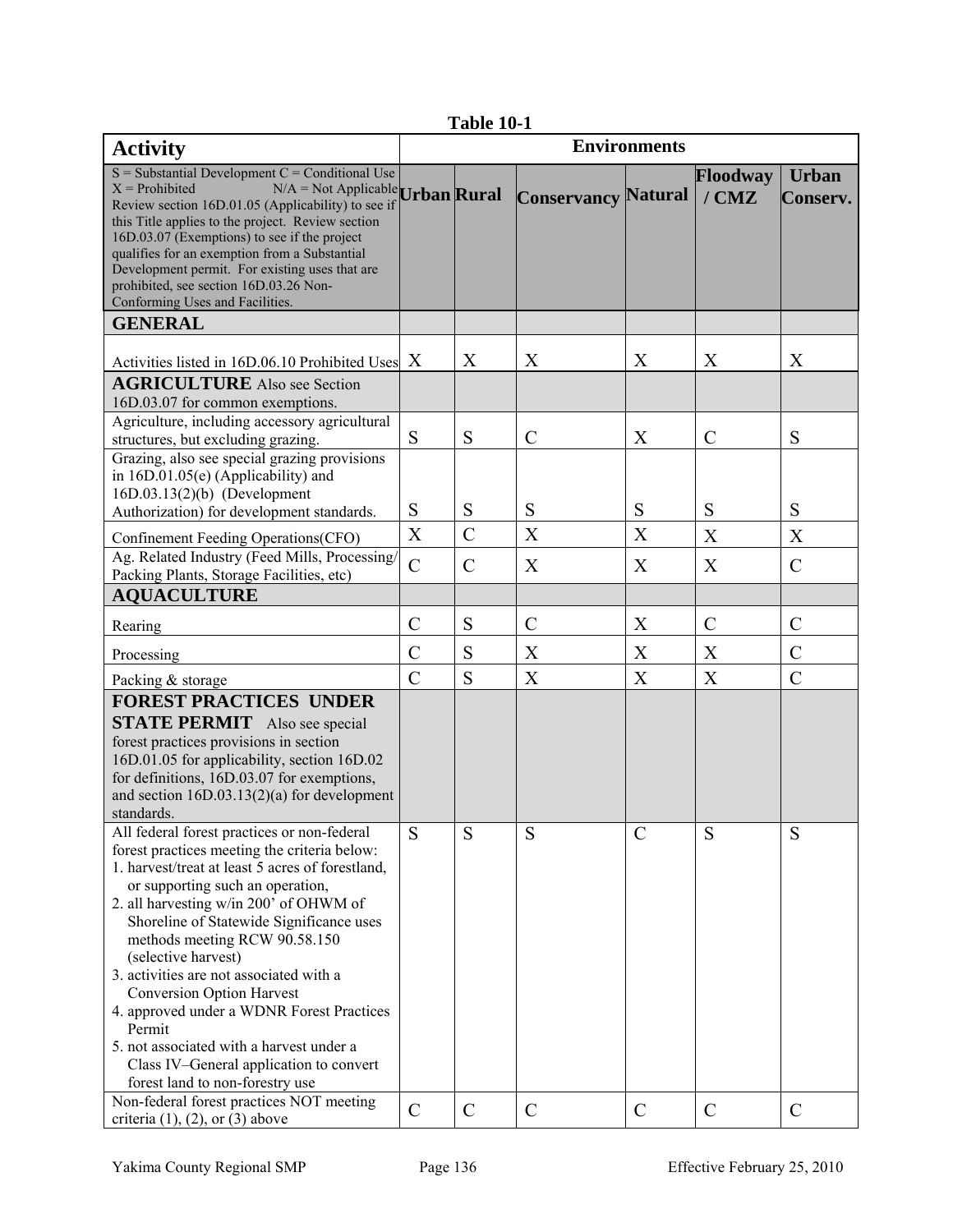| <b>Activity</b>                                                                                                                                                                                                                                                                                                                                                                                                                                             |               |               |                            | <b>Environments</b>       |                     |                          |
|-------------------------------------------------------------------------------------------------------------------------------------------------------------------------------------------------------------------------------------------------------------------------------------------------------------------------------------------------------------------------------------------------------------------------------------------------------------|---------------|---------------|----------------------------|---------------------------|---------------------|--------------------------|
| $S =$ Substantial Development C = Conditional Use<br>$X =$ Prohibited<br>$N/A = Not \text{ Applied Urban}$ Rural<br>Review section 16D.01.05 (Applicability) to see if<br>this Title applies to the project. Review section<br>16D.03.07 (Exemptions) to see if the project<br>qualifies for an exemption from a Substantial<br>Development permit. For existing uses that are<br>prohibited, see section 16D.03.26 Non-<br>Conforming Uses and Facilities. |               |               | <b>Conservancy Natural</b> |                           | Floodway<br>$/$ CMZ | <b>Urban</b><br>Conserv. |
| Non-federal forest practices NOT meeting<br>criteria (4) above (Class 1 forest practices,<br>activities not requiring WDNR review, etc.)<br>shall be reviewed as separate uses or<br>activities.                                                                                                                                                                                                                                                            | N/A           | N/A           | N/A                        | N/A                       | N/A                 | N/A                      |
| Non-federal forest practices NOT meeting<br>criteria (5) above shall be reviewed as the<br>new proposed use                                                                                                                                                                                                                                                                                                                                                 | N/A           | N/A           | N/A                        | N/A                       | N/A                 | N/A                      |
| <b>MINING</b>                                                                                                                                                                                                                                                                                                                                                                                                                                               |               |               |                            |                           |                     |                          |
| <b>Surface Mining</b>                                                                                                                                                                                                                                                                                                                                                                                                                                       | $\mathcal{C}$ | $\mathcal{C}$ | $\mathcal{C}$              | X                         | X                   | $\mathcal{C}$            |
| <b>Underground Mining</b>                                                                                                                                                                                                                                                                                                                                                                                                                                   | X             | X             | X                          | X                         | X                   | X                        |
| Mining for habitat restoration                                                                                                                                                                                                                                                                                                                                                                                                                              | S             | S             | S                          | S                         | S                   | S                        |
| <b>ARCHEOLOGICAL</b>                                                                                                                                                                                                                                                                                                                                                                                                                                        |               |               |                            |                           |                     |                          |
| Interpretive center                                                                                                                                                                                                                                                                                                                                                                                                                                         | S             | $\mathcal{C}$ | $\mathcal{C}$              | $\underline{X}$           | X                   | S                        |
| Restoration of historic structures                                                                                                                                                                                                                                                                                                                                                                                                                          | S             | ${\bf S}$     | $\mathcal{C}$              | $\overline{C}$            | $\mathcal{C}$       | S                        |
|                                                                                                                                                                                                                                                                                                                                                                                                                                                             | $\mathcal{C}$ |               |                            |                           |                     |                          |
| Archeological excavation<br><b>RESIDENTIAL USE</b> Also see Section<br>16D.03.07 for common exemptions.                                                                                                                                                                                                                                                                                                                                                     |               | $\mathcal{C}$ | $\mathcal{C}$              | $\mathcal{C}$             | $\mathcal{C}$       | $\mathcal{C}$            |
| Cabin (see definition; 800 sq. ft.) or Single<br>Improved RV Site where other single family<br>residences are not permitted.                                                                                                                                                                                                                                                                                                                                | X             | X             | X                          | $\overline{\mathrm{X}}$   | $\underline{X}$     | S                        |
| Single Family Residence, including:<br>- Family Home Services<br>- Accessory Apartment<br>- Mobile Home for Aged/Infirm Relative<br>(or equivalent uses listed in the zoning<br>ordinance)                                                                                                                                                                                                                                                                  | S             | S             | S                          | X                         | X                   | X                        |
| Duplex                                                                                                                                                                                                                                                                                                                                                                                                                                                      | S             | S             | X                          | $\mathbf X$               | $\mathbf X$         | X                        |
| Multi-family                                                                                                                                                                                                                                                                                                                                                                                                                                                | $\mathcal{C}$ | X             | X                          | X                         | X                   | X                        |
| Rooming & boarding houses                                                                                                                                                                                                                                                                                                                                                                                                                                   | $\mathcal{C}$ | X             | X                          | $\boldsymbol{\mathrm{X}}$ | $\mathbf X$         | X                        |
|                                                                                                                                                                                                                                                                                                                                                                                                                                                             | $\mathcal{C}$ | X             | X                          | $\boldsymbol{\mathrm{X}}$ | X                   | X                        |
| Fraternity or sorority houses<br>Manufactured Home Park or subdivision<br>outside floodplain                                                                                                                                                                                                                                                                                                                                                                | $\mathcal{C}$ | X             | X                          | X                         | X                   | X                        |
| Manufactured Home Park or subdivision w/in                                                                                                                                                                                                                                                                                                                                                                                                                  | X             | X             | X                          | X                         | X                   | X                        |
| Floodplain<br>RV park with units remaining year-round -                                                                                                                                                                                                                                                                                                                                                                                                     |               |               |                            |                           |                     |                          |
| review as mobile home park                                                                                                                                                                                                                                                                                                                                                                                                                                  | N/A           | N/A           | N/A                        | N/A                       | N/A                 | N/A                      |
| RV park with units NOT remaining year-<br>round – see recreational use section,<br>Moderate Intensity.                                                                                                                                                                                                                                                                                                                                                      | N/A           | N/A           | N/A                        | N/A                       | N/A                 | N/A                      |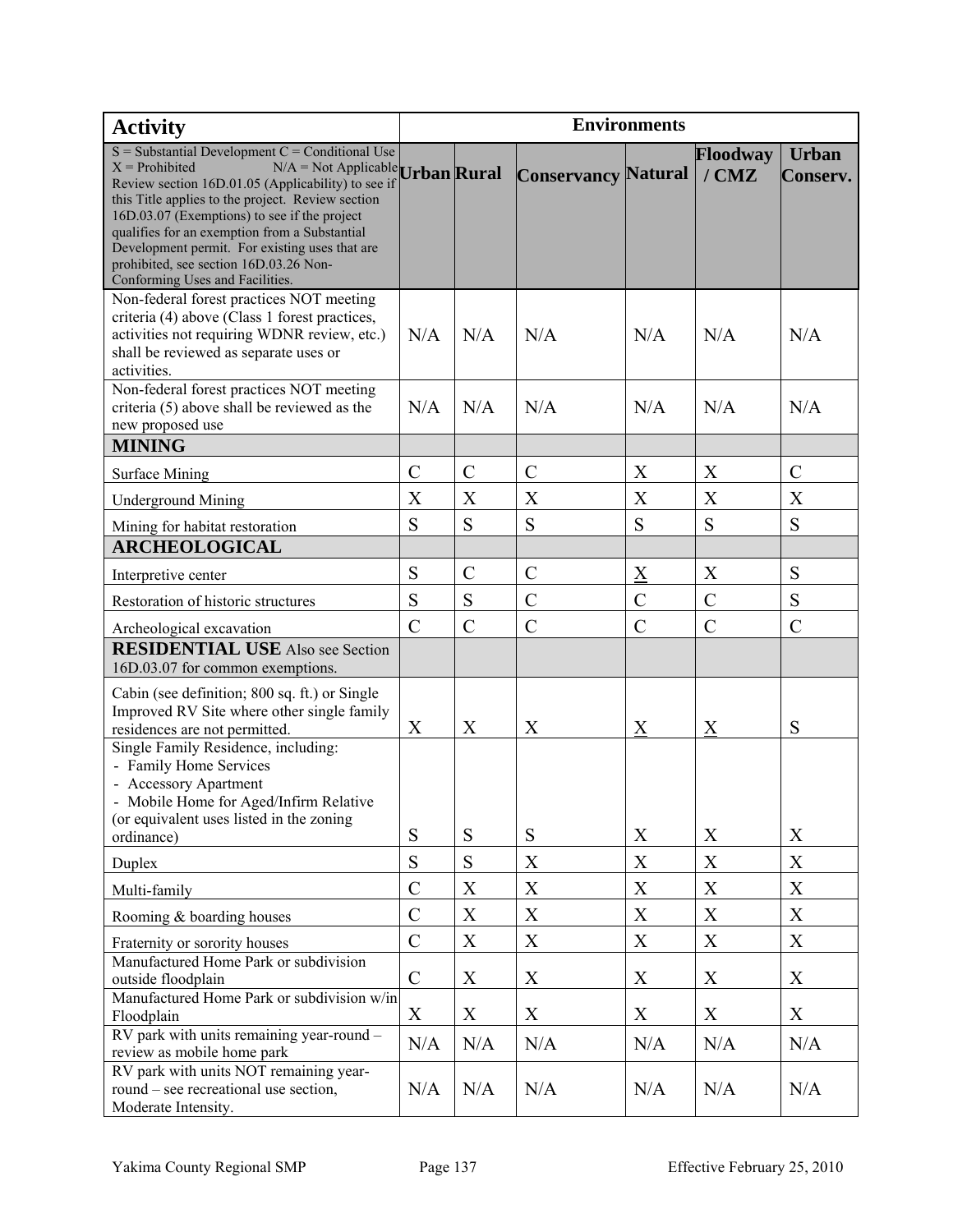| <b>Activity</b>                                                                                                                                                                                                                 | <b>Environments</b> |               |                            |               |                     |                          |
|---------------------------------------------------------------------------------------------------------------------------------------------------------------------------------------------------------------------------------|---------------------|---------------|----------------------------|---------------|---------------------|--------------------------|
| $S =$ Substantial Development C = Conditional Use<br>$X =$ Prohibited<br>$N/A = Not \text{ Applicable }$ Urban Rural<br>Review section 16D.01.05 (Applicability) to see if<br>this Title applies to the project. Review section |                     |               | <b>Conservancy Natural</b> |               | Floodway<br>$/$ CMZ | <b>Urban</b><br>Conserv. |
| 16D.03.07 (Exemptions) to see if the project<br>qualifies for an exemption from a Substantial<br>Development permit. For existing uses that are<br>prohibited, see section 16D.03.26 Non-<br>Conforming Uses and Facilities.    |                     |               |                            |               |                     |                          |
| Houseboats & over-water residential uses                                                                                                                                                                                        | X                   | X             | X                          | X             | X                   | X                        |
| <b>COMMERCIAL AND</b><br><b>COMMUNITY SERVICE USES</b>                                                                                                                                                                          |                     |               |                            |               |                     |                          |
| Large Commercial uses (more than 1/2 acre                                                                                                                                                                                       |                     |               |                            |               |                     |                          |
| of use area) of a Water Oriented nature,<br>including commercial boating facilities,<br>marinas, and extended moorings. Boat<br>Launches shall be treated as a Recreational<br>use.                                             | $\overline{C}$      | $\mathcal{C}$ | $\mathcal{C}$              | X             | X                   | $\mathcal{C}$            |
| Small Commercial uses (1/2 acre or less of                                                                                                                                                                                      |                     |               |                            |               |                     |                          |
| use area) of a Water Oriented nature                                                                                                                                                                                            | S                   | S             | $\mathcal{C}$              | X             | X                   | S                        |
| Non-Water Oriented Commercial Uses,<br>except for instances below                                                                                                                                                               | X                   | X             | X                          | X             | X                   | X                        |
| Non-Water Oriented Uses, when set back<br>from OHWM or wetland edge by either a<br>public right of way or $1003$ + of a separate<br>parcel                                                                                      | $\mathcal{C}$       | $\mathcal{C}$ | $\mathcal{C}$              | X             | X                   | $\mathcal{C}$            |
| Non-Water Oriented Uses in a mixed use<br>project that includes a Water Dependant<br>Commercial, Industrial, Aquaculture, or<br>Recreational Use                                                                                | $\mathcal{C}$       | $\mathcal{C}$ | $\mathcal{C}$              | X             | X                   | $\mathcal{C}$            |
| Events and temporary uses involving public<br>interest (see definition) that do not impair the<br>shoreline environment Note: Definition to be<br>added to Administrative Sections                                              | $\mathcal{C}$       | $\mathcal{C}$ | $\mathcal{C}$              | $\mathcal{C}$ | $\mathcal{C}$       | $\mathcal{C}$            |
| <b>INDUSTRIAL</b>                                                                                                                                                                                                               |                     |               |                            |               |                     |                          |
| Water Oriented Uses                                                                                                                                                                                                             | $\mathcal{C}$       | $\mathcal{C}$ | X                          | X             | X                   | X                        |
| Non-Water Oriented Uses, except for<br>instances below                                                                                                                                                                          | X                   | X             | X                          | X             | X                   | X                        |
| Non-Water Oriented Uses, when set back<br>from the OHWM or wetland edge by either a<br>public right of way or $100'$ + of a separate<br>parcel                                                                                  | $\overline{C}$      | $\mathcal{C}$ | X                          | X             | X                   | X                        |
| Non-Water Oriented Uses in a mixed use<br>project that includes a Water Dependant<br>Commercial, Industrial, Aquaculture, or<br>Recreational Use                                                                                | $\mathcal{C}$       | $\mathcal{C}$ | X                          | X             | X                   | X                        |
| <b>RECREATION</b> Also see 16D.01.05<br>(Applicability) and 16D.01.07 (Exemptions) for uses that<br>may not require permits or review.                                                                                          |                     |               |                            |               |                     |                          |
| Commercial components of the use that are<br>not explicitly related to the recreation<br>operation must also conform to the                                                                                                     | N/A                 | N/A           | N/A                        | N/A           | N/A                 | N/A                      |
| Commercial section of this table.<br>Indoor Recreation - Reviewed as                                                                                                                                                            | N/A                 | N/A           | N/A                        | N/A           | N/A                 | N/A                      |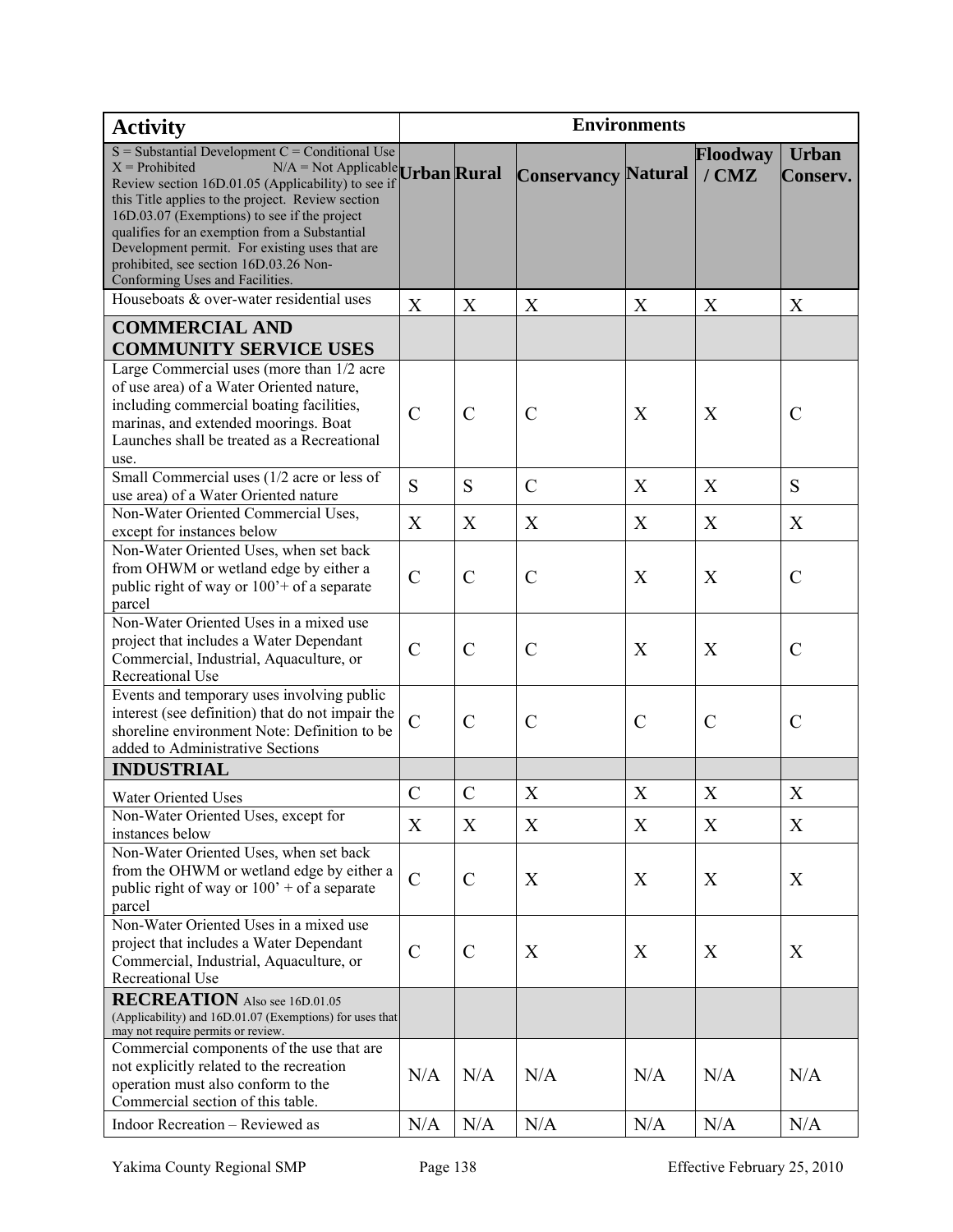| <b>Activity</b>                                                                                                                                                                                                                                                                                                                                                                                                                                              | <b>Environments</b> |                |                            |                |                     |                          |
|--------------------------------------------------------------------------------------------------------------------------------------------------------------------------------------------------------------------------------------------------------------------------------------------------------------------------------------------------------------------------------------------------------------------------------------------------------------|---------------------|----------------|----------------------------|----------------|---------------------|--------------------------|
| $S =$ Substantial Development $C =$ Conditional Use<br>$X =$ Prohibited<br>$N/A = Not \text{Applied}$ Urban Rural<br>Review section 16D.01.05 (Applicability) to see if<br>this Title applies to the project. Review section<br>16D.03.07 (Exemptions) to see if the project<br>qualifies for an exemption from a Substantial<br>Development permit. For existing uses that are<br>prohibited, see section 16D.03.26 Non-<br>Conforming Uses and Facilities. |                     |                | <b>Conservancy Natural</b> |                | Floodway<br>$/$ CMZ | <b>Urban</b><br>Conserv. |
| Commercial use; see that section of table.                                                                                                                                                                                                                                                                                                                                                                                                                   |                     |                |                            |                |                     |                          |
| Boat Launches. Other boating facilities and<br>marinas are reviewed as Commercial Uses.<br><b>Commercial Motorized Boat Recreation Tour</b>                                                                                                                                                                                                                                                                                                                  | $\mathcal{C}$       | $\mathcal{C}$  | $\mathcal{C}$              | $\mathcal{C}$  | $\mathcal{C}$       | $\mathcal{C}$            |
| Routes (related facilities are reviewed as<br>Commercial Uses and boating facilities)                                                                                                                                                                                                                                                                                                                                                                        | $\mathcal{C}$       | $\mathcal{C}$  | $\mathcal{C}$              | $\mathcal{C}$  | $\mathcal{C}$       | $\mathcal{C}$            |
| State owned recreation facilities and<br>ecological study areas.                                                                                                                                                                                                                                                                                                                                                                                             | S                   | S              | $\mathcal{C}$              | $\mathcal{C}$  | $\mathcal{C}$       | S                        |
| Outdoor Recreation of a Non-Water Oriented<br>nature (sports complex, organized sport<br>fields, golf course)                                                                                                                                                                                                                                                                                                                                                | $\mathcal{C}$       | $\mathcal{C}$  | $\mathcal{C}$              | X              | X                   | $\mathcal{C}$            |
| Hi-Intensity Outdoor Recreation of a Water<br>Oriented nature (urban area parks, white<br>water parks, etc.)                                                                                                                                                                                                                                                                                                                                                 | S                   | $\mathcal{C}$  | $\mathcal{C}$              | X              | $\mathcal{C}$       | S                        |
| Moderate-Intensity Outdoor Recreation of a<br>Water Oriented nature (use areas with minor<br>structures and improvements, such as camp<br>grounds, picnic facilities, hiking trails,<br>swimming beaches, fishing sites, nature/<br>history interpretive centers); RV park/<br>camping with units NOT remaining year-<br>round is included in this category (also see<br>residential RV uses)                                                                | S                   | S              | S                          | X              | $\mathcal{C}$       | S                        |
| Low-Intensity Outdoor Recreation of a Water<br>Oriented nature (unimproved use areas, such<br>as hiking or nature trails, primitive camping<br>areas,); an unimproved Personal Camping and<br>Recreation Site is included in this category.                                                                                                                                                                                                                  | S                   | S              | S                          | $\mathcal{C}$  | S                   | S                        |
| Very-Low-Intensity Recreation (wildlife)<br>viewing, scenic vistas, fishing, hunting,<br>rafting, walking, etc.) See section 16D.01.05<br>(Applicability) for activities not subject to<br>this title.                                                                                                                                                                                                                                                       | N/A                 | N/A            | N/A                        | N/A            | N/A                 | N/A                      |
| Events and temporary uses involving public<br>interest (see definition) which may interfere<br>with normal public use, that do not impair the<br>shoreline environment.                                                                                                                                                                                                                                                                                      | $\mathcal{C}$       | $\mathcal{C}$  | $\mathcal{C}$              | $\mathcal{C}$  | $\mathcal{C}$       | $\mathcal{C}$            |
| <b>TRANSPORTATION &amp; PARKING</b>                                                                                                                                                                                                                                                                                                                                                                                                                          |                     |                |                            |                |                     |                          |
| Access roads serving permitted uses                                                                                                                                                                                                                                                                                                                                                                                                                          | S                   | S              | S                          | X              | $\mathcal{C}$       | S                        |
| Highways & freeways                                                                                                                                                                                                                                                                                                                                                                                                                                          | $\overline{C}$      | $\overline{C}$ | $\mathcal{C}$              | $\overline{C}$ | $\overline{C}$      | $\mathcal{C}$            |
| Railways                                                                                                                                                                                                                                                                                                                                                                                                                                                     | $\mathcal{C}$       | $\mathcal{C}$  | $\mathcal{C}$              | X              | $\mathcal{C}$       | $\mathcal{C}$            |
| Transportation maintenance facilities                                                                                                                                                                                                                                                                                                                                                                                                                        | $\mathcal{C}$       | $\mathcal{C}$  | $\mathcal{C}$              | X              | X                   | $\mathcal{C}$            |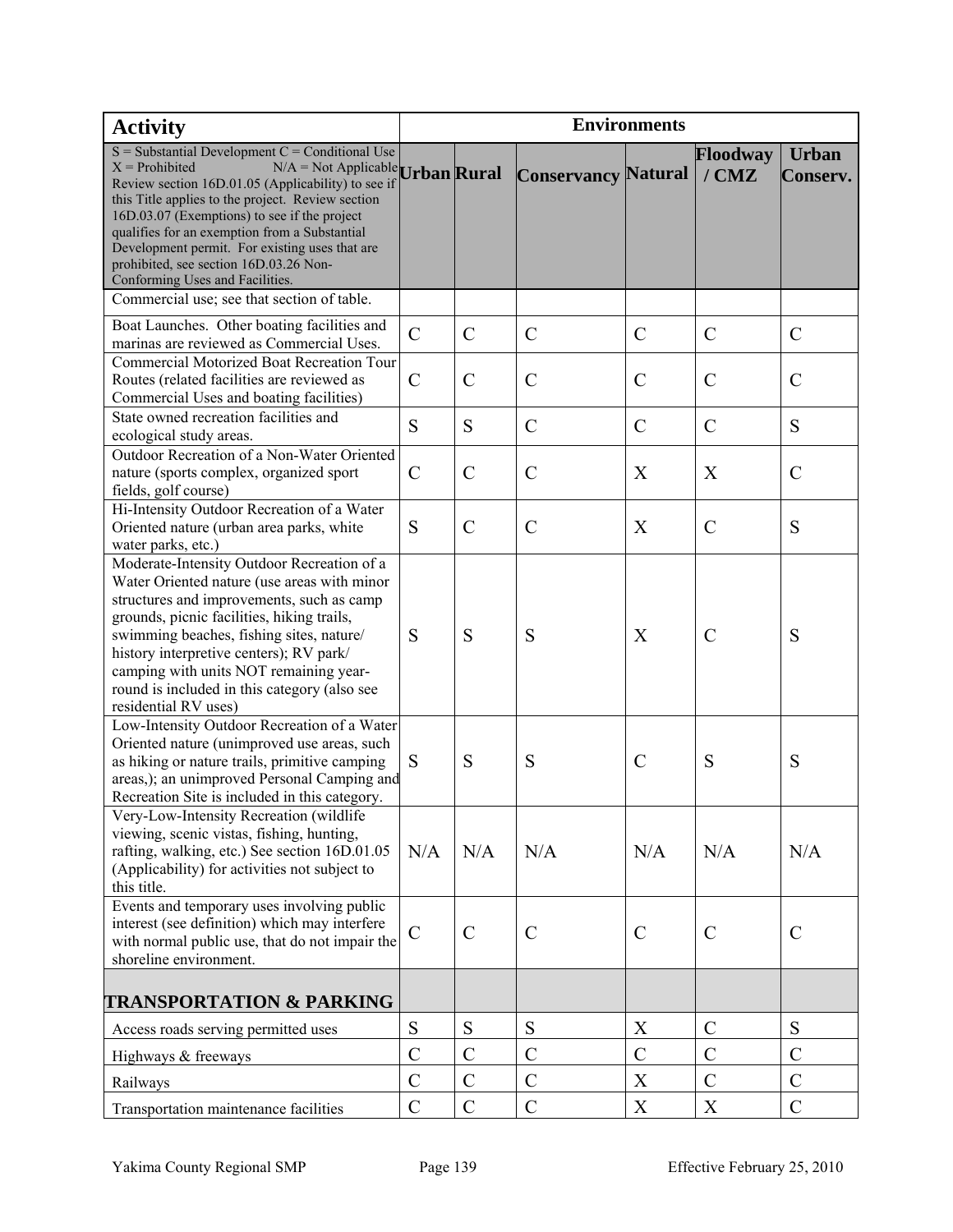| <b>Activity</b>                                                                                                  | <b>Environments</b> |                  |                            |               |               |               |
|------------------------------------------------------------------------------------------------------------------|---------------------|------------------|----------------------------|---------------|---------------|---------------|
| $S =$ Substantial Development C = Conditional Use                                                                |                     |                  |                            |               | Floodway      | <b>Urban</b>  |
| $X =$ Prohibited<br>$N/A = Not \text{Applied}$ Urban Rural<br>Review section 16D.01.05 (Applicability) to see if |                     |                  | <b>Conservancy Natural</b> |               | $/$ CMZ       | Conserv.      |
| this Title applies to the project. Review section                                                                |                     |                  |                            |               |               |               |
| 16D.03.07 (Exemptions) to see if the project                                                                     |                     |                  |                            |               |               |               |
| qualifies for an exemption from a Substantial                                                                    |                     |                  |                            |               |               |               |
| Development permit. For existing uses that are<br>prohibited, see section 16D.03.26 Non-                         |                     |                  |                            |               |               |               |
| Conforming Uses and Facilities.                                                                                  |                     |                  |                            |               |               |               |
| Parking for authorized use - reviewed with                                                                       |                     |                  |                            |               |               |               |
| authorized use.                                                                                                  | N/A                 | N/A              | N/A                        | N/A           | N/A           | N/A           |
| Park and Ride lots and similar stand alone                                                                       |                     |                  |                            |               |               |               |
| parking facilities                                                                                               | X                   | X                | X                          | X             | X             | X             |
| <b>UTILITIES</b>                                                                                                 |                     |                  |                            |               |               |               |
| Utility Services accessory to individual<br>projects undergoing Shoreline review -                               |                     |                  |                            |               |               |               |
| review w/ project                                                                                                | N/A                 | N/A              | N/A                        | N/A           | N/A           | N/A           |
| Utility services to projects outside Shoreline                                                                   |                     |                  |                            |               |               |               |
| jurisdiction                                                                                                     | ${\bf S}$           | S                | ${\bf S}$                  | $\mathcal{C}$ | $\mathcal{C}$ | S             |
| Land/air/water monitoring station.                                                                               | S                   | S                | S                          | S             | S             | S             |
| Utility Transmission Lines, except as noted                                                                      |                     |                  |                            |               |               |               |
| below.                                                                                                           |                     |                  |                            |               |               |               |
|                                                                                                                  | X                   | X                | X                          | X             | X             | X             |
| Utility Transmission Lines on shorelands,<br>where no other feasible option is available.                        | $\mathcal{C}$       | $\mathcal{C}$    | $\mathcal{C}$              | $\mathcal{C}$ | $\mathcal{C}$ | $\mathcal{C}$ |
| Production and Processing Facilities of a                                                                        |                     |                  |                            |               |               |               |
| Water Oriented nature, including power                                                                           |                     |                  |                            |               |               |               |
| generation, water and wastewater treatment                                                                       |                     |                  |                            |               |               |               |
| facilities.                                                                                                      | $\mathcal{C}$       | $\mathcal{C}$    | $\mathcal{C}$              | $\mathcal{C}$ | $\mathcal{C}$ | $\mathcal{C}$ |
| Production and Processing Facilities of a<br>Non-Water Oriented nature, except as noted                          |                     |                  |                            |               |               |               |
| below.                                                                                                           | X                   | $\boldsymbol{X}$ | X                          | X             | X             | X             |
| Production and Processing facilities of a Non-                                                                   |                     |                  |                            |               |               |               |
| Water Oriented nature, where no other                                                                            |                     |                  |                            |               |               |               |
| feasible option is available.                                                                                    | $\mathcal{C}$       | $\mathcal{C}$    | $\mathcal{C}$              | $\mathcal{C}$ | $\mathcal{C}$ | $\mathcal{C}$ |
| Storage/collection of garbage cans/dumpsters                                                                     | S                   | S                | S                          | S             | S             | S             |
| for individual use                                                                                               |                     |                  |                            |               |               |               |
| Solid waste transfer station/drop box                                                                            | $\mathcal{C}$       | $\mathcal{C}$    | $\mathcal{C}$              | X             | X             | X             |
| Storage/disposal of solid waste, including                                                                       |                     |                  |                            |               |               |               |
| landfills, sewage sludge, and agricultural<br>waste. For existing uses, see section                              |                     |                  |                            |               |               |               |
| 16D.03.26 Non-Conforming Uses and                                                                                |                     |                  |                            |               |               |               |
| Facilities.                                                                                                      | X                   | X                | X                          | X             | X             | X             |
| <b>SIGNS</b> - Note: signs must also conform to                                                                  |                     |                  |                            |               |               |               |
| the local sign ordinance                                                                                         |                     |                  |                            |               |               |               |
| Blinking or revolving signs                                                                                      | X                   | X                | X                          | X             | X             | X             |
| Signs obstructing views of shorelines and                                                                        |                     |                  |                            |               |               |               |
| scenic vistas from public rights of way                                                                          | X                   | X                | X                          | X             | X             | X             |
| On-premise for authorized use.                                                                                   | ${\bf S}$           | ${\bf S}$        | ${\bf S}$                  | S             | S             | S             |
| Off-premise (except temporary and                                                                                | ${\bf S}$           |                  | $\mathbf X$                | X             |               | $\mathbf X$   |
| information signs)<br>Temporary signs (election signs; sale, rental,                                             |                     | X                |                            |               | X             |               |
| or lease signs on real estate; etc.) are not                                                                     | N/A                 | N/A              | N/A                        | N/A           | N/A           | N/A           |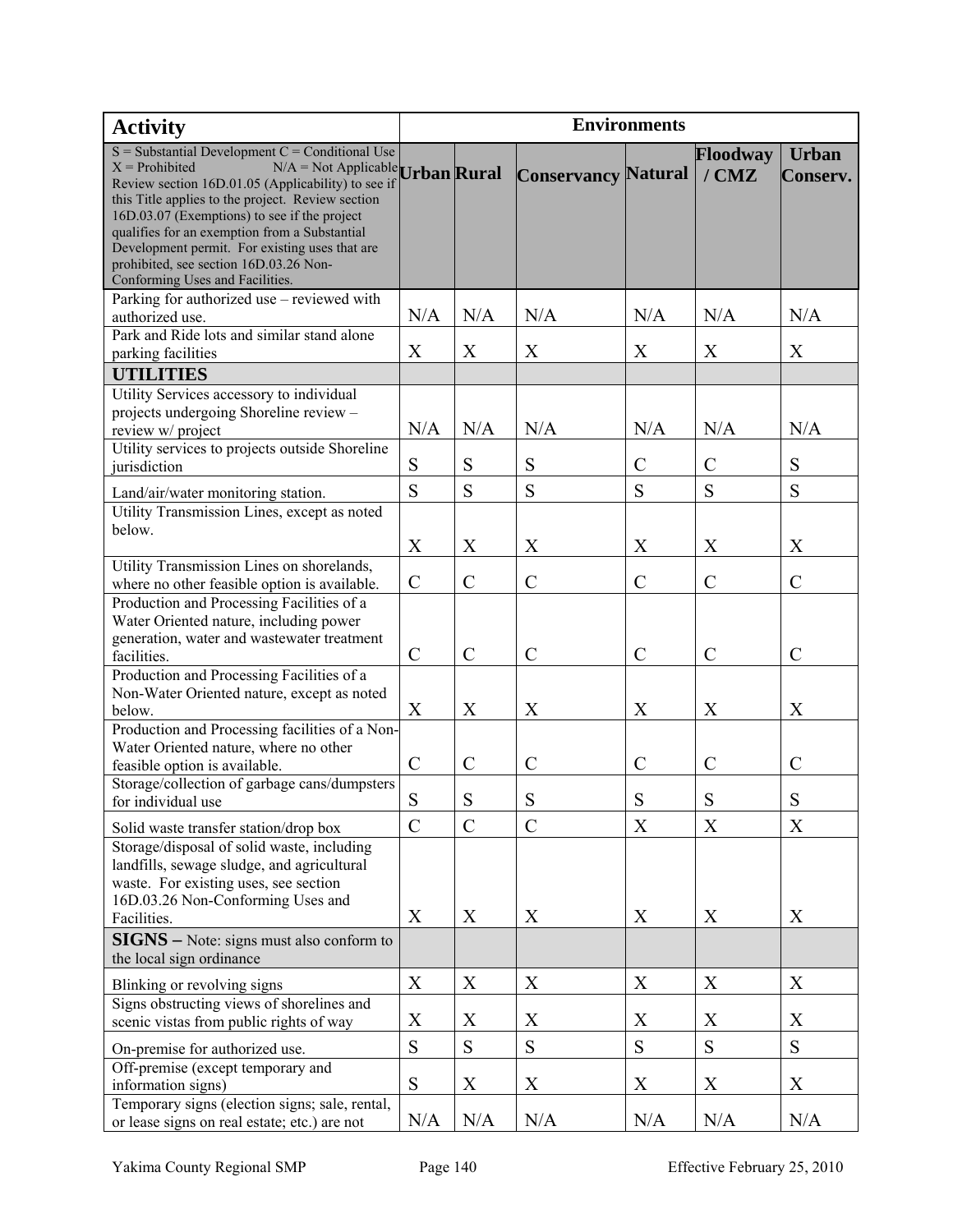| <b>Activity</b>                                                                                   | <b>Environments</b> |               |                            |               |               |               |
|---------------------------------------------------------------------------------------------------|---------------------|---------------|----------------------------|---------------|---------------|---------------|
| $S =$ Substantial Development $C =$ Conditional Use                                               |                     |               |                            |               | Floodway      | <b>Urban</b>  |
| $X =$ Prohibited<br>$N/A = Not \text{ Applied }$ Urban Rural                                      |                     |               | <b>Conservancy Natural</b> |               | $/$ CMZ       | Conserv.      |
| Review section 16D.01.05 (Applicability) to see if                                                |                     |               |                            |               |               |               |
| this Title applies to the project. Review section<br>16D.03.07 (Exemptions) to see if the project |                     |               |                            |               |               |               |
| qualifies for an exemption from a Substantial                                                     |                     |               |                            |               |               |               |
| Development permit. For existing uses that are                                                    |                     |               |                            |               |               |               |
| prohibited, see section 16D.03.26 Non-                                                            |                     |               |                            |               |               |               |
| Conforming Uses and Facilities.                                                                   |                     |               |                            |               |               |               |
| considered development.                                                                           |                     |               |                            |               |               |               |
| Information signs (directional, landmark, trail                                                   |                     |               |                            |               |               |               |
| marker, etc.)                                                                                     | S                   | S             | S                          | S             | S             | S             |
| <b>IN-STREAM STRUCTURES</b>                                                                       |                     |               |                            |               |               |               |
| Also see 16D.01.07 (Exemptions) for uses                                                          |                     |               |                            |               |               |               |
| that may not require permits.                                                                     |                     |               |                            |               |               |               |
| In-stream elements for shore stabilization,                                                       |                     |               |                            |               |               |               |
| roads/bridges, habitat restoration, piers/                                                        |                     |               |                            |               |               |               |
| docks/marinas, and fill are reviewed as those                                                     |                     |               |                            |               |               |               |
| activities.                                                                                       | N/A                 | N/A           | N/A                        | N/A           | N/A           | N/A           |
| Construction that does not impound water                                                          |                     |               |                            |               |               |               |
| (but may include stream bed manipulation);                                                        |                     |               |                            |               |               |               |
| including whitewater recreation structures                                                        | $\mathcal{C}$       | $\mathcal{C}$ | X                          | X             | X             | X             |
| and flow gauging stations                                                                         |                     |               |                            |               |               |               |
| Construction that impounds water or<br>increases the height of impounded water                    | $\mathcal{C}$       | $\mathcal{C}$ | $\mathcal{C}$              | $\mathcal{C}$ | X             | $\mathcal{C}$ |
|                                                                                                   |                     |               |                            |               |               |               |
| <b>PIERS AND DOCKS</b> Also see section                                                           |                     |               |                            |               |               |               |
| 16D.03.07 Exemptions for uses that may not                                                        |                     |               |                            |               |               |               |
| require a permit.<br>Pier/dock (including for over-water                                          |                     |               |                            |               |               |               |
| structures), except for instances below                                                           | X                   | X             | X                          | X             | X             | X             |
| Pier/dock for Water Dependant Commercial,                                                         |                     |               |                            |               |               |               |
| Industrial, Aquaculture, or Recreational Use;                                                     |                     |               |                            |               |               |               |
| or public access; or a single family residence                                                    |                     |               |                            |               |               |               |
| facility to access watercraft                                                                     | S                   | S             | $\mathcal{C}$              | X             | X             | S             |
| <b>DREDGING</b>                                                                                   |                     |               |                            |               |               |               |
| Dredging (including obtaining minerals,                                                           |                     |               |                            |               |               |               |
| aggregate, or landfill material), except for                                                      |                     |               |                            |               |               |               |
| instances below                                                                                   | X                   | X             | X                          | X             | X             | X             |
| Dredging for:                                                                                     |                     |               |                            |               |               |               |
| - Water Dependant use                                                                             |                     |               |                            |               |               |               |
| - public access                                                                                   | $\mathcal{C}$       | $\mathcal{C}$ | $\mathcal{C}$              | $\mathcal{C}$ | $\mathcal{C}$ | $\mathcal{C}$ |
| Dredging to modify channels or basins                                                             |                     |               |                            |               |               |               |
| (excluding maintenance) for existing                                                              |                     |               |                            |               |               |               |
| navigation uses                                                                                   | S                   | S             | ${\bf S}$                  | X             | X             | S             |
| Dredging for habitat restoration                                                                  | S                   | S             | S                          | S             | S             | S             |
| <b>FILLING &amp; DREDGE</b>                                                                       |                     |               |                            |               |               |               |
| <b>MATERIAL DISPOSAL</b>                                                                          |                     |               |                            |               |               |               |
| Fill within the OHWM, except for instances                                                        |                     |               |                            |               |               |               |
| below                                                                                             | X                   | X             | X                          | X             | X             | X             |
| Fill within the OHWM for:                                                                         |                     |               |                            |               |               |               |
| - Water Dependant use                                                                             |                     |               |                            |               |               |               |
| - public access                                                                                   |                     |               |                            |               |               |               |
| - expansion of existing transportation system                                                     |                     |               |                            |               |               |               |
| of state-wide significance                                                                        | $\mathcal{C}$       | $\mathcal{C}$ | $\mathcal{C}$              | X             | X             | $\mathcal{C}$ |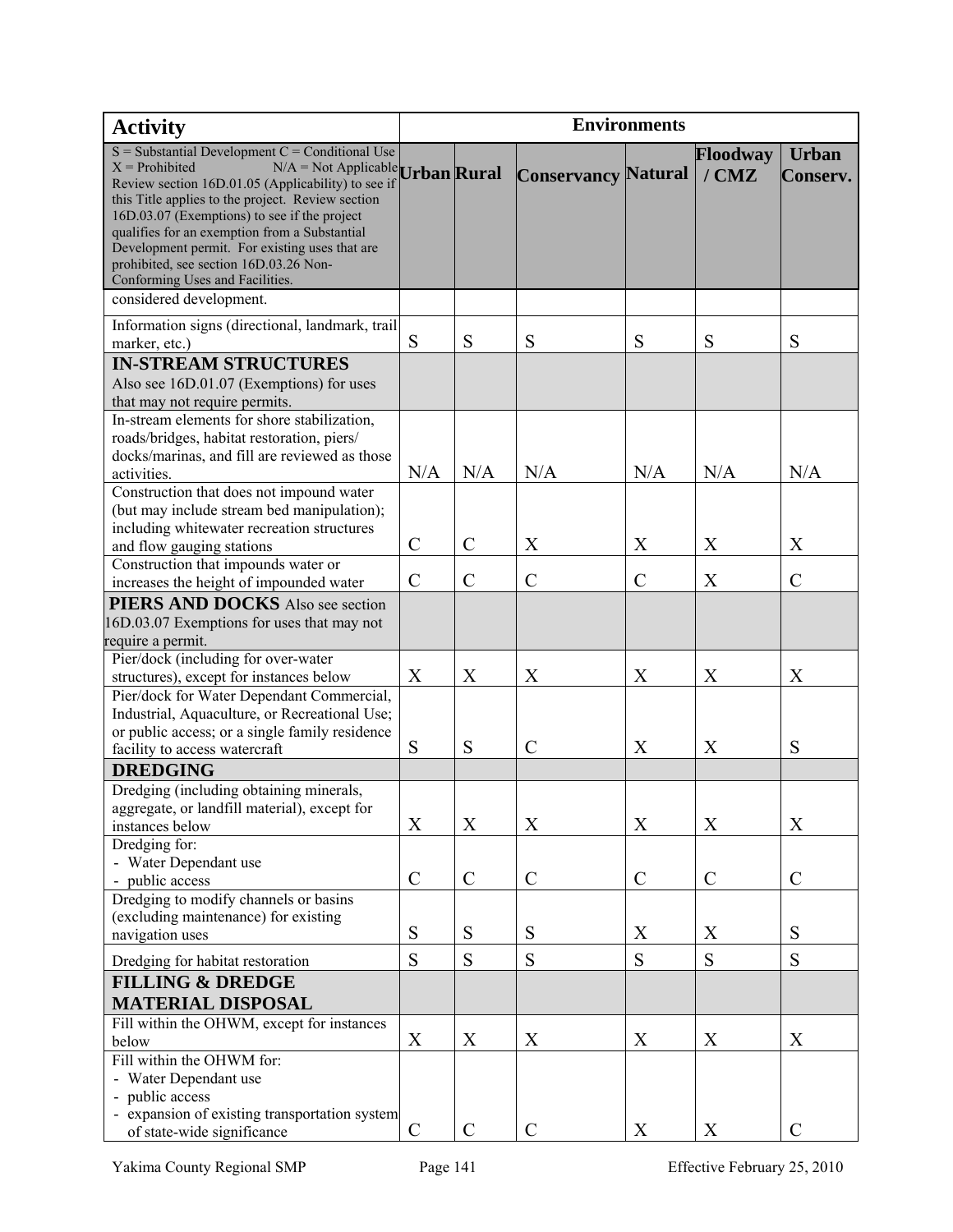| <b>Activity</b>                                                                                                     | <b>Environments</b> |               |                            |                |                     |                                 |
|---------------------------------------------------------------------------------------------------------------------|---------------------|---------------|----------------------------|----------------|---------------------|---------------------------------|
| $S =$ Substantial Development C = Conditional Use<br>$X =$ Prohibited<br>$N/A = Not \text{ Appliedble}$ Urban Rural |                     |               | <b>Conservancy Natural</b> |                | Floodway<br>$/$ CMZ | <b>Urban</b><br><b>Conserv.</b> |
| Review section 16D.01.05 (Applicability) to see if<br>this Title applies to the project. Review section             |                     |               |                            |                |                     |                                 |
| 16D.03.07 (Exemptions) to see if the project                                                                        |                     |               |                            |                |                     |                                 |
| qualifies for an exemption from a Substantial<br>Development permit. For existing uses that are                     |                     |               |                            |                |                     |                                 |
| prohibited, see section 16D.03.26 Non-                                                                              |                     |               |                            |                |                     |                                 |
| Conforming Uses and Facilities.                                                                                     |                     |               |                            |                |                     |                                 |
| - dredge material placement for habitat                                                                             |                     |               |                            |                |                     |                                 |
| restoration project<br>- beaches                                                                                    |                     |               |                            |                |                     |                                 |
| Fill (non-dredged) within the OHWM for                                                                              |                     |               |                            |                |                     |                                 |
| habitat restoration                                                                                                 | S                   | S             | S                          | S              | S                   | S                               |
| Fill outside the OHWM, except for instances                                                                         |                     |               |                            |                |                     |                                 |
| below                                                                                                               | X                   | X             | X                          | X              | X                   | X                               |
| Fill outside the OHWM for site development                                                                          | S                   |               |                            |                |                     |                                 |
| of an approved use                                                                                                  |                     | S             | S                          | C              | $\mathcal{C}$       | S                               |
| <b>SHORE STABILIZATION Also see</b><br>section 16D.03.07 Exemptions, for activities                                 |                     |               |                            |                |                     |                                 |
| that may not require permits.                                                                                       |                     |               |                            |                |                     |                                 |
| Non-Structural Stabilization Measures                                                                               |                     |               |                            |                |                     |                                 |
| (revegetation, wood debris placement,                                                                               |                     |               |                            |                |                     |                                 |
| sediment supplementation, bio-engineering,                                                                          |                     |               |                            |                |                     |                                 |
| etc.). Also see section $16D.03.07(15)$ for the                                                                     | S                   | S             | S                          | S              | S                   | S                               |
| restoration exemption.<br>On-Land Stabilization Structures, except for                                              |                     |               |                            |                |                     |                                 |
| instances below                                                                                                     | X                   | X             | X                          | X              | X                   | X                               |
| On-Land Stabilization Structures (bulkheads,                                                                        |                     |               |                            |                |                     |                                 |
| retaining walls, dikes, levees, rip-rap, etc.)                                                                      |                     |               |                            |                |                     |                                 |
| demonstrating necessity per                                                                                         |                     |               |                            |                |                     |                                 |
| $16D.06.19(11)$ (e). Also see section<br>16D.03.07 for residential and bulkhead                                     |                     |               |                            |                |                     |                                 |
| exemptions.                                                                                                         | $\mathcal{C}$       | $\mathcal{C}$ | $\mathcal{C}$              | $\overline{C}$ | $\mathcal{C}$       | $\mathcal{C}$                   |
| In-Water Stabilization Structures, except for                                                                       |                     |               |                            |                |                     |                                 |
| instances below                                                                                                     | X                   | X             | X                          | X              | X                   | X                               |
| <b>In-Water Stabilization Structures</b>                                                                            |                     |               |                            |                |                     |                                 |
| (breakwaters, jetties, groins, weirs, bank                                                                          |                     |               |                            |                |                     |                                 |
| barbs, etc.) demonstrating necessity per<br>$16D.06.19(11)(e)$ for:                                                 |                     |               |                            |                |                     |                                 |
| - Water Dependant use                                                                                               |                     |               |                            |                |                     |                                 |
| - public access                                                                                                     |                     |               |                            |                |                     |                                 |
| - specific public purposes                                                                                          |                     |               |                            |                |                     |                                 |
| - in support of bank stabilization                                                                                  | $\mathcal{C}$       | $\mathcal{C}$ | $\mathcal{C}$              | $\mathcal{C}$  | $\mathcal{C}$       | $\mathcal{C}$                   |
| In-Water Stabilization Structures for habitat                                                                       |                     |               |                            |                |                     |                                 |
| restoration demonstrating necessity<br>per16D.06.19 $(11)(e)$ . Also see section                                    |                     |               |                            |                |                     |                                 |
| $16D.03.07(15)$ for the restoration exemption.                                                                      | <sub>S</sub>        | ${\bf S}$     | ${\bf S}$                  | S              | S                   | S                               |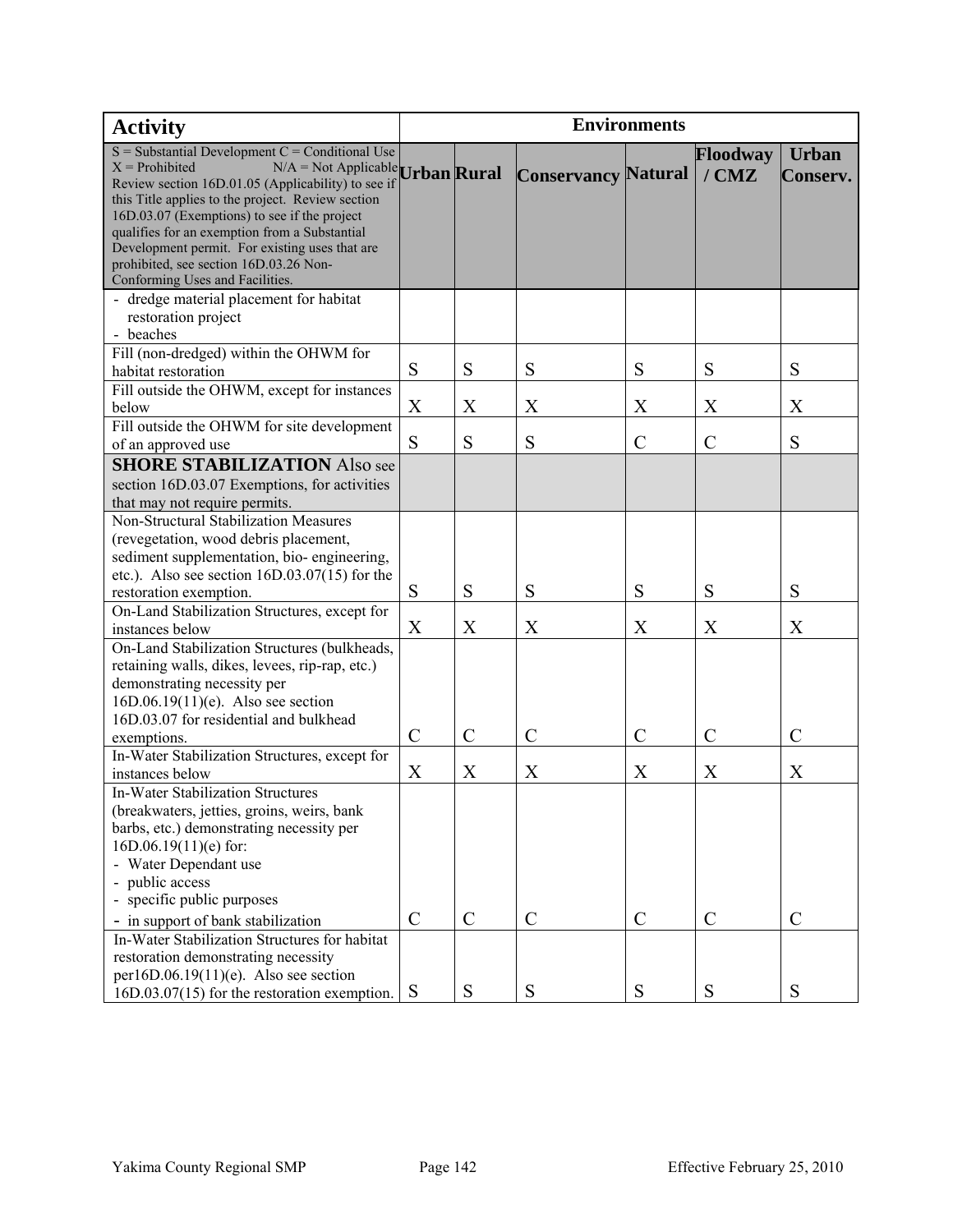# **Chapter 16D.11 Upland Wildlife Habitat Conservation Areas**

Sections:

- 16D.11.010 Purpose and Intent
- 16D.11.020 Protection Approach
- 16D.11.030 Functional Properties
- 16D.11.040 Upland Wildlife Habitat and Habitats of Local Importance
- 16D.11.050 Mapping
- 16D.11.060 Critical Areas Report Requirement
- 16D.11.070 Upland Wildlife and Habitats of Local Importance Development Standards

# **16D.11.010 Purpose and Intent**

- 1) Wildlife habitat conservation means land management for maintaining species in suitable habitats within their natural geographic distribution so that isolated subpopulations are not created. This does not mean maintaining all individuals of all species at all times, but it does mean cooperative and coordinated land use planning is critically important (WAC 365-190-  $080(5)$ ).
- 2) It is the intent of these provisions to classify seasonal ranges and habitat elements with which federal and state listed endangered, threatened and sensitive species have a primary association and which, if altered, may reduce the likelihood that the species will maintain and reproduce over the long term.
- 3) It is the purpose of these provisions to protect and conserve natural habitats of upland wildlife species within shoreline jurisdiction as provided in the Shoreline Management Act (RCW 90.58) and as defined in the 16D.10.03.

# **16D.11.020 Protection Approach**

- 1) To maintain viable populations of upland wildlife species, there must be adequate environmental conditions for reproduction, foraging, resting, cover, and dispersal of animals at a variety of scales across the landscape. Key factors affecting habitat quality include fragmentation, the presence of essential resources such as food, water, nest building materials, the complexity of the environment, and the presence or absence of predator species and diseases. As a method of linking large habitat areas, migration corridors offer a means by which to connect publicly protected lands and other intact habitat areas. Yakima County protects habitat for upland species using the Upland Wildlife Habitat Conservation Area and associated protection measures described below.
- 2) Yakima County has a very high proportion of federal, state and other publicly and tribally owned land. These lands are generally managed for the conservation of wildlife habitat. Consequently, one of Yakima County's approaches to protecting all wildlife habitat types is to rely on the management of these lands by the responsible entity (i.e. US Forest Service, US Bureau of Land Management, US Department of Defense, Washington Department of Fish and Wildlife, Washington Department of Natural Resources, Yakima Nation, etc.). The protection of Larch mountain salamander *(Plethodon larselli)* (State Sensitive, Federal Species of Concern) and Spotted Owl *(Strix occidentalis)* (State Endangered, Federal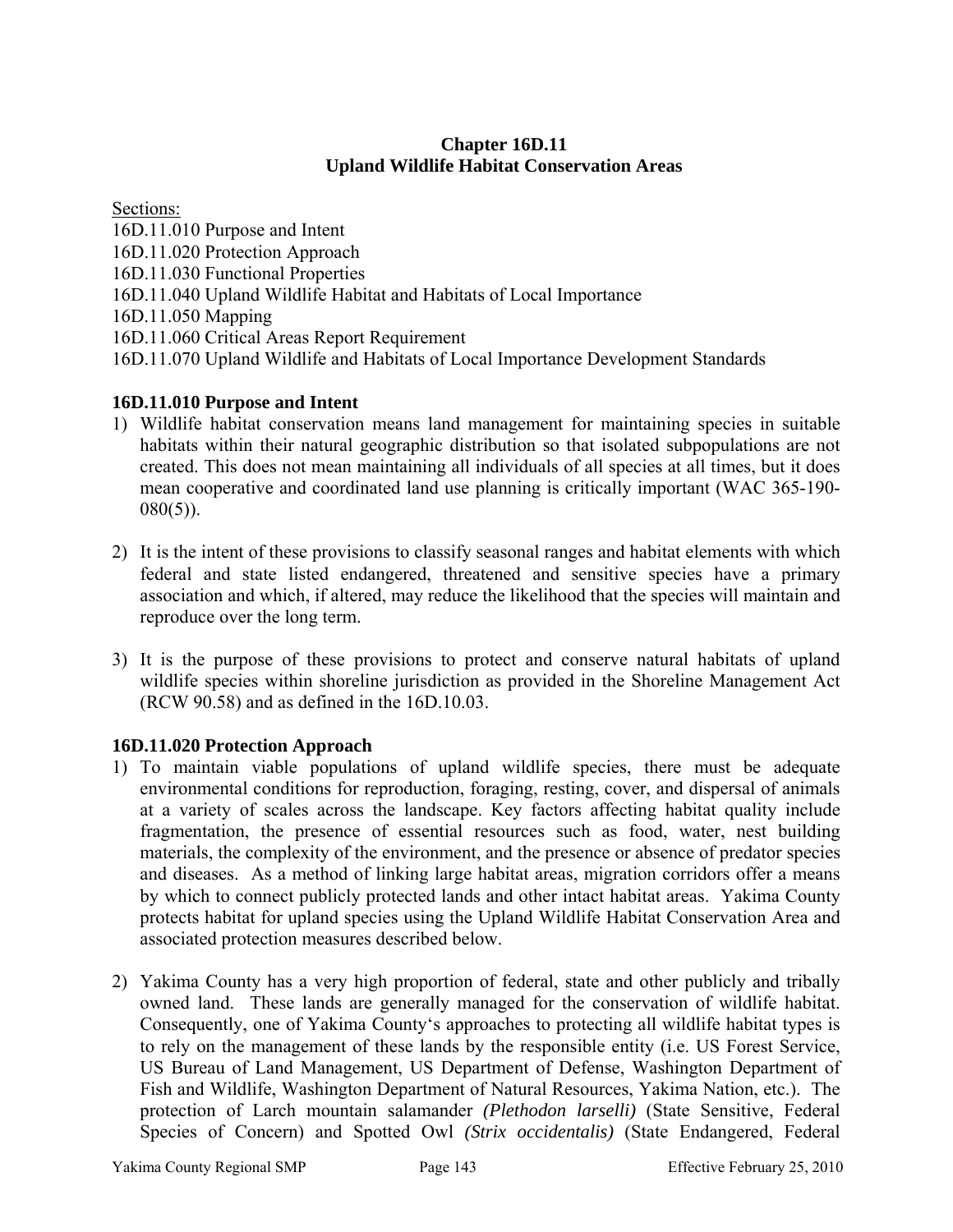Threatened) habitat is accomplished through this approach, since their habitat of primary association is located within Federal ownership.

- 3) To aid in upland wildlife protection on private lands, Yakima County followed a methodology utilizing Gap Analysis Program (GAP) data to map wildlife habitat. Comparison of the map to public lands shows that a small percentage of the mapped area is within private ownership. An analysis of the privately owned lands showed that they are largely in remote areas that are undeveloped with no cultivated agriculture. The predominant land use on these private lands is forest and rangeland. Consequently, part of Yakima County's approach to protect upland wildlife on private land is to rely on the large lot/low density provisions of the Remote (40 acre minimum), Forest (80 acre minimum) and Agriculture (40 acre minimum) zoning districts.
- 4) Through the wildlife habitat analysis, habitat for listed state and federal threatened, endangered, and sensitive species was assessed and incorporated for upland species. Consequently, Yakima County's approach to protect habitat for listed state and federal threatened, endangered, and sensitive upland species is to require approval of a substantial development permit, the submittal of a habitat assessment, and where necessary, development of a management plan as outlined in Section 16D.11.060 and 16D.11.070 below. Protection measures for Bull Trout *(Salvelinus confluentus)* (State Candidate, Federal Threatened) and Steelhead*(Oncorhynchus mykiss)* (State Candidate, Federal Threatened) are accomplished by the standards in chapter 16D.06.

# **16D.11.030 Functional Properties**

Wildlife habitat consists of the arrangement of food, water, cover, and space required to meet the biological needs of an animal. Different wildlife species have different requirements, and these requirements vary over the course of a year. Wildlife habitat generally includes one or more of the following functional properties:

- a) Reproduction and/or nesting;
- b) Resting and refuge;
- c) Foraging for food;
- d) Dispersal and migration.

#### Designation and Mapping

#### **16D.11.040 Upland Wildlife Habitat Conservation Areas**

- 1) Upland wildlife habitats are identified in the Shoreline Inventory and Characterization prepared as required in WAC173-26-210(2), and  $(3)(c)$ , (d), for the comprehensive update of the Yakima County Regional SMP.
- 2) Upland Wildlife Habitat Conservation Areas are those areas within which state or federally designated endangered, threatened, or sensitive species have a primary association. State listed species are those native fish and wildlife species legally designated as Endangered (WAC 232-12-014), Threatened (WAC 232-12-011) or Sensitive (WAC 232-12-011) by the Washington Fish and Wildlife Commission. Federal listed Threatened, Endangered or Sensitive species means all species of wildlife listed as such by the United States Secretary of the Interior or Commerce.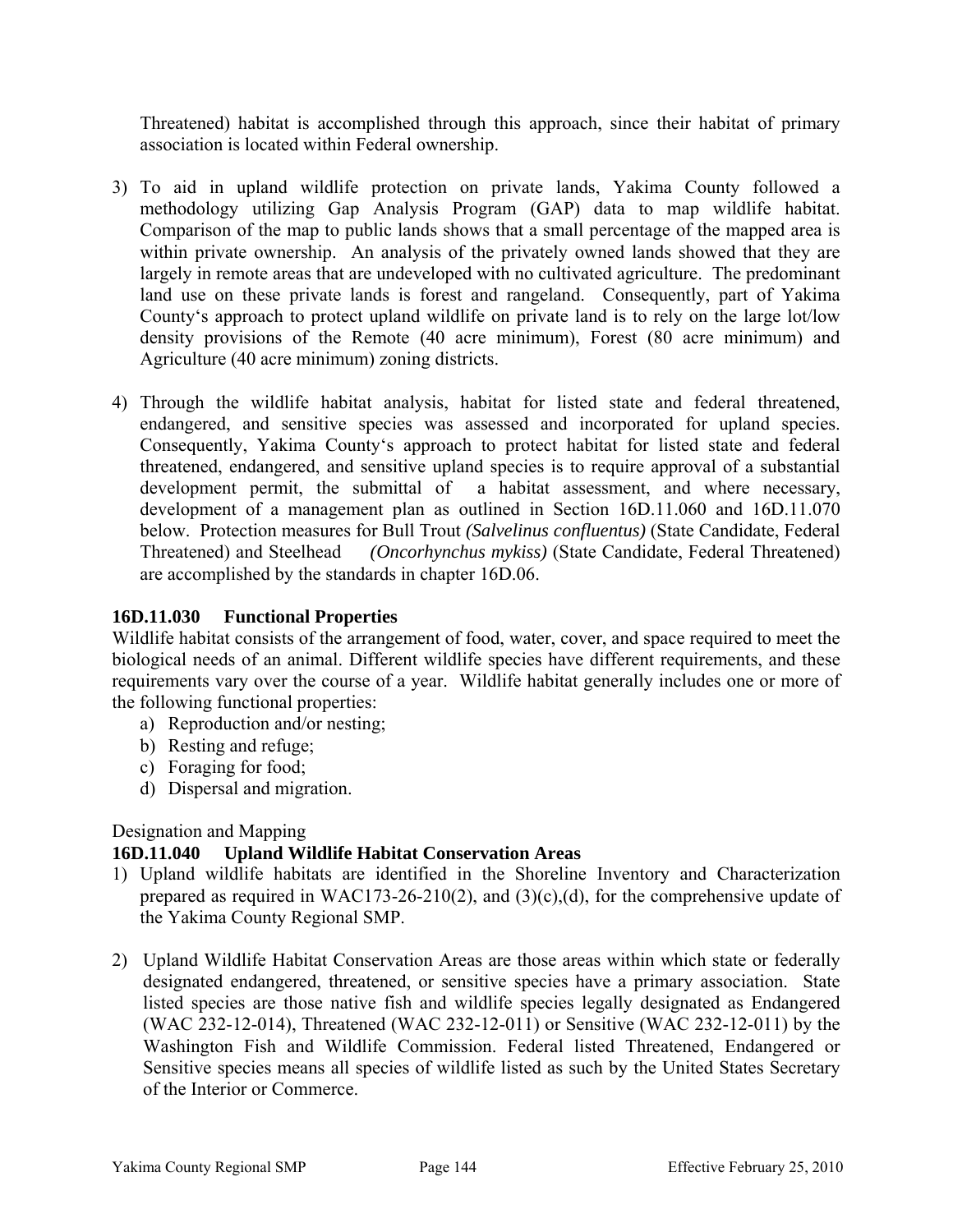- 3) Pursuant to the provision of the Growth Management Act: Upland Wildlife Habitat Conservation Areas include State Natural Area Preserves and Natural Resource Conservation Areas.
- 4) Upland Wildlife Habitat Conservation Areas include Species and Habitats of Local Importance. These are habitats or species that due to their declining population, sensitivity to habitat manipulation or other values make them important on a local level. Habitats of Local Importance may include a seasonal range or habitat element with which a given species has a primary association, and which, if altered, may reduce the likelihood that the species will maintain and reproduce over the long term.
	- a) Species and Habitats of Local Importance may be identified, for protection under this title. State or local agencies, individuals or organizations may identify and nominate for consideration specific species and habitats, or a general habitat type, including streams, ponds or other features.
	- b) Review of a Species and/or Habitat of Local Importance application is a legislative action, and shall be processed during the Comprehensive Plan amendment cycle.
	- c) Species and/or Habitat of Local Importance applications shall be docketed for official action with the Planning Commission in accordance with section 16B.10.090 (Development Regulation Amendments) with no fee requirements.
	- d) The Planning Commission may convene a best avaliable science committee to ensure the Species and/or Habitat of Local Importance application conforms to RCW 36.70A.172 and WAC 365-195-900 through WAC 365-195-925.
	- e) Species and/or Habitat of Local Importance shall be adopted as appendicies to this title.
	- f) Species and/or Habitat of Local Importance applications shall be reviewed for conformance with subsections (g) and (h) below.
	- g) Applicants for Species and/or Habitat of Local Importance shall present evidence concerning the criteria set forth in sub-section (h) below, including maps to illustrate the proposal and habitat management recommendations for use in the administration of this chapter, and/or:
	- h) The review of nominated habitats, and habitats for species of local importance shall consider the following,
		- i) A seasonal range or habitat element which, if altered, may reduce the likelihood that the species will maintain or reproduce over the long term;
		- ii) Areas of high relative density or species richness, breeding habitat, winter range, and movement corridors;
		- iii) Habitat with limited availability or high vulnerability to alteration;
		- iv) Whether these habitats are already identified and protected under the provisions of this or other county ordinances or state or federal law.

# **16D.11.050 Mapping**

1) The approximate location and extent of upland wildlife habitat conservation areas for, Endangered, Threatened and Sensitive species are shown on the County's critical area map titled, "Upland Wildlife Habitat Conservation Areas of Yakima County". This map is to be used as a guide for the county and may be updated as more detailed data becomes available. This map is a reference and does not provide a final critical area designation. Upland Wildlife Habitat Conservation Areas when within shoreline jurisdiction are subject to the requirements of this title.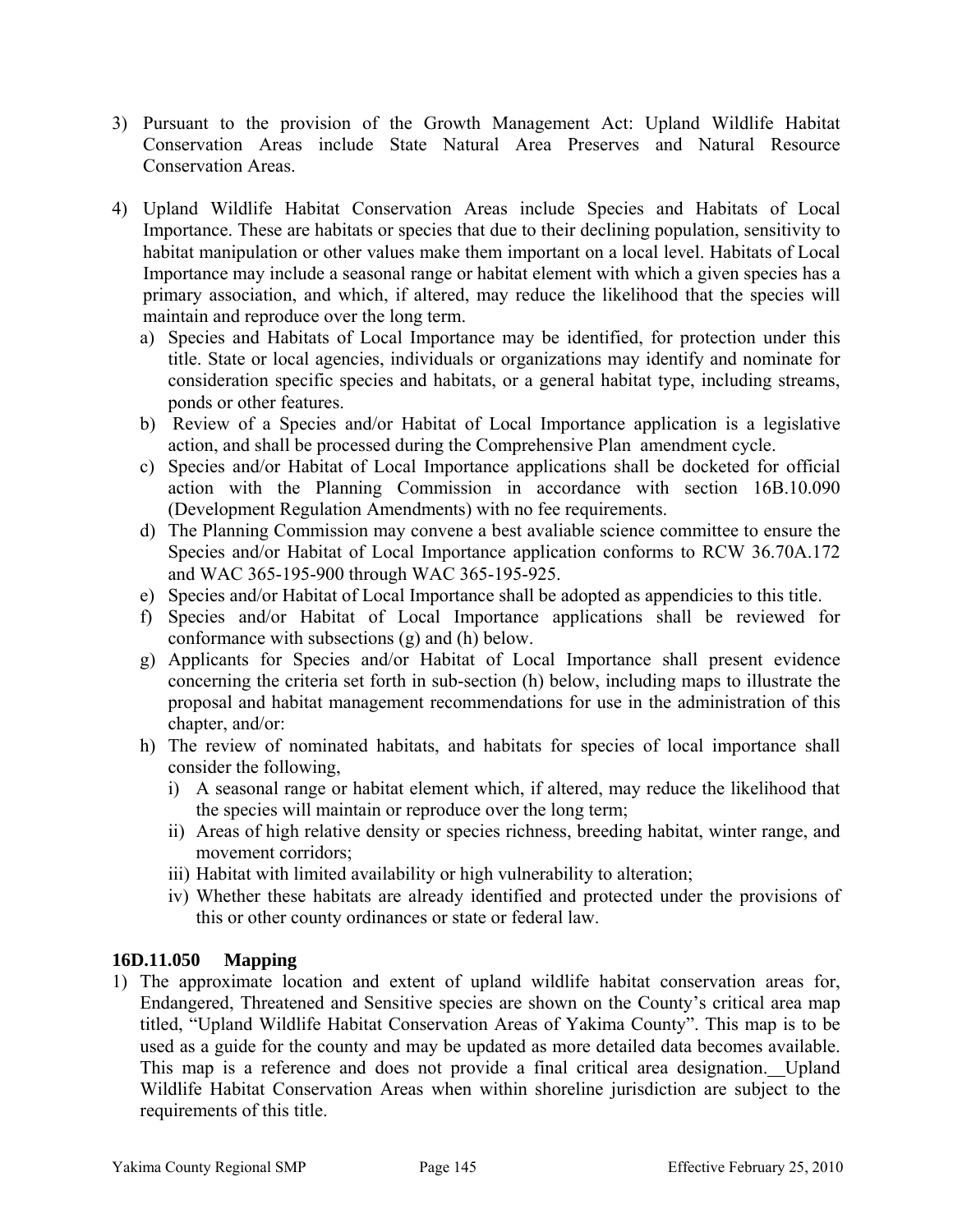- 2) The Upland Wildlife Habitat Conservation Area map utilized GAP (Gap Analysis Project) and Department of Fish and Wildlife data. GAP data is derived from satellite imagery and modeling of vegetation and species presence. The wildlife habitat analysis methodology was chosen to protect wildlife from a regional perspective rather than a species-specific perspective, to identify areas of high biodiversity for long-term species survival. The methodology:
	- a) Uses the richest habitat areas;
	- b) Includes some habitat for all species;
	- c) Focuses on large habitat areas that are most remote from human development;
	- d) Uses publicly owned lands;
	- e) Provides corridor links between blocks of habitat areas using streams, and steep ridge slopes;
	- f) Considers WDFW Priority Habitat and Species and Wildlife Heritage data to test accuracy, and;
	- g) Covers threatened endangered and sensitive species on public lands.

# **16D.11.060 Permit and Critical Areas Report Requirement**

- 1) Developments proposed within shoreline jurisdiction in an upland wildlife habitat conservation area with which state or federally endangered, threatened, or sensitive species or a species of local importance has a primary association may be required to submit Critical Areas Identification Form and site plan as per 16D.03.02(1). The Administrative Official may require a habitat assessment to be submitted if it is determined that the development proposal could impact the UWHCA within shoreline jurisdiction. A habitat assessment is an investigation of the project area to evaluate the presence or absence of such species, and areas with which such species has a primary association.
- 2) In addition to the general critical area report requirements of Section 16D.03.17, habitat assessments and habitat management plans must be prepared by a qualified professional. Critical area reports for two or more types of critical areas must meet the report requirements for each relevant type of critical area.
- 3) If the habitat assessment determines that such species or habitat area is present on site, and are likely to be impacted by the development proposal, then a standard development permit and management plan are required.
- 4) If a substantial development permit and management plan are required, as determined by the habitat assessment, it may follow published federal, state, or local management recommendations, as applicable, that have been developed for species or habitats located on or adjacent to the project area. Management plans developed by an independent third party shall be provided for review by the Department of Fish and Wildlife or the responsible federal agency. The Administrative Official may consult with the appropriate agency and consider their comments through the review process.

## **16D.11.070 Upland Wildlife Habitat Conservation Area Development Standards**

Projects located within an Upland Wildlife Habitat Conservation Area in shoreline jurisdiction as designated in section 16D.11.040 shall meet the following standards listed below, rather than the development standards in 16D.06.10 through 16D.06.23 for Hydrologically Related Critical Areas, unless review is also needed for Hydrologically Related Critical Areas.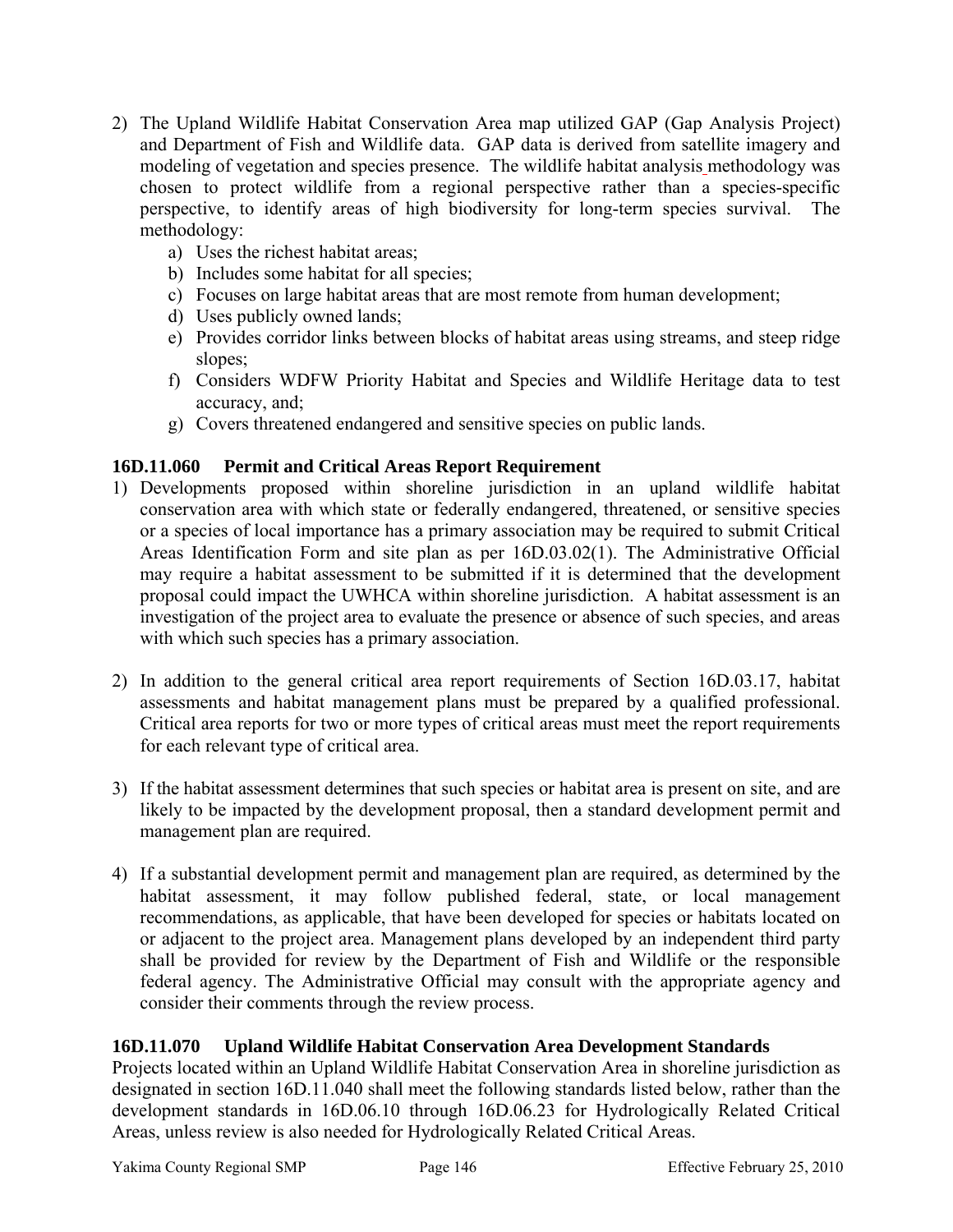1) Projects shall be designed using management recommendations established for the species or habitat by federal and state agencies, or those adopted for Species and Habitats of Local Importance by Yakima County. The department shall consider the extent such recommendations are used in its decision on the proposal, and may consider recommendations and advice from the agencies with expertise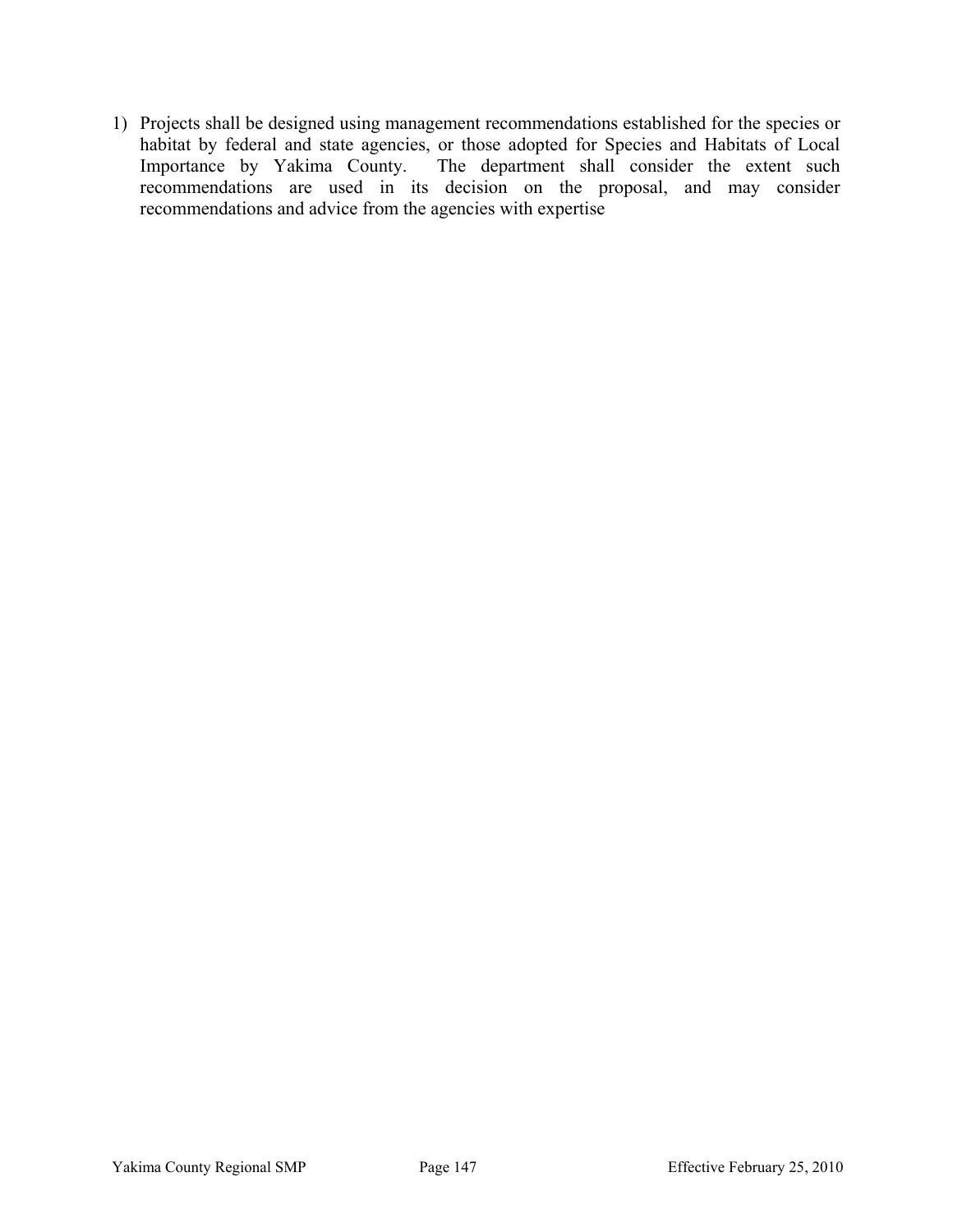# **Title 16D Appendix A Designated Type 2 Stream Corridors**

|              | The following stream reaches within Yakima County are designated critical areas under the<br>Critical Areas Ordinance. |                                                                                                                                                                     |
|--------------|------------------------------------------------------------------------------------------------------------------------|---------------------------------------------------------------------------------------------------------------------------------------------------------------------|
| $\mathbf{1}$ | <b>BACHELOR CREEK:</b>                                                                                                 | From source at Ahtanum Creek (SEC13-<br>TWP12N-RGE16 EWM) downstream to its<br>mouth at Ahtanum Creek (SEC1-TWP12N-<br><b>RGE18E).</b>                              |
| 2.           | <b>COTTONWOOD CANYON CREEK:</b>                                                                                        | From the south line of SEC32-TWP13N-<br>RGE17E, downstream to mouth at Wide<br>Hollow Creek (SEC36-TWP13N-RGE17E).                                                  |
| 3.           | COTTONWOOD CREEK (WENAS):                                                                                              | From boundary of the L.T. Murray Wildlife<br>Recreation Area (South line, SEC35-<br>TWP15N-RGE18E) downstream to mouth<br>at Wenas Creek (SEC12-TWP14N-<br>RGE18E). |
| 4.           | <b>COWICHE CREEK, NORTH FORK:</b>                                                                                      | Commencing at the north line of SEC36-<br>TWP14N-RGE15E, downstream to its<br>confluence with the South Fork of Cowiche<br>Creek (SEC3-TWP13N-RGE17E).              |
| 5.           | <b>HATTON CREEK:</b>                                                                                                   | From its source at Ahtanum Creek (SEC18-<br>TWP12N-RGE17) downstream to its<br>confluence with Ahtanum Creek (SEC8-<br>TWP12N-RGE18E).                              |
| 6.           | <b>LITTLE RATTLESNAKE CREEK:</b>                                                                                       | From the Wenatchee National Forest<br>boundary (SEC30-TWP15N-RGE15E)<br>downstream to mouth at Rattlesnake Creek<br>(SEC3-TWP15N-RGE15N).                           |
| 7.           | WIDE HOLLOW CREEK:                                                                                                     | From the east line of the SW1/4 of the<br>NW1/4 (SEC28-TWP13N-RGE17E)<br>downstream to the municipal boundary for<br>the City of Yakima (SEC34-TWP13N-<br>RGE18E).  |
| 8.           | <b>WENAS CREEK:</b>                                                                                                    | From the east line of SEC5-TWP14N-<br>RGE18E downstream to its mouth at the<br>Yakima River (SEC18-TWP14N-RGE19E).                                                  |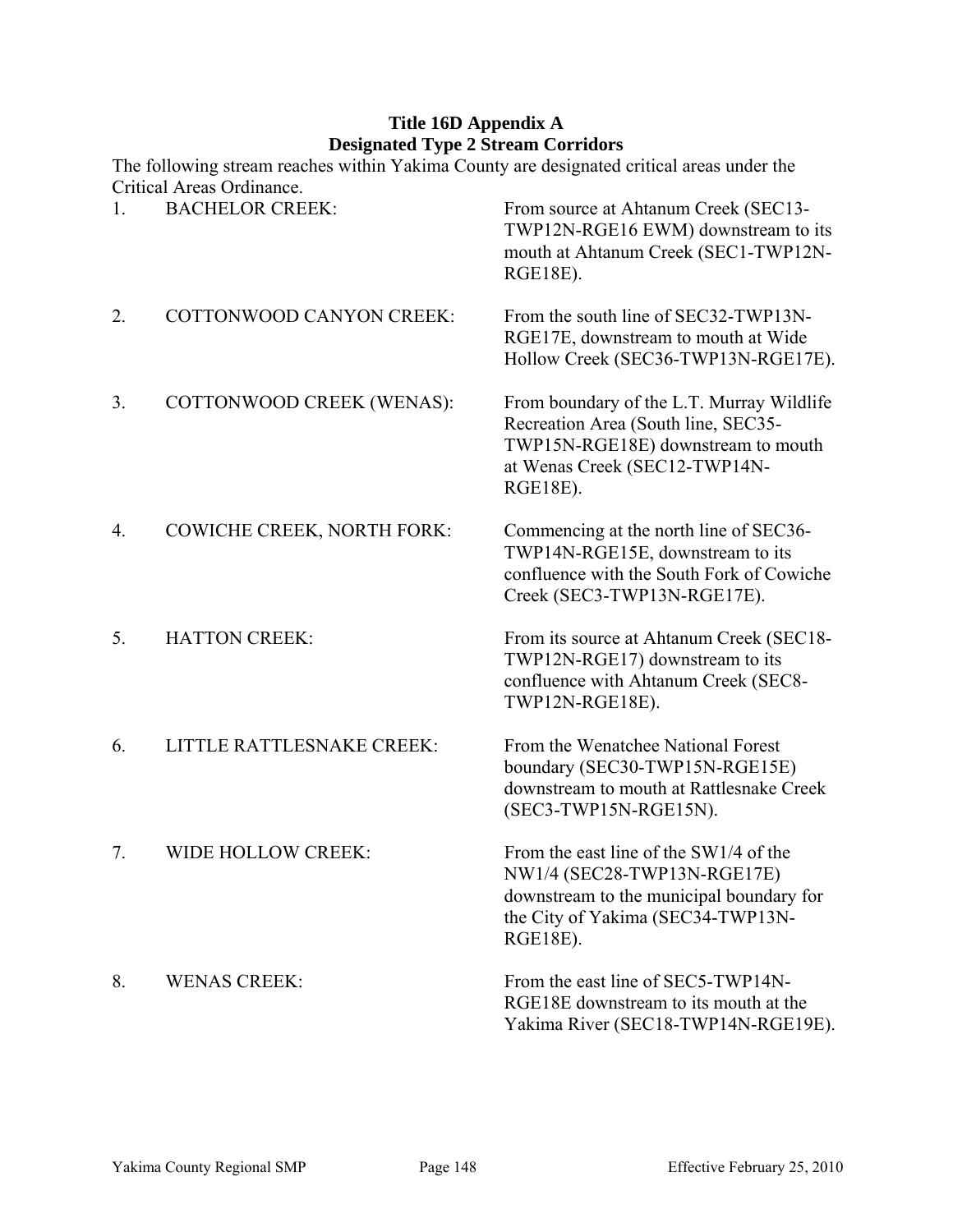### **Title 16D Appendix B YAKIMA COUNTY SHORELINE LAKES, AND PONDS AND THEIR ENVIRONMENTAL DESIGNATIONS**

This list is based on information from "Lakes of Washington Volume II Eastern Washington". 1973 (Water Supply Bulletin No. 14. Washington Department of Ecology). It is possible that some lakes could have been missed through the inventory process. If lakes are found in Wilderness areas or the Yakama Nation Closed Area, they shall receive a Natural Shoreline Environmental designation. If lakes are found in areas with a majority of public ownership they shall receive a Conservancy Shoreline Environmental designation. All other lakes shall receive a Rural Shoreline Environmental designation. If new lakes are created that meet the Shoreline designation criteria in RCW 90.58.030(2)(c), they shall receive a rural designation. Note that Yakima County has no jurisdiction within the Yakama Nation Closed Area, and very little jurisdiction within Federal ownership. Shoreline Environments are listed in the Designation column, except that those parts of any lake and its Shoreline jurisdiction lying within a stream Floodway/CMZ Stream Shoreline Environment shall also be designated Floodway/CMZ. Lakes identified with a "#" are partially or completely within the Floodway/CMZ Stream Shoreline Environmental designation.

#### **Shoreline Environmental Designation Table Legend:**

| U-Urban                                                                                        | <b>R-Rural</b>                              |  |  |  |  |
|------------------------------------------------------------------------------------------------|---------------------------------------------|--|--|--|--|
| C-Conservancy                                                                                  | <b>UC-Urban Conservancy</b>                 |  |  |  |  |
| N-Natural                                                                                      | $T\#N$ – Township#North $R\#E$ – Range#East |  |  |  |  |
| * - Shoreline of Statewide Significance as defined in per RCW 90.58.030(2)(e), generally being |                                             |  |  |  |  |
| lakes 1000 acres or greater.                                                                   |                                             |  |  |  |  |
| Shoreline designations where Yakima County has little or no jurisdiction.                      |                                             |  |  |  |  |
| † USFS Wilderness Area                                                                         |                                             |  |  |  |  |
| <b>‡ Federal Ownership</b>                                                                     |                                             |  |  |  |  |
| ☆ Yakama Nation Closed Area                                                                    |                                             |  |  |  |  |
| ♦ Yakama Nation Trust Lands that are not under Yakima County jurisdiction.                     |                                             |  |  |  |  |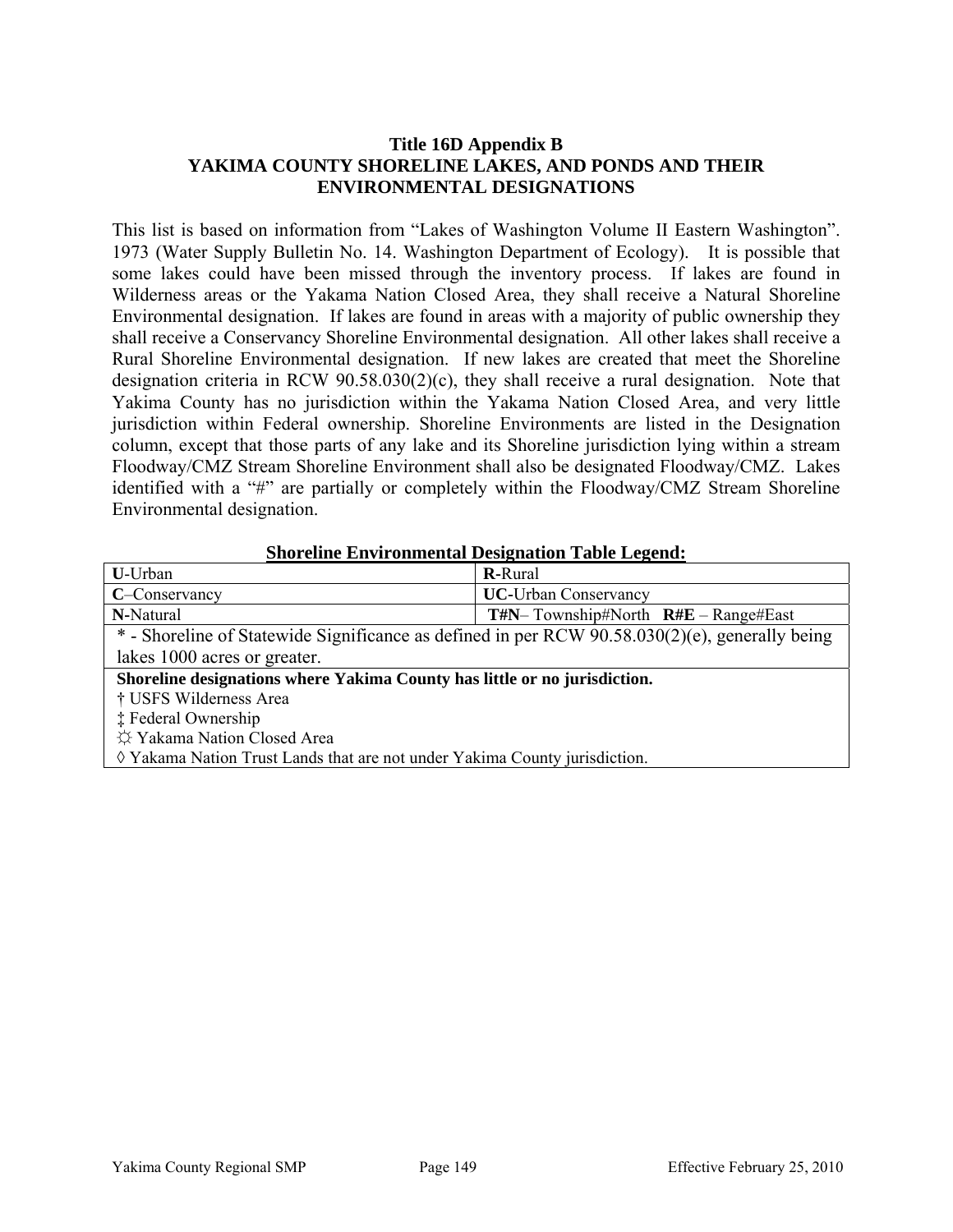| <b>LAKES</b>                                                                           | <b>LOCATION</b>             | <b>DESIGNATION</b> |  |
|----------------------------------------------------------------------------------------|-----------------------------|--------------------|--|
| <b>Byron Ponds</b>                                                                     | Sec. 12, T8N R23E           | Conservancy        |  |
| Horseshoe Pond                                                                         | Sec. 21, 22, T9N, R22E      | Conservancy#       |  |
| Morgan Pond                                                                            | Sec. 25, T9N, R22E          | $Conservancy\#$    |  |
| Horseshoe Lake <sup><math>\diamond</math></sup>                                        | Sec. 2526,35,36, T9N, R22E  | Rural#             |  |
| Giffin Lake                                                                            | Sec. 22,23,26,27 T9N, R22E  | Conservancy#       |  |
| Freeway Lake                                                                           | Sec. 7, T13N, R19E          | Urban Conservancy# |  |
| Wenas Lake                                                                             | Sec. 2, T15N, R17E          | Conservancy        |  |
| Priest Rapids Pool:*                                                                   | Sec. 2/3, T13N, R23E        | Conservancy        |  |
| Rimrock Lake <sup>*</sup>                                                              | T13/14, R12, 13, 14E        | Conservancy        |  |
| Clear Lake                                                                             | Sec. 1/2/11/12, T13N, R12E  | Conservancy        |  |
| Lake Aspen                                                                             | Sec. 11/14, T13N, R18E      | Urban              |  |
| <b>Willow Lake</b>                                                                     | Sec. 11/14, T13N, R18E      | Urban              |  |
| <b>Big Elton Pond</b>                                                                  | Sec. 31, T14N, R19E         | Rural              |  |
| Bumping Lake <sup>**</sup>                                                             | T16N, R12E                  | Conservancy        |  |
| Unnamed Lake (CB-E-301)                                                                | Sec. 35, T12N, R19E         | Conservancy#       |  |
| Unnamed Lake (CB-E-300)                                                                | Sec. 21, T11N, R20E         | Rural              |  |
| Unnamed Lake (PS-E-311)                                                                | Sec. 17, T11N, R20E         | Rural#             |  |
| Mt. Adams Lake $\uparrow$                                                              | Sec. 20, T9N-R12E           | Natural            |  |
| Two Lakes – Upper $\hat{\varphi}$                                                      | Sec. 8 T10N-R11E            | Natural            |  |
| Two Lakes – Lower $\uparrow$                                                           | Sec. 15 T10N-R11E           | Natural            |  |
| <b>Fish Lake</b> ☆                                                                     | Sec. 7, T10N-R12E           | Natural            |  |
| Mud Lake $\Diamond$                                                                    | Sec. 27, T10N-R18E          | Conservancy        |  |
| Howard Lake $\uparrow$                                                                 | Sec. 31, T11N-R12E          | Natural            |  |
| Leech Lake <sup>*</sup>                                                                | Sec. 2, T13N-R11E           | Conservancy        |  |
| Twin Sisters lakes†                                                                    | Sec. 3, T14N-R12E           | Natural            |  |
| Pear Lake <sup>†</sup>                                                                 | Sec. 3, T14N-R12E           | Natural            |  |
| Dog Lake‡                                                                              | Sec. 32, T14N-R12E          | Conservancy        |  |
| Cougar Lake †                                                                          | Sec. 4, T15N-R11E           | Natural            |  |
| Dewey Lake †                                                                           | Sec. 30, T16N-R11E          | Natural            |  |
| Swamp Lake $\dagger$                                                                   | Sec. 33, T16N-R11E          | Natural            |  |
| Slaughterhouse Lake                                                                    | Sec. 25, 26 T9N – R22E      | Rural#             |  |
| Unnamed Lake <sup><math>\diamond</math></sup>                                          | Sec. 20 T9N - R22E          | Rural#             |  |
| Unnamed Lakes X40                                                                      | Sec. 6/7/8/17/18, T9N, R22E | Rural#             |  |
| <b>Buchanan Lake</b>                                                                   | Sec. 20 T13N, R19E          | Urban#             |  |
| Unnamed Lake <sup><math>\Diamond</math></sup> (Parker Pits)                            | Sec. 20, T12N, R19E         | Rural#             |  |
| Unnamed Lake (Selah Gravel Pits)                                                       | Sec. 30, 31, T14N, R19E     | Rural#             |  |
|                                                                                        | Sec. 6, T13N, R19E          |                    |  |
| Unnamed Lake (Grandview WWTP x3) Sec. 2, T8N, R23E                                     |                             | Rural              |  |
| Unnamed Lake <sup><math>\Diamond</math></sup> (Graham & Morris pits) Sec. 32 T11N R20E |                             | Rural              |  |
| Unnamed Lake (Cowiche Reservoir) Sec. 11 T14N R16E<br>Rural                            |                             |                    |  |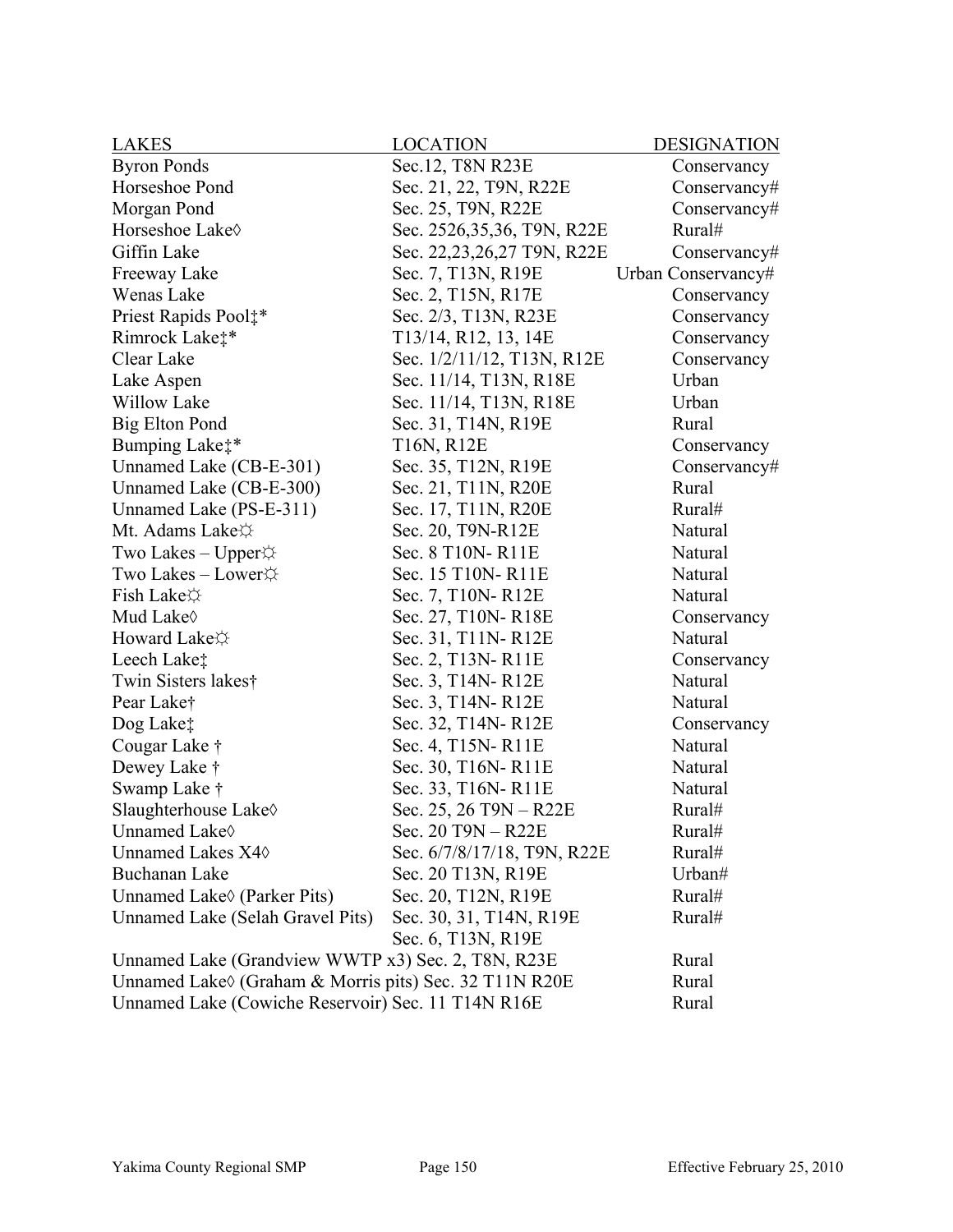### **Title 16D Appendix C YAKIMA COUNTY SHORELINE STREAMS AND THEIR ENVIRONMENTAL DESIGNATIONS**

#### **Introduction**

This appendix is not intended to be easily understood by the casual reader, but is intended to accurately create maps and resolve jurisdictional questions. The list of streams is based on data from "Determination of Upstream Boundary Points on Southeastern Washington Streams and Rivers Under Requirements of the Shoreline Management Act of 1971 (2003. Water-Resources Investigations Report 03-4042. US Geological Survey prepared in cooperation with the Washington Department of Ecology). It is possible that some Shorelines could have been missed through the inventory process. If Shorelines are found in Wilderness areas or the Yakama Nation Closed Area, they shall receive a Natural Shoreline Environmental designation. All other Shorelines shall receive a Conservancy Shoreline Environmental designation.

The designation of Shoreline environments are based on the criteria in section 16D.10.04 (Shoreline Environments). Seven shoreline streams are designated with the Floodway/CMZ environment. Where a Floodway/CMZ environment has been designated, the rightbank and leftbank designation shall fall outside the Floodway/CMZ environment, where applicable. Where there is no Floodway/CMZ environment, the thalweg of the stream shall be the line separating the right bank from the left bank.

The Floodway/CMZ environment is designated for the:

- Yakima River From the SW  $\frac{1}{4}$  of the SE  $\frac{1}{4}$  of Sec. 8, T14N, R19E, to the East line of Sec. 34, T9N, R23E.
- Naches River From the confluence of the Bumping River and the Little Naches River to the confluence with the Yakima River.
- Ahtanum Creek From the confluence of the North and South Forks of the Ahtanum, to the confluence with the Yakima River.
- Ahtanum Creek North Fork From the NW  $\frac{1}{4}$  of the NE  $\frac{1}{4}$  of Sec. 2, T12N, R15E, downstream to the confluence with the S. Fork Ahtanum Creek.
- Ahtanum Creek South Fork From the NE  $\frac{1}{4}$  of the SE  $\frac{1}{4}$  of Sec. 23, T12N, R15E downstream to the confluence with the N. Fork Ahtanum Creek.
- Rattlesnake Creek From the south section line of Sec. 4, T15N, R15E downstream to the confluence with the Naches River.
- Bumping River From the NE  $\frac{1}{4}$  of the NW  $\frac{1}{4}$  of Sec. 23, T16N, R12E downstream to the confluence with the Little Naches River.

Wetlands and river deltas associated with a Shoreline that lie outside of the Floodway/CMZ environment, shall have an environmental designation the same as the nearest adjacent left bank or right bank Shoreline environment.

Right bank and left bank determinations are ascertained by looking downstream.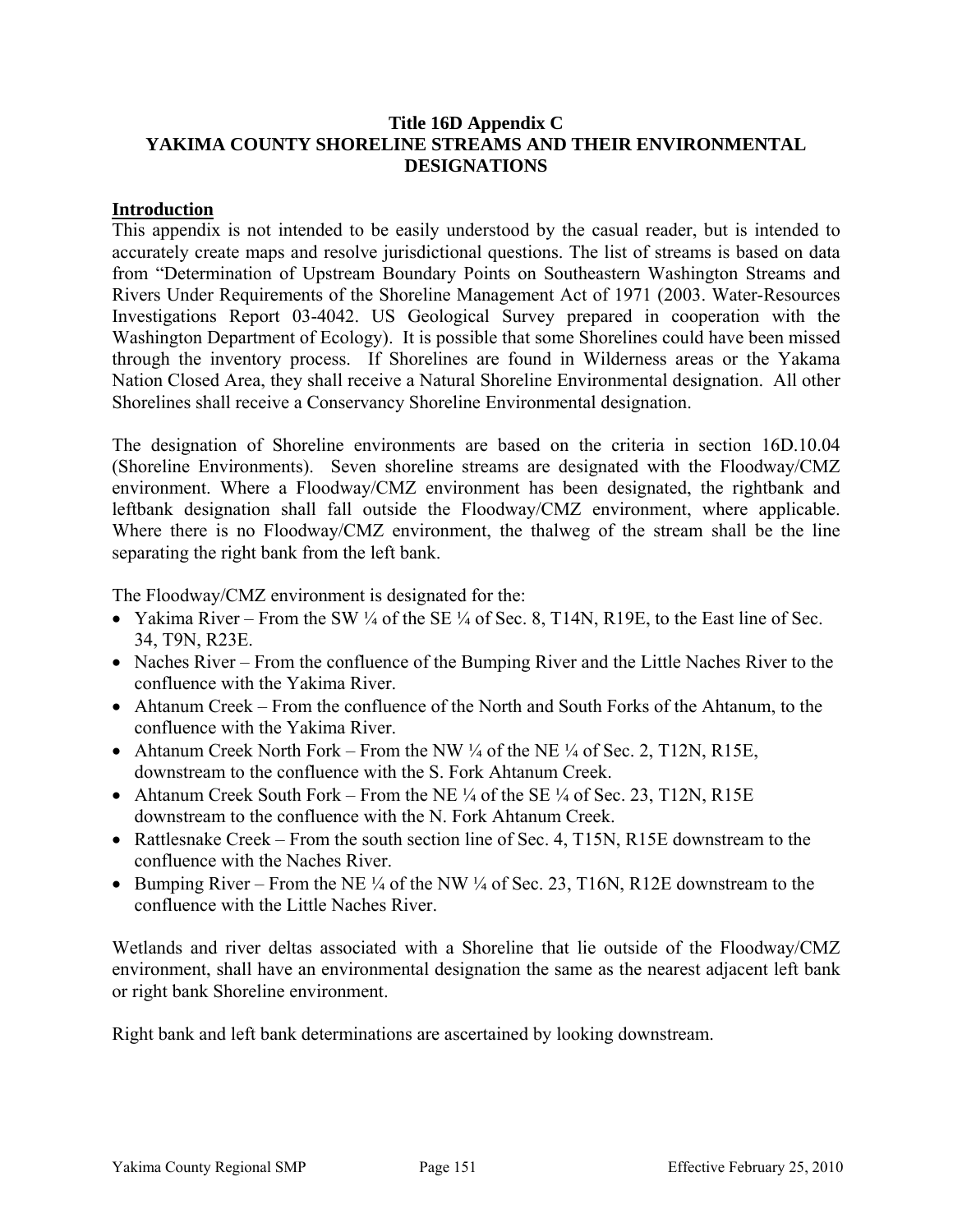|                                                                                                                                                                                                                                                                                                                   | оногонне ентигипении в социалон таме ведена |  |  |
|-------------------------------------------------------------------------------------------------------------------------------------------------------------------------------------------------------------------------------------------------------------------------------------------------------------------|---------------------------------------------|--|--|
| U-Urban                                                                                                                                                                                                                                                                                                           | <b>R-Rural</b>                              |  |  |
| C-Conservancy                                                                                                                                                                                                                                                                                                     | <b>UC-Urban Conservancy</b>                 |  |  |
| N-Natural                                                                                                                                                                                                                                                                                                         |                                             |  |  |
| <b>Floodway/CMZ Environment:</b>                                                                                                                                                                                                                                                                                  | T#N-Township#North                          |  |  |
| $Yes - present$                                                                                                                                                                                                                                                                                                   | $R#E - Range \#East$                        |  |  |
| $No - Not present$                                                                                                                                                                                                                                                                                                |                                             |  |  |
| <b>Shoreline designations where Yakima County</b>                                                                                                                                                                                                                                                                 | Sections and portions of sections:          |  |  |
| has little or no jurisdiction.                                                                                                                                                                                                                                                                                    | $Sec. - Section$                            |  |  |
| † USFS Wilderness Area                                                                                                                                                                                                                                                                                            | $NW - Northwest$                            |  |  |
| <b>‡ Federal Ownership</b>                                                                                                                                                                                                                                                                                        | $NE - Northeast$                            |  |  |
| ☆ Yakama Nation Closed Area                                                                                                                                                                                                                                                                                       | $SW - Southwest$                            |  |  |
| ◊ Yakama Nation Trust Lands– Not under Yakima                                                                                                                                                                                                                                                                     | $SE -$ Southeast                            |  |  |
| County jurisdiction.                                                                                                                                                                                                                                                                                              |                                             |  |  |
| * - Shoreline of Statewide Significance as defined per RCW 90.58.030(2)(e), generally being streams                                                                                                                                                                                                               |                                             |  |  |
| $\mathcal{A}$ and $\mathcal{C}$ and $\mathcal{C}$ and $\mathcal{C}$ and $\mathcal{C}$ and $\mathcal{C}$ and $\mathcal{C}$ and $\mathcal{C}$ and $\mathcal{C}$ and $\mathcal{C}$ and $\mathcal{C}$ and $\mathcal{C}$ and $\mathcal{C}$ and $\mathcal{C}$ and $\mathcal{C}$ and $\mathcal{C}$ and $\mathcal{C}$ and |                                             |  |  |

# **Shoreline Environmental Designation Table Legend**

with flows of two hundred cubic feet per second or more, or those portions of rivers east of the crest of the Cascade range downstream from the first three hundred square miles of drainage area.

| <b>Stream</b>                       | <b>Reach Description</b>                                                                                                                                                                                                                                                                                                                 | <b>Right</b><br><b>Bank</b> | <b>Flood</b><br>way/<br>CMZ | Left<br><b>Bank</b> |
|-------------------------------------|------------------------------------------------------------------------------------------------------------------------------------------------------------------------------------------------------------------------------------------------------------------------------------------------------------------------------------------|-----------------------------|-----------------------------|---------------------|
|                                     | <b>Ahtanum Creek Basin</b>                                                                                                                                                                                                                                                                                                               |                             |                             |                     |
| Ahtanum<br>$Creek - N.$<br>Fork     | From Lat. 46° 30' 51", Long. 120° 03' 30" (NW ¼ of<br>the SE of $\frac{1}{4}$ of Sec. 22, T 12N, R 10E) downstream to<br>the east section line of Sec. 2, T12N, R15E. The<br>floodway/CMZ environment begins in the NW $\frac{1}{4}$ of the<br>NE 1/4 of Sec. 2, T12N, R15E and runs downstream.                                         | $\mathcal{C}$               | Yes                         | $\mathcal{C}$       |
| Ahtanum<br>$Creek - N.$<br>Fork     | From the east section line of Sec. 2, T12N, R15E,<br>downstream to the east section line of Sec. 18, T12N,<br>R16E (the confluence with the Ahtanum Creek South<br>Fork).                                                                                                                                                                | $\mathbf R$                 | Yes                         | $\mathbf R$         |
| Ahtanum<br>$Creek -$<br>S. Fork<br> | From Lat. 46° 30' 31" Long. 120° 55' 06" (the NE 1/4 of<br>the NW $\frac{1}{4}$ of Sec. 26, T 12N, R 10E) downstream to the<br>east section line of Sec. 13, T12N, R15E and Sec. 24,<br>T12N, R15E The floodway/CMZ environment begins<br>in the NE $\frac{1}{4}$ of the SE $\frac{1}{4}$ of Sec. 23, T12N, R15E and<br>runs downstream. | $\mathcal{C}$               | Yes                         | $\mathcal{C}$       |
| Ahtanum<br>$Creek -$<br>S. Fork<br> | From the east Sec. line of Sec. 13, T12N, R15E and<br>Sec. 24, T12N, R15E downstream to the east section<br>line of Sec. 18, T12N, R16E (the confluence with the<br>Ahtanum Creek North Fork).                                                                                                                                           | $\mathcal{C}$               | Yes                         | $\mathbf{R}$        |
| Ahtanum<br>Creek<br>                | From east section line of Sec. 18, T12N, R16E (the<br>confluence of the North and South Forks Ahtanum<br>Creek)) downstream to the east section line of Sec. 16,<br>T12N, R17E, except the Ahtanum Mission Site.                                                                                                                         | $\mathcal{C}$               | Yes                         | $\mathbf R$         |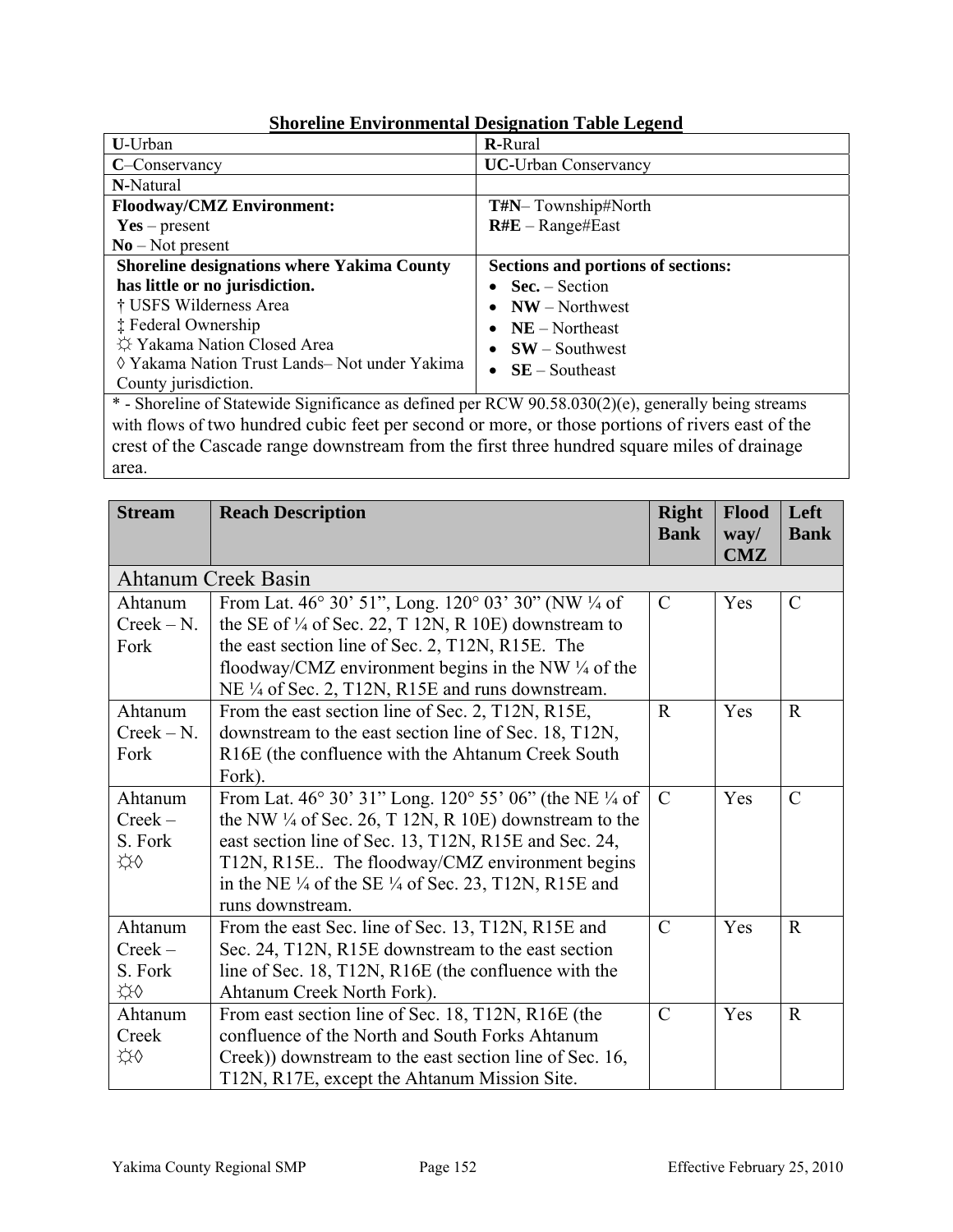| <b>Stream</b>       | <b>Reach Description</b>                                                                                  | <b>Right</b><br><b>Bank</b> | Flood<br>way/<br>CMZ | Left<br><b>Bank</b> |
|---------------------|-----------------------------------------------------------------------------------------------------------|-----------------------------|----------------------|---------------------|
| Ahtanum             | Beginning at a point on the North line of Government                                                      | N                           | Yes                  | ${\bf N}$           |
| Mission             | Lot 1, Sec. 13, T12N, R16E, 1,093.7 feet South 89°45'                                                     |                             |                      |                     |
| Site                | East of the NW corner thereof; thence South 37°35'                                                        |                             |                      |                     |
| $\Diamond$          | West 119.4 feet; thence South $6^{\circ}30'$ West 123.6 feet;                                             |                             |                      |                     |
|                     | thence South 75°46' West 138.2 feet; thence South                                                         |                             |                      |                     |
|                     | 61°40' West 182.6 feet; thence South 105.6 feet, more                                                     |                             |                      |                     |
|                     | or less, to the NE corner of the existing old mission                                                     |                             |                      |                     |
|                     | property; thence South 250 feet to the SE corner; thence                                                  |                             |                      |                     |
|                     | West 350 feet to the SW corner of the said old mission                                                    |                             |                      |                     |
|                     | property; thence North 666 feet, more or less, to the                                                     |                             |                      |                     |
|                     | South right-of-way line of the Yakima County road;                                                        |                             |                      |                     |
|                     | thence Northeasterly along said right-of-way line to the                                                  |                             |                      |                     |
|                     | North line of said Lot 1; thence Easterly along the                                                       |                             |                      |                     |
|                     | North line of said Lot 1 to the point of beginning                                                        |                             |                      |                     |
| Ahtanum             | From the east section line of Sec. 16, T12N, R17E                                                         | $\mathbf R$                 | Yes                  | $\mathbf R$         |
| Creek◊              | downstream to the east section line of Sec. 4, T12N,<br><b>R18E.</b>                                      |                             |                      |                     |
|                     |                                                                                                           | $\mathbf R$                 | Yes                  | U                   |
| Ahtanum<br>Creek◊   | From the east section line of Sec. 4, T12N, R18E<br>downstream to the Bakers Mill Race Canal right-of-way |                             |                      |                     |
|                     | (in the SE $\frac{1}{4}$ of Sec. 7, T12N, R19E).                                                          |                             |                      |                     |
| Ahtanum             | From the Bakers Mill Race Canal right-of-way                                                              | <b>UC</b>                   | Yes                  | <b>UC</b>           |
| Creek◊              | downstream to the South Sec. line of Sec. 8, T12N,                                                        |                             |                      |                     |
|                     | R19E                                                                                                      |                             |                      |                     |
| Columbia River      |                                                                                                           |                             |                      |                     |
| Columbia            | From the Yakima/Kittitas County line (Sec. 5, T14N,                                                       | $\mathcal{C}$               | N <sub>o</sub>       |                     |
| River* <sup>*</sup> | R23E) downstream along the Grant-Yakima County                                                            |                             |                      |                     |
|                     | line to the Yakima/Benton County line (Sec. 12, T13N,                                                     |                             |                      |                     |
|                     | R23E).                                                                                                    |                             |                      |                     |
|                     | Cowiche Creek Basin                                                                                       |                             |                      |                     |
| Cowiche             | From Lat. 46° 39' 47", Long. 120° 49' 54" (the                                                            | $\mathcal{C}$               | N <sub>o</sub>       | $\mathcal{C}$       |
| $Creek -$           | confluence of McDaniel's Canyon and the South Fork                                                        |                             |                      |                     |
| S. Fork             | Cowiche Creek in the NW $\frac{1}{4}$ of the NE $\frac{1}{4}$ of Sec. 33,                                 |                             |                      |                     |
|                     | T14N, R16E) downstream to the West line of the east                                                       |                             |                      |                     |
|                     | half of Sec. 31, T14N, R17E. (Snow Mt. Ranch)                                                             |                             |                      |                     |
| Cowiche             | From the West line of the east half of Sec. 31, T14N,                                                     | $\mathbf R$                 | N <sub>o</sub>       | $\mathbf R$         |
| $Creek -$           | R17E downstream to the South line of the NE 1/4 of the                                                    |                             |                      |                     |
| S. Fork             | NW 1/4 of Sec. 11, T13N, R17E                                                                             |                             |                      |                     |
| and                 |                                                                                                           |                             |                      |                     |
| Mainstem            |                                                                                                           |                             |                      |                     |
| Cowiche             | From the South line the NE $\frac{1}{4}$ of the NW $\frac{1}{4}$ of Sec. 11,                              | $\mathcal{C}$               | N <sub>0</sub>       | $\mathcal{C}$       |
| Creek               | T13N, R17E downstream to the west line of Secs. 8 and                                                     |                             |                      |                     |
|                     | 17, T13N, R18E (Cowiche Canyon)                                                                           |                             |                      |                     |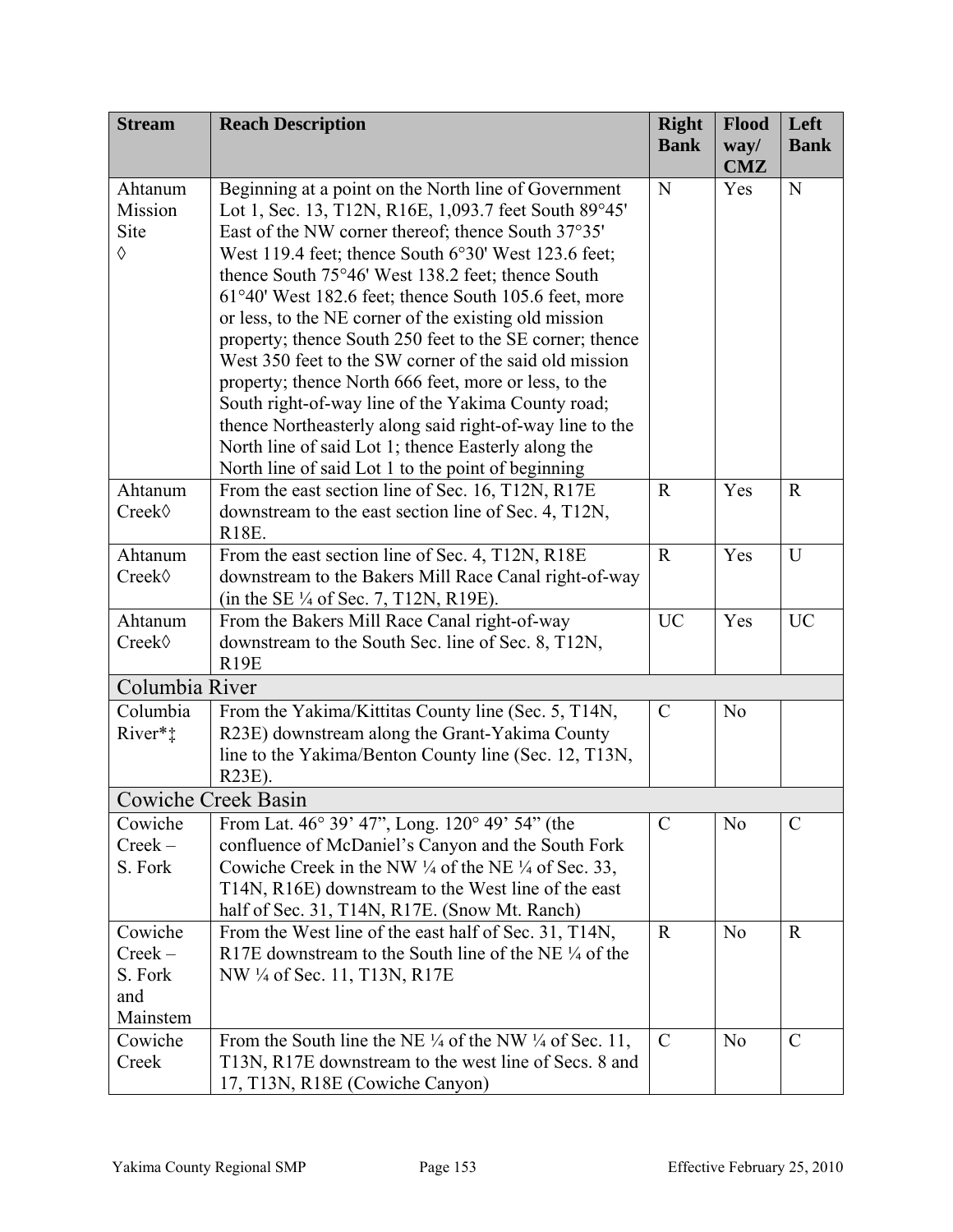| <b>Stream</b>              | <b>Reach Description</b>                                                                                                          | <b>Right</b><br><b>Bank</b> | Flood<br>way/  | Left<br><b>Bank</b> |
|----------------------------|-----------------------------------------------------------------------------------------------------------------------------------|-----------------------------|----------------|---------------------|
|                            |                                                                                                                                   |                             | <b>CMZ</b>     |                     |
| Cowiche                    | From the west line of Secs. 8 and 17, T13N, R18E                                                                                  | U                           | N <sub>o</sub> | $\mathbf R$         |
| Creek                      | downstream to the southeastern right-of-way boundary<br>of West Powerhouse Rd.                                                    |                             |                |                     |
| Cowiche                    | From the southeastern right-of-way boundary of West                                                                               | U                           | N <sub>o</sub> | U                   |
| Creek                      | Powerhouse Rd downstream to the Northerly boundary                                                                                |                             |                |                     |
|                            | line of the Burlington Northern railroad right-of-way in                                                                          |                             |                |                     |
|                            | the NE $\frac{1}{4}$ of the SE $\frac{1}{4}$ of Sec. 9, T13N, R18E.                                                               |                             |                |                     |
| Cowiche                    | From the Northerly boundary line of the Burlington                                                                                | <b>UC</b>                   | Yes            | <b>UC</b>           |
| Creek                      | Northern railroad right-of-way in the NE $\frac{1}{4}$ of the SE $\frac{1}{4}$                                                    |                             |                |                     |
|                            | of Sec. 9, T13N, R18E downstream to the confluence                                                                                |                             |                |                     |
|                            | with the Naches River (the NW $\frac{1}{4}$ of the SW $\frac{1}{4}$ of Sec.                                                       |                             |                |                     |
|                            | 10, T13N, R18E).                                                                                                                  |                             |                |                     |
|                            | <b>Bumping River Basin</b>                                                                                                        |                             |                |                     |
| <b>Bumping</b>             | From Lat. 46° 46' 06", Long. 121° 24' 55" (in the NE                                                                              | N                           | N <sub>o</sub> | $\mathbf N$         |
| River †                    | $\frac{1}{4}$ of the NW $\frac{1}{4}$ of Sec. 27, T15N, R10E) downstream<br>to the William O. Douglas Wilderness boundary (in the |                             |                |                     |
|                            | SW 1/4 of Sec. 36, T16N, R11E).                                                                                                   |                             |                |                     |
| Bumping                    | From the William O. Douglas Wilderness boundary (in                                                                               | $\mathcal{C}$               | N <sub>o</sub> | $\mathcal{C}$       |
| River‡                     | the SW $\frac{1}{4}$ of Sec. 36, T16N, R11E) downstream to the                                                                    |                             |                |                     |
|                            | confluence with Bumping Lake (the NE $\frac{1}{4}$ of the NE $\frac{1}{4}$                                                        |                             |                |                     |
|                            | of Sec. 36, T16N, R11E).                                                                                                          |                             |                |                     |
| <b>Bumping</b>             | From the mouth of Bumping Lake (the NE $\frac{1}{4}$ of the                                                                       | $\mathcal{C}$               | Yes            | $\mathcal{C}$       |
| River‡                     | NW 1/4 of Sec. 23, T16N, R12E) downstream to the                                                                                  |                             |                |                     |
|                            | U.S.G.S. Gaging Station (Lat. 46° 52' 23", Long. 121°<br>17' 48", Sec. 23, T16N, R12E). The floodway/CMZ                          |                             |                |                     |
|                            | environment begins in the NE $\frac{1}{4}$ of the NW $\frac{1}{4}$ of Sec.                                                        |                             |                |                     |
|                            | 23, T16N, R12E and runs downstream.                                                                                               |                             |                |                     |
| <b>Bumping</b>             | From the U.S.G.S. Gaging Station (Lat. 46° 52' 23",                                                                               | $\mathcal{C}$               | Yes            | $\mathcal{C}$       |
| River* <sup>*</sup>        | Long. 121° 17' 48" Sec. 23, T16N, R12E) downstream                                                                                |                             |                |                     |
|                            | to the William O. Douglas Wilderness boundary on the                                                                              |                             |                |                     |
|                            | rightbank (in the SW $\frac{1}{4}$ of the SE $\frac{1}{4}$ of Sec. 12, T16N,                                                      |                             |                |                     |
|                            | R12E.                                                                                                                             | N                           |                | $\mathcal{C}$       |
| <b>Bumping</b><br>River*†‡ | From the William O. Douglas Wilderness boundary on<br>the rightbank (in the SW $\frac{1}{4}$ of the SE $\frac{1}{4}$ of Sec. 12,  |                             | Yes            |                     |
|                            | T16N, R12E) downstream to the east section line of                                                                                |                             |                |                     |
|                            | Sec. 14, T17N, R13E.                                                                                                              |                             |                |                     |
| <b>Bumping</b>             | From the east section line of Sec. 14, T17N, R13E                                                                                 | $\mathcal{C}$               | Yes            | $\mathcal{C}$       |
| River*‡                    | downstream to the confluence with the Little Naches                                                                               |                             |                |                     |
|                            | River (in the NW $\frac{1}{4}$ of the SE $\frac{1}{4}$ of Sec.4, T17N,                                                            |                             |                |                     |
|                            | $R14E$ ).                                                                                                                         |                             |                |                     |
| Deep                       | From Lat. 46° 45' 27", Long. 121° 20' 54" (in the SW                                                                              | N                           | N <sub>o</sub> | $\mathcal{C}$       |
| Creek†                     | $\frac{1}{4}$ of the SE $\frac{1}{4}$ of Sec. 29, T15N, R10E) downstream to                                                       |                             |                |                     |
|                            | the William O. Douglas Wilderness boundary on the                                                                                 |                             |                |                     |
|                            | rightbank (in the NW $\frac{1}{4}$ of the SW $\frac{1}{4}$ of Sec. 15, T15N,                                                      |                             |                |                     |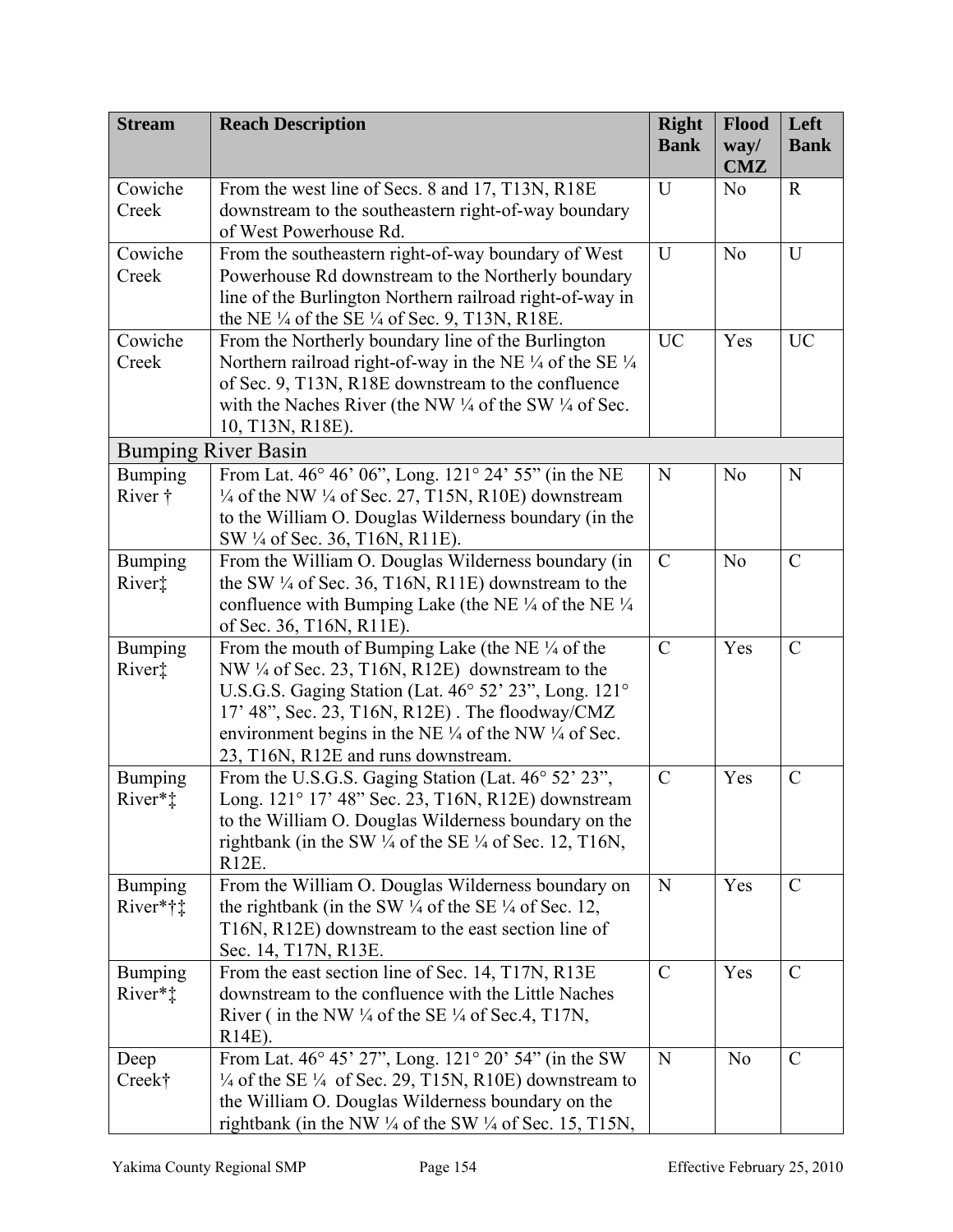| <b>Stream</b>             | <b>Reach Description</b>                                                                                                           | <b>Right</b><br><b>Bank</b> | Flood<br>way/  | Left<br><b>Bank</b> |
|---------------------------|------------------------------------------------------------------------------------------------------------------------------------|-----------------------------|----------------|---------------------|
|                           |                                                                                                                                    |                             | <b>CMZ</b>     |                     |
|                           | R12E).                                                                                                                             |                             |                |                     |
| Deep                      | From the William O. Douglas Wilderness boundary on                                                                                 | $\mathcal{C}$               | N <sub>o</sub> | $\mathcal{C}$       |
| Creek†‡                   | the rightbank (in the NW $\frac{1}{4}$ of the SW $\frac{1}{4}$ of Sec. 15,                                                         |                             |                |                     |
|                           | T15N, R12E) downstream to the confluence with                                                                                      |                             |                |                     |
|                           | Bumping Lake (the SW 1/4 of Sec. 27, T16N, R12E).                                                                                  |                             |                |                     |
| Cougar                    | From Lat. 46° 49' 42", Long. 121° 22' 35" (in the SW                                                                               | N                           | N <sub>o</sub> | $\mathbf N$         |
| Creek†                    | $\frac{1}{4}$ of the SW $\frac{1}{4}$ of Sec. 36, T16N, R10E) downstream to                                                        |                             |                |                     |
|                           | the confluence with the Bumping River (SW $\frac{1}{4}$ of the                                                                     |                             |                |                     |
|                           | SW 1/4 of Sec. 36, T16N, R10E). (William O. Douglas                                                                                |                             |                |                     |
|                           | Wilderness)                                                                                                                        |                             |                |                     |
| <b>Naches River Basin</b> |                                                                                                                                    |                             |                |                     |
| Little<br>Naches          | From Lat. 47° 05' 04", Long. 121° 18' 04" (in the SE 1/4<br>of the SE $\frac{1}{4}$ of Sec. 35, T19N, R10E) downstream to          | $\mathcal{C}$               | N <sub>o</sub> | $\mathcal{C}$       |
| Middle                    | the confluence with the North Fork Little Naches River                                                                             |                             |                |                     |
| Fork <sup>*</sup>         | (the NE $\frac{1}{4}$ of the SE $\frac{1}{4}$ of Sec. 36, T19N, R12E)                                                              |                             |                |                     |
| Little                    | From Lat. 47° 02' 57", Long. 121° 20' 35" (in the SW                                                                               | N                           | N <sub>o</sub> | N                   |
| Naches                    | $\frac{1}{4}$ of the NE $\frac{1}{4}$ of Sec. 16, T18N, R10E) downstream to                                                        |                             |                |                     |
| South                     | the Norse Peak Wilderness Boundary (the NW $\frac{1}{4}$ of the                                                                    |                             |                |                     |
| Fork†                     | NW 1/4 of Sec. 15, T18N, R12E).                                                                                                    |                             |                |                     |
| Little                    | From the Norse Peak Wilderness Boundary (the NW 1/4                                                                                | $\mathcal{C}$               | N <sub>o</sub> | $\mathcal{C}$       |
| Naches                    | of the NW ¼ of Sec. 15, T18N, R12E) downstream to                                                                                  |                             |                |                     |
| South                     | the confluence with the Little Naches River (the SW 1/4)                                                                           |                             |                |                     |
| Fork <sup>*</sup>         | of the NE 1/4 of Sec. 9, T18N, R13E).                                                                                              |                             |                |                     |
| Crow                      | From Lat. 46° 59' 41", Long. 121° 22' 26" (in the NW                                                                               | N                           | N <sub>o</sub> | $\mathbf N$         |
| Creek†                    | $\frac{1}{4}$ of the NE $\frac{1}{4}$ of Sec. 2, T17N, R10E) downstream to                                                         |                             |                |                     |
|                           | the Norse Peak Wilderness boundary (SE $\frac{1}{4}$ of the SE $\frac{1}{4}$                                                       |                             |                |                     |
|                           | of Sec. 29, T18N, R13E).                                                                                                           |                             |                |                     |
| Crow                      | From the Norse Peak Wilderness boundary (SE $\frac{1}{4}$ of the                                                                   | $\mathcal{C}$               | N <sub>o</sub> | $\mathcal{C}$       |
| Creek‡                    | SE 1/4 of Sec. 29, T18N, R13E) downstream to the                                                                                   |                             |                |                     |
|                           | confluence with the Little Naches River (the SW 1/4 of                                                                             |                             |                |                     |
|                           | the SW $\frac{1}{4}$ of Sec. 30, T18N, R14E).                                                                                      |                             |                |                     |
| Little                    | From the confluence of the North and Middle Fork,                                                                                  | $\mathcal{C}$               | N <sub>o</sub> | $\mathcal{C}$       |
| Naches<br>River‡          | Little Naches River (the NE $\frac{1}{4}$ of the SE $\frac{1}{4}$ of Sec. 36,<br>T19N, R12E) downstream to the confluence with the |                             |                |                     |
|                           | Little Naches River South Fork (Lat. 47° 03' 57", Long.                                                                            |                             |                |                     |
|                           | 121° 13' 27" in the SW $\frac{1}{4}$ of the NE $\frac{1}{4}$ of Sec. 9,                                                            |                             |                |                     |
|                           | T18N, R13E).                                                                                                                       |                             |                |                     |
| Little                    | From the confluence with the Little Naches River South                                                                             | $\mathcal{C}$               | N <sub>0</sub> | $\mathcal{C}$       |
| Naches                    | Fork (Lat. 47° 03' 57", Long. 121° 13' 27" in the SW                                                                               |                             |                |                     |
| River* <sup>†</sup>       | $\frac{1}{4}$ of the NE $\frac{1}{4}$ of Sec. 9, T18N, R13E) downstream to                                                         |                             |                |                     |
|                           | the confluence with the Bumping River (NW $\frac{1}{4}$ of the                                                                     |                             |                |                     |
|                           | SE 1/4 of Sec. 4, T17N, R14E).                                                                                                     |                             |                |                     |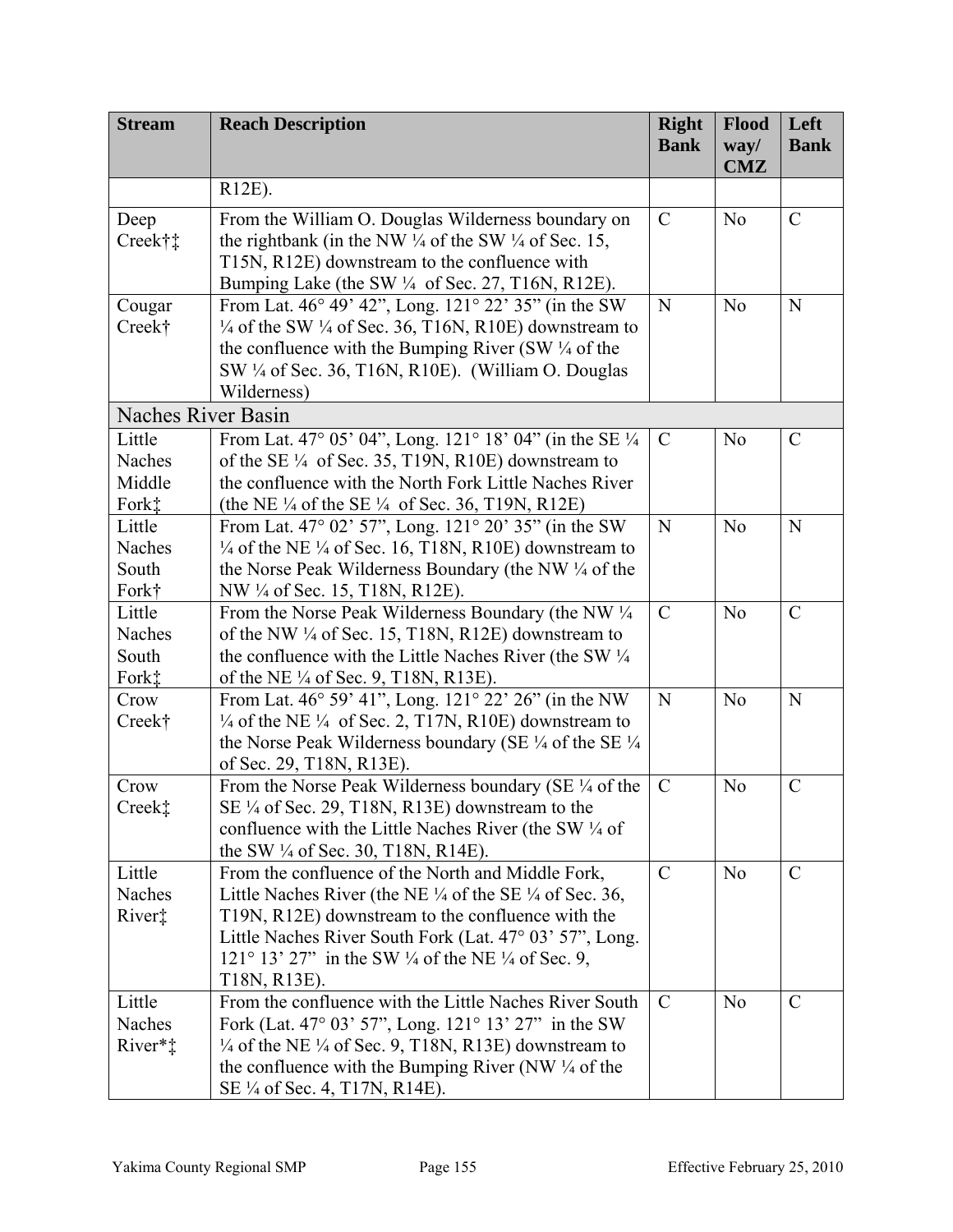| <b>Stream</b>                                           | <b>Reach Description</b>                                                                                                                                                                                                                                                                                                                                                           | <b>Right</b><br><b>Bank</b> | <b>Flood</b><br>way/<br>CMZ | Left<br><b>Bank</b> |
|---------------------------------------------------------|------------------------------------------------------------------------------------------------------------------------------------------------------------------------------------------------------------------------------------------------------------------------------------------------------------------------------------------------------------------------------------|-----------------------------|-----------------------------|---------------------|
| Naches<br>River*‡                                       | From the confluence of the Little Naches River and the<br>Bumping River (NW $\frac{1}{4}$ of the SE $\frac{1}{4}$ of Sec. 4, T17N,<br>R14E) downstream to the South line of Sec. 21, T16N,<br>R15E. The Floodway/CMZ environment begins at the<br>confluence of the Bumping River and the Little Naches<br>River and runs downstream.                                              | $\mathcal{C}$               | Yes                         | $\mathcal{C}$       |
| Naches<br>River*                                        | From the South line of Sec. 21, T16N, R15E,<br>downstream to the South line of the north $\frac{1}{2}$ of the NE<br>$\frac{1}{4}$ of Sec. 3, T15N, R15E (the Nile Valley).                                                                                                                                                                                                         | $\mathbf R$                 | Yes                         | $\mathbf R$         |
| Naches<br>River*                                        | From the South line of the north $\frac{1}{2}$ of the NE $\frac{1}{4}$ of Sec.<br>3, T15N, R15E, downstream to the centerline of State<br>Route 12 within the NE quarter of Sec. 35, T15N,<br>R16E.                                                                                                                                                                                | $\overline{C}$              | Yes                         | $\overline{C}$      |
| <b>Naches</b><br>River*                                 | From the centerline of State Route 12 downstream to<br>the east section line of Sec. 5, T14N, R17E.                                                                                                                                                                                                                                                                                | $\mathcal{C}$               | Yes                         | $\mathbf R$         |
| <b>Naches</b><br>River*                                 | From the east section line of Sec. 5, T14N, R17E<br>downstream to the south line of the north $\frac{1}{2}$ of the north<br>$\frac{1}{2}$ of Sec. 10, T14N, R17E (City of Naches).                                                                                                                                                                                                 | $\mathbf R$                 | Yes                         | U                   |
| Naches<br>River*                                        | From the south line of the north $\frac{1}{2}$ of the north $\frac{1}{2}$ of<br>Sec. 10, T14N, R17E downstream to the east line of the<br>NW $\frac{1}{4}$ and the SW $\frac{1}{4}$ of the SW $\frac{1}{4}$ of Sec. 11, T14N,<br>R17E. (Naches Community Park)                                                                                                                     | $\mathbf R$                 | Yes                         | <b>UC</b>           |
| <b>Naches</b><br>$River^*$ –                            | From the east line of the NW $\frac{1}{4}$ and the SW $\frac{1}{4}$ of the<br>SW 1/4 of Sec. 11, T14N, R17E downstream to the East<br>line of the west $\frac{1}{2}$ of Sec. 9, T13N, R18E.                                                                                                                                                                                        | $\mathbf R$                 | Yes                         | $\mathbf R$         |
| Naches<br>River*                                        | From the East line of the west 1/2 of Sec. 9, T13N,<br>R18E, downstream to the east line of the NW $\frac{1}{4}$ of the<br>SW 1/4 of Sec. 12, T13N, R18E.                                                                                                                                                                                                                          | <b>UC</b>                   | Yes                         | $\mathcal{C}$       |
| Naches<br>River*                                        | From the east line of the NW $\frac{1}{4}$ of the SW $\frac{1}{4}$ of Sec. 12,<br>T13N, R18E downstream to the confluence of the<br>Naches River and Yakima River (in the SE $\frac{1}{4}$ of the NE<br>1/4, of Sec. 12, T13N, R18E).                                                                                                                                              | <b>UC</b>                   | Yes                         | <b>UC</b>           |
| Rattle-<br>snake<br>Creek†                              | From Lat. 46° 43' 52", Long. 121° 14' 04" (in the NE<br>$\frac{1}{4}$ of the SW $\frac{1}{4}$ of Sec. 5, T14N, R10E) downstream to<br>the William O. Douglas Wilderness Boundary (the NW<br>$\frac{1}{4}$ of the NW $\frac{1}{4}$ of Sec. 17, T15N, R14E).                                                                                                                         | N                           | N <sub>0</sub>              | N                   |
| Rattle-<br>snake<br>Creek‡<br><b>Tieton River Basin</b> | From the William O. Douglas Wilderness Boundary<br>(the NW $\frac{1}{4}$ of the NW $\frac{1}{4}$ of Sec. 17, T15N, R14E)<br>downstream to the confluence with the Naches River<br>(the SE $\frac{1}{4}$ of the NE $\frac{1}{4}$ of Sec. 3, T15N, R15E).<br>The Floodway/CMZ environment begins in the NE $\frac{1}{4}$ of<br>the NE 1/4 of Sec. 9, T15N, R15E and runs downstream. | $\mathcal{C}$               | Yes                         | $\mathcal{C}$       |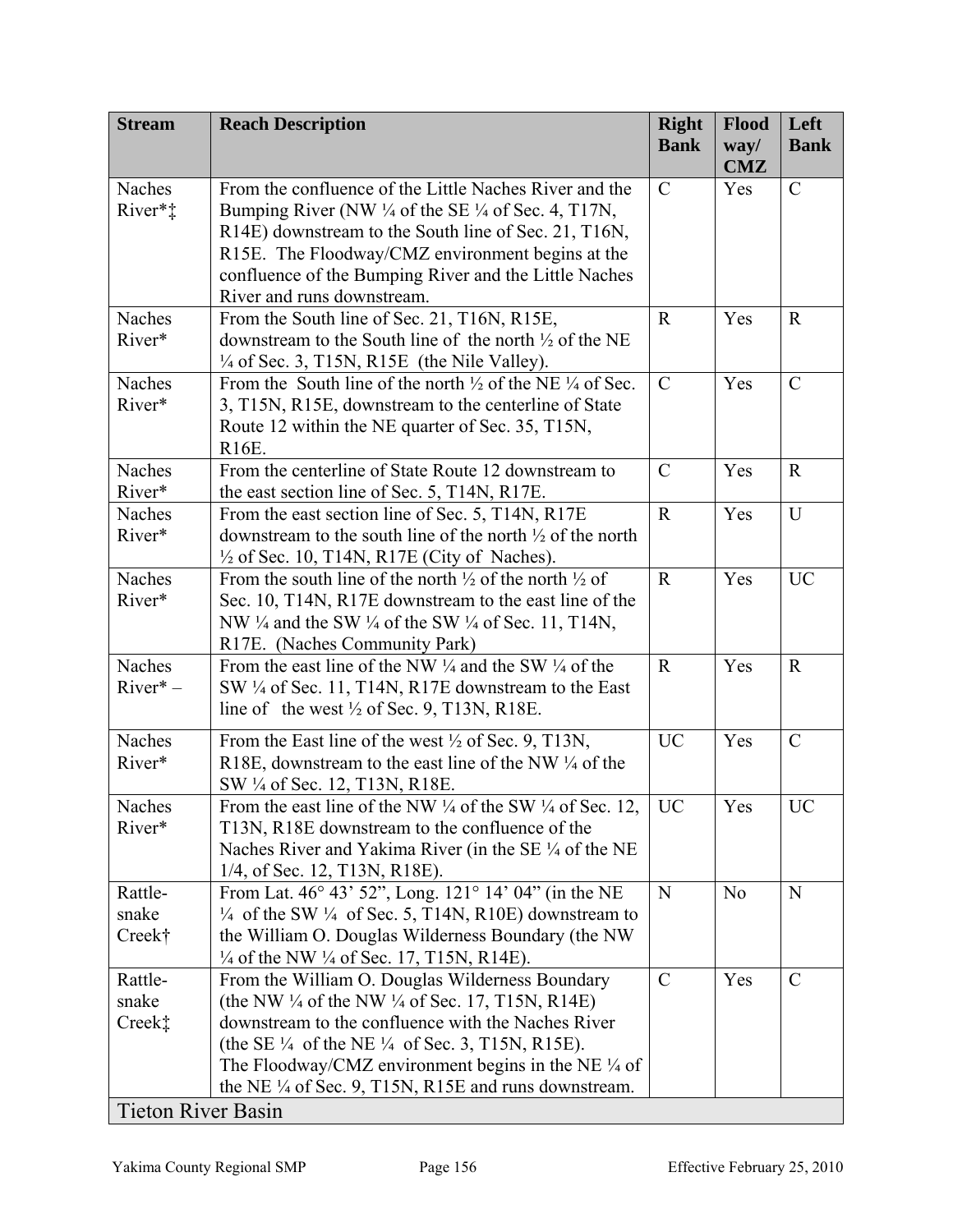| <b>Bank</b><br>way/<br><b>Bank</b><br>CMZ<br>From Lat. 46° 30' 01", Long. 121° 20' 53" (in the NW<br>Conrad<br>N<br>$\mathbf N$<br>N <sub>o</sub><br>$\frac{1}{4}$ of the NW $\frac{1}{4}$ of Sec. 29, T12N, R10E) downstream<br>Creek†<br>to the confluence with the South Fork Tieton River (in<br>the SE $\frac{1}{4}$ of the NW $\frac{1}{4}$ of Sec. 28, T12N, R12E).<br>Tieton<br>From the confluence of Conrad Creek and the South<br>N<br>N <sub>o</sub><br>N<br>River<br>Fork Tieton River (in the SE $\frac{1}{4}$ of the NW $\frac{1}{4}$ of Sec.<br>28, T12N, R12E) downstream the Goat Rocks<br>S. Fork $\dagger$<br>Wilderness Area boundary (the east section line of Sec.<br>28, T12N, R12E).<br>Tieton<br>$\mathcal{C}$<br>From the Goat Rocks Wilderness Area boundary (the<br>$\mathcal{C}$<br>N <sub>o</sub><br>River<br>east section line of Sec. 28, T12N, R12E) downstream<br>S. Fork‡<br>to the mouth at Rimrock Lake, Sec. 17 T13N, R14E.<br>From Lat. 46° 30' 51", Long. 121° 03' 30" (in the SW<br>N<br>${\bf N}$<br>Tieton<br>N <sub>o</sub><br>River<br>$\frac{1}{4}$ of the NW $\frac{1}{4}$ of Sec. 14, T12N, R10E) downstream<br>to the Goat Rocks Wilderness Boundary on the right<br>N. Fork†<br>bank (in the NE $\frac{1}{4}$ of the NW $\frac{1}{4}$ of Sec. 32, T13N,<br>R12E).<br>Tieton<br>From the Goat Rocks Wilderness Boundary on the right<br>N<br>N <sub>o</sub><br>$\mathcal{C}$<br>River<br>bank (in the NE $\frac{1}{4}$ of the NW $\frac{1}{4}$ of Sec. 32, T13N,<br>N. Fork†‡<br>R12E) downstream to the Goat Rocks Wilderness<br>Boundary on the right bank (in the SE $\frac{1}{4}$ of the SW $\frac{1}{4}$<br>of Sec. 21, T13N, R12E).<br>Tieton<br>$\mathcal{C}$<br>From the Goat Rocks Wilderness Boundary on the right<br>$\mathcal{C}$<br>N <sub>o</sub><br>River<br>bank (in the SE $\frac{1}{4}$ of the SW $\frac{1}{4}$ of Sec. 21, T13N, |
|-------------------------------------------------------------------------------------------------------------------------------------------------------------------------------------------------------------------------------------------------------------------------------------------------------------------------------------------------------------------------------------------------------------------------------------------------------------------------------------------------------------------------------------------------------------------------------------------------------------------------------------------------------------------------------------------------------------------------------------------------------------------------------------------------------------------------------------------------------------------------------------------------------------------------------------------------------------------------------------------------------------------------------------------------------------------------------------------------------------------------------------------------------------------------------------------------------------------------------------------------------------------------------------------------------------------------------------------------------------------------------------------------------------------------------------------------------------------------------------------------------------------------------------------------------------------------------------------------------------------------------------------------------------------------------------------------------------------------------------------------------------------------------------------------------------------------------------------------------------------------------------------------------|
|                                                                                                                                                                                                                                                                                                                                                                                                                                                                                                                                                                                                                                                                                                                                                                                                                                                                                                                                                                                                                                                                                                                                                                                                                                                                                                                                                                                                                                                                                                                                                                                                                                                                                                                                                                                                                                                                                                       |
|                                                                                                                                                                                                                                                                                                                                                                                                                                                                                                                                                                                                                                                                                                                                                                                                                                                                                                                                                                                                                                                                                                                                                                                                                                                                                                                                                                                                                                                                                                                                                                                                                                                                                                                                                                                                                                                                                                       |
|                                                                                                                                                                                                                                                                                                                                                                                                                                                                                                                                                                                                                                                                                                                                                                                                                                                                                                                                                                                                                                                                                                                                                                                                                                                                                                                                                                                                                                                                                                                                                                                                                                                                                                                                                                                                                                                                                                       |
|                                                                                                                                                                                                                                                                                                                                                                                                                                                                                                                                                                                                                                                                                                                                                                                                                                                                                                                                                                                                                                                                                                                                                                                                                                                                                                                                                                                                                                                                                                                                                                                                                                                                                                                                                                                                                                                                                                       |
|                                                                                                                                                                                                                                                                                                                                                                                                                                                                                                                                                                                                                                                                                                                                                                                                                                                                                                                                                                                                                                                                                                                                                                                                                                                                                                                                                                                                                                                                                                                                                                                                                                                                                                                                                                                                                                                                                                       |
|                                                                                                                                                                                                                                                                                                                                                                                                                                                                                                                                                                                                                                                                                                                                                                                                                                                                                                                                                                                                                                                                                                                                                                                                                                                                                                                                                                                                                                                                                                                                                                                                                                                                                                                                                                                                                                                                                                       |
|                                                                                                                                                                                                                                                                                                                                                                                                                                                                                                                                                                                                                                                                                                                                                                                                                                                                                                                                                                                                                                                                                                                                                                                                                                                                                                                                                                                                                                                                                                                                                                                                                                                                                                                                                                                                                                                                                                       |
|                                                                                                                                                                                                                                                                                                                                                                                                                                                                                                                                                                                                                                                                                                                                                                                                                                                                                                                                                                                                                                                                                                                                                                                                                                                                                                                                                                                                                                                                                                                                                                                                                                                                                                                                                                                                                                                                                                       |
|                                                                                                                                                                                                                                                                                                                                                                                                                                                                                                                                                                                                                                                                                                                                                                                                                                                                                                                                                                                                                                                                                                                                                                                                                                                                                                                                                                                                                                                                                                                                                                                                                                                                                                                                                                                                                                                                                                       |
|                                                                                                                                                                                                                                                                                                                                                                                                                                                                                                                                                                                                                                                                                                                                                                                                                                                                                                                                                                                                                                                                                                                                                                                                                                                                                                                                                                                                                                                                                                                                                                                                                                                                                                                                                                                                                                                                                                       |
|                                                                                                                                                                                                                                                                                                                                                                                                                                                                                                                                                                                                                                                                                                                                                                                                                                                                                                                                                                                                                                                                                                                                                                                                                                                                                                                                                                                                                                                                                                                                                                                                                                                                                                                                                                                                                                                                                                       |
|                                                                                                                                                                                                                                                                                                                                                                                                                                                                                                                                                                                                                                                                                                                                                                                                                                                                                                                                                                                                                                                                                                                                                                                                                                                                                                                                                                                                                                                                                                                                                                                                                                                                                                                                                                                                                                                                                                       |
|                                                                                                                                                                                                                                                                                                                                                                                                                                                                                                                                                                                                                                                                                                                                                                                                                                                                                                                                                                                                                                                                                                                                                                                                                                                                                                                                                                                                                                                                                                                                                                                                                                                                                                                                                                                                                                                                                                       |
|                                                                                                                                                                                                                                                                                                                                                                                                                                                                                                                                                                                                                                                                                                                                                                                                                                                                                                                                                                                                                                                                                                                                                                                                                                                                                                                                                                                                                                                                                                                                                                                                                                                                                                                                                                                                                                                                                                       |
|                                                                                                                                                                                                                                                                                                                                                                                                                                                                                                                                                                                                                                                                                                                                                                                                                                                                                                                                                                                                                                                                                                                                                                                                                                                                                                                                                                                                                                                                                                                                                                                                                                                                                                                                                                                                                                                                                                       |
|                                                                                                                                                                                                                                                                                                                                                                                                                                                                                                                                                                                                                                                                                                                                                                                                                                                                                                                                                                                                                                                                                                                                                                                                                                                                                                                                                                                                                                                                                                                                                                                                                                                                                                                                                                                                                                                                                                       |
|                                                                                                                                                                                                                                                                                                                                                                                                                                                                                                                                                                                                                                                                                                                                                                                                                                                                                                                                                                                                                                                                                                                                                                                                                                                                                                                                                                                                                                                                                                                                                                                                                                                                                                                                                                                                                                                                                                       |
|                                                                                                                                                                                                                                                                                                                                                                                                                                                                                                                                                                                                                                                                                                                                                                                                                                                                                                                                                                                                                                                                                                                                                                                                                                                                                                                                                                                                                                                                                                                                                                                                                                                                                                                                                                                                                                                                                                       |
|                                                                                                                                                                                                                                                                                                                                                                                                                                                                                                                                                                                                                                                                                                                                                                                                                                                                                                                                                                                                                                                                                                                                                                                                                                                                                                                                                                                                                                                                                                                                                                                                                                                                                                                                                                                                                                                                                                       |
|                                                                                                                                                                                                                                                                                                                                                                                                                                                                                                                                                                                                                                                                                                                                                                                                                                                                                                                                                                                                                                                                                                                                                                                                                                                                                                                                                                                                                                                                                                                                                                                                                                                                                                                                                                                                                                                                                                       |
|                                                                                                                                                                                                                                                                                                                                                                                                                                                                                                                                                                                                                                                                                                                                                                                                                                                                                                                                                                                                                                                                                                                                                                                                                                                                                                                                                                                                                                                                                                                                                                                                                                                                                                                                                                                                                                                                                                       |
|                                                                                                                                                                                                                                                                                                                                                                                                                                                                                                                                                                                                                                                                                                                                                                                                                                                                                                                                                                                                                                                                                                                                                                                                                                                                                                                                                                                                                                                                                                                                                                                                                                                                                                                                                                                                                                                                                                       |
|                                                                                                                                                                                                                                                                                                                                                                                                                                                                                                                                                                                                                                                                                                                                                                                                                                                                                                                                                                                                                                                                                                                                                                                                                                                                                                                                                                                                                                                                                                                                                                                                                                                                                                                                                                                                                                                                                                       |
|                                                                                                                                                                                                                                                                                                                                                                                                                                                                                                                                                                                                                                                                                                                                                                                                                                                                                                                                                                                                                                                                                                                                                                                                                                                                                                                                                                                                                                                                                                                                                                                                                                                                                                                                                                                                                                                                                                       |
| N. Fork $\ddagger$<br>R12E) downstream to the confluence with Clear Lake                                                                                                                                                                                                                                                                                                                                                                                                                                                                                                                                                                                                                                                                                                                                                                                                                                                                                                                                                                                                                                                                                                                                                                                                                                                                                                                                                                                                                                                                                                                                                                                                                                                                                                                                                                                                                              |
| (in the SE $\frac{1}{4}$ of the SW $\frac{1}{4}$ of Sec. 11, T13N, R12E).                                                                                                                                                                                                                                                                                                                                                                                                                                                                                                                                                                                                                                                                                                                                                                                                                                                                                                                                                                                                                                                                                                                                                                                                                                                                                                                                                                                                                                                                                                                                                                                                                                                                                                                                                                                                                             |
| Tieton<br>From the mouth of Clear Lake (in the NW 1/4 of the SE<br>$\mathcal{C}$<br>N <sub>o</sub><br>$\mathcal{C}$                                                                                                                                                                                                                                                                                                                                                                                                                                                                                                                                                                                                                                                                                                                                                                                                                                                                                                                                                                                                                                                                                                                                                                                                                                                                                                                                                                                                                                                                                                                                                                                                                                                                                                                                                                                   |
| River<br>$\frac{1}{4}$ of Sec. 12, T13N, R12E) downstream to Lat. 46° 37'                                                                                                                                                                                                                                                                                                                                                                                                                                                                                                                                                                                                                                                                                                                                                                                                                                                                                                                                                                                                                                                                                                                                                                                                                                                                                                                                                                                                                                                                                                                                                                                                                                                                                                                                                                                                                             |
| N. Fork‡<br>47", Long. $121^{\circ} 16' 04"$ .                                                                                                                                                                                                                                                                                                                                                                                                                                                                                                                                                                                                                                                                                                                                                                                                                                                                                                                                                                                                                                                                                                                                                                                                                                                                                                                                                                                                                                                                                                                                                                                                                                                                                                                                                                                                                                                        |
| From Lat. 46° 37' 47", Long. 121° 16' 04" to the<br>$\mathcal{C}$<br>Tieton<br>No<br>$\mathcal{C}_{0}^{0}$                                                                                                                                                                                                                                                                                                                                                                                                                                                                                                                                                                                                                                                                                                                                                                                                                                                                                                                                                                                                                                                                                                                                                                                                                                                                                                                                                                                                                                                                                                                                                                                                                                                                                                                                                                                            |
| River<br>confluence with Rimrock Lake (in the SW $\frac{1}{4}$ of the NE                                                                                                                                                                                                                                                                                                                                                                                                                                                                                                                                                                                                                                                                                                                                                                                                                                                                                                                                                                                                                                                                                                                                                                                                                                                                                                                                                                                                                                                                                                                                                                                                                                                                                                                                                                                                                              |
| $N.$ Fork $*$ $\ddagger$<br>$\frac{1}{4}$ of Sec. 12, T13N, R12E).                                                                                                                                                                                                                                                                                                                                                                                                                                                                                                                                                                                                                                                                                                                                                                                                                                                                                                                                                                                                                                                                                                                                                                                                                                                                                                                                                                                                                                                                                                                                                                                                                                                                                                                                                                                                                                    |
| From Lat. 46° 39' 06", Long. 121° 20' 22" (in the NE<br>$\mathcal{C}$<br>$\mathcal{C}$<br>N <sub>o</sub><br>Clear                                                                                                                                                                                                                                                                                                                                                                                                                                                                                                                                                                                                                                                                                                                                                                                                                                                                                                                                                                                                                                                                                                                                                                                                                                                                                                                                                                                                                                                                                                                                                                                                                                                                                                                                                                                     |
| Creek‡<br>$\frac{1}{4}$ of the NW $\frac{1}{4}$ of Sec. 4, T13N, R10E) downstream to                                                                                                                                                                                                                                                                                                                                                                                                                                                                                                                                                                                                                                                                                                                                                                                                                                                                                                                                                                                                                                                                                                                                                                                                                                                                                                                                                                                                                                                                                                                                                                                                                                                                                                                                                                                                                  |
| the confluence with Clear Lake (in the NW $\frac{1}{4}$ of the                                                                                                                                                                                                                                                                                                                                                                                                                                                                                                                                                                                                                                                                                                                                                                                                                                                                                                                                                                                                                                                                                                                                                                                                                                                                                                                                                                                                                                                                                                                                                                                                                                                                                                                                                                                                                                        |
| NW 1/4 of Sec. 12, T13N, R12E).                                                                                                                                                                                                                                                                                                                                                                                                                                                                                                                                                                                                                                                                                                                                                                                                                                                                                                                                                                                                                                                                                                                                                                                                                                                                                                                                                                                                                                                                                                                                                                                                                                                                                                                                                                                                                                                                       |
| Indian<br>From Lat. 46° 41' 04", Long. 121° 18' 03" (in the SW<br>N<br>N<br>N <sub>o</sub>                                                                                                                                                                                                                                                                                                                                                                                                                                                                                                                                                                                                                                                                                                                                                                                                                                                                                                                                                                                                                                                                                                                                                                                                                                                                                                                                                                                                                                                                                                                                                                                                                                                                                                                                                                                                            |
| $\frac{1}{4}$ of the SW $\frac{1}{4}$ of Sec. 23, T14N, R10E) downstream to<br>Creek†                                                                                                                                                                                                                                                                                                                                                                                                                                                                                                                                                                                                                                                                                                                                                                                                                                                                                                                                                                                                                                                                                                                                                                                                                                                                                                                                                                                                                                                                                                                                                                                                                                                                                                                                                                                                                 |
| the William O. Douglas Wilderness boundary (in the                                                                                                                                                                                                                                                                                                                                                                                                                                                                                                                                                                                                                                                                                                                                                                                                                                                                                                                                                                                                                                                                                                                                                                                                                                                                                                                                                                                                                                                                                                                                                                                                                                                                                                                                                                                                                                                    |
| SW 1/4 of the SE 1/4 of Sec. 26, T14N, R12E).<br>Indian<br>$\mathcal{C}$<br>$\mathcal{C}$                                                                                                                                                                                                                                                                                                                                                                                                                                                                                                                                                                                                                                                                                                                                                                                                                                                                                                                                                                                                                                                                                                                                                                                                                                                                                                                                                                                                                                                                                                                                                                                                                                                                                                                                                                                                             |
| From the William O. Douglas Wilderness boundary (in<br>N <sub>o</sub><br>the SW $\frac{1}{4}$ of the SE $\frac{1}{4}$ of Sec. 26, T14N, R12E)<br>Creek‡                                                                                                                                                                                                                                                                                                                                                                                                                                                                                                                                                                                                                                                                                                                                                                                                                                                                                                                                                                                                                                                                                                                                                                                                                                                                                                                                                                                                                                                                                                                                                                                                                                                                                                                                               |
| downstream to the confluence with Rimrock Lake (the                                                                                                                                                                                                                                                                                                                                                                                                                                                                                                                                                                                                                                                                                                                                                                                                                                                                                                                                                                                                                                                                                                                                                                                                                                                                                                                                                                                                                                                                                                                                                                                                                                                                                                                                                                                                                                                   |
| NW 1/4 of the SE 1/4 of Sec. 6, T13N, R13E).                                                                                                                                                                                                                                                                                                                                                                                                                                                                                                                                                                                                                                                                                                                                                                                                                                                                                                                                                                                                                                                                                                                                                                                                                                                                                                                                                                                                                                                                                                                                                                                                                                                                                                                                                                                                                                                          |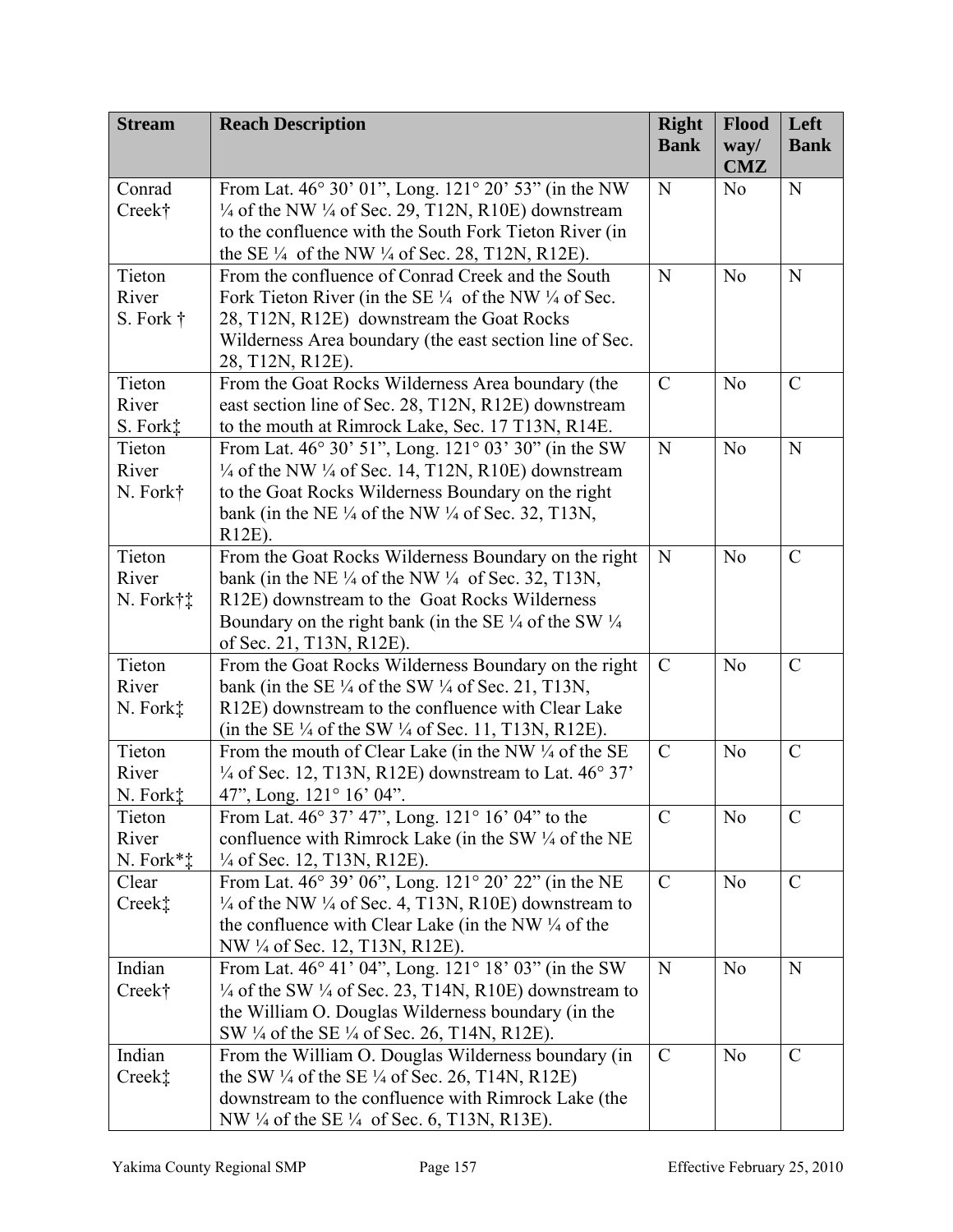| <b>Stream</b>       | <b>Reach Description</b>                                                                                                               | <b>Right</b><br><b>Bank</b> | <b>Flood</b><br>way/ | Left<br><b>Bank</b> |
|---------------------|----------------------------------------------------------------------------------------------------------------------------------------|-----------------------------|----------------------|---------------------|
|                     |                                                                                                                                        |                             | CMZ                  |                     |
| Tieton              | From the Rimrock Dam (in the NE $\frac{1}{4}$ of the SW $\frac{1}{4}$ of                                                               | $\mathcal{C}$               | N                    | $\mathcal{C}$       |
| River* <sup>*</sup> | Sec. 31, T14N, R14E) downstream to the confluence                                                                                      |                             |                      |                     |
|                     | with the Naches River (in the SE $\frac{1}{4}$ of the NW $\frac{1}{4}$ of<br>Sec. 35, T15N, R16E).                                     |                             |                      |                     |
| Yakima River Basin  |                                                                                                                                        |                             |                      |                     |
| Yakima              | From the Yakima/Kittitas County line (in the NE 1/4 of                                                                                 | $\mathcal{C}$               | Yes                  | $\mathcal{C}$       |
| River*              | Sec. 4, T14N, R19E) downstream to the west line of the                                                                                 |                             |                      |                     |
|                     | Roza Canal Right-of-way (in the NE $\frac{1}{4}$ of the NW $\frac{1}{4}$ of                                                            |                             |                      |                     |
|                     | Sec. 17, T14N, R19E).                                                                                                                  |                             |                      |                     |
|                     | The Floodway/CMZ environment begins in the SW $\frac{1}{4}$<br>of the SE 1/4 of Sec. 8, T14N, R19E.                                    |                             |                      |                     |
| Yakima              | From the west line of the Roza Canal Right-of-way (in                                                                                  | $\mathcal{C}$               | Yes                  | $\mathbf R$         |
| River*              | the NE $\frac{1}{4}$ of the NW $\frac{1}{4}$ of Sec. 17, T14N, R19E)                                                                   |                             |                      |                     |
|                     | downstream to the South line of Sec. 18, T14N, R19E.                                                                                   |                             |                      |                     |
| Yakima              | From the South line of Sec. 18, T14N, R19E                                                                                             | $\mathbf{R}$                | Yes                  | $\mathbf R$         |
| County              | downstream to the South line of Sec 31, T14N, R19E                                                                                     |                             |                      |                     |
| River*              | and Sec. 36, T14N, R18E. (City of Selah)                                                                                               |                             |                      |                     |
| Yakima              | From the south line of Sec 31, T14N, R19E and Sec. 36,                                                                                 | <b>UC</b>                   | Yes                  | $\mathbf R$         |
| River*              | T14N, R18E downstream to the South line of Sec. 7 and<br>8, T13N, R19E. (City of Yakima)                                               |                             |                      |                     |
| Yakima              | From the South line of Sec. 7 and 8, T13N, R19E                                                                                        | <b>UC</b>                   | Yes                  | <b>UC</b>           |
| River*              | downstream to the south section line of Sec. 17, T13N,                                                                                 |                             |                      |                     |
|                     | R19E.                                                                                                                                  |                             |                      |                     |
| Yakima              | From the south section line of Sec. 17, T13N, R19E.                                                                                    | U                           | Yes                  | U                   |
| River*              | downstream to the South right-of-way line of Terrace                                                                                   |                             |                      |                     |
| Yakima              | Heights Drive in Sec. 20, T13N, R19E<br>From the South right-of-way line of Terrace Heights                                            | <b>UC</b>                   | Yes                  | U                   |
| River*              | Drive in Sec. 20, T13N, R19E downstream to the South                                                                                   |                             |                      |                     |
|                     | line of the NE $\frac{1}{4}$ of the SE $\frac{1}{4}$ of Secs. 20 and 21, T13N.                                                         |                             |                      |                     |
|                     | R19E.                                                                                                                                  |                             |                      |                     |
| Yakima              | From the South line of the NE $\frac{1}{4}$ of the SE $\frac{1}{4}$ of Secs.                                                           | <b>UC</b>                   | Yes                  | <b>UC</b>           |
| River*              | 20 and 21, T13N, R19E downstream to the Southerly                                                                                      |                             |                      |                     |
|                     | right-of-way line of State Route 24 in Sec. 28 T13N,<br>R19E, except also see Blue Slough below.                                       |                             |                      |                     |
| Yakima              | From the Southerly right-of-way line of State Route 24                                                                                 | <b>UC</b>                   | Yes                  | $\mathcal{C}$       |
| River*              | in Sec. 28, T13N, R19E downstream to the south line of                                                                                 |                             |                      |                     |
|                     | the North $\frac{1}{2}$ of Secs. 4 and 5, T12N, R19E, except also                                                                      |                             |                      |                     |
|                     | see Blue Slough below.                                                                                                                 |                             |                      |                     |
| Yakima              | From where Blue Slough exists the main river's                                                                                         | U                           | N <sub>o</sub>       | U                   |
| River*<br>Blue      | shoreline jurisdiction (in the NE $\frac{1}{4}$ of the NW $\frac{1}{4}$ of Sec.<br>28, T13N, R19E) downstream to the south line of the |                             |                      |                     |
| Slough              | NW $\frac{1}{4}$ of the NE $\frac{1}{4}$ of Sec. 33, T13N, R19E, except that                                                           |                             |                      |                     |
|                     | where the main river's shoreline environment overlays                                                                                  |                             |                      |                     |
|                     | the Blue Slough shoreline environment, it shall                                                                                        |                             |                      |                     |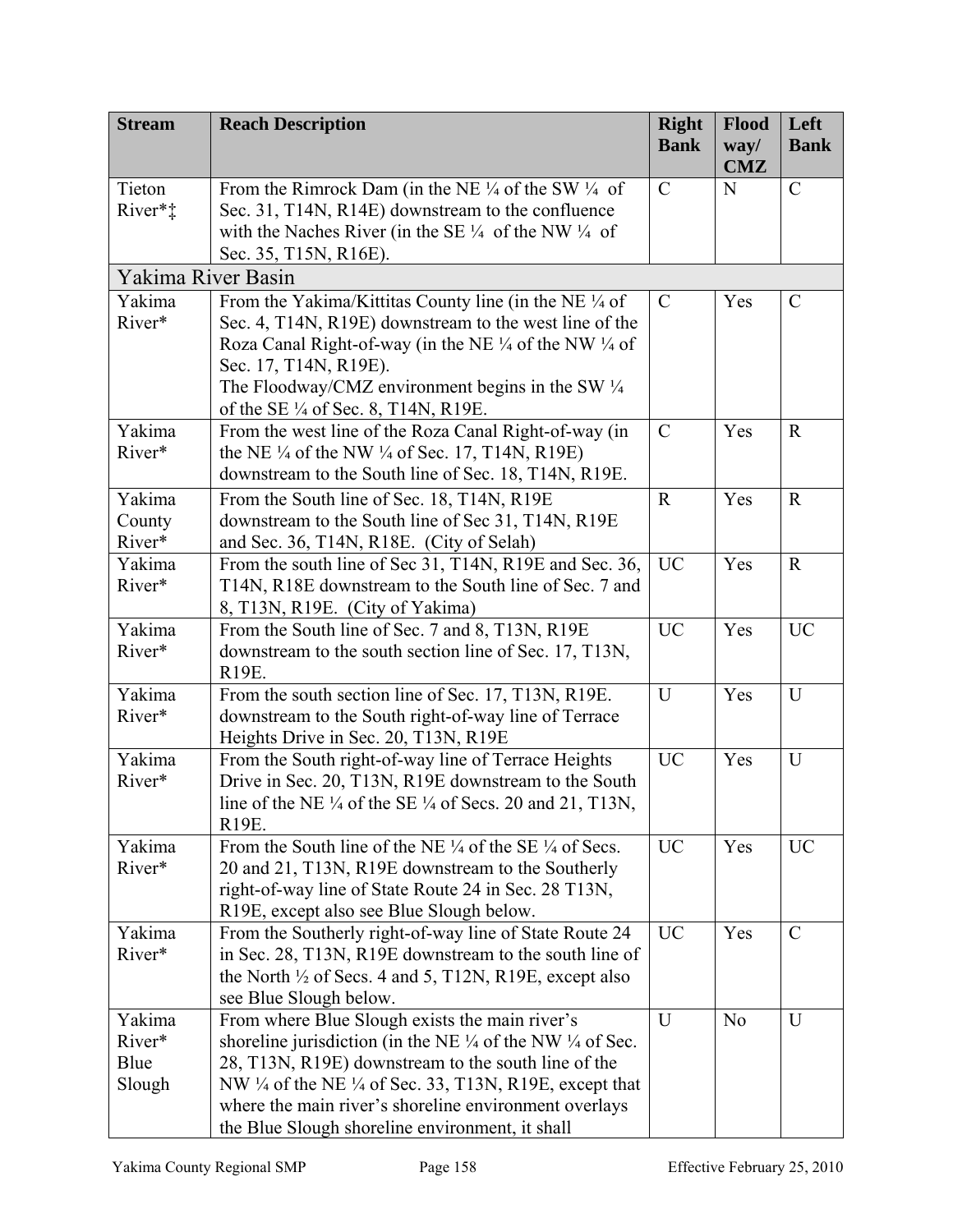| <b>Stream</b> | <b>Reach Description</b>                                                                                                     | <b>Right</b><br><b>Bank</b> | Flood<br>way/ | Left<br><b>Bank</b> |
|---------------|------------------------------------------------------------------------------------------------------------------------------|-----------------------------|---------------|---------------------|
|               |                                                                                                                              |                             | <b>CMZ</b>    |                     |
|               | supersede the Blue Slough environment.                                                                                       |                             |               |                     |
| Yakima        | From the south line of the NW $\frac{1}{4}$ of the NE $\frac{1}{4}$ of Sec.                                                  | $\mathbf R$                 |               | $\mathbf R$         |
| River*        | 33, T13N, R19E, downstream to where it enters Yakima                                                                         |                             |               |                     |
| Blue          | River Shoreline jurisdiction (in the SW $\frac{1}{4}$ of the SE $\frac{1}{4}$                                                |                             |               |                     |
| Slough        | of Sec. 33, T13N, R19E), except that where the main                                                                          |                             |               |                     |
|               | river's shoreline environment overlays the Blue Slough                                                                       |                             |               |                     |
|               | shoreline environment, it shall supersede the Blue<br>Slough environment.                                                    |                             |               |                     |
| Yakima        | From the south line of the North $\frac{1}{2}$ of Secs. 4 and 5,                                                             | U                           | Yes           | $\mathcal{C}$       |
| River*        | T12N, R19E downstream to the south line of Sec. 8,                                                                           |                             |               |                     |
|               | T12N, R19E.                                                                                                                  |                             |               |                     |
| Yakima        | From the south line of Sec. 8, T12N, R19E downstream                                                                         | $\mathcal{C}$               | Yes           | $\mathcal{C}$       |
| River*        | to the South line of Sec. 17 T12, R 19E.                                                                                     |                             |               |                     |
| Yakima        | From the South line of Sec. 17 T12, R 19E downstream                                                                         | $\mathbf R$                 | Yes           | $\mathcal{C}$       |
| River*        | to the south line of Secs. 1, 2 and 3 of T11N, R13E.                                                                         |                             |               |                     |
| Yakima        | From the south line of Secs. 1, 2 and 3 of T11N, R13E                                                                        | U                           | Yes           | $\mathcal{C}$       |
| River*        | downstream to the North line of the South $\frac{1}{2}$ of the                                                               |                             |               |                     |
|               | South <sup>1</sup> / <sub>2</sub> of Secs. 11, 12, T11N, R17E, and Secs. 7 and 8                                             |                             |               |                     |
|               | of T11N, R20E. (City of Wapato)                                                                                              |                             |               |                     |
| Yakima        | From the South $\frac{1}{2}$ of the South $\frac{1}{2}$ of Secs. 11, 12,                                                     | $\mathbf R$                 | Yes           | $\mathcal{C}$       |
| River*        | T11N, R17E, and Secs. 7 and 8 of T11N, R20E<br>downstream the east section line of Secs. 28 and 33,                          |                             |               |                     |
|               | T11N, R20E.                                                                                                                  |                             |               |                     |
| Yakima        | From the east section line of Secs. 28 and 33, T11N,                                                                         | $\mathbf R$                 | Yes           | U                   |
| River*        | R20E downstream to the East line of Sec. 36, T11N,                                                                           |                             |               |                     |
|               | 20E and Secs. 1 and 12 of T10N, R20E. (City of Zillah)                                                                       |                             |               |                     |
| Yakima        | From the East line of Sec. 36, T11N, 20E and Secs. 1                                                                         | $\mathbf R$                 | Yes           | $\mathbf R$         |
| River*        | and 12 of T10N, R20E downstream to the North line of                                                                         |                             |               |                     |
|               | the South 1/2 of the South 1/2 of Secs. 7 and 8, T10N,                                                                       |                             |               |                     |
|               | R21E.                                                                                                                        |                             |               |                     |
| Yakima        | From the North line of the South $\frac{1}{2}$ of the South $\frac{1}{2}$ of                                                 | $\mathbf R$                 | Yes           | <b>UC</b>           |
| River*        | Secs. 7 and 8, T10N, R21E downstream to the East line<br>of the SE $\frac{1}{4}$ of Sec. 17, T10N, R21E and the East line of |                             |               |                     |
|               | Sec. 20, T10N, R21E. (Granger UGA)                                                                                           |                             |               |                     |
| Yakima        | From the East line of the SE ¼ of Sec. 17, T10N, R21E                                                                        | $\mathbf R$                 | Yes           | U                   |
| River*        | and the East line of Sec. 20, T10N, R21E downstream                                                                          |                             |               |                     |
|               | to the south right-of-way line for State Route 223 within                                                                    |                             |               |                     |
|               | the SE $\frac{1}{4}$ of Sec. 21, T10N, R21E. (City of Granger)                                                               |                             |               |                     |
| Yakima        | From the south right-of-way line for State Route 223                                                                         | $\mathbf R$                 | Yes           | $\mathbf R$         |
| River*        | within the SE $\frac{1}{4}$ of Sec. 21, T10N, R21E downstream to                                                             |                             |               |                     |
|               | the East line of Secs. 20 and 29, T9N, R22E                                                                                  |                             |               |                     |
| Yakima        | From the East line of Secs. 20 and 29, T9N, R22E                                                                             | $\mathbf R$                 | Yes           | $\mathcal{C}$       |
| River*        | downstream to the East line of Secs. 25 and 36, T9N,                                                                         |                             |               |                     |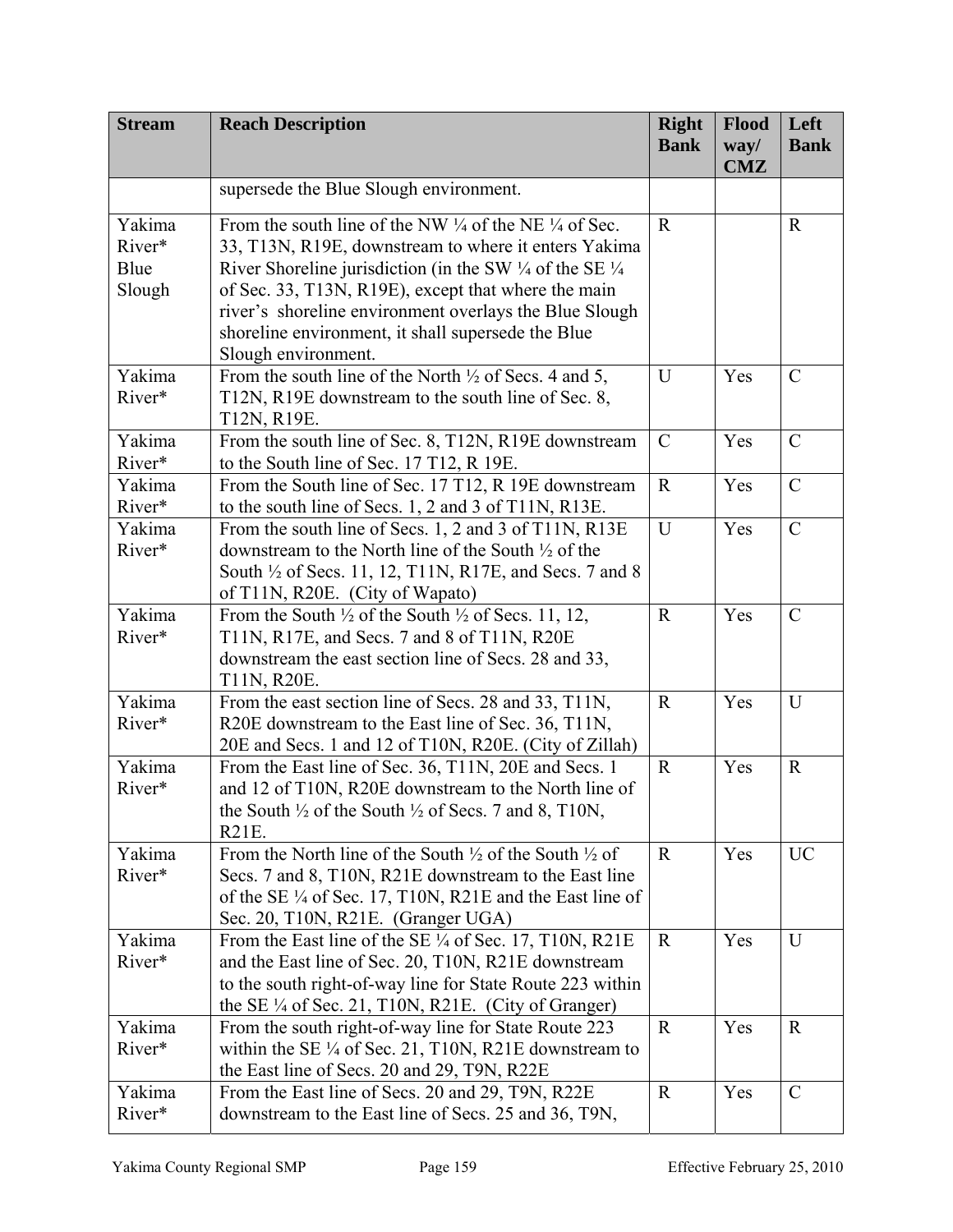| <b>Stream</b>        | <b>Reach Description</b>                                                                                                                                                                                                                                                                               | <b>Right</b><br><b>Bank</b> | Flood<br>way/<br><b>CMZ</b> | Left<br><b>Bank</b> |
|----------------------|--------------------------------------------------------------------------------------------------------------------------------------------------------------------------------------------------------------------------------------------------------------------------------------------------------|-----------------------------|-----------------------------|---------------------|
|                      | <b>R22E.</b>                                                                                                                                                                                                                                                                                           |                             |                             |                     |
| Yakima<br>River*     | From the East line of Secs. 25 and 36, T9N, R22E<br>downstream to the Yakima/Benton County line in the<br>NE 1/4 of Sec. 12, T8N, R23E.                                                                                                                                                                | $\mathbf R$                 | Yes                         | $\mathbf R$         |
|                      | <b>American River Basin</b>                                                                                                                                                                                                                                                                            |                             |                             |                     |
| American<br>River†   | From Lat. 46° 51' 30", Long. 121° 26' 37" (in the SW<br>$\frac{1}{4}$ of the SW $\frac{1}{4}$ of Sec. 21, T16N, R10E) downstream to<br>the confluence with the Rainer Fork (in the NE $\frac{1}{4}$ of the<br>SE 1/4 of Sec. 9, T16N, R11E).                                                           | N                           | N <sub>0</sub>              | N                   |
| American<br>River†‡  | From the confluence with the Rainer Fork (in the NE 1/4<br>of the SE 1/4 of Sec. 9, T16N, R11E) downstream to the<br>William O. Douglas Wilderness boundary on the right<br>bank in the NE $\frac{1}{4}$ of the SE $\frac{1}{4}$ of Sec. 34, T17N, R11E.                                               | N                           | N <sub>0</sub>              | $\mathcal{C}$       |
| American<br>River†‡  | From the William O. Douglas Wilderness boundary on<br>the right bank in the NE $\frac{1}{4}$ of the SE $\frac{1}{4}$ of Sec. 34,<br>T17N, R11E downstream to the William O. Douglas<br>Wilderness boundary on the left bank in the NE $\frac{1}{4}$ of<br>the SE $\frac{1}{4}$ of Sec. 35, T17N, R11E  | $\mathcal{C}$               | N <sub>o</sub>              | $\mathcal{C}$       |
| American<br>River†‡  | From the William O. Douglas Wilderness boundary on<br>the left bank in the NE $\frac{1}{4}$ of the SE $\frac{1}{4}$ of Sec. 35, T17N,<br>R11E downstream to the William O. Douglas<br>Wilderness boundary on the left bank in the SW $\frac{1}{4}$ of<br>the SW $\frac{1}{4}$ of Sec. 26, T17N, R11E.  | $\mathcal{C}$               | N <sub>o</sub>              | N                   |
| American<br>River†‡  | From the William O. Douglas Wilderness boundary on<br>the left bank in the SW $\frac{1}{4}$ of the NW $\frac{1}{4}$ of Sec. 26,<br>T17N, R11E downstream to the William O. Douglas<br>Wilderness boundary on the right bank in the NW $\frac{1}{4}$ of<br>the NW $\frac{1}{4}$ of Sec. 25, T17N, R11E. | $\mathcal{C}$               | N <sub>o</sub>              | $\mathcal{C}$       |
| American<br>River†‡  | From the William O. Douglas Wilderness boundary on<br>the right bank in the NW $\frac{1}{4}$ of the NW $\frac{1}{4}$ of Sec. 25,<br>T17N, R11E down stream to Lat. $46^{\circ}$ 56' 05", Long.<br>121° 20' 27".                                                                                        | N                           | N <sub>0</sub>              | $\mathcal{C}$       |
| American<br>River*†‡ | From the Lat. 46° 56' 05", Long. 121° 20' 27"<br>downstream to the William O. Douglas Wilderness<br>boundary on the right bank in the SW $\frac{1}{4}$ of the NE $\frac{1}{4}$ of<br>Sec. 18, T17N, R13E.                                                                                              | N                           | N <sub>o</sub>              | $\mathcal{C}$       |
| American<br>River*†‡ | From the William O. Douglas Wilderness boundary on<br>the right bank in the SW $\frac{1}{4}$ of the NE $\frac{1}{4}$ of Sec. 18,<br>T17N, R13E downstream to the William O. Douglas<br>Wilderness boundary on the right bank in the NW $\frac{1}{4}$ of<br>the NW 1/4 of Sec. 17, T17N, R13E.          | $\mathcal{C}$               | N <sub>o</sub>              | $\mathcal{C}$       |
| American             | From the William O. Douglas Wilderness boundary on                                                                                                                                                                                                                                                     | N                           | N <sub>o</sub>              | $\mathcal{C}$       |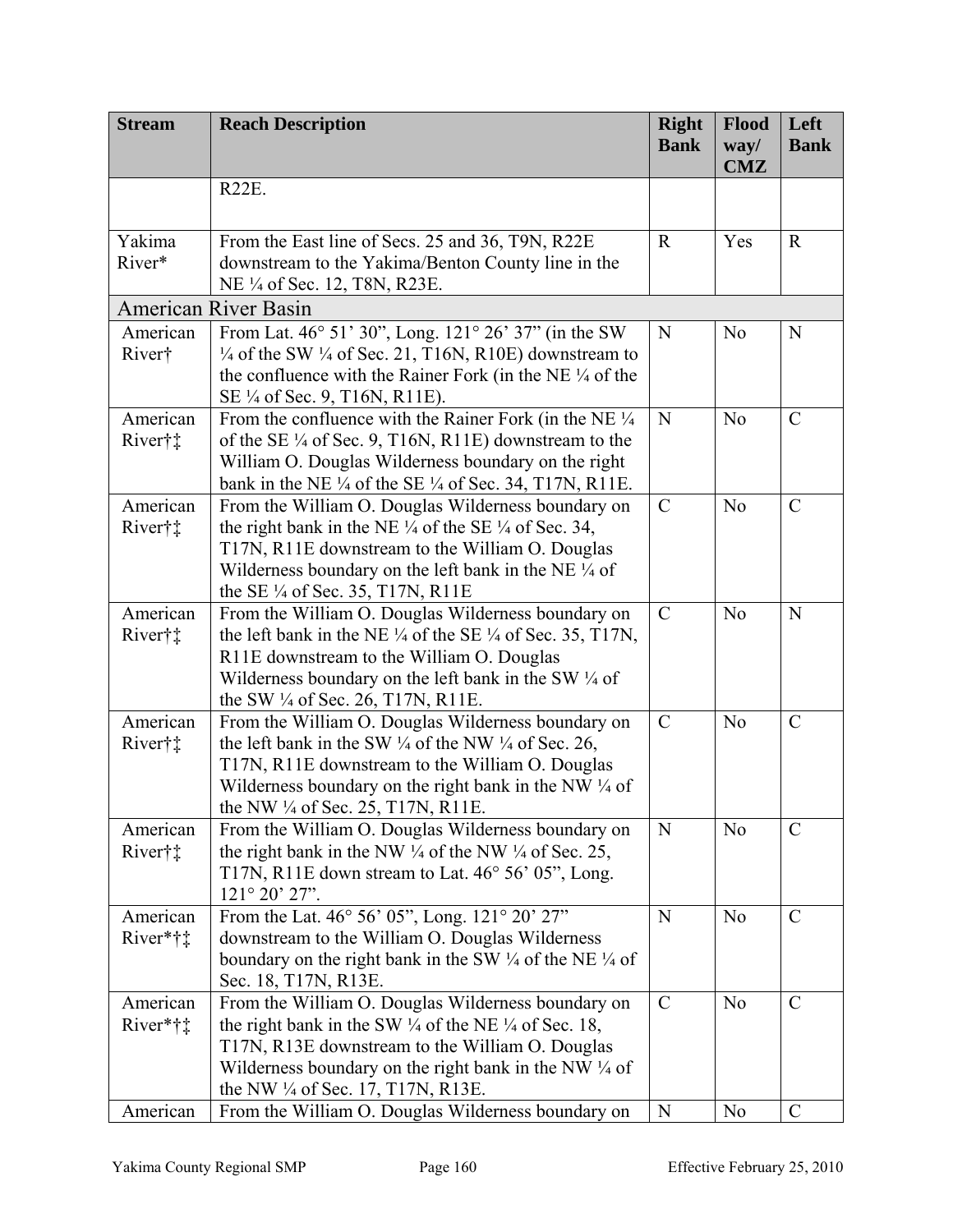| <b>Stream</b>                      | <b>Reach Description</b>                                                                                                                                                                                                                                                        | <b>Right</b><br><b>Bank</b> | Flood<br>way/<br><b>CMZ</b> | Left<br><b>Bank</b> |
|------------------------------------|---------------------------------------------------------------------------------------------------------------------------------------------------------------------------------------------------------------------------------------------------------------------------------|-----------------------------|-----------------------------|---------------------|
| River*†‡                           | the right bank in the NW $\frac{1}{4}$ of the NW $\frac{1}{4}$ of Sec. 17,<br>T17N, R13E down stream to the William O. Douglas<br>Wilderness boundary on the right bank in the SE 1/4 of<br>the NE $\frac{1}{4}$ of Sec. 11, T17N, R13E.                                        |                             |                             |                     |
| American<br>River*† $\ddagger$     | From the William O. Douglas Wilderness boundary on<br>the right bank in the SE $\frac{1}{4}$ of the NE $\frac{1}{4}$ of Sec. 11,<br>T17N, R13E downstream to the confluence with the<br>Bumping River (the NW $\frac{1}{4}$ of the SW $\frac{1}{4}$ of Sec. 12,<br>T17N, R13E). | $\mathcal{C}$               | N <sub>0</sub>              | $\mathcal{C}$       |
| Rainer<br>Fork†‡                   | From Lat. 46° 53' 29", Long. 121° 27' 15" (in the NW<br>$\frac{1}{4}$ of the SE $\frac{1}{4}$ of Sec. 8, T16N, R10E) downstream to<br>the confluence with the American River (the NE $\frac{1}{4}$ of<br>the SE $\frac{1}{4}$ of Sec. 9, T16N, R11E).                           | N                           | N <sub>o</sub>              | $\mathcal{C}$       |
| Union<br>Creek†                    | From Lat. 46° 56' 57", Long. 121° 22' 45" (in the NE<br>$\frac{1}{4}$ of the NW $\frac{1}{4}$ of Sec. 23, T17N, R10E) downstream<br>to the Norse Peak Wilderness boundary (in the SW $\frac{1}{4}$ of<br>the SW $\frac{1}{4}$ of Sec. 24, T17N, R10E).                          | N                           | N <sub>o</sub>              | $\mathbf N$         |
| Union<br>Creek‡                    | From the Norse Peak Wilderness boundary (in the SW<br>1/4 of the SW 1/4 of Sec. 24, T17N) downstream to the<br>confluence with the American River (in the SE $\frac{1}{4}$ of the<br>NW 1/4 of Sec. 25, T17N, R11E).                                                            | $\mathcal{C}$               | N <sub>0</sub>              | $\mathcal{C}$       |
| Cowlitz River basin                |                                                                                                                                                                                                                                                                                 |                             |                             |                     |
| Muddy<br>Fork†                     | From Lat. 46° 16' 26", Long. 121° 28' 32" (in the NW<br>$\frac{1}{4}$ of the Northwest $\frac{1}{4}$ of Sec. 17, T9N, R11E)<br>downstream to the Mt. Adams Wilderness boundary (in<br>the NW $\frac{1}{4}$ of Sec. 6, T9N, R11E).                                               | N                           | N <sub>0</sub>              | N                   |
| Muddy<br>Fork <sup>*</sup>         | From the Mt. Adams Wilderness boundary (in the NW<br>$\frac{1}{4}$ of Sec. 6, T9N, R11E) downstream to the County line<br>(in the SE 1/4 of the SE 1/4 of Sec. 35, T10N, R10E).                                                                                                 | $\mathcal{C}$               | N <sub>0</sub>              | $\mathcal{C}$       |
| White Salmon Basin                 |                                                                                                                                                                                                                                                                                 |                             |                             |                     |
| Morrison<br>Creek <sup>*</sup>     | From Lat. 46° 07' 40", Long. 121° 31' 02" (in the NE<br>$\frac{1}{4}$ of the NW $\frac{1}{4}$ of Sec. 2, T7N, R10E) downstream to<br>the County line (the NE $\frac{1}{4}$ of the SW $\frac{1}{4}$ of Sec. 2, T7N,<br>R <sub>10</sub> E).                                       | $\mathcal{C}$               | N <sub>0</sub>              | $\mathcal{C}$       |
| Hole<br>in the<br>Ground<br>Creek‡ | From County line (in the SW $\frac{1}{4}$ of the NW $\frac{1}{4}$ of Sec.<br>26, T7N, R10E) downstream to the County line (in the<br>SW 1/4 of the SE 1/4 of Sec. 35, T7N, R10E).                                                                                               | $\mathcal{C}$               | N <sub>o</sub>              | $\mathcal{C}$       |
| Gotchen<br>Creek‡                  | From Lat. 46° 04' 59", Long. 121° 29' 09" (in the SE 1/4)<br>of the NE 1/4 of Sec. 24, T7N, R10E) downstream to the<br>County line (in the SW $\frac{1}{4}$ of the SE $\frac{1}{4}$ of Sec. 35, T7N,<br>R <sub>10</sub> E).                                                     | $\mathcal{C}$               | N <sub>o</sub>              | $\mathcal{C}$       |
| Unnamed<br>tributary               | From Lat. 46° 03' 47", Long. 121 <sup>°</sup> 27' 31" (in the NE<br>$\frac{1}{4}$ of the SW $\frac{1}{4}$ of Sec. 29, T7N, R10E) downstream to                                                                                                                                  | $\mathcal{C}$               | N <sub>0</sub>              | $\mathcal{C}$       |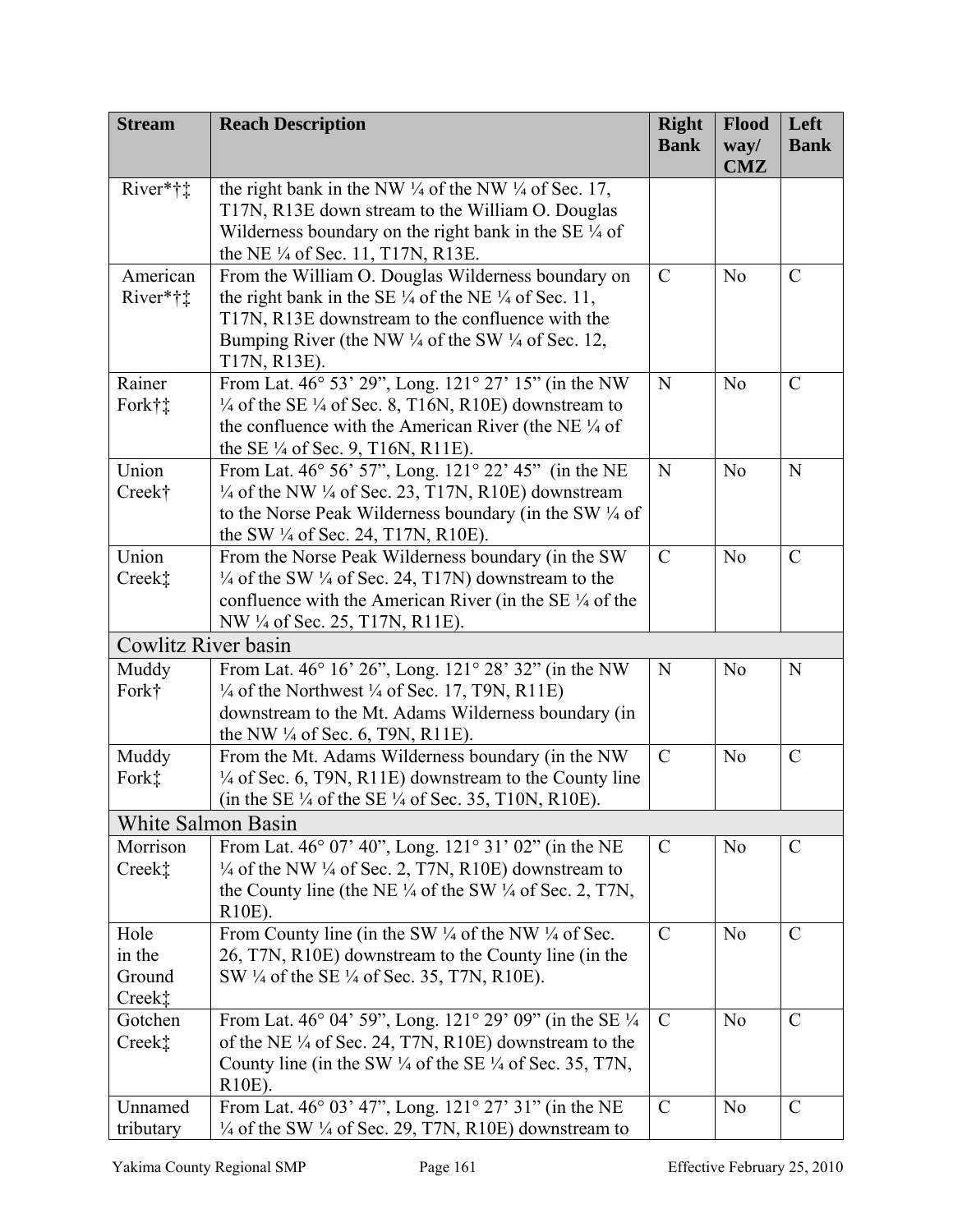| <b>CMZ</b><br>the County line (in the SE $\frac{1}{4}$ of the SW $\frac{1}{4}$ of Sec. 31,<br>to Gotchen<br>Creek‡<br>T7N, R11E).<br><b>Toppenish Creek Basin</b><br>From Lat. 46° 26' 46", Long. 120° 51' 34" (in the NE<br>$\mathcal{C}$<br>$\mathcal{C}$<br>Simcoe<br>N <sub>0</sub><br>Creek☆◇<br>$\frac{1}{4}$ of the NE $\frac{1}{4}$ of Sec. 18, T11N, R10E) downstream to<br>the east section line of Sec. 3, T10N, R16E.<br>From the east section line of Sec. 3, T10N, R16E,<br>$\mathbf{R}$<br>N <sub>o</sub><br>$\mathbf R$<br>Simcoe<br>downstream to the confluence with Toppenish Creek (in<br>Creek◊<br>the SE $\frac{1}{4}$ of the SW $\frac{1}{4}$ of Sec. 6, T10N, R18E).<br>From Lat. 46° 15' 07", Long. 120° 57' 09" (in the SW<br>N<br>Toppenish<br>N <sub>o</sub><br>$\mathbf N$<br>$\frac{1}{4}$ of the NW $\frac{1}{4}$ of Sec. 21, T9N, R10E) downstream to<br>Creek<br>the east line of the west $\frac{1}{2}$ of the west $\frac{1}{2}$ of Sec. 25,<br>T10N, R16E.<br>Toppenish<br>From the east line of the west $\frac{1}{2}$ of the west $\frac{1}{2}$ of Sec.<br>N <sub>o</sub><br>$\mathbf R$<br>$\mathbf R$<br>Creek☆◇<br>25, T10N, R16E downstream to the East section line of<br>Sec. 20, T10N, R18E.<br>$\mathcal{C}$<br>Toppenish<br>$\mathcal{C}$<br>N <sub>o</sub><br>From the East section line of Sec. 20, T10N, R18E<br>downstream to the East section line of Sec. 22 and 27,<br>Creek 0:<br>T10N, R18E. (Toppenish Wildlife Refuge)<br>Toppenish<br>From the East section line of Sec. 22 and 27, T10N,<br>$\mathbf R$<br>N <sub>o</sub><br>$\mathbf R$<br>Creek◊<br>R18E, downstream to the East section line of Sec. 25<br>and 36, T10N, R19E.<br>Toppenish<br>$\mathcal{C}$<br>N <sub>o</sub><br>$\mathcal{C}$<br>From the East section line of Sec. 25 and 36, T10N,<br>R19E, downstream to the East line of the west $\frac{1}{2}$ of Sec.<br>Creek 0:<br>35, T10N, R20E. (Toppenish Wildlife Refuge)<br>From the East line of the west $\frac{1}{2}$ of Sec. 35, T10N,<br>$\mathbf R$<br>$\mathbf R$<br>Toppenish<br>N <sub>o</sub><br>Creek◊<br>R20E, downstream to the confluence with the Yakima<br>River (the NE $\frac{1}{4}$ of the SE $\frac{1}{4}$ of Sec. 27, T10N, R21E).<br><b>Satus River Basin</b><br>From the County line (in the SW $\frac{1}{4}$ of the SW $\frac{1}{4}$ of Sec.<br>N<br>N <sub>o</sub><br>N<br><b>Satus</b><br>Creek<br>33, T7N, R18E) downstream to the north line of the<br>south <sup>1</sup> / <sub>2</sub> of Sec. 35, T8N, R18E.<br>$\mathcal{C}$<br>N <sub>o</sub><br>$\mathcal{C}$<br>Satus<br>From the north line of the south $\frac{1}{2}$ of Sec. 35, T8N,<br>Creek<br>R18E, downstream to the north line of Sec. 7, T8N,<br>R <sub>19</sub> E,<br>From north line of Sec. 7, T8N, R19E downstream to<br>N<br>Satus<br>N<br>N <sub>o</sub><br>Creek<br>the west line of Sec. 26, T9N, R19E. | <b>Stream</b> | <b>Reach Description</b> | <b>Right</b><br><b>Bank</b> | Flood<br>way/ | Left<br><b>Bank</b> |
|---------------------------------------------------------------------------------------------------------------------------------------------------------------------------------------------------------------------------------------------------------------------------------------------------------------------------------------------------------------------------------------------------------------------------------------------------------------------------------------------------------------------------------------------------------------------------------------------------------------------------------------------------------------------------------------------------------------------------------------------------------------------------------------------------------------------------------------------------------------------------------------------------------------------------------------------------------------------------------------------------------------------------------------------------------------------------------------------------------------------------------------------------------------------------------------------------------------------------------------------------------------------------------------------------------------------------------------------------------------------------------------------------------------------------------------------------------------------------------------------------------------------------------------------------------------------------------------------------------------------------------------------------------------------------------------------------------------------------------------------------------------------------------------------------------------------------------------------------------------------------------------------------------------------------------------------------------------------------------------------------------------------------------------------------------------------------------------------------------------------------------------------------------------------------------------------------------------------------------------------------------------------------------------------------------------------------------------------------------------------------------------------------------------------------------------------------------------------------------------------------------------------------------------------------------------------------------------------------------------------------------------------------------------------------------------------------------------------------------------------------------------------------------------------------------------------------------------------------------------------------------------------|---------------|--------------------------|-----------------------------|---------------|---------------------|
|                                                                                                                                                                                                                                                                                                                                                                                                                                                                                                                                                                                                                                                                                                                                                                                                                                                                                                                                                                                                                                                                                                                                                                                                                                                                                                                                                                                                                                                                                                                                                                                                                                                                                                                                                                                                                                                                                                                                                                                                                                                                                                                                                                                                                                                                                                                                                                                                                                                                                                                                                                                                                                                                                                                                                                                                                                                                                             |               |                          |                             |               |                     |
|                                                                                                                                                                                                                                                                                                                                                                                                                                                                                                                                                                                                                                                                                                                                                                                                                                                                                                                                                                                                                                                                                                                                                                                                                                                                                                                                                                                                                                                                                                                                                                                                                                                                                                                                                                                                                                                                                                                                                                                                                                                                                                                                                                                                                                                                                                                                                                                                                                                                                                                                                                                                                                                                                                                                                                                                                                                                                             |               |                          |                             |               |                     |
|                                                                                                                                                                                                                                                                                                                                                                                                                                                                                                                                                                                                                                                                                                                                                                                                                                                                                                                                                                                                                                                                                                                                                                                                                                                                                                                                                                                                                                                                                                                                                                                                                                                                                                                                                                                                                                                                                                                                                                                                                                                                                                                                                                                                                                                                                                                                                                                                                                                                                                                                                                                                                                                                                                                                                                                                                                                                                             |               |                          |                             |               |                     |
|                                                                                                                                                                                                                                                                                                                                                                                                                                                                                                                                                                                                                                                                                                                                                                                                                                                                                                                                                                                                                                                                                                                                                                                                                                                                                                                                                                                                                                                                                                                                                                                                                                                                                                                                                                                                                                                                                                                                                                                                                                                                                                                                                                                                                                                                                                                                                                                                                                                                                                                                                                                                                                                                                                                                                                                                                                                                                             |               |                          |                             |               |                     |
|                                                                                                                                                                                                                                                                                                                                                                                                                                                                                                                                                                                                                                                                                                                                                                                                                                                                                                                                                                                                                                                                                                                                                                                                                                                                                                                                                                                                                                                                                                                                                                                                                                                                                                                                                                                                                                                                                                                                                                                                                                                                                                                                                                                                                                                                                                                                                                                                                                                                                                                                                                                                                                                                                                                                                                                                                                                                                             |               |                          |                             |               |                     |
|                                                                                                                                                                                                                                                                                                                                                                                                                                                                                                                                                                                                                                                                                                                                                                                                                                                                                                                                                                                                                                                                                                                                                                                                                                                                                                                                                                                                                                                                                                                                                                                                                                                                                                                                                                                                                                                                                                                                                                                                                                                                                                                                                                                                                                                                                                                                                                                                                                                                                                                                                                                                                                                                                                                                                                                                                                                                                             |               |                          |                             |               |                     |
|                                                                                                                                                                                                                                                                                                                                                                                                                                                                                                                                                                                                                                                                                                                                                                                                                                                                                                                                                                                                                                                                                                                                                                                                                                                                                                                                                                                                                                                                                                                                                                                                                                                                                                                                                                                                                                                                                                                                                                                                                                                                                                                                                                                                                                                                                                                                                                                                                                                                                                                                                                                                                                                                                                                                                                                                                                                                                             |               |                          |                             |               |                     |
|                                                                                                                                                                                                                                                                                                                                                                                                                                                                                                                                                                                                                                                                                                                                                                                                                                                                                                                                                                                                                                                                                                                                                                                                                                                                                                                                                                                                                                                                                                                                                                                                                                                                                                                                                                                                                                                                                                                                                                                                                                                                                                                                                                                                                                                                                                                                                                                                                                                                                                                                                                                                                                                                                                                                                                                                                                                                                             |               |                          |                             |               |                     |
|                                                                                                                                                                                                                                                                                                                                                                                                                                                                                                                                                                                                                                                                                                                                                                                                                                                                                                                                                                                                                                                                                                                                                                                                                                                                                                                                                                                                                                                                                                                                                                                                                                                                                                                                                                                                                                                                                                                                                                                                                                                                                                                                                                                                                                                                                                                                                                                                                                                                                                                                                                                                                                                                                                                                                                                                                                                                                             |               |                          |                             |               |                     |
|                                                                                                                                                                                                                                                                                                                                                                                                                                                                                                                                                                                                                                                                                                                                                                                                                                                                                                                                                                                                                                                                                                                                                                                                                                                                                                                                                                                                                                                                                                                                                                                                                                                                                                                                                                                                                                                                                                                                                                                                                                                                                                                                                                                                                                                                                                                                                                                                                                                                                                                                                                                                                                                                                                                                                                                                                                                                                             |               |                          |                             |               |                     |
|                                                                                                                                                                                                                                                                                                                                                                                                                                                                                                                                                                                                                                                                                                                                                                                                                                                                                                                                                                                                                                                                                                                                                                                                                                                                                                                                                                                                                                                                                                                                                                                                                                                                                                                                                                                                                                                                                                                                                                                                                                                                                                                                                                                                                                                                                                                                                                                                                                                                                                                                                                                                                                                                                                                                                                                                                                                                                             |               |                          |                             |               |                     |
|                                                                                                                                                                                                                                                                                                                                                                                                                                                                                                                                                                                                                                                                                                                                                                                                                                                                                                                                                                                                                                                                                                                                                                                                                                                                                                                                                                                                                                                                                                                                                                                                                                                                                                                                                                                                                                                                                                                                                                                                                                                                                                                                                                                                                                                                                                                                                                                                                                                                                                                                                                                                                                                                                                                                                                                                                                                                                             |               |                          |                             |               |                     |
|                                                                                                                                                                                                                                                                                                                                                                                                                                                                                                                                                                                                                                                                                                                                                                                                                                                                                                                                                                                                                                                                                                                                                                                                                                                                                                                                                                                                                                                                                                                                                                                                                                                                                                                                                                                                                                                                                                                                                                                                                                                                                                                                                                                                                                                                                                                                                                                                                                                                                                                                                                                                                                                                                                                                                                                                                                                                                             |               |                          |                             |               |                     |
|                                                                                                                                                                                                                                                                                                                                                                                                                                                                                                                                                                                                                                                                                                                                                                                                                                                                                                                                                                                                                                                                                                                                                                                                                                                                                                                                                                                                                                                                                                                                                                                                                                                                                                                                                                                                                                                                                                                                                                                                                                                                                                                                                                                                                                                                                                                                                                                                                                                                                                                                                                                                                                                                                                                                                                                                                                                                                             |               |                          |                             |               |                     |
|                                                                                                                                                                                                                                                                                                                                                                                                                                                                                                                                                                                                                                                                                                                                                                                                                                                                                                                                                                                                                                                                                                                                                                                                                                                                                                                                                                                                                                                                                                                                                                                                                                                                                                                                                                                                                                                                                                                                                                                                                                                                                                                                                                                                                                                                                                                                                                                                                                                                                                                                                                                                                                                                                                                                                                                                                                                                                             |               |                          |                             |               |                     |
|                                                                                                                                                                                                                                                                                                                                                                                                                                                                                                                                                                                                                                                                                                                                                                                                                                                                                                                                                                                                                                                                                                                                                                                                                                                                                                                                                                                                                                                                                                                                                                                                                                                                                                                                                                                                                                                                                                                                                                                                                                                                                                                                                                                                                                                                                                                                                                                                                                                                                                                                                                                                                                                                                                                                                                                                                                                                                             |               |                          |                             |               |                     |
|                                                                                                                                                                                                                                                                                                                                                                                                                                                                                                                                                                                                                                                                                                                                                                                                                                                                                                                                                                                                                                                                                                                                                                                                                                                                                                                                                                                                                                                                                                                                                                                                                                                                                                                                                                                                                                                                                                                                                                                                                                                                                                                                                                                                                                                                                                                                                                                                                                                                                                                                                                                                                                                                                                                                                                                                                                                                                             |               |                          |                             |               |                     |
|                                                                                                                                                                                                                                                                                                                                                                                                                                                                                                                                                                                                                                                                                                                                                                                                                                                                                                                                                                                                                                                                                                                                                                                                                                                                                                                                                                                                                                                                                                                                                                                                                                                                                                                                                                                                                                                                                                                                                                                                                                                                                                                                                                                                                                                                                                                                                                                                                                                                                                                                                                                                                                                                                                                                                                                                                                                                                             |               |                          |                             |               |                     |
|                                                                                                                                                                                                                                                                                                                                                                                                                                                                                                                                                                                                                                                                                                                                                                                                                                                                                                                                                                                                                                                                                                                                                                                                                                                                                                                                                                                                                                                                                                                                                                                                                                                                                                                                                                                                                                                                                                                                                                                                                                                                                                                                                                                                                                                                                                                                                                                                                                                                                                                                                                                                                                                                                                                                                                                                                                                                                             |               |                          |                             |               |                     |
|                                                                                                                                                                                                                                                                                                                                                                                                                                                                                                                                                                                                                                                                                                                                                                                                                                                                                                                                                                                                                                                                                                                                                                                                                                                                                                                                                                                                                                                                                                                                                                                                                                                                                                                                                                                                                                                                                                                                                                                                                                                                                                                                                                                                                                                                                                                                                                                                                                                                                                                                                                                                                                                                                                                                                                                                                                                                                             |               |                          |                             |               |                     |
|                                                                                                                                                                                                                                                                                                                                                                                                                                                                                                                                                                                                                                                                                                                                                                                                                                                                                                                                                                                                                                                                                                                                                                                                                                                                                                                                                                                                                                                                                                                                                                                                                                                                                                                                                                                                                                                                                                                                                                                                                                                                                                                                                                                                                                                                                                                                                                                                                                                                                                                                                                                                                                                                                                                                                                                                                                                                                             |               |                          |                             |               |                     |
|                                                                                                                                                                                                                                                                                                                                                                                                                                                                                                                                                                                                                                                                                                                                                                                                                                                                                                                                                                                                                                                                                                                                                                                                                                                                                                                                                                                                                                                                                                                                                                                                                                                                                                                                                                                                                                                                                                                                                                                                                                                                                                                                                                                                                                                                                                                                                                                                                                                                                                                                                                                                                                                                                                                                                                                                                                                                                             |               |                          |                             |               |                     |
|                                                                                                                                                                                                                                                                                                                                                                                                                                                                                                                                                                                                                                                                                                                                                                                                                                                                                                                                                                                                                                                                                                                                                                                                                                                                                                                                                                                                                                                                                                                                                                                                                                                                                                                                                                                                                                                                                                                                                                                                                                                                                                                                                                                                                                                                                                                                                                                                                                                                                                                                                                                                                                                                                                                                                                                                                                                                                             |               |                          |                             |               |                     |
|                                                                                                                                                                                                                                                                                                                                                                                                                                                                                                                                                                                                                                                                                                                                                                                                                                                                                                                                                                                                                                                                                                                                                                                                                                                                                                                                                                                                                                                                                                                                                                                                                                                                                                                                                                                                                                                                                                                                                                                                                                                                                                                                                                                                                                                                                                                                                                                                                                                                                                                                                                                                                                                                                                                                                                                                                                                                                             |               |                          |                             |               |                     |
|                                                                                                                                                                                                                                                                                                                                                                                                                                                                                                                                                                                                                                                                                                                                                                                                                                                                                                                                                                                                                                                                                                                                                                                                                                                                                                                                                                                                                                                                                                                                                                                                                                                                                                                                                                                                                                                                                                                                                                                                                                                                                                                                                                                                                                                                                                                                                                                                                                                                                                                                                                                                                                                                                                                                                                                                                                                                                             |               |                          |                             |               |                     |
|                                                                                                                                                                                                                                                                                                                                                                                                                                                                                                                                                                                                                                                                                                                                                                                                                                                                                                                                                                                                                                                                                                                                                                                                                                                                                                                                                                                                                                                                                                                                                                                                                                                                                                                                                                                                                                                                                                                                                                                                                                                                                                                                                                                                                                                                                                                                                                                                                                                                                                                                                                                                                                                                                                                                                                                                                                                                                             |               |                          |                             |               |                     |
|                                                                                                                                                                                                                                                                                                                                                                                                                                                                                                                                                                                                                                                                                                                                                                                                                                                                                                                                                                                                                                                                                                                                                                                                                                                                                                                                                                                                                                                                                                                                                                                                                                                                                                                                                                                                                                                                                                                                                                                                                                                                                                                                                                                                                                                                                                                                                                                                                                                                                                                                                                                                                                                                                                                                                                                                                                                                                             |               |                          |                             |               |                     |
|                                                                                                                                                                                                                                                                                                                                                                                                                                                                                                                                                                                                                                                                                                                                                                                                                                                                                                                                                                                                                                                                                                                                                                                                                                                                                                                                                                                                                                                                                                                                                                                                                                                                                                                                                                                                                                                                                                                                                                                                                                                                                                                                                                                                                                                                                                                                                                                                                                                                                                                                                                                                                                                                                                                                                                                                                                                                                             |               |                          |                             |               |                     |
|                                                                                                                                                                                                                                                                                                                                                                                                                                                                                                                                                                                                                                                                                                                                                                                                                                                                                                                                                                                                                                                                                                                                                                                                                                                                                                                                                                                                                                                                                                                                                                                                                                                                                                                                                                                                                                                                                                                                                                                                                                                                                                                                                                                                                                                                                                                                                                                                                                                                                                                                                                                                                                                                                                                                                                                                                                                                                             |               |                          |                             |               |                     |
|                                                                                                                                                                                                                                                                                                                                                                                                                                                                                                                                                                                                                                                                                                                                                                                                                                                                                                                                                                                                                                                                                                                                                                                                                                                                                                                                                                                                                                                                                                                                                                                                                                                                                                                                                                                                                                                                                                                                                                                                                                                                                                                                                                                                                                                                                                                                                                                                                                                                                                                                                                                                                                                                                                                                                                                                                                                                                             |               |                          |                             |               |                     |
|                                                                                                                                                                                                                                                                                                                                                                                                                                                                                                                                                                                                                                                                                                                                                                                                                                                                                                                                                                                                                                                                                                                                                                                                                                                                                                                                                                                                                                                                                                                                                                                                                                                                                                                                                                                                                                                                                                                                                                                                                                                                                                                                                                                                                                                                                                                                                                                                                                                                                                                                                                                                                                                                                                                                                                                                                                                                                             |               |                          |                             |               |                     |
|                                                                                                                                                                                                                                                                                                                                                                                                                                                                                                                                                                                                                                                                                                                                                                                                                                                                                                                                                                                                                                                                                                                                                                                                                                                                                                                                                                                                                                                                                                                                                                                                                                                                                                                                                                                                                                                                                                                                                                                                                                                                                                                                                                                                                                                                                                                                                                                                                                                                                                                                                                                                                                                                                                                                                                                                                                                                                             |               |                          |                             |               |                     |
|                                                                                                                                                                                                                                                                                                                                                                                                                                                                                                                                                                                                                                                                                                                                                                                                                                                                                                                                                                                                                                                                                                                                                                                                                                                                                                                                                                                                                                                                                                                                                                                                                                                                                                                                                                                                                                                                                                                                                                                                                                                                                                                                                                                                                                                                                                                                                                                                                                                                                                                                                                                                                                                                                                                                                                                                                                                                                             |               |                          |                             |               |                     |
|                                                                                                                                                                                                                                                                                                                                                                                                                                                                                                                                                                                                                                                                                                                                                                                                                                                                                                                                                                                                                                                                                                                                                                                                                                                                                                                                                                                                                                                                                                                                                                                                                                                                                                                                                                                                                                                                                                                                                                                                                                                                                                                                                                                                                                                                                                                                                                                                                                                                                                                                                                                                                                                                                                                                                                                                                                                                                             |               |                          |                             |               |                     |
|                                                                                                                                                                                                                                                                                                                                                                                                                                                                                                                                                                                                                                                                                                                                                                                                                                                                                                                                                                                                                                                                                                                                                                                                                                                                                                                                                                                                                                                                                                                                                                                                                                                                                                                                                                                                                                                                                                                                                                                                                                                                                                                                                                                                                                                                                                                                                                                                                                                                                                                                                                                                                                                                                                                                                                                                                                                                                             |               |                          |                             |               |                     |
|                                                                                                                                                                                                                                                                                                                                                                                                                                                                                                                                                                                                                                                                                                                                                                                                                                                                                                                                                                                                                                                                                                                                                                                                                                                                                                                                                                                                                                                                                                                                                                                                                                                                                                                                                                                                                                                                                                                                                                                                                                                                                                                                                                                                                                                                                                                                                                                                                                                                                                                                                                                                                                                                                                                                                                                                                                                                                             |               |                          |                             |               |                     |
| $\mathcal{C}$<br>From the west line of Sec. 26, T9N, R19E, downstream<br>$\mathcal{C}$<br><b>Satus</b><br>N <sub>o</sub>                                                                                                                                                                                                                                                                                                                                                                                                                                                                                                                                                                                                                                                                                                                                                                                                                                                                                                                                                                                                                                                                                                                                                                                                                                                                                                                                                                                                                                                                                                                                                                                                                                                                                                                                                                                                                                                                                                                                                                                                                                                                                                                                                                                                                                                                                                                                                                                                                                                                                                                                                                                                                                                                                                                                                                    |               |                          |                             |               |                     |
| to the confluence with Dry Creek in the SW $\frac{1}{4}$ of the<br>Creek                                                                                                                                                                                                                                                                                                                                                                                                                                                                                                                                                                                                                                                                                                                                                                                                                                                                                                                                                                                                                                                                                                                                                                                                                                                                                                                                                                                                                                                                                                                                                                                                                                                                                                                                                                                                                                                                                                                                                                                                                                                                                                                                                                                                                                                                                                                                                                                                                                                                                                                                                                                                                                                                                                                                                                                                                    |               |                          |                             |               |                     |
| NW 1/4 of Sec. 24, T9N, R19E.                                                                                                                                                                                                                                                                                                                                                                                                                                                                                                                                                                                                                                                                                                                                                                                                                                                                                                                                                                                                                                                                                                                                                                                                                                                                                                                                                                                                                                                                                                                                                                                                                                                                                                                                                                                                                                                                                                                                                                                                                                                                                                                                                                                                                                                                                                                                                                                                                                                                                                                                                                                                                                                                                                                                                                                                                                                               |               |                          |                             |               |                     |
| From the confluence with Dry Creek in the SW $\frac{1}{4}$ of the<br>$\mathcal{C}$<br>N <sub>o</sub><br>$\mathcal{C}$<br><b>Satus</b><br>NW 1/4 of Sec. 24, T9N, R19E. downstream to the east<br>Creek* $\diamond$                                                                                                                                                                                                                                                                                                                                                                                                                                                                                                                                                                                                                                                                                                                                                                                                                                                                                                                                                                                                                                                                                                                                                                                                                                                                                                                                                                                                                                                                                                                                                                                                                                                                                                                                                                                                                                                                                                                                                                                                                                                                                                                                                                                                                                                                                                                                                                                                                                                                                                                                                                                                                                                                          |               |                          |                             |               |                     |
| line of Sec. 16, T9N, R20E.                                                                                                                                                                                                                                                                                                                                                                                                                                                                                                                                                                                                                                                                                                                                                                                                                                                                                                                                                                                                                                                                                                                                                                                                                                                                                                                                                                                                                                                                                                                                                                                                                                                                                                                                                                                                                                                                                                                                                                                                                                                                                                                                                                                                                                                                                                                                                                                                                                                                                                                                                                                                                                                                                                                                                                                                                                                                 |               |                          |                             |               |                     |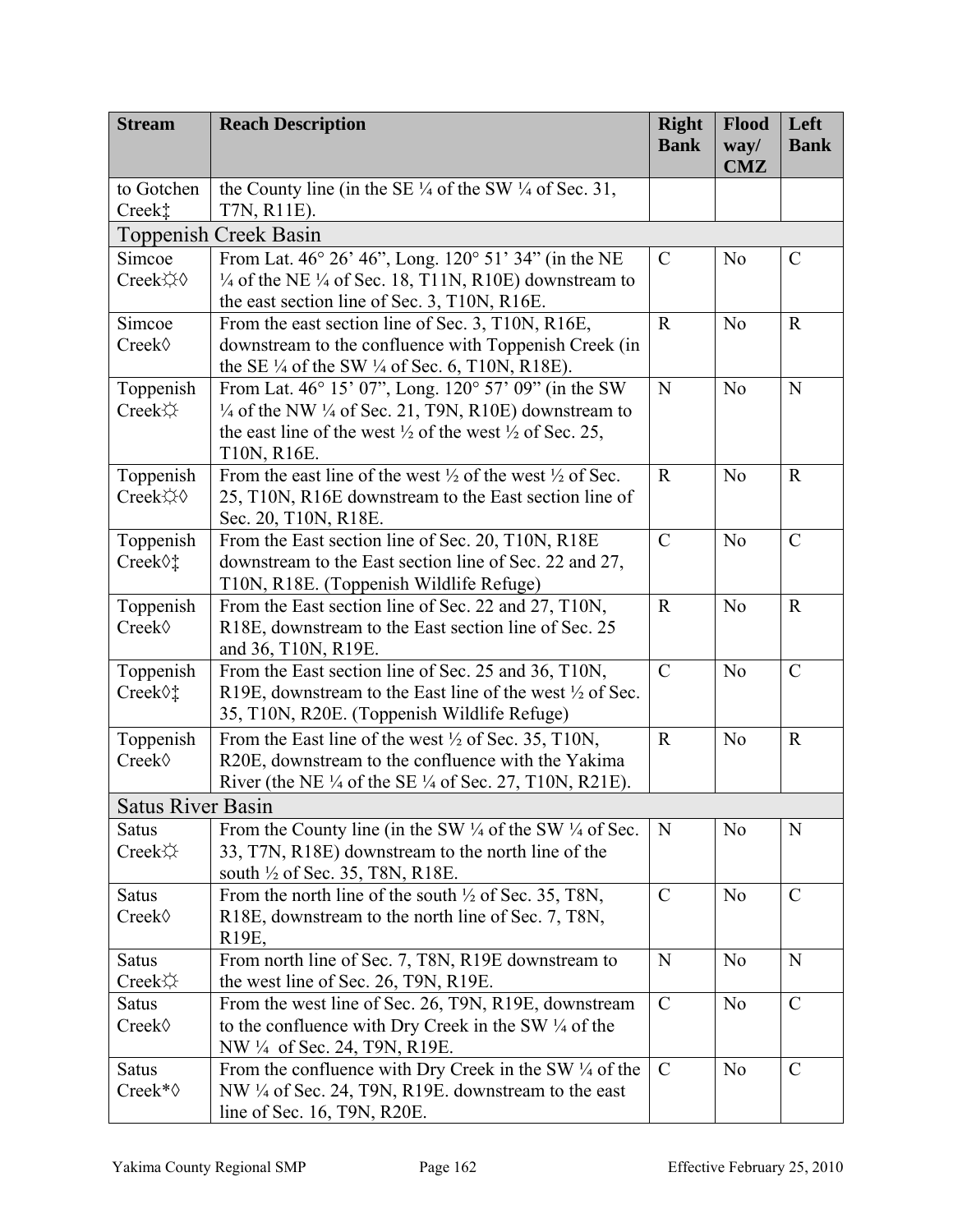| <b>Stream</b>                | <b>Reach Description</b>                                                                                                                 | <b>Right</b>  | <b>Flood</b>       | Left           |
|------------------------------|------------------------------------------------------------------------------------------------------------------------------------------|---------------|--------------------|----------------|
|                              |                                                                                                                                          | <b>Bank</b>   | way/<br><b>CMZ</b> | <b>Bank</b>    |
| <b>Satus</b>                 | From the east line of Sec. 16, T9N, R20E, downstream                                                                                     | $\mathbf R$   | N <sub>0</sub>     | $\mathbf R$    |
| Creek* $\diamond$            | to the confluence with the Yakima River (the SW $\frac{1}{4}$ of                                                                         |               |                    |                |
|                              | the SE $\frac{1}{4}$ of Sec. 18, T9N, R22E).                                                                                             |               |                    |                |
| North Fork                   | From Lat. 46° 13' 46", Long. 120° 37' 17" (in the SW                                                                                     | N             | N <sub>o</sub>     | ${\bf N}$      |
| Dry                          | $\frac{1}{4}$ of the SW $\frac{1}{4}$ of Sec. 30, T9N, R10E) downstream to                                                               |               |                    |                |
| Creek                        | the southeast right-of-way line of US Highway 97 (in                                                                                     |               |                    |                |
|                              | the SE $\frac{1}{4}$ of the NW $\frac{1}{4}$ of Sec. 23, T9N, R19E).                                                                     |               |                    |                |
| North Fork                   | From the southeast right-of-way line of US Highway                                                                                       | $\mathcal{C}$ | N <sub>0</sub>     | $\mathcal{C}$  |
| Dry<br>Creek◊                | 97(in the SE ¼ of the NW ¼ of Sec. 23, T9N, R19E),<br>downstream to the confluence with the Satus Creek (in                              |               |                    |                |
|                              |                                                                                                                                          |               |                    |                |
| Logy                         | the SW $\frac{1}{4}$ of the NW $\frac{1}{4}$ of Sec. 24, T9N, R19E).<br>From Lat. 46° 08' 09", Long. 120° 38' 19" (in the NE             | N             | N <sub>0</sub>     | N              |
| Creek☆                       | $\frac{1}{4}$ of the SE $\frac{1}{4}$ of Sec. 35, T8N, R10E) downstream to                                                               |               |                    |                |
|                              | the confluence with Satus Creek (in the NW 1/4 of the                                                                                    |               |                    |                |
|                              | SE 1/4 of Sec. 6, T8N, R19E).                                                                                                            |               |                    |                |
| <b>Klickitat River Basin</b> |                                                                                                                                          |               |                    |                |
| <b>Butte</b>                 | From Lat. 46° 27' 41", Long. 121° 12' 34" (in the SE 1/4                                                                                 | $\mathcal{C}$ | N <sub>0</sub>     | $\mathcal{C}$  |
| Meadows                      | of the SE $\frac{1}{4}$ of Sec. 5, T11N, R10E) downstream to the                                                                         |               |                    |                |
| Creek◊                       | confluence with the Diamond Fork (in the NE $\frac{1}{4}$ of the                                                                         |               |                    |                |
|                              | SW 1/4 of Sec. 4, T11N, R13E).                                                                                                           |               |                    |                |
| Diamond                      | From the confluence of Butte Meadows Creek and                                                                                           | $\mathcal{C}$ | N <sub>o</sub>     | $\overline{C}$ |
| Fork◊                        | Diamond Fork Creek (in the NE $\frac{1}{4}$ of the SW $\frac{1}{4}$ of                                                                   |               |                    |                |
|                              | Sec. 4, T11N, R13E) downstream to the north line of                                                                                      |               |                    |                |
|                              | Sec. 14, T11N, R13E.                                                                                                                     |               |                    |                |
| Diamond                      | From the north line of Sec. 14, T11N, R13E                                                                                               | N             | N <sub>o</sub>     | $\mathbf N$    |
| Fork☆◇                       | downstream to the confluence with the Klickitat River                                                                                    |               |                    |                |
|                              | (in the SW $\frac{1}{4}$ of the SE $\frac{1}{4}$ of Sec. 4, T10N, R13E).                                                                 |               |                    |                |
| Huckle-                      | From Lat. 46° 25' 21", Long. 121° 20' 00" (in the NE                                                                                     | N             | N <sub>o</sub>     | N              |
| berry                        | $\frac{1}{4}$ of the SE $\frac{1}{4}$ of Sec. 20, T11N, R10E) downstream to                                                              |               |                    |                |
| Creek☆                       | the confluence with the Klickitat River (in the NW 1/4 of                                                                                |               |                    |                |
|                              | the SE $\frac{1}{4}$ of Sec. 21, T11N, R12E).                                                                                            |               |                    |                |
| Piscoe                       | From Lat. 46° 21' 39", Long. 121° 09' 10" (in the SW                                                                                     | N             | N <sub>0</sub>     | ${\bf N}$      |
| Creek☆                       | $\frac{1}{4}$ of the SE $\frac{1}{4}$ of Sec. 11, T10N, R10E) downstream to<br>the confluence with the Klickitat River (in the SW 1/4 of |               |                    |                |
|                              | the NE $\frac{1}{4}$ of Sec. 16, T10N, R13E).                                                                                            |               |                    |                |
| McCreedy                     | From Lat. 46° 19' 54", Long. 121° 15' 10" (in the SW                                                                                     | N             | N <sub>o</sub>     | ${\bf N}$      |
| Creek☆                       | $\frac{1}{4}$ of the SE $\frac{1}{4}$ of Sec. 24, T10N, R10E) downstream to                                                              |               |                    |                |
|                              | the confluence with the Klickitat River (in the SE $\frac{1}{4}$ of                                                                      |               |                    |                |
|                              | the NE 1/4 of Sec. 25, T10N, R12E).                                                                                                      |               |                    |                |
| Fish                         | From Lat. 46° 21' 57", Long. 121° 27' 29" (in the NE                                                                                     | N             | N <sub>o</sub>     | ${\bf N}$      |
| Lake                         | $\frac{1}{4}$ of the SE $\frac{1}{4}$ of Sec. 08, T10N, R10E) downstream to                                                              |               |                    |                |
| Creek                        | the confluence with Two Lakes Lower (in the NE $\frac{1}{4}$ of                                                                          |               |                    |                |
|                              | the SE $\frac{1}{4}$ of Sec. 08, T10N, R10E).                                                                                            |               |                    |                |
| Fish                         | From the mouth at Two Lakes Lower (Lat. 46° 21' 23",                                                                                     | N             | N <sub>0</sub>     | N              |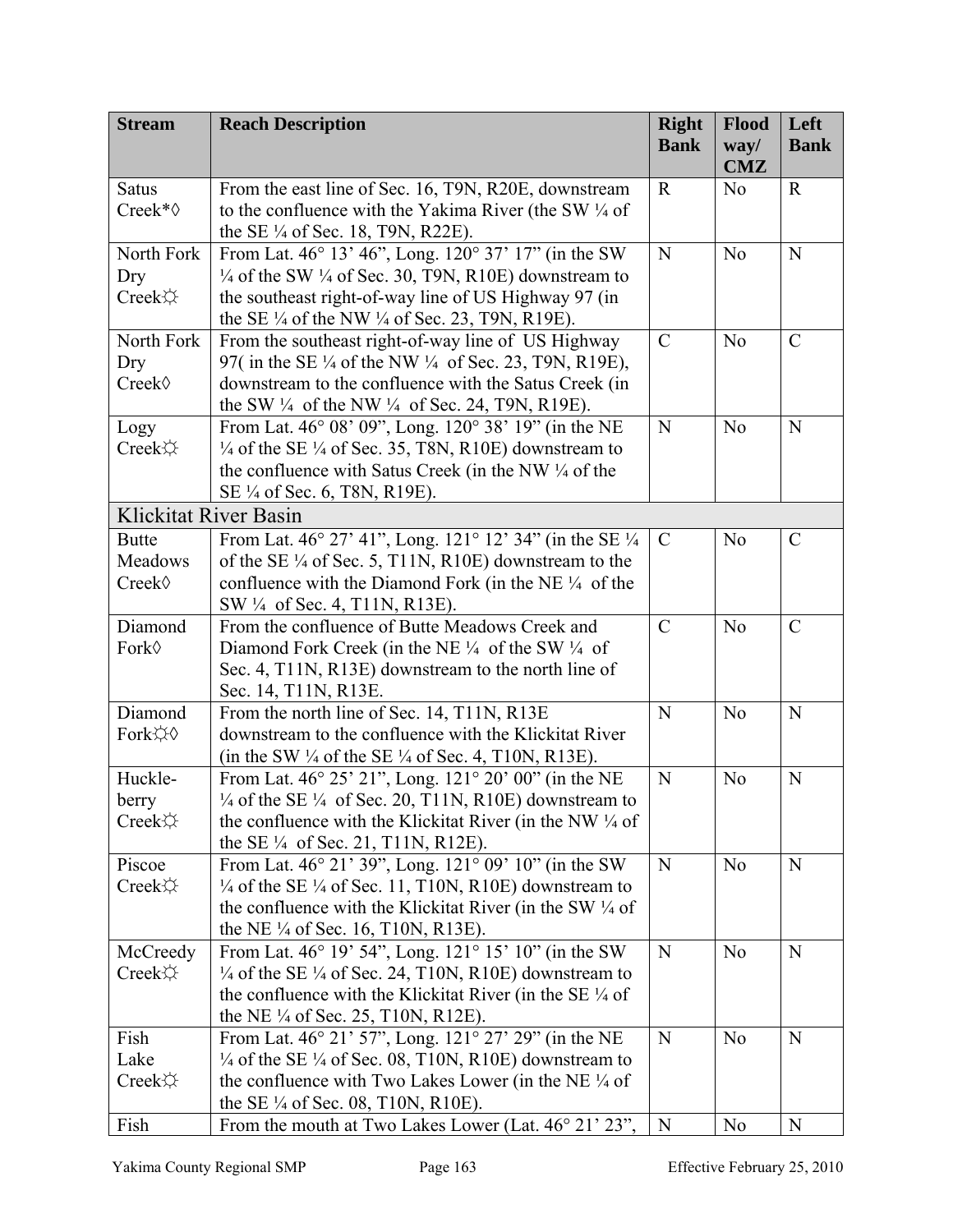| <b>Stream</b>          | <b>Reach Description</b>                                                                                                                         | <b>Right</b><br><b>Bank</b> | Flood<br>way/  | Left<br><b>Bank</b> |
|------------------------|--------------------------------------------------------------------------------------------------------------------------------------------------|-----------------------------|----------------|---------------------|
|                        |                                                                                                                                                  |                             | <b>CMZ</b>     |                     |
| Lake                   | Long. $121^{\circ} 26' 01'$ downstream to the confluence with                                                                                    |                             |                |                     |
| Creek☆                 | the West Fork of the Klickitat River (in the SE 1/4 of the                                                                                       |                             |                |                     |
|                        | SE 1/4 of Sec. 09, T9N, R12E).                                                                                                                   |                             |                |                     |
| Clearwater             | From Lat. 46° 18' 36", Long. 121° 23' 58" (in the SW                                                                                             | N                           | N <sub>0</sub> | N                   |
| Creek                  | $\frac{1}{4}$ of the NE $\frac{1}{4}$ of Sec. 35, T10N, R10E) downstream to                                                                      |                             |                |                     |
|                        | the confluence with the Little Muddy Creek (in the SW                                                                                            |                             |                |                     |
|                        | $\frac{1}{4}$ of the SW $\frac{1}{4}$ of Sec. 9, T9N, R 12E).<br>From Lat. 46° 17' 17", Long. 121° 22' 11" (in the SW                            | N                           | N <sub>0</sub> | ${\bf N}$           |
| Trappers<br>Creek☆     | $\frac{1}{4}$ of the SW $\frac{1}{4}$ of Sec. 06, T9N, R10E) downstream to                                                                       |                             |                |                     |
|                        | the confluence with Clearwater Creek (in the NW 1/4 of                                                                                           |                             |                |                     |
|                        | the SW $\frac{1}{4}$ of Sec. 08, T9N, R12E).                                                                                                     |                             |                |                     |
| Little                 | From Lat. 46° 16' 00", Long. 121° 23' 06" (in the SE 1/4                                                                                         | N                           | N <sub>o</sub> | N                   |
| Muddy                  | of the NW ¼ of Sec. 13, T9N, R10E) downstream to the                                                                                             |                             |                |                     |
| Creek☆                 | confluence with Clearwater Creek (in the SW 1/4 of the                                                                                           |                             |                |                     |
|                        | SW 1/4 of Sec. 9, T9N, R 12E).                                                                                                                   |                             |                |                     |
| Crawford               | From Lat. 46° 16' 38", Long. 121° 21' 07" (in the NW                                                                                             | N                           | N <sub>o</sub> | ${\bf N}$           |
| Creek                  | $\frac{1}{4}$ of the SW $\frac{1}{4}$ of Sec. 8, T9N, R10E) downstream to                                                                        |                             |                |                     |
|                        | the confluence with the Little Muddy Creek in (the NW                                                                                            |                             |                |                     |
|                        | $\frac{1}{4}$ of the SW $\frac{1}{4}$ of Sec. 8, T9N, R10E).                                                                                     |                             |                |                     |
| West                   | From the confluence of the Little Muddy Creek and                                                                                                | N                           | N <sub>o</sub> | N                   |
| Fork                   | Clearwater Creek (in the SE $\frac{1}{4}$ of the SE $\frac{1}{4}$ of Sec. 9,                                                                     |                             |                |                     |
| Klickitat              | T9N, R12E) downstream to Lat. 46° 16' 30", Long.                                                                                                 |                             |                |                     |
| River $\varphi$        | 121° 18' 40" (in the SE ¼ of the SE ¼ of Sec. 9, T9N,                                                                                            |                             |                |                     |
|                        | R12E).                                                                                                                                           |                             |                |                     |
| West                   | From Lat. 46° 16' 30", Long. 121° 18' 40" (in the SE 1/4                                                                                         | N                           | N <sub>o</sub> | $\mathbf N$         |
| Fork                   | of the SE $\frac{1}{4}$ of Sec. 9, T9N, R12E) downstream to the                                                                                  |                             |                |                     |
| Klickitat              | confluence with the Klickitat River (in the NW 1/4 of the                                                                                        |                             |                |                     |
| River $*\varphi$       | NW 1/4 of Sec. 30, T9N, R13E).                                                                                                                   |                             |                |                     |
| Surveyors              | From Lat. 46° 12' 27", Long. 121° 12' 45" (in the SW                                                                                             | N                           | N <sub>0</sub> | N                   |
| Creek☆                 | $\frac{1}{4}$ of the SW $\frac{1}{4}$ of Sec. 5, T8N, R10E) downstream to<br>the confluence with the Klickitat River (in the SE $\frac{1}{4}$ of |                             |                |                     |
|                        | the NW ¼ of Sec. 14, T8N, R112E).                                                                                                                |                             |                |                     |
| Swamp                  | From Lat. 46° 12' 58", Long. 121° 20' 20" (in the SW                                                                                             | N                           | N <sub>0</sub> | $\mathbf N$         |
| $Creek$ $\diamondsuit$ | $\frac{1}{4}$ of the SE $\frac{1}{4}$ of Sec. 32, T9N, R10E) downstream to                                                                       |                             |                |                     |
|                        | the confluence with the Klickitat River (in the SE 1/4 of                                                                                        |                             |                |                     |
|                        | the NW $\frac{1}{4}$ of Sec. 14, T8N, R12E).                                                                                                     |                             |                |                     |
| Rusk                   | From Lat. 46° 11' 33", Long. 121° 23' 48" (in the SE1/4                                                                                          | N                           | N <sub>0</sub> | ${\bf N}$           |
| Creek/                 | of the SW $\frac{1}{4}$ of Sec. 11, T8N, R11E) downstream to the                                                                                 |                             |                |                     |
| Avalanche              | confluence with the Big Muddy Creek (in the SW 1/4 of                                                                                            |                             |                |                     |
| Valley $\varphi$       | the SW $\frac{1}{4}$ of Sec. 11, T8N, R11E).                                                                                                     |                             |                |                     |
| <b>Big</b>             | From Lat. 46° 11' 11", Long. 121° 24' 36" (in the NW                                                                                             | N                           | N <sub>0</sub> | ${\bf N}$           |
| Muddy                  | $\frac{1}{4}$ of the NE $\frac{1}{4}$ of Sec. 15, T8N, R11E) downstream to                                                                       |                             |                |                     |
| Creek☆                 | the Confluence with the Klickitat River (in the SE $\frac{1}{4}$ of                                                                              |                             |                |                     |
|                        | the NW $\frac{1}{4}$ of Sec. 3, T7N, R12E).                                                                                                      |                             |                |                     |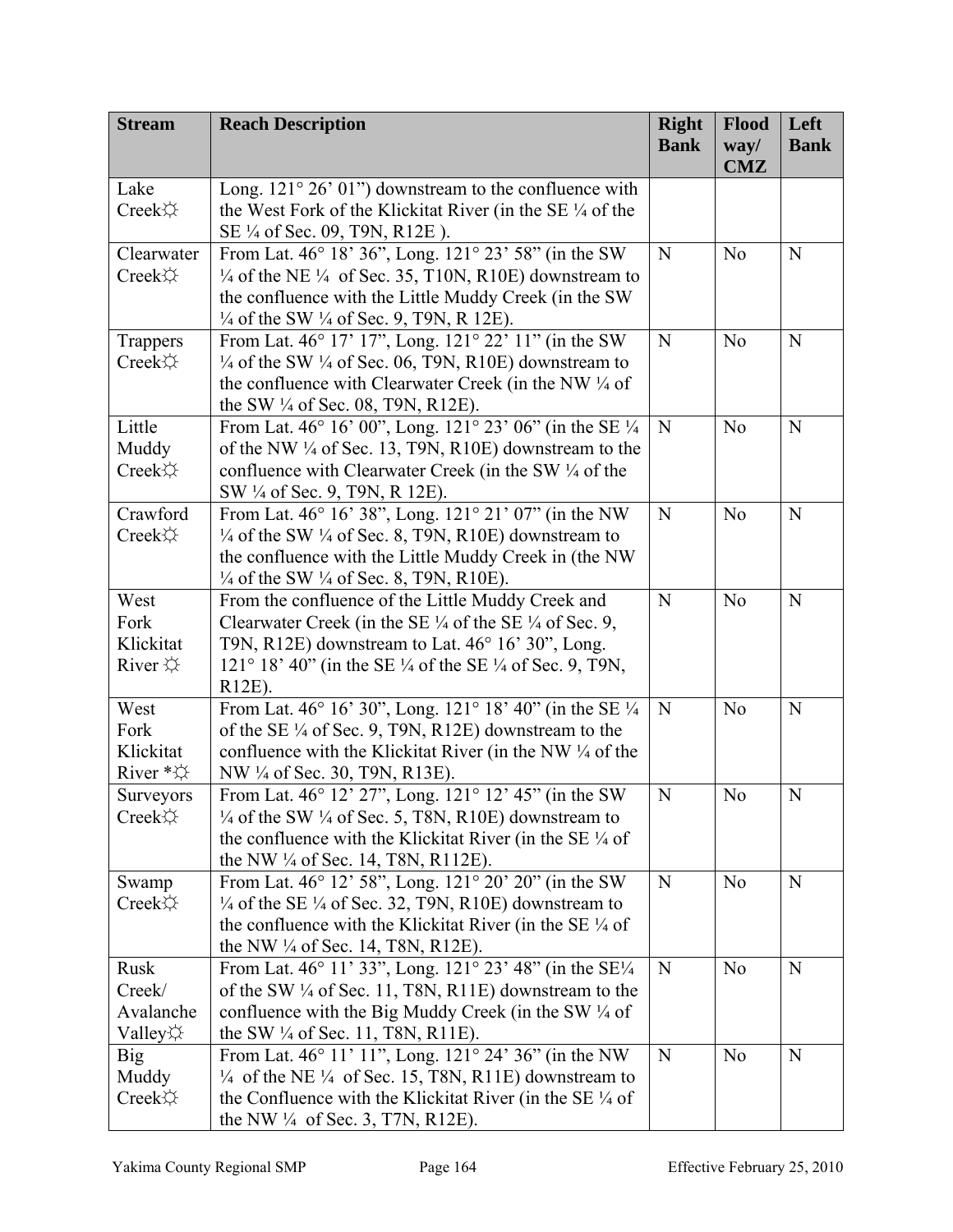| <b>Stream</b>   | <b>Reach Description</b>                                                              | <b>Right</b>  | Flood              | Left          |
|-----------------|---------------------------------------------------------------------------------------|---------------|--------------------|---------------|
|                 |                                                                                       | <b>Bank</b>   | way/<br><b>CMZ</b> | <b>Bank</b>   |
| Hell-           | From Lat. 46° 09' 35", Long. 121° 24' 56" (in the NE                                  | N             | N <sub>0</sub>     | ${\bf N}$     |
| roaring         | $\frac{1}{4}$ of the NW $\frac{1}{4}$ of Sec. 27, T8N, R11E) downstream to            |               |                    |               |
| Creek☆          | the confluence with the Big Muddy Creek (in the NE $\frac{1}{4}$                      |               |                    |               |
|                 | of the SE $\frac{1}{4}$ of Sec. 20, T8N, R12E).                                       |               |                    |               |
| <b>Bird</b>     | From Lat. 46° 06' 36", Long. 121° 25' 45" (in the SE 1/4                              | N             | N <sub>0</sub>     | N             |
| Creek☆◇         | of the NE $\frac{1}{4}$ of Sec. 9, T7N, R10E) downstream to the                       |               |                    |               |
|                 | east line of Sec. 22, T7N, R11E                                                       |               |                    |               |
| <b>Bird</b>     | From the east line of Sec. 22, T7N, R11E, downstream                                  | $\mathcal{C}$ | N <sub>0</sub>     | $\mathcal{C}$ |
| Creek☆◇         | to the County line (in the SE $\frac{1}{4}$ of the SE $\frac{1}{4}$ of Sec. 33,       |               |                    |               |
|                 | T7N, R12E).                                                                           |               |                    |               |
| Dry             | From Lat. 46° 04' 26", Long. 121° 19' 41" (in the NW                                  | $\mathcal{C}$ | N <sub>o</sub>     | $\mathcal{C}$ |
| Creek◊          | $\frac{1}{4}$ of the NE $\frac{1}{4}$ of Sec. 29, T7N, R10E) downstream to            |               |                    |               |
|                 | the confluence with Bird Creek (in the SE $\frac{1}{4}$ of the SE                     |               |                    |               |
|                 | $\frac{1}{4}$ of Sec. 28, T7N, R12E)                                                  |               |                    |               |
| Trout           | From Lat. 46° 07' 59", Long. 121° 11' 26" (in the SW                                  | N             | N <sub>o</sub>     | ${\bf N}$     |
| Creek☆          | $\frac{1}{4}$ of the SW $\frac{1}{4}$ of Sec. 33, T8N, R10E) downstream to            |               |                    |               |
|                 | the north Sec. line of Sec. 29, T7N, R13E.                                            |               |                    |               |
| Trout           | From the north Sec. line of Sec. 29, T7N, R13E,                                       | $\mathcal{C}$ | N <sub>o</sub>     | $\mathcal{C}$ |
| Creek◊          | downstream to the County line (in the SE $\frac{1}{4}$ of the SE $\frac{1}{4}$        |               |                    |               |
|                 | of Sec. 32, T7N, R13E).                                                               |               |                    |               |
| Tepee           | From Lat. 46° 08' 55", Long. 121° 03' 24" (in the NW                                  | N             | N <sub>o</sub>     | ${\bf N}$     |
| Creek☆          | $\frac{1}{4}$ of the SE $\frac{1}{4}$ of Sec. 28, T8N, R10E) downstream to            |               |                    |               |
|                 | the confluence with White Creek (in the SE $\frac{1}{4}$ of the                       |               |                    |               |
| <b>Brush</b>    | NE 1/4 of Sec. 5, T7N, R14E).<br>From Lat. 46° 07' 59", Long. 120° 59' 40" (in the SW | N             | N <sub>o</sub>     | $\mathbf N$   |
| Creek           | $\frac{1}{4}$ of the SE $\frac{1}{4}$ of Sec. 36, T8N, R10E), downstream to           |               |                    |               |
|                 | the confluence with White Creek (in the SE $\frac{1}{4}$ of the                       |               |                    |               |
|                 | NW 1/4 of Sec. 30, T7N, R14E).                                                        |               |                    |               |
| White           | From Lat. 46° 07' 37", Long. 121° 04' 30" (in the NW                                  | N             | N <sub>0</sub>     | $\mathbf N$   |
| Creek☆          | $\frac{1}{4}$ of the NE $\frac{1}{4}$ of Sec. 05, T7N, R10E) downstream to            |               |                    |               |
|                 | the County line (in the SW $\frac{1}{4}$ of the SW $\frac{1}{4}$ of Sec. 31,          |               |                    |               |
|                 | T7N, R14E).                                                                           |               |                    |               |
| Summit          | From Lat. 46° 02' 41", Long. 120° 57' 56" (in the SW                                  | N             | N <sub>0</sub>     | ${\bf N}$     |
| Creek☆          | $\frac{1}{4}$ of the SW $\frac{1}{4}$ of Sec. 32, T7N, R15E) downstream to            |               |                    |               |
|                 | the County line (in the SE $\frac{1}{4}$ of the SE $\frac{1}{4}$ of Sec. 31,          |               |                    |               |
|                 | T7N, R15E). (Note: Summit Creek exists and re-enters                                  |               |                    |               |
|                 | Yakima County.)                                                                       |               |                    |               |
| Summit          | From the County line in the SW $\frac{1}{4}$ of the SW $\frac{1}{4}$ of Sec.          | N             | N <sub>o</sub>     | $\mathbf N$   |
| Creek☆          | 36, T7N, R14E downstream to the County line (in the                                   |               |                    |               |
|                 | SE 1/4 of the SE 1/4 of Sec. 35, T7N, R14E).                                          |               |                    |               |
| Klickitat       | From Lat. 46° 27' 15", Long. 121° 23' 29" (in the SW                                  | N             | N <sub>o</sub>     | $\mathbf N$   |
| River $\varphi$ | $\frac{1}{4}$ of the NW $\frac{1}{4}$ of Sec. 12, T11N, R10E) downstream              |               |                    |               |
|                 | to the confluence with the Diamond Fork (Lat. 46° 22'                                 |               |                    |               |
|                 | 27", Long. 121° 11' 35").                                                             |               |                    |               |